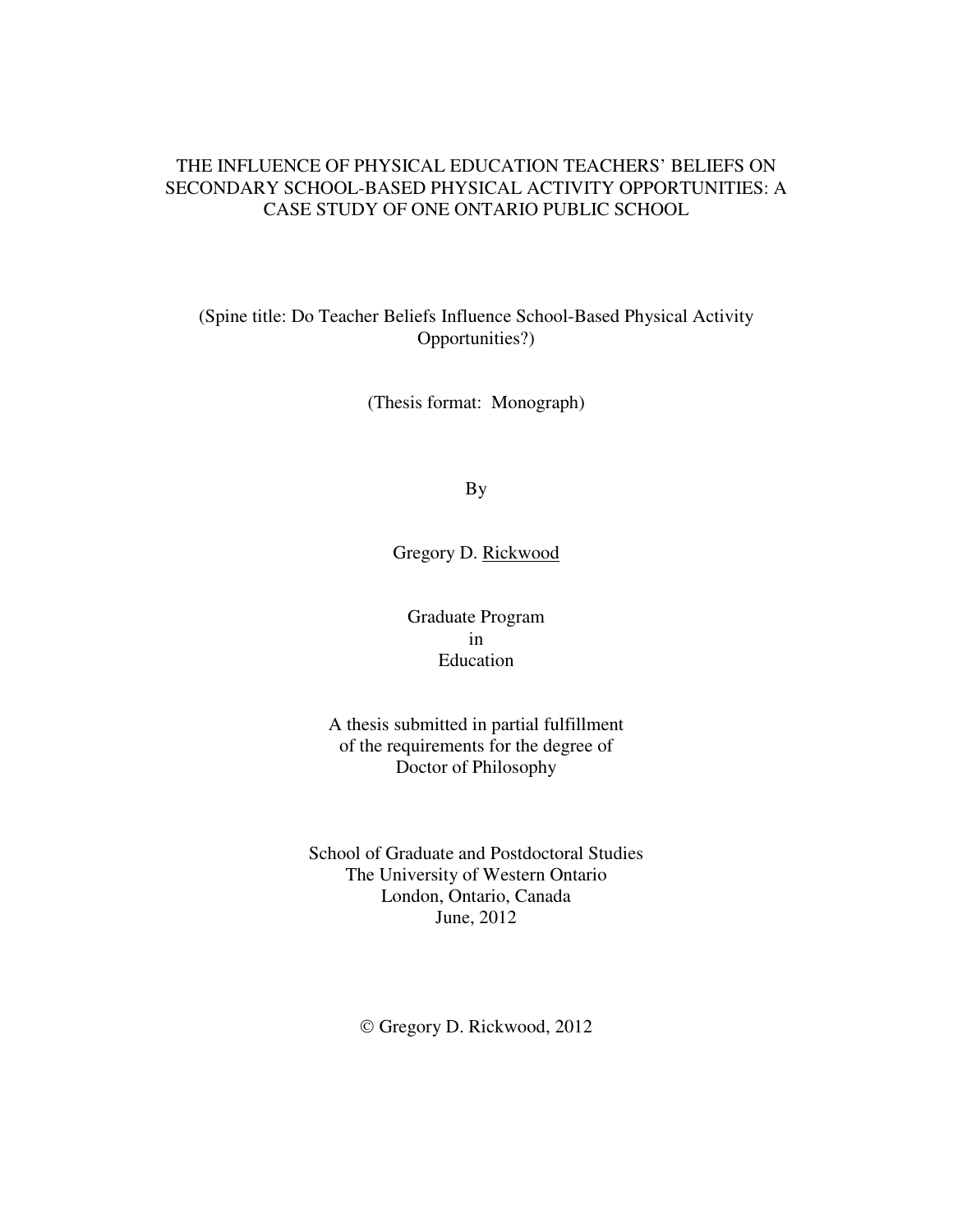# THE UNIVERSITY OF WESTERN ONTARIO SCHOOL OF GRADUATE AND POSTDOCTORAL STUDIES

# **CERTIFICATE OF EXAMINATION**

| <b>Supervisor</b>            | Examiners            |
|------------------------------|----------------------|
| Dr. Ellen Singleton          | Dr. James Mandigo    |
| <b>Supervisory Committee</b> | Dr. Julie Byrd Clark |
| Dr. Aniko Varpalotai         | Dr. Allen Pearson    |
| Dr. Michael Kehler           | Dr. Kevin Wamsley    |

The thesis by

Gregory Donald Rickwood

entitled:

# **The influence of physical education teacher's beliefs on secondary school-based physical activity opportunities: a case study of one Ontario public school**

is accepted in partial fulfillment of the requirements for the degree of Doctor of Philosophy

Date:

Chair of the Thesis Examination Board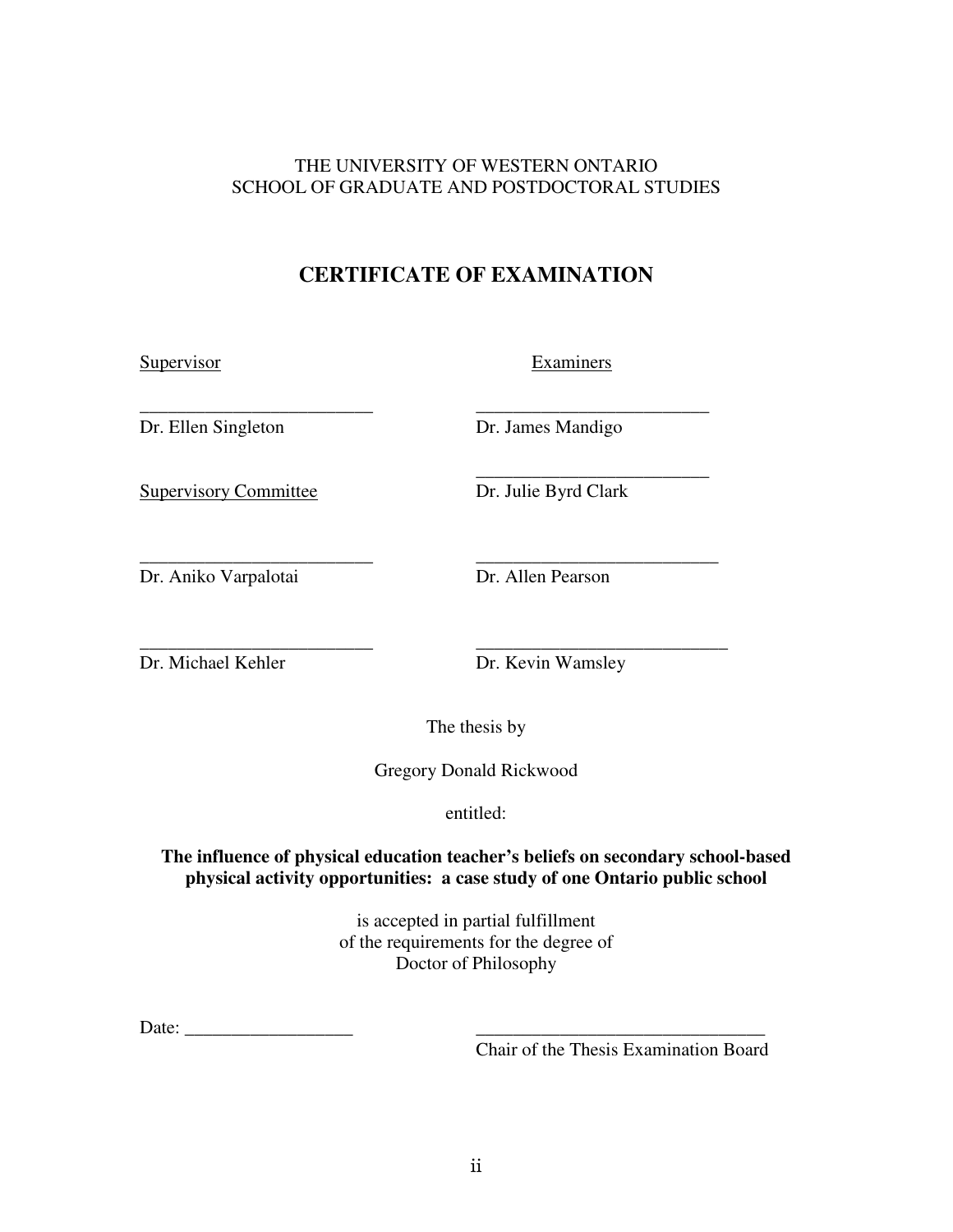### ABSTRACT

 The purpose of this inquiry was to investigate the relationship between the beliefs of physical education teachers from one public secondary school in Ontario concerning physical activity and school-based physical activity opportunities. More concisely, did physical education teachers' beliefs influence school-based physical activity opportunities and were there other social factors that influenced their engagement in these opportunities.

The method of inquiry was grounded in the academic literature that examined the characteristics of effective school cultures, and how culture was related to school-based physical activity opportunities. From this review, it showed that a post-positivism framework within a case study design and focused interview method would best fulfill study objectives.

To access participants' beliefs, a previously validated and reliable survey helped physical education teachers and an administrator reflect on their beliefs around the relationship between school policies and practices and school-based physical activity opportunities. In addition, study participants designed mind maps to illustrate their beliefs about the factors that encouraged and/or inhibited their involvement in schoolbased physical activity opportunities. The data was synthesized according to Edgar Schein's organizational culture model which gave credence to exploring the least tangible component of school culture, member beliefs.

Three central themes emerged: (i) the existing physical activity culture, (ii) the absence of a common definition of physical activity, and (iii) philosophical differences: strategies for promotion of school-based physical activity opportunities. The aforesaid

iii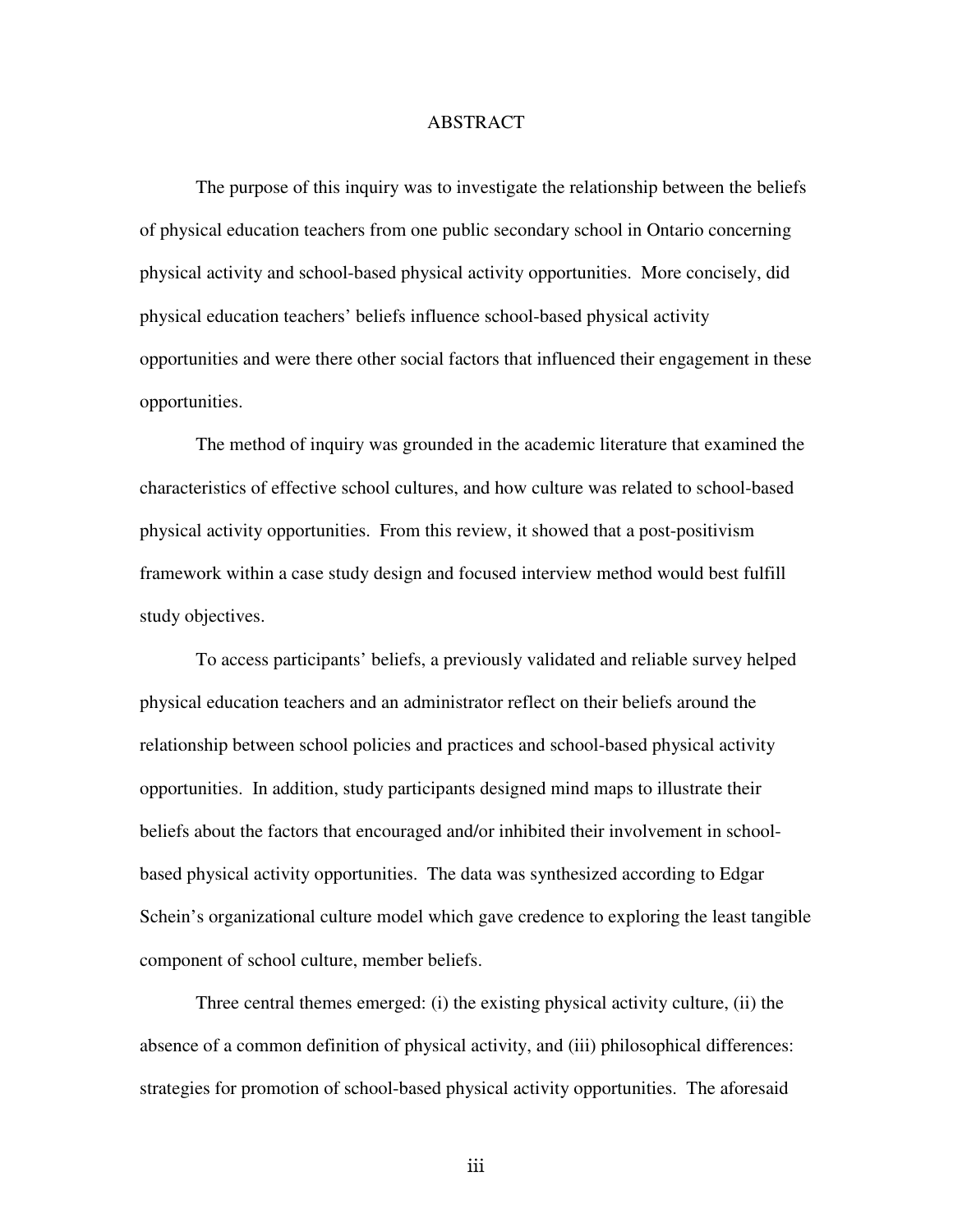factors were found to have the most influence on school-based physical activity opportunities at this secondary school.

Data analysis provided an understanding of the relationship between secondary school physical education teacher beliefs and active school cultures. Results suggested that when secondary school physical education teachers do not believe in school physical activity values and goals, school-based physical activity opportunities are not maximized, student physical activity interests are marginalized and the importance of physical education, intramurals and interschool athletics is not transferred to non-physical education staff and the student body.

This inquiry concluded that the development, maintenance and/or sustainability of a physically active secondary school culture is largely dependent on the beliefs of its physical activity leaders.

KEYWORDS: physical education teachers, school culture, physical activity opportunities, teachers, administration, organizational culture, social factors, Edgar Schein

iv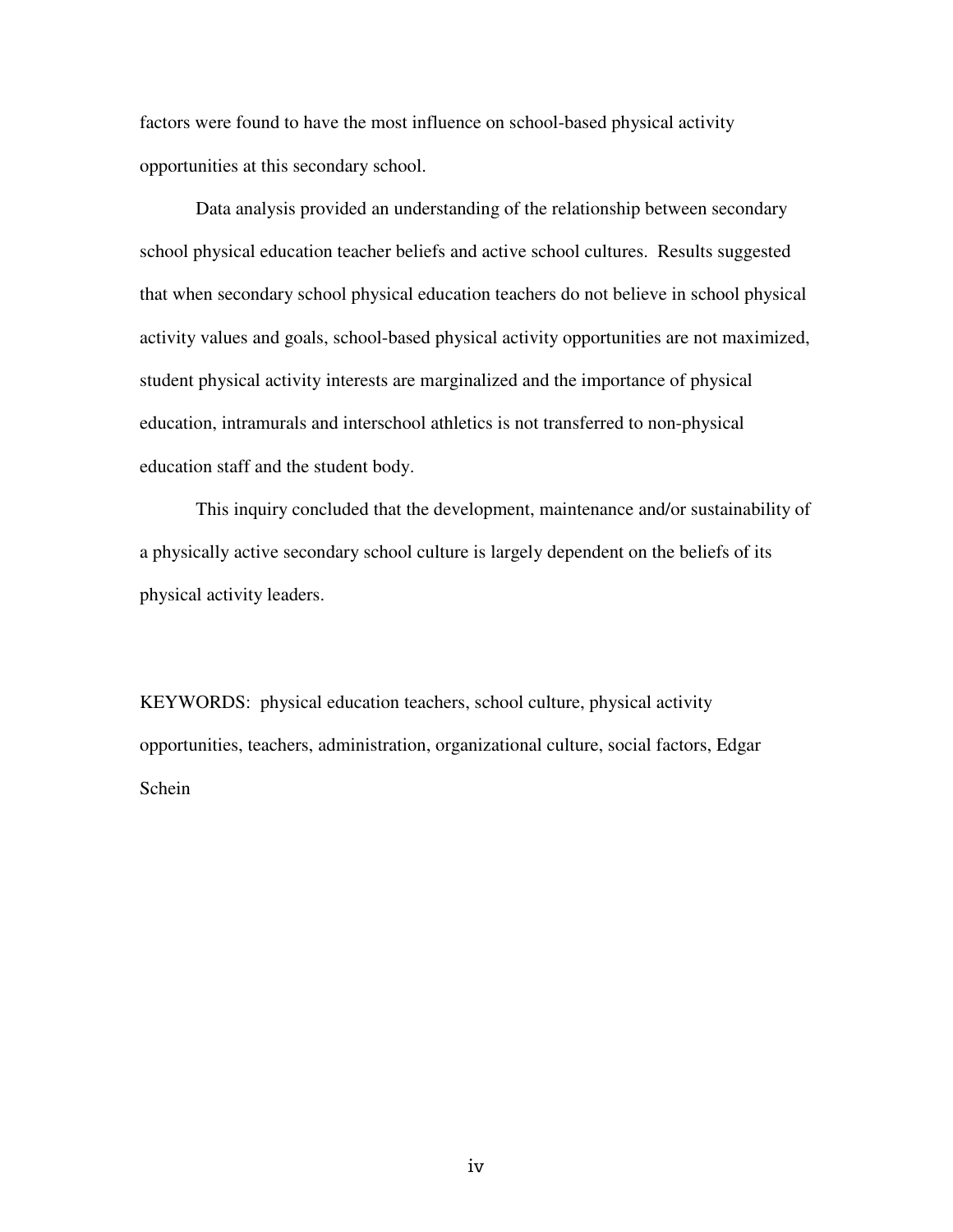### ACKNOWLDEGEMENTS

I would like to take this opportunity to express my appreciation to those who have supported the pursuit and completion of my doctorate. First, I extend my gratitude to my thesis advisor, Dr. Ellen Singleton whose understanding, intelligence, patience and expertise made this academic experience possible. I am eternally grateful for her thorough and prompt proofing of my work and her words of positive encouragement. I was very fortunate to learn from such a consummate professional and role model.

I was also like to thank Dr. Michael Kehler and Dr. Aniko Varpalotai for their time, perspective and criticisms towards expanding the breadth of the thesis. They challenged me to look beyond the surface to the core of the literature and my data. Also, many thanks to Dr. Bob Macmillan who accepted me into the program and diligently evaluated my progress and prior research.

Lastly, I acknowledge the compassion of my family for allowing me to fulfill a long-standing dream. Jenn, the unconditional love and commitment you showed me throughout this process made this goal possible. The times I thought it was too much, you carried more of the load – your inner strength is unsurpassable. To my daughters, Charly and Garyn, your smiling faces, warm embraces and daily notes and pictures were my pillars – it is to both of you I dedicate this thesis.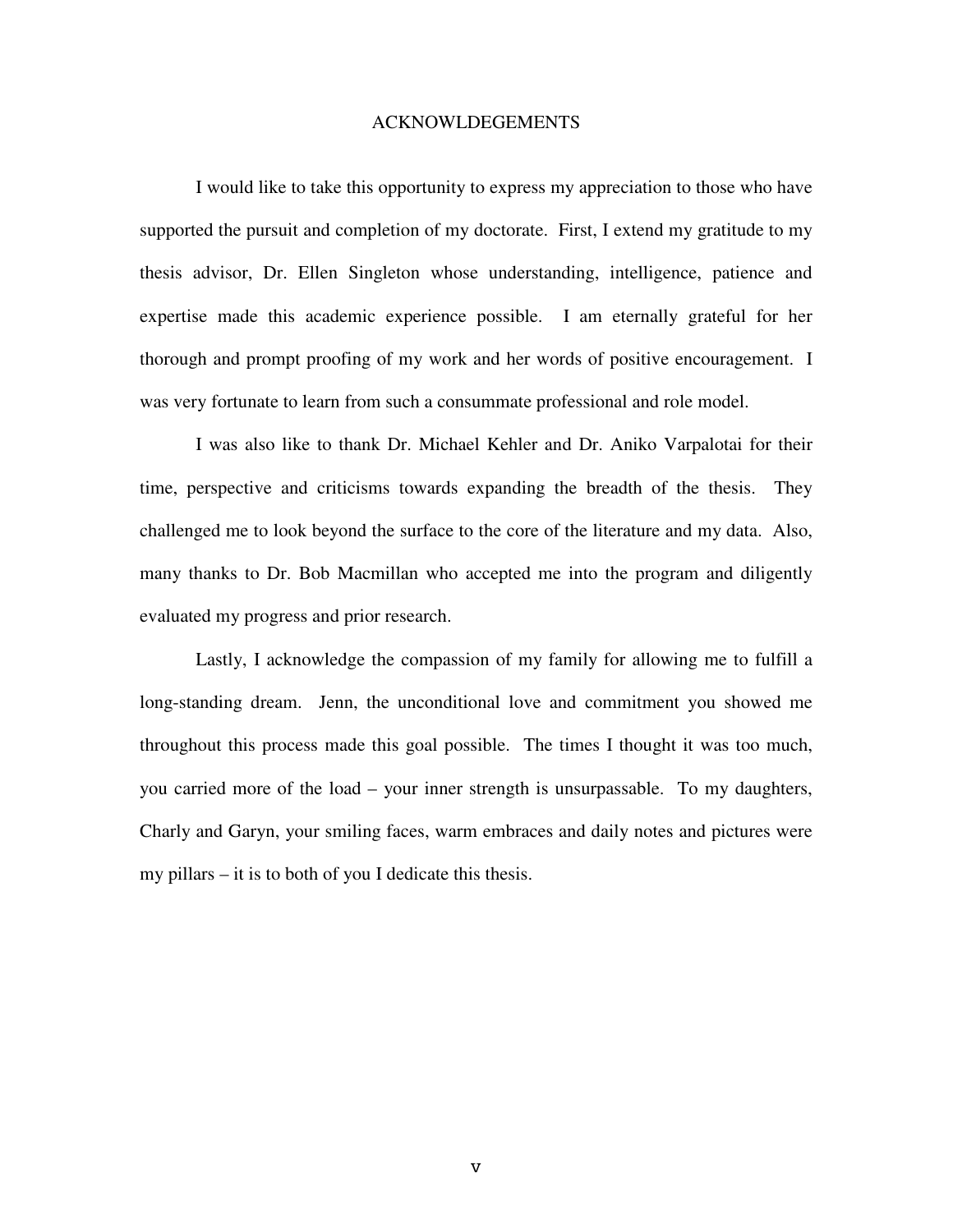# TABLE OF CONTENTS

| Title Page<br>Certificate of Examination<br>Abstract<br>Acknowledgements<br><b>Table of Contents</b><br>List of Tables<br>List of Figures<br>List of Appendices                                                         | ii<br>iii<br>V<br>Vİ.<br>viii<br>ix<br>$\mathbf{x}$ |
|-------------------------------------------------------------------------------------------------------------------------------------------------------------------------------------------------------------------------|-----------------------------------------------------|
| <b>CHAPTER ONE: INTRODUCTION</b>                                                                                                                                                                                        | 1                                                   |
| Gaps in the Literature                                                                                                                                                                                                  | 5                                                   |
| Rationale and Goal                                                                                                                                                                                                      | 10                                                  |
| <b>Research Questions</b>                                                                                                                                                                                               | 12                                                  |
| Method of Inquiry                                                                                                                                                                                                       | 12                                                  |
| Thesis Organization                                                                                                                                                                                                     | 14                                                  |
| <b>CHAPTER TWO: LITERATURE REVIEW</b>                                                                                                                                                                                   | 15                                                  |
| The Importance of Physical Activity                                                                                                                                                                                     | 18                                                  |
| Limitations Related to Studies on Schools and Physical Activity                                                                                                                                                         | 20                                                  |
| Origins of Culture                                                                                                                                                                                                      | 22                                                  |
| The Meaning of Culture                                                                                                                                                                                                  | 23                                                  |
| Social Components of School Culture                                                                                                                                                                                     | 25                                                  |
| Early School Culture Studies                                                                                                                                                                                            | 33                                                  |
| <b>Effective School Cultures</b>                                                                                                                                                                                        | 35                                                  |
| <b>Theoretical Framework</b>                                                                                                                                                                                            | 43                                                  |
| <b>CHAPTER THREE: METHODOLOGY AND METHOD</b>                                                                                                                                                                            | 50                                                  |
| Methodology                                                                                                                                                                                                             | 50                                                  |
| Method                                                                                                                                                                                                                  | 56                                                  |
| Data Collection                                                                                                                                                                                                         | 57                                                  |
| Study Location: The School and its Programs                                                                                                                                                                             | 66                                                  |
| Data Organization                                                                                                                                                                                                       | 68                                                  |
| Data Analysis                                                                                                                                                                                                           | 70                                                  |
| <b>School Culture</b>                                                                                                                                                                                                   | 71                                                  |
| Participants                                                                                                                                                                                                            | 80                                                  |
| Procedure                                                                                                                                                                                                               | 83                                                  |
| <b>CHAPTER FOUR: DISCUSSION</b><br>Theme 1: Existing Physical Activity Culture<br>Theme 2: The Meaning of Physical Activity<br>Theme 3: Philosophical Differences: Strategies for Promoting<br><b>Physical Activity</b> | 85<br>86<br>120<br>131                              |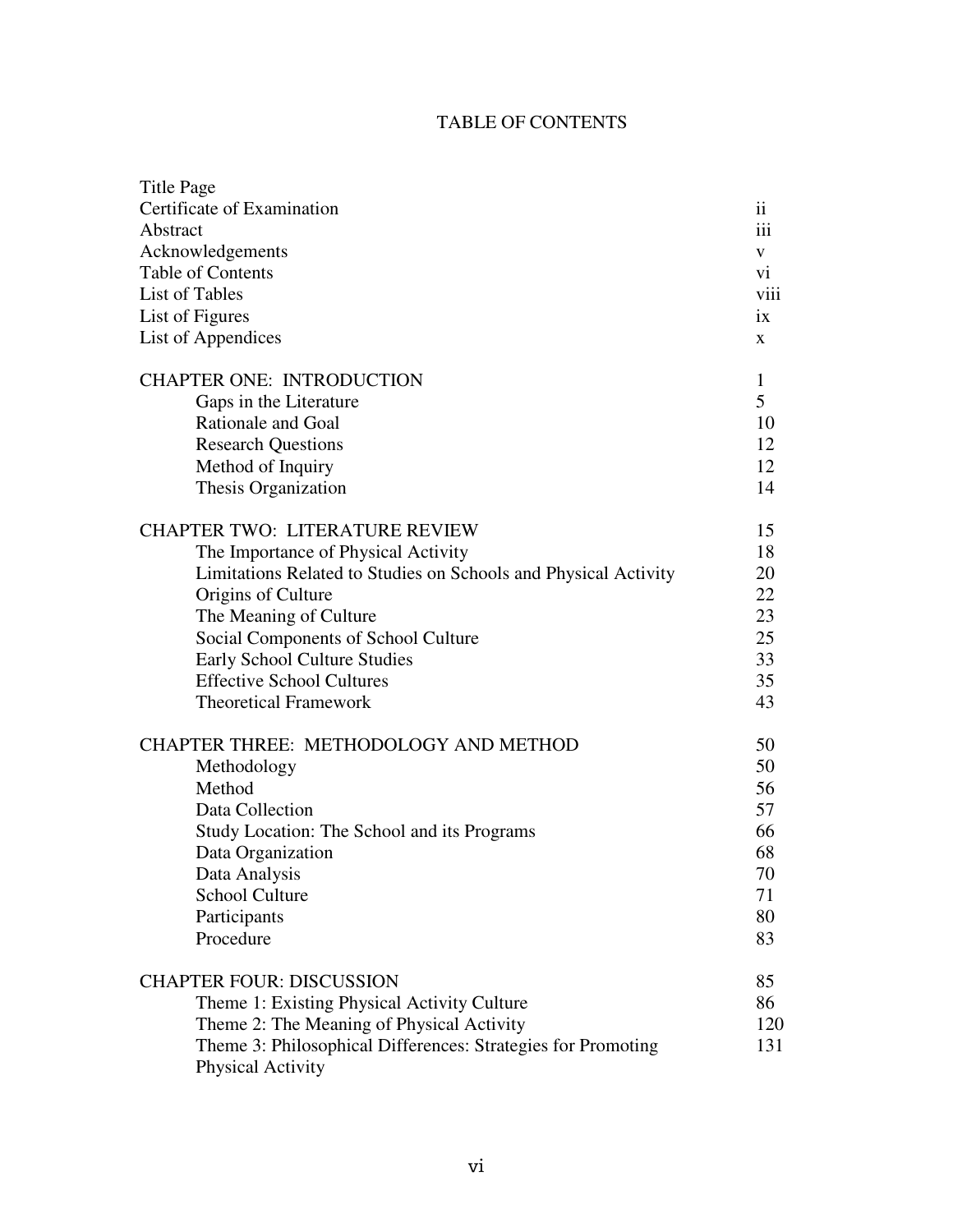| <b>CHAPTER FIVE: CONCLUSIONS</b>                              | 146 |
|---------------------------------------------------------------|-----|
| Factor One; Existing Physical Activity Culture                | 147 |
| Factor Two: Divergent Beliefs                                 | 159 |
| <b>Inhibitory Physical Activity Practices</b>                 | 168 |
| <b>Efficacious Physical Activity Practices and Next Steps</b> | 170 |
| <b>Study Implications</b>                                     | 172 |
| <b>Study Limitations</b>                                      | 177 |
| <b>Future Studies</b>                                         | 178 |
| <b>Concluding Remarks</b>                                     | 183 |
| <b>REFERENCES</b>                                             | 185 |
|                                                               | 220 |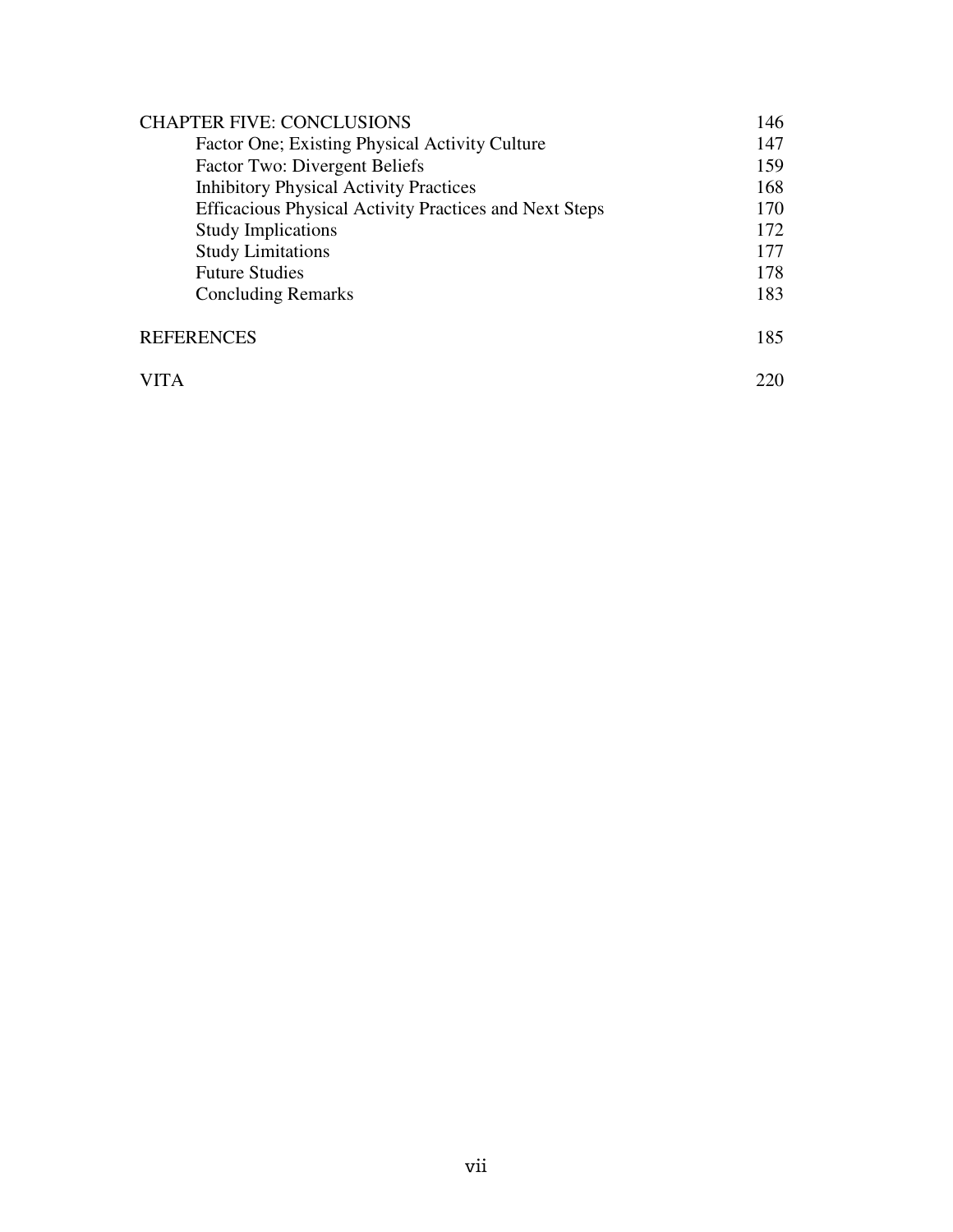# LIST OF TABLES

Table 3:1 Focus Interview Questions 60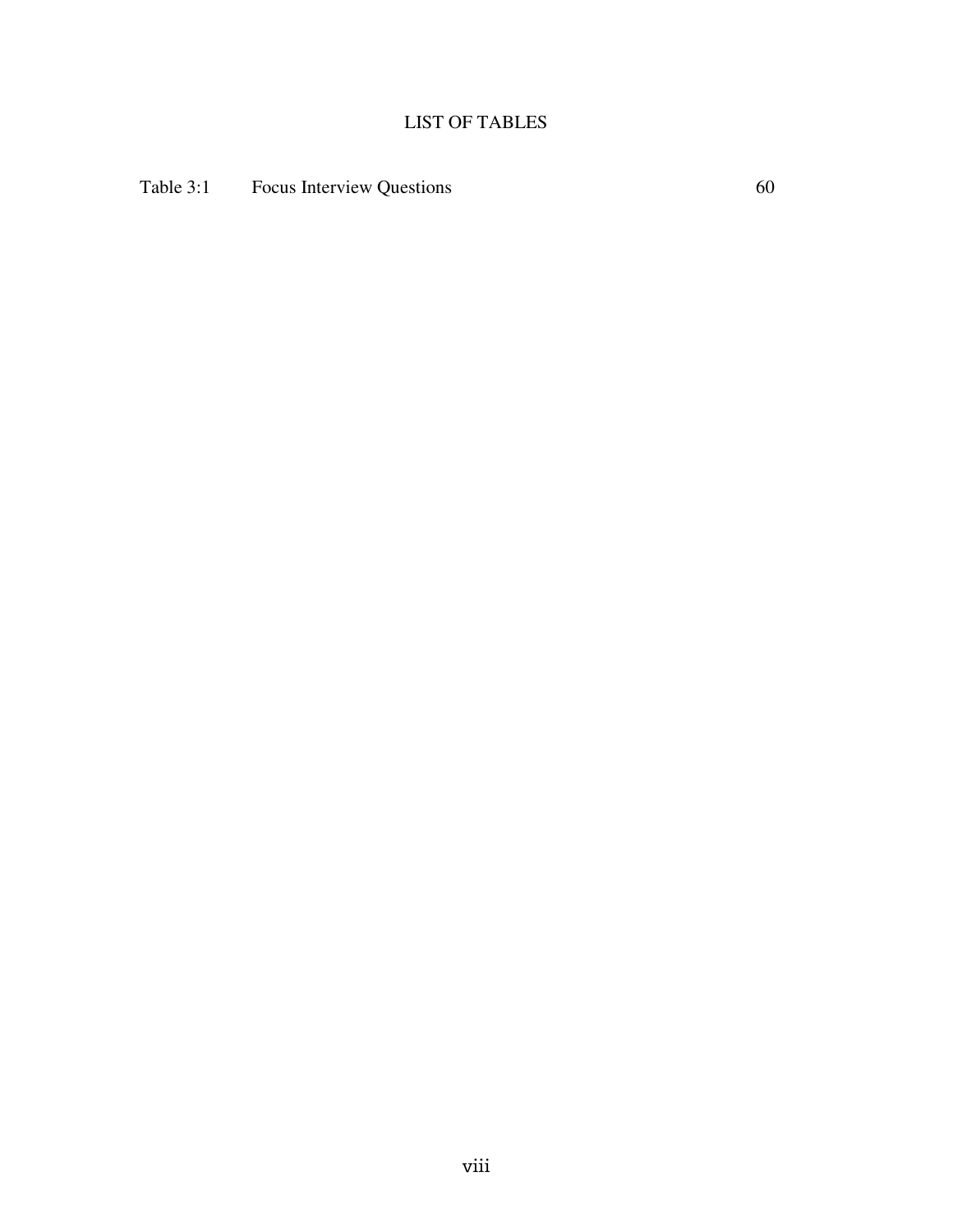# LIST OF FIGURES

| Figure $2:1$ | Schein's Organizational Cultural Model |    |
|--------------|----------------------------------------|----|
| Figure $3:1$ | Belief Mind Map                        | 62 |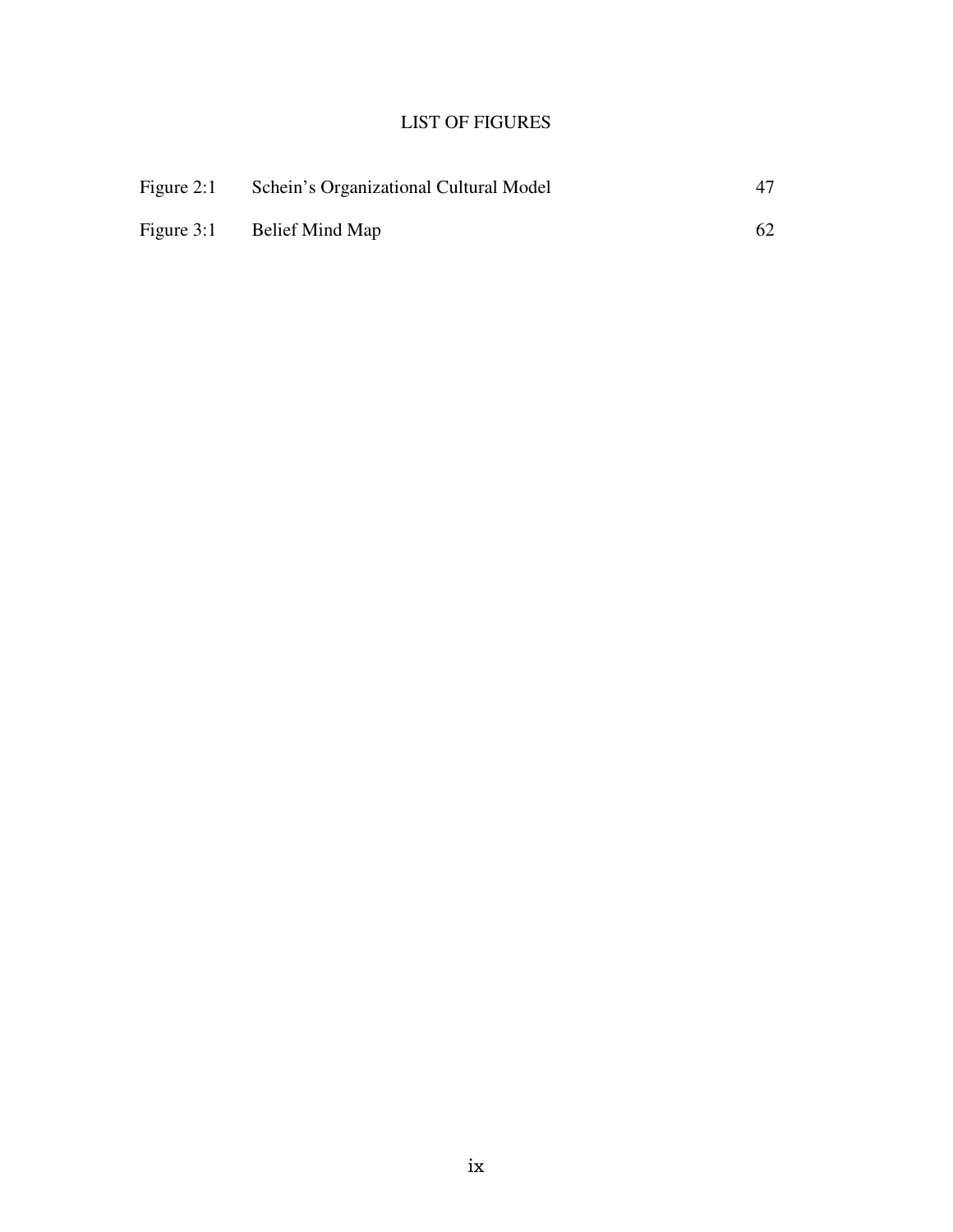# LIST OF APPENDICES

Appendix A Letter of Informed Consent 217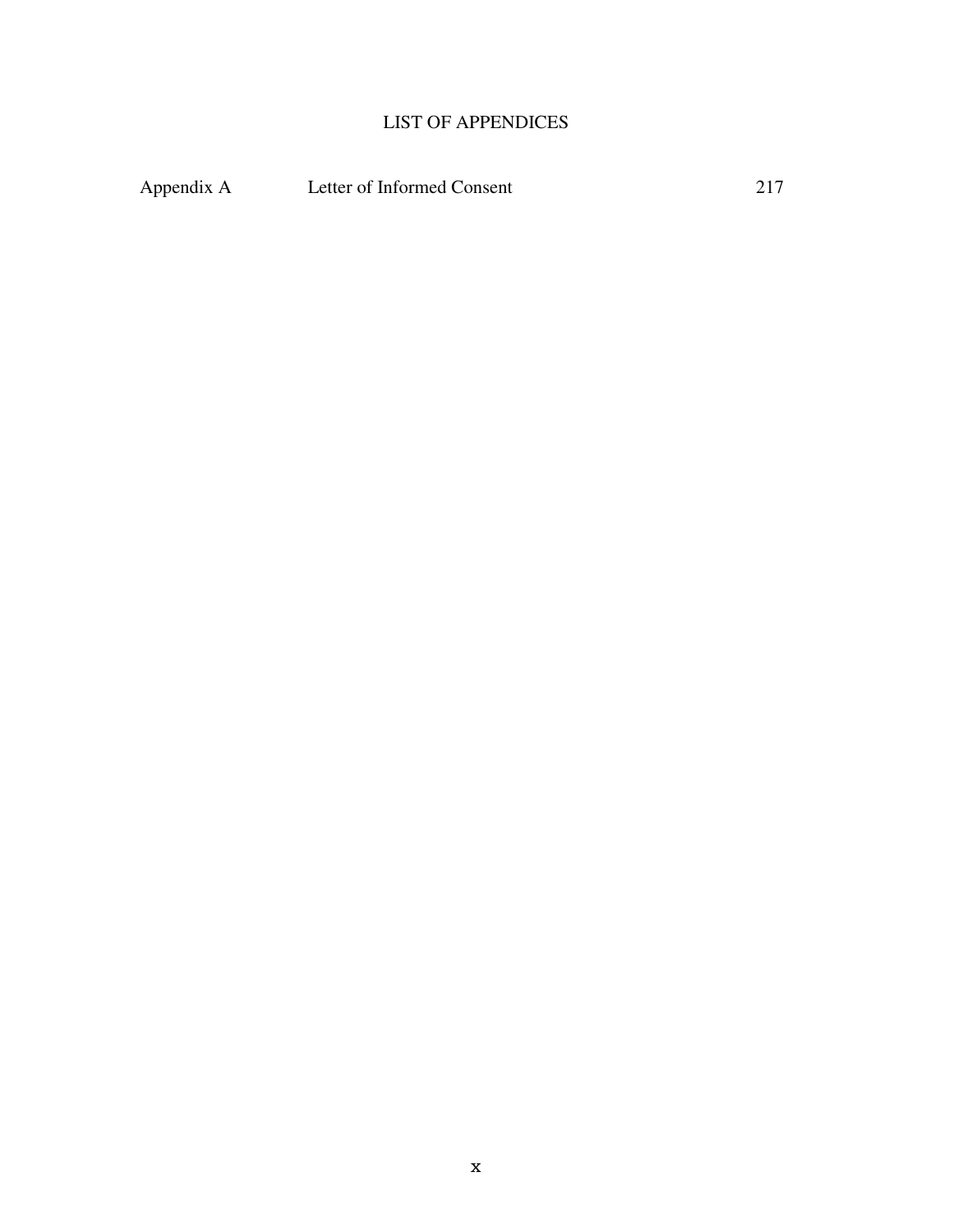#### **CHAPTER ONE**

#### **INTRODUCTION**

There are traceable moments and role models in a person's life that shape their beliefs and behavioural patterns. One's beliefs may originate from a strict religious upbringing, being reared in a single parent home or attending private schools. Regardless, people are usually a product of their environment and behave relative to their experiences within those environments.

My journey towards a career in Physical Education (PE) was sparked and nurtured through my personal experiences in public school. As I progressed through the Ontario school system, my beliefs around the importance of PE and physical activity were challenged and reaffirmed with each school-based physical activity opportunity I engaged in. Particularly, I recall one of my grade nine PE classroom experiences as the catalyst to my career in education. I distinctly remember my PE teacher setting up the gymnastics equipment on a Monday and informing the class of a two-minute, choreographed routine to be ready for that Friday. He said he did not care about gymnastics but it was part of the curriculum so *we had to do it*. Many of my classmates had never seen the equipment before, we were not shown how to use it safely and correctly, and the teacher disappeared into his office for the majority of the PE periods that week. So, the students driven by academic success, and those physically capable worked on their routines. Conversely, other students who were taking PE because it was mandatory did not develop a routine understanding they would receive a zero and, in turn, spent the week disrupting the rest of the class. As a student, I walked away from that unit with the same belief as my PE teacher; gymnastics was not important but

1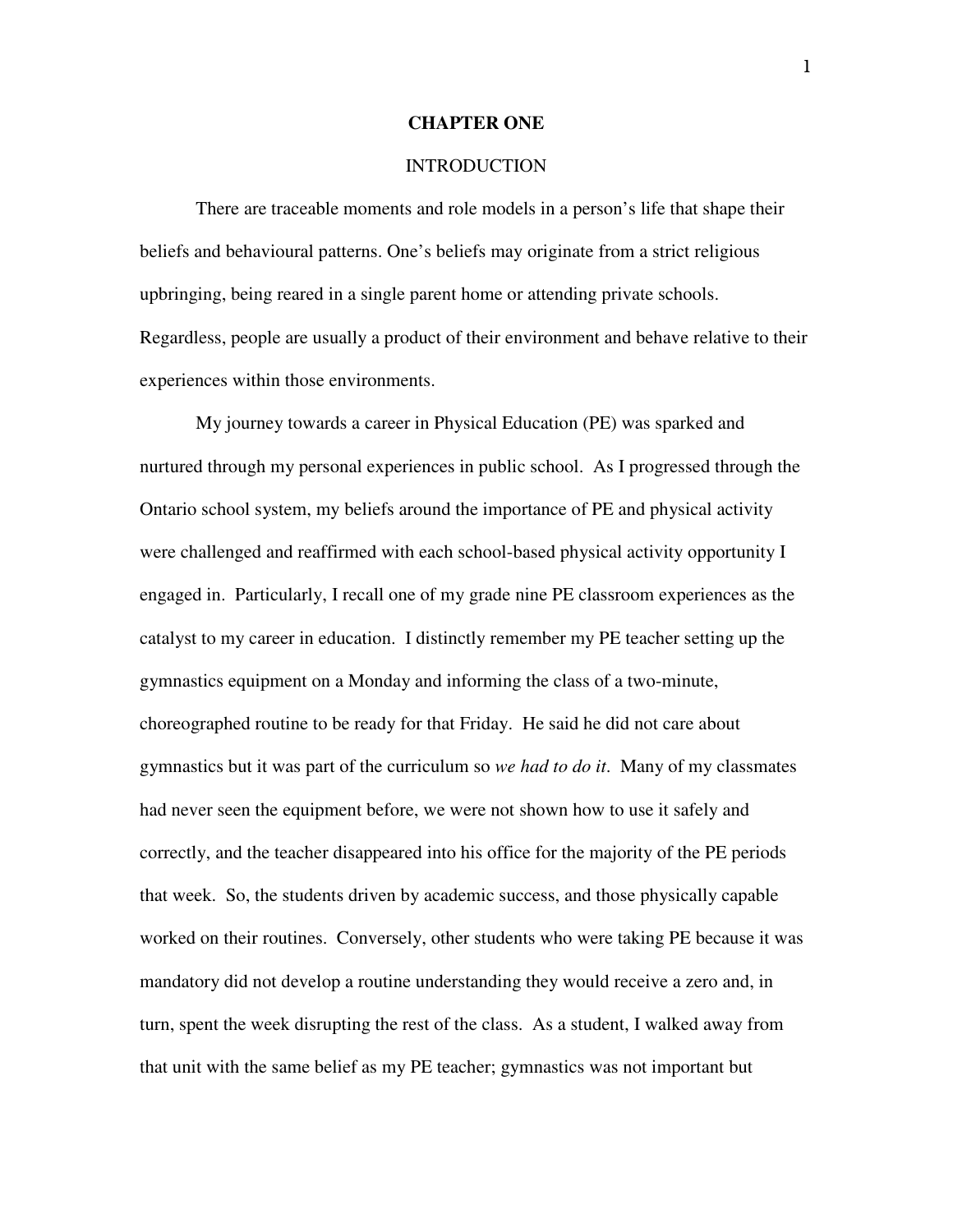participation was required in order to achieve academic success in PE. In grade 10, I remember talking to some of the students from that class who decided not to take PE beyond grade nine. They said it was because of their fear of gymnastics and having to do it again in grade 10. To this day, I make efforts to educate myself on the benefits of gymnastics and recognize it promotes overall physical fitness to children and adolescents. However, my belief around the importance of gymnastics within the secondary PE curriculum remains weak because of my prior experience as a PE student, and my lack of desire to improve my skill set in this activity.

That same year, I met my life partner at this secondary school and we discussed her experience in grade nine girls' PE. She recalled the very day in which she told her PE teacher that she was unable to participate in two PE classes because of a medicallyconfirmed health ailment. The PE teacher disregarded her condition and forced her to participate. In collaboration with a year full of military-style teaching methods and unrealistic student expectations, this confrontation solidified my partner's decision to avoid PE classes for the duration of her high school career. She said it was not the activity that was daunting but the possibility of having that same teacher again was a risk not worth taking. Unaware of her influence at the time, the PE teacher's inability to accommodate the temporary health issue of a non-athletic, mildly active student sealed a lifetime of physical inactivity. Currently, my partner does not practice an active lifestyle and associates her negative feelings towards physical exertion to the *year of hell* she experienced in grade nine PE.

From another perspective, my experience as a father has also reinforced the significance of my research agenda. For example, I regularly ask my oldest daughter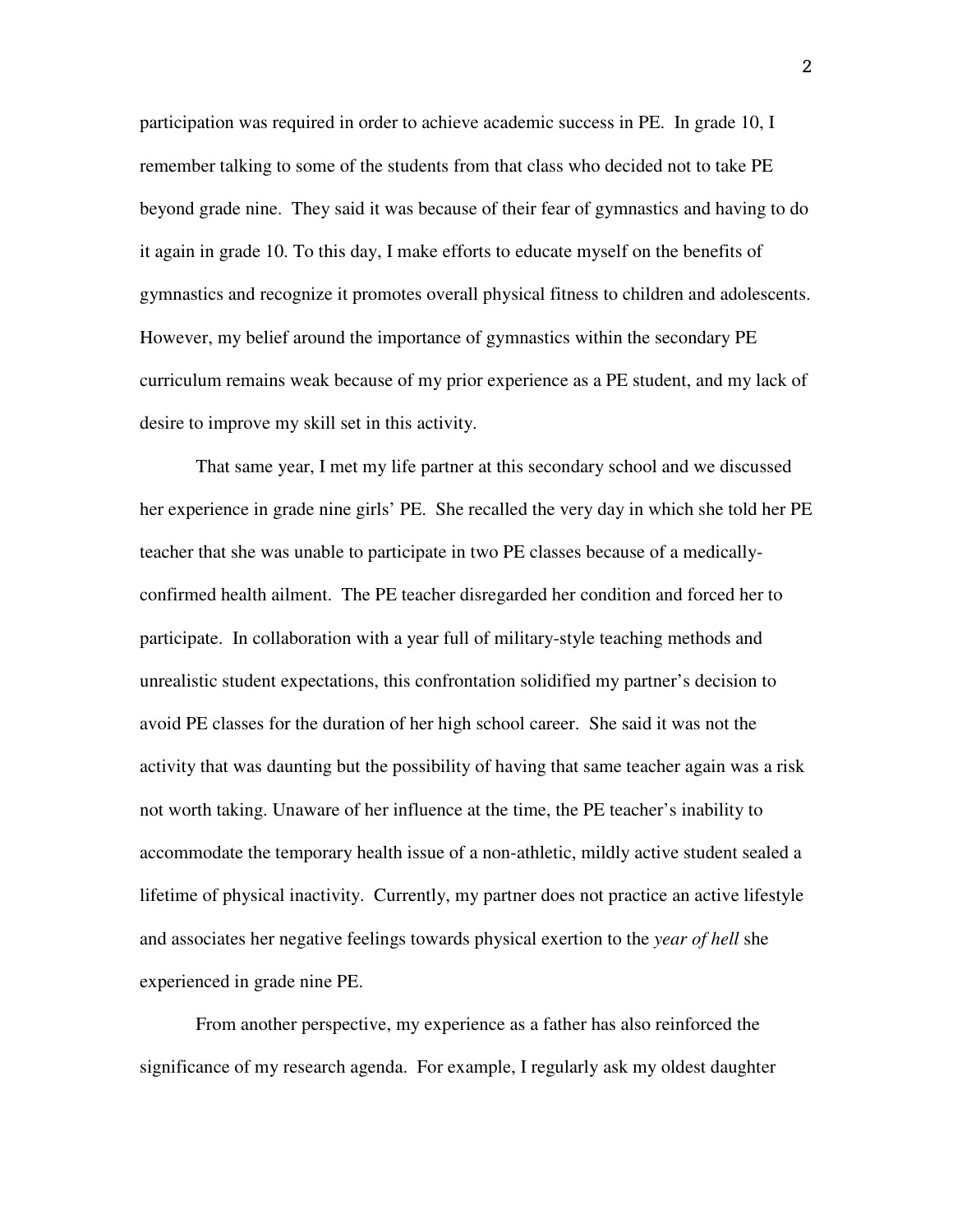(age nine – grade three) about her PE class and leisure time activities. She informs me that she runs around the school three times daily during nutrition breaks. She is impressed that her teacher runs with the class and sees her teacher running after school every day. Before this year, my daughter showed no interest in running; however, she now asks to run in local running competitions. Conversely, my daughter expresses frustration towards PE class, "We have been doing basketball forever and we sometimes miss PE to catch up on other work." Also, this same teacher never gets changed for PE and just *tells us what to do* in the gym. My daughter is confused by this approach as her teacher does not let any students without gym clothes and running shoes participate in PE. As shown in these examples, as early as grade three, students are modeling the physical activity behaviours of their teachers and forming a belief structure around PE. Considering these life experiences, I am intrigued to learn more about the relationship between teacher beliefs around physical activity and a student's decision to be physically active at school.

My personal expectation of daily physical activity for secondary students (14-19 years) is 60 minutes of moderate to vigorous physical activity. I believe this is attainable through a variety of school-based opportunities such as: (i) taking a PE class each semester (five, 60 minute classes per week); engaging in active transportation to and from school; participating in a sport or activity based intramural event (three, 30 minute sessions per week); becoming a team member on an interschool team (four, 60 minute practice or game sessions per week); taking part in school-wide fundraisers for charity (i.e. Terry Fox run/walk, Jump Rope for Heart, Walk or Bike to School week); take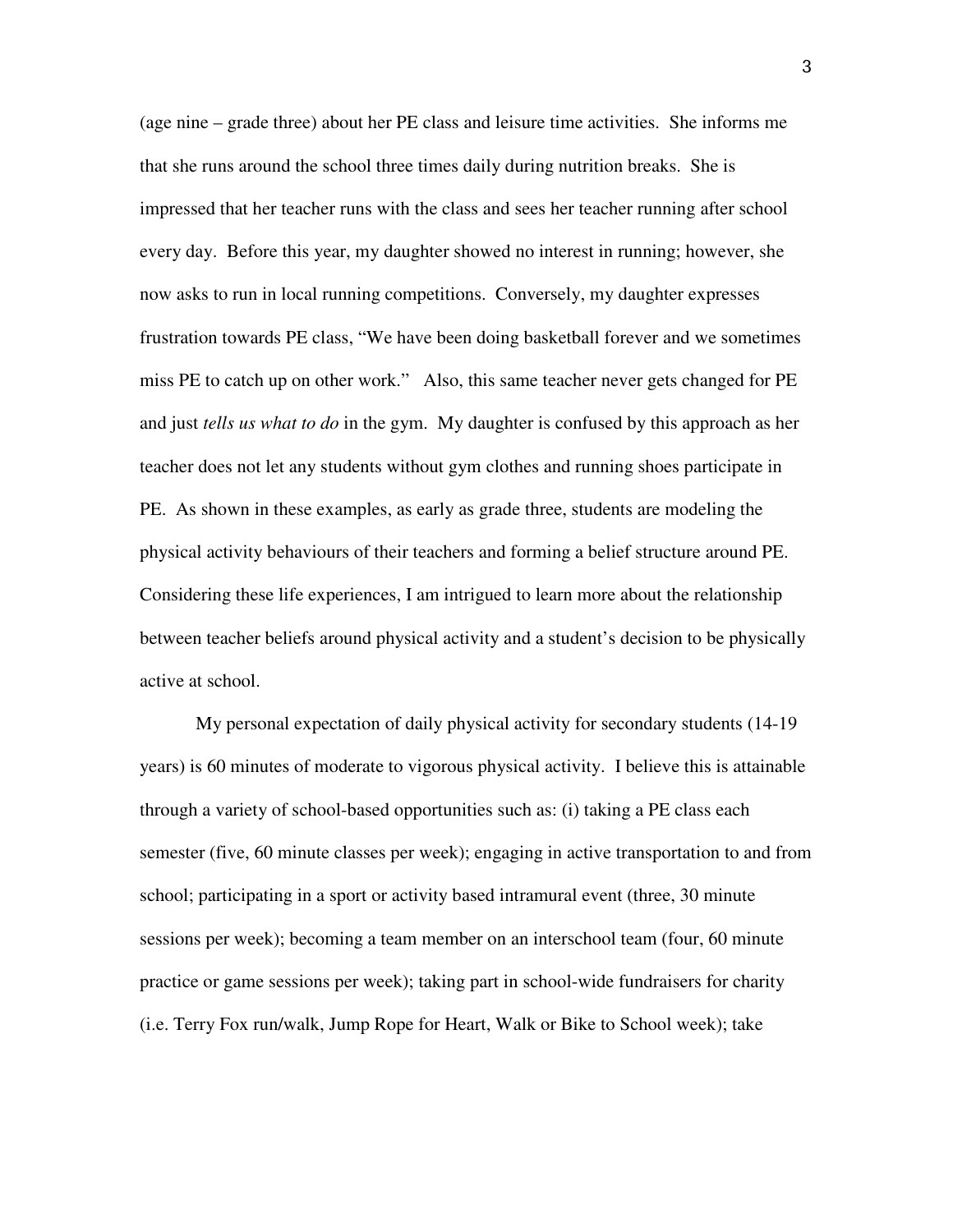membership in school running or yoga clubs; or simply be active during school leisure times (before and during school hours).

In order to better help adolescents be active and make healthy life choices, I became a secondary PE teacher. Over a period of 12 years, I have taught PE in two public secondary schools in Ontario, Canada and in Trinidad and Tobago in the West Indies. During this time, I have designed and implemented two senior level PE leadership and coaching courses and have coached several interschool sports' teams. As well, I have been the head of a secondary PE department and an active member on various committees that annually review PE curriculum standards at the provincial and local school levels. Furthermore, I have delivered several professional development workshops for secondary PE teachers on topics such as assessment and evaluation in PE, anxious PE environments and how to teach games for understanding. At the postsecondary level, I have taught PE teaching methods courses to elementary teachers and acted as a teacher mentor for secondary PE teacher candidates from Teacher Education programs across Canada, the United States and Europe for seven years. My teaching background has shown me that secondary students, in general, are more active if I am active with them; if I organize opportunities for physical activity outside of PE class; if I coach an interschool team; and, if I model healthy lifestyle choices. As demonstrated, teachers can have a significant influence on a student's daily physical activity levels potentially because of the time they spend together during school hours.

Across the spectrum of new teacher candidates from experienced elementary teachers (kindergarten – grade eight in Ontario) to university professors, the teaching formula: personal beliefs + school values = behaviour remains true. To elaborate, when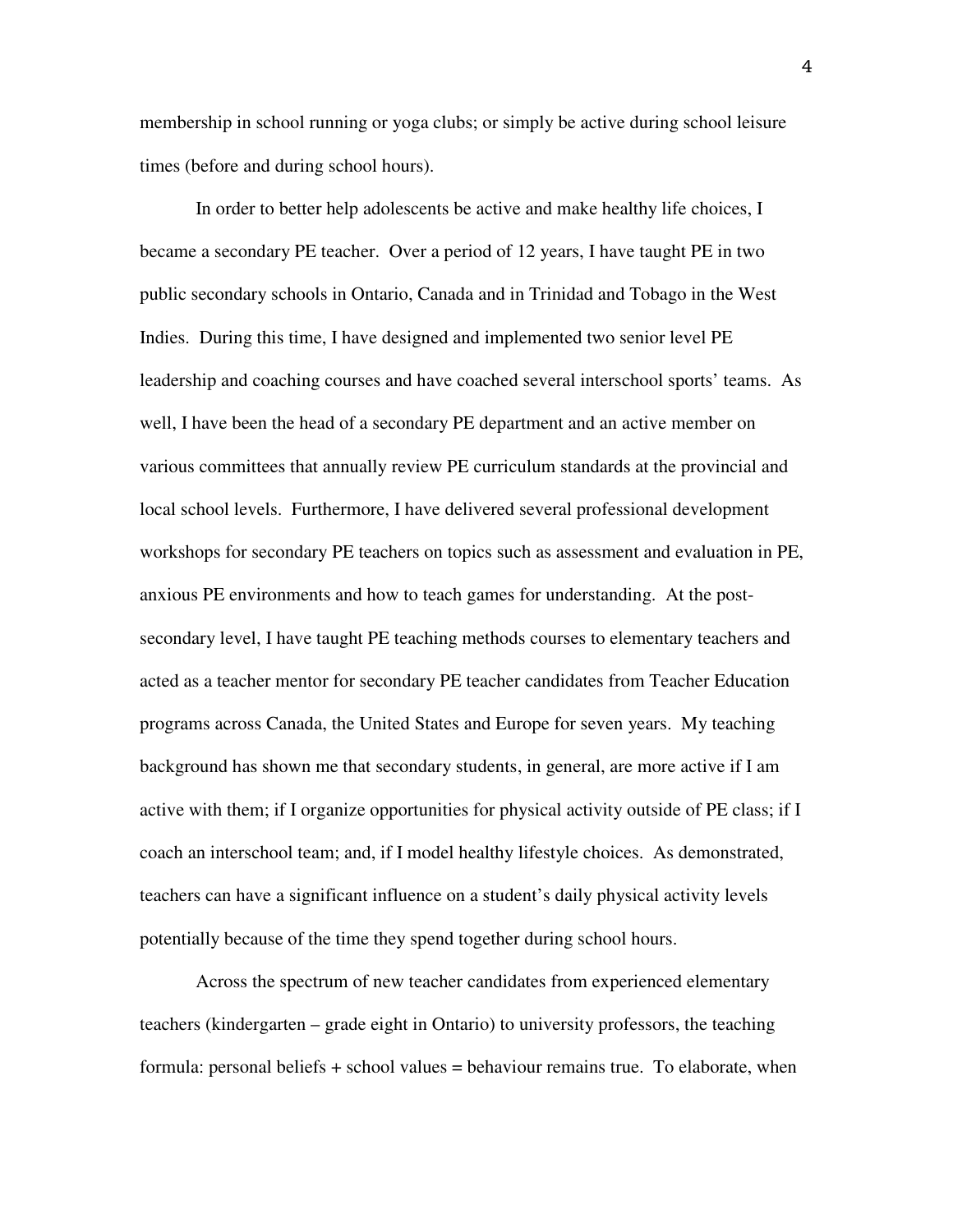teachers value physical activity and believe it is important to the school culture they are working in, they will attempt to maximize opportunities for physical activity. For example, I work with PE and non-PE colleagues who strive to maximize physical activity opportunities for students despite the school's outdated facilities and lack of modern, physical activity equipment. On the other hand, I have taught in a modern school that contained the latest physical fitness equipment and extensive outdoor green areas and gymnasiums; however, these spaces were dormant during leisure times. Generally, staff in the modern school placed less value on physical activity and more on student achievement on standardized tests.

### *Gaps in the Literature*

To widen my working knowledge of the relationship between teacher beliefs and school-based physical activity opportunities, I analyzed the literature in this area to determine if other researchers found evidence to support or contradict my teaching experiences. As a result of my review, I found several gaps in the research that aided my inquiry into this relationship.

One significant absence in the literature is the lack of knowledge concerning the factors that limit the success of school-based physical activity interventions (Bauer, Yang, & Austin, 2004; Haug, Torsheim, & Samdal, 2008; Naylor, Macdonald, Zebedee, Reed, & McKay, 2006; Sallis et al., 2003). The authors of these studies determined that school-wide acceptance of physical activity interventions was a major factor in the success of these interventions. More recently, Barnett et al. (2009) found that in physically active school cultures, promoting physical activity through school policies was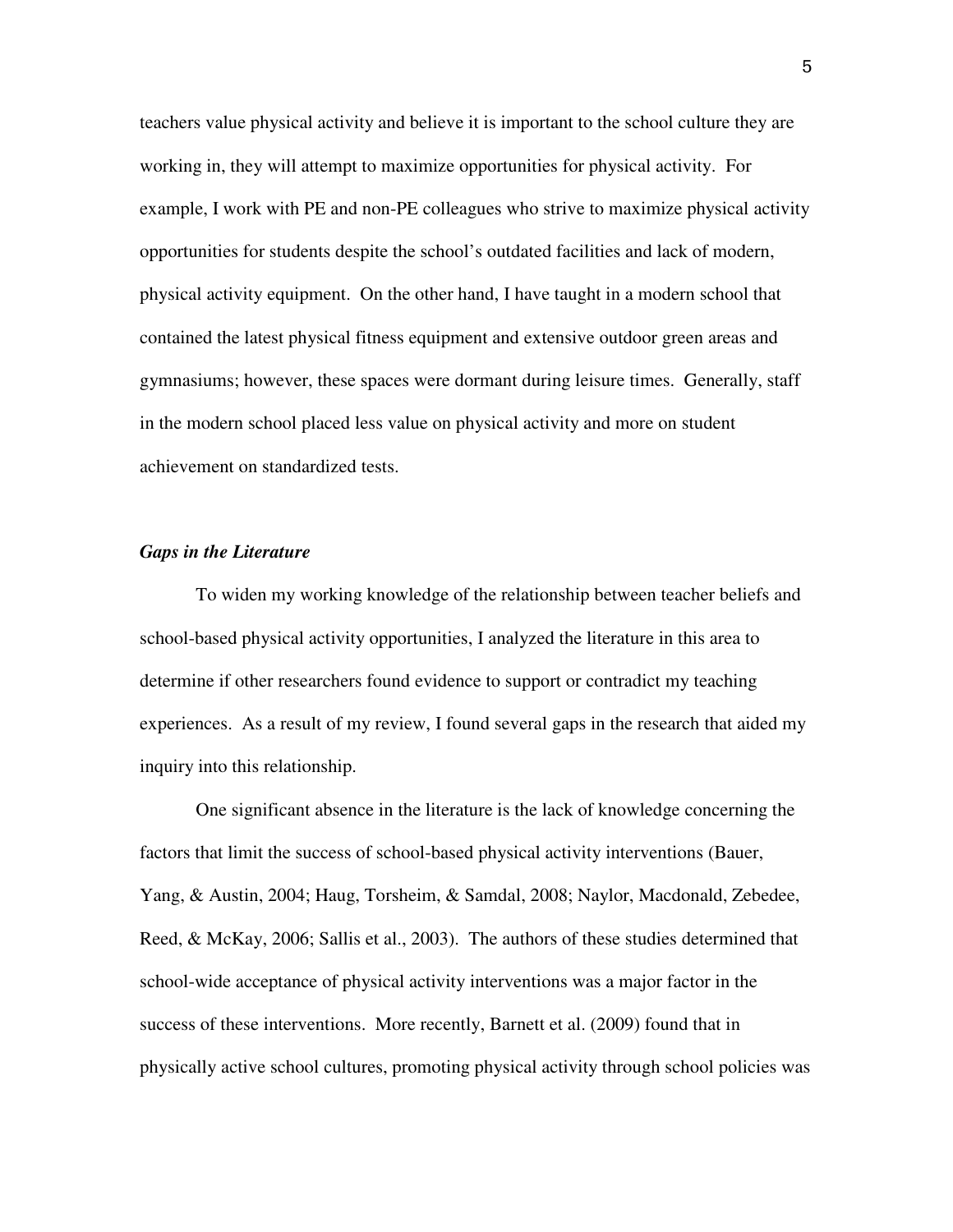not sufficient; school leaders (i.e. administrators and teachers) believed it was more important to educate the school community (i.e. students, parents) about the value of physical activity. However, efficacious school-based strategies that promote the value of physical activity to school members are sparse in the present literature.

In the last decade, most studies investigating the relationship between student physical activity levels and/or physical activity opportunities and school environments have been conducted in middle schools (grades six to eight). Specifically, four studies were carried out in elementary schools (grades kindergarten-five) (Barnett et al., 2009; Dyment & Bell, 2007; Lanningham-Foster et al., 2008; Williden et al., 2006) and four studies recruited secondary school members (grades 9-12) (Durant et al., 2009; Fein, Plotnikoff, Wild, & Spence, 2004; Groft, Hagen, Miller, Cooper, & Brown, 2005; Pate et al., 2005). Thus, the need for additional research in elementary and secondary school settings is warranted.

Further investigation into the barriers and facilitators to boys' and girls' participation in school-based physical activity opportunities is also necessary across school contexts. Some studies show that girls are more active in coeducational PE classes that include individualized fitness activities like aerobics and non-competitive team sports (Bauer et al., 2004; Boyle, Jones, & Walters, 2008; McKenzie et al., 2006; McKenzie, Prochaska, Sallis, & LaMaster, 2004; Monge-Rojas, Gartia-Arce, Sanchez-Lopez, & Colon-Ramos, 2009). Additional findings indicated that middle school girls who participated in school-based physical activities (i.e. PE class, interschool sports, intramural activities) had positive perceptions of their school relative to physical activity (Barr-Anderson et al., 2007). In turn, if teachers supervised and organized leisure time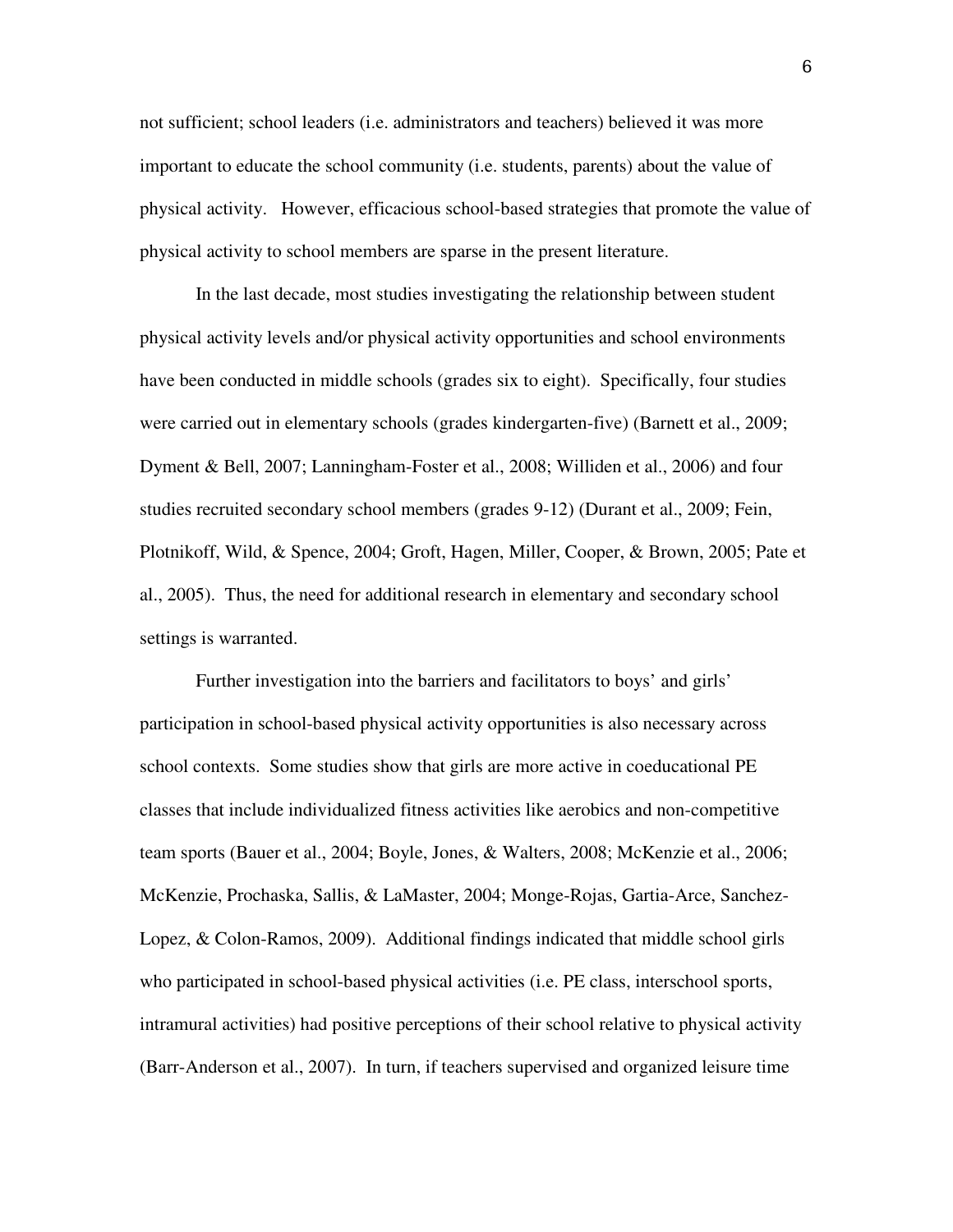physical activities, girls were equally as active as boys throughout the school day (McKenzie, Marshall, Sallis, & Conway, 2000). However, Sallis et al. (2003) found that middle school girls' physical activity levels were not affected by changes made to the school's environment to enhance physical activity opportunities. Moreover, girls expressed little interest in increasing their physical activity levels during school hours (Haug, Torsheim, & Samdal, 2008). With this in mind, most of the intervention studies occurred in elementary and middle schools where the majority of the staff were female; alternatively, male teacher supervision may have produced alternative findings.

 Boys, on the other hand, attained greater physical activity levels than girls regardless of the alterations made to the school environment to increase opportunities for physical activity. Overall, middle school boys were most active during PE classes that included competitive team sports (Hannon & Ratliffe, 2005) and in outdoor play areas where physical activity equipment was provided (Durant et al., 2009; Sallis et al., 2001). However, recent literature suggests that boys may be less active at the secondary school level because of the practices associated with PE classes and their changing bodies. Atkinson and Kehler (2010) believe there are three practices that decrease boys' participation in secondary PE classes: (i) the class is based around power and performance in team-based sports, (ii) the PE teacher is also an interschool coach, and (iii) assessment and evaluation is primarily performance-based. As well, the traditional, pedagogical approach of selecting the popular, muscular boys as team captains who pick their athletic friends first, leaves the least skilled and often less popular boys to last. Therefore, after mandatory grade nine PE, the lesser skilled boys typically avoid senior level PE classes because of their negative first impressions of PE. Another reason found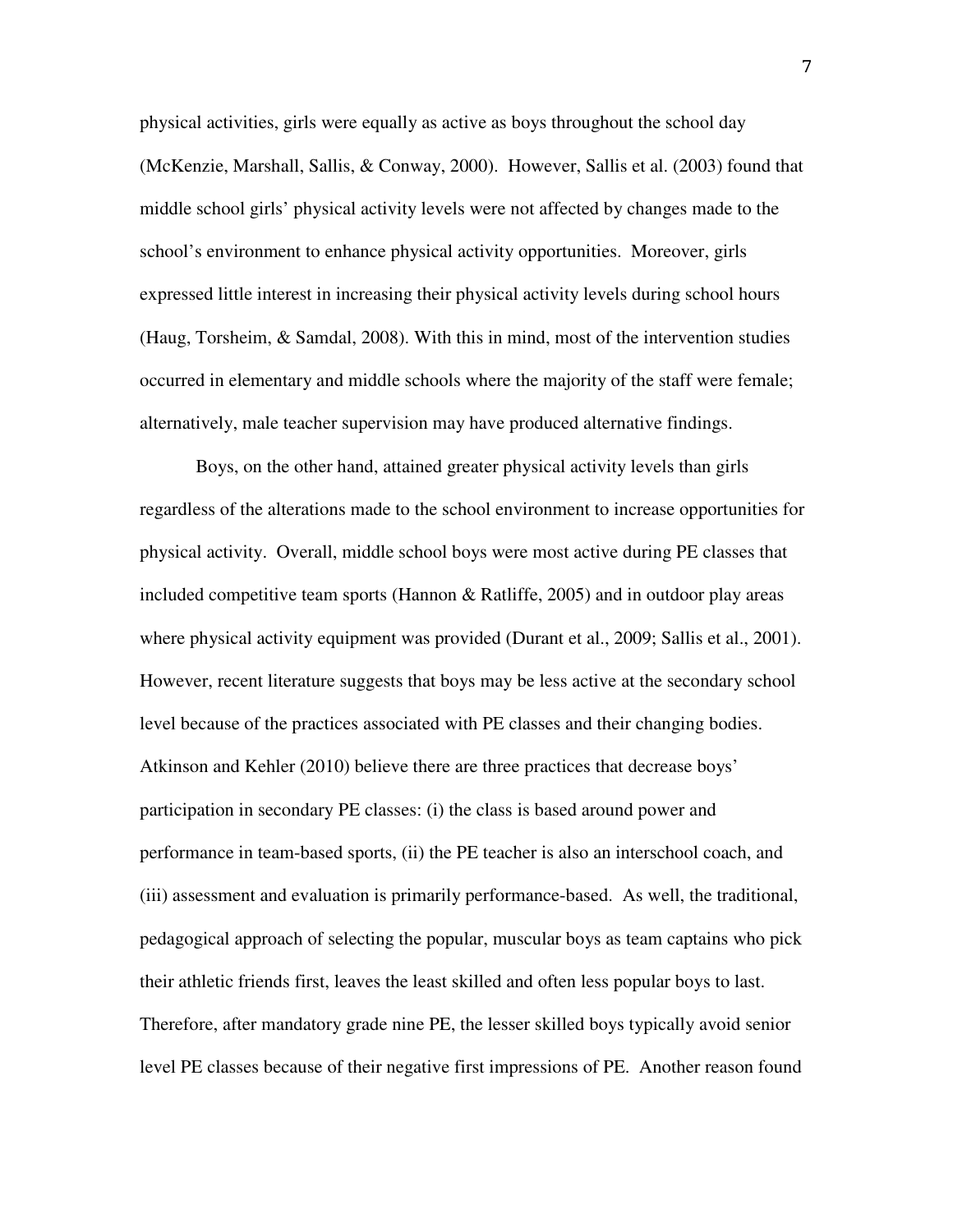to influence boys' involvement in secondary PE classes is the unregulated, adult-free zone of the locker room (Atkinson & Kehler, 2010). For some boys, it is the locker room and not the activities or the environment in PE class that deters them from participating. For example:

Boys view locker rooms as spaces where they will be ritually embarrassed or humiliated with little hope for protection. It is a social fishbowl with little opportunity to escape surveillance and be reminded of how one's male body does not make the grade. It is a forced space of physical interaction with dominant males who encourage physical rituals, teasing, verbal and physical abuse, and promotes critical judgment of each others bodies (Atkinson & Kehler, 2010, p. 78-81).

Thus, there is a call for additional research that investigates the barriers to boys' participation in secondary PE and how these barriers impact boys' decisions to get involved in other school-based physical activity opportunities (i.e. interschool sports, intramurals, open gym sessions).

Another gap in the literature surrounds the relationship between teacher and administrator values around school-based physical activity and physical activity opportunities. To date, most studies investigating this relationship have largely focused on the built environment (Cohen, Scott, Zhen Wang, McKenzie, & Porter, 2008; Haug, Torsheim, & Samdal, 2008) rather than a broader conceptualization that includes aspects of school culture (i.e. member beliefs). Recently, Leatherdale et al. (2010) confirmed the need for studies that reach beyond a school's physical environment to understand how the 'whole school' influenced student physical activity levels. Research is important in this area because student physical activity levels are associated with teacher and principal values, attitudes, and behaviors surrounding physical activity (Barnett, O'Loughlin, Gauvin, Paradis, & Hanley, 2006; Bauer, Patel, Prokop, & Austin, 2006; Bauer et al.,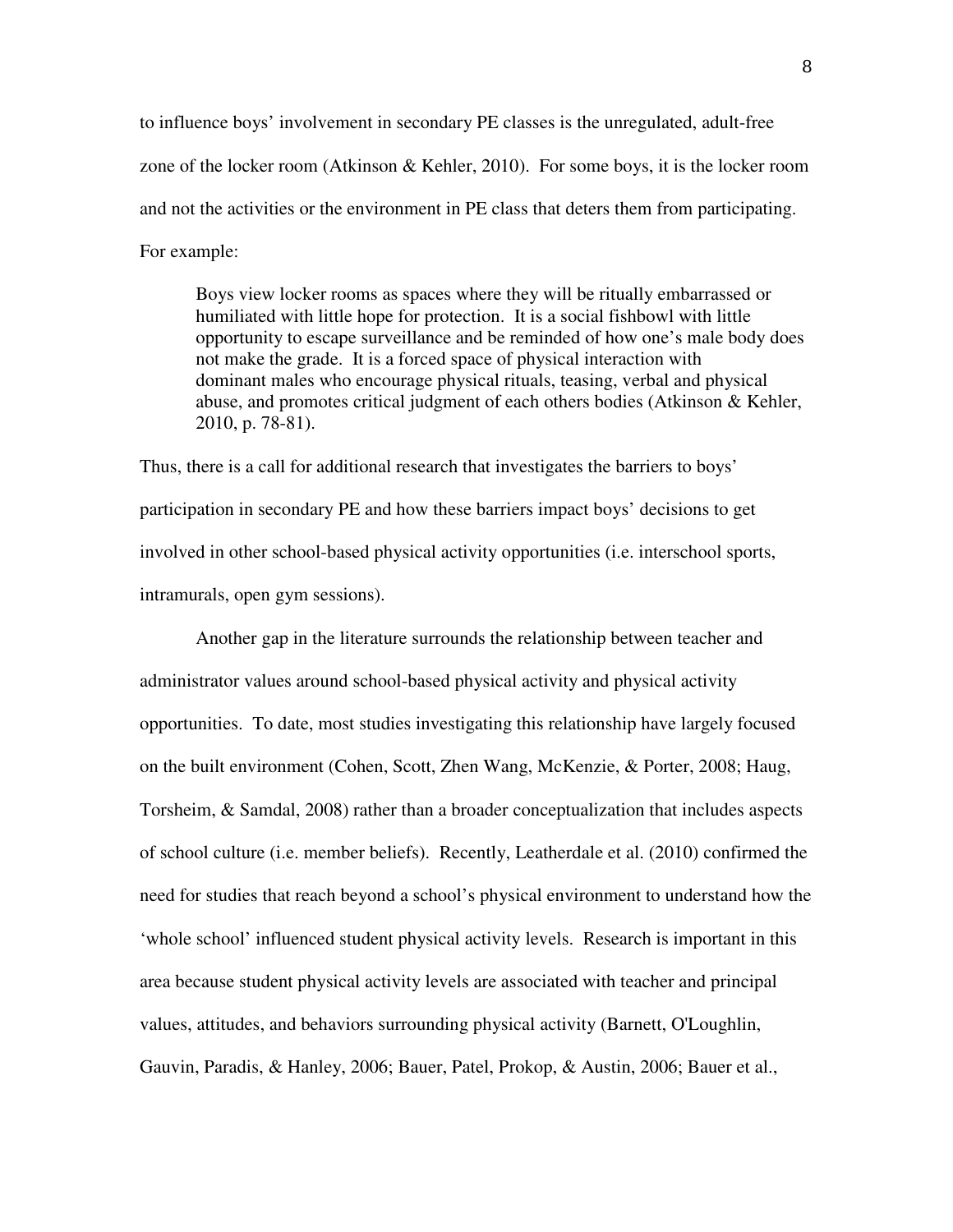2004; Dyment & Bell, 2007; Dyment & Bell, 2007; Groft et al., 2005; MacQuarrie, Murnaghan, & MacLellan, 2008). Therefore, if teachers model an interest and positive attitude towards physical activity, the student population may follow. However, more research is required to justify these initial findings, particularly at the secondary level.

 In line with the handful of studies that have examined school-based physical activity opportunities in relation to teacher behaviours and beliefs, there is evidence of a strong relationship. For example, some studies indicated that when teachers were encouraged to facilitate physical activity opportunities during leisure times at elementary schools, daily physical activity levels of students were positively and significantly influenced (Allison & Adlaf, 2000; Loucaides, Jago, & Charalambous, 2009; Mahar et al., 2006; Stewart, Dennison, Kohl, & Doyle, 2004; Verstraete, Cardon, De Clercq, & DeBourdeaudhuij, 2006). Furthermore, middle school students believed they were more active if a teacher was present and supervising physical activity spaces on school grounds (Haug, Torsheim, Sallis, & Samdal, 2008; Sallis et al., 2001). Fewer studies have explored this relationship at the secondary school level but one study found that students who identified their PE teachers and coaches as their role models were more active throughout the school day (Thompson, Rehman, & Humbert, 2005, p. 432).

Compared to student benefits associated with teacher involvement in school-based physical activity, school leaders (i.e. teachers and administrators) recognize the correlation between their beliefs and physical activity opportunities at school. For example, one middle school teacher stated, "The whole school atmosphere, I think it really does promote kids to be involved in physical activity; for example, we usually do the Terry Fox run with the kids" (MacQuarrie et al., 2008, p. 267). Moreover, one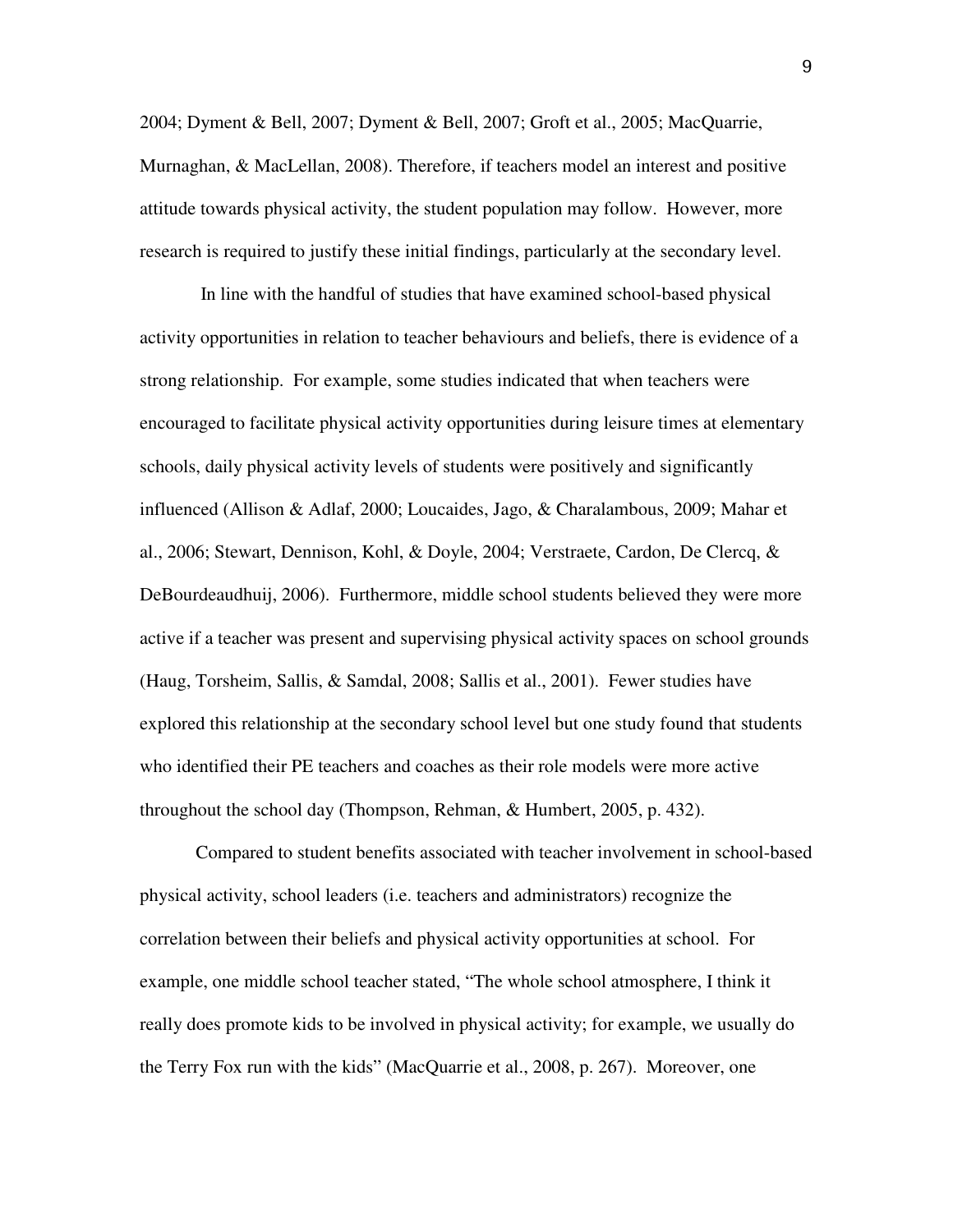elementary school principal affirmed, "By providing crossing guards and walk to school days with teachers and other adult volunteers, children are walking to and from school more" (Eyler et al., 2008, p. 968). Other studies have found that in schools where active transportation was promoted, students were generally more active (Booth, et al., 2007; Cooper, Andersen, Wedderkopp, Page, & Froberg, 2005). It has been argued that by incorporating active transportation into a child or adolescent's occupation as a student, walking or riding a bicycle to and from school may become part of their daily routine and, in turn, sustain adequate physical activity levels (Duncan, Duncan, & Schofield, 2008).

Cumulatively, the research indicated that social factors, together with the school's physical environment, influenced student physical activity levels and school-based physical activity opportunities. Therefore, using a multi-level approach to investigate the influence school culture has on physical activity opportunities is warranted. Earlier school culture studies have shown that a school's cultural system changes individuals more often than the individuals change the system (Fullan, 1993, 2001, 2005a). Then again, when schools produce enough individuals with collaborative characteristics, they will change the cultural system (Fullan, 2000).

#### *Rationale and Goal*

This research is an extension of an unpublished pilot study I undertook in early 2010. I used an online survey to gather quantitative data from secondary school teachers  $(n = 20)$  around their beliefs concerning access to and opportunities for physical activity in their school. Findings determined that in schools where teachers perceived their

10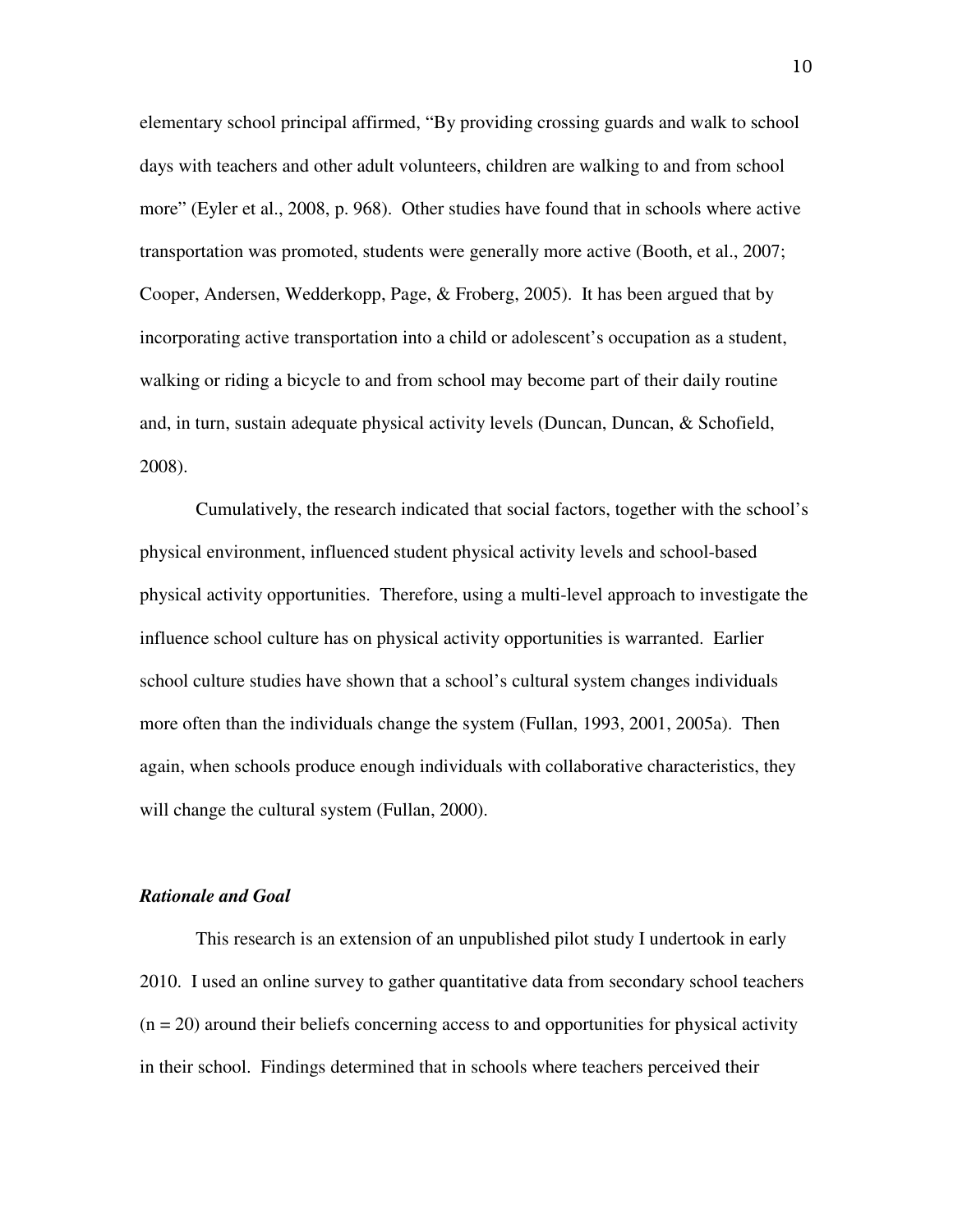school to be maximizing physical activity opportunities, there were many curricular and extracurricular physical activity options available to students. As well, teachers in these same schools felt that staff led by example in their own physical activity pursuits or through leadership on sport teams or clubs. Conversely, in schools where teachers perceived they could be doing more to promote school-based physical activity, there were very few opportunities for student physical activity. Interestingly, the low physical activity opportunity schools had similar physical environments and access to communitybased recreational options as did the high physical activity opportunity schools. Nonetheless, absent from my pilot study was rich, thick descriptive participant feedback. Based on this earlier evidence, and on the relative dearth of research in this area, it seems prudent to access the deepest layers of school culture (i.e. member beliefs) to understand the multiple layers of influence on physical activity opportunities.

According to Geertz (1973), culture is the dynamic creation of beliefs and ways of acting among a group of people; people do not passively react to a cultural system, they actively construct their lives within it. In essence, culture is a construct of people's interpretation of their organizational experience. Thus, the purpose of this study is to conduct a detailed examination of the beliefs of physical activity leaders within one secondary school to fully investigate how access, and opportunities for school-based physical activity across Schein's (1985) three levels of school culture are affected by the beliefs of these leaders.

On the whole, results from this study will enrich the quantitative data I previously gathered and augment the breadth of literature in this area. It will also assist secondary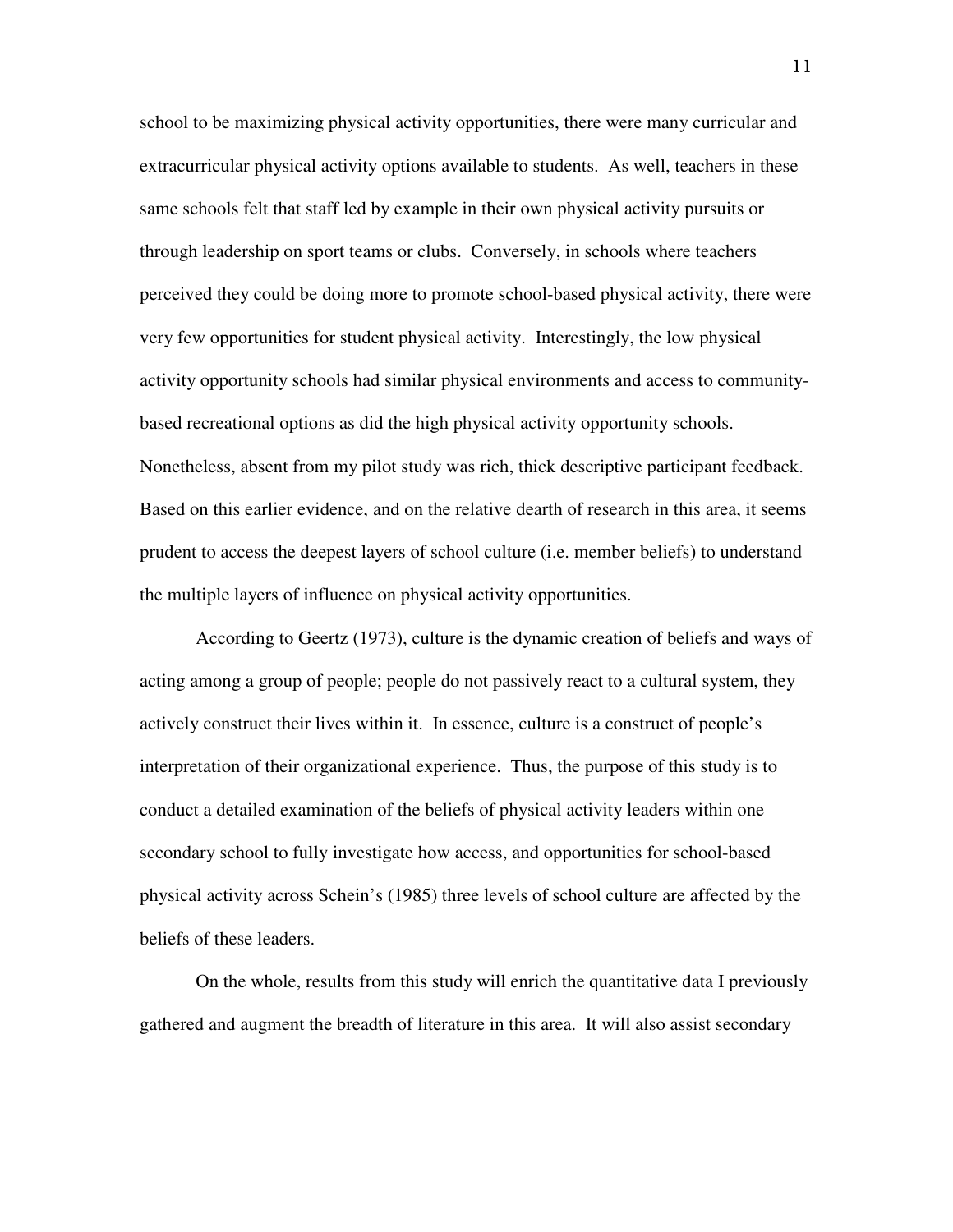school leaders in their understanding of the connection between teacher beliefs and school-based physical activity opportunities.

#### *Research Questions*

 Grounded in my experiences as a physical educator and researcher, the following four questions guided my study:

1. What are the beliefs of secondary teachers and administrators concerning physical activity within their school?

2. What are the beliefs of secondary teachers and administrators concerning access to, and opportunities for physical activity within their school?

3. What is the relationship between secondary school teacher and administrator beliefs about school-based physical activity and the physical activity opportunities available to students?

4. What are the factors that facilitate and/or inhibit teacher and administrator participation in school-based physical activity opportunities within secondary schools?

### *Method of Inquiry*

To answer my research questions, the study focused on seven PE teachers and one vice-principal from an urban secondary school in southwestern Ontario. I directed my attention at the school's physical activity leaders: PE teachers and administration (i.e. principal, vice-principals). As the sole researcher, I interviewed teachers/administrators from a single secondary school due to the complexities associated with examining multiple teachers/administrators in various schools across the province.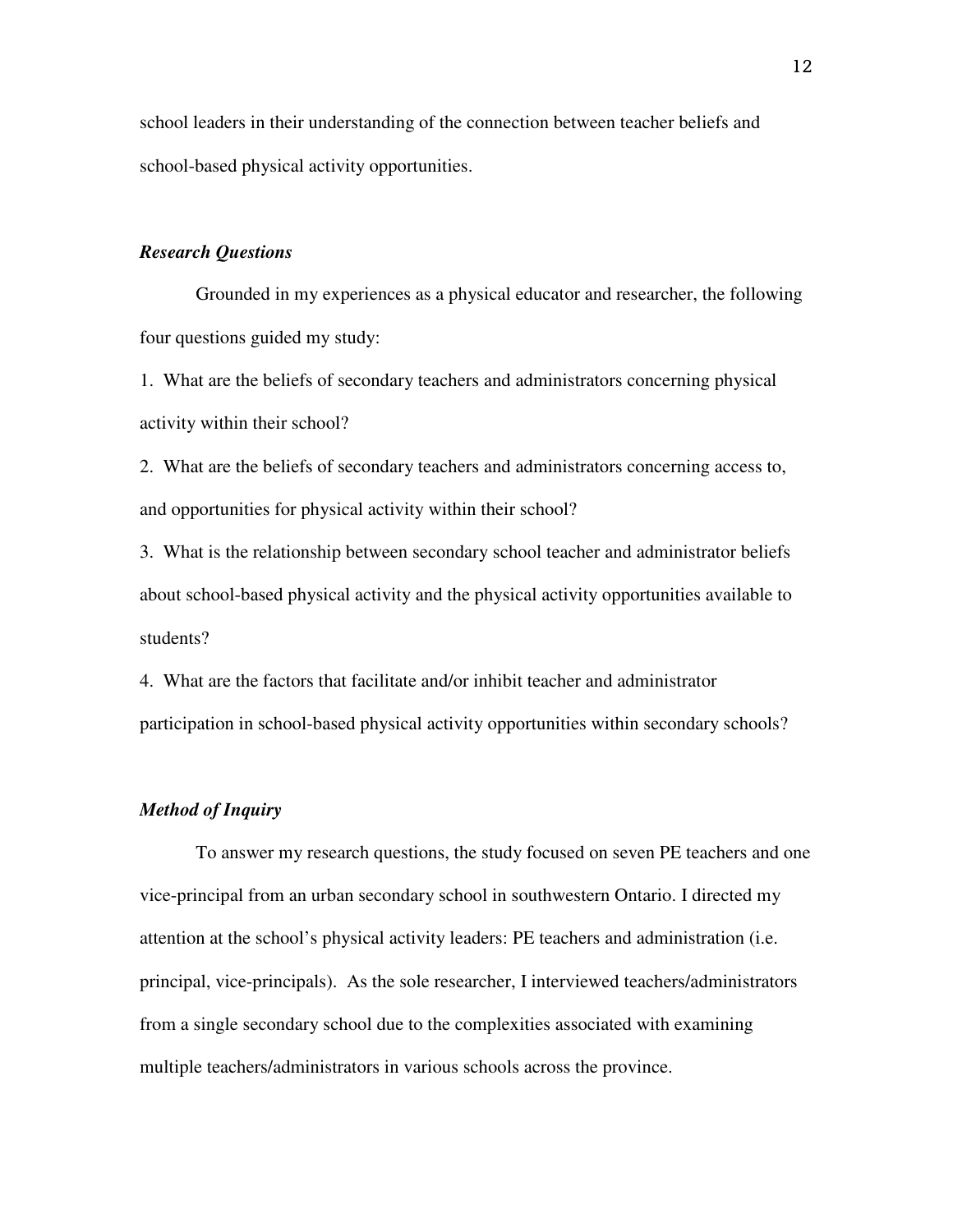My analysis focused on the school culture literature which highlighted the various factors that influenced student physical activity levels and the importance of physical activity towards one's psychosocial health, physical health and academic success. The literature review extended into the historical interpretations of organizational culture, the characteristics of effective business and school cultures and the association among school culture and school-based physical activity opportunities. The theoretical framework deemed most appropriate for use in this thesis was Schein's (1985) theory of organizational culture. He claimed that an organization's culture consisted of three distinct levels: (i) artifacts (i.e. tangible elements of a culture), (ii) policies and practices that support an organization's strategies, goals, philosophies and, (iii) member beliefs that provide structure for the organization's values and behaviours. Schein's theory was selected because of its holistic approach to studying culture; it offered a framework to access the deepest levels of school culture (i.e. member beliefs) relative to physical activity opportunities.

Furthermore, a post-positivist structure helped satisfy my study goals. This structure generated a rich understanding of the meanings the participants placed on their experiences at this school (Easterby-Smith, Thorpe, & Lowe, 1991). In accordance with the post-positivist approach, the case study design with focused interviews best suited my interpretative study (Merriam, 1988). In particular, participants were asked nine questions from a previously validated and reliable survey (Rickwood, Temple, & Meldrum, 2011) to explore their beliefs around the relationship between school policies and practices and school-based physical activity opportunities. In addition to their verbal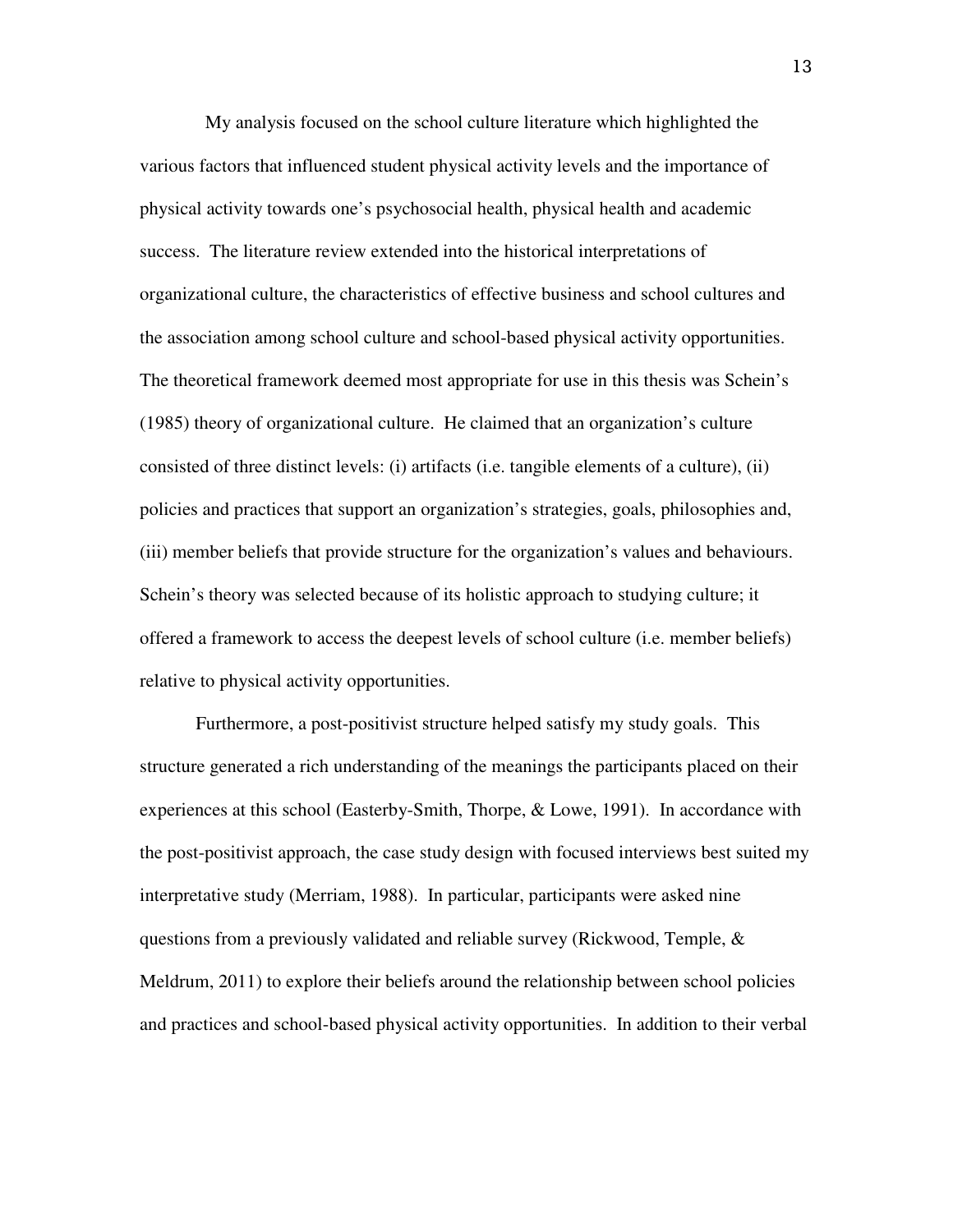responses, participants were asked to create a belief mind map that visually represented the factors that inhibited and facilitated physical activity opportunities at their school.

#### *Thesis Organization*

 This thesis is organized into five chapters. Chapter One situates my life experience around the study's goals, provides a summary of the gaps in the current literature, the rationale and goal for the study and the four research questions that guided my inquiry. Chapter Two reviews the benefits to children and adolescents associated with daily physical activity, the relationship between school culture and school-based physical activity opportunities, the meaning of school culture and studies related to effective cultures and various theoretical frameworks applicable to my research. Chapter Three outlines my primary method of inquiry along with the characteristics of the participants and the secondary school culture chosen for the study. In Chapter Four, central themes are identified and discussed according to the participants' feedback. Three major themes evolved from data analysis: (i) the existing physical activity culture, (ii) the meaning of physical activity and, (iii) philosophical differences: strategies for promoting physical activity. Chapter Five revisits my research questions and presents a reflective analysis of the knowledge gained from this study; what I learned and how it supported or contradicted other study findings in this research genre. I then discuss the limitations to data collection and outline areas for future study.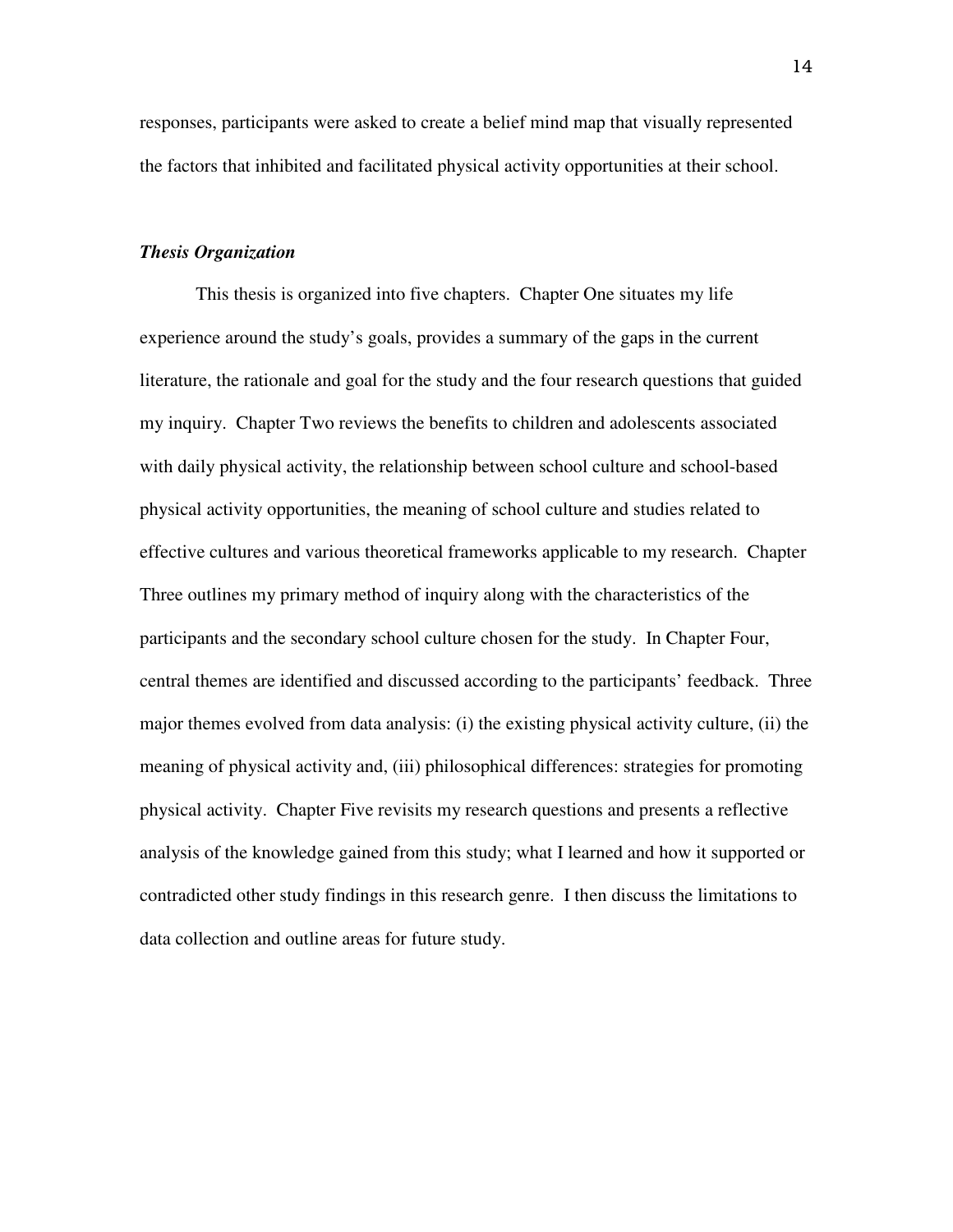#### **CHAPTER TWO**

#### LITERATURE REVIEW

Many children and adolescents fall short of public health guidelines recommending at least 60 minutes of moderate-to-vigorous daily physical activity (Active Healthy Kids Canada, 2010; Janssen et al., 2005). A key strategy to counteract physical inactivity among this population has been to focus on the school context because it is where children spend a majority of their time (Fox, Cooper, & McKenna, 2004; Pate et al., 2005) and because this approach reaches the vast majority of children and youth, including high risk groups (Dobbins, DeCorby, Robeson, Husson, & Tirillis, 2009). Evidence confirms that school environments may lead to positive academic and behavioural outcomes for their members (Deal & Kennedy, 1983; DeWit, McKee, Fjeld, & Karioja, 2003; DeWit et al., 2000). Thus, it is plausible that school settings may also influence student physical activity levels. This literature review brings together the studies that examine both physical activity of children and adolescents and aspects of school culture.

Typically, schools present opportunities for physical activity through PE classes; access to playing fields, gymnasiums, and playgrounds during leisure times; connections with community recreation facilities and programs; intramural activities; and interschool sports (Belanger et al., 2009; Cooper, Page, Foster, & Qahwaji, 2003; Dale, Corbin, & Dale, 2000; Gavarry et al., 1998; Mallam, Metcalf, Kirkby, Voss, & Wilkin, 2003). School-based physical activity opportunities have shown to positively influence the physical activity behavioural patterns of non-active, children and adolescents (Barnett et al., 2006; Barnett et al., 2009). For example, schools that paint playground equipment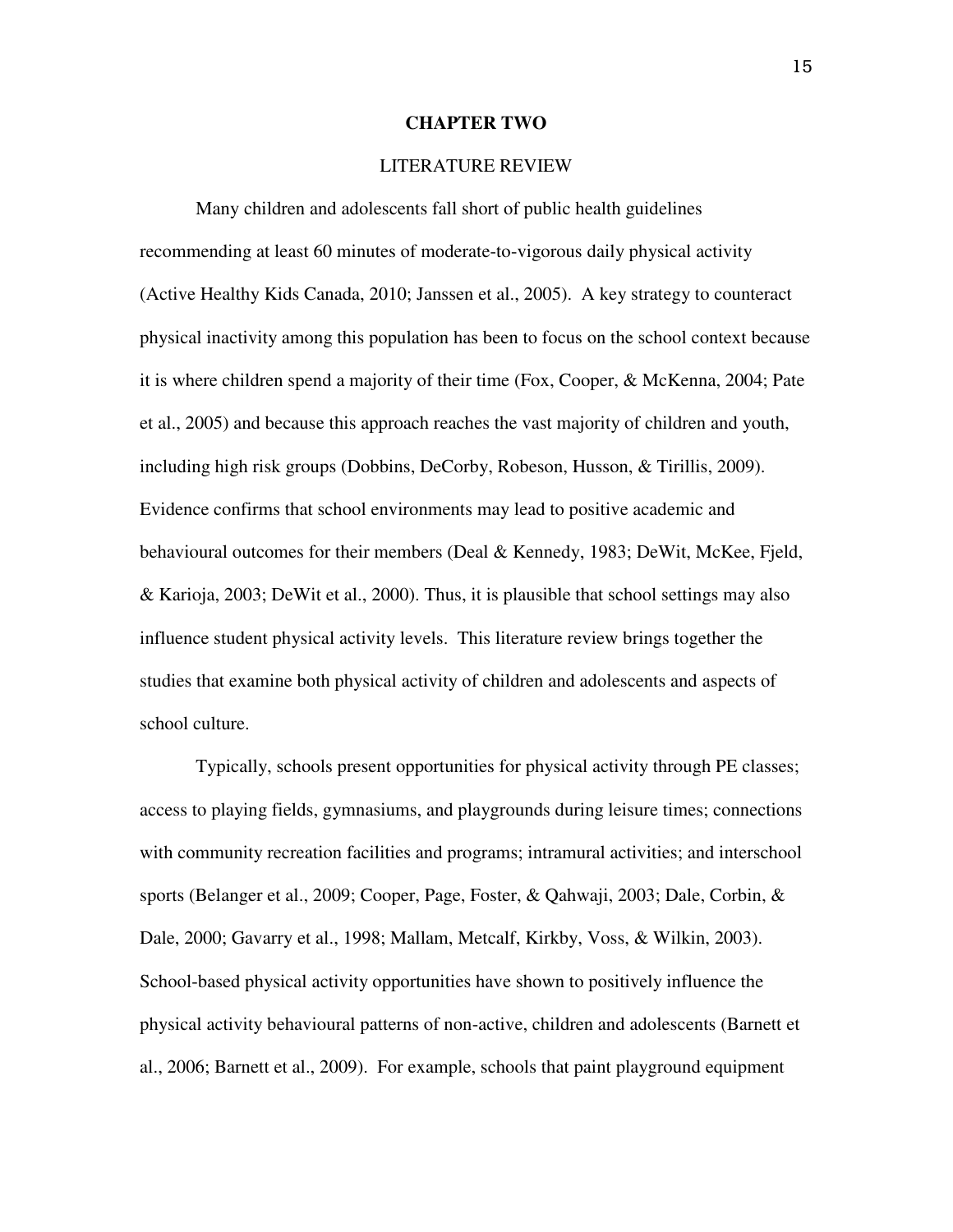(Cradock, Melly, Allen, Morris, & Gortmaker, 2007; Ridgers & Stratton, 2005) and provide sports equipment to accompany organized physical activities during leisure times (Connolly & McKenzie, 1995; Haug, Torsheim, Sallis et al., 2008; Nichol, Pickett, & Janssen, 2009) are strategies significantly associated with daily increases in student physical activity levels. Also, students (ages 10-16) in schools with daily leisure periods (before school, lunch and recess periods) are more active during these times than any other time throughout the school day (Cooper et al., 2003; Gavarry et al., 1998). Some studies indicated that elementary students were moderately to vigorously active up to 50% of leisure periods (Kraft, 1989; McKenzie et al., 1997; Zask, van Beurden, Barnett, Brooks, & Dietrich, 2001). Surprisingly, this energy output was greater than that achieved in most PE classes (Coe, Pivarnik, Womack, Reeves, & Malina, 2006; Scruggs, Beveridge, & Watson, 2003). In turn, the primarily outdoor setting of leisure periods was also significantly associated with increased students' daily physical activity levels (Baranowski, Thompson, DuRant, Baranowski, & Puhl, 1993; Klesges, Eck, Hanson, Haddock, & Kleages, 1990).

Extracurricular opportunities also influence a student's decision to be active at school. For instance, elementary students who participated in extracurricular physical activity programs were more active at school and continued this behaviour into secondary school (Belanger et al., 2009). Moreover, leisure time physical activity opportunities that were teacher organized and supervised were positively linked to daily student physical activity levels (Dowda, Ainsworth, Addy, Saunders, & Riner, 2003; Ernst & Pangrazi, 1999).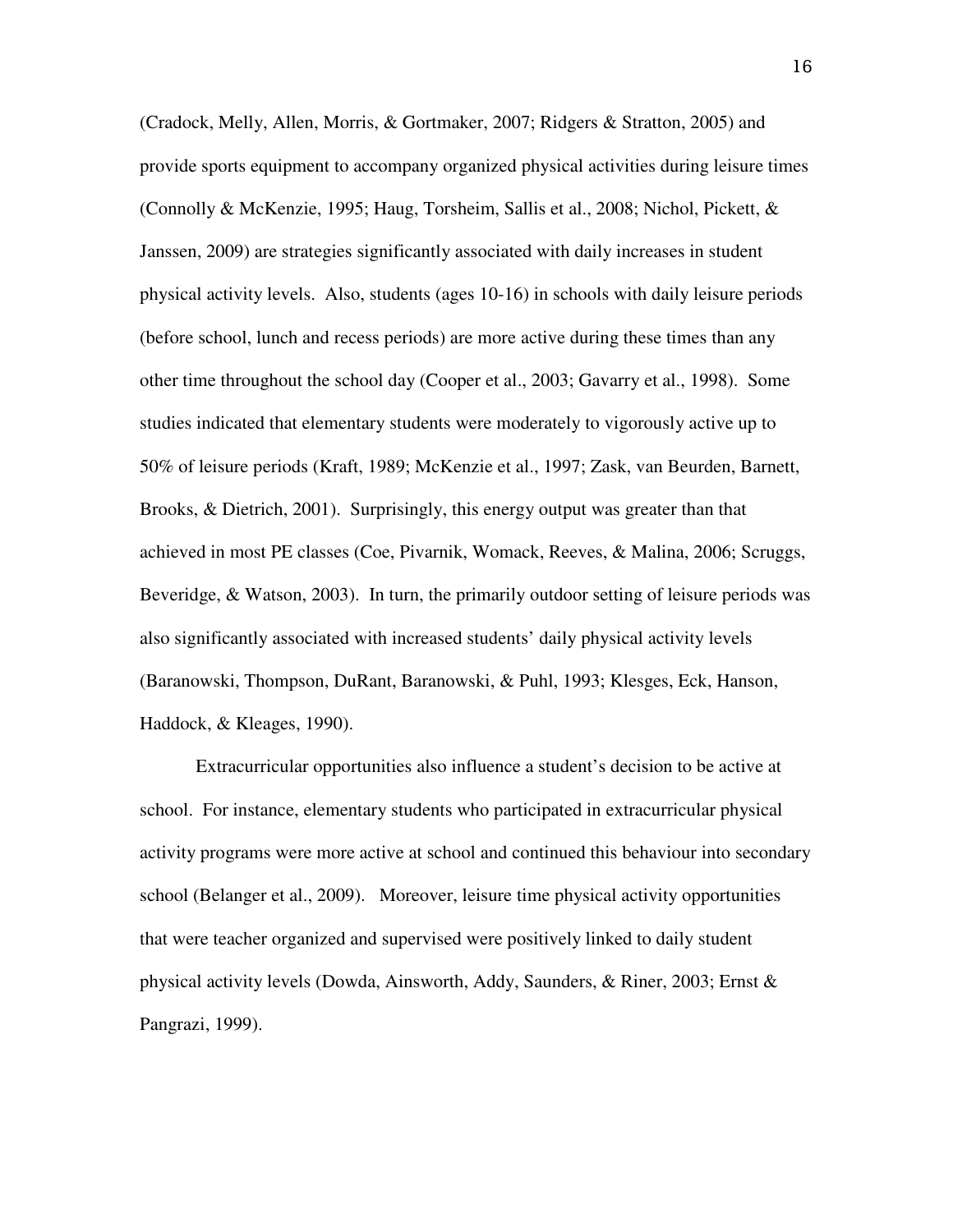Beyond school boundaries, school staff and students perceived that relationships with community recreational resources (i.e. local universities, sports clubs, parents) granted to them through school membership benefitted the entire school culture and increased student and teacher daily physical activity levels (Cale, 2000; Lanningham-Foster et al., 2008; Naylor et al., 2006). Particularly in secondary schools, schoolcommunity links increased students' enthusiasm and motivation around physical activity and encouraged student participation in physical activity outside of school hours (Cale, 2000). As an aside, some researchers surveyed elementary and secondary students to determine the influence a school's values around physical activity have on student physical activity levels (Barr-Anderson et al., 2007; Bauer et al., 2006; Fein et al., 2004). Collectively, findings indicated that students in both school contexts were more active at school if they perceived a positive school environment for physical activity.

However, not all schools are able to offer a diverse array of physical activity options. For example, school-based physical activity opportunities are restricted in some schools because of budgetary constraints, school policies that reduce the time dedicated to PE (Datar & Sturm, 2004) and limited physical activity equipment and time associated with leisure times (i.e. recess and lunch periods) (Koplan, Liverman, & Kraak, 2005; Rosenfeld, 2004; Trudeau & Shephard, 2005). Thus, when fewer options for physical activity are available for students at school (Bocarro, Kanters, Casper, & Forrester, 2008; Rentner, Scott,  $\&$  Kober, 2006), the result is an overall decrease in daily physical activity (Koplan et al., 2005; Trudeau & Shephard, 2005).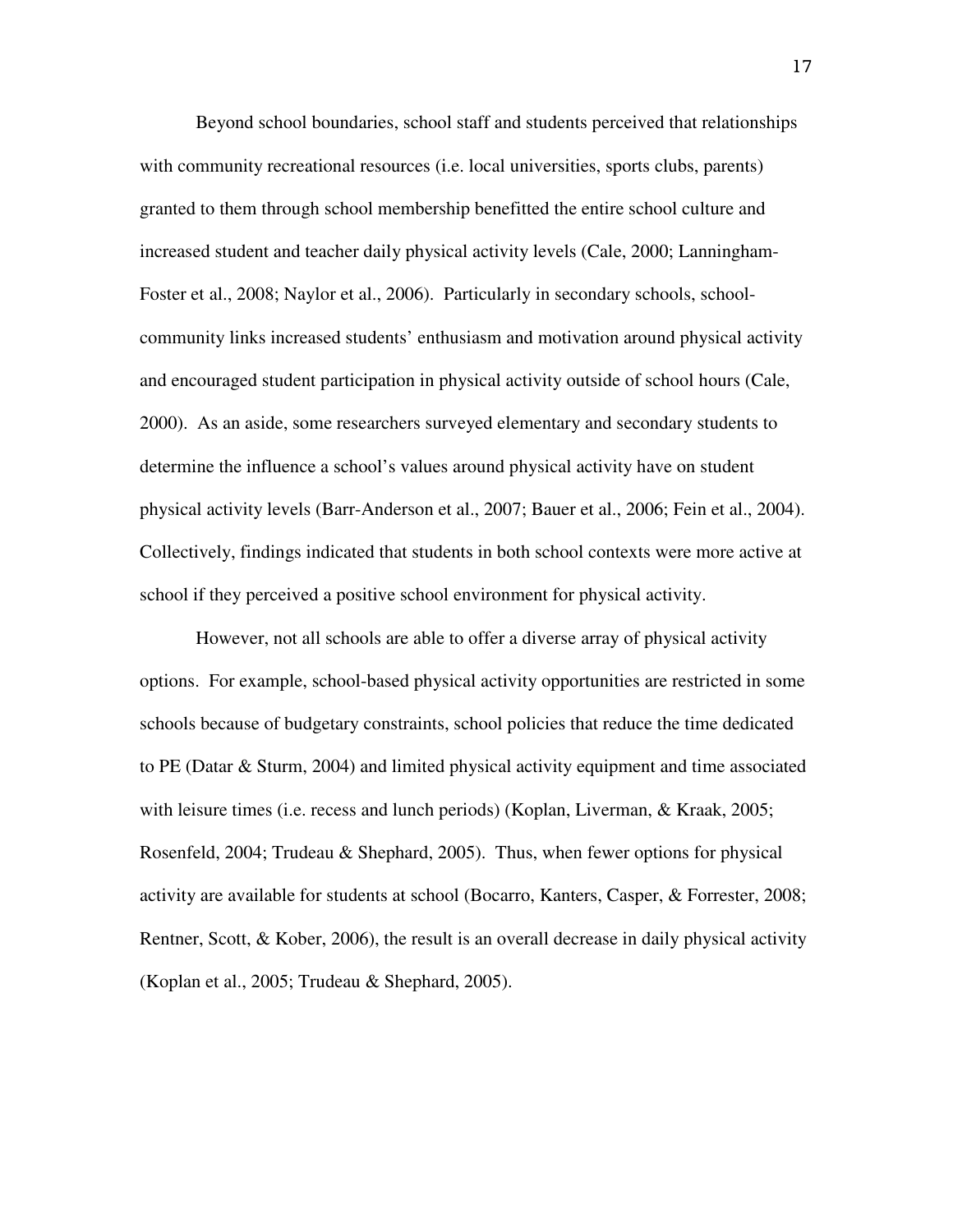### *The Importance of Physical Activity*

Student participation in school-based physical activity is important for health, psychosocial, and academic reasons. From a physical health perspective, a recent literature review that focused on studies examining the relationship between physical activity and health found that the more active school-aged children and youth were, the greater the associated health benefits (Janssen & LeBlanc, 2010). For example, regular participation in moderate-to-vigorous physical activity was associated with enhanced bone health in later life, a reduced likelihood of developing Type 2 diabetes and hypertension and increased muscular strength and flexibility (Ekelund et al., 2009; Janssen & LeBlanc, 2010; Janssen, 2008; Strong et al., 2005). As well, engaging in moderate to vigorous physical activity has been correlated with reduced epinephrine levels, lower resting heart rates, lower blood pressure, lower cholesterol levels and decreased cardiovascular response to stressful situations (Holmes, Eisenmann, Ekkekakis, & Gentile, 2008; Nabkasorn et al., 2006).

 Psychosocial benefits for children and adolescents who regularly engage in physical activity include improved mental health; more positive feelings towards school and school staff; improved social skills; and increased cooperation and collaboration with their peers (Barr-Anderson et al., 2007; Broh, 2002; Dyment & Bell, 2007; Fletcher, Nickerson, & Wright, 2003; Gilman, Meyers, & Perez, 2004). Moreover, children and adolescents who are physically active on a daily basis report fewer incidences of anxiety and depressive states; express higher self-esteem; enhanced self-efficacy; and demonstrate strong intra and inter-personal skills (Allison & Adlaf, 2000; Biddle, Sallis, & Cavill, 1998; Bonhauser et al., 2005; Datar & Sturm, 2006; Hausenblas & Symons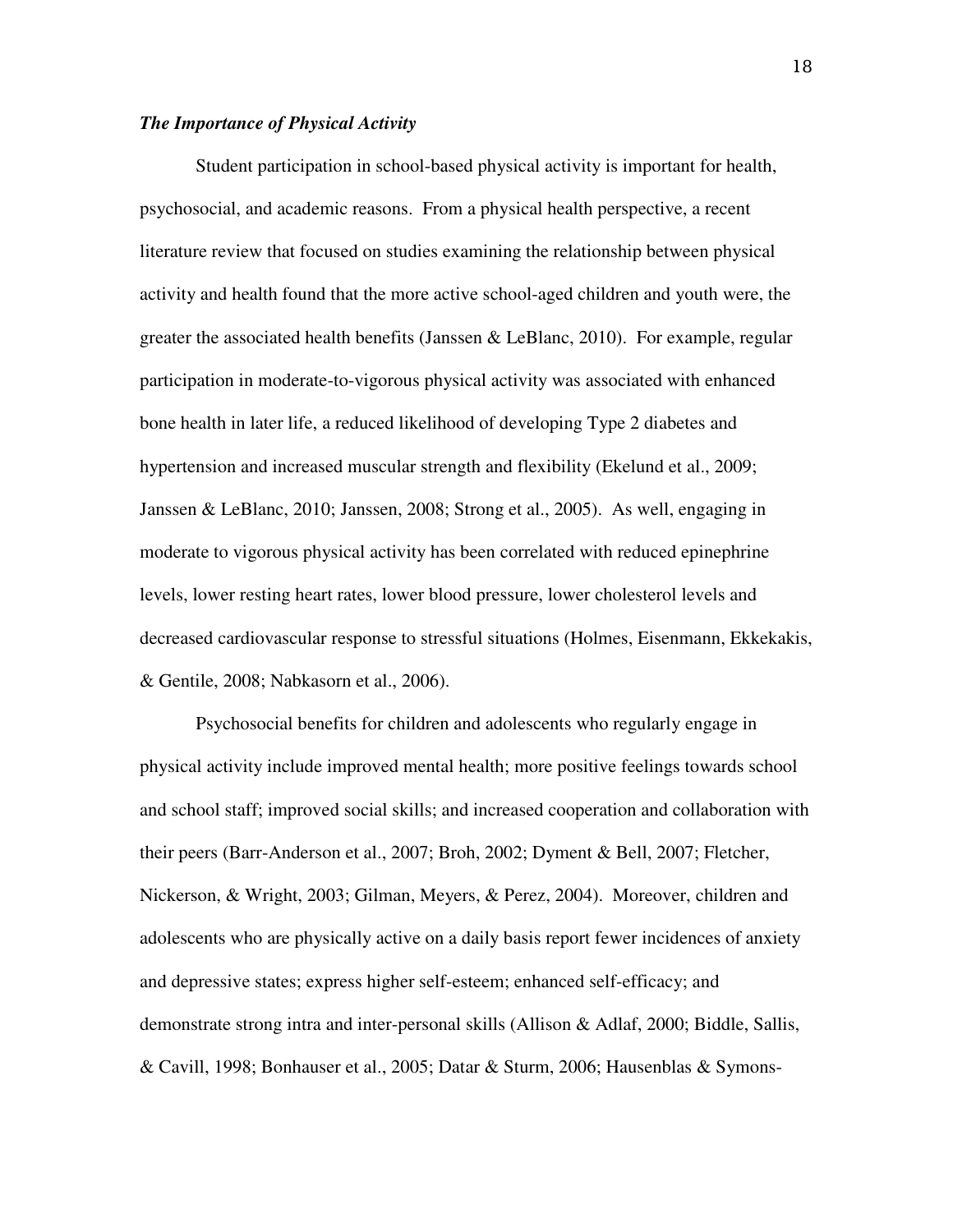Downs, 2001; Kantomaa, Tammelin, Ebeling, & Tannila, 2008; Mustillo et al., 2003; Tremblay, Inman, & Willms, 2000; Wang & Veugelers, 2008; Zoeller, 2007). Involvement in physical activity also helps students feel part of their school connectedness is associated with mental and physical health and increased engagement with the school environment (Gilman et al., 2004; Juvonen, 2006; Resnick et al., 1997). School connectedness is defined as one's sense of belonging to a school, school involvement, or school attachment (Blum, 2005; Libbey, 2004). Essentially, it is a psychological need that is satisfied through positive relations with teachers, peers, and engagement in school activities (Osterman, 2000; Thompson, Iachan, Overpeck, Ross, & Gross, 2006). Students who are positively connected to their school have high selfesteem, participate in extracurricular programs, and have a better understanding of how they fit into their school's social fabric (Bonnny, Britto, Klostermann, Hornung, & Slap, 2000; Gilman et al., 2004; McHale et al., 2005; McNeely, Nonnemaker, & Blum, 2002).

 Academically, children who are active during the school day are more eager to learn; have better information retention; longer attention spans; and exhibit positive classroom behavior (Field, Diego, & Sanders, 2001; Mahar et al., 2006; Sibley & Etnier, 2003; Strong et al., 2005). Active students also achieve higher grade point averages (Ahamed et al., 2006) than their non-active peers and score significantly higher on tests related to language arts and reading (Castelli, Hillman, Buck,  $\&$  Erwin, 2007; Datar  $\&$ Sturm, 2006; Lidner, 2002; Stevens, To, Stevenson, & Lochbaum, 2008; Tremarche, Robinson, & Graham, 2007).

 The preceding paragraphs demonstrate that participation in school-based physical activity significantly influences a student's overall health and academic success. Yet, not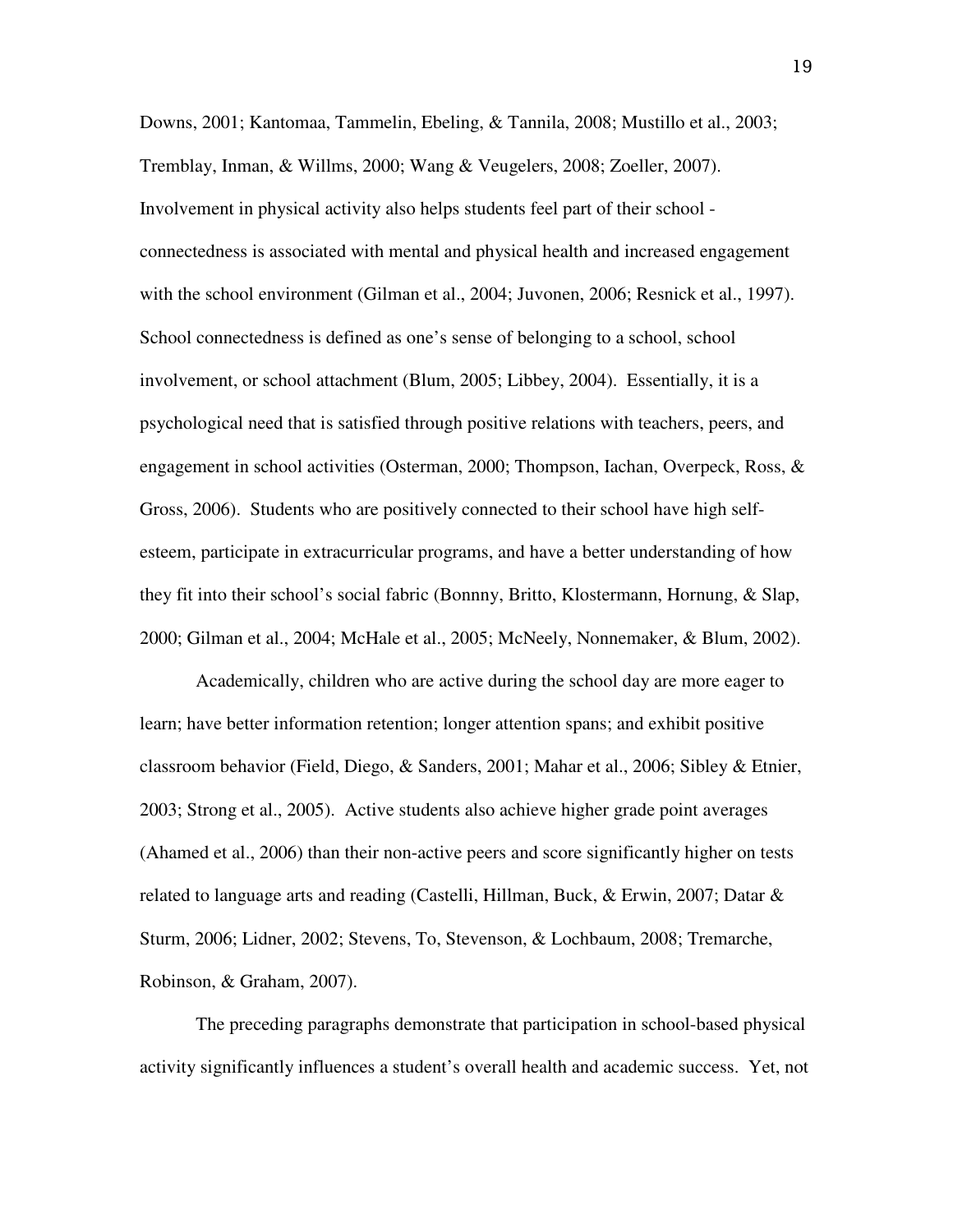all schools offer multiple physical activity opportunities while some schools find ways to maximize physical activity opportunities despite external influences. In these schools, it may be that physical activity holds greater value in the culture.

#### *Limitations Related to Studies on Schools and Physical Activity*

 In order to interpret the findings of studies that examined the relationship between school settings and physical activity and/or physical activity opportunities, it was important to understand how physical activity and the school context was measured. For example, in three quantitative studies, physical activity was measured by participant recall (three to seven days) (Barnett et al., 2009; Fein et al., 2004; Pate et al., 2005); two studies used direct researcher observation of student physical activity during leisure times (Sallis et al., 2001; Sallis et al., 2003); and two other studies measured physical activity by way of pedometer step counts over a 12 week period (Cohen et al., 2008; Lanningham-Foster et al., 2008). Outside the inconsistency of assessing physical activity, there were various meanings applied to physical activity. For instance, physical activity was defined as an individual's predominant physical activity behaviour (Pate et al., 2005); categorized as walking or very active (Sallis et al., 2003); bouts of 15 minutes of physical activity (Barnett et al., 2009); the frequency and duration of exercise bouts (Fein et al., 2004); accelerometer counts (meters per seconds squared) (Lanningham-Foster et al., 2008); and as daily, vigorous physical activity (Haug, Torsheim, & Samdal, 2008).

 Furthermore, measurement of the school setting also differed across quantitative studies. For example, some school factors found to be linked to school-based physical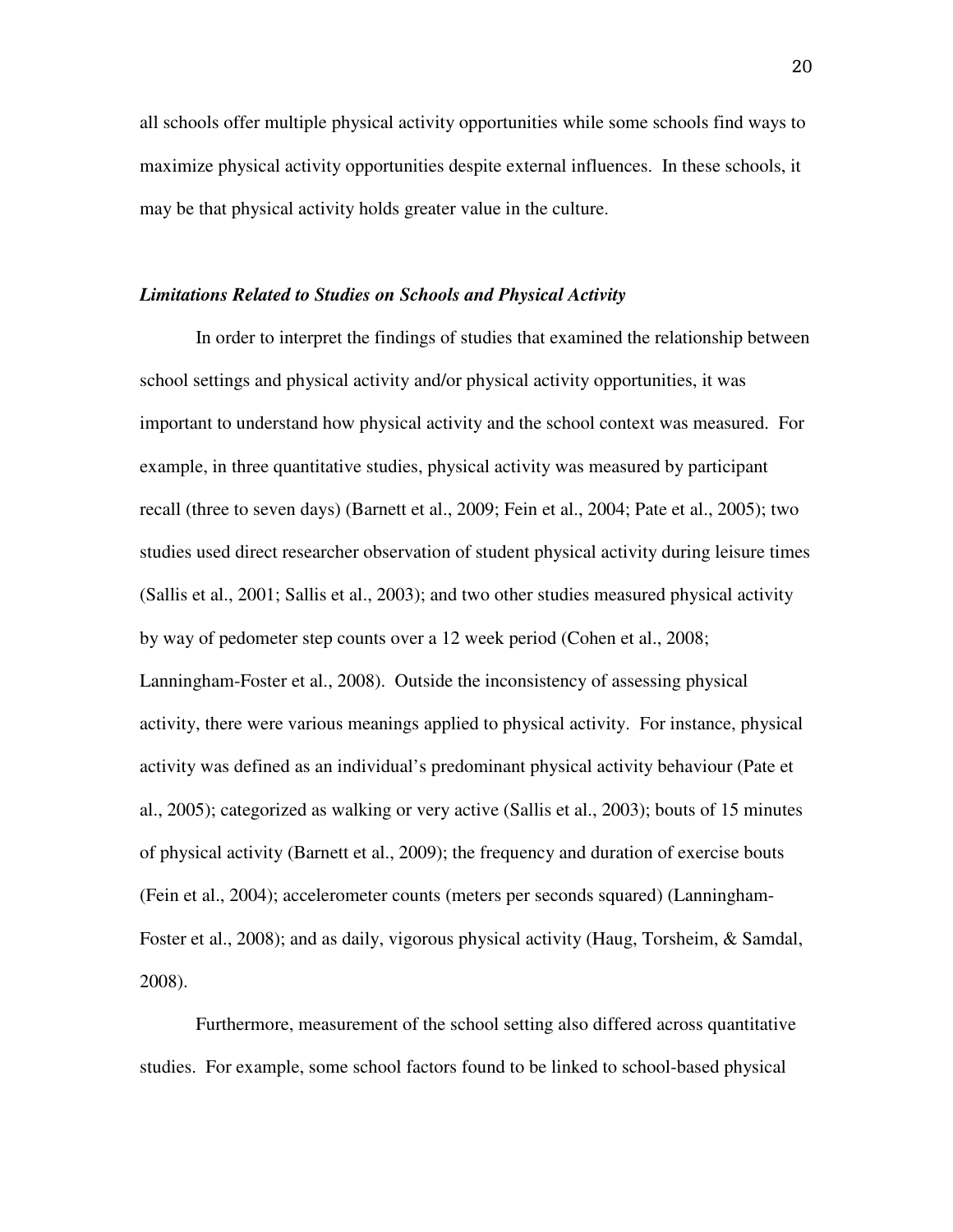activity were days of PE/week (Durant et al., 2009); opportunities for physical activity at school (Barnett et al., 2009; Pate et al., 2005); number and quality of school facilities and sport courts/fields (Cohen et al., 2008; Haug, Torsheim, & Samdal, 2008); and physical school size and space (Sallis et al., 2001).

 Additional limitations were evident in some of the qualitative studies reviewed. In three studies, students and teachers were interviewed during school hours, eliminating perspectives of other potential participants who were unable to attend due to scheduling constraints (Bauer et al., 2006; Bauer et al., 2004; MacQuarrie et al., 2008). Consistent with focus group limitations was participant familiarity. Specifically, in focus groups where teachers or students were interviewed together, the environment may have restricted some participants' ability to be candid with their responses. In turn, important variables could have been overlooked or understated (MacQuarrie et al., 2008; Naylor et al., 2006). Another limitation present in four separate studies was small sample sizes (Bauer et al., 2006; Bauer et al., 2004; MacQuarrie et al., 2008). For example, one study interviewed four primary school principals from three small communities in New Zealand to generalize perceived barriers for physical activity within elementary schools (Williden et al., 2006).

 Upon review of previous studies in this area, there is a need to define the school context relative to the influence it has on student physical activity and school-based physical activity opportunities. As indicated, researchers have examined individual components of a school's environment but to date, there are no studies that have explored the multiple levels of influence (physical and social) a school has on physical activity opportunities.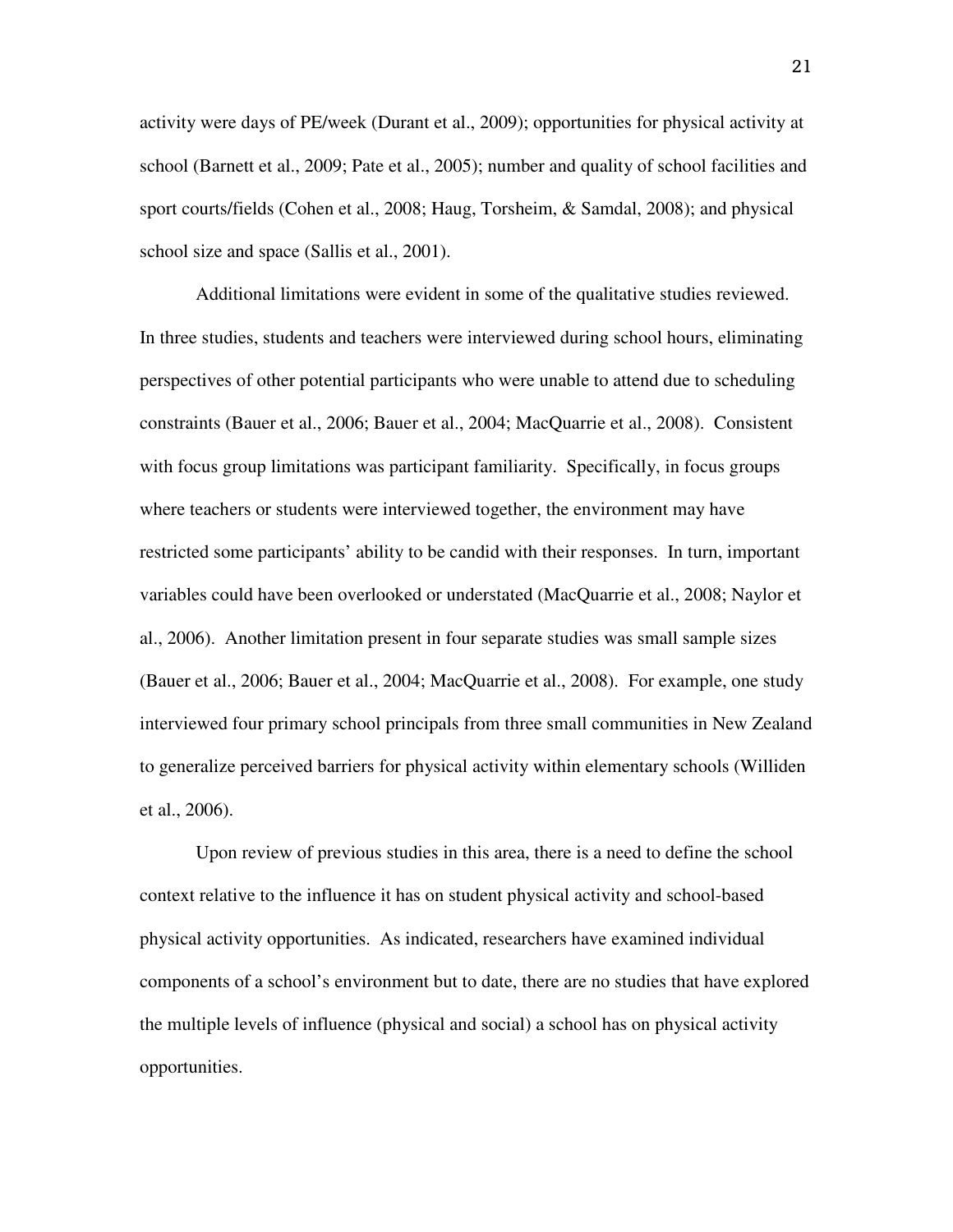## *Origins of Culture*

The earliest reference to the term *culture* in a humanistic sense was rooted in anthropological science (Goodenough, 1957; Levi-Strauss, 1958). Historically, humans have left social artifacts behind (i.e. cave carvings, farming implements) that illustrate shared cognitive maps – how they understood and interpreted the environment around them. These artifacts provided the framework for member behaviours in a particular culture (Goodenough, 1957). In addition, Levi-Strauss (1958) found that culture was a reflection of the characteristics and limitations of human cognitive processes. Later on, Wallace (1970) saw culture as standardized cognitive processes that enabled mutual prediction and interlocked behaviour among individuals. In fact, behaviour occurred because cultural members decided to partially participate – they were aware of the costs associated with their behaviour. However, the interpretation of culture that may have contributed the most to the current understanding of the term was devised by an anthropologist named Clifford Geertz (Geertz, 1973). According the Geertz:

Culture represents a historically transmitted pattern of meaning embodied in symbols including written (explicit) and hidden (implicit) messages encoded in a culture's language. Culture includes norms, values, beliefs, values and behaviours, rituals, ceremonies and myths translated by a particular group of people. If individuals buy into these beliefs, values, and behaviours, the culture and all its members will succeed (p. 13).

Rather than culture being a product of human capabilities, he viewed it as a *figment* of people's interpretation of their organizational experience. This was a new concept that stimulated future investigations into long-standing successful business cultures (i.e. McDonalds, IBM) to determine whether it was the people invited into the culture, or their cumulative experiences that sustained cultural success (Deal  $\&$  Kennedy, 1983).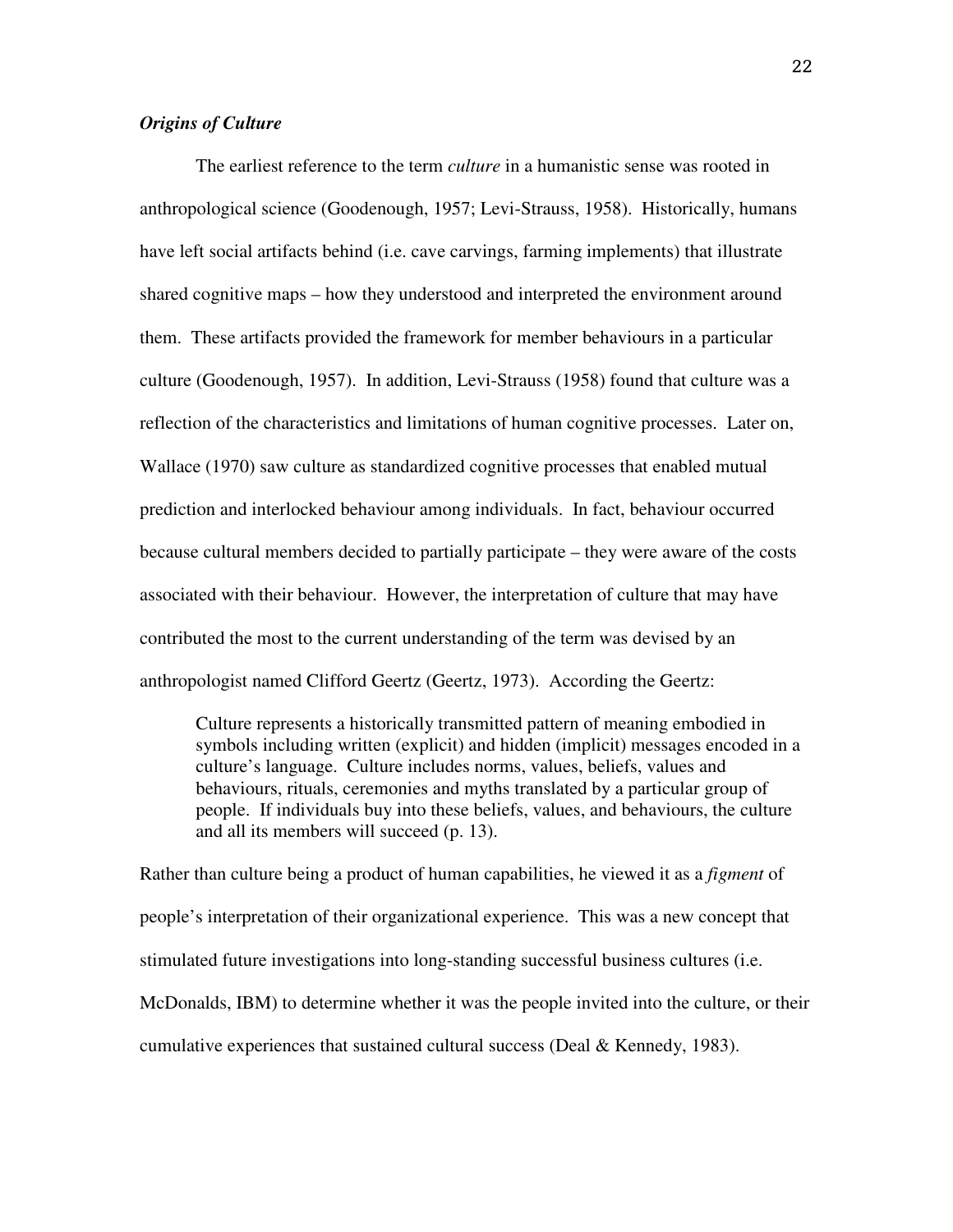### *The Meaning of School Culture*

The culture of an organization is essentially its individuality; it is something that one can often sense in the organization of which they are a part, but it can be difficult to clearly define to others. Interest in organizational culture is interdisciplinary and has garnered attention in academic, applied, and popular literature. Given the reach of this interest, it is not surprising that many terms have been associated within the area to reflect similar concepts.

In research on management, the terms culture, climate and environment have all been used to describe individual and group behaviors within organizations (Barth, 2002; Cullen, Baranowski, & Baranowski, 1999; Gittelsohn et al., 2003; Maehr & Midgley, 1996; Maslowski, 2001; Parcel et al., 2003; Prosser, 1999; Stoll, 1998; Wang, Haertel, & Walberg, 1993). The term climate was used in industrial and social psychology research to describe the outward expressions of an organization's members' shared beliefs and values (Hellriegel & Slocum, 1974). In other research, the term culture was a descriptor for the whole of an organization's practices, beliefs and more rooted values. Another similar term *corporate culture* emerged in American literature to exemplify the belief that culture can be created and manipulated for specific organizational outcomes (Dixon  $\&$ Dougherty, 2009; Kucinskas & Paulauskaite, 2005). Nonetheless, culture and climate both described organizational environments, offered distinct views of life within an organization and were viewed as complementary to one another in the study of schools.

Collectively, the terms school culture, school climate and school environment were used interchangeably in the literature to describe similar concepts. Multiple definitions of school culture and climate, along with the absence of any formal definition

23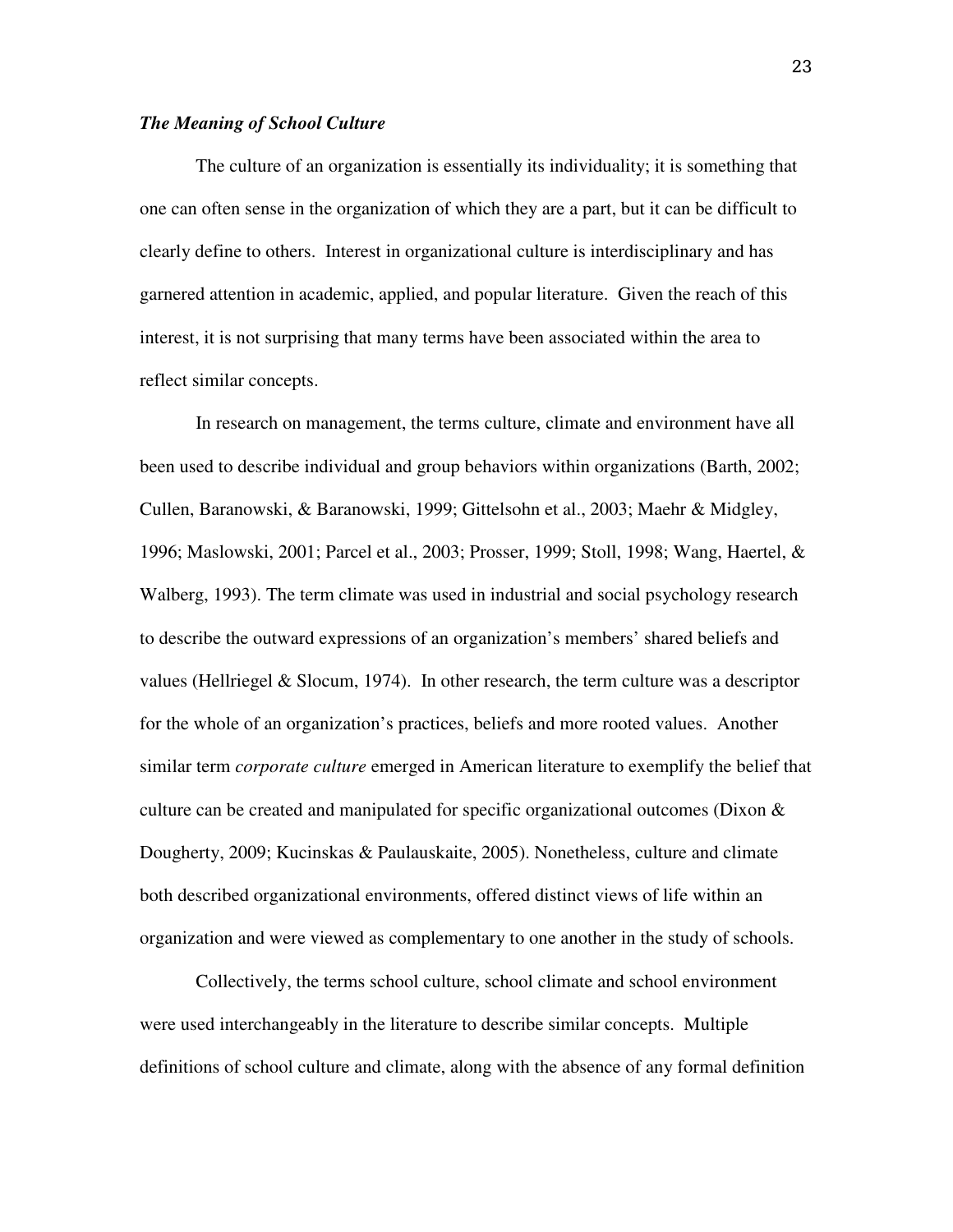of the school environment, made it challenging to discern study variables and results. As

examples, school culture was defined in the physical activity literature as:

Sociocultural, organizational and environmental influences on students' physical activity behaviour (Cale, 2000).

Attitudes and values toward physical activity that are portrayed by a school (MacQuarrie et al., 2008).

School climate was referred to as:

 The relatively enduring quality of the school environment that is experienced by school members, affects their behaviour, and is based upon their collective perceptions of behaviour in schools (Cullen et al., 1999).

 Captures the perceptions of the work environment which is influenced by the formal and informal structures of the school, as well as leadership style of the principal and teacher behaviours (Parcel et al., 2003).

 The characteristics that distinguish one school from another and that affect the behaviour of the people within the school (Gittelsohn et al., 2003).

I was not able to form a consensus from these interpretations and therefore, I examined additional literature surrounding school culture and climate for further clarification. Earlier school and organizational culture researchers simplified the relationship between culture and climate in the context of schools. For example, Yin-Cheong (1989) defined climate as overt and perceptible with visible behaviours; on the other hand, culture was multi-leveled with implicit assumptions and beliefs that influenced explicit behavioural norms. Thus, school climate was the visible representation of a school culture. Furthermore, Hoy (1990) stated that climate studies were grounded in industrial and social psychology and relied on survey research techniques. Alternatively, school culture studies were rooted in anthropology and sociology and used qualitative and ethnographic methodologies. In turn, school climate and school culture both described school environments but were viewed as separate and competing concepts in the study of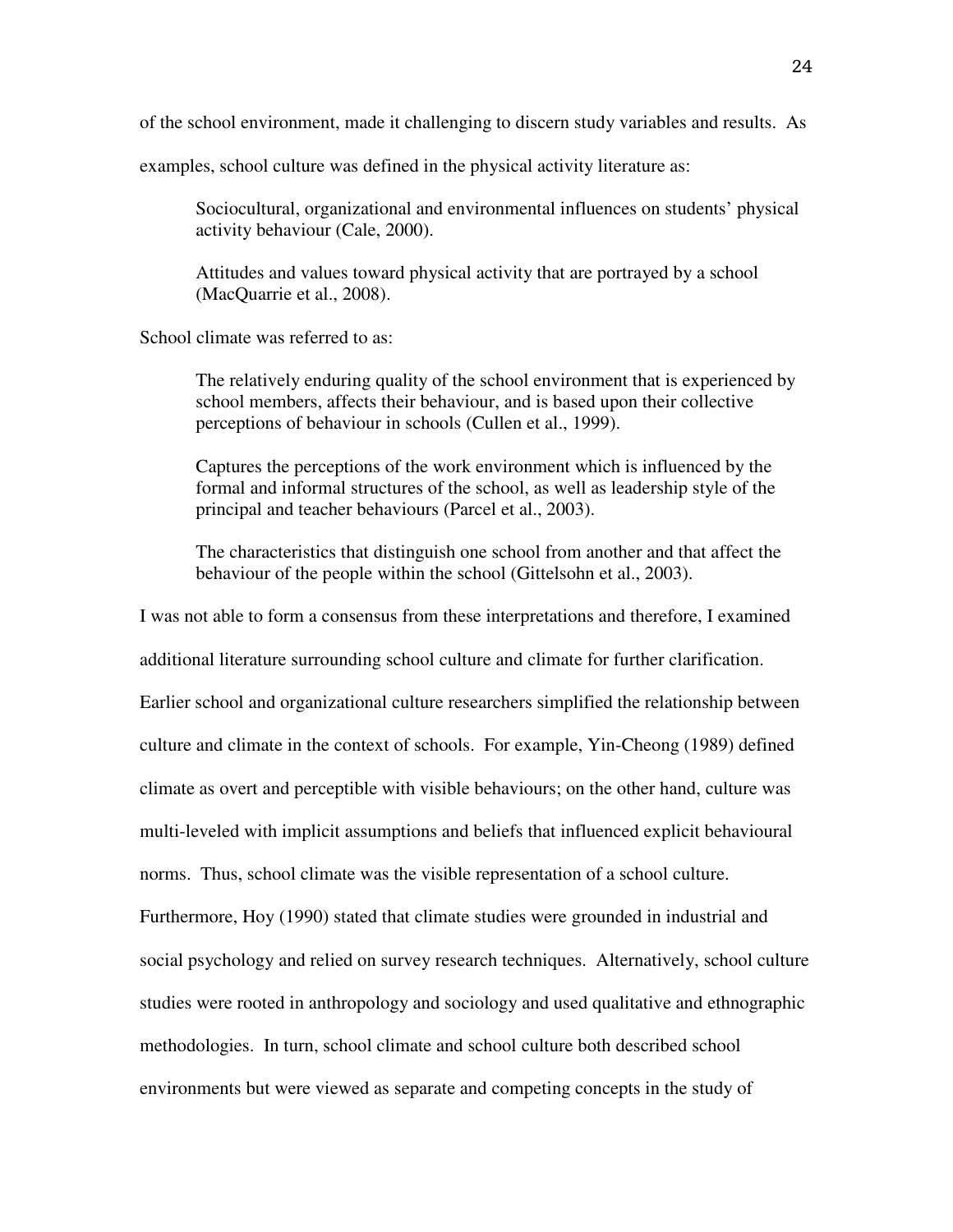schools (Hoy, 1990). As this study examined school member beliefs relative to behaviour, Yin Cheong's (1989) interpretation of culture was best adapted for use in this thesis.

 To further clarify the boundaries of secondary school culture relative to this study, I drew from a number of previous school culture researchers. For example, Maehr and Midgley (1996) determined that any school could be studied through two dimensions: social and physical. The social dimension included school beliefs, values and goals shared by school members. The physical dimension pertained to a school's organizational policies and practices, its size, student and teacher demographics, and physical appearance. In 2002, the social dimension was expanded to embrace the quality of relationships between teachers and students, relationships among students and the perceived teacher support of students (DeWit et al., 2002). As well, a student's sense of belonging to the school, inclusion in school activities, and self-esteem was now considered a necessary component of a school's social dimension. Moreover, Pritchard, Morrow and Marshall (2005) claimed that collegiality among teachers, custodians, students and other support personnel (i.e. social workers, child and youth workers) should be linked to the social components of school culture. As my research is directed at secondary teacher and administrator beliefs, my primary interest lies in, but is not restricted by, the social aspects of school culture.

#### *Social Components of School Culture*

As alluded to earlier, the concept of school culture stemmed from organizational culture (i.e. corporate business) (Deal & Kennedy, 1982). It was believed that the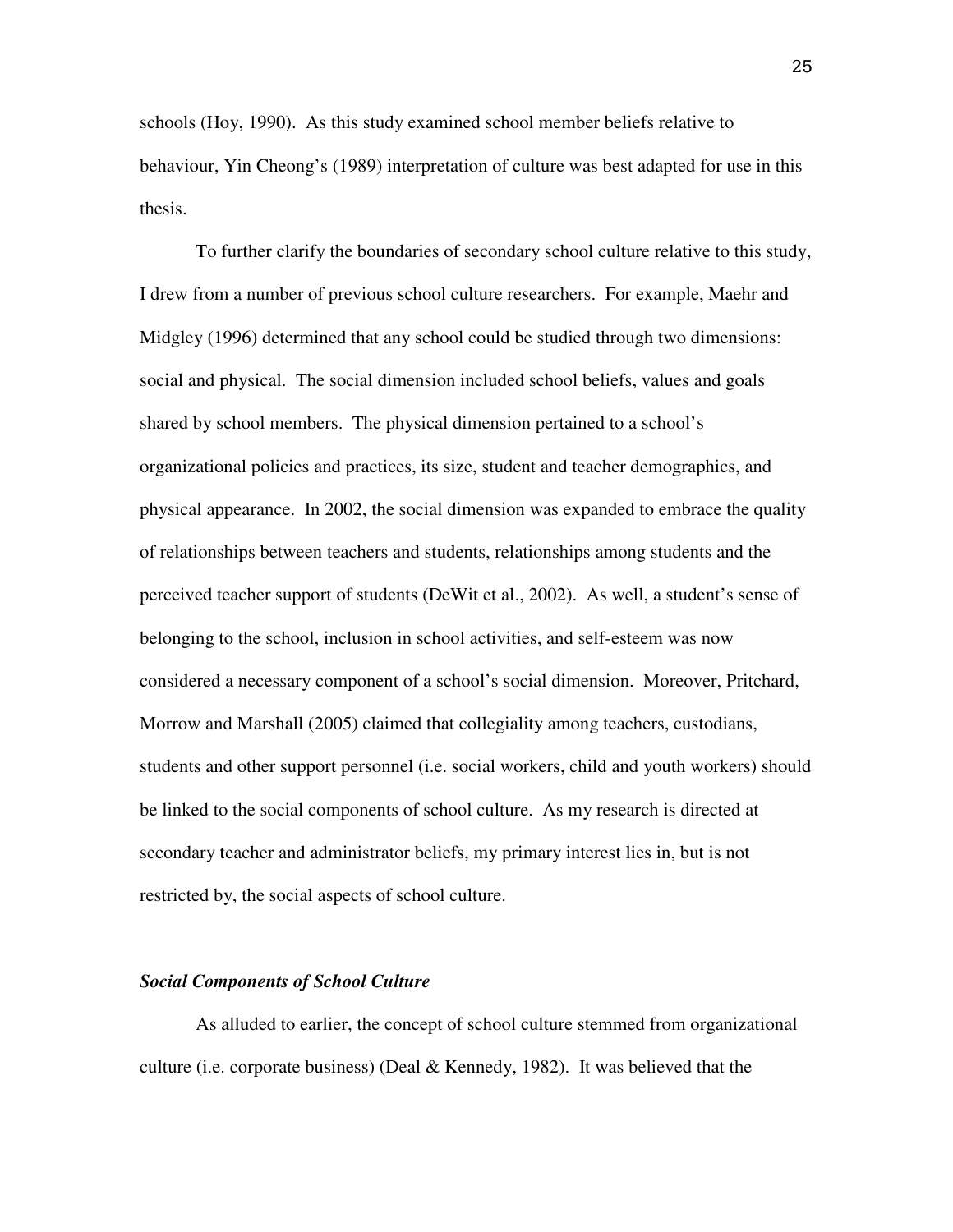principles learned from effectively managed businesses could be applied with advantage to the operation of schools (Deal & Kennedy, 1982). However, schools are not businesses and students are not adults; schools are far more complicated institutions socially and politically (Goodlad, 1984). The formal, public education system is a product of middle-class assumptions and traditions several of which include democracy, individualism and capitalism (Payne, 2001). Thus, it is probable that children and adolescents not reared in a middle-class home, with middle-class values, will experience social, physical and academic challenges in formal school cultures.

Relative to the physical activity participation literature, the social and cultural contexts of schools are not fully explored (Booth, 1997; Crouch, 2000; De Knop, 1998; Gilbert & Gilbert, 1998). Researchers have often overlooked the influence of student and school staff (i.e. teachers, administrators) life circumstances that may or may not motivate them to pursue school-based physical activity opportunities (Wright, Macdonald, & Groom, 2003). Traditionally, the cultural ideal around physical activity in public, secondary schools is grounded in the privileged, white male student (i.e. competitive team sports). Therefore, traditional co-educational schools often discourage non-white, female, poor and immigrant students' participation in a majority of schoolbased physical activity opportunities. In the following paragraphs, the various factors that influence student and staff participation in physical activity opportunities are discussed.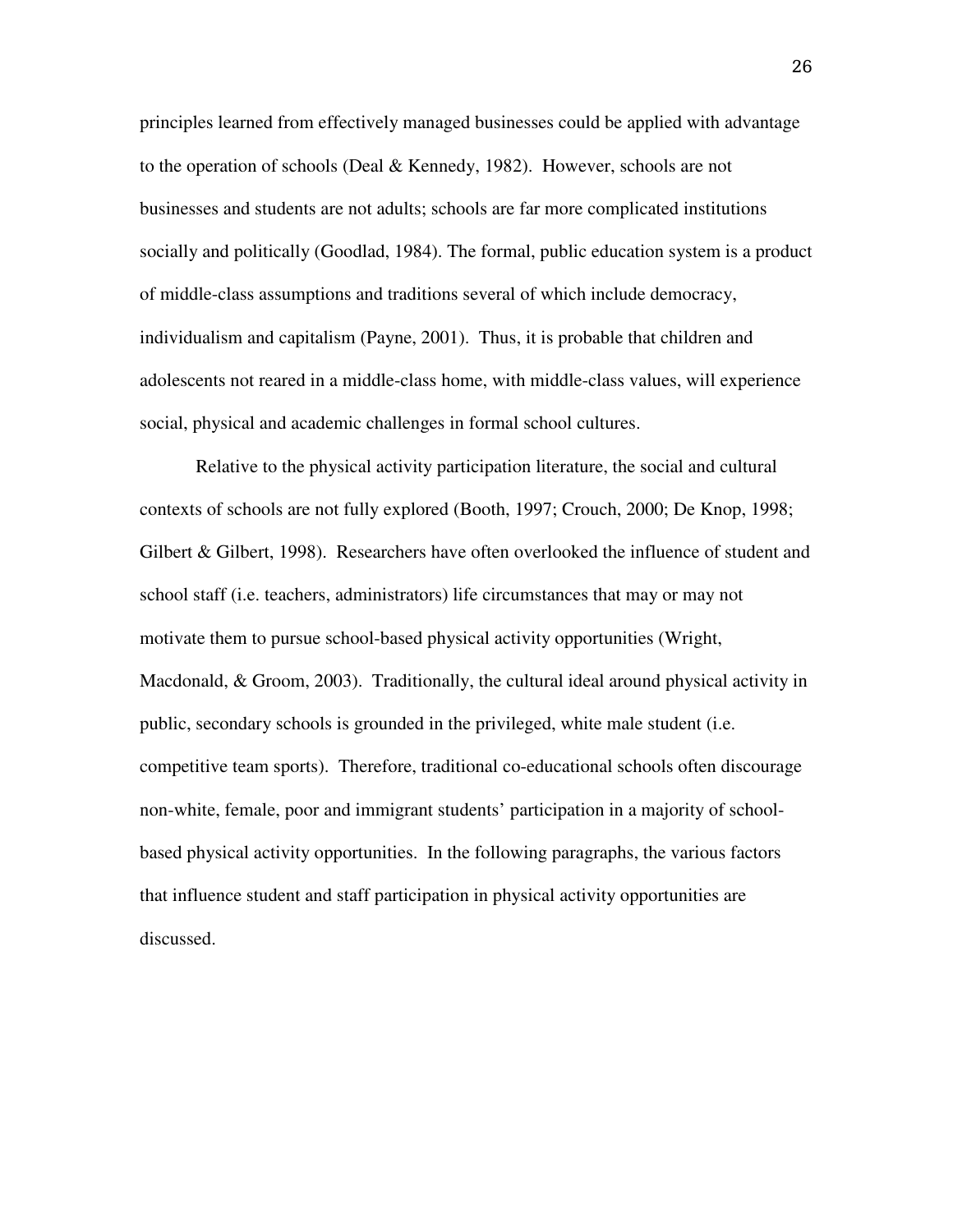### *Socioeconomic Status.*

The complexity of a school's cultural system is demonstrated through its many facets (i.e. sub-cultures) that affect how the culture operates as a whole. For example, Payne (2001) found that home cultures of the poor, middle class and wealthy students differed significantly in ways that affected literacy acquisition and attitudes toward schooling. Another study conducted with 212 middle schools in New York City determined that students from higher socioeconomic backgrounds achieved better academic scores than students from lower socioeconomic backgrounds (Chen & Weikart, 2008). Additionally, a random sample of 2400 grade nine students from 22 Ontario secondary schools concurred that socioeconomic status directly influenced academic achievement and feelings of belonging to one's school (DeWit et al., 2002); effectively, secondary students perceived that those from higher socioeconomic backgrounds achieved better grades and experienced greater engagement to their school community (i.e. extracurricular activities, relationships with teachers).

In terms of participation in school-based physical activities, students from wealthier backgrounds participated more often in interschool and intramural sports compared to students from less affluent backgrounds (Booth, 1997; Kirk, 1997). A possible explanation for these findings was offered by one group of researchers. Wright, et al. (2003) hypothesized a material advantage for students from affluent backgrounds; in this familial situation, opportunities for physical activity outside of school were often greater and the value placed on an active lifestyle was higher. Besides, these extraneous physical activity experiences around the context of family-encouraged decisions indicative of a healthy lifestyle. Also, it was important to the parents of these students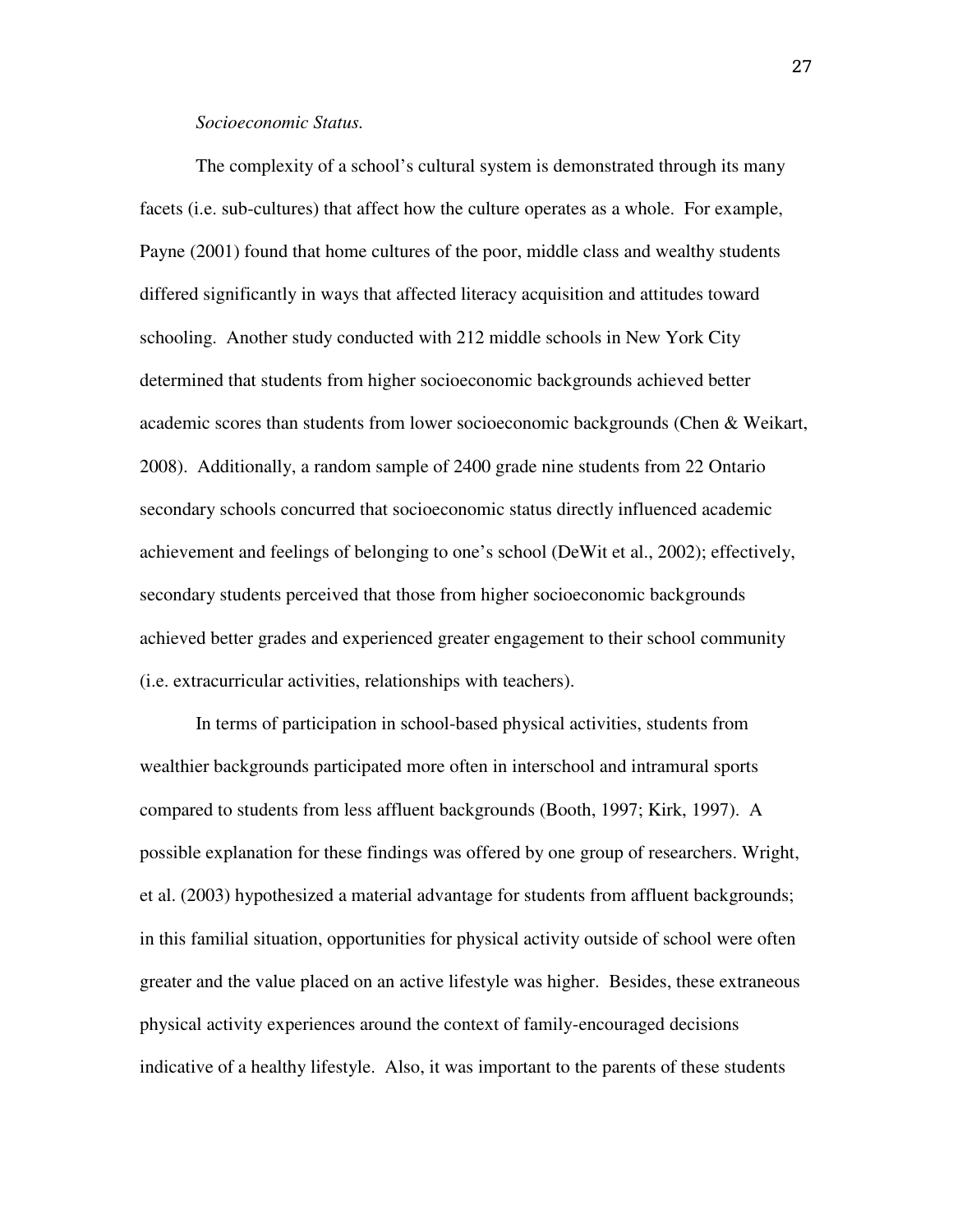that their child be involved in school sport to ensure the family's link to a school's history and culture (Wright et al., 2003).

Evidence has also shown that socioeconomic status influences the type of physical activity students engage in. Ostensibly, wealthier students preferred competitive team activities (i.e. basketball, soccer, volleyball, rowing) whereas students from less affluent backgrounds gravitated to individualized, non-competitive activities (i.e. surfing, skateboarding, dancing) (Wright et al., 2003). A rationale for these differences is the social values linked to competitive, team sports; the wealthy perceived that organized team sports promoted values that developed social elites (Bourdieu, 1984). In contrast, less affluent families stressed participation in generalized physical activity with minimal cost and organization. To these families, societal status was not the objective behind sport participation. The main purpose of sport was family cohesion, not a means to an elitist end.

### *Ethnic Backgrounds.*

At present, a strong case can be made that most Canadian, public secondary schools' student populations are ethnically diverse. Due to the increasing number of immigrant students in the Canadian educational system, it is important that schools adapt and modify their practices (i.e. curriculum, physical activity opportunities) to meet the diverse learning and physical needs of this student demographic.

Goodlad (1984) stated that students brought numerous ethnic cultures and languages to the classroom each of which was associated with a variety of child-rearing and educational traditions. As such, ethnic backgrounds influenced the way students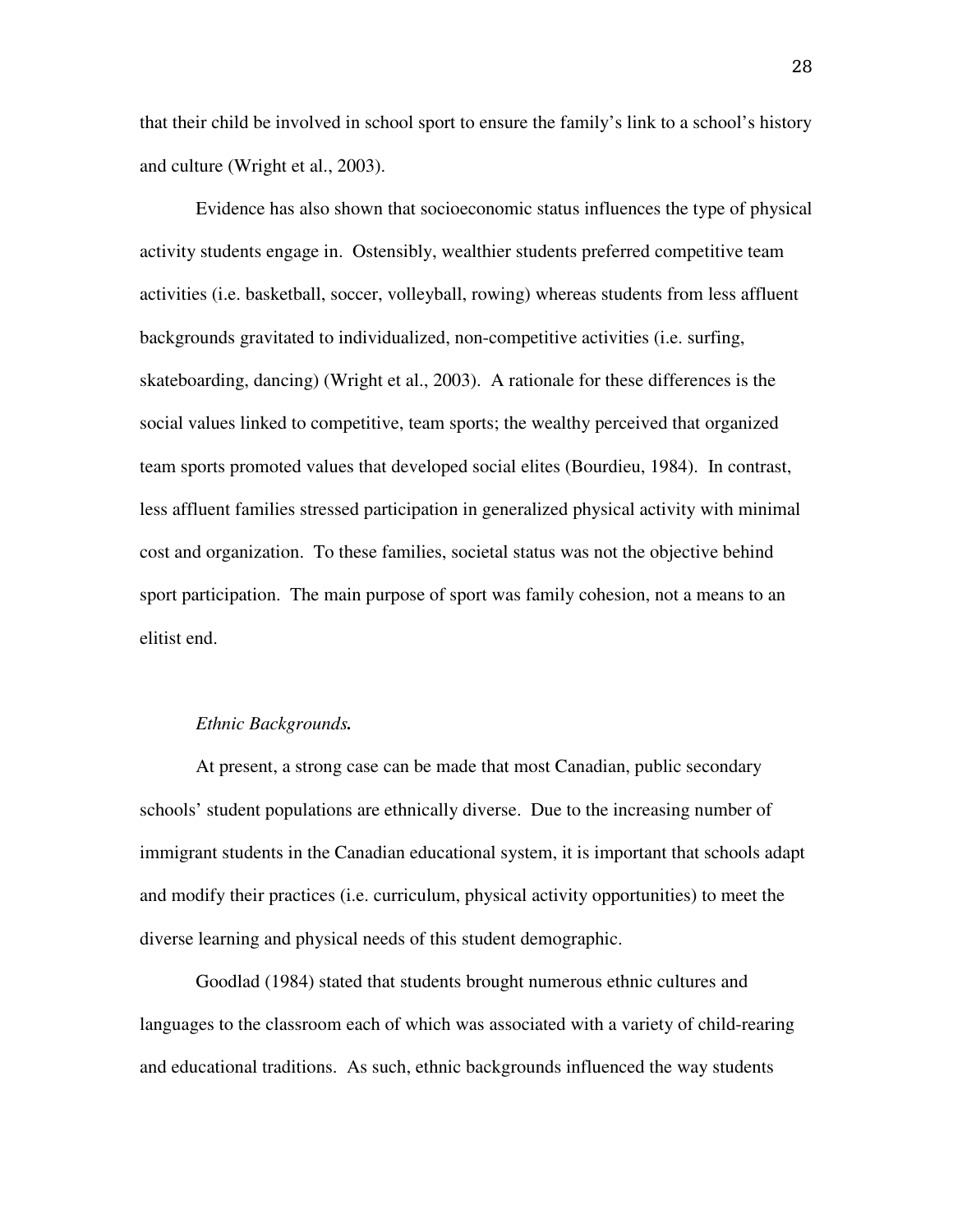learned and what authority figures they responded to. According to Grossman (1995), very few students from African, Hispanic, and Native backgrounds graduated from Canadian high schools. In addition, students of ethnic minorities were usually not proficient enough in English to function in English-only classes and were less likely to enroll in academic courses like algebra, chemistry or biology. Also, these students were more likely to receive disciplinary infractions at school because the school culture was pushing them into aggressive or depressed states at school. Imposing school culture on these newcomers without regard for their individual cultures may exacerbate these feelings (Grossman, 1995).

With regard to school-based physical activities opportunities, ethnically-diverse students respond differently to traditional PE, intramural and interschool activities. One study found that for high school ethnic minorities (females), school was a conduit to community recreational opportunities (Wright et al., 2003). School was not a place for sport participation but a resource to connect them to physical activity opportunities in the local community. In turn, the Muslim culture does not permit women to actively participate in physical activity, particularly in front of males. In the school setting, providing safe physical activity opportunities for these young females can be challenging. Many of these girls do not possess the skill sets, fitness levels, or desire to effectively play a traditional Canadian sport (i.e. floor hockey, basketball).

Additionally, certain sports are linked to cultural heritage and students are taught the value of these activities at an early age. As examples, baseball, soccer and cricket have devoted followers and participants in various countries; young children are taught the skills (i.e. physical and social) associated with the game with the expectation of

29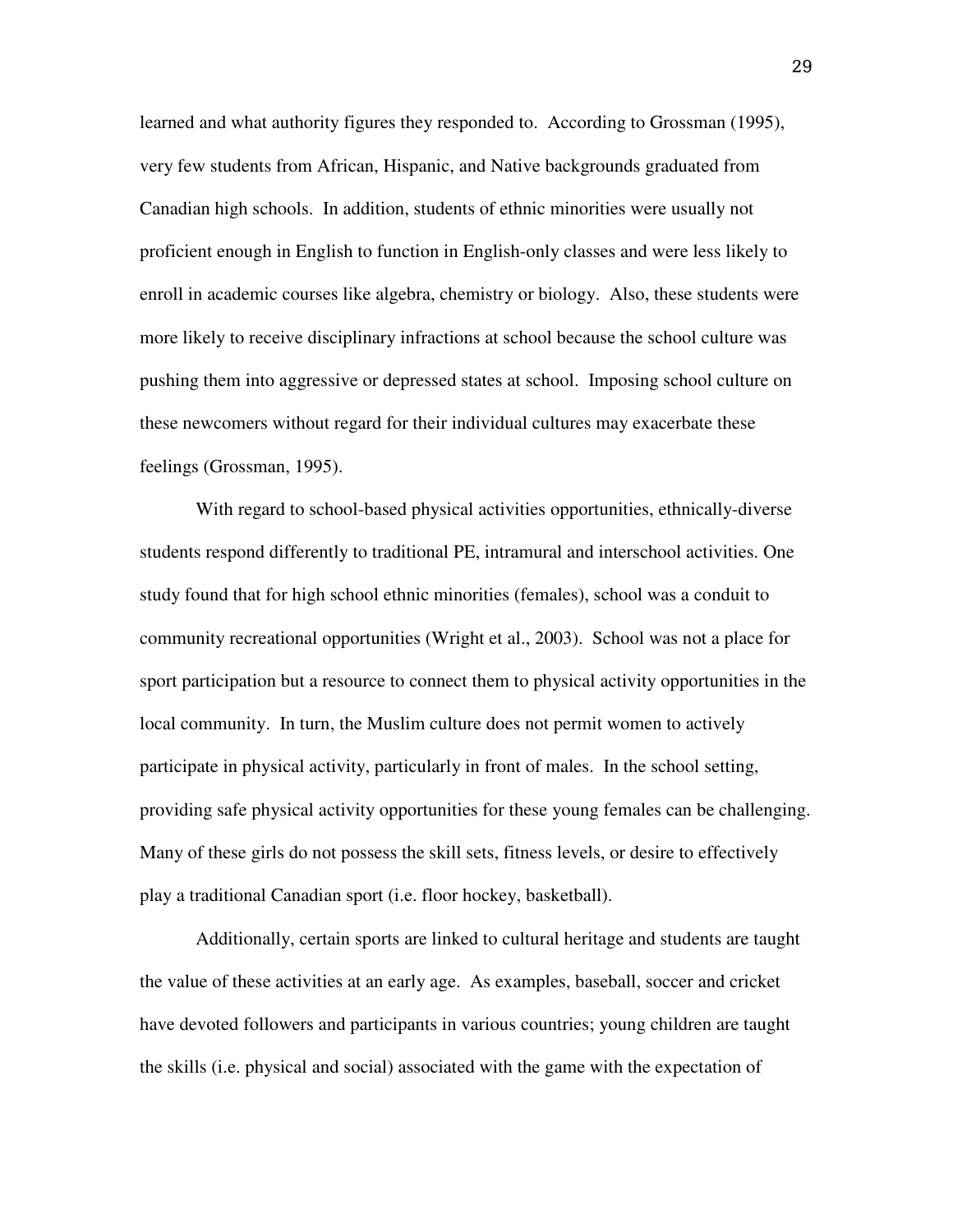lifelong participation (Wright et al., 2003). Thus, if relevant cultural activity options are not available at school, the likelihood of this student demographic participating in other recreational activities is minimal. In support of this marginally explored theory, one study found that if culturally-relevant games and activities were introduced into American Indian PE classes, physical activity levels of boys and girls were higher than students taking regular PE classes (Going et al., 2003).

#### *Gender Diversity.*

The place of school culture in constructing gender-neutral values regarding physical activity has not been overly explored (Kirk, 2002). Some researchers conclude that pedagogical practices in PE and school sport indirectly perpetuate gender inequality across the broader school culture (Cockburn & Clarke, 2002; Gard, 2001; Wright, 1998). In addition, the setting in which PE classes are typically held (i.e. large gymnasium) can stimulate comparisons of one's self to other same-sex, same-aged peers while performing athletic skills such as throwing a ball (Diller, Houston, Morgan, & Ayim, 1996). In particular, uncoordinated boys and coordinated girls are susceptible to these peer comparisons in same sex and coeducational PE classes (Diller et al., 1996). Therefore, it is important that PE teachers present gender and skill sensitive physical activities across all PE grades.

 Further studies have shown that girls were more active in coeducational PE classes that included individualized fitness activities such as aerobics and minimized competition and team sports (Bauer et al., 2004; MacQuarrie et al., 2008; McKenzie et al., 2006; McKenzie et al., 2004; Monge-Rojas et al., 2009). In contrast, some boys were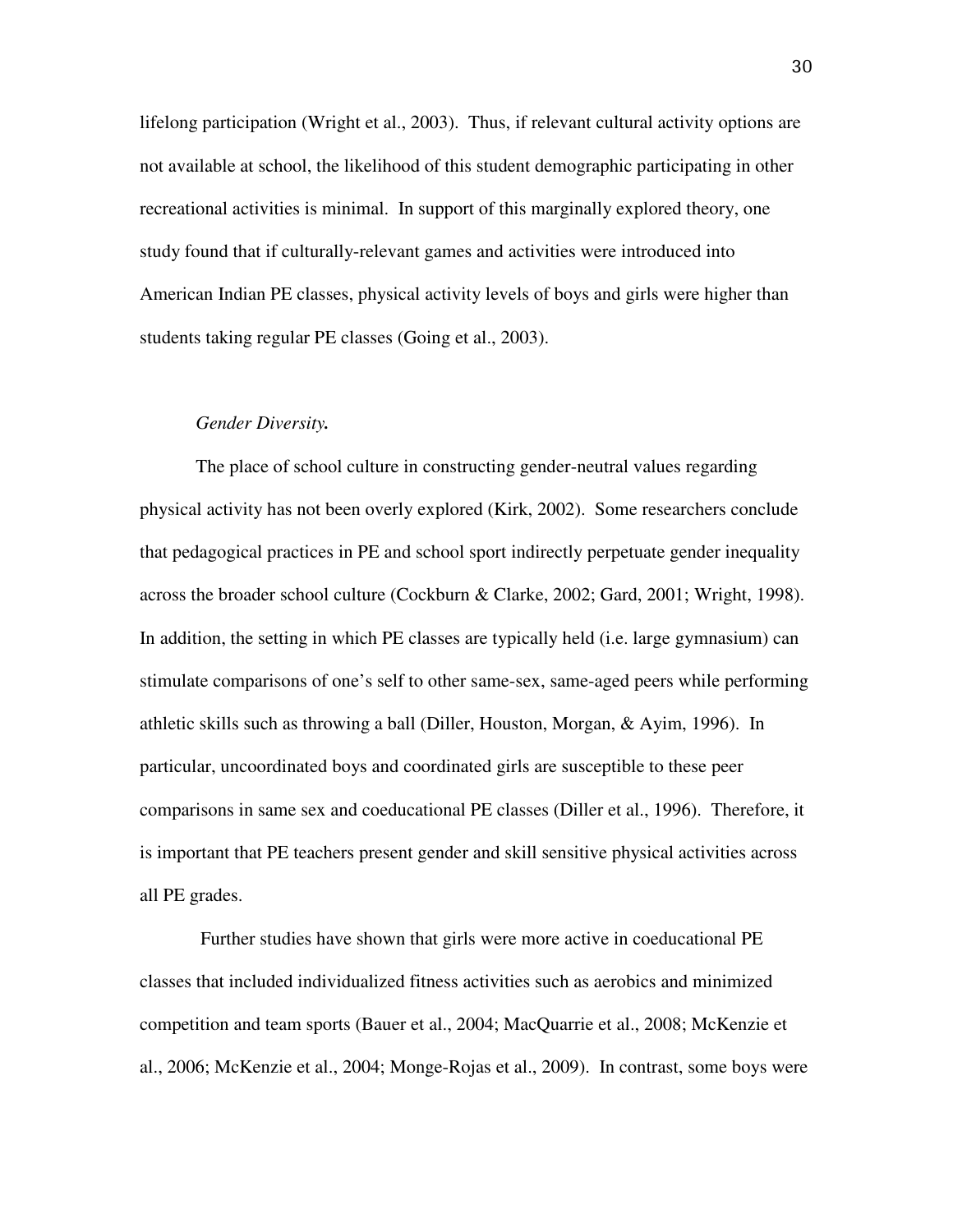most active in PE classes that involved competitive team sports (Hannon  $\&$  Ratliffe, 2005; Kehler & Martino, 2007). Another difference among boys and girls is perception of body image (Kehler, 2010). For example, Martino and Beckett (2004) found that girls were very self-conscious about the way they looked, particularly when the boys were present. Conversely, when girls were around, boys acted out and defied those in power (i.e. PE teachers) to gain attention. Also, some boys verbally harass others in PE and so do some girls (Lenskyj & Van Daalen, 2006; Martino & Beckett, 2004; Martino & Pallotta-Chiarolli, 2003). In general, when school leaders recognize the physical activity tendencies of both genders, appropriate and gender specific, school-based physical activities can be organized and delivered throughout the school year.

### *Common Purpose Among School Leaders.*

In the secondary school context, teachers work in subject specific departments in isolated parts of a school landscape. Based on my experience as a secondary teacher, a newcomer (i.e. teacher) will, in most situations, absorb the cultural beliefs of the teachers in his/her department. Therefore, if department beliefs are congruent with school values, then the presiding school culture usually prevails. If not, the *way things are done at the school* may prove resistant to change.

The literature in this area confirms my observations in Ontario public, secondary schools. For example, an on-going physical activity intervention (Action Schools) that aimed to maximize physical activity opportunities in British Columbia secondary schools achieved sustained success, post-intervention, in schools where teachers and administrators accepted and supported the proposed initiatives (Naylor et al., 2006). In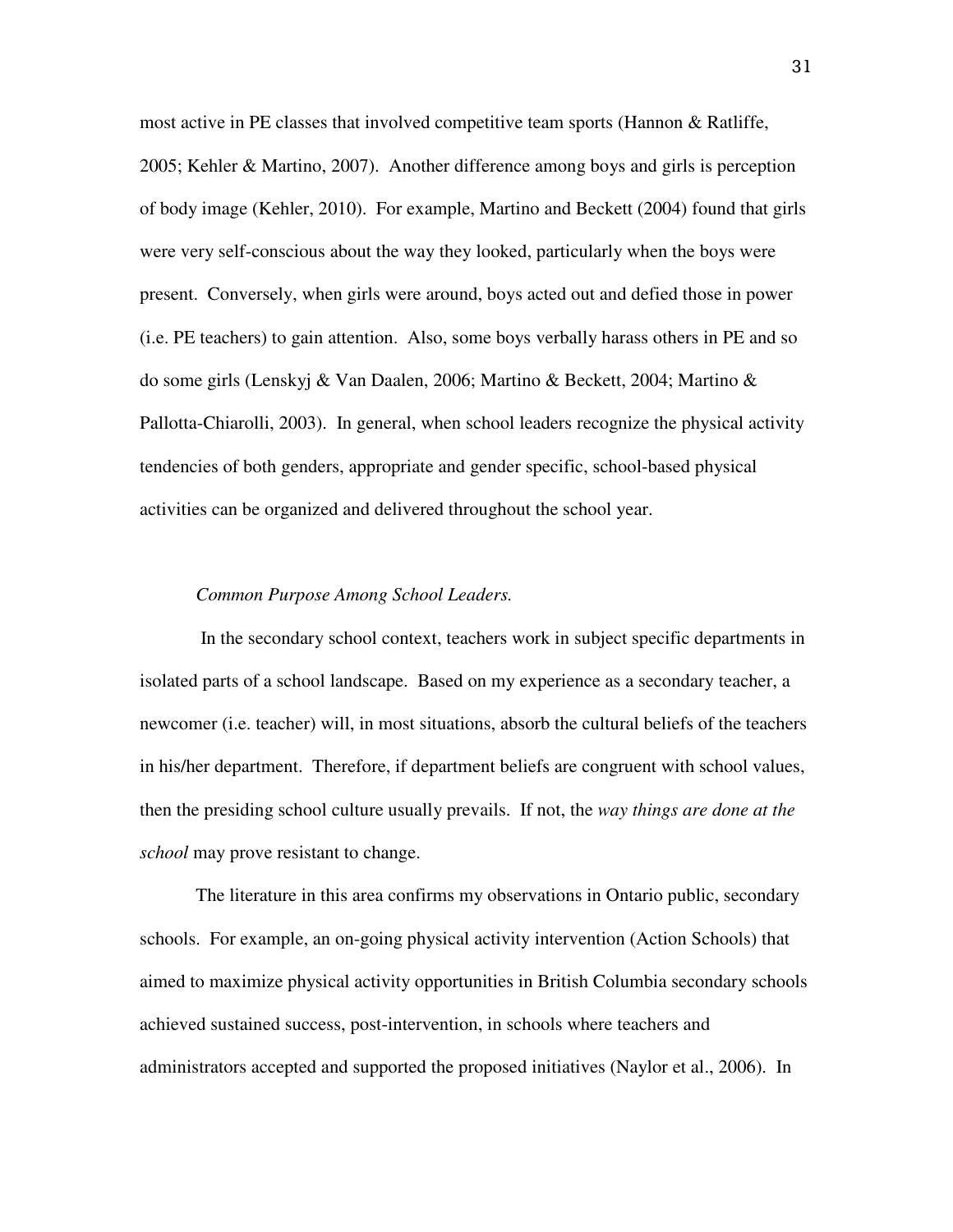contrast, the main reason why several schools ceased intervention implementation was the lack of teacher belief in the importance of school-based physical activity. Moreover, other researchers who have examined the facilitators and barriers to student physical activity levels at school have found that in schools where teachers and principals value physical activity, and model behaviour indicative of an active lifestyle, student physical activity levels were higher (Barnett et al., 2006; Bauer et al., 2006; Dyment & Bell, 2007; Groft et al., 2005; MacQuarrie et al., 2008).

Aside from the influence teachers and administrators have on student physical activity levels at school, they influence the school culture in many other ways. DeWit et al. (2000) investigated the relationship between teacher beliefs and values concerning student discipline. Upon analysis of the 1000 questionnaires completed by grade nine students in southwestern Ontario, the data confirmed that in schools where teachers upheld disciplinary school policies and procedures, students were more likely to report positive feelings about their school and were generally better behaved. As well, students in these schools reported less frequent use of illegal substances, lower rates of truancy and greater academic success (DeWit et al., 2002). Another investigation that explored the effects of school leaders (i.e. teachers, principal) on student behaviour surveyed 4000 secondary students from 205 public schools in the State of Illinois. Results suggested that when students were told by their teachers what was expected of them in the classroom, and they respected the principal and what the school stood for, they were more motivated to learn and achievement scores were higher (Maehr & Fyans, 1990).

From a teacher's perspective, teamwork and collegiality amongst staff members is believed to be a key element of an effective school culture. Data obtained from 724

32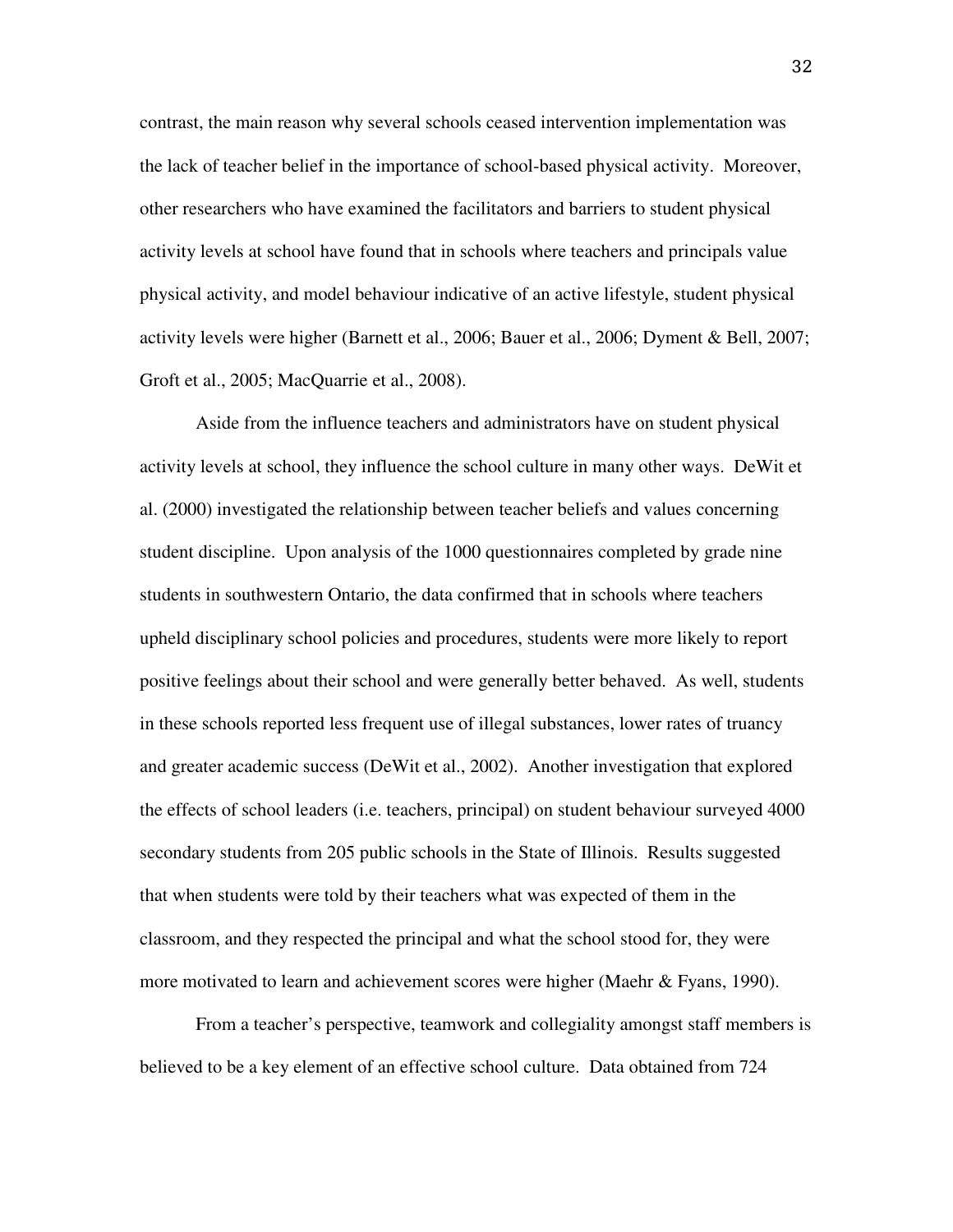teachers across 20 public secondary schools in Israel showed one of the best predictors of student achievement was teacher teamwork across the curriculum (Gaziel, 1997). Furthermore, 400 teacher interview hours among 18 school districts in the United States, and 248 student essays from 35 middle schools stated that the social aspects of school culture (i.e. friendliness, belongingness, support from teachers and administrators) was the major influence on their perception of school culture. Teachers and students alike believed that in supportive school cultures, writing achievement scores were higher and more students engaged in extracurricular activities (Pritchard et al., 2005). In another study, students in Western Australia secondary schools whose principals empowered teachers to foster and sustain strong interpersonal relationships, and shared their power among teachers towards overall school development, felt their teachers cared more about them, and they valued education more than students in schools where the principal's values were imposed on the staff and students (Cavanagh, 2001). Hence, if school leaders worked collegially towards a common goal (i.e. maximizing physical activity opportunities), and students perceived their intentions as positive and purposeful, the results were school-wide participation in physical activity opportunities.

#### *Early School Culture Studies*

The recognition that each school had a distinct culture began with Willard Waller (Waller, 1932). He discovered that schools had a culture that was definitely their own; it consisted of complex personal relationships, a set of folkways, irrational sanctions and a moral code based upon them. Yet, it was not until the late 1970s that interest in school culture and its relationship to school effectiveness was formally studied (Rutter,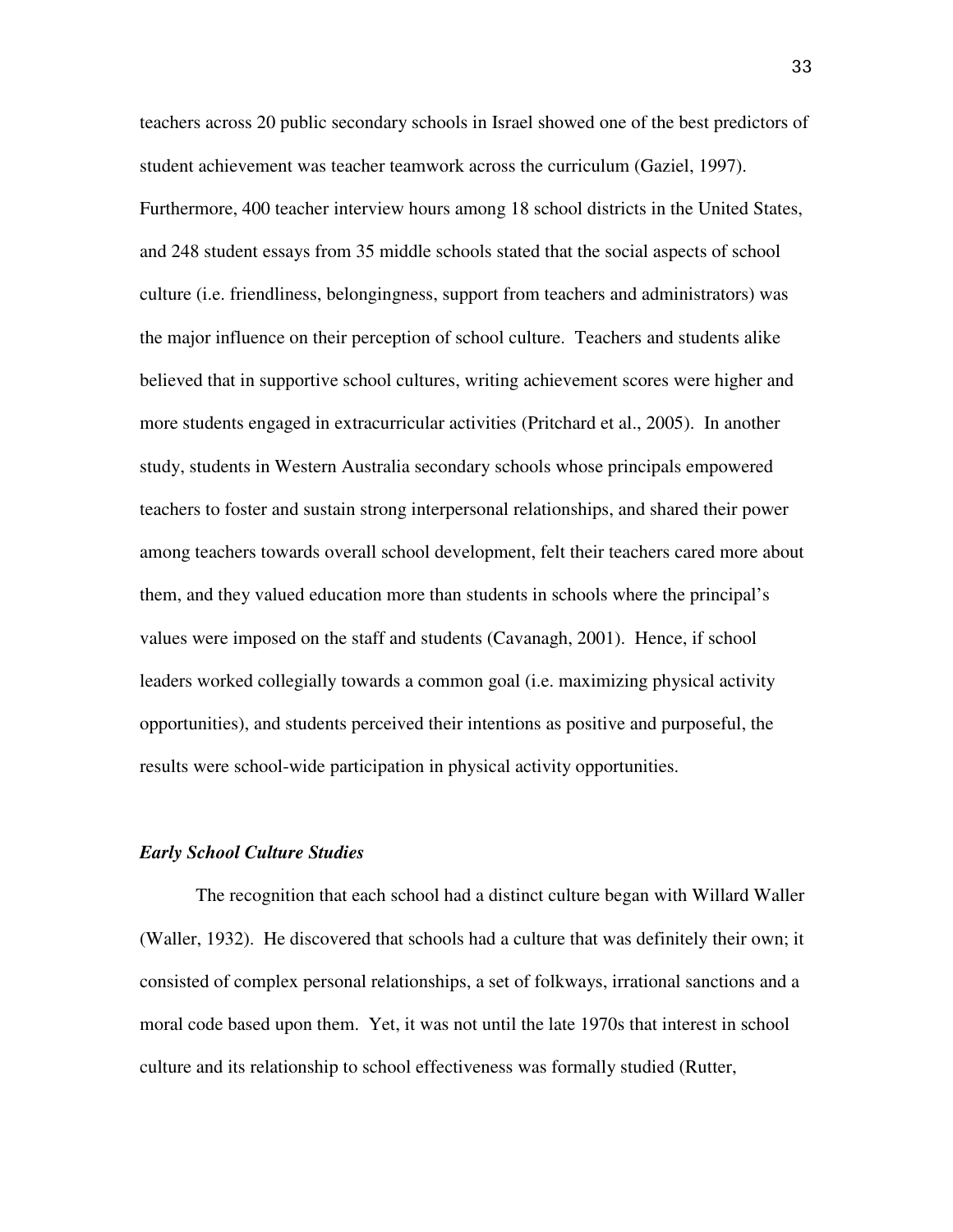Maughen, Mortimore, Ouston, & Smith, 1979). As a result of this investigation around secondary schools, it was determined that academically successful students were present in school cultures that emphasized academics, provided clear expectations for students and allowed for several in-school learning opportunities. Shortly thereafter, a literature review of school effectiveness studies offered direction for future examinations of school culture (Purkey & Smith, 1983).

Due to this review, school culture became a major theme in organizational literature in the early 1980s and gained widespread acceptance as being an important part of effective schools (Deal, 1985; Deal & Kennedy, 1983). A plethora of school culture studies emerged to discover the similarities between the cultural dimensions in high performing organizations and high achieving schools (Deal, 1985; Deal & Kennedy, 1983; Finn, 1989; Holland & Andre, 1987; Kelly & Bredeson, 1989; Kottkamp, 1984; Saphier & King, 1985). As a group, these empirical studies were mostly qualitative and interpretative in nature and collected data from a small sample of schools. However, these studies found that effective school cultures were continually evolving to meet ongoing internal and external demands. In contrast, less effective cultures did not adapt (or adapted poorly) to the changing environment and held on to values and policies that no longer related to the issues facing school members. Deal and Kennedy (1983) showed that effective school cultures contained internal and external components. Internally, school members knew what was expected of them and understood how their actions influenced school-wide efforts. From an external perspective, outsiders perceived the school staff to be working collaboratively towards school goals, favourable stories were told around the school community and artifacts were visible and representative of what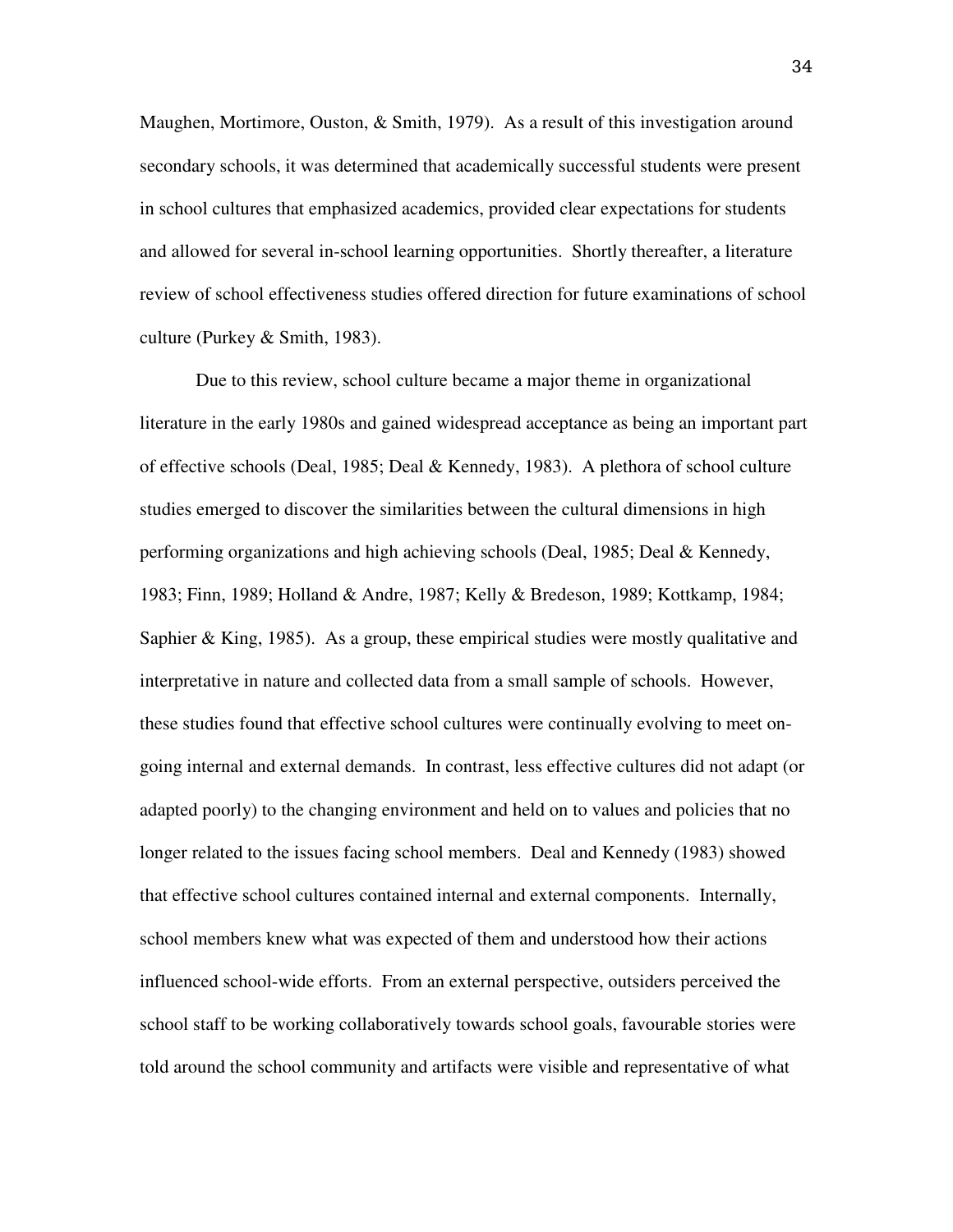the school stood for. Essentially, a school can communicate its identity to outside groups and get them involved; neighbourhoods sometimes change rapidly, while school culture stays the same resulting in a mismatch among internal and external beliefs and values; a strong school culture invites the outside in to avoid a mismatch of cultural ideals (Deal & Kennedy, 1983).

In the later part of the  $20<sup>th</sup>$  century, some resistance to the examination of school culture relative to school success arose. For example, Prosser (1999) argued that schools were not organizations – no objective product was produced. From my experience teaching in secondary schools, measurable outcomes including achievement scores and student physical activity levels supports the argument that schools are product oriented.

### *Effective School Cultures*

The concept of culture has been identified in the professional literature as a significant factor in an organization's success (Deal & Kennedy, 1983; Peters  $\&$ Waterman, 1982; Yin-Cheong, 1989). According to Schein (1999), organizations like McDonalds' and General Electric had effective cultures with shared values, heroes and heroines and supportive informal networks that acted as motivation for employees. Conversely, less effective organizations had no detectable culture and focused mainly on the bottom line. Generally, Schein determined that in order for an organization to survive, it needed to consider dynamic cultural systems; as such, maintaining a culture that was no longer effective produced negative consequences. Not surprisingly, this concept has been examined in relation to school successes and failures.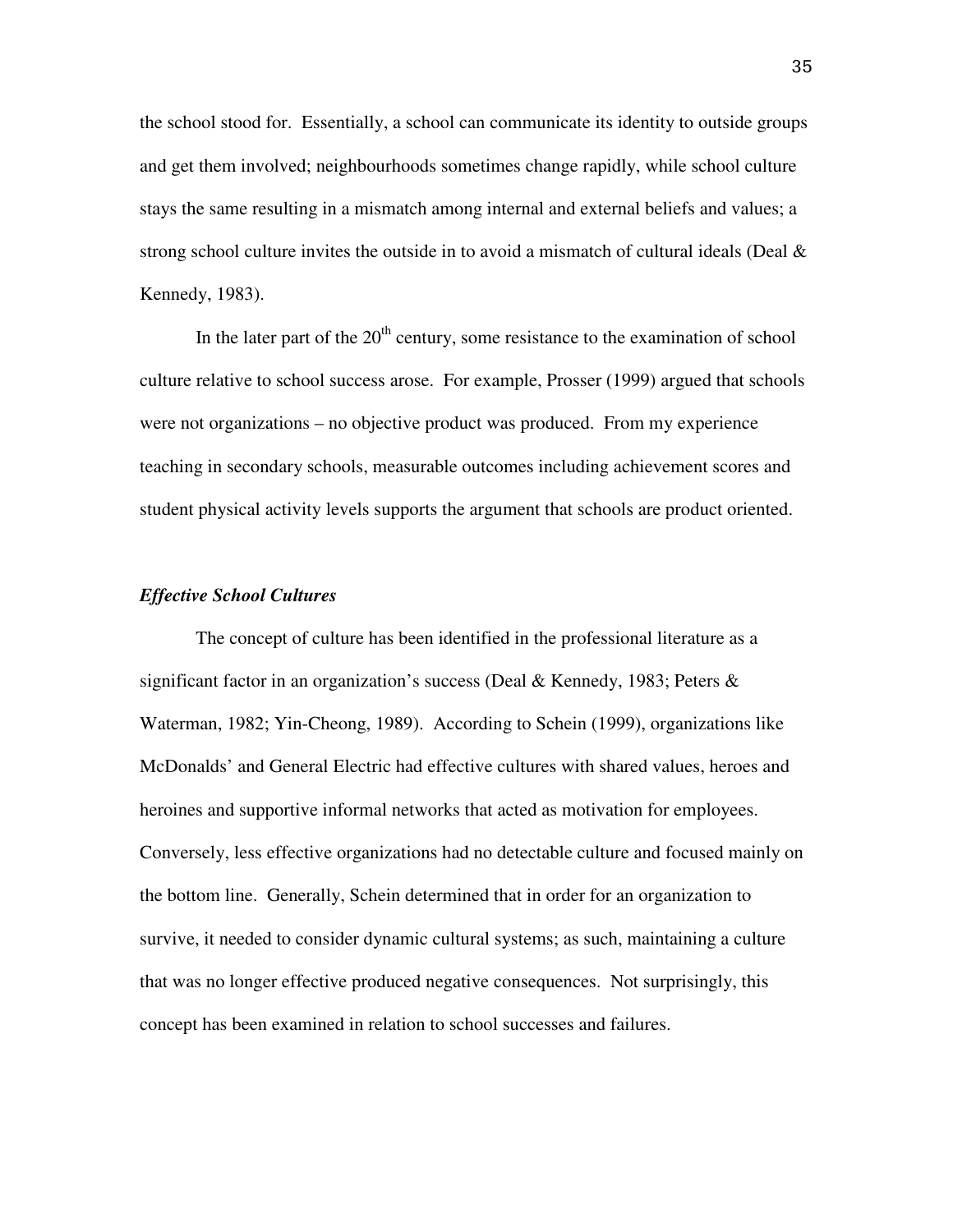The difference between effective school cultures with respect to academic achievement and less effective school cultures was first explored by John Goodlad (Goodlad, 1984). He felt that the satisfaction of those who lived and worked in the culture (i.e. principals, teachers, students) was associated with school achievement: the higher the satisfaction of teachers and students, the greater the academic success. Moreover, he believed that school culture was a system of interacting parts each affecting the other. If a school was to be effective, people in the culture should be aware of how their decisions affected the entire cultural system.

Relative to school-based physical education, Goodlad determined that most secondary schools at this time in the United States focused on competitive team sports, and PE teachers were downplaying the education part of PE (i.e. how to use different body parts consciously to achieve a goal). In his opinion, this behaviour perpetuated a culture that rewarded the competitive and confident student and discouraged those with interests in individual, non-competitive activities like swimming and biking. Additionally, Goodlad called for studies to investigate the personal characteristics of the students who participated in extracurricular school activities. He felt the first step towards matching student interests with school activities was to understand the following:

Part of the failure stems from a great irony: those who still live in the past confidently set the norms for educating those who will live in the future. The time has come for us to look more carefully into what we have wrought and the alternatives we might seriously endeavour to create (Goodlad, 1984).

On the other hand, he expressed the significance of interschool sports, not the regular academic program, and its role in fostering effective school culture. According to Goodlad (1984):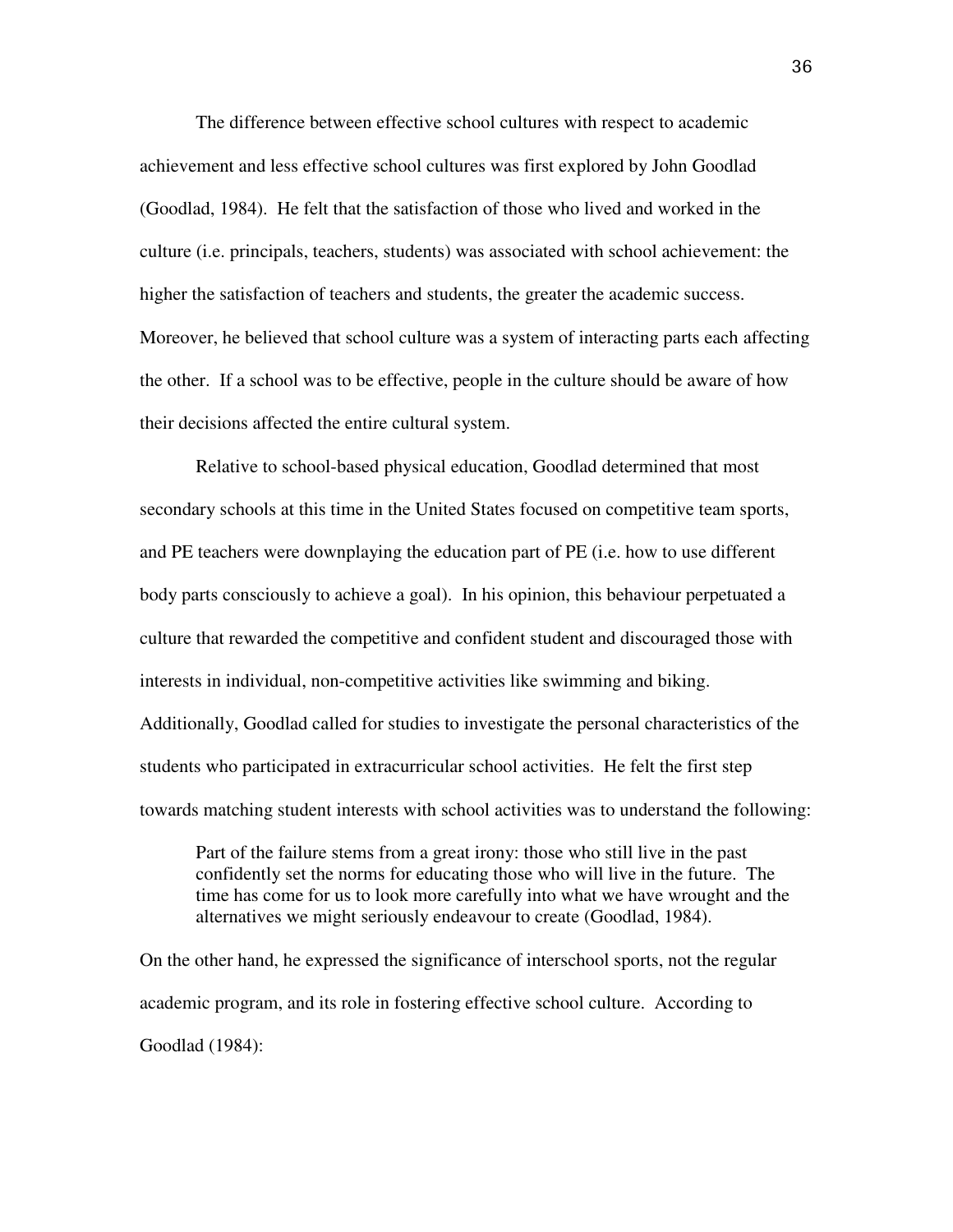Team sports provides the opportunity for students/staff to work towards shared goals, contribute to group solutions, achieve through a division of labour and experience success as a group member (p. 267).

Moving forward into the late 1990s, Peterson and Deal (1998) consulted with educators from hundreds of schools in the United States and Europe for 12 years and found that effective school cultures contained: (i) staff with a shared sense of purpose, (ii) traditions that celebrate student accomplishment and teacher innovation, (iii) an informal network of storytellers and heroes/heroines that provide a social web of information support and history and, (iv) underlying norms of collegiality, improvement and hard work. Around the same time, Sammons (1999) thought the most important elements of academically effective school cultures were order (behaviour policy and practice), task achievement (academic emphasis), and relationships (student-focused approach to learning). Then again, Hargreaves (2000) found school culture to be a direct result of human movement; successful school cultures had three dimensions of human movement: (i) lateral – one task or function to another, (ii) vertical – from one rank to another and, (iii) inclusionary – from outsider to insider. In addition, Hargreaves determined that cultural members learned the special meaning attached to certain words and the special rituals that defined membership. With this framework, he concluded that the power of culture came about through the fact that the assumptions were shared and therefore, mutually reinforced. Contrary to other school culture researchers, Hargreaves was the first to acknowledge the significance of sport in effective school cultures. He stated:

Sport and other extracurricular activities must be included in a review of the school's culture. Sport offers exciting alternatives to antisocial behaviour and transcends different languages and cultures (p. 148).

37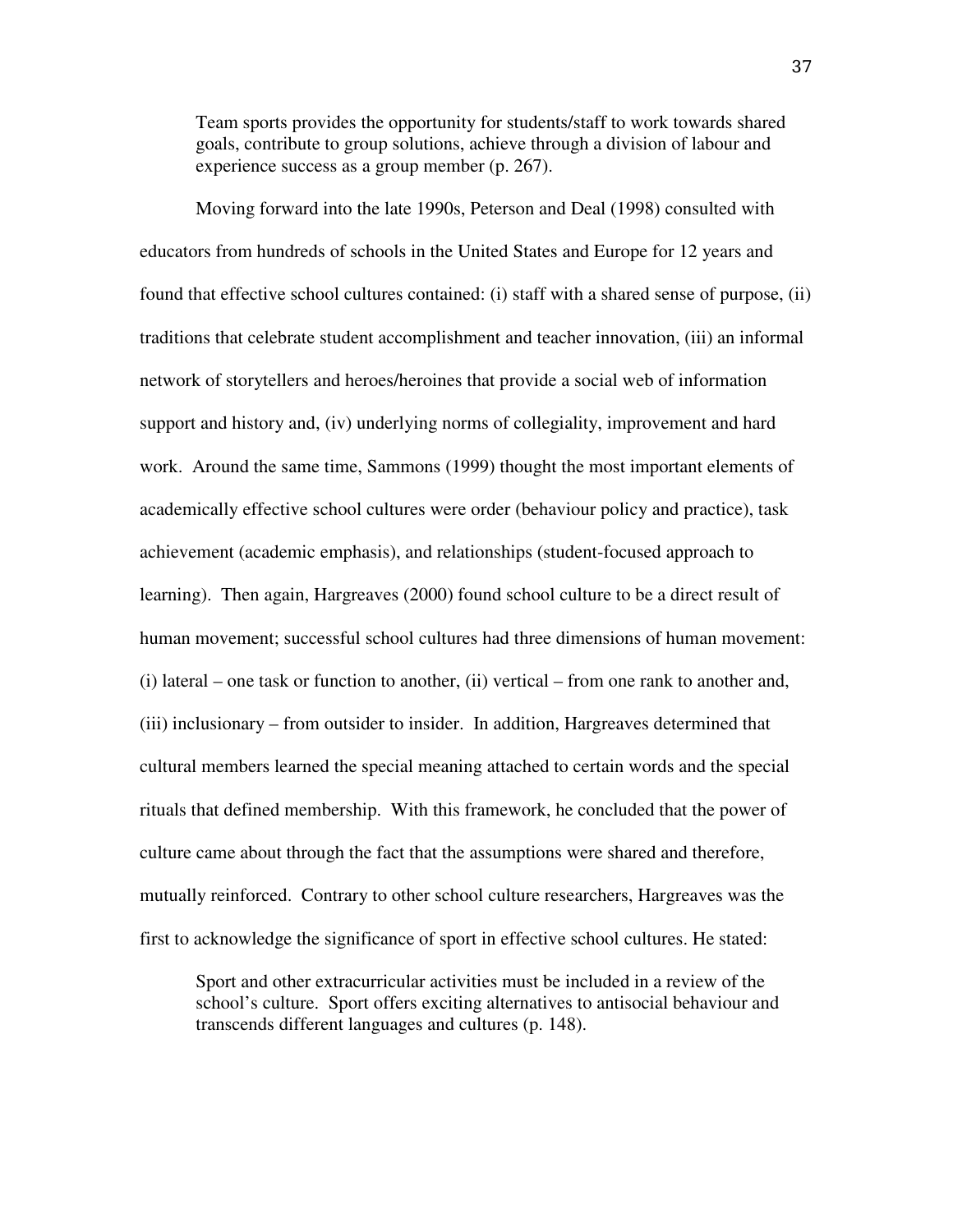He strongly believed that sport provided another avenue for students and teachers to understand and communicate with each other on a different level - it promoted teamwork and tolerance, respect and trust which minimized stereotypes.

Building upon Hargreaves' conclusions, Fullan (1998) determined that collaborative relationships and goals, reinforcing school norms and values and offering incentives for student and staff achievement were present in effective school cultures. He believed that an effective school culture was built upon positive member relationships; these relationships required strong emotional involvement from principals, teachers and students and ultimately, promoted support, elevated expectations and helped the culture persist when new initiatives were introduced. As a result of these collaborative relationships, pedagogy and assessment complemented each other through the interaction of teachers to produce better academic results for students. Moreover, Fullan (2000) showed that an effective school culture reached outside of school walls to establish relationships with local universities; in essence, schools need the outside to get the job done inside. As well, he outlined the importance of explicit criteria for hiring, specific rules for induction of new members and on-going professional development opportunities for teachers and support staff. These responsibilities fell mainly on the school principal who was considered the most essential ingredient of a highly successful school (Cotton, 2002). Principals in effective school cultures recognized that their behaviour was directly related to school culture and student achievement (Valentine, 2006) and endorsed cohesion among all staff, a sense of well-being, a common purpose among staff, and defended a vision of what the school should be like. Jones (1991) investigated three high performing academic schools in British Columbia and found that the principals in these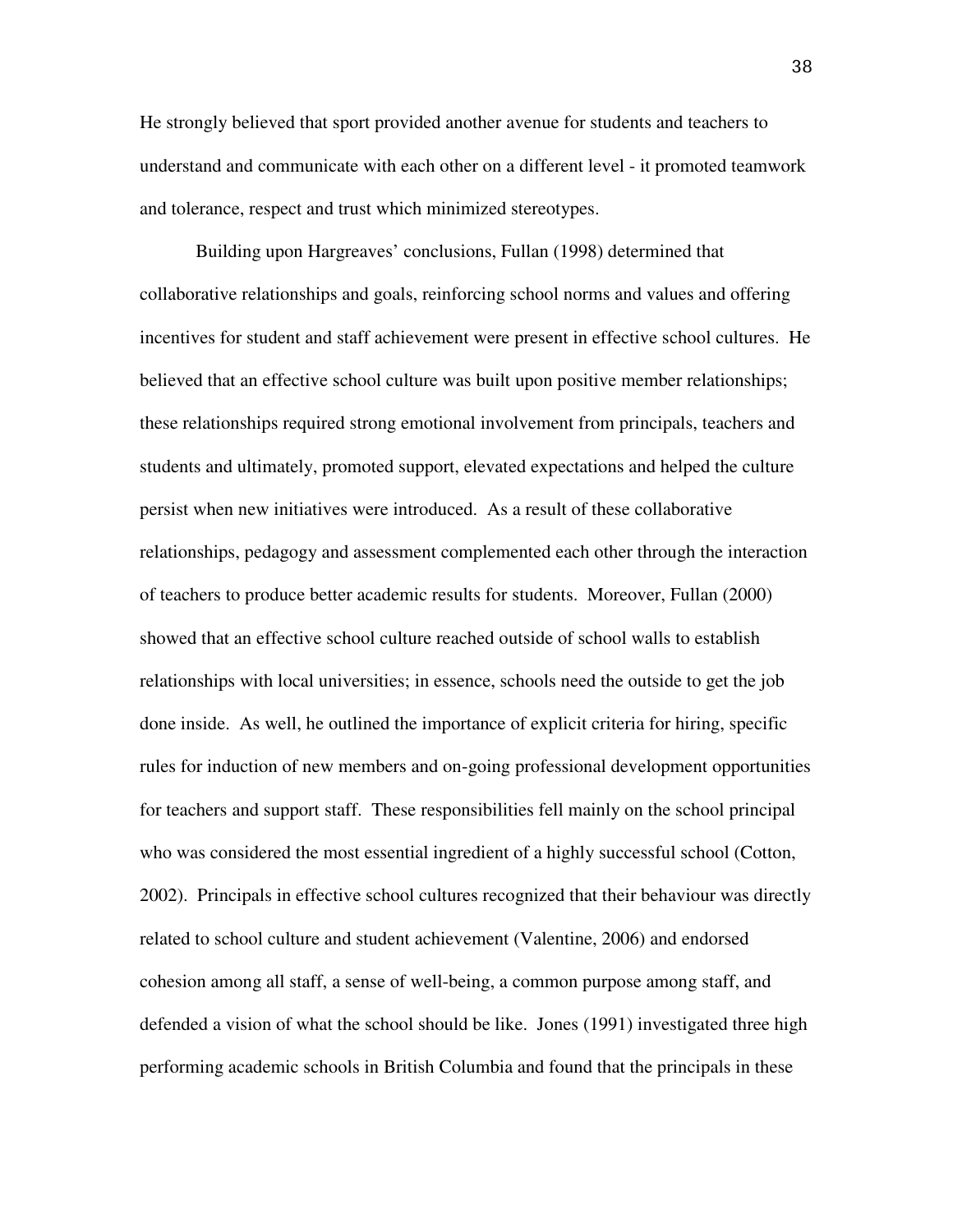schools relied on a semi-naturalistic approach to school leadership. This approach allowed for discovery and description of school-wide organizational cultures.

In order to change an ineffective school culture relative to student performance, it requires three years in an elementary school and around six years in a secondary school (Fullan, 1993). Fullan commented that secondary culture reform was more complex and more difficult partly because it had not been attempted as often as it had in elementary schools.

# *Advantages of Effective School Culture.*

Deal and Peterson (1999) in their study of school culture concluded:

Effective school culture influences what members paid attention to, how they identify with the school district, how hard they work, and the degree to which they achieve their goals. Additionally, effective school cultures improve collegial and collaborative activities that foster efficient communication and problem solving practices (p. 4).

In one study, teachers were perceived by students to be enjoying their job and were less likely to be absent in effective school cultures (Bryk, Lee, & Holland, 1993). In this same study, students were better behaved, less likely to drop out and demonstrated higher gains in mathematic achievement. Also, students in effective school cultures had fewer symptoms of depression and anxiety and were more physically active at school (DeWit et al., 2003; Dyment & Bell, 2007; Fein et al., 2004; Sallis et al., 2001). Supplementary evidence indicated that effective school cultures enhanced elementary (Gruenert, 2005) and secondary student achievement (van der Westhuizen, Mosoge, Swanepoel, & Coetsee, 2005) in Language Arts, Science, Reading, and Writing (Fyans & Maehr, 1990; Pritchard et al., 2005).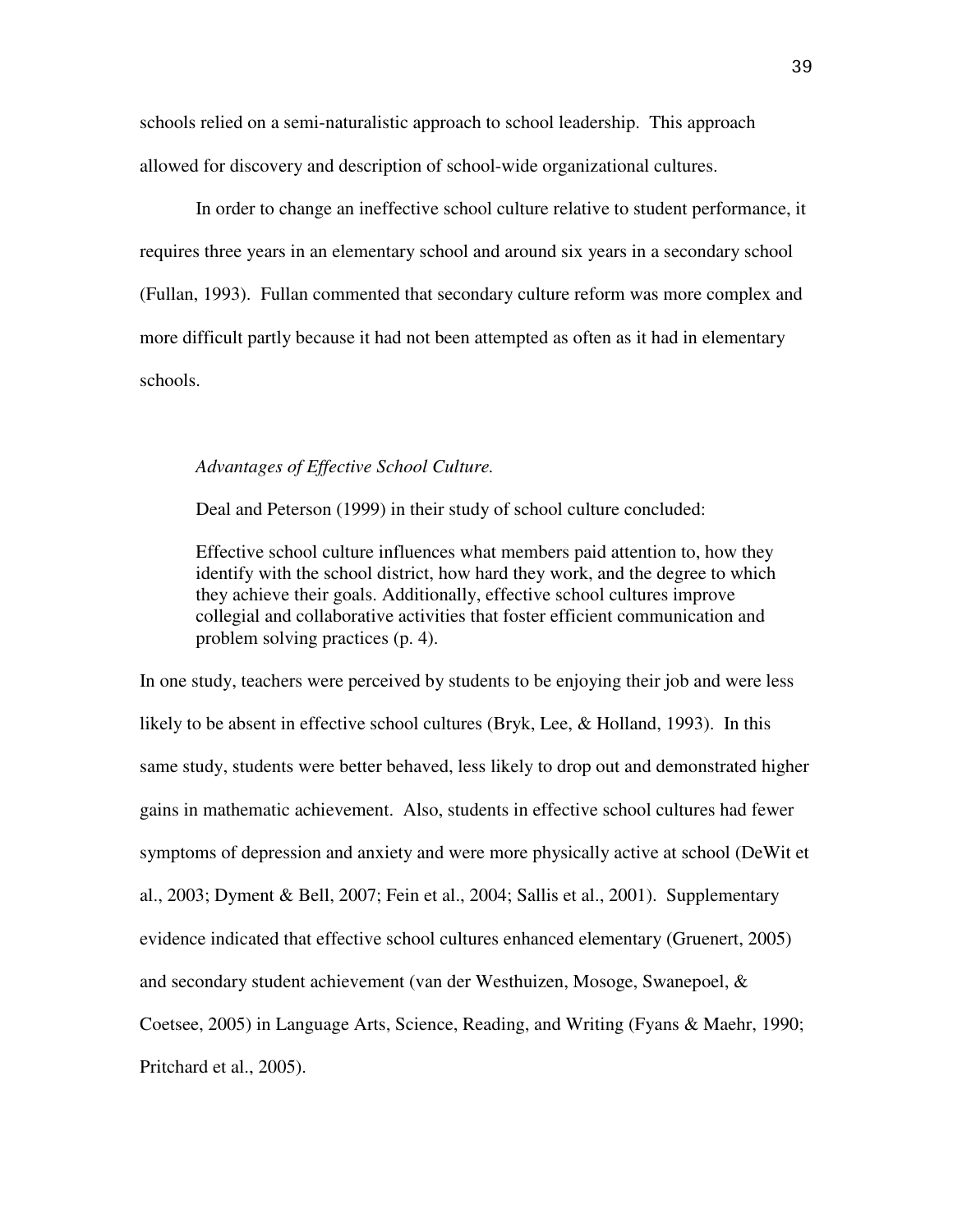According to Newmann and Associates (1996), school administrators in effective cultures inspired attention to student learning, established attainable expectations for staff and students and nurtured positive member relationships and teacher collegiality. Consequently, the culture influenced member behaviours in the following ways: (i) ongoing teacher care and concern for students, (ii) positive teacher/student collaboration in the classroom, (iii) high teacher expectations of student behaviours and, (iv) above average student educational values (Cavanagh, 2001). The significance of positive relationships among school members was also supported in the work of Hargreaves (Hargreaves, 2001) and van der Westhuizen (van der Westhuizen et al., 2005). These researchers found that cohesive group networks and positive relationships equated to elevated levels of trust between school administration and staff. In addition, collaborative relationships among teachers and administrators helped students learn more (Fullan, 1993). In summation, Deal and Kennedy (1983) defined the benefits of effective school culture for all school members:

Effective school culture provides internal cohesion that makes it easier for teachers to teach, students to learn, and for parents, administrators, and others to contribute to the instructional process (p. 14).

### *Links to Physical Activity*.

As previously mentioned, effective school culture fosters teacher collegiality, positive relationships between the students and staff, and robust academic standards to name a few. On the other hand, an effective school culture can also produce physical benefits for school members; students tend to be more active in effective school cultures. Indirectly, two studies that aimed to link school culture to student academics found that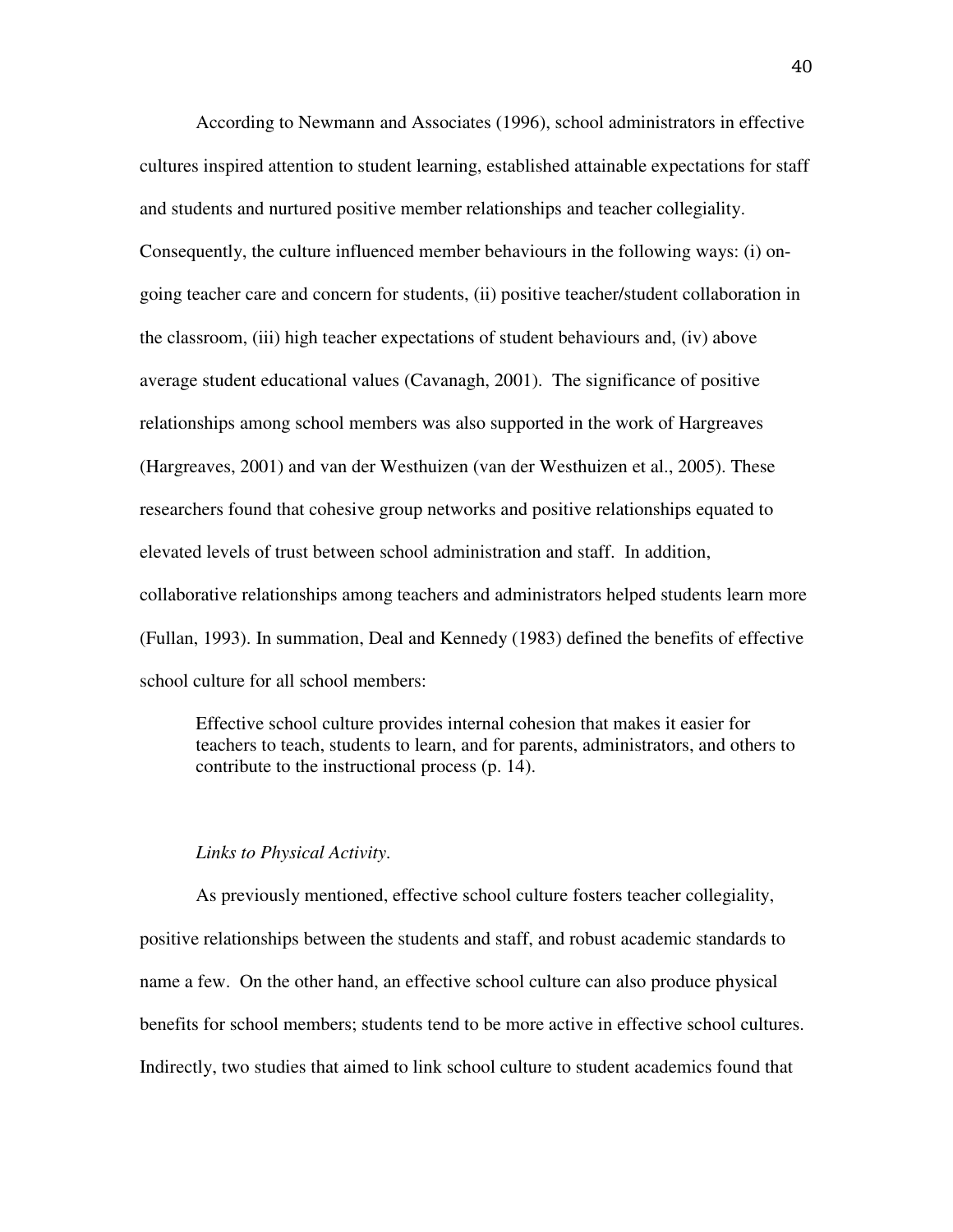academically successful students were more active at school than their peers; similarly, these students were more prevalent in schools with effective cultures (Mahar et al., 2006; Rutter et al., 1979). Furthermore, students who perceived they attended schools with an effective culture were more active at school (Datar & Sturm, 2006; Fein et al., 2004) perceived their relationships with their teachers to be positive (Dyment & Bell, 2007; Fletcher et al., 2003), reported a higher attachment to learning (Bonny, Britto, Klostermann, Hornung, & Slap, 2000) and were better behaved than their non-active peers (Klem & Connell, 2004).

In further support, intervention studies that asked teachers to include classroombased physical activity sessions into their daily practices returned positive dividends for student physical activity levels (Dzewaltowski et al., 2009; Mahar,et al., 2006; Pangrazi, Beighle, Vehige, & Vack, 2003; Scruggs et al., 2003). Particularly, Mahar et al. (2006) instructed elementary teachers to lead one, ten-minute physical activity session daily over a 12-week period. Results indicated that students were significantly more active on a daily basis when compared to pre-intervention pedometer counts. Comparatively, Pangrazi et al. (2003) requested elementary teachers to insert 15-minute physical activity breaks into their daily schedule for 12 weeks. As a result, girls were significantly more active on a daily basis post-intervention. In turn, these two studies concluded that teacher-led physical activities were the greatest facilitator of girls' physical activity levels in relation to any other school culture modification. These findings suggest the importance of reviewing a school's cultural practices around physical activity to make certain that boys and girls profit equally.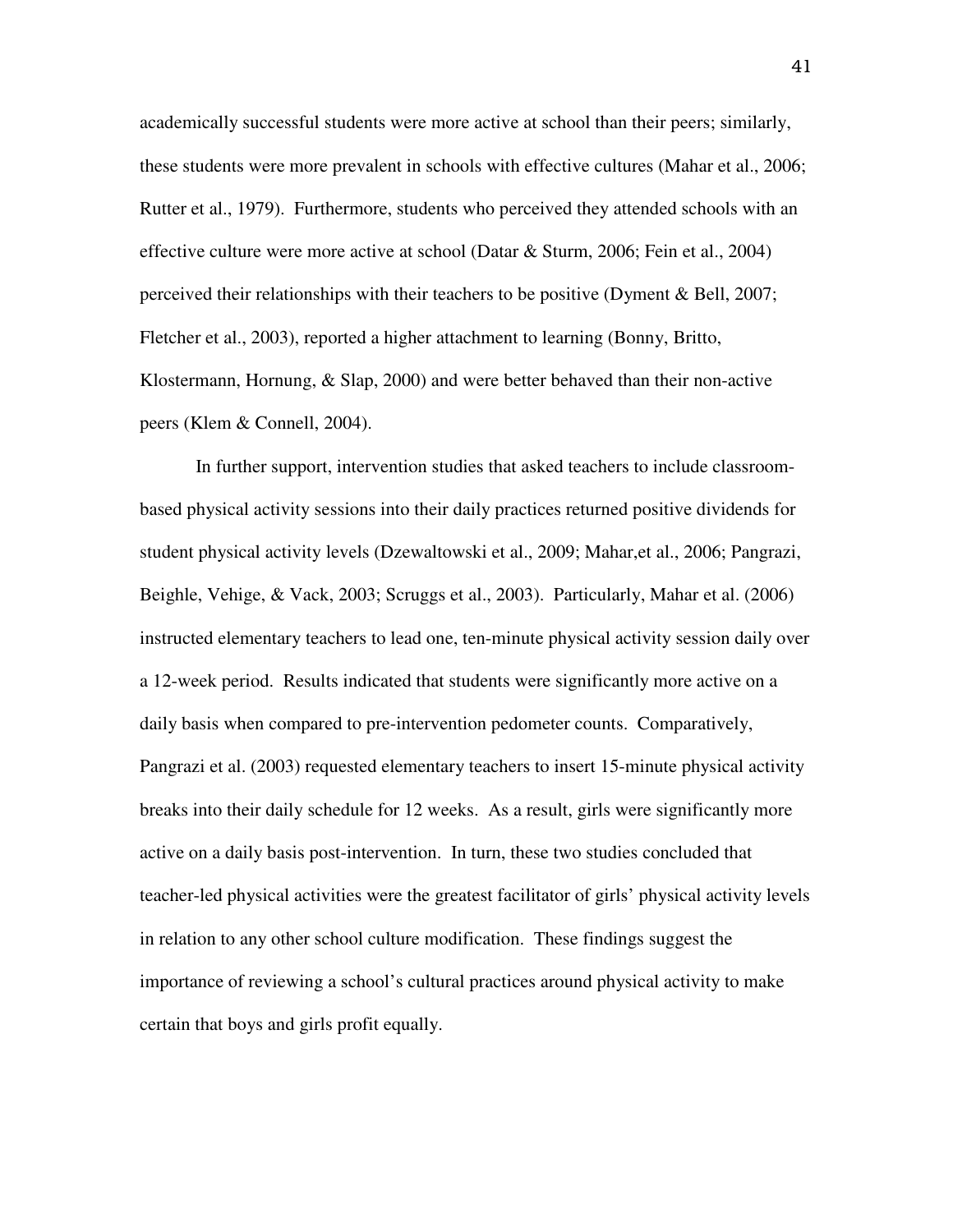Along with the school culture literature reviewed, it was apparent that an effective school culture positively influenced member behaviours; yet, the relationship can be reciprocal. For example, DeWit et al. (2002) found that females, younger students, students from stable backgrounds, drug-free students and students who were motivated to succeed academically reported more favourable ratings of their school culture. Furthermore, Pritchard et al. (2005) determined that students who perceived school rules and policies to be important also felt they attended schools with effective cultures. Therefore, student characteristics and perceptions may impact school culture irrespective of the efforts by school leadership to create and sustain an effective school culture. Overall, there was a direct relationship among physically-active students, academic success, and effective school culture.

In summary, an effective school culture celebrates visible artifacts that influence what people pay attention to, how staff and students identify with school leaders, how hard they work, and the degree to which school staff and students achieve their goals (Deal & Peterson, 1999). However, no single type of school culture produces the aforementioned benefits for every school member in every school context. Thus, it is crucial that the members within each school find their own ideal culture to support what they wish to achieve within the context in which they operate. For this thesis, an effective school culture is one that maximizes opportunities for school-based physical activity opportunities.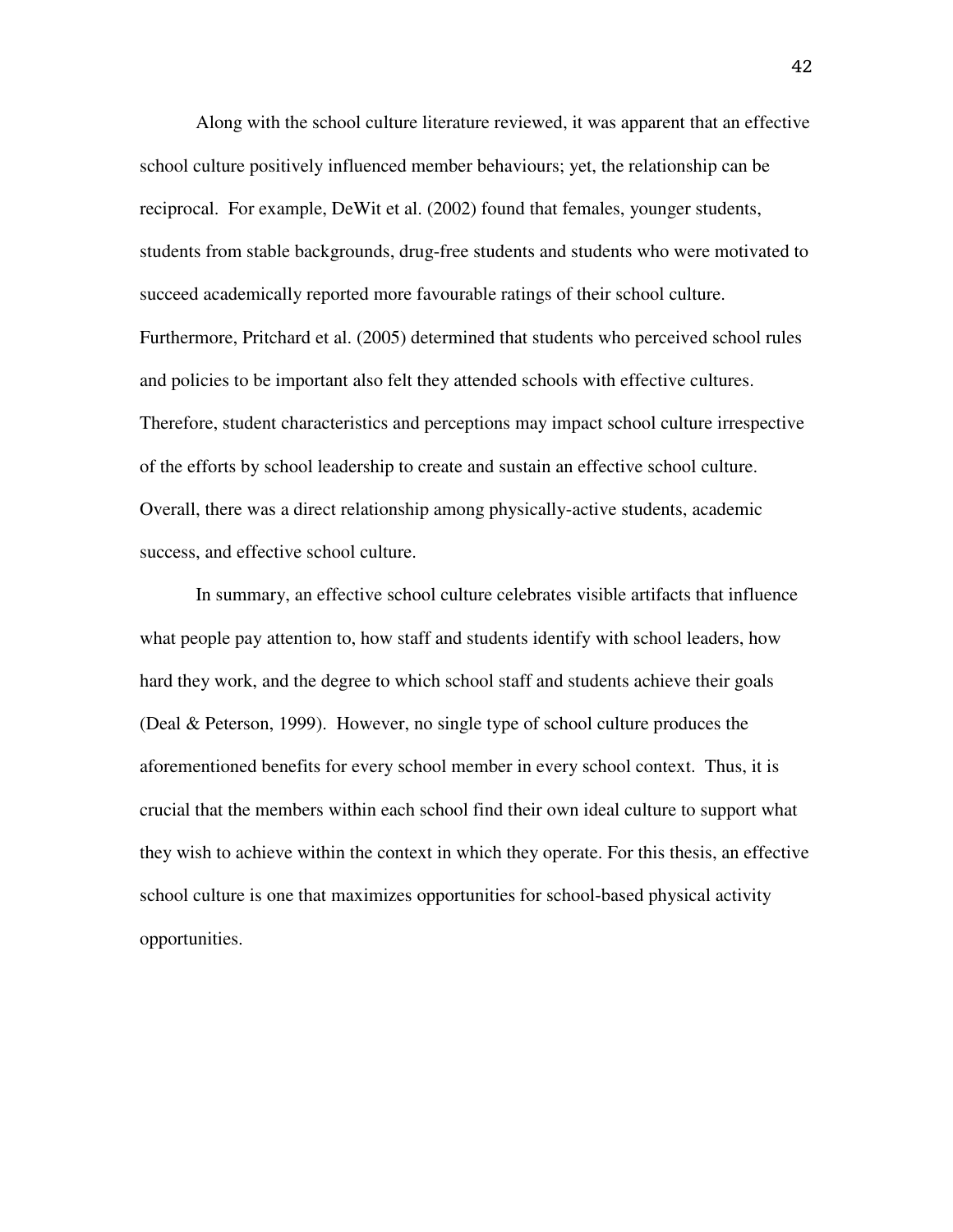# *Theoretical Framework*

Organizational culture research has led to an array of theoretical frameworks that characterize culture. Historically, theories of culture are borrowed from anthropology by social scientists interested in complex organizations (Smircich, 1983). Organizational theorists have adapted the concept of culture from a singular anthropological tradition referred to as structural functionalism. This theoretical framework was rooted in the functionalist research tradition (Malinowski, 1944). The functionalist theory contends that culture is an apparatus that enables humankind to better deal with specific problems in their environment while satisfying their needs; ultimately, a means to an end. This approach was transferred to the context of schools in the early 1980s when it was believed that schools developed an *ideal culture* in response to their environment (Deal & Kennedy, 1983; Peters & Waterman, 1982). At this time, it was also recognized that there were cultural differences among schools because of the individualized norms and values of the members within each school. Basically, schools were *organisms* or *superindividuals* where culture was transferred from the individual actors who created and reproduced it to the school as a whole (Meek, 1988). Other researchers expanded this theory to corporations (Burrell & Morgan, 1979; Smircich, 1983). In this vein, organizations were perceived as effective only if they had a system of values amongst employees that would enhance the quality of products and services.

Structural functionalism was elaborated upon in the 1950s to include the idea that members of an organization acted in a purposeful manner to accomplish system wide goals (Parsons, 1951). In addition, the concept of social structure emerged in which cultural members were arranged according to defined relationships (i.e. subject-specific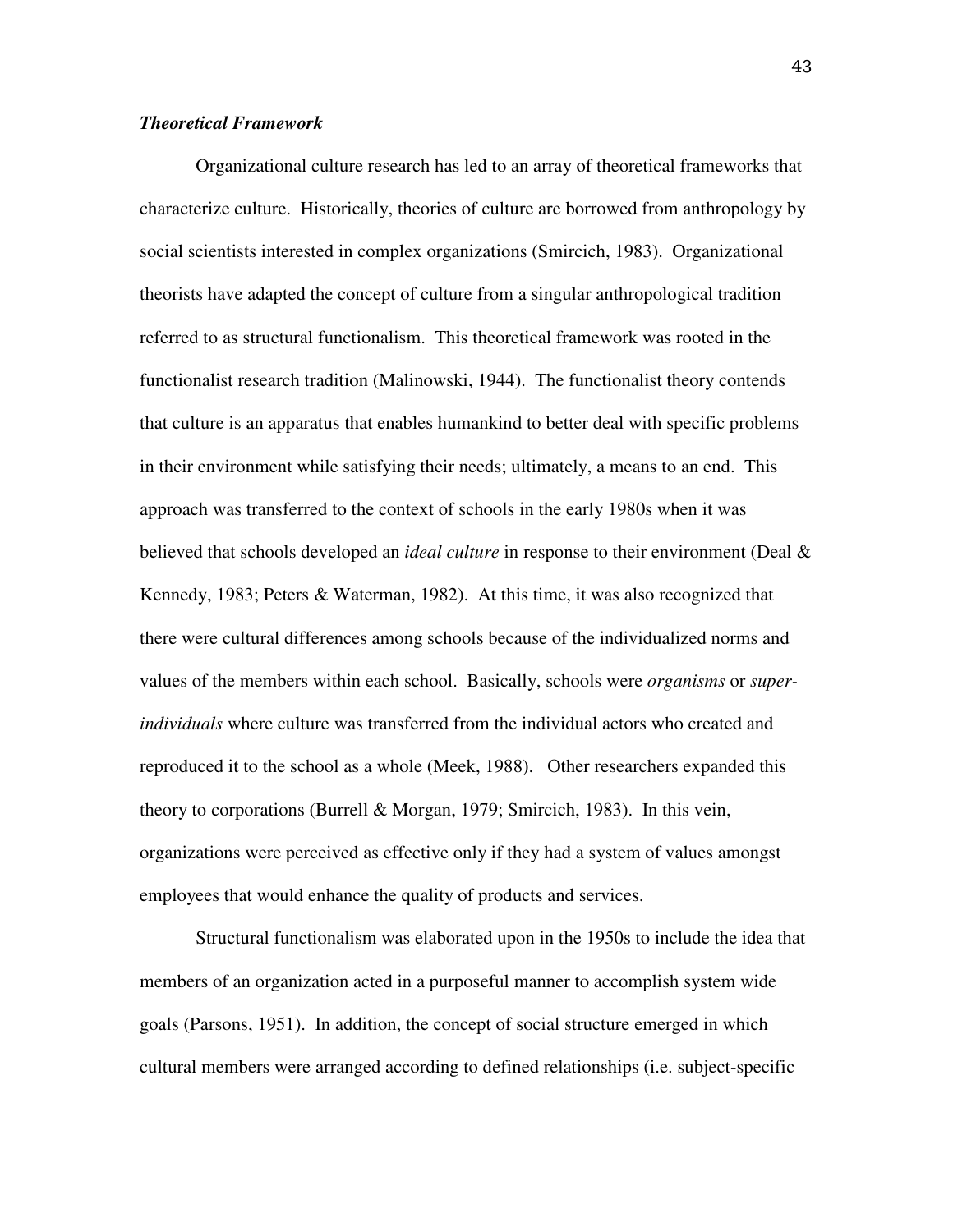departments). Therefore, culture extended beyond individuals; the values of the subordinate social system were accepted throughout the super-ordinate system (Radcliffe-Brown, 1952). Also, Homans (1950) found that behavioural norms formed within organizations were having a reciprocating effect on the overall physical and cultural environment. Due to this theoretical advancement, Merton (1968) decided to investigate the influence people had on organizational culture. He found that there were a larger number of personal values than motives, a larger number of attitudes than values and far greater numbers of observed behaviours. In summation, he affirmed the need for a deeper analysis of the relationship between the beliefs and values of individual members and organizational culture.

Organizational cultural theories reverted back to the influence of the external environment in the 1970s. For example, the ecological adaptationist theory (White  $\&$ Dillingham, 1973) proposed that organizations were *designed for action* in particular environments; the internal culture was continually adapting to the changes in the external ecological setting. This gave rise to two of the most widely used and recognized ecological theories in educational literature: social ecological and social cognitive theories. In general, ecological theory posits that individuals adapt or vary their behaviours in response to differing resources in the environment which creates more favourable conditions for some cultural members and less desirable for others. Social ecological theory is based on the principle that the school environment controls the behaviours that occur within it (Green, Richard, & Potvin, 1996).

Similarly, social cognitive theory states that the school environment can influence member behaviours but behaviours, in turn, can change the environment (Bandura, 1986).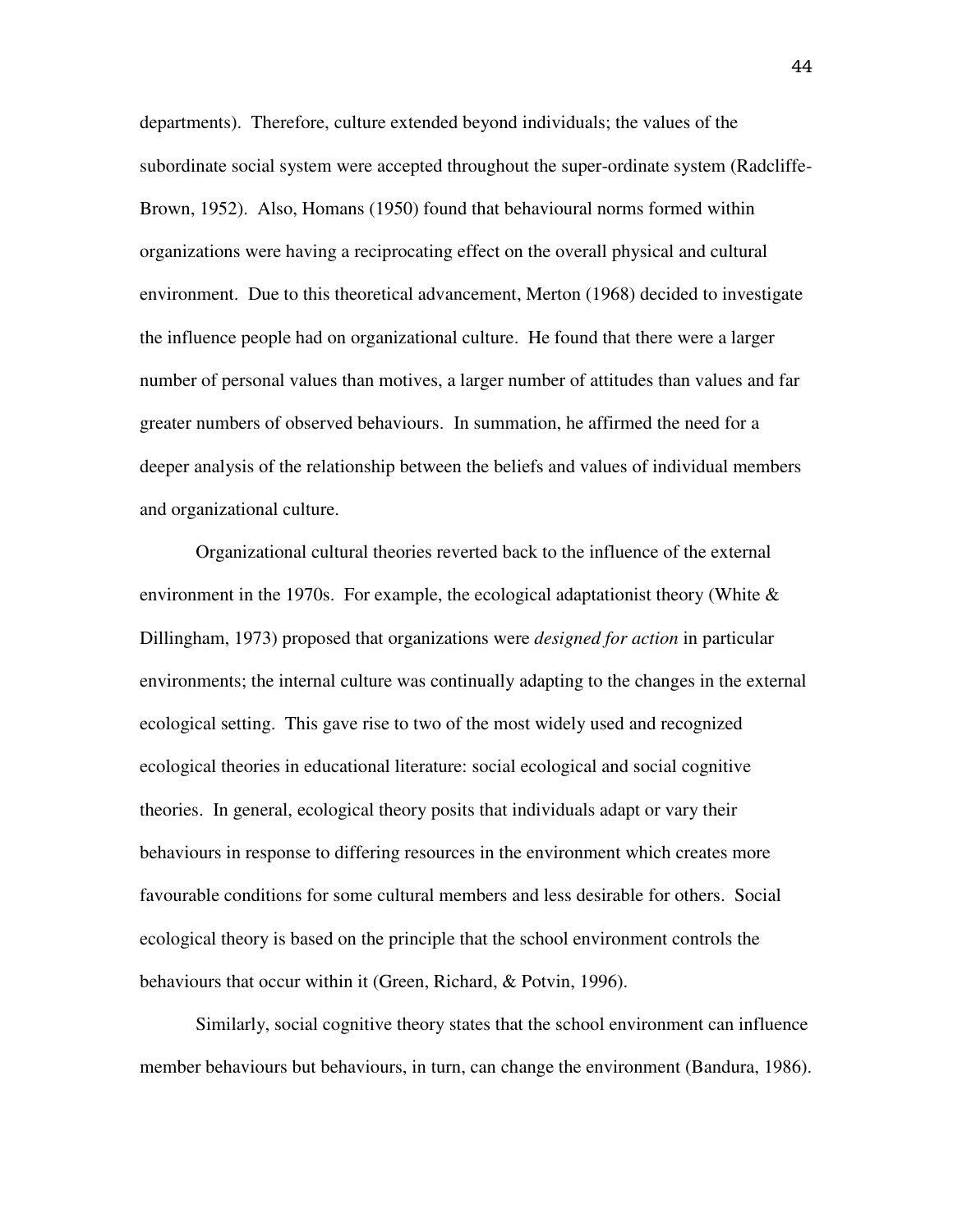Social cognitive theory is also referred to as *reciprocal determinism* as behaviours and the school environment influence one another (Ewart, 1991). The social cognitive theory is best adapted to the study of schools because it allows for in-depth analysis of the relationship between school culture and member behaviours (Spence & Lee, 2003). Around the same time, symbolic theory (Geertz, 1973; Schneider, 1975) suggested it was not the physical environment that developed and sustained culture but the leadership within organizations. The premise was that past and present leaders passed on a system of symbols (i.e. ideologies, myths, values, stories) that gave meaning to the members' subjective experience and individual actions. Basically, it rationalized one's commitment to the organization and was the driving force behind member behaviours. Other organizational theorists defended this cultural approach stating that organizations should be seen as expressive forms and manifestations of human consciousness (Burrell  $\&$ Morgan, 1979; Louis, 1983; Smircich, 1983). The culture of an organization was to be interpreted as an *individual actor* as opposed to an observer of the action (Burrell & Morgan, 1979).

As outlined, many theoretical approaches have contributed to the understanding of culture in organizations. Yet, the root of organizational culture was not clear. Looking across theoretical interpretations, several factors were responsible for creating and sustaining culture. At the core, the beliefs and values of cultural members influence behaviours and organizational practices to achieve the goals of the organization. Also, past and present leaders are encouraged to protect an organization's cultural symbols (i.e. stories, myths) with the purpose of transference to future leaders. Lastly, internalizing the external environment (i.e. corporate interests, technology, new policies) seems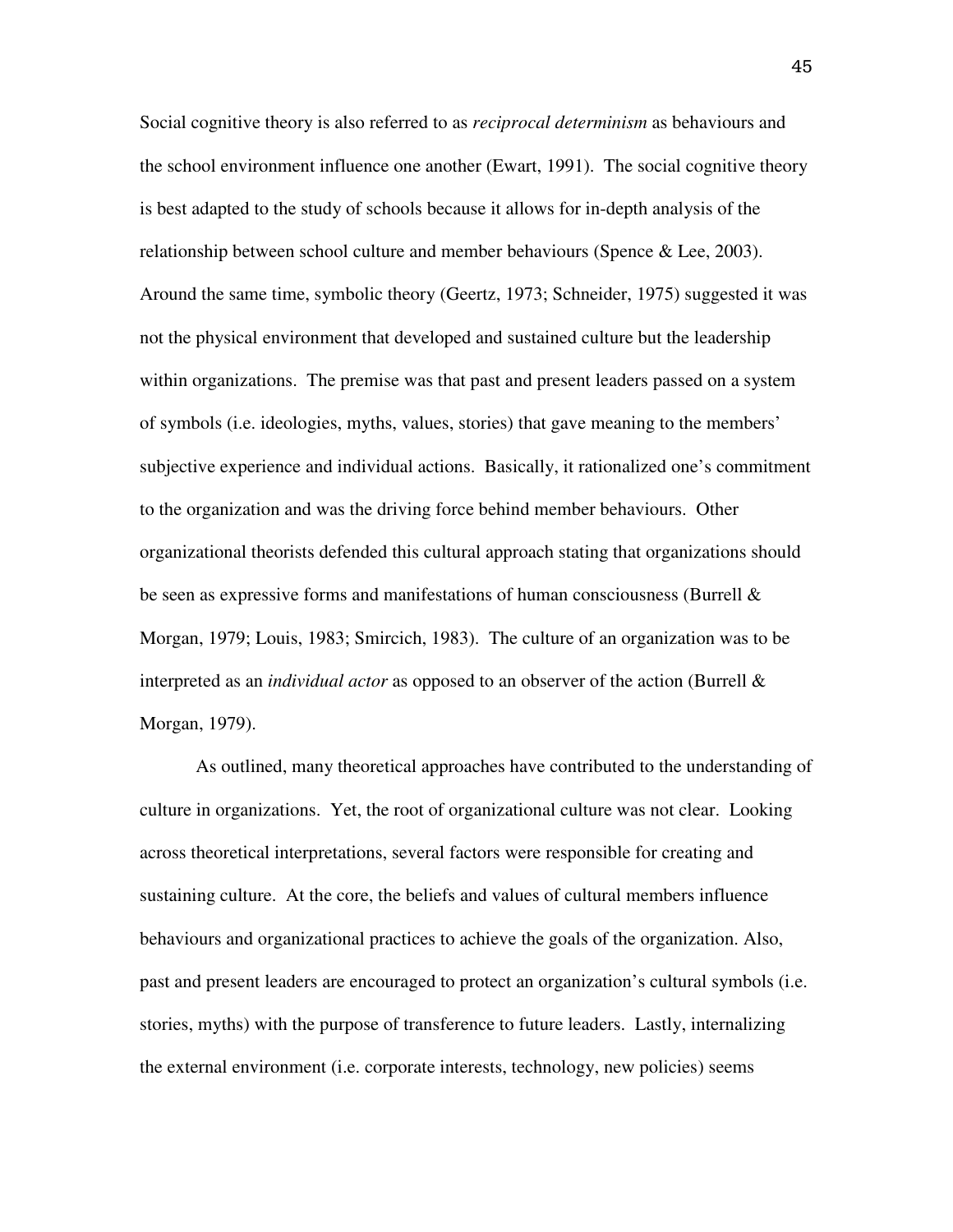necessary for cultural survival. Thus, in order to effectively study culture, a holistic approach that encompasses the internal and external components of an organization is required.

Many organizational culture researchers have based their research on Edgar Schein's (1985) cultural systems theory (Homans, 1950; Merton, 1968; Parsons, 1951); a theory grounded in earlier theories of group behavior, social systems, and organizational functional analysis. Schein (1985a) found that as an organization evolved and became more resilient, its culture became embedded into members' sub-conscious. Once a cultural system was established, it became more visible to outsiders, newcomers conformed without debate, and member behaviors dictated how the environment was perceived. In 1999, Schein refined his theory to include the understanding that behaviors within an organization could only be interpreted in the specific context in which the cultural system existed (Schein, 1999). Schein's theory embraced a systems approach and offered a holistic definition of culture that defined the internal and external components of an organization. In doing so, his theory accounted for the elements of climate, environment and the broader concept of culture. Schein (1985) believed that an organization's cultural system existed at three distinct levels, some more visible than others, that influenced member behaviors (Figure 2:1). The outermost level of a school's cultural system was its artifacts; this included any tangible components of a school such as the physical layout, how people dressed, smells in the hallways, and even visuals hanging on school walls (i.e. posters, trophy cases) (Schein, 1990). To an outsider, these artifacts may be difficult to decipher, but they were external representations of school members' beliefs and values. The second more internal level contained the less tangible

46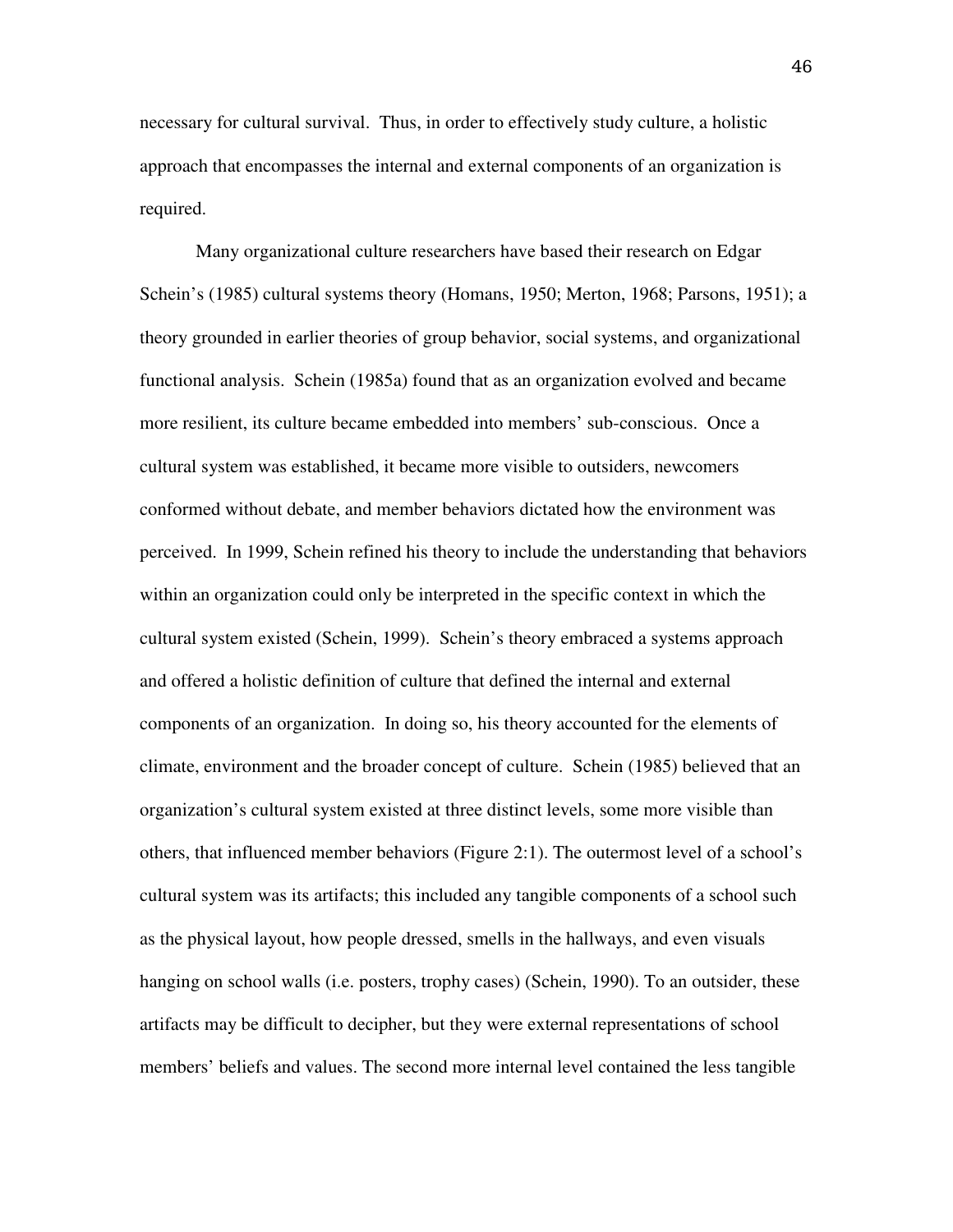components of a school's cultural system such as its policies and practices derived from school strategies, goals and philosophies. The innermost and least tangible level of a school's cultural system was its underlying member assumptions or taken for granted beliefs that provided the structure for school values and behaviors.

A number of organizational culture researchers have integrated Schein's theory into their studies. For example, van der Westhuizen et al. (2005) incorporated intangible and tangible factor categories as part of his methodology in examining the relationship between organizational culture and academic achievement in secondary schools. Findings indicated that a school's overall academic success on standardized tests resulted from both the school's beliefs and vision around academics (less tangible) and artifacts such as school uniforms, school rituals, and facilities (visual manifestations).

**Beliefs** Practices and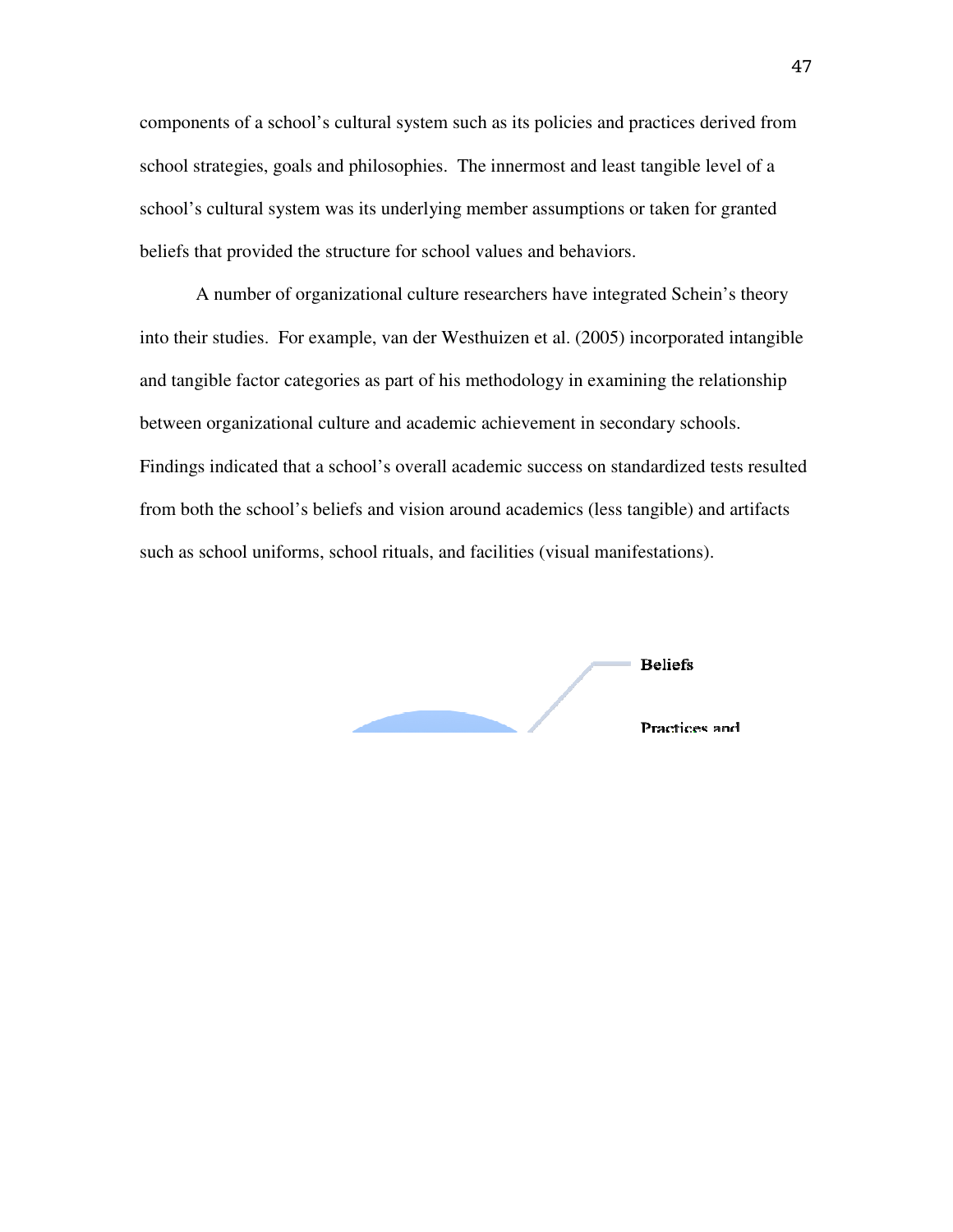Additionally, Maes and Lievens (2003) explored the association between elementary school culture and student physical activity levels using a variety of visible and at times, invisible school characteristics. For instance, factors such as teacher job satisfaction and collaboration among teachers were examined in combination with the size of student population and the school timetable. Results from this health behaviour study showed that students were more active in schools where teachers worked together and job satisfaction was high. As well, McNeal (1999) examined the relationship among secondary school culture and student involvement in extracurricular activities. By survey, students were asked about their perceptions around the influence of the size of the student population, student-teacher ratio and overall feeling about school culture on their decision to get involved in extracurricular events. Results determined that 66% of the students that completed the survey believed that positive school culture was the strongest influence on their participation in school-based extracurricular activities. Likewise, a more recent study that investigated the influence of elementary school culture on schoolbased physical activity opportunities used a tiered approach to explore school culture (Barnett et al., 2006). In this case, teachers and principals were asked to complete a questionnaire segregated into three sections: (a) physical environment (i.e. sports equipment, facilities, space), (b) organizational environment (i.e. hours in a school day, number of students bussed to school and, (c) socio-cultural environment (i.e. teacher and principal role models, teacher interest in promoting physical activity). Findings indicated the most significant influence on the number of physical activity opportunities was the socio-cultural environment. More specifically, in elementary schools where teachers and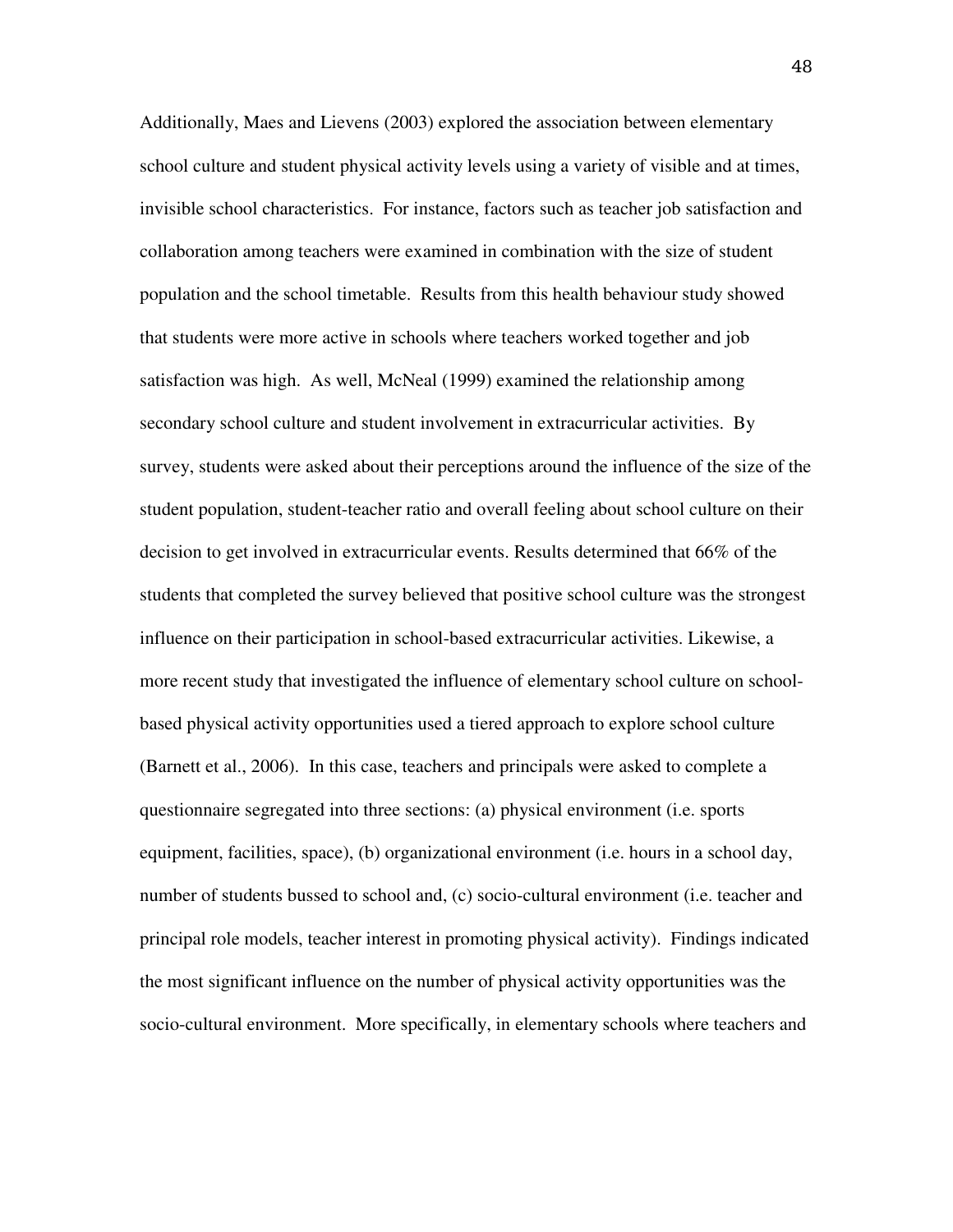principals valued physical activity and led by example, there were more physical activity opportunities available to students.

For this research, Schein's three levels of culture served as the theoretical framework. The complex nature of school culture required an investigative strategy that was equally as intricate. Schein's multi-level systems approach was particularly appropriate because it imparted distinct lenses into the less tangible components of school culture. In turn, facilitating a deeper analysis of the factors associated with school-based physical activity.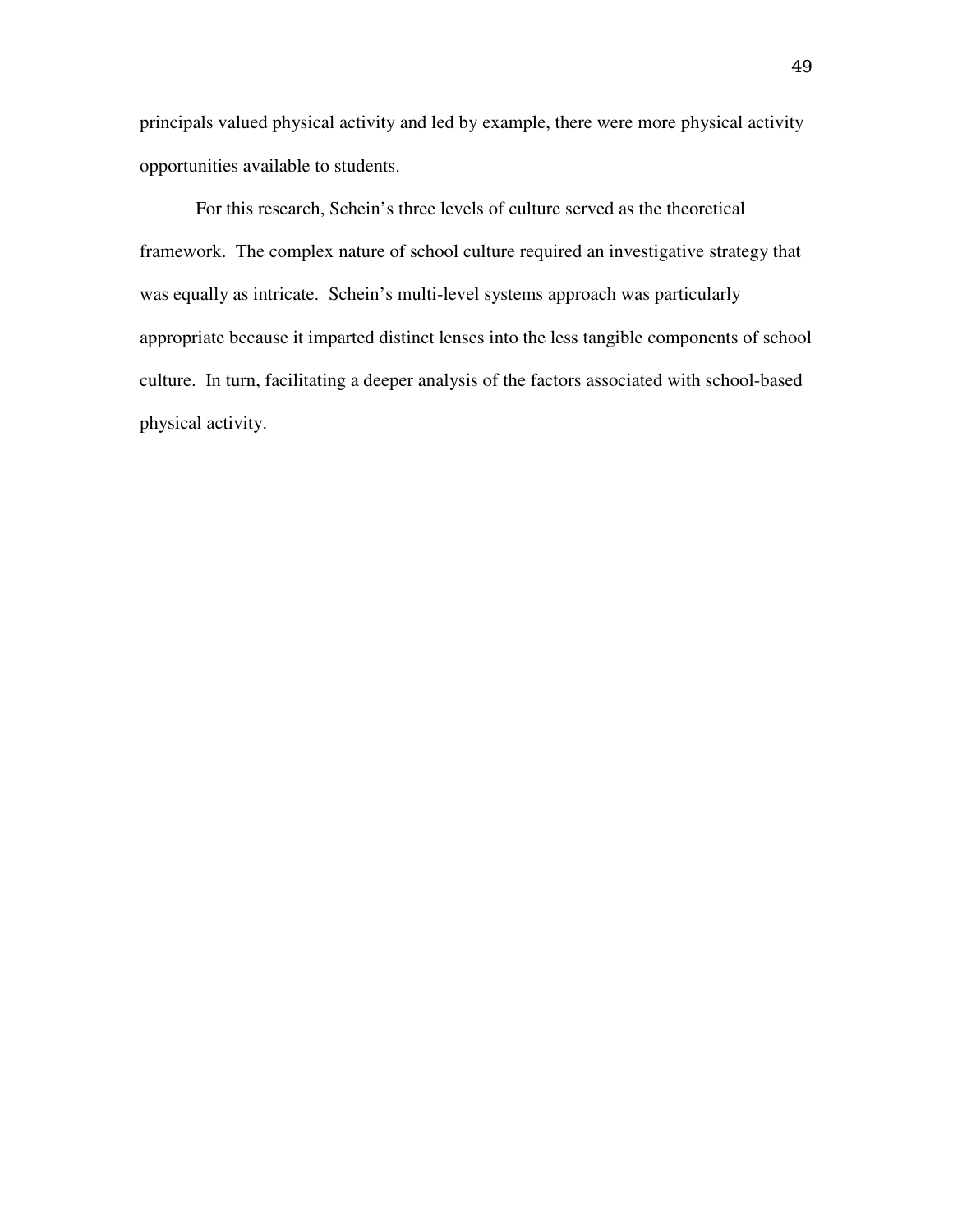# **CHAPTER THREE**

# **METHODOLOGY AND METHOD**

## *Methodology*

Selecting an appropriate research methodology is dependent upon the research question(s) being asked (Morgan & Smirchich, 1980). In my investigation of the relationship between school culture and teacher/administrator beliefs, I evaluated two social science research constructs: positivism and post-positivism. Positivism refers to a situation where a researcher gathers facts about a particular social setting and based on his/her data, provides explanations for behaviours within that environment (Finch, 1986). This methodological tradition operates around factual data and is primarily associated with quantitative methods. On the contrary, post-positivism is about the meanings people place on their experience in their social world. This approach is guided by theory and the researcher's motivations; it emphasizes the creation of new knowledge towards social justice (Easterby-Smith et al., 1991). This approach offers a deeper understanding into the cause and effect among social contexts and is best supported by a qualitative approach. In turn, qualitative methods are especially suitable for interpretative research (Merriam, 1988). Given my research inquiries and the theoretical origins of this study, the post-positivism approach was best suited to accomplish my study objectives.

Within the post-positivism framework, there are a variety of descriptive research techniques that could assist my investigation. For example, the observational method requires the researcher to collect and analyze data concerning individuals' behaviour in a social context; several questions are posed such as what will be observed and where will the observations be conducted. One weakness of observational research is that findings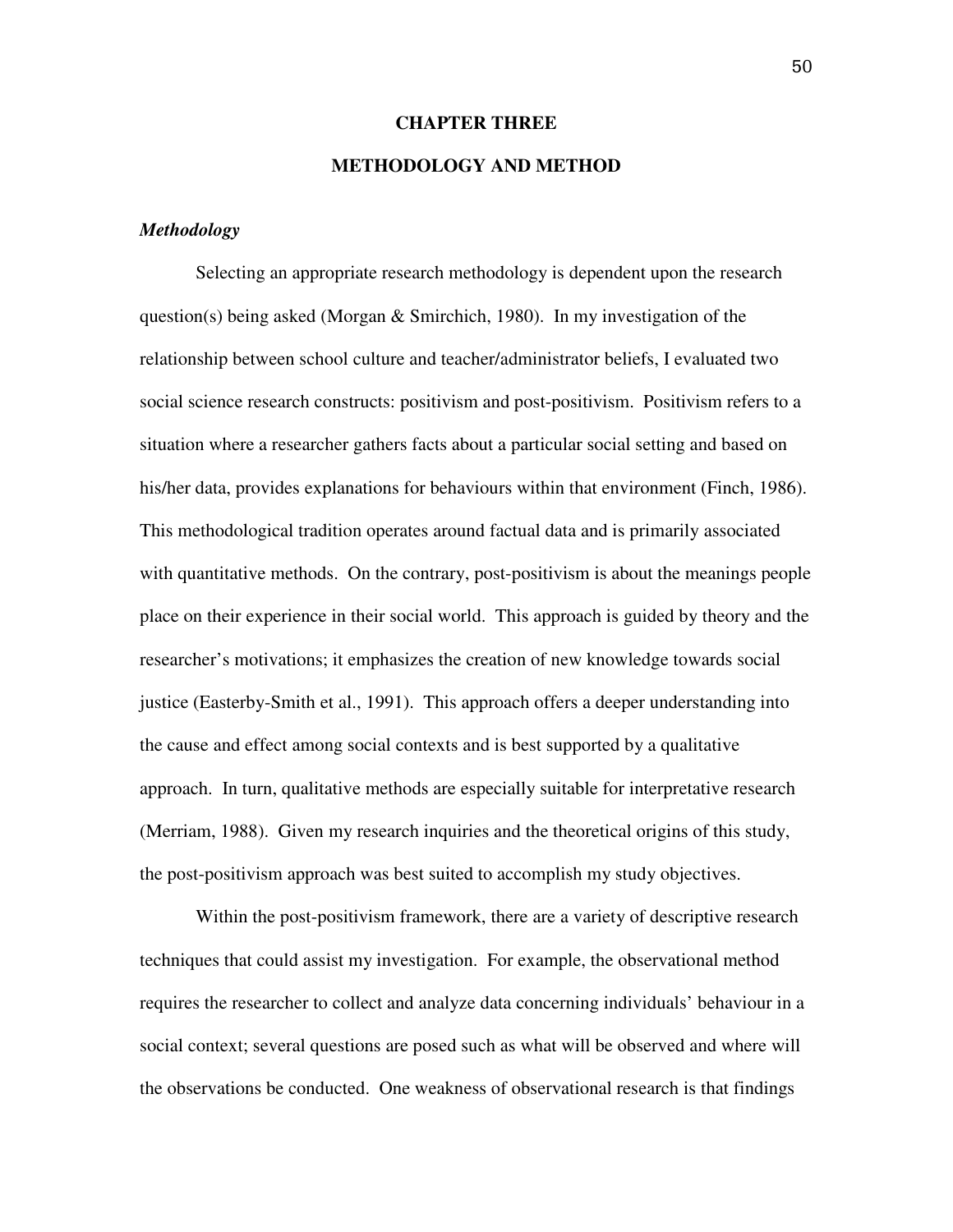are unique to the individual and cannot be applied to the collective group (Thomas  $\&$ Nelson, 2001). Another methodology is the written survey approach: it has been used extensively in education and physical activity to determine the practices and/or beliefs of certain populations (Warren & Karner, 2010). However, because my study examined school members' beliefs and behaviours, I deduced that personal interviews were most appropriate.

Also, findings from this study were to substantiate my earlier pilot study results that used a written survey to obtain quantitative data on school member beliefs around physical activity. Lastly, the third descriptive methodology considered was unobtrusive researcher actions (Warren & Karner, 2010). For instance, one could study school policy and success manuals, student handbooks, the school website or monthly newsletters to explore the relationship between school values and school-based physical activity opportunities. In this study, the aforementioned documents were examined to accentuate the qualitative data gathered from secondary teachers and administrators.

Upon consideration of the multiple methodologies conducive to the research questions presented in this study, the case study method was most favourable. Due to the small sample size, that is, seven teachers and one administrator from one urban secondary school, and Schein's (1985) theoretical interpretation of a school's cultural system, the case study methodology was the most efficient way to maximize learning around the study inquiries. In particular, case studies focus on how and why things happen and allow for the examination of cultural realities and differences between intentions and actual behavioural outcomes (Anderson, 1993). Moreover, case studies are useful when one needs to understand the breadth and width of particular relationships within an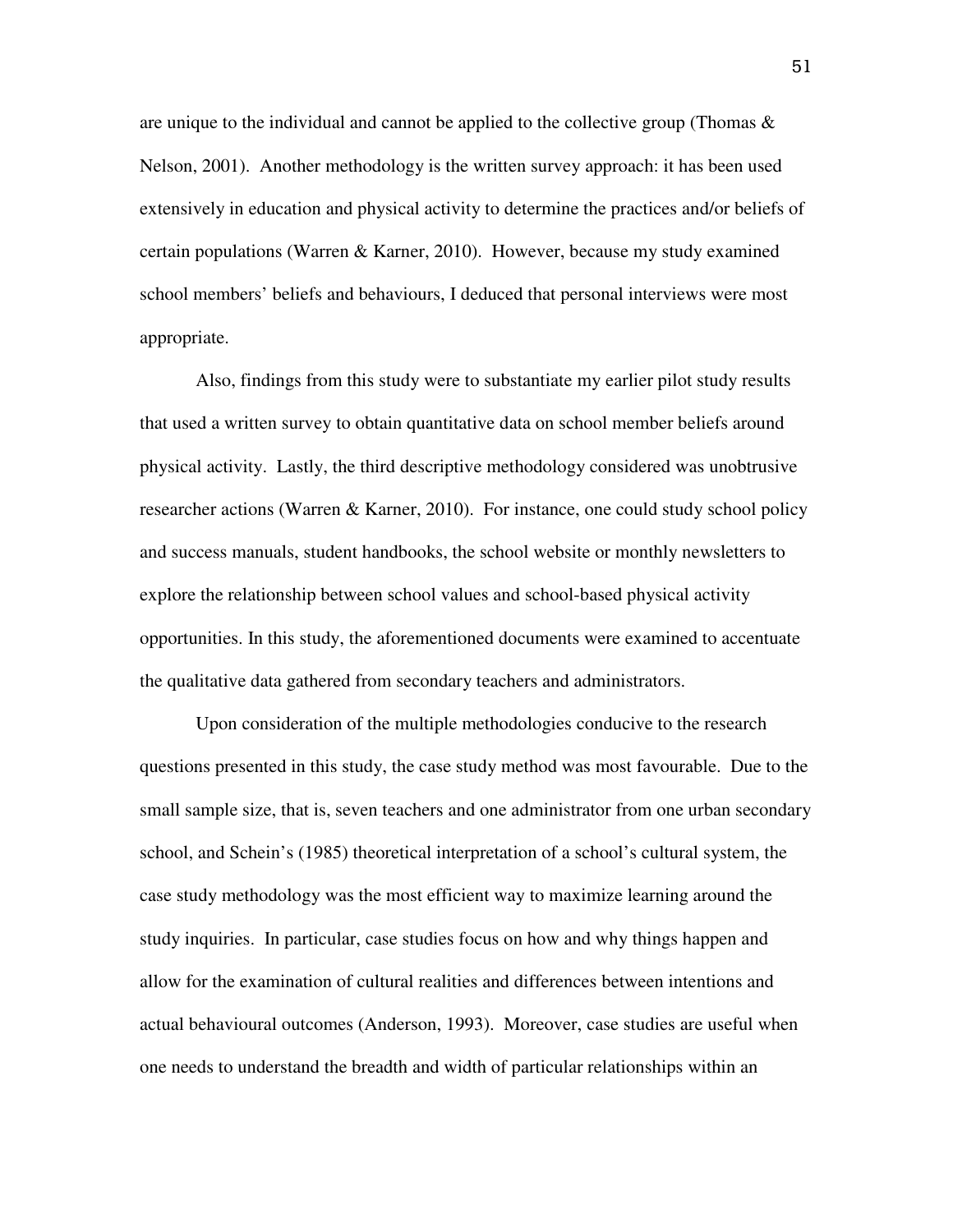organization (i.e. schools) (Noor, 2008; Patton, 1987). In turn, this methodology encouraged the use of multiple data collection strategies (i.e. data triangulation) and more robust results (Stake, 1995). In short, valid and reliable case studies analyze evidence in contrasting ways to expose conflicting events (Yin, 2003).

Case studies have been used in many educational areas such as student disciplinary issues, reading deficiencies and to some extent, in sport science and PE (Thomas  $\&$  Nelson, 2001). One strength of an in-depth, single case study is that it gathers a large amount of information about a few participants; thus, a greater understanding of that specific case or relationship is achieved (Thomas & Nelson, 2001). Additional strengths include its abilities to present the researcher with a holistic vision of a phenomenon or event (Gummesson, 1991) and to provide an inward perspective into a dynamic organizational culture (Hartley, 1994). Feagin et al. (1991) believed that case studies helped researchers understand the system of actions in a culture rather than an individual or group of individuals. However, single case studies have been critiqued for lack of generalization to other populations (Johnson, 1994) but findings from a number of similar case studies may assist in the development of a theory (Thomas  $\&$  Nelson, 2001) and lead to some form of duplication. Moreover, researchers that use single case study designs should attempt to correctly represent participants' views if true beliefs are to be accessed (Tellis, 1997).

 Yin (1984) distinguished case studies into three typologies and researchers are encouraged to use the type relative to the social situation being investigated. The first case study is exploratory and is undertaken before defining the research questions. It is often used as a pilot to develop survey questions and refine future study protocols. Stake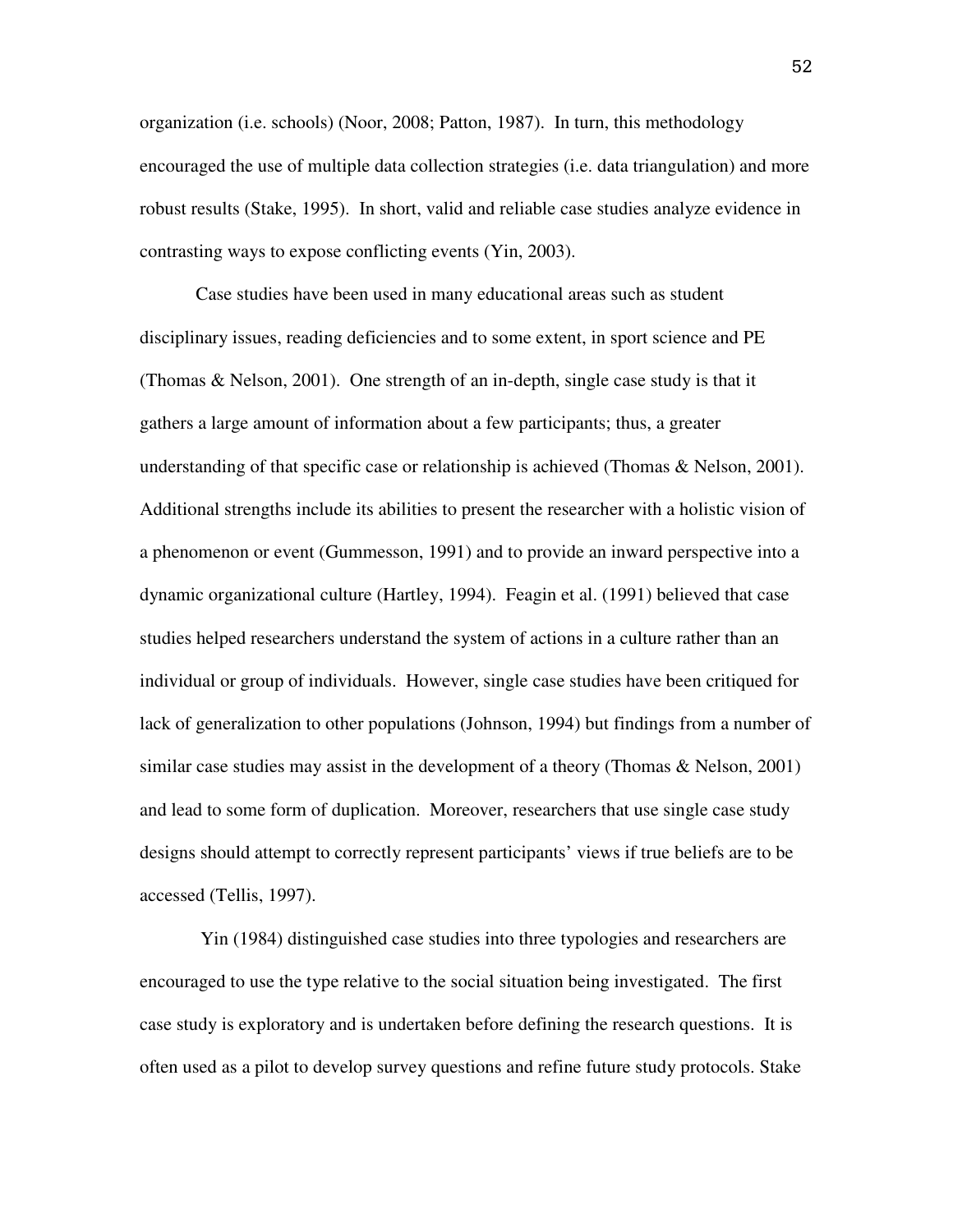(1995) stated that descriptive case studies should involve easy and willing subjects in order to maximize what can be learned in limited time periods. Secondly, the explanatory case study is useful for examining causation and processes in organizations. It attempts to evaluate the merit of a certain relationship that exists within a social context. This approach gathers data relative to a particular relationship and makes inferences (Guba & Lincoln, 1981). Overall, it provides a deeper analysis of the examined relationship compared to survey studies. The third type of case study is descriptive and is applied to formulate hypotheses in cause-effect relationships. Additionally, the researcher proposes a theoretical basis for investigation and collects data to better understand the phenomena. The main purpose of descriptive case studies is to provide precursory data for future research and to build theory (Merriam, 1988).

Since the purpose of my study was to describe the relationship among school culture variables through a detailed examination of secondary teacher and administrator beliefs, the descriptive case study methodology best suited my research. As discussed earlier, Schein's (1985) theory translates school culture into three distinct levels: school artifacts (outermost level), school practices and policies (middle level), and member beliefs (innermost level). Thus, employing the descriptive case study technique meant I would be focusing on a concentrated group of physical activity leaders in one secondary school to fully explore how access and opportunities for school-based physical activity across Schein's levels of school culture were affected by the beliefs of these participants.

It is important to note the ethical issue of privacy invasion when using unobtrusive measures (Thomas & Nelson, 2001). My research was unique in that I was not only the primary researcher, but also a PE teacher at the school. Consequently, I have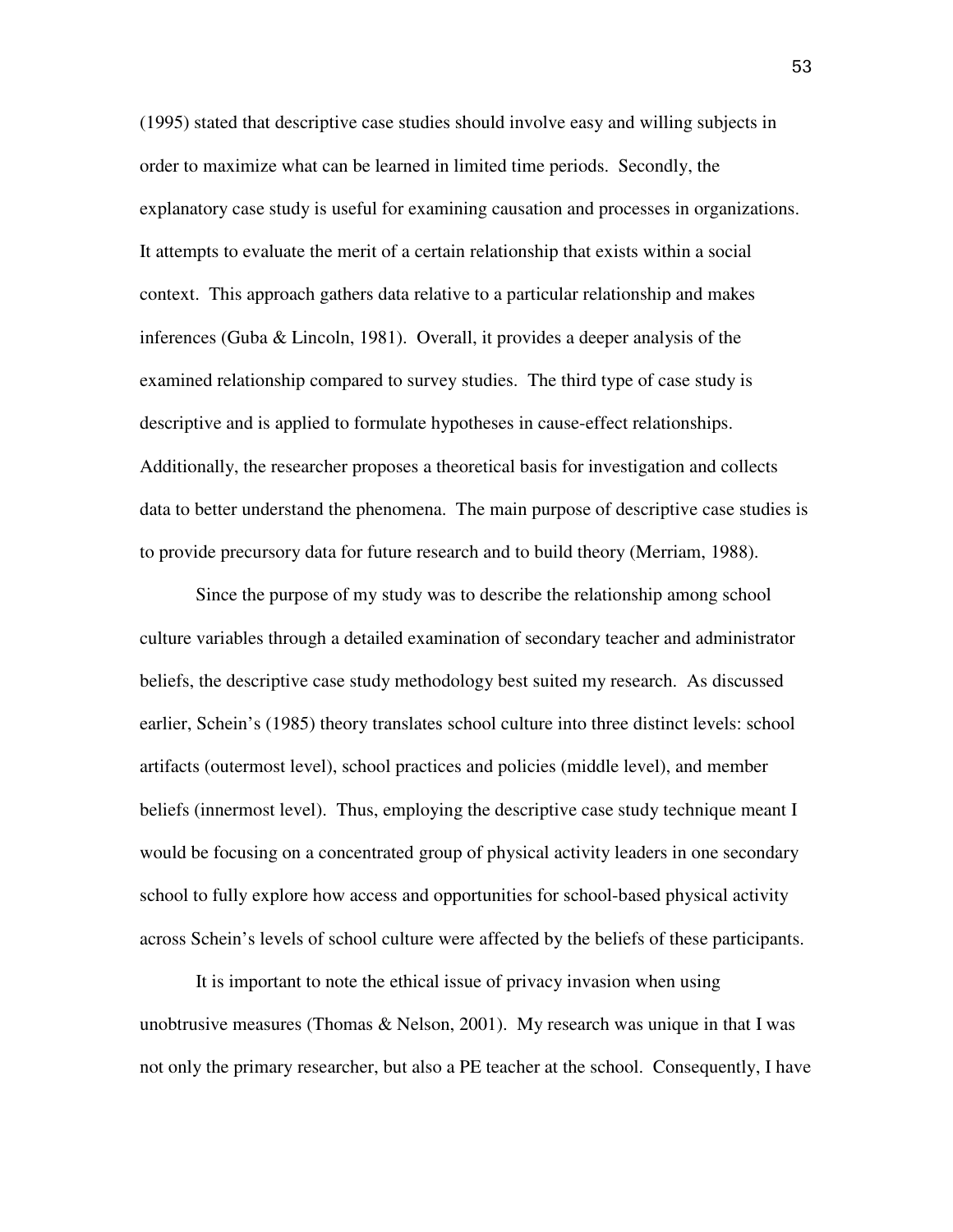an intimate knowledge of this school's physical activity culture and been witness to some significant cultural transitions over my relatively brief tenure. In the last two years, three new full-time PE teachers have altered the cultural dynamic in the school's PE department. These teachers have brought new ideas and energy to a long-standing departmental culture consisting of members who have taught PE at this school for over 15 years. During the new teachers' probationary period (one year), I have noted resistance from the experienced PE teachers towards the alternative philosophical approaches of the new teachers to school-based physical activity opportunities. The tension within the department was palpable through verbal disagreements about what sports equipment to order or among conversations around why certain interschool teams are folding; an obvious divide exists between the *old and the new.* My position lies between these two sub-cultures. I am a relatively new member in the department; I worked for a year at the school and then took a two-year academic leave returning to teach again this past year. It is a unique professional situation because the new teachers are looking to me to provide leadership in PE pedagogy and coaching strategies while the seasoned departmental members expect me to honour the school's long-standing physical activity traditions.

### *Ethical Limitations*

As a colleague of the participants, it was important that I maintained a professional distance while I interacted with the participants and gathered data; it allowed for a reflective and critical research perspective. Throughout data collection, I reminded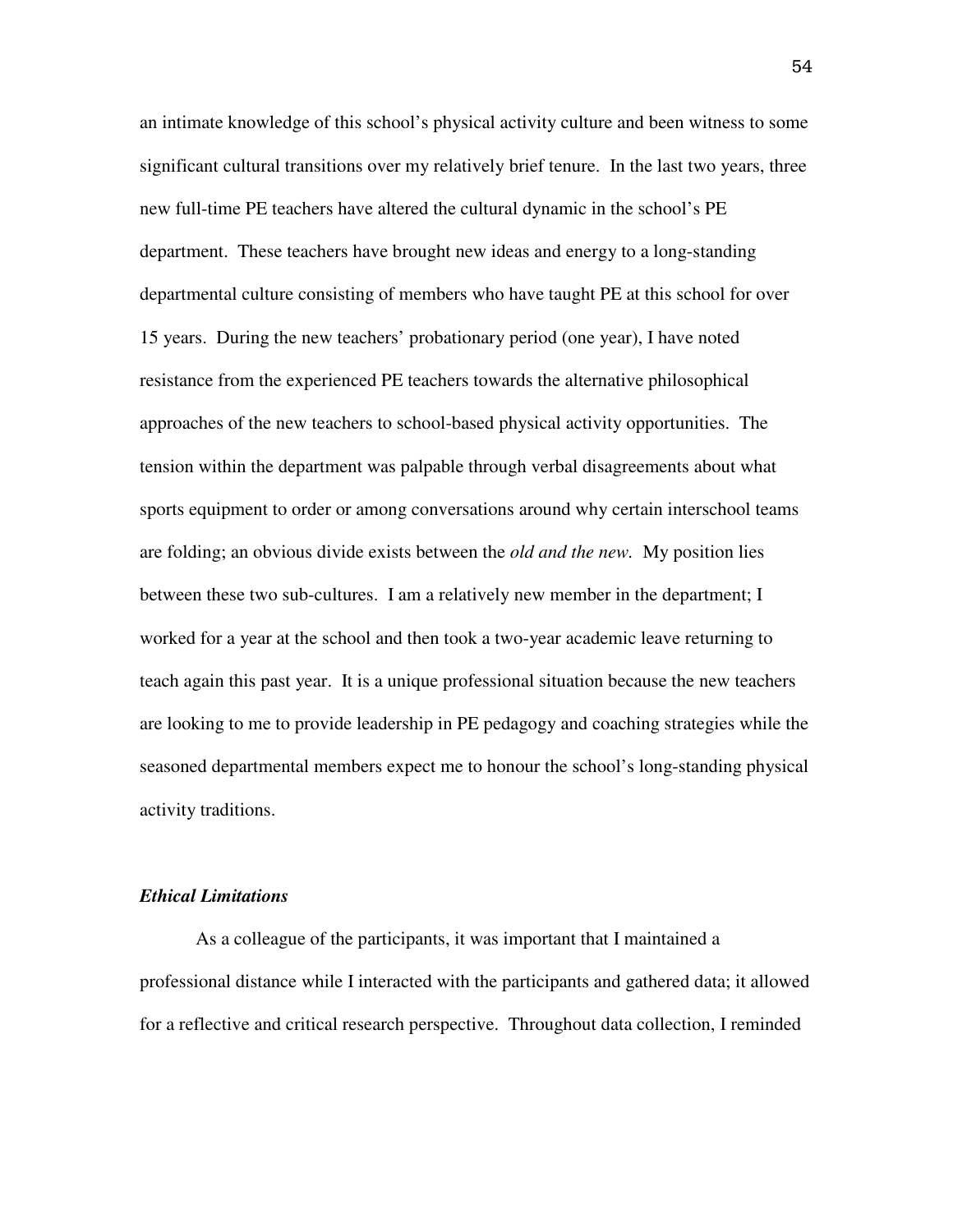participants of the following study guidelines that aided my efforts to achieve appropriate ethical standards.

First, I would not discuss the study during lunch breaks and/or before or after school in the PE department office. At the outset, I individually informed participants of my commitment to confidentiality; whatever was discussed in the formal interviews remained between the participant and myself. As a result, no group discussions among participants occurred in my presence during the data collection period. Second, interviews were conducted in a private office, separate from the PE office, after school hours where access was researcher controlled; dates and times were known only by the participant and myself. Before each interview, I mentioned to the teachers that in order to reduce researcher bias, I had to remain neutral in my outward acknowledgements of their responses. I did not want to influence participants' comments through my body language. In addition, I left the room while the teachers developed their belief mind maps. However, I confirmed their mind maps with them to ensure my interpretation was correct. I found that when I cross-referenced participant belief mind map comments (individual exercise) with their verbal interview responses (researcher-led), there were distinct similarities. This correlation was a positive indicator that responses were not significantly influenced by our current relationship as co-workers. Upon further review of the interviews, I felt the participants effectively separated our mutual experiences as colleagues and were forthcoming with their responses.

Another obstacle I encountered while conducting research at my school was the pressure to reveal solutions to perceived barriers to school-based physical activity; the PE head consistently inquired about my findings. This was difficult because I wanted to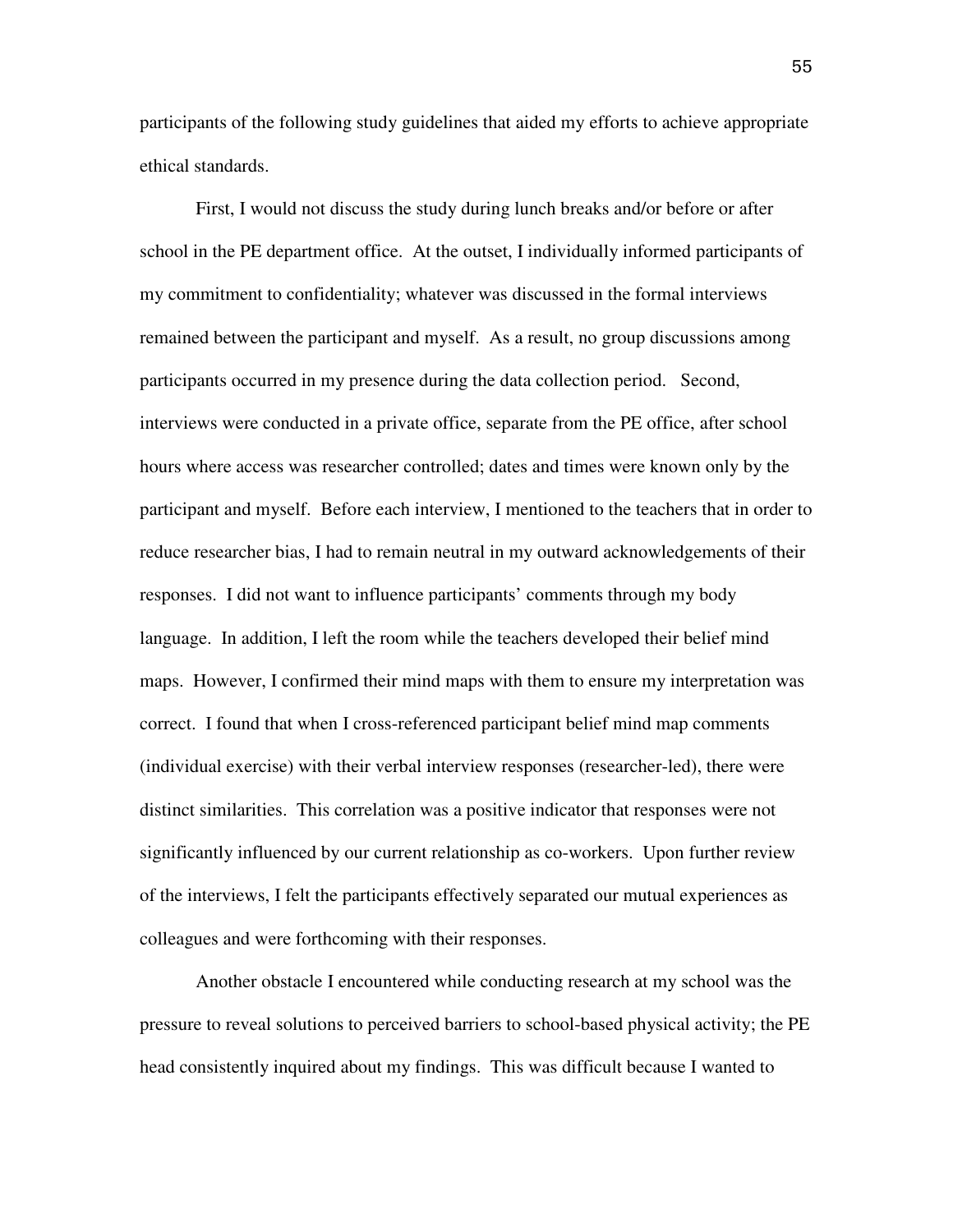educate the PE department on some of the themes that were evolving during data collection. To uphold the integrity of the study, I told the PE head that a much deeper examination of participants' comments was required to arrive at a fair assessment of the facilitators and barriers to physical activity opportunities at this school. Thus, no findings would be revealed until the final paper was complete.

Although this was my *home school* and I worked in the culture for two years, I was a relatively new cultural member of the PE department. There were many facets of the school's physical activity school policies and practices that I was unfamiliar with because of a two year academic leave that fell between year one and year two of my tenure at this school. Many changes in staff occurred during my leave; three new PE teachers were hired which in turn, altered departmental values and pedagogical philosophies. Therefore, many of the teachers' beliefs around the physical activity culture of the school, I was learning for the first time. At various points during the study, it seemed like I was an *outsider* in my own department.

In terms of data analysis, I asked each participant to examine his or her interview transcripts before my analysis. At this juncture, the participants were able to modify or delete any statements that were incorrectly represented. This exercise enhanced my understanding of the data and eliminated any personal bias when I transferred the voice recordings and field notes to the final transcripts.

## *Method*

Case study methodology influenced how I collected and analyzed the data. Case study data is typically derived from multiple sources like personal interviews,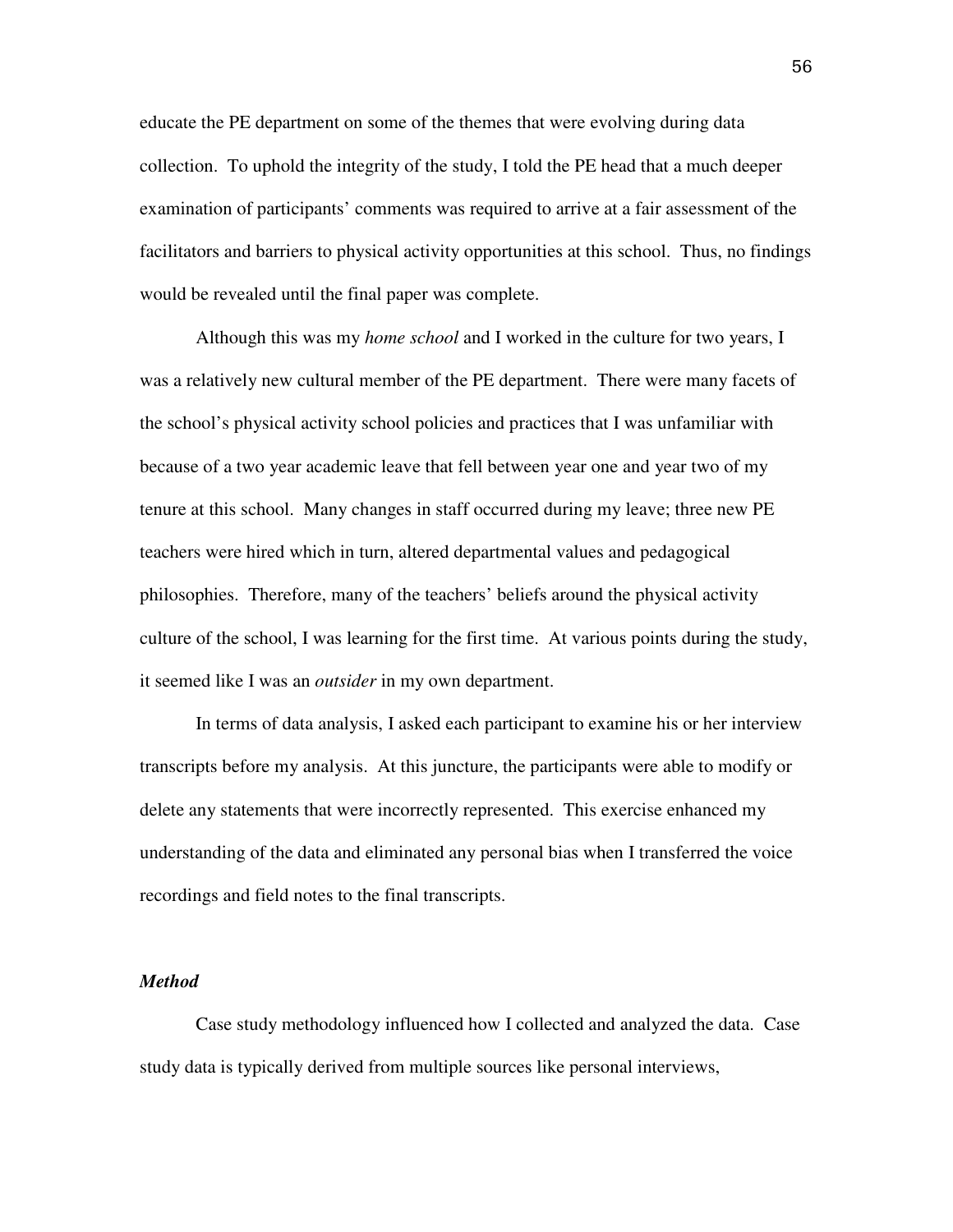observations or documents (Stake, 1995; Thomas & Nelson, 2001; Yin, 1994). In this study, school leaders were interviewed to gather personal beliefs along with analyzing student handbooks, staff meeting minutes, school success plans, school board success plans and the school's website. Together with my direct observations of the school and study participants, this process brought a deeper understanding of the origins of school member behaviours relative to the culture.

### *Data Collection*

# *Personal Interviews Using the Modified Active PASS Survey.*

Teacher and administrator beliefs were primarily obtained through researcherparticipant interviews. The interviews occurred after school hours in the PE office on school grounds for participant convenience, and to reduce distractions that would normally occur before or during school hours. Also, participants felt they could dedicate more time to the process when their daily teaching responsibilities were past. The focus interview method was chosen because of its reliability to confirm data collected from a previous study, using pre-determined questions within a short time span (Tellis, 1997); furthermore, it allowed for flexibility when asking individual participants the same questions (Noor, 2008). A focused interview occurs between the researcher and a study participant (one to one) with the aim of gathering responses relative to a previously investigated situation (Merton  $&$  Kendall, 1946). The interview focuses on the study participant's subjective experiences in a pre-analyzed situation; in this study, the context is the secondary PE teacher's experiences within their school culture.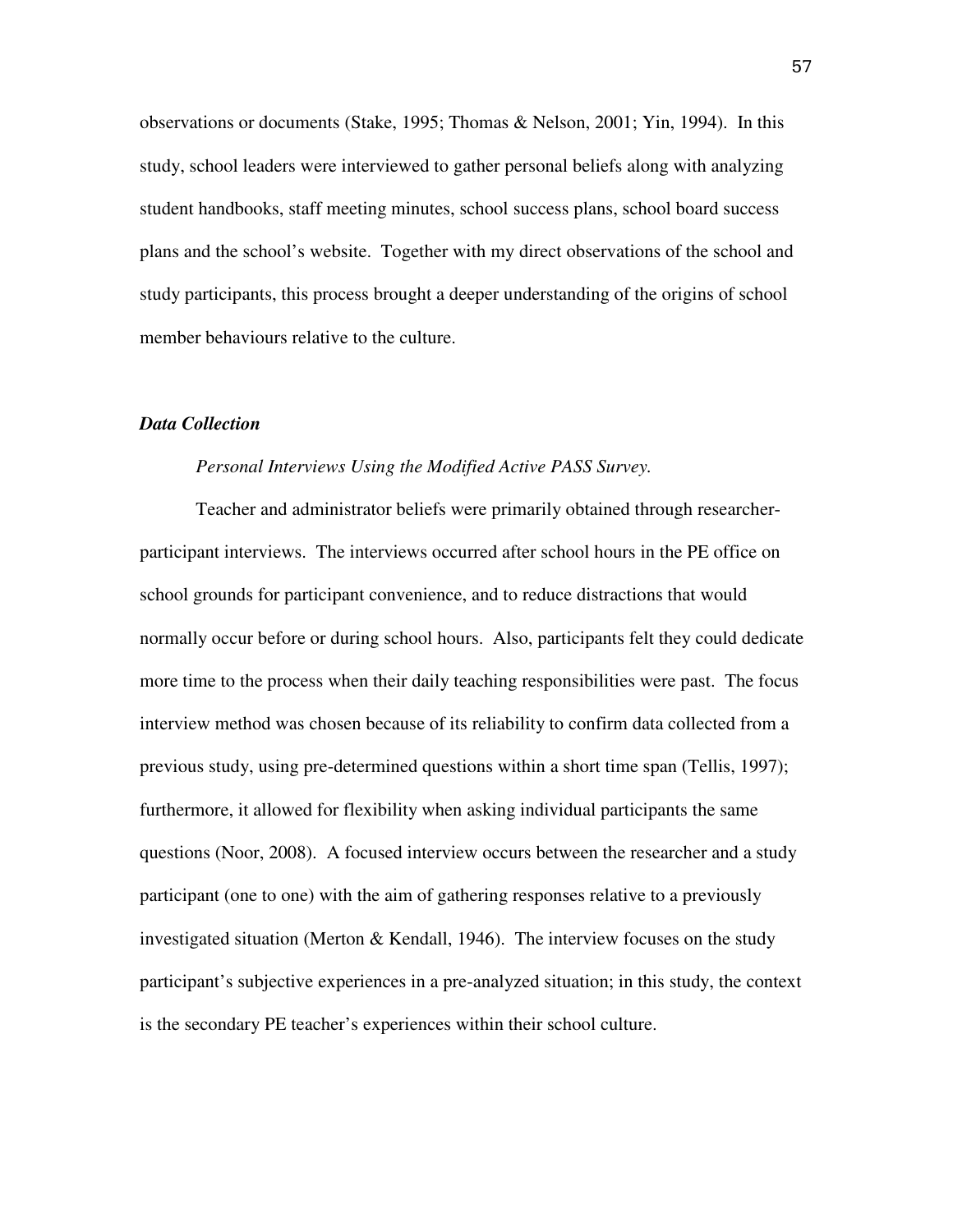The interview items were selected from the Modified Active PASS (Physically Active School Settings) survey (MAPS) (Rickwood et al., 2011). This modified survey is a valid and reliable tool for examining factors associated with school settings that influence school-based physical activity opportunities (Rickwood et al., 2011). Comparatively, the original Active PASS survey (Bradley, 2008) is also a valid and reliable survey for collecting teacher beliefs around physical activity (Bradley & O'Connor, 2009); however, modifications to items pertinent only in Australian school contexts were necessary to assess school-based physical activity opportunities across Canadian school contexts. Thus, a multi-stage process was carried out to create a version appropriate for use in Canadian schools and, in turn, this study.

Initially, several ActivePASS items were deleted because of content duplication, improper language or lack of relevance to Canadian school contexts. For example, one original item read, "Are your school grounds well-maintained?" Potentially being unaware of the meaning of *well-maintained* and interpreting the item as presented, participants could reflexively agree with little thought given beyond the statement. Altering the item to read, "School grounds are well-maintained" and including specific examples related to school maintenance (i.e. free from graffiti, litter, rundown spaces), provokes a more educated and thoughtful response. Accordingly, these changes reduced the 58-item ActivePASS survey to 40 items while maintaining the original five subscales: (i) the school's natural and built environments, (ii) parent and community involvement in the school-based physical activity, (iii) active transportation policies, (iv) other school policies and informal practices linked to physical activity and, (v) extension ideas including opportunities for students with physical or cognitive disabilities.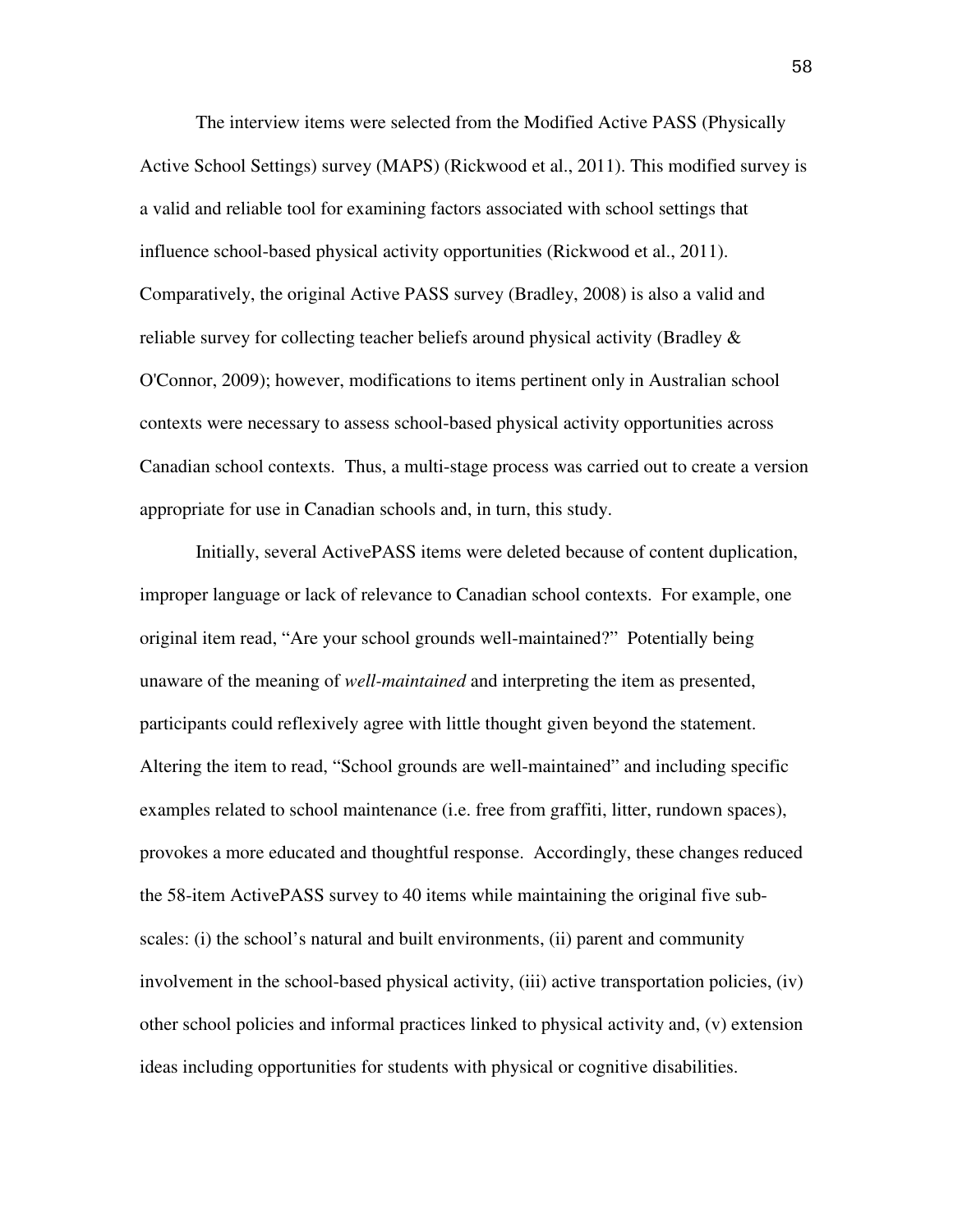Another modification was made to the response scale to ensure consistency across survey items: strongly disagree = 1, disagree = 2, undecided = 3, agree = 4, strongly agree = 5. According to DeVellis (1991), Likert scaling with five response options is preferred when measuring perceptions, beliefs, and attitudes; participants answer on a continuum from strong disagreement, a neutral midpoint, to strong agreement. Furthermore, MAPS' items were worded in a strong and descriptive manner to minimize excessive agreement in response choices (DeVellis, 1991). Lastly, a "don't know" response option was inserted to reduce the number of forced false perceptions and afford participants new to a school or those unaware of the situation presented in an item a more relevant choice.

The next stage was to establish MAPS' content validity; in effect, to assess the items relevant to Canadian school contexts and to determine if those completing the survey would understand what each item was asking. To accomplish this, a Delphi group including PE pedagogy academics  $(n = 5)$  and elementary parents, teachers, and administrators ( $n = 7$ ) rated the relevance of each item to Canadian school contexts on a scale: not relevant  $= 1$  to very relevant  $= 7$ , and item clarity on a scale: unclear  $= 1$  to very clear = 7. On the whole, feedback called for more examples for participants to draw upon to answer the survey items, a reduction of total items to minimize required time for completion and additional questions were suggested based on the experts' personal experiences in schools. Thus, MAPS was modified to its current version of 30 items (Rickwood et al., 2011).

For this research, nine items from MAPS were chosen to collect school member beliefs around school-based physical activity opportunities (Table3:1). Consistent with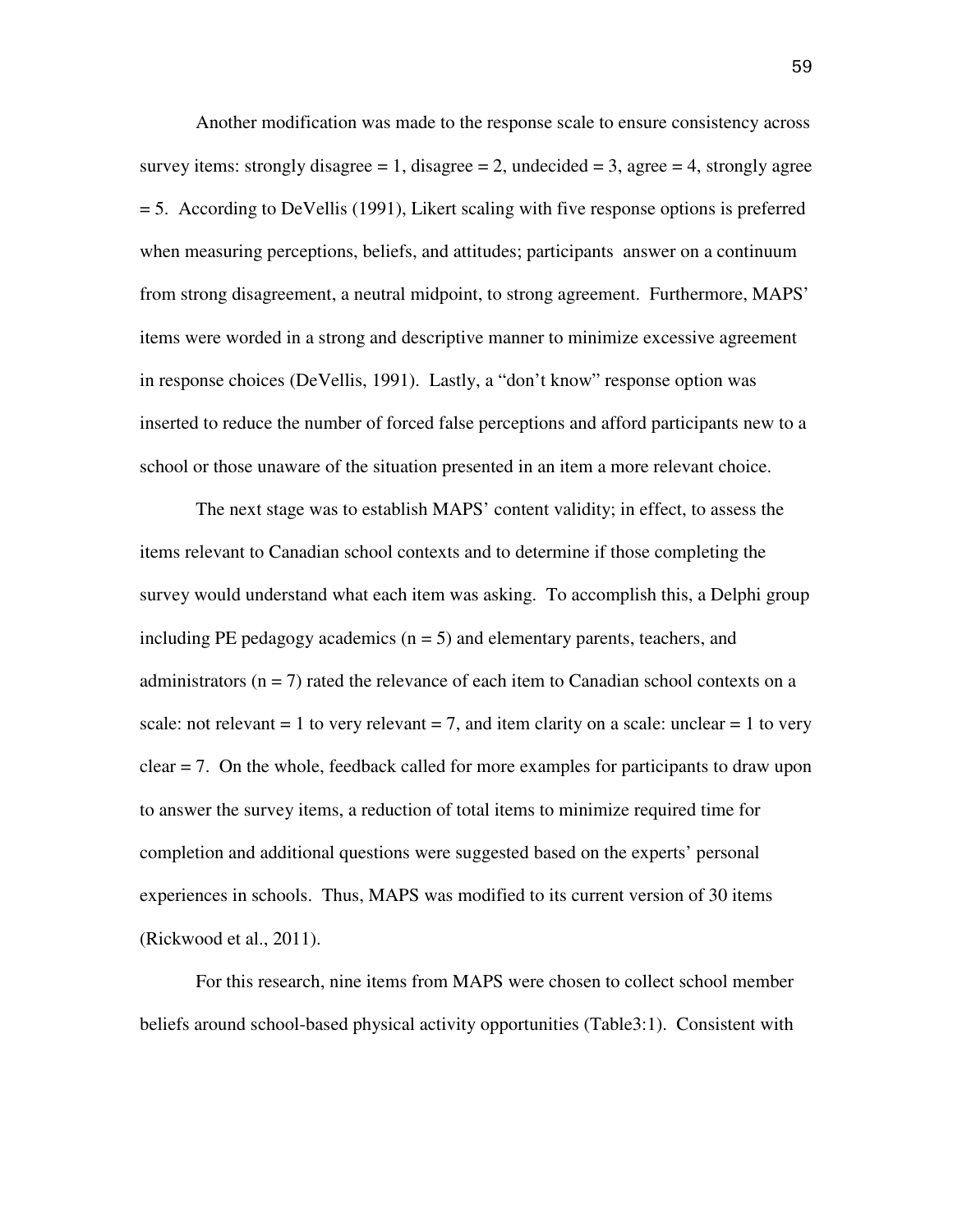Warren & Karner (2010), up to 15 questions that address the topic of interest are

recommended in ethnographical research to elicit narrative stories from respondents.

Table 3:1 *Focus Interview Questions* 

1. This school's values concerning physical activity are explicit (i.e. policy documents, assembly announcements, school newsletters).

2. At this school, students have opportunities to learn how to organize games, sports, and other physical activity programs.

3. At this school, staff are encouraged to be physically active role models (i.e. walk/run with students during Terry Fox walks/runs).

4. This school provides opportunities for staff and students to be physically active together (i.e. intramurals, Terry Fox walks/runs, class activities).

5. This school provides organized physical activity opportunities for students before, during, and after school hours (i.e. running clubs, swim teams, environmental clubs).

6. At this school, staff members promote and facilitate student participation in physical activities during leisure times (i.e. organize intramural activity programs, supervise open gym sessions, etc.).

7. This school recognizes students through celebrations, certificates, and/or rewards for physical activity participation.

8. This school discourages the removal of time dedicated to PE or leisure time as punishment.

9. At this school, staff are encouraged to share their personal physical activity interests with students (*i.e.* running a marathon, yoga instructor).

These specific questions were selected to focus on school practices and policies around

physical activity. Participants were given five response prompts: strongly disagree,

disagree, undecided, agree, and strongly agree. At first, responses were brief but probing

questions such as: (i) "Why do you feel this way?" (ii) "What experiences have solidified

your beliefs on this issue?" and (iii) "Have your beliefs changed over your time spent in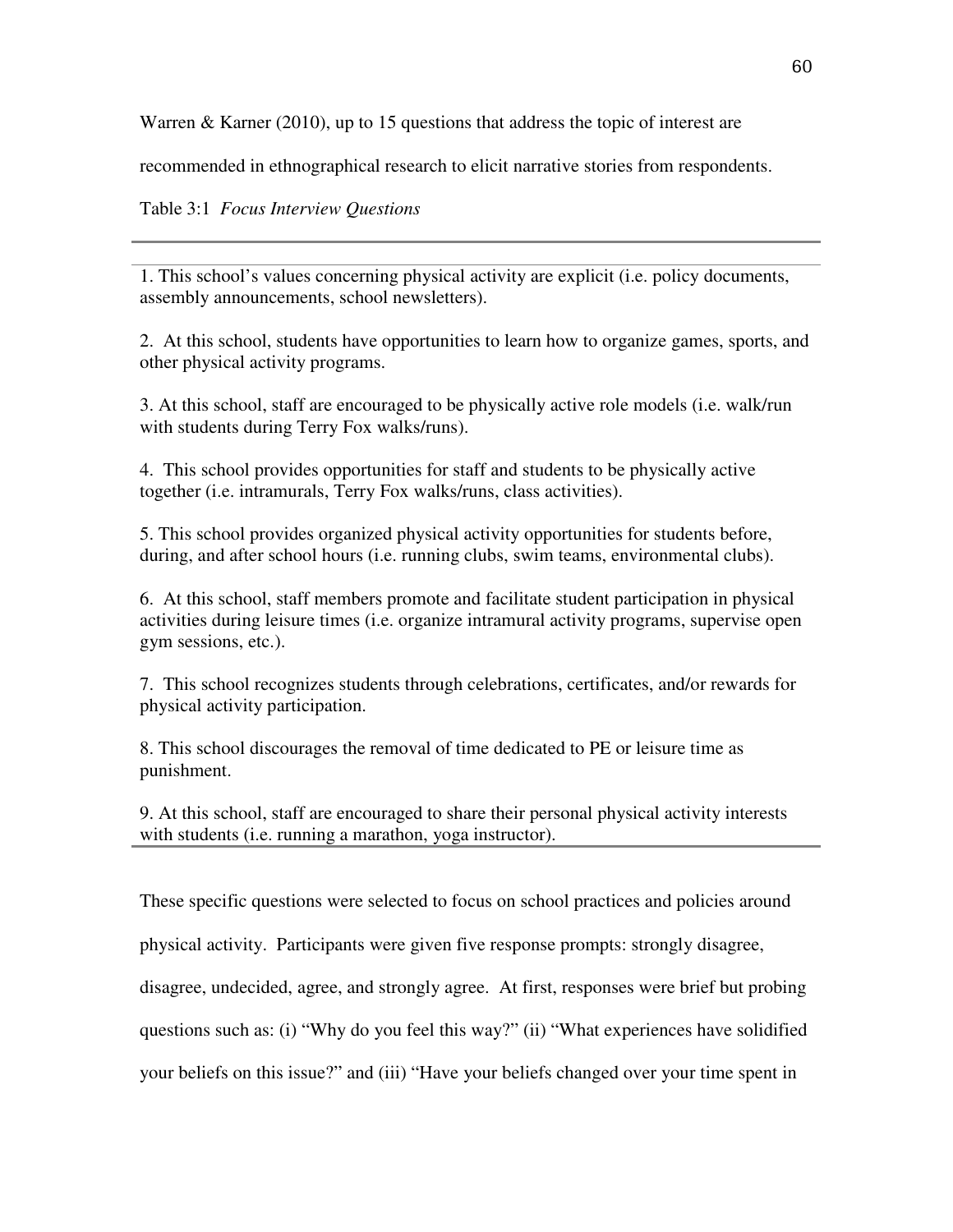this school? If so, what circumstances or experiences have altered your beliefs?" helped access the deepest layers of teacher beliefs. As well, if someone strongly disagreed with a statement, he/she was asked to think of school policies or practices that might alter their beliefs. In turn, when a teacher/administrator strongly agreed with a statement, they were asked to give reasons why they believed the school was achieving success in this area.

# *Drawing a Mind Map as part of the Interview Process.*

Mind maps are perceived as visual representations (i.e. flow chart, brainstorming bubble) of one's main thoughts around a theme or issue (Warren & Karner, 2010). This approach to data collection is useful to structure ideas and organize information in order to solve a problem. Mind maps are part of a growing tradition of visual social science where subject-produced drawings offer deeper insight into a research query (Warren & Karner, 2010). Likewise, mind maps were chosen because of teacher and administrator familiarity. The Ministry of Education in Ontario has mandated the use of mind maps in secondary classrooms across the curriculum (Ontario Secondary Curriculum Documents, 2011). Accordingly, each teacher was responsible for meshing mind maps into their PE classes (i.e. drugs in sport, principles of fitness).

Immediately after the MAPS questions were answered, the participants were asked two additional questions. These questions read, "In your opinion, what are the factors that facilitate staff involvement in school-based physical activity opportunities at this school?" and "In your opinion, what are the factors that inhibit staff involvement in school-based physical activity opportunities at this school?" These items were included as part of the interview process to answer my third research query concerning the factors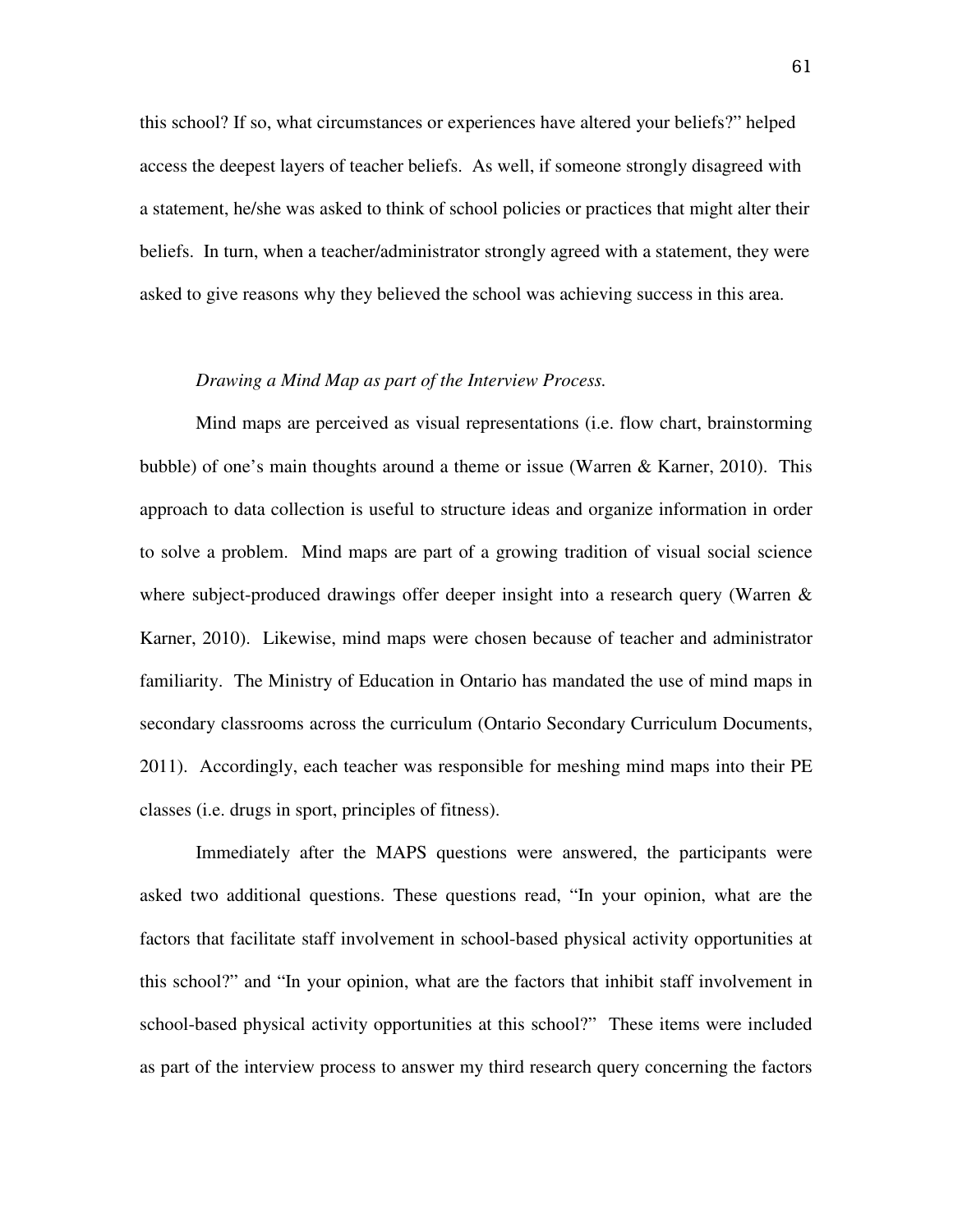that facilitated and/or inhibited teacher/administrator participation in school-based physical activity opportunities. Instead of responding verbally, participants were invited to develop a physical activity opportunities belief mind map that utilized Schein's three levels of a school's cultural system (Schein, 1985) (Figure 3:1).



*Figure 3:1* Belief Mind Map

Before they began, each participant was instructed that the top circle symbolized factors linked to teacher/administrator beliefs concerning school-based physical activity opportunities; the right circle represented factors associated with school policies and practices around physical activity; and the remaining circle signified factors linked to school artifacts (i.e. physical environment). After this brief overview, participants wrote their thoughts into the proper circle using a colour-coded system: facilitators (green) and barriers (red) to teacher/administrator involvement in school-based physical activity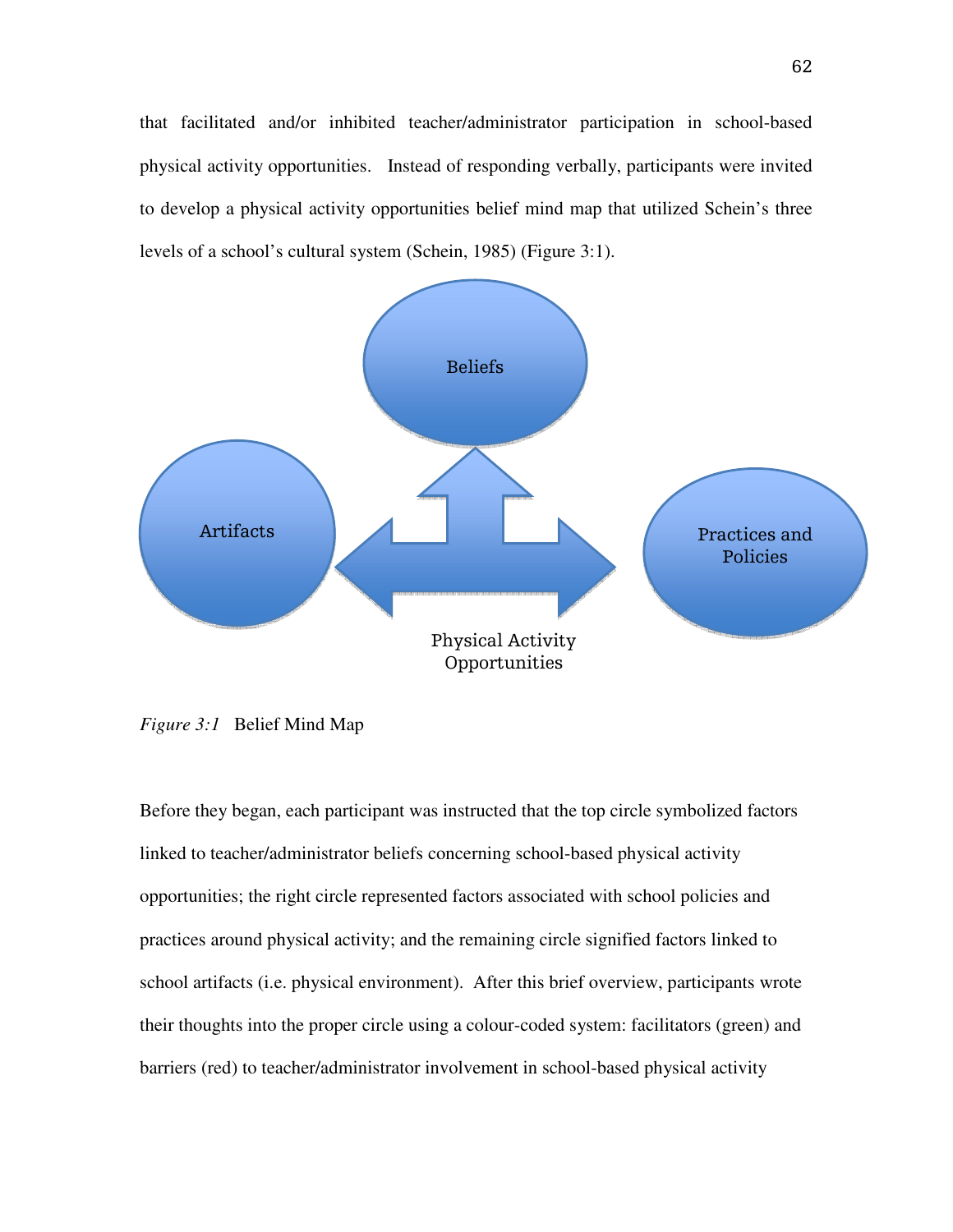opportunities. I removed myself from the interview room when I felt the participants understood my expectations to reduce any anxiety associated with mind map creation. Participants were given as much time as they needed to complete the mind map. When finished, they invited me back into the office to continue the interview. At this point, I reviewed the final product with each participant asking them to synthesize their written comments. This assisted in my interpretation of their written words and framed statements into a personal context.

After this step in the interview process, I asked participants to verbally respond to two final questions, "Is there anything else you would like to add to your earlier responses?" and "Are there any other comments or ideas you wish to discuss beyond what you have already stated on this topic?" The purpose of closing with these questions was to trigger any outstanding beliefs that may contribute to the understanding of the relationship under investigation. Typically, the entire interview process lasted between 45 to 60 minutes.

# *Field Notes and Voice Recording Device.*

In addition to the abovementioned data collection methods, I scribed real-time, indepth field notes during each interview. The purpose of keeping field notes was to gain a descriptive, written account of what had been heard and observed (Warren & Karner, 2010). Prior to the interview, I told participants that I would be summarizing their thoughts as they spoke. At the end of each answer, I read back my written account to confirm proper representation of their beliefs. For efficiency and to reduce the time spent looking at my notes, I used shorthand-writing techniques and anticipated response themes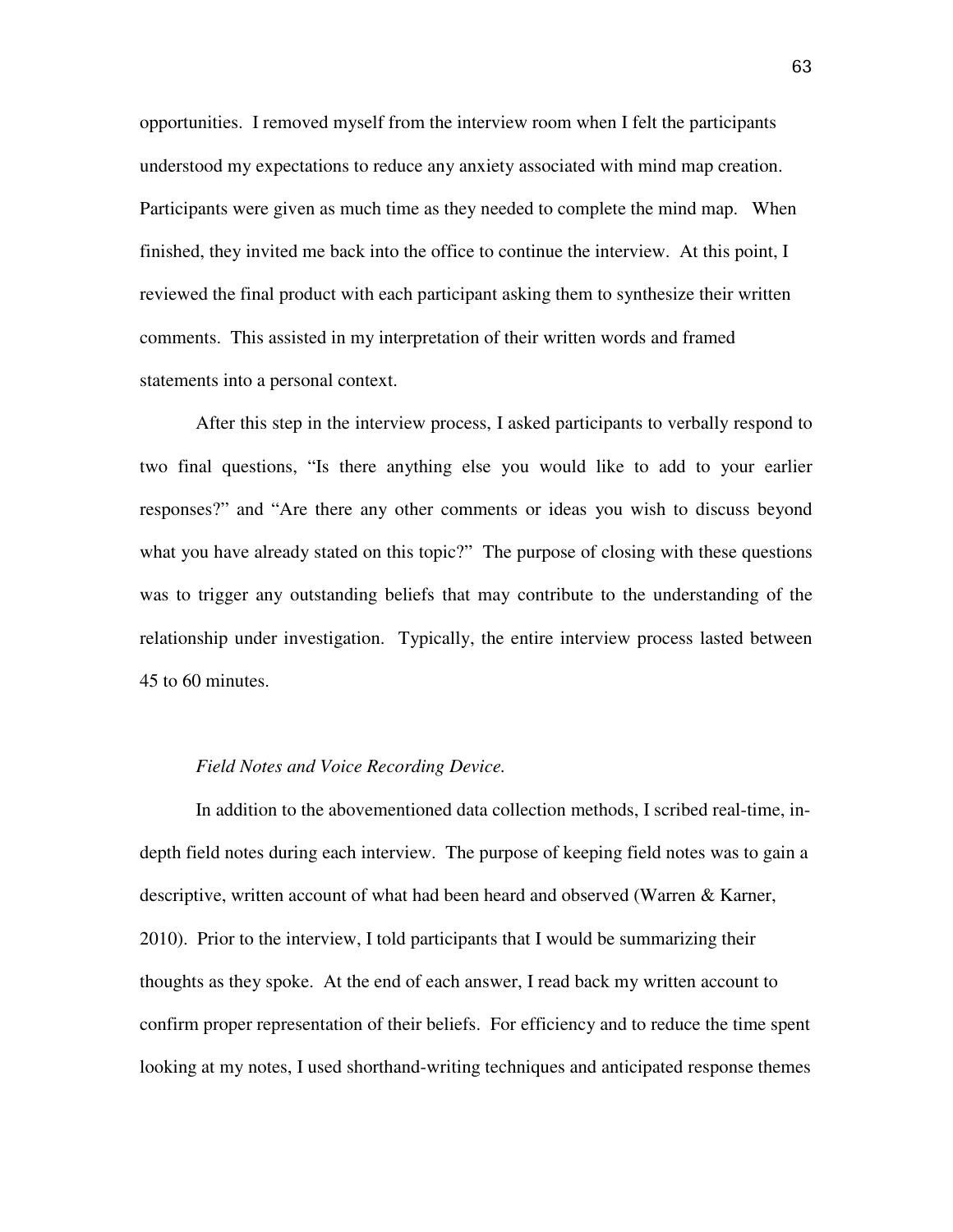to achieve consistency and organization throughout the note-taking process. The response themes mirrored Schein's (1985) three levels of a school's cultural system: school artifacts, school practices and policies, and member beliefs. Hammersley and Atkinson (1983) confirmed the use of pre-determined themes when collecting qualitative data; the anticipatory themes serve as key reference points for inscribing participant responses.

 One week post-interview, participants reviewed and reflected upon their wordprocessed transcripts for clarity and belief representativeness. At this time, they could delete any information they were uncomfortable disclosing and/or add any new ideas. Warren and Karner (2010) substantiated the importance of verifying data collected from each participant and for corroboration of events. To support and enhance my field notes, an electronic recording device recorded participants' responses and assisted in data clarification. This device was invaluable because it provided cues for event sequencing and allowed for replays of direct quotes (Hammersley & Atkinson, 1983; Warren & Karner, 2010).

#### *School Documents.*

Understanding that multiple data sources strengthen the validity of case study research (Yin, 1994), a variety of school documents were examined. Certain documents and electronic media were selected based on the recommendations from the school principal and the PE head. Both of these school leaders believed that the school's website, the school's success plan, the school board's success plan and staff meeting agendas would best portray the school's policies and practices around physical activity.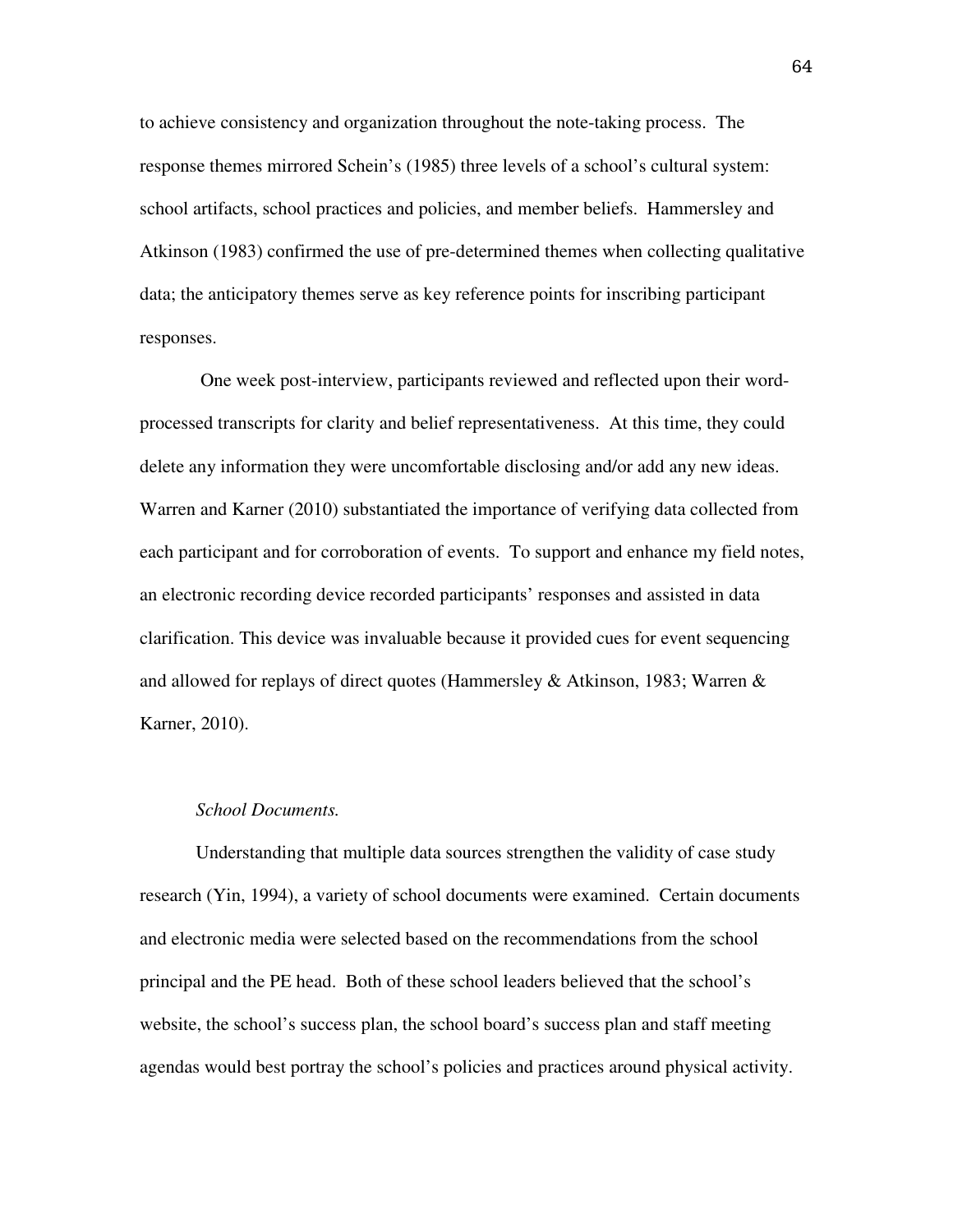The written documents were retrieved from the school's guidance department and principal. To ensure these documents were accurate and current (Tellis, 1997; Yin, 1994), it was necessary to substantiate the validity of each source with the school principal.

 Collectively, the divergent methods chosen for this study increased the confidence of study results and the validity of my conclusions (Thomas & Nelson, 2001). In turn, I was cognizant of the fact that although triangulation created a more in-depth analysis of participant beliefs, the relationship between data sources could potentially influence bias and additional threats to validity (Thomas & Nelson, 2001) and exacerbate the probability of error when analyzing data from multiple sources (Hammersley & Atkinson, 1983).

# *Direct Observations.*

Given my two years as a PE teacher at this school, I have acquired a general understanding and awareness of this school's artifacts and its policies and practices around physical activity. In the next two chapters, I will elaborate on my personal observations, where appropriate, regarding the physical environment (i.e. school grounds, hallways, classrooms, fitness facilities) and my experience with current policies and practices associated with the physical activity culture at this school. In turn, my insider perspective helped gain a deeper understanding of participant beliefs and encapsulated the cultural system of physical activity. However, no assumptions were made based upon my own experiences; as the researcher, it was important that I conducted the study with an open mind.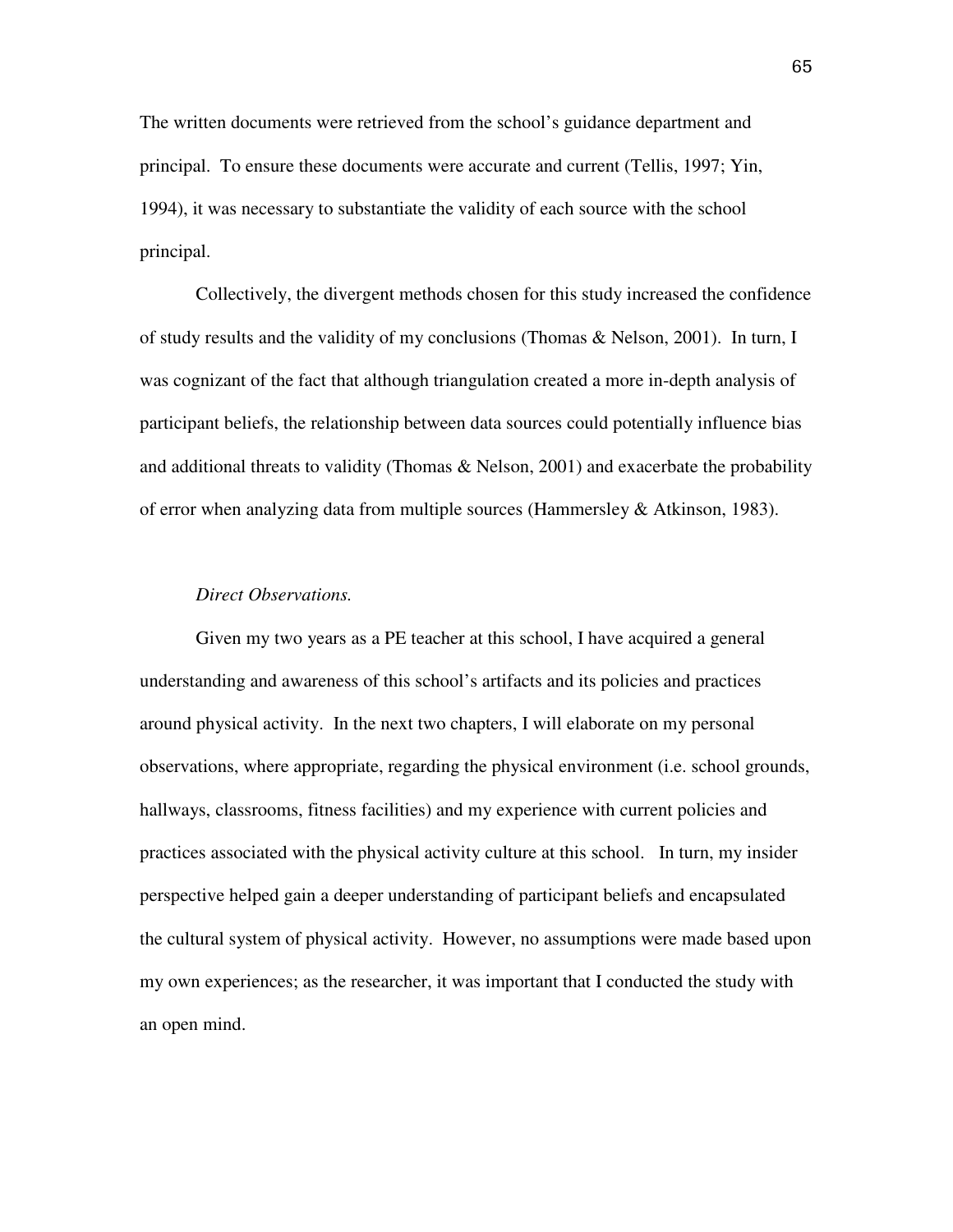#### *Study Location: The School and its Programs.*

With reference back to this study's purpose of examining how access and opportunities for school-based physical activity across Schein's three levels of school culture were affected by the beliefs of physical activity leaders in the school, it was imperative that I provide a description of the research venue and the people who volunteered to participate.

The secondary school of interest in this study contained many similar characteristics to the secondary schools I investigated in my pilot study. That is, this school's physical activity facilities and opportunities for physical activity within the local community were comparable to the schools included in the pilot study. Another reason for selecting this school was my thorough knowledge of the physical activity culture. Combined with the cultural premise of my study, the trustworthy relationships previously established with my colleagues provoked more truthful and rich data. As well, the participants were aware that findings and conclusions from this research had the potential to directly influence the school's physical activity culture. Consequently, more detailed interview responses were recorded. On the other hand, there are drawbacks associated with *going native* (or already to be identified as a native) with one's research. In this situation, the researcher is challenged to separate study objectives from their membership as a cultural member (Warren & Karner, 2010). For example, Adler and Adler (1987) contended that being too closely aligned with study participants may bias a researcher's personal perspective, and unconsciously, they could adapt participant beliefs.

In this study, I struggled to avoid outward signs of agreement with participant comments during personal interviews. Visual cues from my body language may have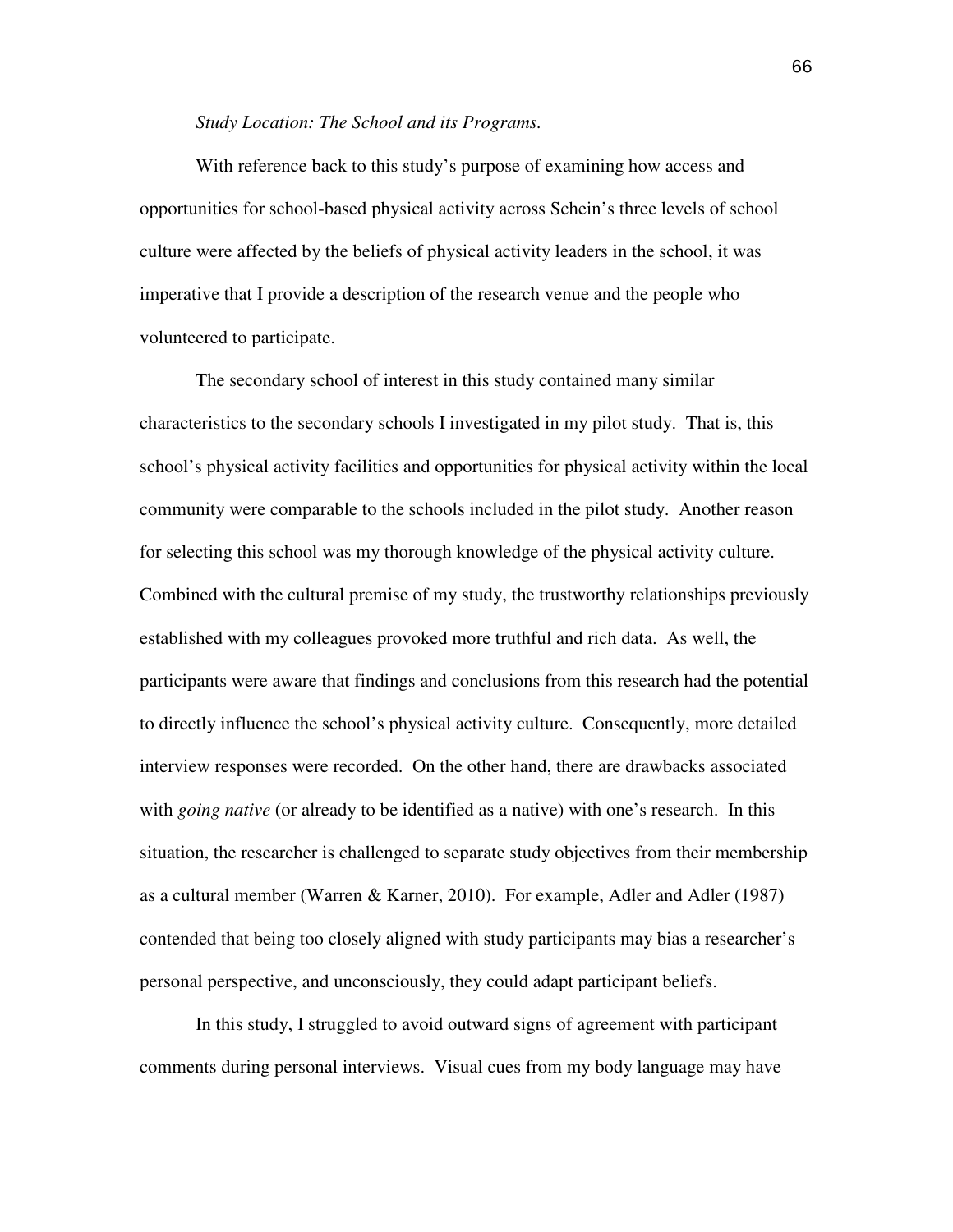encouraged them to respond to my positive acknowledgement rather than expressing their own personal beliefs. Due to prior knowledge, participants knew I was or would be in disagreement with some of their beliefs. In one situation, a male participant asked me about my thoughts on a specific survey item after he responded. It appeared to be a defense mechanism; he did not want to go against what might be perceived as a *popular belief* in the PE department. To ease his concerns, I reminded him that the purpose of the interview was to elicit personal beliefs, not to match his statements with what others had said. I further stated how important comment diversity was to understanding the core factors that influenced physical activity opportunities at this school. This brief conversation relieved his tensions around *going against the grain* and he answered the remaining questions without hesitation.

Other researchers have highlighted the elevated stress levels placed on a researcher when fully immersed in the research setting (Peshkin, 1984; Robbins, Dick, & Curtis, 1973; Rochford, 1985). Establishing a membership role in the culture one is examining can be perceived as intrusive to cultural members. In an unfamiliar setting, the researcher must develop a rapport with his/her participants and convey the significance of the study to the organization. A strategy to counteract these stresses is to study a group which already shares one's own beliefs (Gordon, 1987); this strategy may inspire participants to attach a greater value to study findings. According to Warren and Karner (2010), the quality of data collected from cultural members evolves from the strength of the relationships between the researcher and the participants.

In this study, I bypassed many of the stresses linked with undertaking research in my 'home' school because of the working relationships I had with my colleagues. The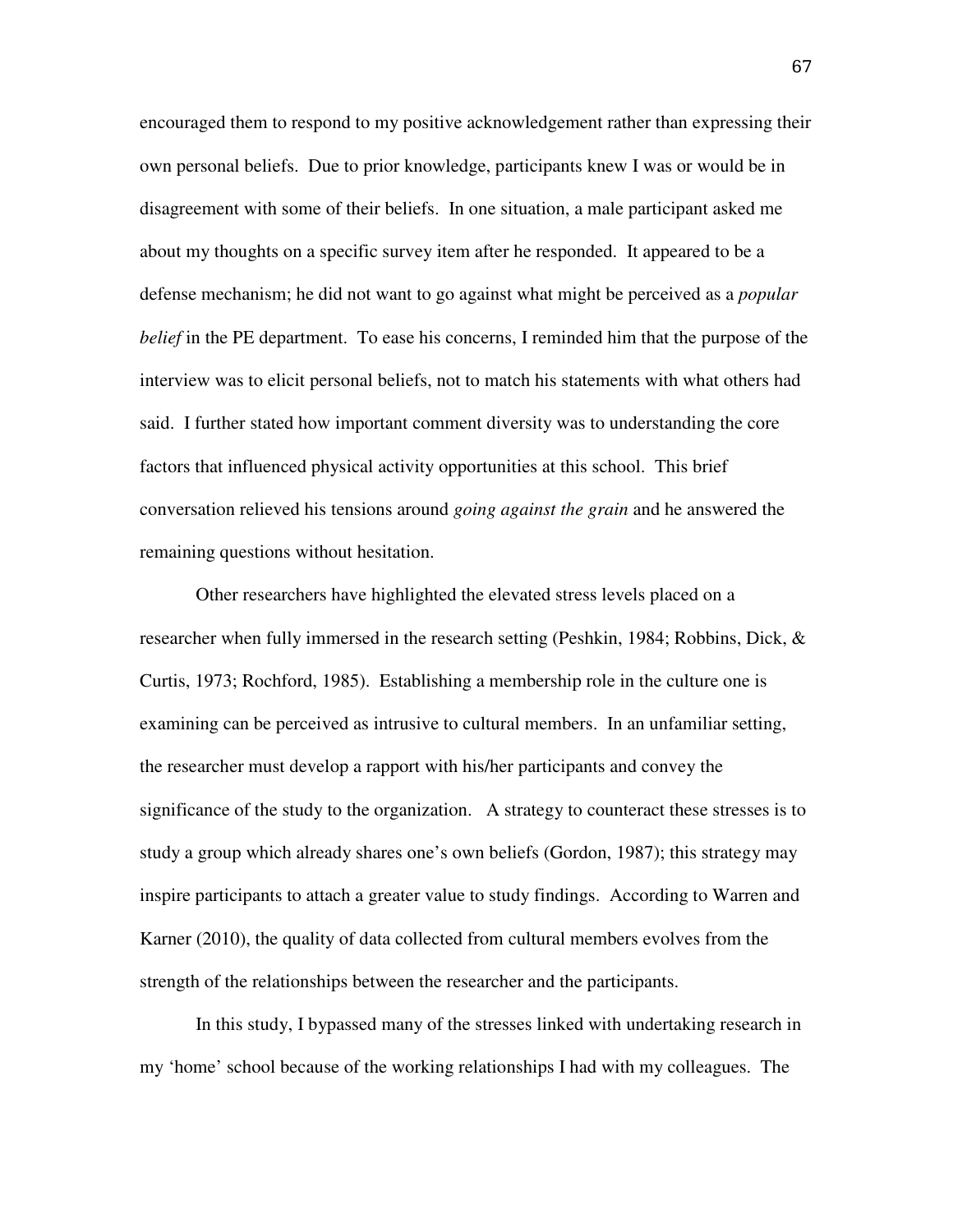participants knew I respected their perceptions of meaningful physical activity but they also recognized that I did not share some of their beliefs. My belief is that students can achieve 60 minutes of daily physical activity at school regardless of their backgrounds through intramurals, interschool teams and other leisure time activities (i.e. open gym sessions). Also, physical activity opportunities in the local community and personal pursuits of activity in the home setting can complement what is available at school.

Considering my beliefs, some of the male participants felt more strongly about the importance of student participation on interschool teams whereas the female PE staff directed more of their energy at offering opportunities for special populations like girls and English Language Learners. Thus, the respondents acknowledged our philosophical differences and frequently started their interview responses with, "I know you are not with me on this" or "I know you are very passionate about this issue but...". By no means, however, did this bias their answers as our mutual respect for one another as educators surpassed this potential barrier. In addition, I reassured each participant before the interview that I wanted him/her to convey their true beliefs, not what they perceived I wanted them to say.

## *Data Organization*

Possibly the most challenging element of case study research is analyzing qualitative data (Tellis, 1997). Unlike quantitative data that is summarized by numbers (i.e. means, modes), qualitative data is gathered mostly through written text or images (Warren & Karner, 2010). Thus, qualitative data analysis begins when a researcher types their field notes or transcribes participant interviews. However, researchers should be

68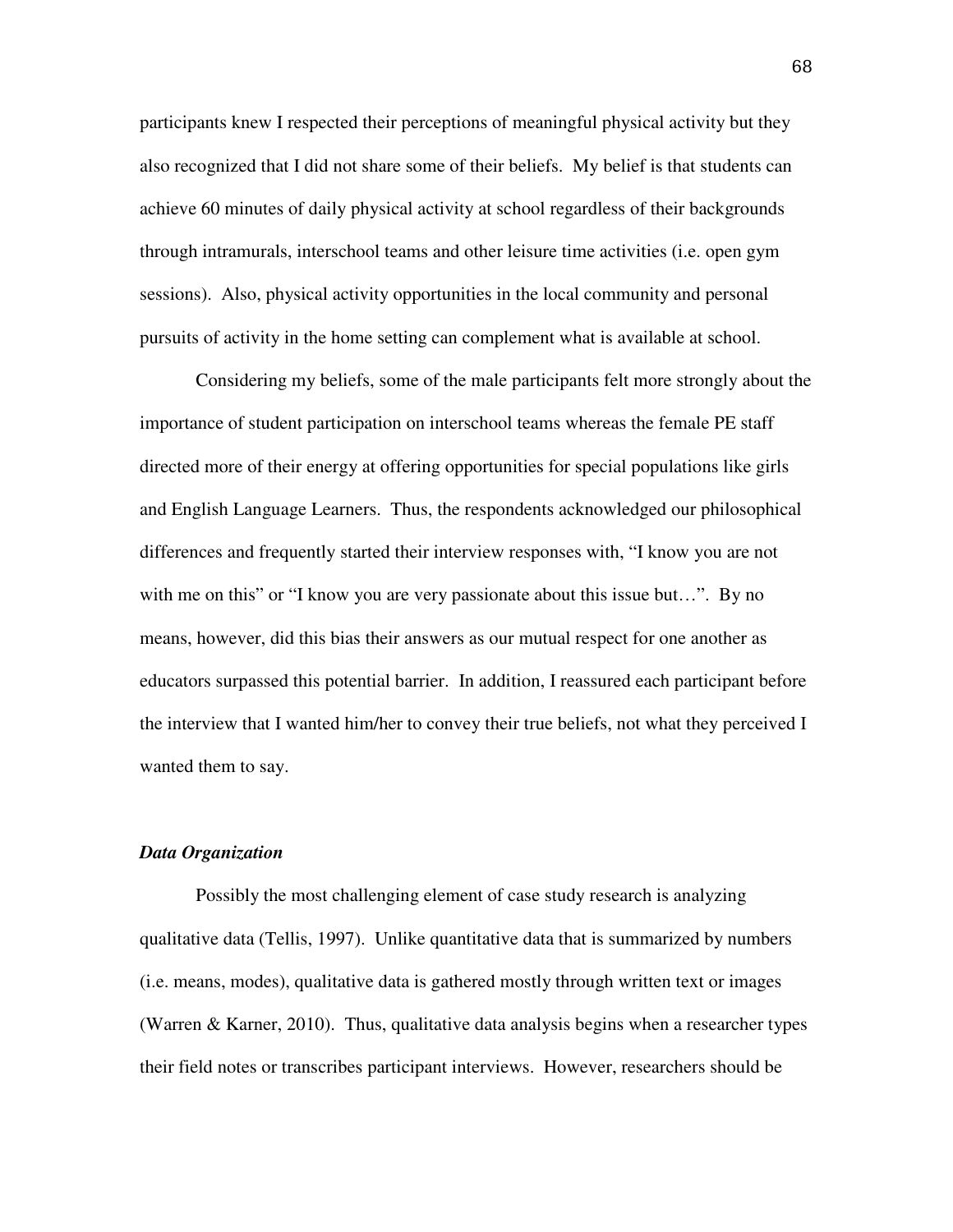wary of inferring causation from qualitative data (i.e. individual behaviour) because it is restricted to a particular moment in history; the *here and now* or the *then and there* (Gubrium & Holstein, 1997).

 Due to the breadth of qualitative data collected in this study (i.e. meanings, concepts), it was necessary to properly organize the data prior to analysis. Several computer programs have shown to be advantageous for organizing qualitative data. The most widely used is NVivo but other programs such as Atlas.ti, Qualrus, QDA Miner and HyperResearch are valid tools (Weitzman, 2004) but are not able to interpret content (Warren & Karner, 2010).

 Miles and Huberman (1994) have outlined specific criteria for selecting the appropriate computer program relative to the applied qualitative methodology. Applying their criteria in relation to the manageability of the data set due to sample size, I initially inputted participant quotes into the latest version of word-processing program *Microsoft Word* in search of thematic patterns, the preferred method of data organization in qualitative research (Warren & Karner, 2010). To ensure the data was representative and thorough, I reviewed the voice-recorded interview tapes, my personal field notes and participant mind maps to coordinate quotes to individual survey items. This process enhanced my familiarity with the data and sparked item-specific response patterns.

 The next step involved clustering individual item responses according to the levels of school culture: school artifacts, school practices and policies, and school member beliefs (Schein, 1985). To accomplish this, each level was afforded a singular colour (i.e. school  $artifacts = orange, school practices/policies = green, school member beliefs = yellow) for$ consistent transfer of participant quotes into Schein's cultural system framework. The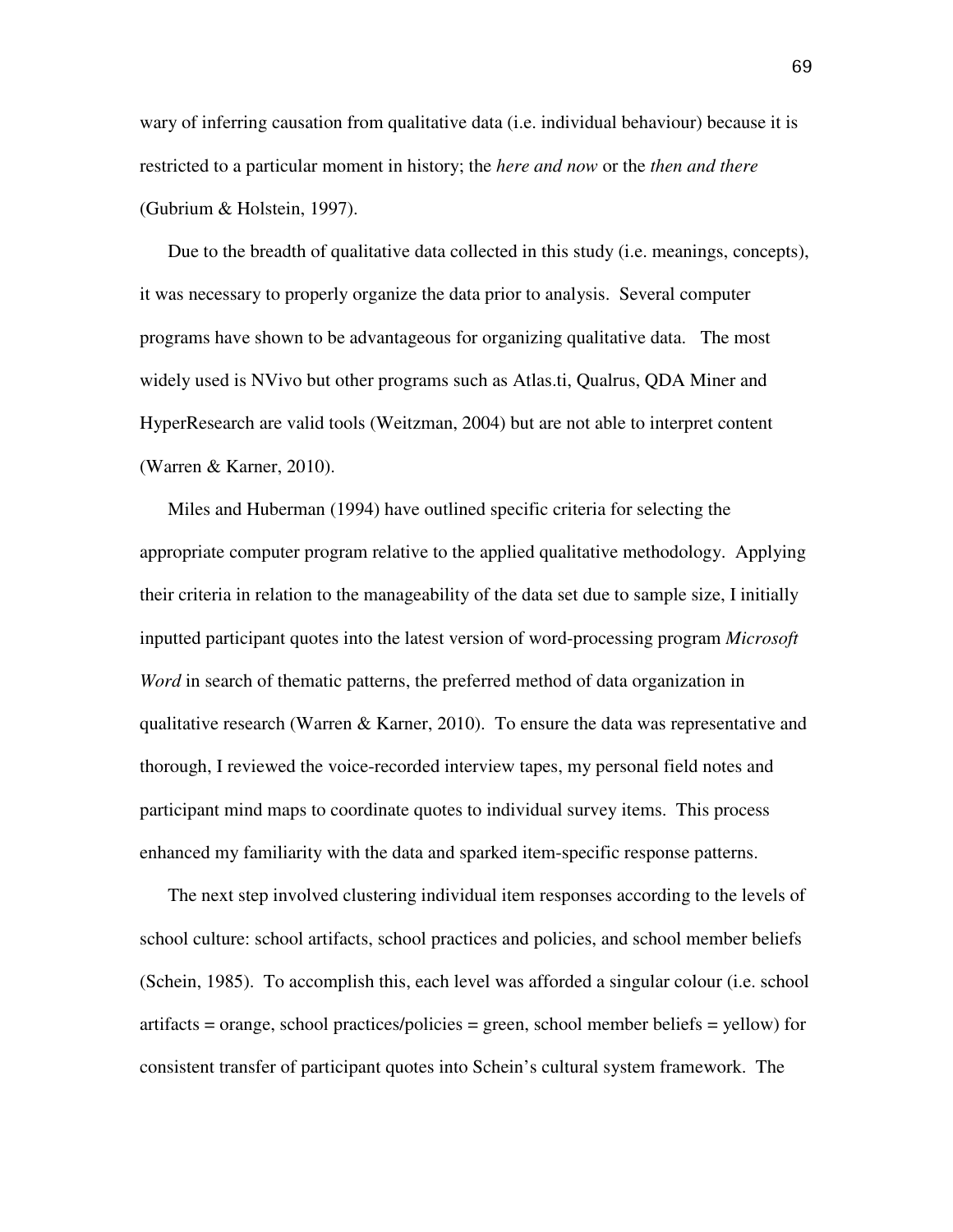responses were colour-coded using the following definitions: school artitacts tangible components of school culture - what one sees, hears, smells or stablest) policies and practices (i.e. PE/physical activity related) and; school energiefs (statements that included, but not limited by, phrases such as: "I think", " $\psi \ddot{\phi}$ eli $\dot{\phi}$ feel"). As a result of this process, the raw data was organized by survey identaleurcoded into the three levels of school culture. Overall, organizing the data in this manner aided my understanding of how participant comments fit with my theoreting tratesting and made it easier for additional connections to be made within the data.

# Data Analysis

After the data were organized by survey number and level of school culture, the next step was to search for thematic patterns. Miles and Huberman (1984) of the prior into methods previously shown to be efficacious for analyzing qualitative data. For example, placing data into categorical themes, devising thematic **lignts and/or** calculating the frequency of similar statements have helped researcthers interpretation of qualitative data. On the other hand, Yin (1994) suggested the most pragmatic method was to dissect the evidence according to the theoreticent fractionproposed at the outset of a study. Moreover, an in-depth analysis of qualitative data al required the researcher to use her/his prior expert knowledge surrounding the das variables to extend the analysis (Yin, 1984). In line with these techniques, other researchers have found that open coding (Stake, 1995) and focusing on the researcher's direct interpretation of events rather than the actual data are abstive flools for qualitative data analysis (Eisner & Peshkin, 1990). Generally, the value of tatas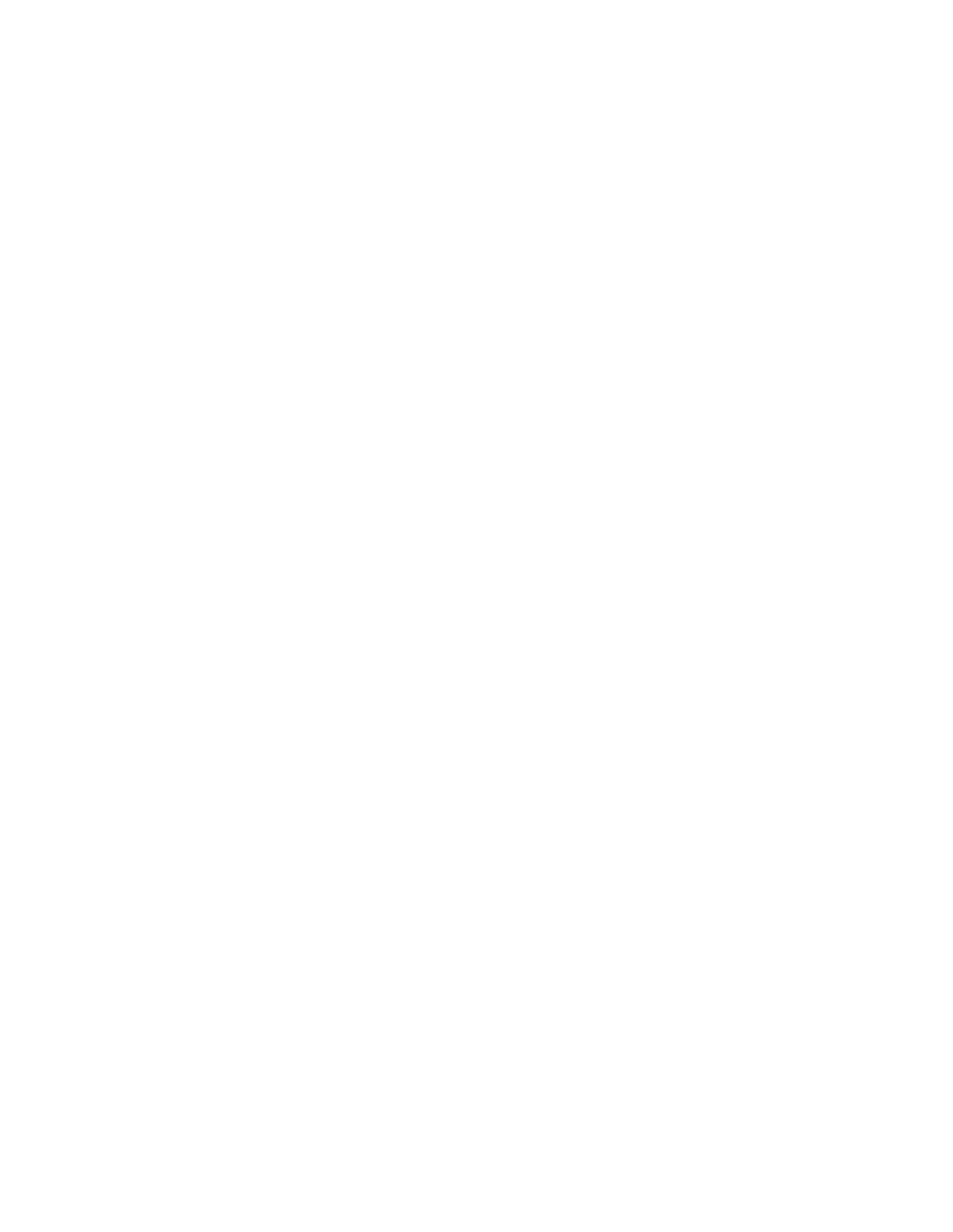findings is highly dependent on how intimate the researcher becomes with his/her data (Thomas & Nelson, 2001); if the analysis is executed properly, a case study can provide a holistic overview of an intricate relationship or problem (Thomas & Nelson, 2001).

 While respondents' statements fit into one (or more) of Schein's levels of school culture (i.e. artifacts, policies and practices, member beliefs), their beliefs were a reflection of the influence school artifacts and/or school practices were having on the physical activity culture of the school. Therefore, I used analytic ordering and open coding to reduce the data further into sub-themes (Warren & Karner, 2010). Open coding identified key words and phrases; as such, quotes with similar syntax were physically cut out of the word-processed document and segregated into new sub-thematic categories. Goertz and LeCompte (1984) confirm the importance of re-reading and dissecting qualitative data several times to determine analytical categories. Indirectly, this step also showed variance among sub-themes because of the number of quotes linked to each theme.

# *School Culture*

As outlined in Chapter Two, an organization's culture can be categorized into a three level cultural model (Schein, 1985). As in this school culture study, the physical activity opportunities within the milieu of this secondary school's culture were examined and discussed in respect to these distinct levels.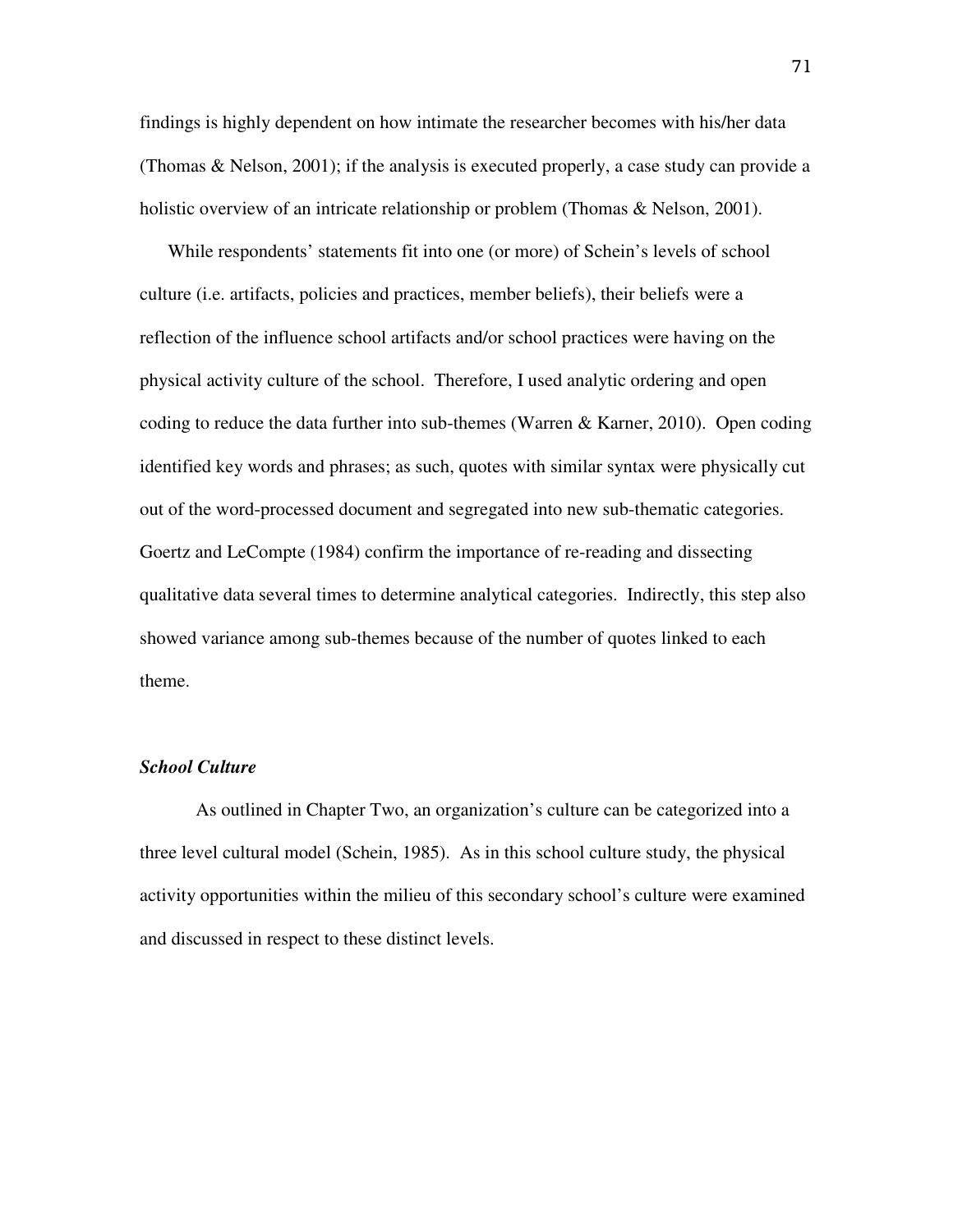### *General Characteristics and Beliefs.*

This secondary school was an Integrated Arts magnet school that attracted students from across the local community and up to 60 kilometers outside its catchment area. The Integrated Arts program is a Ministry of Education initiative focused on introducing students to careers in lighting, sound, video production and set design. Within this program, teachers from Dance, Drama, Visual Arts, and Music synchronized their lessons to promote learning in other subject areas. To be accepted into the program, students must pass a verbal interview and a live audition.

The school community was made up of 100 teachers and support staff and approximately 1500 students. One unique feature of the student population was the 170 English Language Learners (ELL) who together spoke 60 different languages. Overall, thirty percent of students attending this school were born outside of Canada. Not surprisingly, multiculturalism was welcomed and highlighted on the school's website. For example, the Principal wrote in her address to parents, students, and staff that ELL students brought, "A richness of spirit to the school and contribute to the tolerance that new staff and students have noted time and time again." The Principal also stated, "We are a community that takes great pride in its diversity and its commitment to helping one another."

In addition to the Integrated Arts program, the school was home to an ELL program with qualified ELL teachers. ELL students had the opportunity to be integrated into regular classrooms but segregated ELL classes were available in Math, Geography, Science, Business, Family Studies, and PE. In grade nine and ten ELL PE courses, a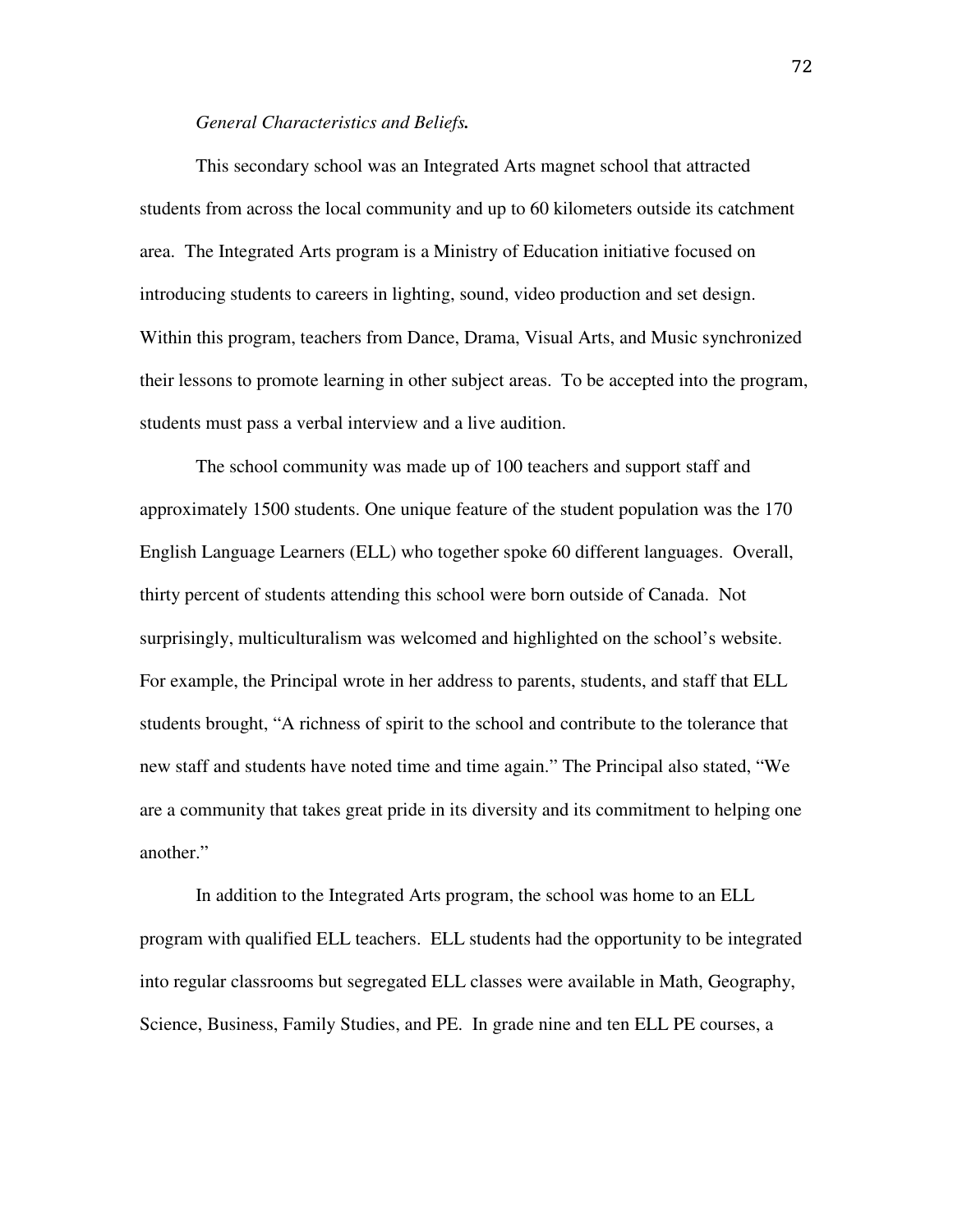senior level ELL student acted as a peer tutor to translate verbal and written instructions to the ELL students.

The school also introduced a Specialist High Skills Major Sports Program (SHSM) in September 2011. The purpose of this new program was to expose students to the essential workplace skills in sport and recreation careers (i.e. personal trainer, sports agent, lifeguard, equipment manager). The principal sought out this program to "make sure the school diversifies its academic focus." As an active member on the SHSM committee, I have been a part of three lead-up meetings with administration. The meetings presented background information on the program and ensured that the PE department was supportive of it goals. The current mission of the SHSM program is posted on the school's website:

Our mission in PE is to incorporate healthy active living into the high school student experience at this school. Our main goal is for each student to show growth in physical activity and personal fitness during their time at this school.

In short, the specialized diploma consisted of curricular choices within and outside of PE in which students could obtain sport certificates in coaching, boat licensing, first aid/CPR and others as they progressed into the senior grades. As well, students could customize their high school experience to suit their academic and athletic interests and talents. Presently, the only requirement to be accepted into this program is a short meeting with a school guidance counselor. In conjunction with SHSM, the PE department offered activity courses in Aikido, Outdoor Education, Fitness and Leadership and an Ice Hockey Academy.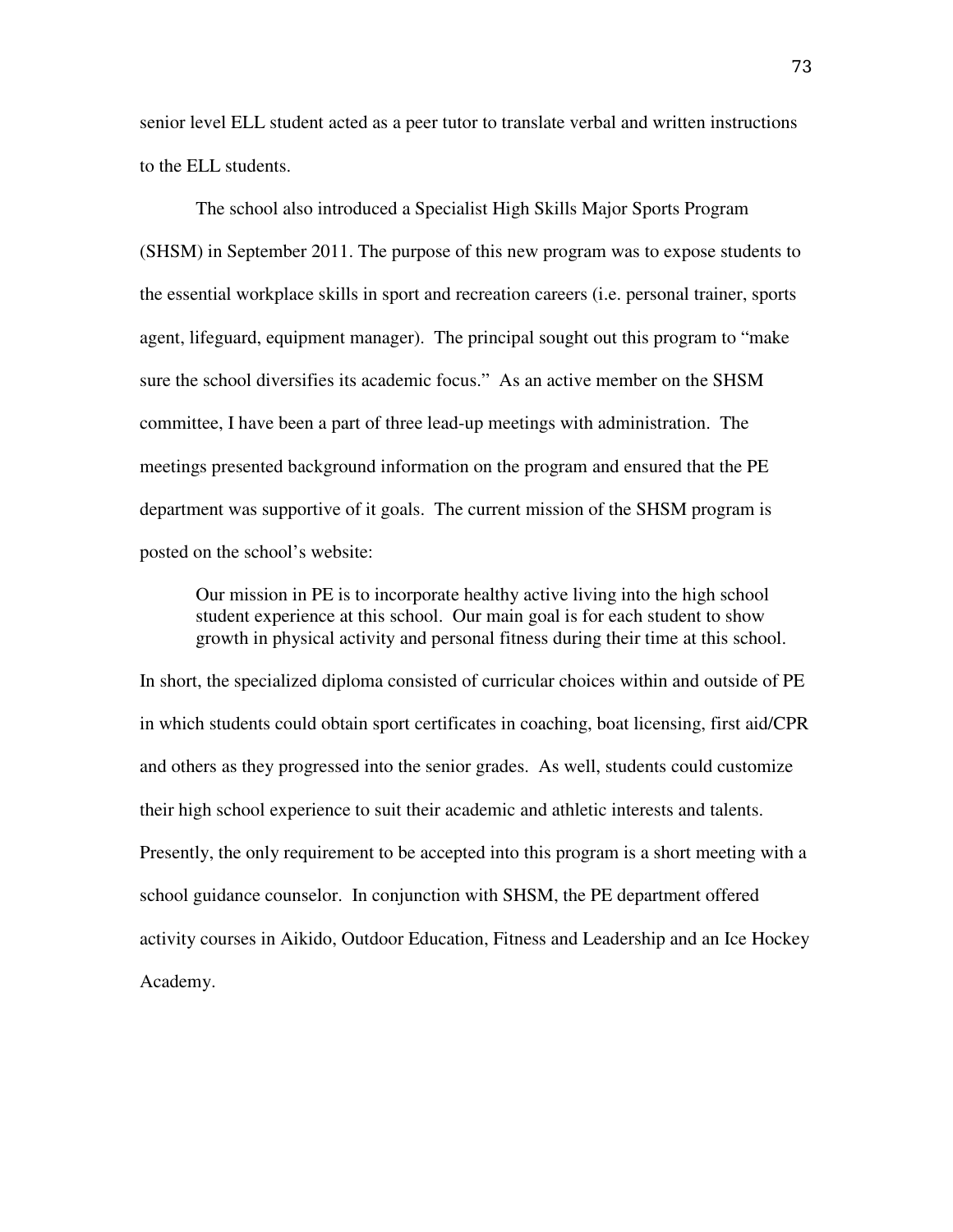### *Student Demographics.*

The studied school contained three distinct student demographic groups: (i) ELL students  $(n = 170)$ , Integrated Arts students  $(n = 300)$  and, non-ELL/non-Integrated Arts students ( $n = 1030$ ) equaling a total student population of 1500. The ELL students arrived in Canada from countries including Afghanistan, Pakistan, Sri Lanka, Saudi Arabia and Africa. Essentially, the ELL students were the core of the interschool soccer and basketball teams and were also responsible for their family's monthly income. The teachers/coaches involved in this research found that team practices were poorly attended and game rosters varied each week because of their student/athletes' outside employment duties.

In contrast, the Integrated Arts students were 95% Canadian born and lived in and outside the school's catchment area. Students in this sub-group were new to one another the first day of school but because they spent most of their time together in the same classes and drama productions, they tended to congregate as a collective group during the school day.

The residual student demographic lived in the school's catchment area; most were white and Canadian born. Approximately 60% of these students came from singleparent/guardian homes whose annual income was under 30,000 dollars. Consequently, a majority of these students were unable to cover the financial costs associated with participation in school-based physical activities (i.e. running shoes, ice hockey skates, individual team participation fees).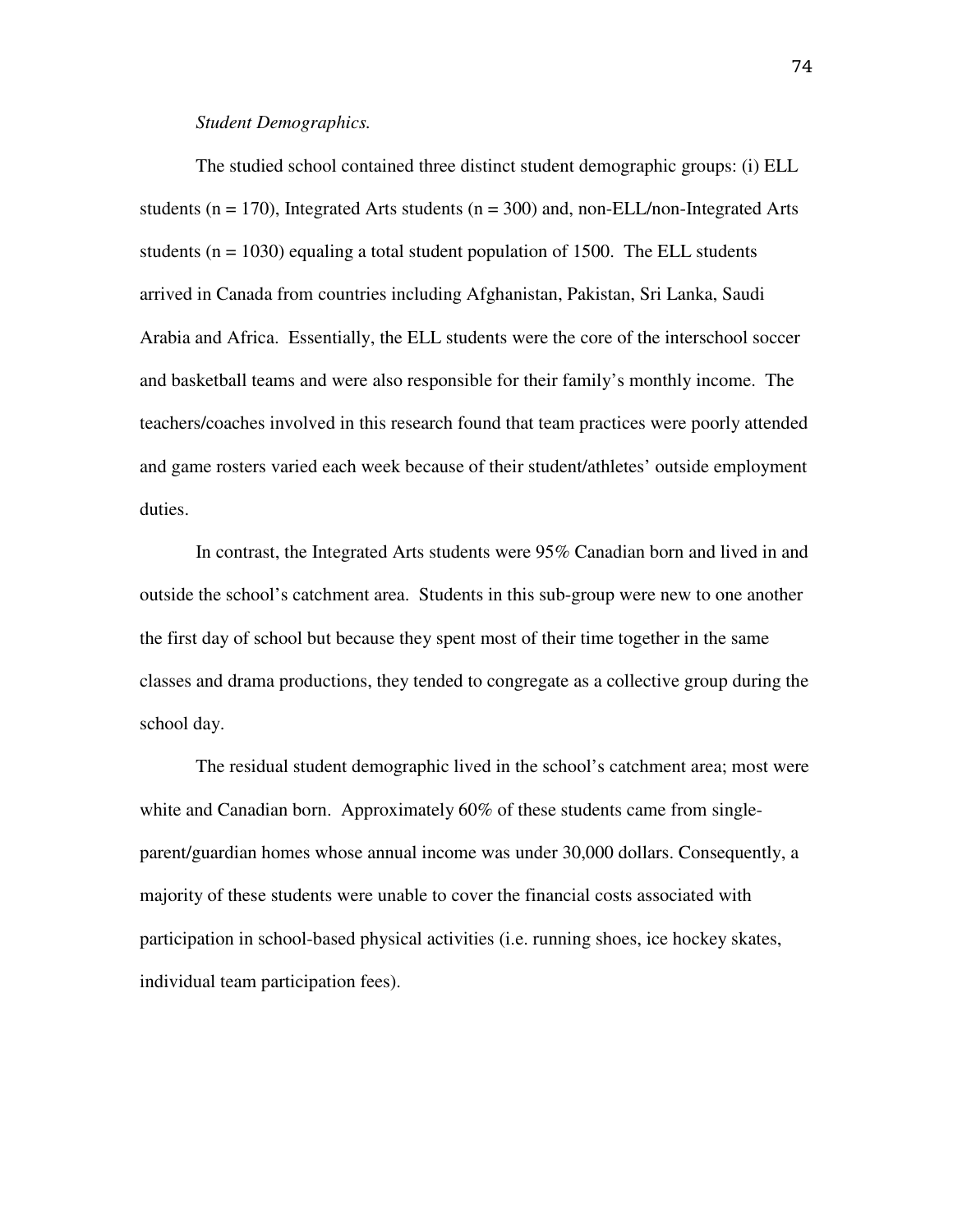### *Staff Demographics*.

The teaching staff was made up of ten first year teachers, 15 teachers in their second year of teaching and 50 teachers with over ten years experience, most at this school. An experienced female principal, who had been at this school for six years, led the administration team. The three vice-principals (two female, one male) were new administrators.

A large teacher turnover had occurred at this school over the last two years reducing the average teacher age from 42 years to 32 years. Not surprisingly, this had a significant influence on school-based physical activity opportunities. Many of the new teachers were trying to manage a full course timetable for the first time, organize daycare providers for their young children and synchronize co-curricular activities with their partner's work schedule. Thus, fewer teachers possessed the time to commit to extracurricular activities which, ultimately, reduced the number of activity opportunities and teacher role models. However, as these teachers achieve comfort with their teaching load and their children get older, most of them indicated their desire to get involved in interschool sports and intramurals.

A majority of the teachers at this school were qualified to teach ELL and there were more recipients of the regional teacher excellence award at this school than any other in the school board. In addition, parents were also an important part of this school culture. Parents were encouraged through the school website or by phone messages to get involved in School Council or through the Integrated Arts Parents' Association. The underlying message from the school staff to parents was, "We need you in order to make a difference with our kids."

75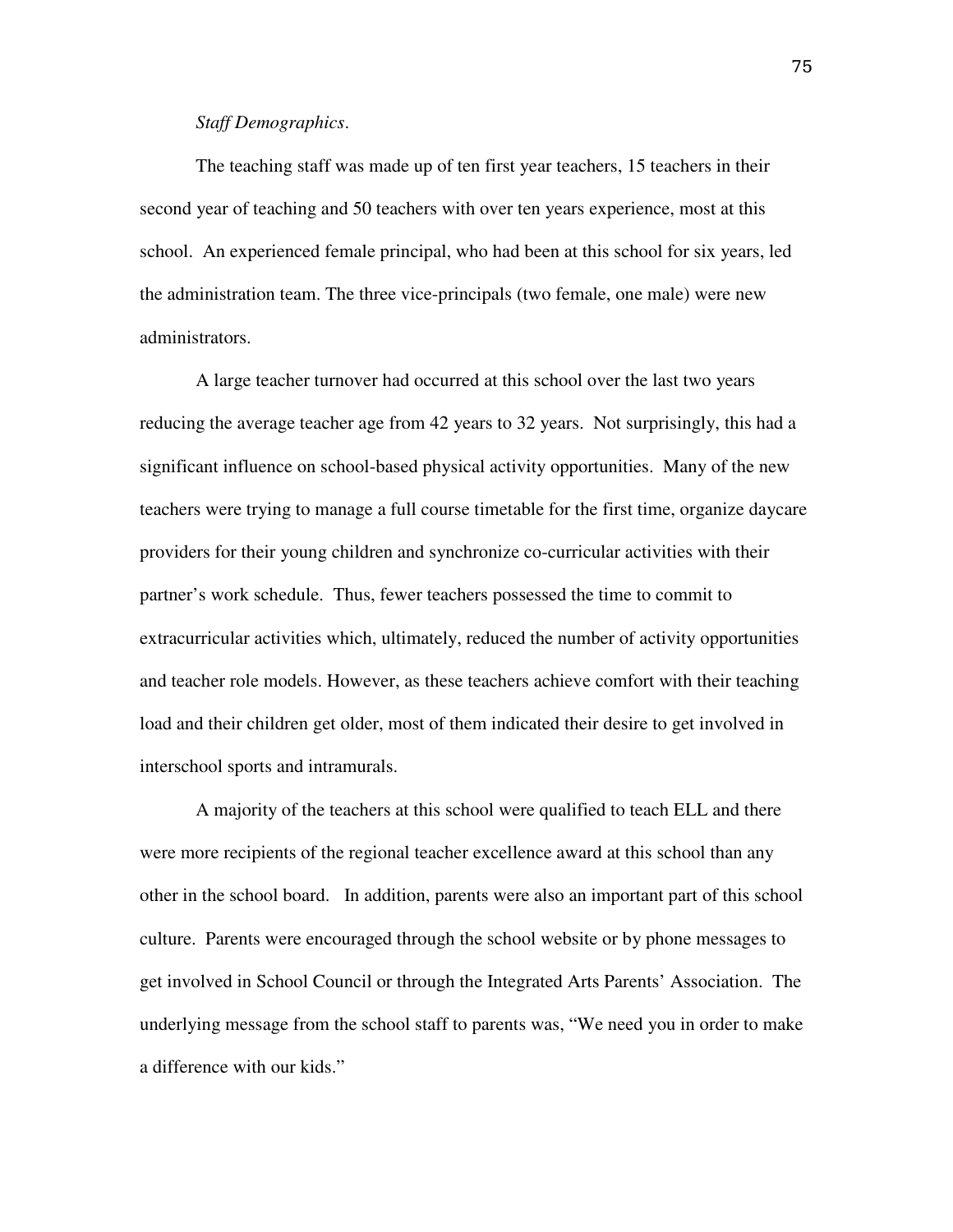### *Influence on PE Courses.*

The unique student and staff population significantly influenced the school's PE courses. Currently, the PE department is trying to accommodate the diverse learning needs of students by offering ELL PE courses. In talking with many of the PE teachers, they found that the language barrier isolated ELL students in regular PE classes leading them to drop out of senior level classes for fear of embarrassment and failure. As a result, the Guidance department has found a tangible increase in the number of ELL students taking grade 11 and 12 PE classes related directly to their positive experience in grade nine ELL PE. However, with the recent Ministry of Education goal of student inclusion (Ontario Curriculum Document: Secondary Physical Education, 2011) , it raised the question of whether school leaders should continue to segregate ELL students or attempt to promote their inclusion into regular PE classes.

#### *Artifacts.*

The school was in the downtown core of a mid-size urban center in southwestern Ontario. From the outside, it looked its 55 years (i.e. red brick, squared corners, flat roof) helping it fit unobtrusively into the established neighbourhood around it. A recent library addition and main office upgrade modernized the school's main front entrance. The green space encompassing the school included two sports' fields and a small seating area with picnic tables. There were two tennis courts on school grounds but the nets were broken and the playing surface was cracked and weathered. The football uprights and the soccer nets were brand new and both sports' fields were re-seeded last year. Also, there were less than five mature trees on school property and very few areas existed for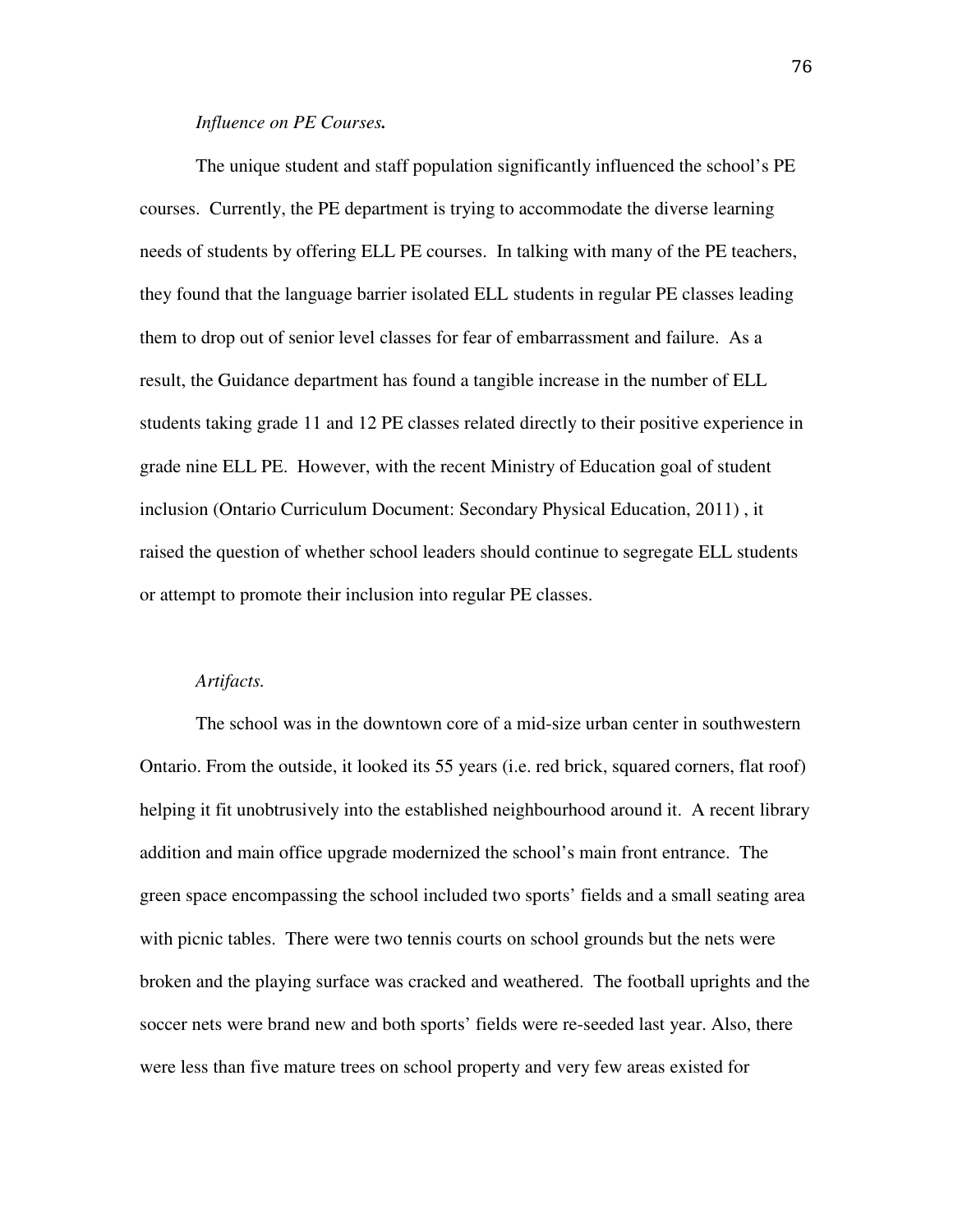students to congregate safely outside the school walls on school property. At the back of the school, six portables expanded across what used to be a student parking lot. According to staff, this area was known as *cottage country* because it was so far from the main school building. The school was enclosed on its south and western sides by busy city streets. To access the smaller sports' field, students had to cross over one of these streets. The north and eastern sides of the school were defined by single-family homes.

Inside school walls, the front entrance greeted newcomers with expansive plants and glass display cases that housed student artwork and team accolades. In this area of the school, a large banner read, "Home of the Arts." Progressing further into the school, the walls were decorated with subject-specific murals, painted by present and past students that highlighted inspiring quotes from notable philosophers. Walking through the halls, students were seen singing, playing musical instruments, and dancing in groups. Venturing deeper into the school's interior, plaqued newspaper articles hung on most walls acknowledging past and present students and staff who have accomplished extraordinary life achievements. Down the Arts' wing (i.e. music, drama, visual arts), painted chairs cluttered the hallway and unfinished paintings and sculptures covered the floor. Also, there was a large dance classroom with a rubberized floor and wall-to-wall mirrors drawing in all who passed by. Throughout this wing, confident young men and women were seen and heard rehearsing Shakespeare and fine-tuning their dance routines; music students were sitting casually in the halls strumming their guitars and composing lyrics as they played.

Deeper into the basement of the school was the PE wing. Passing through this corridor, one saw intramural and interschool bulletin boards covered with team and

77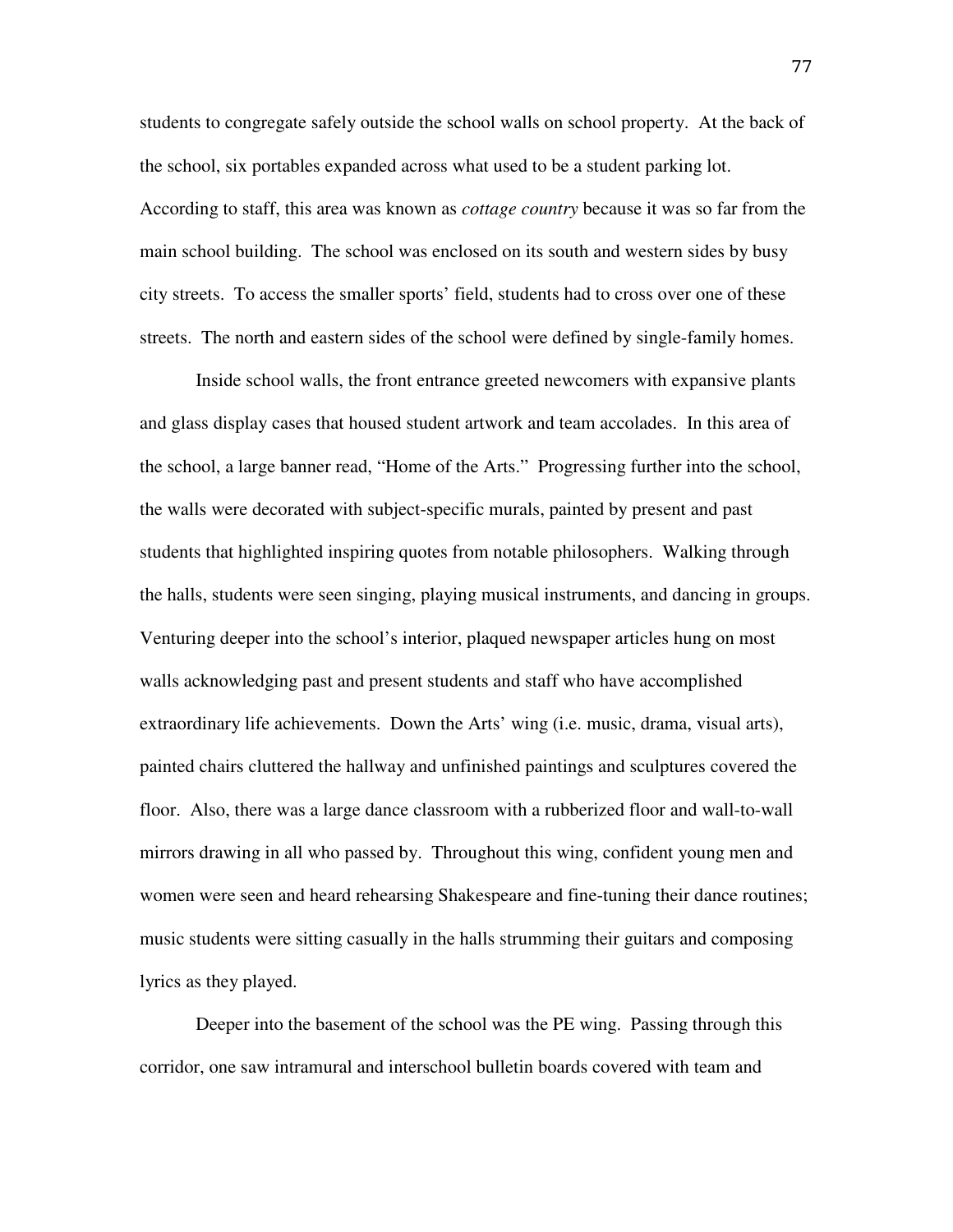individual pictures, team announcements and local high school sport news articles. Pictures and profiles of the PE teachers sat in a glass display case on one wall and a sport mural covered the outside of 15 lockers on the other wall. Painted above and around the entrance to the gymnasiums was a giant-sized lion (school mascot). Hardwood floors lined all three gyms and small windows defined the two larger gyms on one side. However, these windows had been covered with grey paint to keep the morning sun out of the space. A balcony surrounded the two larger gyms and served as a fitness centre – it was lined with ProForm nautilus fitness machines. Another interesting aspect of the gym space was the championship banners and oversize Canadian flag that spread across gym walls. The red banners against the black and white wall paint were an effective contrast and helped foster a feeling of belonging and school pride. Sectioned off from the third, smaller gym was the school's weight room. New free weights mixed with old, a new rubber floor, and wall-to-wall mirrors were the distinguishing features of this space. It was not an overly large area but included the necessary equipment to meet the curricular objectives of physical education classes. Outside class and team facilities included two grass soccer/football fields, a 400-meter gravel track and two tennis courts. There was also a privately owned fitness centre directly across from the school.

### *School Practices.*

A wide assortment of intramural and interschool sports' activities was available to students. For example, leisure time intramural tournaments consisted of soccer, floor hockey, basketball, and handball (boys and girls) that ran throughout the school year. Other daily fitness activities included open gym sessions and weight room access during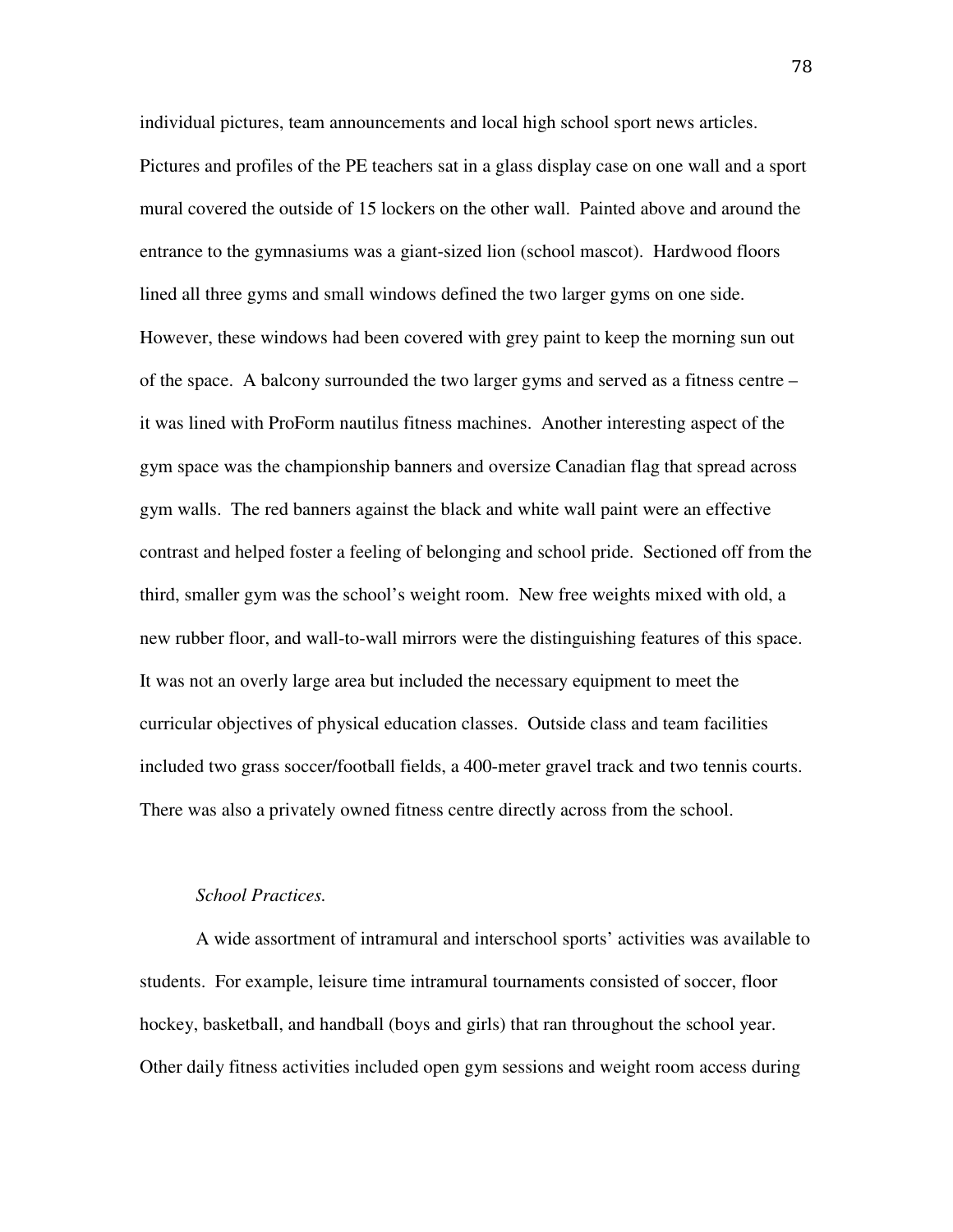the lunch period (45 minutes), and teacher-led zumba and yoga sessions occurred every Monday. Furthermore, on most Sunday evenings, one PE teacher opened the gym to any students interested in playing recreational basketball.

Students had the option of participating in ten interschool sports over the school year. Individual sports such as alpine skiing, cross-country and track and field were popular with students. Also, the general student population held team sports including basketball, football, and soccer in high regard. Beyond the physically active extracurricular opportunities, there were several clubs that met regularly. Clubs such as classical guitar, dungeons/dragons, tech crew, fashion design, sign language, gay/straight alliance, and a knitting club were always welcoming new members. Posted on the school website was reference to the significance of extracurricular activities at this school:

Co-curricular opportunities give students a sense of belonging to our school community. Involvement in these activities gives students a deeper appreciation for education and they learn to be productive members of society.

With these practices and programs in mind, I reviewed the school's success plan and staff meeting agendas to further examine the school's physical activity practices. In terms of staff meetings ( $n = 8$ ) that included the entire staff, 23 professional learning activities took place over the 16 hours staff met as a group. Overall, 15 minutes (three activities) was dedicated to PE curricular strategies and/or PE or physical activity related topics (i.e. assessment and reading strategies). The remaining 15 hours and 45 minutes were dedicated to student success in the areas of non-fiction writing, making connections with text, reading comprehension and improving boys' achievement on standardized tests. The literacy focus was a function of the school's success goal developed by the administration team (principal and vice-principals): "All students will improve their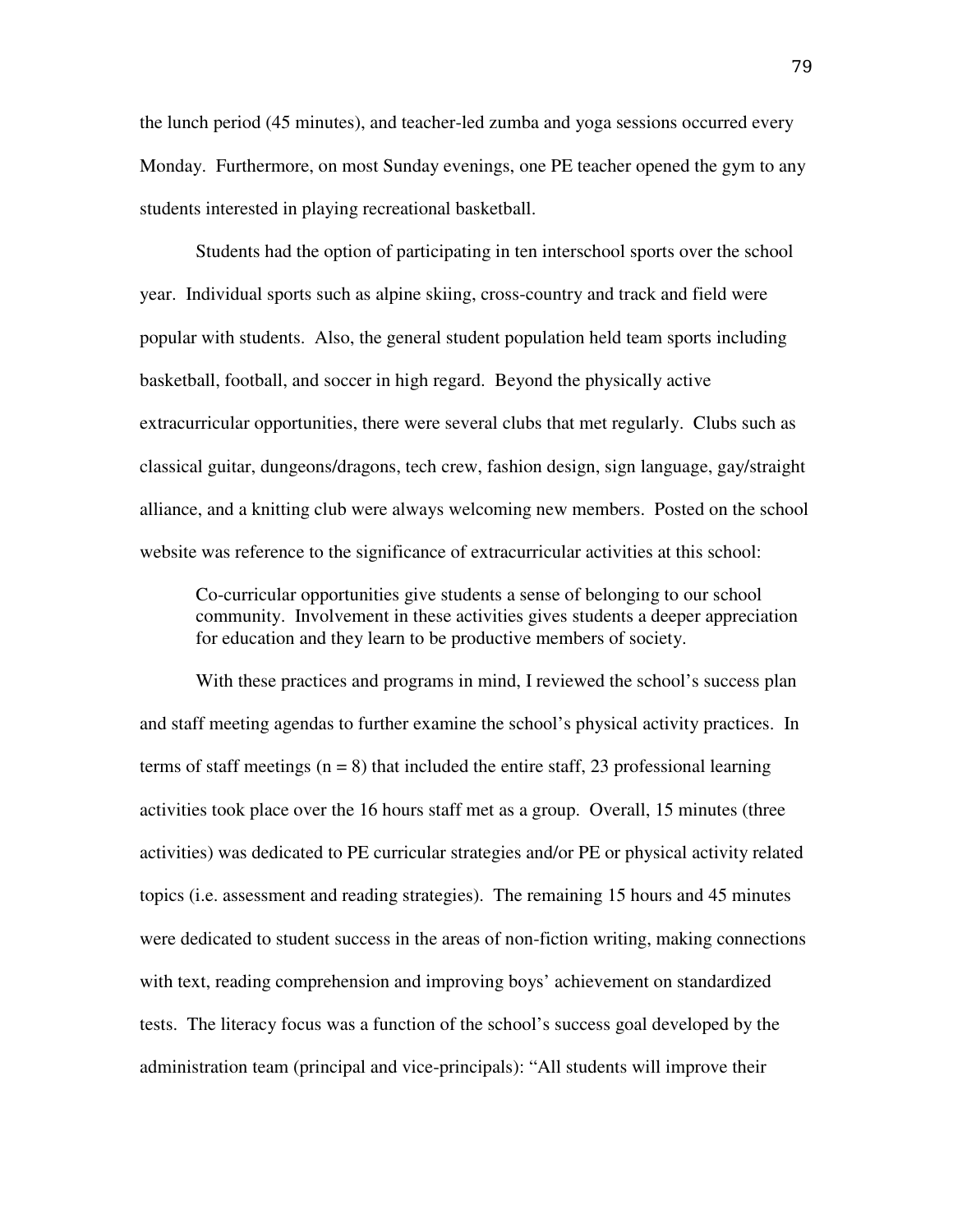ability to communicate their thinking in writing as measured by an increase of 2% in the Ontario Secondary School Literacy Test." The school's success goal for 2010-2011 was to improve boys' ability to communicate thinking in writing by 3% (Level 3) on the Ontario Comprehension Assessment. In turn, the school success goals were a derivative of the board-wide success goals that outlined the policy that each secondary school was to focus on improving specified groups of students' ability to communicate their thinking in writing as measured by results on standardized provincial assessments (boys, ELL, Special Education, Applied Essential Math).

# *Participants*

A purposive sample of secondary PE teachers (males  $= 5$ , females  $= 2$ ) and one female administrator (vice-principal) agreed to participation in this study. The school's administrators (one principal, three vice-principals) principal were invited to take part in the study. The principal declined because she believed she had very little to offer on this issue and two vice-principals did not provide a rational for non-participation. Purposive sampling was chosen over random sampling because the purpose of a case study is to select participants who can best inform the researcher around study goals, in effect, to maximize learning (Chien, 1981; Goertz & LeCompte, 1984).

The main reason for selecting these particular school members was their inherent knowledge of school policies and practices relative to school-based physical activity opportunities. With a few exceptions, the participants were long-standing members of the school culture ( $\geq$  five years) and held well-established beliefs concerning access to, and opportunities for physical activity. Hargreaves (2000) found in order to know a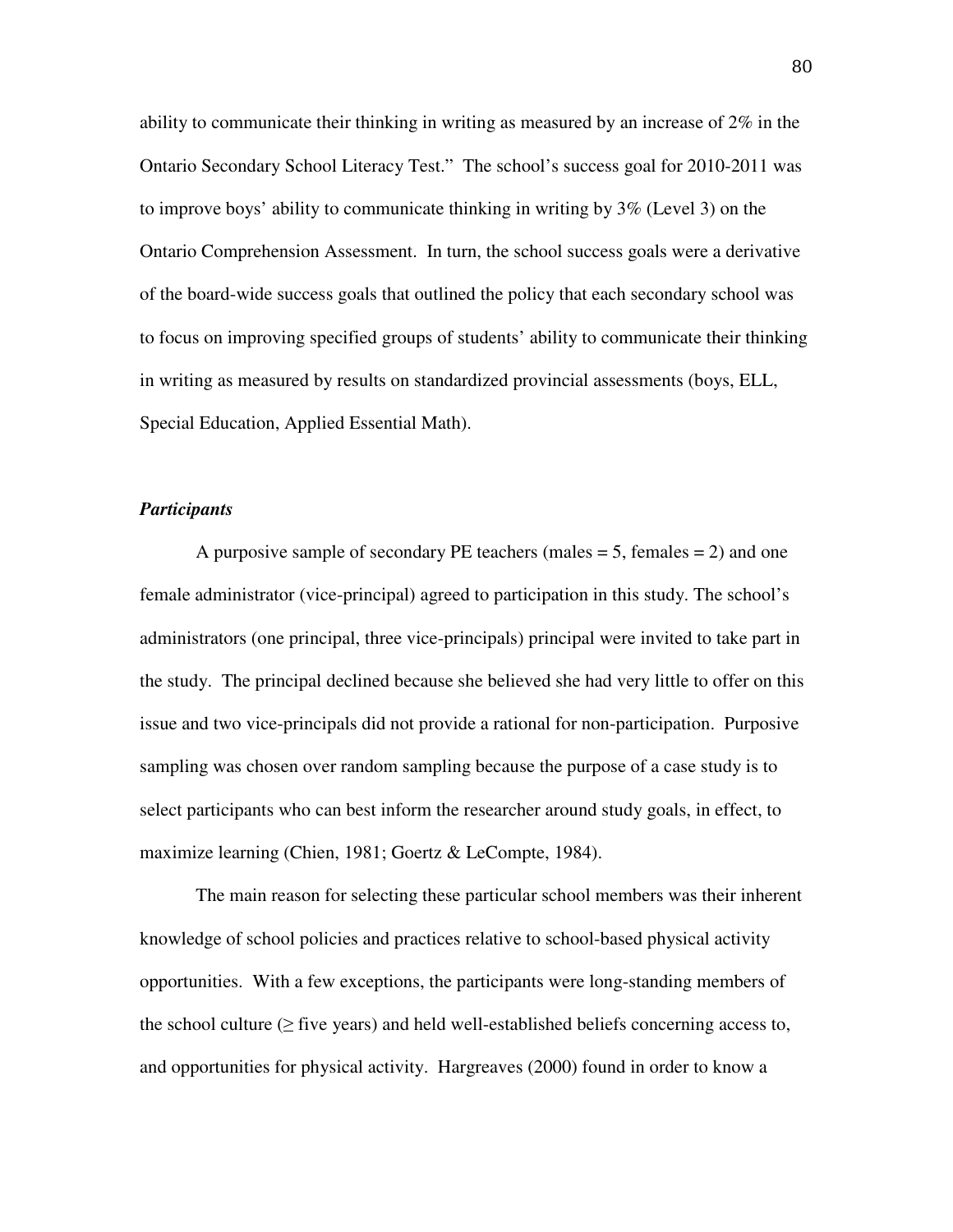school culture, a member needed to be present and active in that culture for at least five years. As well, the total number and gender diversity of the participants  $(n = 8)$ supported my inquiry into the factors that influenced physical activity opportunities at this school. Both a male and female perspective allowed access to gender-specific factors that may not have surfaced if one gender was isolated. To protect the anonymity of each person, pseudonyms replaced actual names.

#### *Participant Introductions.*

# *Less Experienced Teachers.*

 One of the female participants (Beth) has been a teacher at this school for two years. She has taught grades 9-11 girls' PE (regular and ELL) and coached the girls' soccer and volleyball teams. Prior to her post at this school, Beth taught for a number of years internationally. Upon her return to Ontario, she was a supply teacher before receiving a full-time position at this school.

 The second of three female participants (Lisa) has taught at this school for two years. She was currently teaching grade nine (girls), grade 12 (co-ed) PE and grade nine Geography. Lisa coached the cross-country team, the track and field team and the girls' soccer and girls' volleyball teams. She created the PE department's webpage and was responsible for maintaining the, "Current events in PE," bulletin board. Lisa was also an active member on the school's literacy and safe schools committee. Before securing a full-time position at this school, Lisa completed a long-term occasional position at another secondary school in this school board.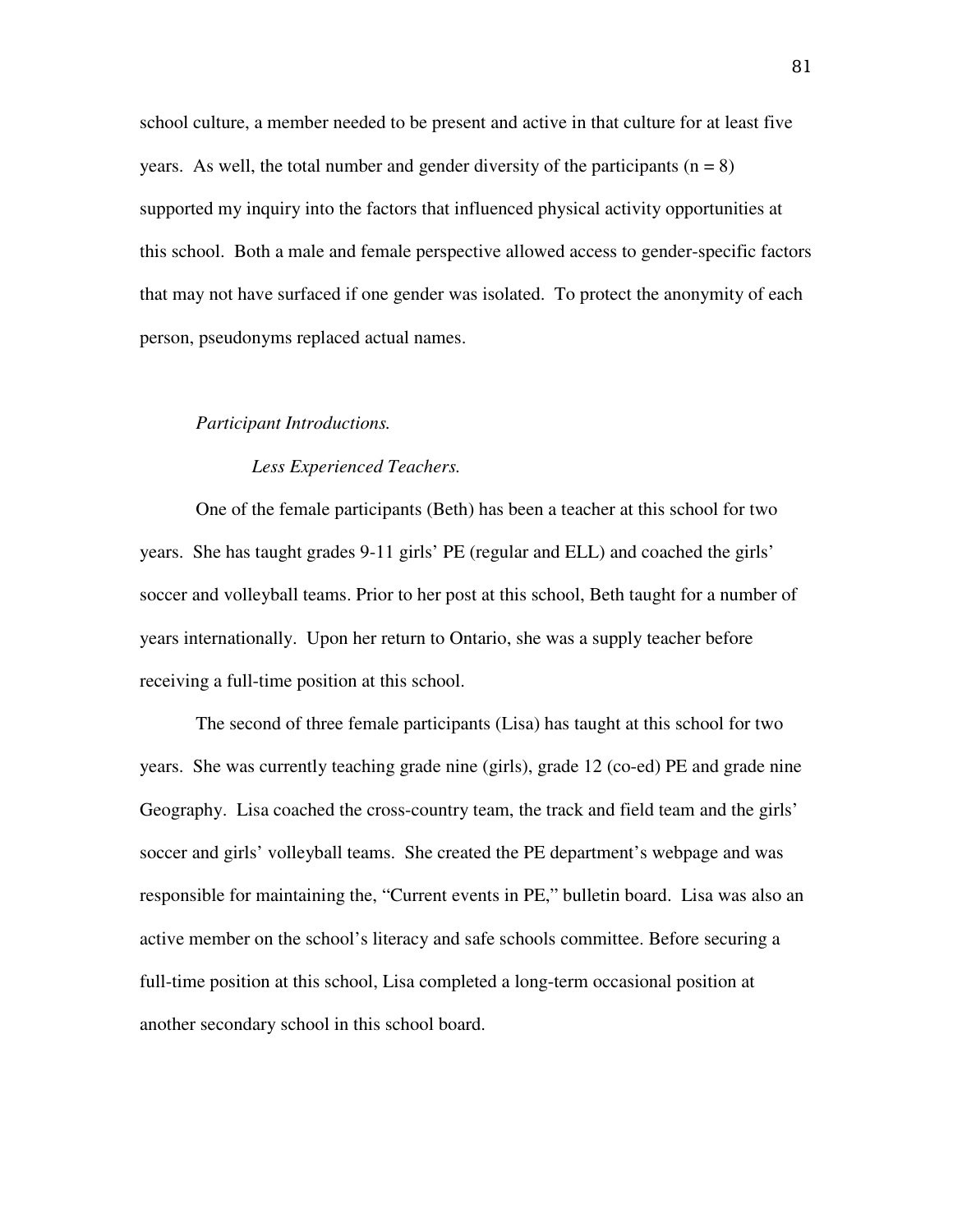Peter was the least experienced of the male teachers interviewed. He has taught at this school for two years but previously held a long-term occasional position at another secondary school in this school board. Peter taught the grade 11 Outdoor Education course (coeducational), grade 10 boys' PE and grade nine Science. He coached track and field, junior boys' football, and junior boys' and girls' volleyball. As part of his Outdoor Education course, he led groups of senior students on camping trips to northern Ontario every year.

#### *Vice-Principal.*

 Jane was the sole administrator involved in this research. Before taking her position as vice-principal at this school seven months ago, Jane was the vice-principal at another secondary school in this school board for three years. Jane has 20 years experience as a fitness instructor in the local community and has taught PE, Business and Science in elementary and secondary school contexts for eight years prior to her move to administration. She holds the prestigious post of *Head Convener* for the school board's interschool sport association.

# *Experienced Teachers.*

 Another male participant, Mike, has taught at this school for six years. Mike taught grade nine PE (ELL and regular), grade nine Science, grade 12 Kinesiology and was recently awarded the PE department headship. Mike's primary passion was coaching the interschool boys' and girls' basketball teams but he was also the head coach for the girls' and boys' rugby and boys' senior soccer teams.

 A teacher who has spent his entire career (13 years) at this school was John. He taught grades 9-12 PE (boys and girls) and grade ten Aikido, Native Studies and History.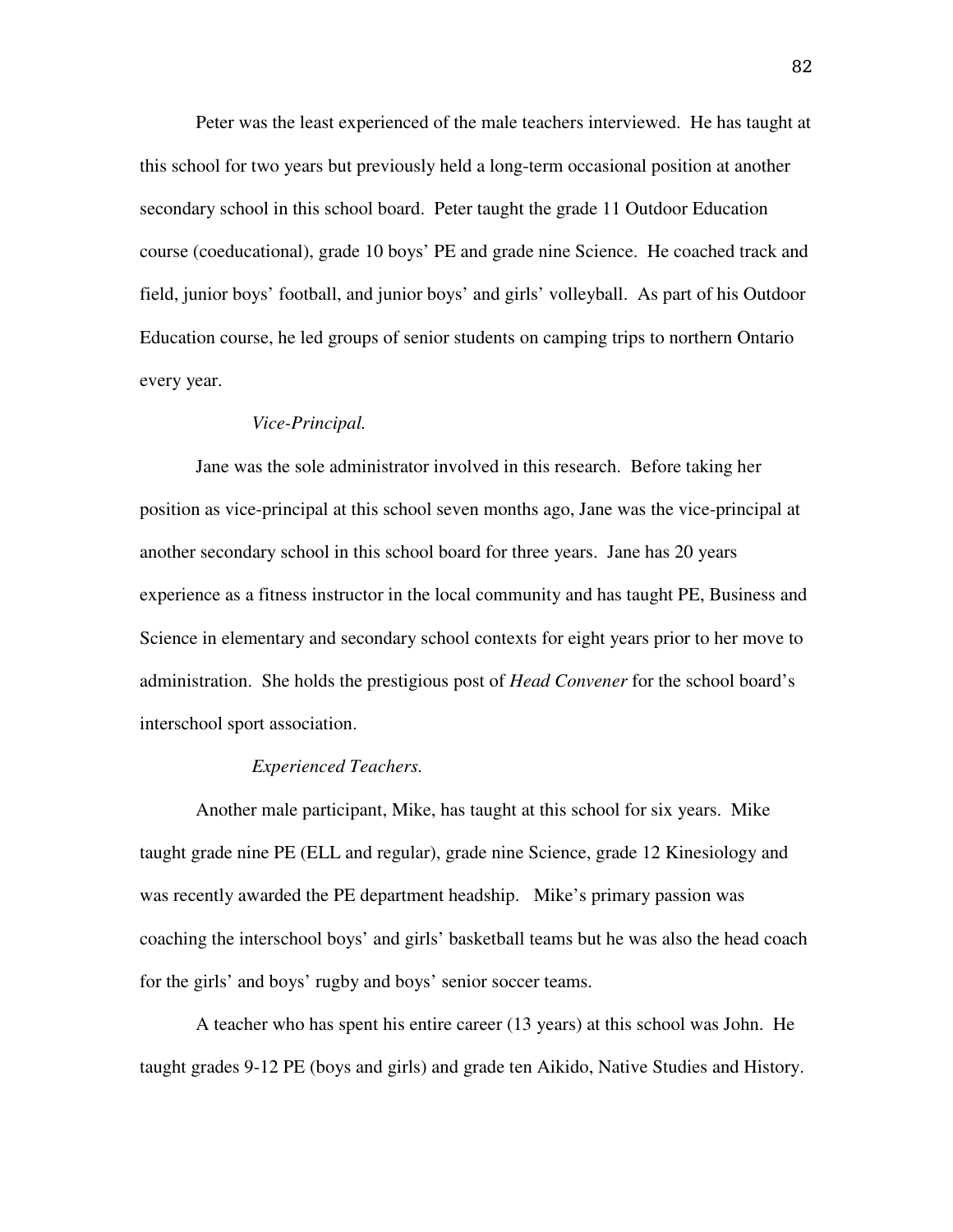He was the staff sponsor for the student intramural organization team and supervised the after-school fitness/weight training club. John helped coach the track and field team, senior boys' basketball, the swimming team and junior boys' football. He also organized and planned the annual athletic banquet.

One of the most experienced teachers interviewed was Sean. Sean was close to retirement and has spent most of his career at this school. He has taught grade 12 PE (10 years), grade 9/10 boys' PE (23 years), grade ten History (20 years), and most recently, has been teaching Cooperative Education. Sean coached boys' ice hockey, senior badminton, senior tennis, girls' and boys' volleyball, and boys' rugby. Above these duties, Sean was the equipment manager for every interschool sports team.

 The final male participant was Jason. He was the most seasoned member of the participant group being in his  $27<sup>th</sup>$  year of teaching at this school. Jason taught grades 9-12 boys' PE and Cooperative Education; in the past, he was the school's PE head. Jason coached the boys' ice hockey and senior football teams, the senior badminton team, swimming, track and field and the girls' and boys' volleyball teams. Jason organized an indoor soccer game during lunch once a week that was open to all students. He was also the school's union representative and was very passionate about defending teacher rights.

# *Procedure*

In January 2011, the University of Western Ontario, the local school board, and the principal of the school selected for study approved my research proposal. Immediately thereafter, participants were invited to participate through a written letter of invitation. Interested participants provided informed consent and were individually

83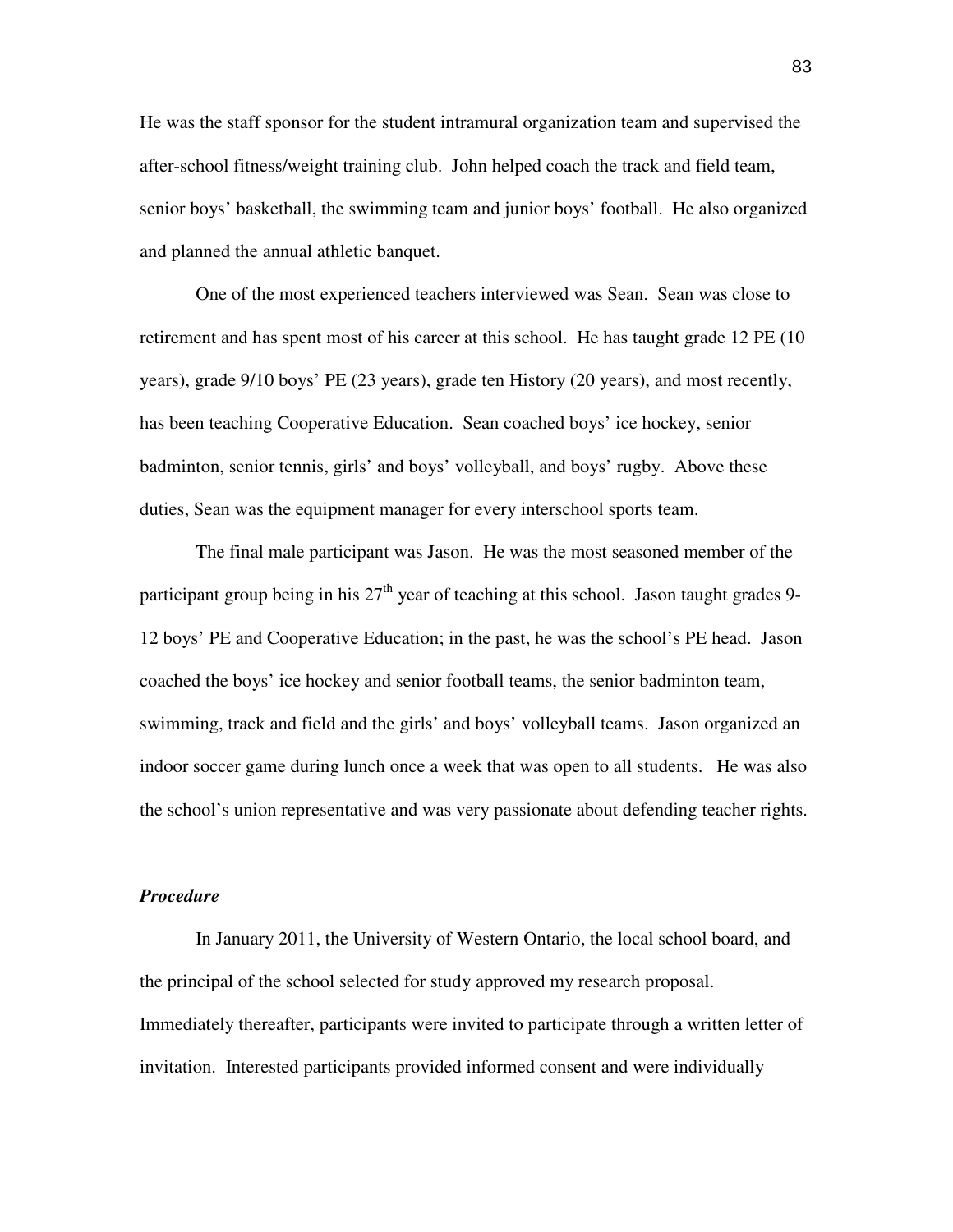briefed on study goals, benefits, and expectations. Interviews occurred after school hours on school grounds (i.e. PE office). Data collection was finalized at the end of March 2011.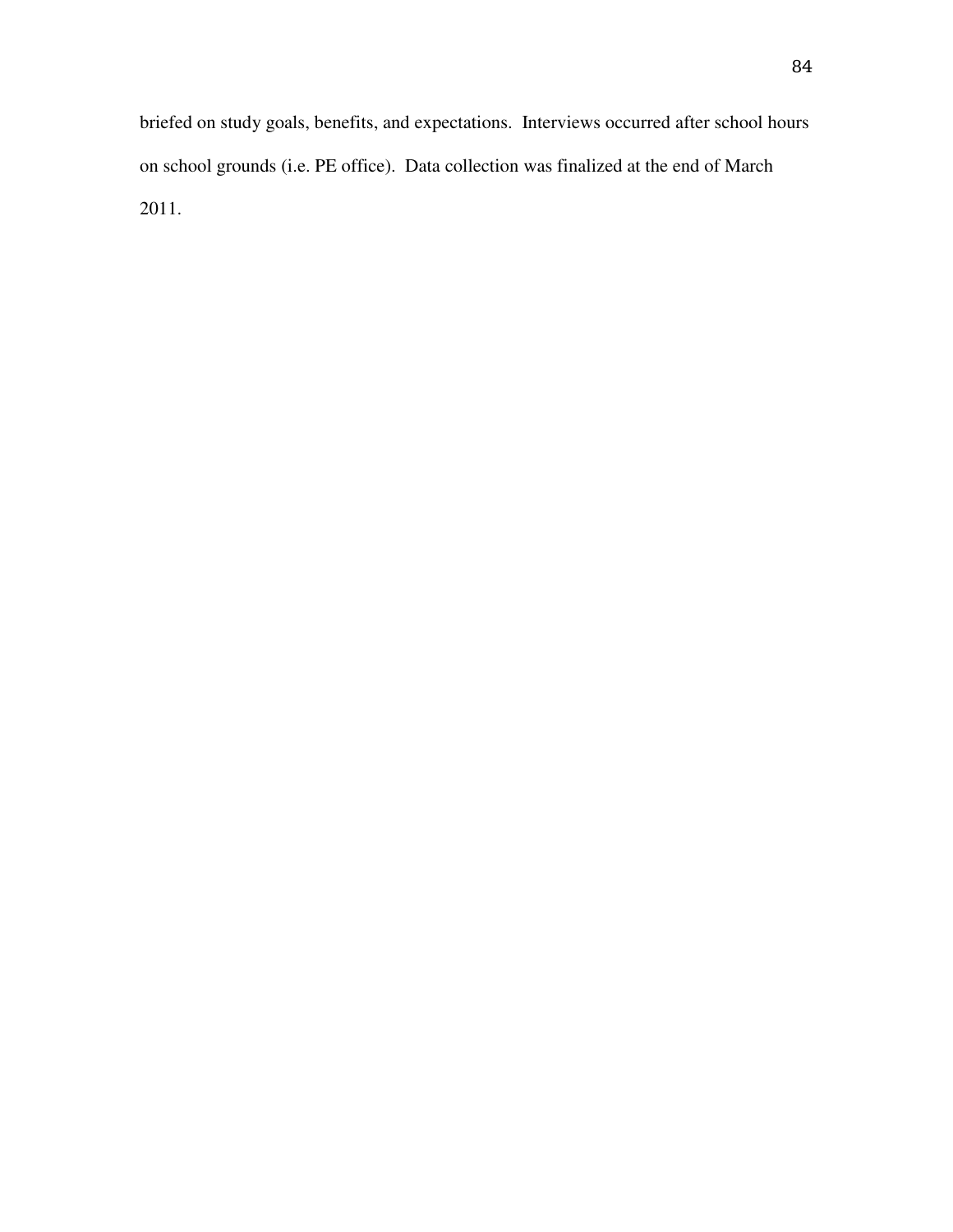## **CHAPTER FOUR**

## **DISCUSSION**

The purpose of this study was to examine how and to what extent PE teachers' beliefs about physical activity intersect with school culture and administrative policies and practices across Schein's (1985) three levels of school culture. Thus, study findings needed to answer the research questions posed in Chapter One: (i) What are the beliefs of secondary school teachers and administrators concerning physical activity within their school? (ii) What are the beliefs of secondary school teachers and administrators concerning access to, and opportunities for physical activity within their school? (iii) What is the relationship between secondary school teacher and administrator beliefs about school-based physical activity and the physical activity opportunities available to students? and (iv) What are the factors that facilitate and/or inhibit teacher and administrator participation in school-based physical activity opportunities within secondary schools?

In this chapter, I discuss and reflect upon participants' comments according to thematic trends. Each theme was communicated through Schein's three levels of organizational culture for a more complex analysis of the factors believed to be associated with physical activity opportunities at this secondary school. To review, school artifacts represent the outermost and most visible level of a school's cultural system. Artifacts are tangible characteristics a newcomer can sense (i.e. see, hear, feel, touch) as they traverse through the school building. The second, less tangible level of school culture is its practices and policies. To an outsider, these guidelines for member behaviour are not inherently visible. One must live and work in the culture to interpret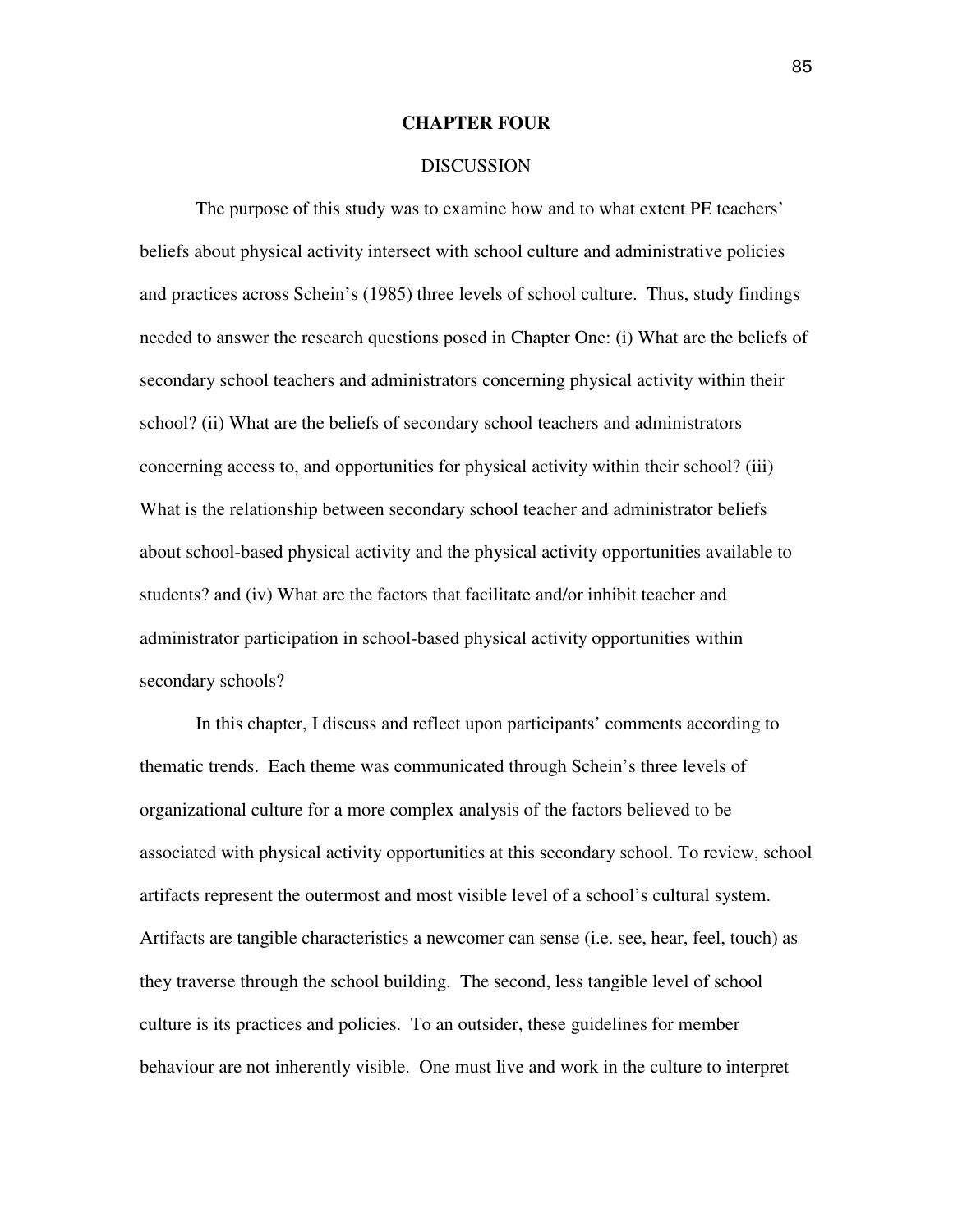the meaning of its practices and policies surrounding physical activity. The deepest and least tangible level of a school's cultural system is its member beliefs. The beliefs of cultural members shape a school's policies and practices and indirectly, the visible artifacts of school values.

Overall, the data spoke to three major themes (factors) believed to be linked with school-based physical activity opportunities: (i) the existing physical activity culture, (ii) the absence of a common definition of physical activity and, (iii) philosophical differences: strategies for promotion of school-based physical activity opportunities.

# *Theme 1: Existing Physical Activity Culture*

Physically-active secondary school cultures make it clear to outsiders that the school values physical activity (Sport and Recreation New Zealand, 2011). However, explicit characteristics that distinguish an active from an inactive culture are varied in the current literature. For example, some researchers have used the number of school-based intramural and interschool sports opportunities to establish the parameters of a physically active school culture; the more opportunities, the greater the value of physical activity, the more daily activity students receive (Barnett et al., 2009; Fuller, Sabiston, Karp, Barnett, & O'Loughlin, 2011). Comparatively, Allison and Adlaf (2000) distinguished a physically-active culture from an inactive culture by the frequency of PE classes (i.e. > 3/week), the number of students enrolled in PE, the minutes of vigorous physical activity students attained daily and the number of intramural and interschool sport opportunities offered throughout the school year.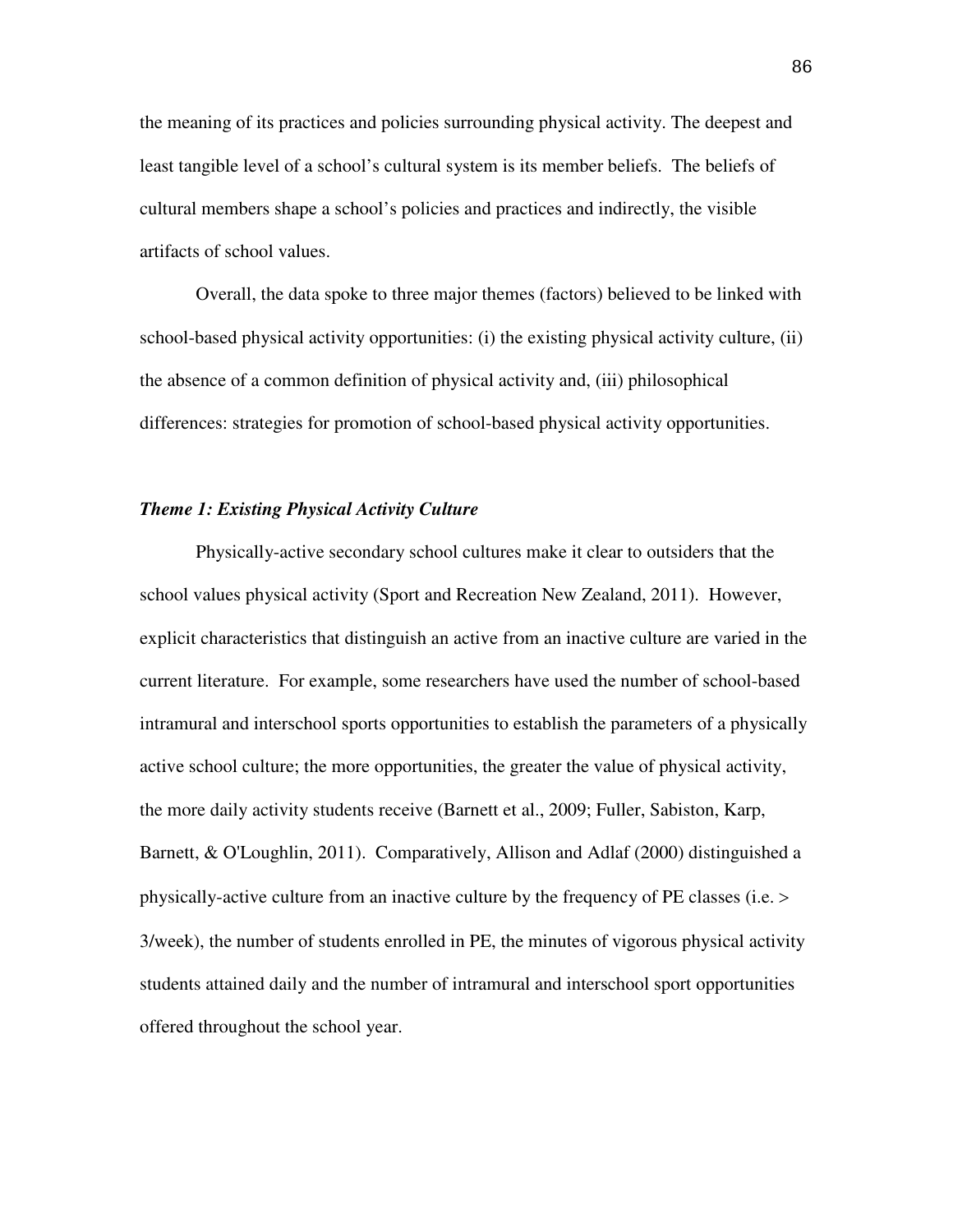For the purposes of this study, a physically-active secondary school culture is defined using the following characteristics: (i) physical activity is used throughout the curriculum, (ii) physical activity opportunities and resources are available to students during leisure times (i.e. before and after school, lunch), (iii) students are rewarded in ways that reflect a commitment to physical activity (i.e. good behaviour is rewarded with access to physical activity equipment), (iv) school staff are physically active role models, (v) students are encouraged to use active transportation (i.e. safe and secure storage for bicycles and scooters), (vi) intramurals and interschool teams are available to students throughout the school year, and promoted on school bulletin boards, websites, and in school newsletters and, (vii) students, staff, parents, and community partners (i.e. feeder schools) receive consistent messages about the importance of physical activity in the school (Sport and Recreation New Zealand, 2011). This model was selected for its specific references to characteristics prevalent in Ontario public secondary schools.

As discussed in Chapter Two, active school cultures encouraged students to be more active at school (Fein et al., 2004; Fuller et al., 2011; Mahar et al., 2006; Rutter et al., 1979). Moreover, students that were active at school were better behaved during classroom sessions, learned more efficiently and had positive relationships with their teachers (Bonny et al., 2000; Dyment & Bell, 2007; Klem & Connell, 2004). Similar to earlier evidence, the physical activity culture at the studied school was a significant influence on school-based physical activity opportunities. The teaching backgrounds of the participants and the time spent in the culture produced mixed beliefs about the status of the school's physical activity culture. However, the current school culture relative to physical activity was believed by all participants to be a major influence on school-based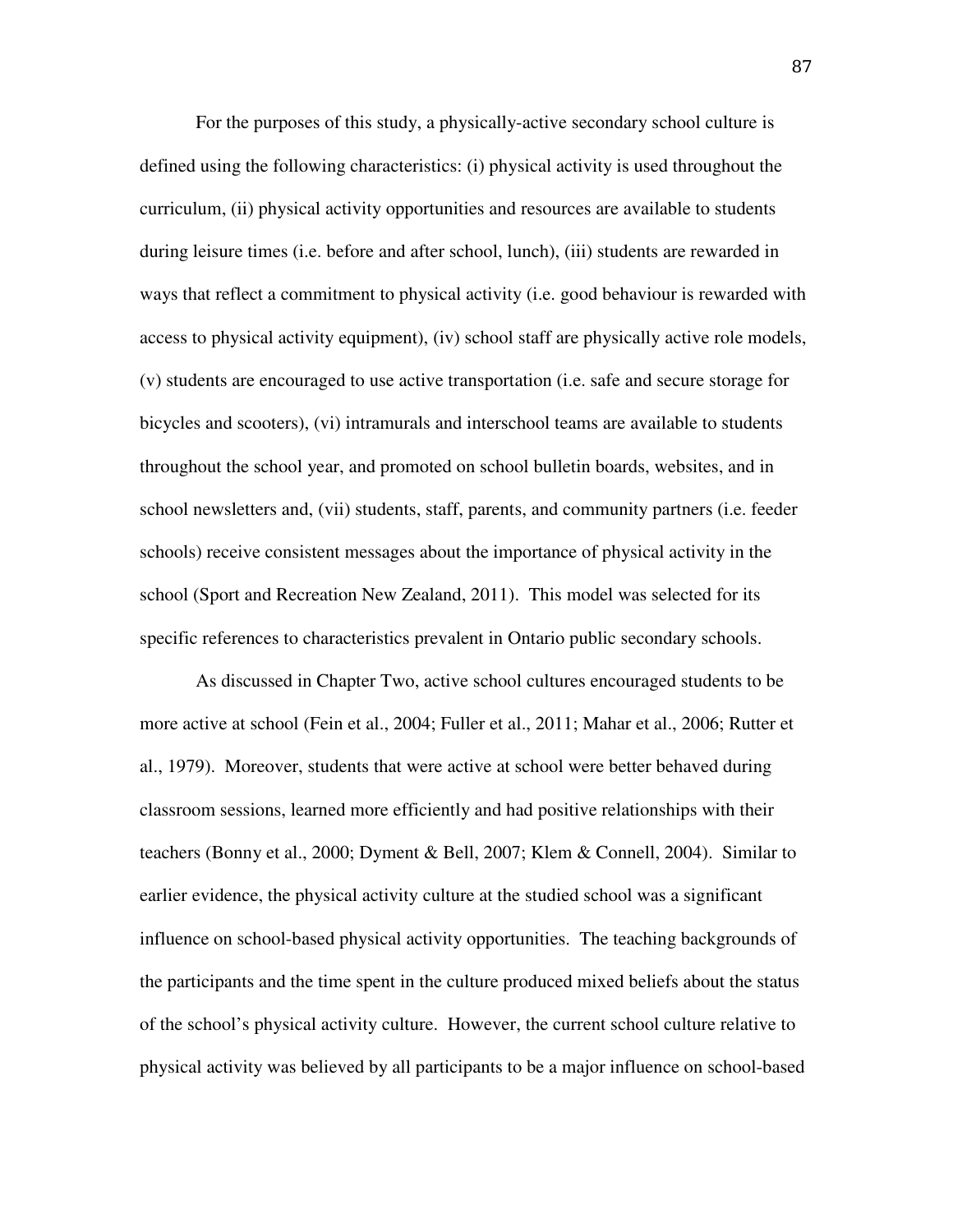physical activity opportunities. In the following paragraphs, the cultural factors perceived by PE teachers at this school to be influencing the physical activity culture are discussed.

# *School Location.*

The school was located in a mid-sized southwestern city center, enclosed by a major highway on two sides. Surrounding the other two sides of the school was a busy four-lane street. It was not unusual to see physical activity equipment propelled on to these streets during outdoor PE classes because of the close proximity to the playing fields. In order to gain access to one of the fields, students had to cross over a side street. The school's location also limited school-wide physical activity initiatives; for example, the Terry Fox Charity Run was confined to the school's outdoor track to maximize student safety. From my experience with this event, students confessed they would rather walk/run in the local neighbourhood to advertise their cause to the community. Also, active commuting to the school was a challenge; there were few bike lanes that surrounded the school and if students lived outside of a two-kilometer radius from the school, they were forced to cross several busy streets without a crossing guard or crosswalks.

# *Specialized Academic Programs.*

The latent factor underlying the physical activity culture of this school was the academic focus on the Arts (i.e. drama, dance, music) and ELL programs. This magnet school was atypical compared to other schools in the school board because it attracted a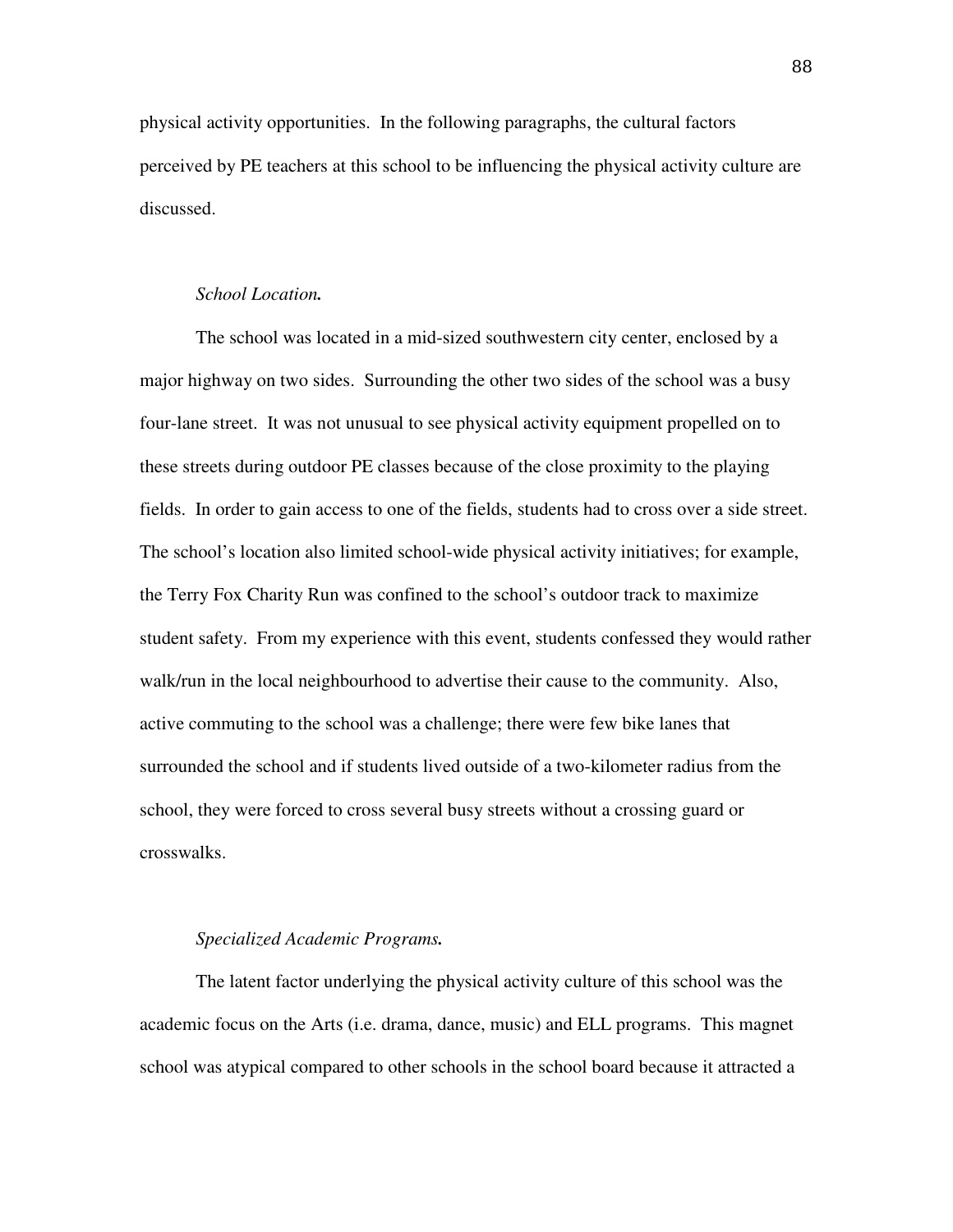unique set of student interests and learning needs. On one hand, the ELL students were new to the country and rarely associated with other non-ELL students. On the other hand, the Arts students evolved into a *distinct society* because they spent several hours daily in the same classes and on identical transportation routes. As outlined earlier, the PE department was attempting to accommodate these alternative physical activity interests and needs relative to the general student population by offering ELL-based PE courses. Overall, 33% of the students at this school  $(13\%$  ELL; 20% Arts) were enrolled in one of these specialized streams; however, if not for these academic programs, the school board would have closed this school five years previous.

These specialized academic programs have influenced student participation rates in intramural programs and interschool teams. First, intramural team sport tournaments were offered at lunch; these events were typically lean on Arts students' participation because of the academic demands related to the Arts program. The Arts students were busy preparing for upcoming drama productions or completing course objectives (i.e. working on art sculptures or paintings). In contrast, the ELL senior male students were heavily involved in intramurals, particularly when the activities were soccer or basketball. If other non-competitive activities like dance or zumba were offered at lunch, the ELL female students dominated the participant group. Student representation from the non-ELL/non-Arts population was highest on interschool sports teams. These students formed the athlete base for sports such as badminton, volleyball, and rugby.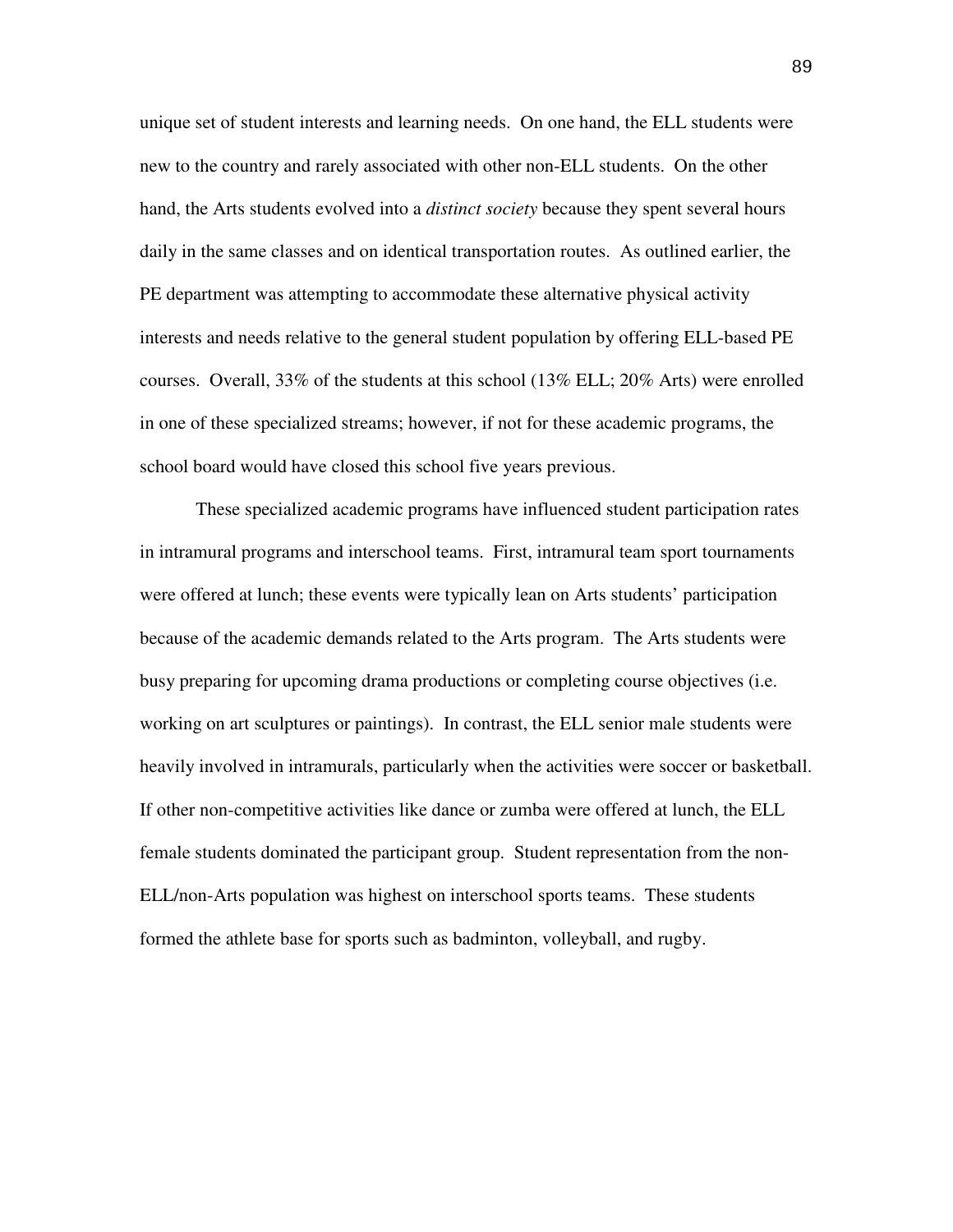# *Sport Culture.*

Historically, this school's interschool sports' teams have experienced sporadic success throughout its 56-year existence. This is visible to all who entered the school in the form of wall-mounted team plaques that outlined win-loss records. Recently, the following male and female sports' teams were cancelled due to lack of student interest: rugby, ice hockey (junior and senior), and golf. The school's history in sport was not only influencing the teachers who applied to teach at this school but the students who were considering participation in school sports. For example, teachers who were hoping to extend their high school coaching career or looking to develop a special interest PE course (i.e. ice hockey academy) understood that this was not the school to do it. Traditionally, coaches of interschool teams at this school were first year teachers with no sport coaching experience trying to make a positive impression with administration. In turn, a majority of the students that made up these teams were new to the sport themselves. As a result, team success was marginal and attracting elite athletes from feeder schools and experienced teacher/coaches became an annual challenge.

#### *Less Experienced Teachers/ Vice-Principal.*

As with any new job, employees often seek out people who work or have worked in the culture to gain insight into the dynamics of the organization. For example, Beth said before she started her first day at this school two years ago, she talked to some of her friends teaching in this school board. The feedback she received was, "Oh, that school – have fun there!" She felt these comments came from a prevailing attitude regarding the current administration and/or the high ELL student population. Beth was not surprised by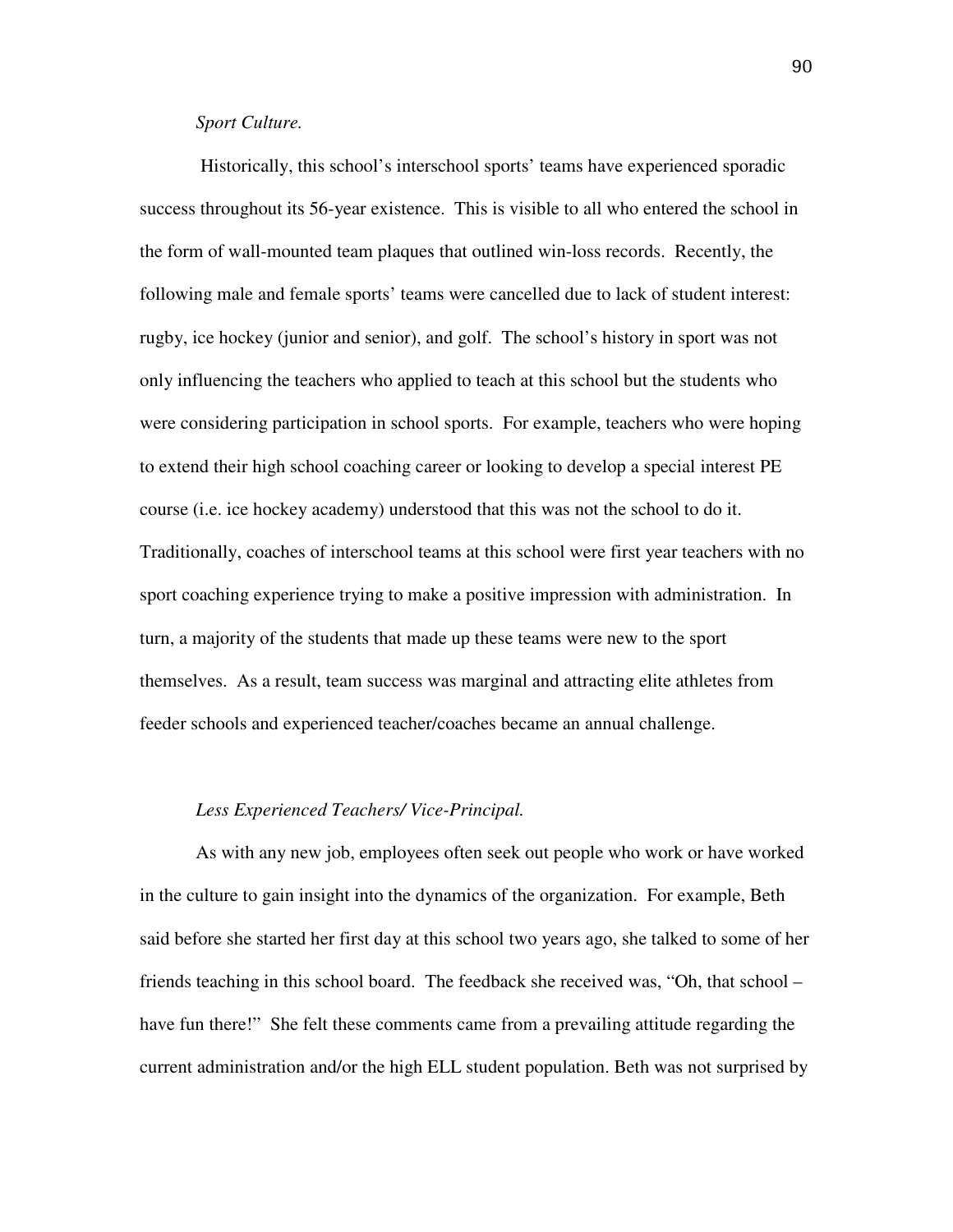their impressions as she admitted this was not her first choice of schools to teach PE because of the negative perceptions of those that came before her. She was aware that sports, PE and physical activity were not priorities for the current administration. I asked Beth if her initial beliefs about the physical activity culture were correct or had her beliefs changed during her two years as a cultural member. She said if she was a student at this school, her first impressions of the physical activity culture would be, "The information that is up on the school walls with regards to intramurals looks dated, it is worn and old." Beth also remembered thinking, "The lack of overall cleanliness in the gym area and girls' change rooms is unacceptable – we are taking a back seat to the Arts in this regard." For clarification, I probed deeper into Beth's beliefs asking her to expand on why she felt Arts teachers and students would not work in unclean spaces. Her response was, "I coach after school and before I leave, I see the custodians always cleaning the Arts' classrooms, workshops and hallways; I do not see this same effort dedicated to the physical activity areas of the school." Beth said that the PE department and administration had weekly discussions with the custodial staff about this issue but the problem still remained. She elaborated:

Knowing there is little support from the custodial staff and administration (the principal should demand that the physical activity areas be cleaned daily), it does have an impact on what I am willing to attempt and how much time I am willing to put into making improvements or volunteer my extra time to extracurricular physical activities.

#### Furthermore, Beth felt:

 There does not seem to be any long-term forethought in regards to upgrading our physical activity facilities; this has an impact on my attitude with regards to how much I want to really get involved; currently, it is a depressing environment to work in – I get discouraged and frustrated.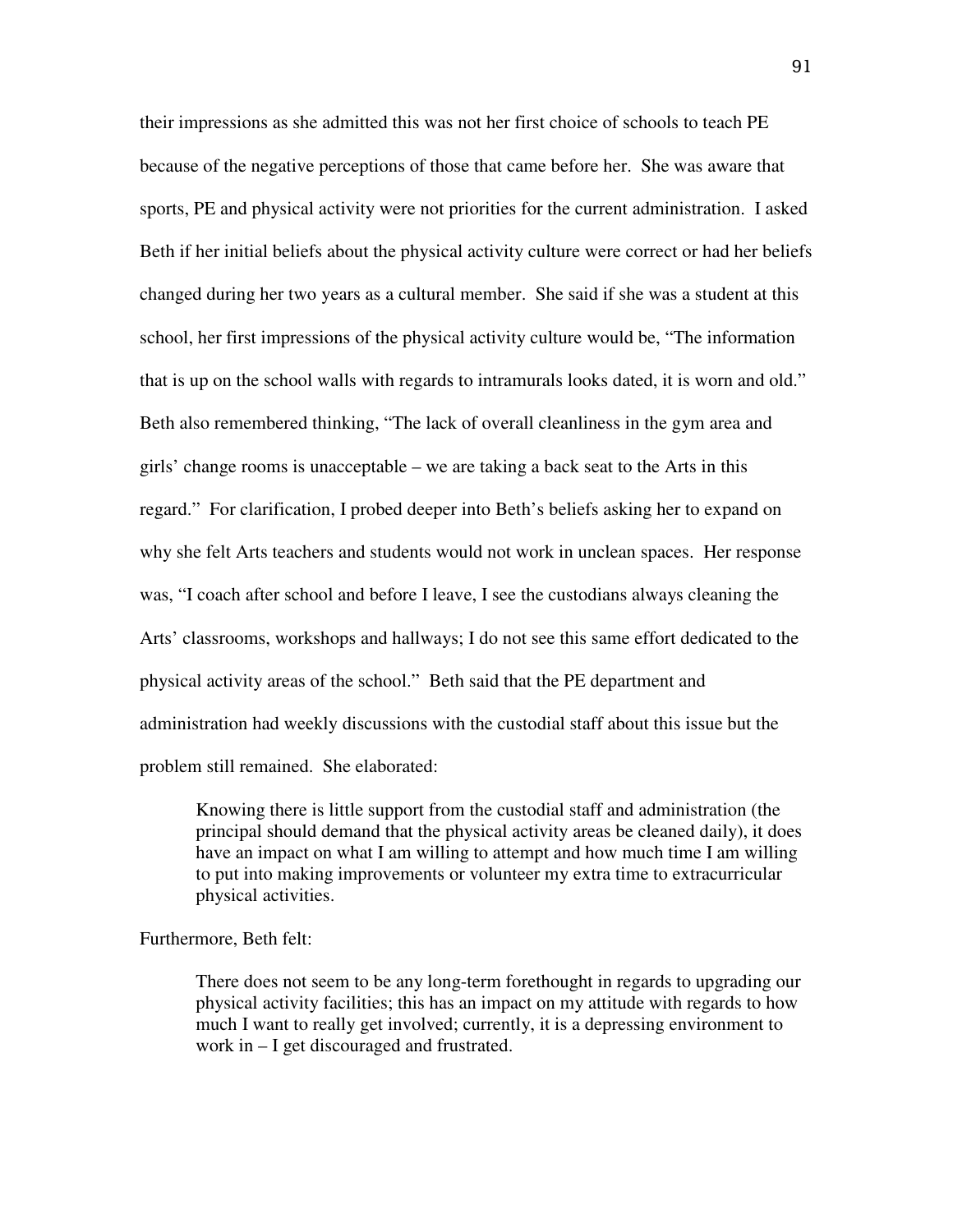Beth also emphasized the distance many of the ELL and Arts students travel to and from school; some students are bussed in from as far away as 60 kilometers. She felt that expecting these students to miss their bus home for an interschool team practice or game was not going to happen. She said, "It is a reality we are faced with as physical educators and coaches in this school; a large group of our students are spending hours on the road to attend this school for the Arts' program." Bluntly, Beth followed up on her previous

comment by saying:

We are an Arts school – let's be honest – our top administrator pushes the Arts' program which marginalizes PE and physical activity. If the Arts was not in the school, would PE and options for physical activity be different – probably.

Beth also stated how the school's location presented challenges for staff and other

students. For example:

A nighttime physical activity event for teachers is difficult because of the proximity from their homes to school. To come back to school at 6 p.m. after you have been here all day, I do not think it is feasible. It depends, if you are working at a school where most of the students and staff walk or bike to school, you might get greater participation in after-school physical activity events.

In addition, Beth talked about her beliefs about the influence the general student

population had on physical activity opportunities:

The nature of our student population and the demographics of our catchment area are having a huge impact on PE and the physical activity culture – we cannot get away from that. We do not have the student population who can participate in interschool physical activities due to the lack of time or financial resources. A lot of our students have part-time jobs because they have to and these are the students who really need to be physically active.

With this in mind, she highlighted the trickle down effect to the school's intramural

organization team: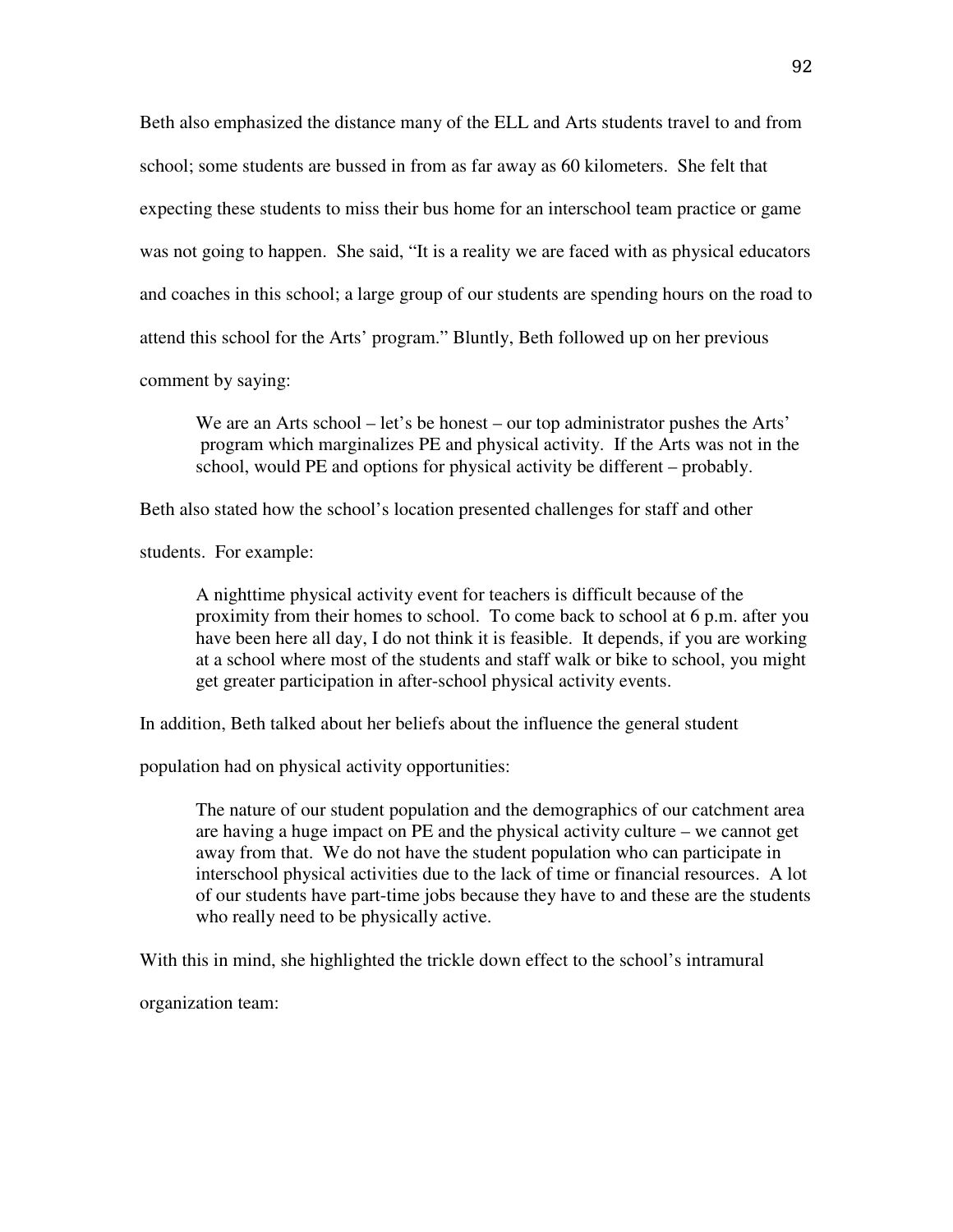I think the teacher sponsoring the intramural organization team has to come to PE teachers to ask our opinions about who the future students should be on organizational team; however, there are not a lot of student leaders to choose from.

To conclude the interview, Beth put herself in the place of a grade eight student who is a

good athlete and aspires to receive an athletic scholarship. She said:

A kid who is an elite level athlete or at least a good athlete will want to go to a school that has traditionally been successful in interschool sports. Why would a good hockey player come to our school when our boys' hockey team folded this year and lost by at least ten goals every game. It takes a long time to change this perception.

Along with the aforementioned barriers to physical activity opportunities, Beth

believed the Guidance department was significantly influencing the school's PE programs. "In my opinion, one of the major reasons why we have so few students taking grade nine PE is the lack of support from Guidance – they are not encouraging new students to get involved." Beth said that her colleague Lisa investigated why the PE numbers were below the school board average. Lisa presented her findings to the head of Guidance at the end of last year. Beth reviewed the results of this meeting, "Looking at the overall PE numbers this year, our numbers are down again for the third year in a row." To clarify the situation, the Guidance department, in association with administration at this school, had decided that students did not need to complete their compulsory PE credit by the end of grade nine or 10. Thus, many students chose to wait until their senior year (grade 12) to meet their PE credit expectations. As a consequence, the grade nine and 10 PE numbers were much lower than anticipated.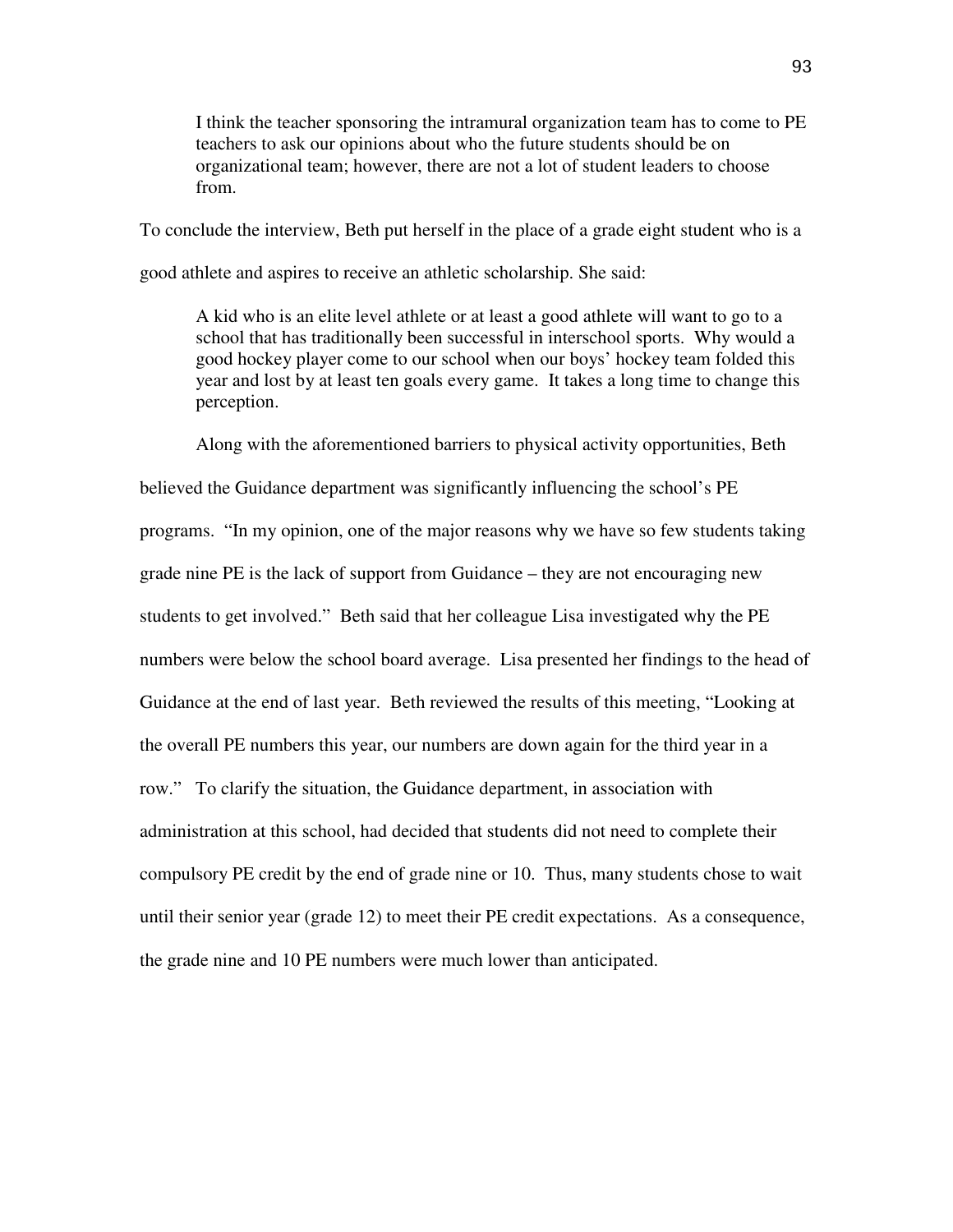Lisa, another new PE teacher at this school (less than three years) realized one of the school's main priorities during her first week working at the school. She remembered thinking:

The culture here is very different compared to the school I was previously at. When I first arrived at this school, I got a lot of negative opinions from other teachers, but it took me a while to realize what kind of school it was, what kind of kids we have. It is quite unique but very multicultural compared to other schools in the school board.

Lisa also observed that, "The gym floor was always dirty which led to safety hazards for my students; the gym is my classroom  $-$  I know the floors are cleaned in traditional classrooms, why not mine?" Teaching in the gym environment for five days, she understood why the students and staff were not using the weight room and gym facilities during leisure times. She said, "The condition and age of our fitness facilities and change rooms are big reasons, I think, why more students and staff do not use the weight room." I asked Lisa to compare her current beliefs with her first impressions of the school's physical activity culture. She stated her attitude and desire to promote school-based physical activities had weakened since she began teaching at this school.

Lisa's resolve to promote PE and physical activity was challenged when she tracked the number of students taking PE classes and found that very few grade nine students were enrolling in PE. Lisa commented, "I have gone to our principal and told her that at every other school in the board, every grade nine student takes PE. Why is this not happening in our building? If the principal wanted to change this, she could but she has decided not to." Lisa went further to say, "I have tried to promote the academic and physical benefits of taking PE to Guidance every year – it falls on deaf ears because the Guidance counselors refuse to promote PE." In efforts to change the physical activity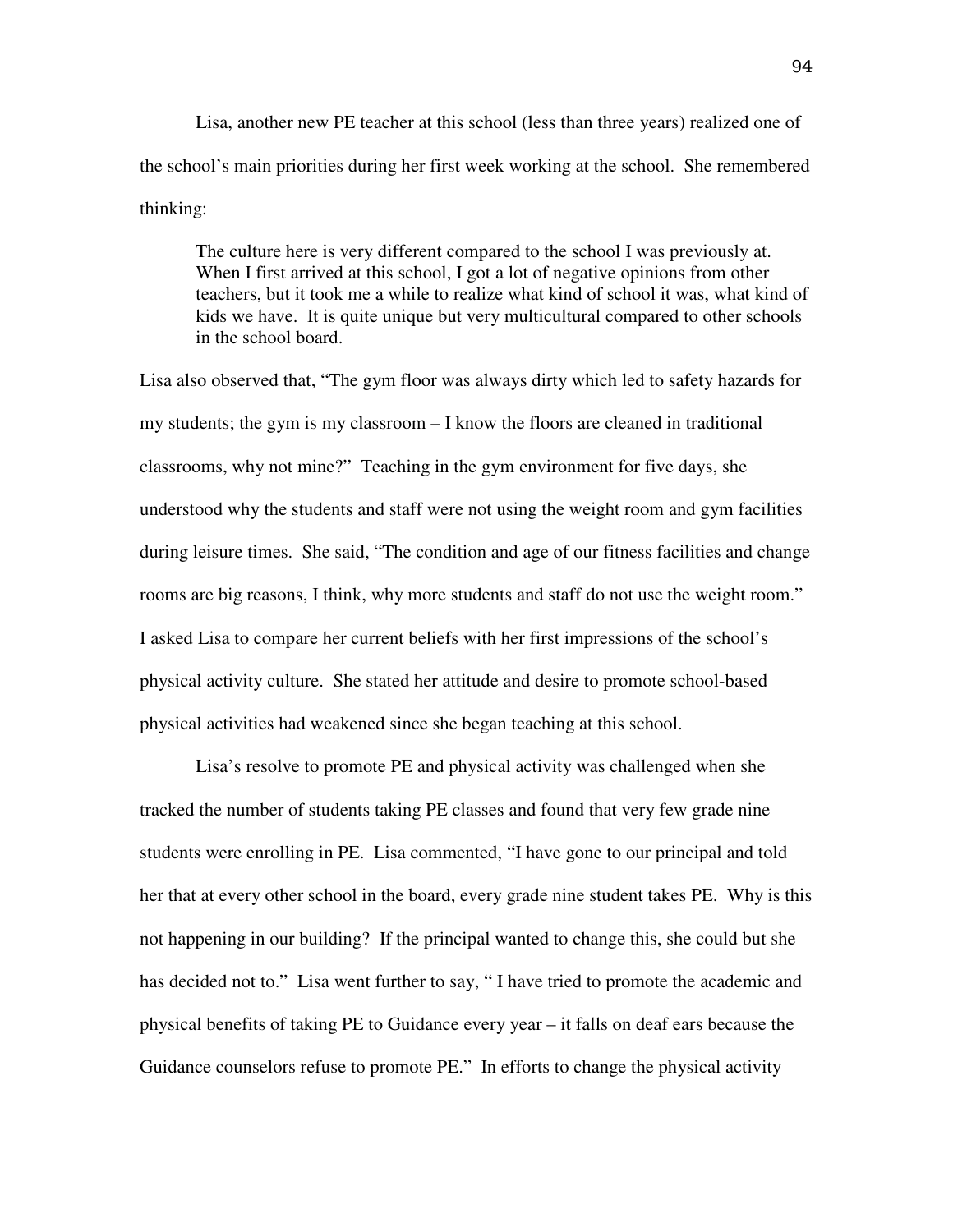culture, Lisa had taken the initiative to promote PE and physical activity to the student

population.

 I have created the PE and Athletics website so at least there is something for the kids to look at - this is important because this is where kids are – they are online. My belief is if PE courses and activity opportunities are more visible, kids are more likely to get involved.

She also expanded the breadth of her promotional strategies to the feeder school (grades

7/8):

I try to stress when I talk to our feeder school – I highlight to the parents that every season, there is an opportunity for your child to be active during school (PE classes, intramurals) or after school (interschool sports. yoga club); I stress that most of the activities are free.

After discussing this topic in more detail with Lisa, she believed that the blame should

not fall completely on administration for depleting student numbers in PE classes and

leisure time intramurals. She deduced that:

The physical activity culture of this school is largely influenced by the student demographics and the Arts program – it is an artsy school for sure – you feel it in the halls with the painted murals, the singing and the dancing. Are the Arts teachers going to choose to come to the gym and take part in a game of volleyball in the evening with staff or students or are they going to stay home and play their flute? These teachers are doing what they believe in – what they enjoy.

Lisa also referred to some of her recent experiences teaching grade nine girls' PE. She believed the cultural backgrounds of the girls prevented them from taking PE after grade nine. For example, Lisa recalled, "I did a dance unit in grade nine girls' PE and half of my class could not do it because they were not allowed to perform any physical movements in public; this is just one of my classes."

However, Lisa commended the strong financial support she had received from the school's student activities department. She said, "Since I have been here, the money given to my players and teams encourages me to keep coaching; I feel they (student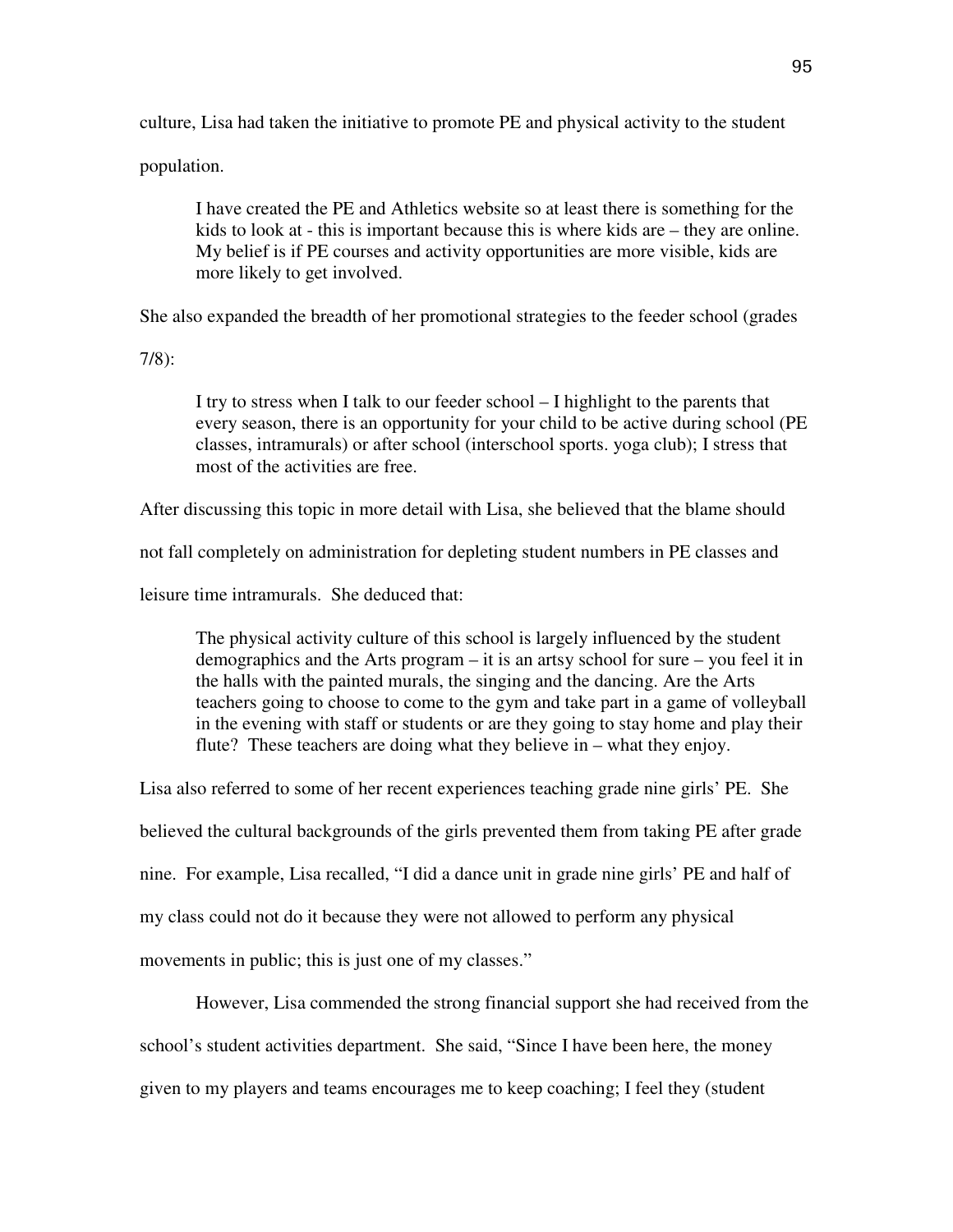activities department) are supporting what I am trying to do." This department was responsible for allocating funds to the various interschool teams and intramural events. The vice-principal that led this department was an avid sports person and consistently participated in staff versus student athletic competitions. Prior to his administrative post, he was a business teacher for 17 years at this school. Also, he coached the boys' softball team, organized the school's floor hockey club, and was heavily involved in the local community as a volunteer coach. Nevertheless, this vice-principal had accepted an elementary vice-principal position and was leaving the school at the end of the academic year. A new female vice-principal with no sport or fitness background was replacing him.

A second year vice-principal at this school, Jane was also asked about her beliefs concerning the school's physical activity culture. Her first response was, "In terms of a sport-based culture, I do see physical activity being an important part of this school because I see it promoted on the school walls and hear team updates on morning announcements; however, individual lifestyle's activities, not so much." After a short delay, Jane elaborated, "At my last school, you would see staff running with students before school; it was a sport culture where students were actively engaged to train year round – I do not see anything like that at this school." Also, Jane referred to another example from her last school:

At my last school, the guys (male students) had their 1000 pound club; there was a custom t-shirt for it and the guys died to get this – I was always outraged because there was no way a female could make the 1000 club because of the criteria; I do not see anything like that at this school.

Not understanding the parameters of the "1000 pound club", I inquired further. She stated that in order to be part of this club, students had to lift a total of 1000 pounds in ten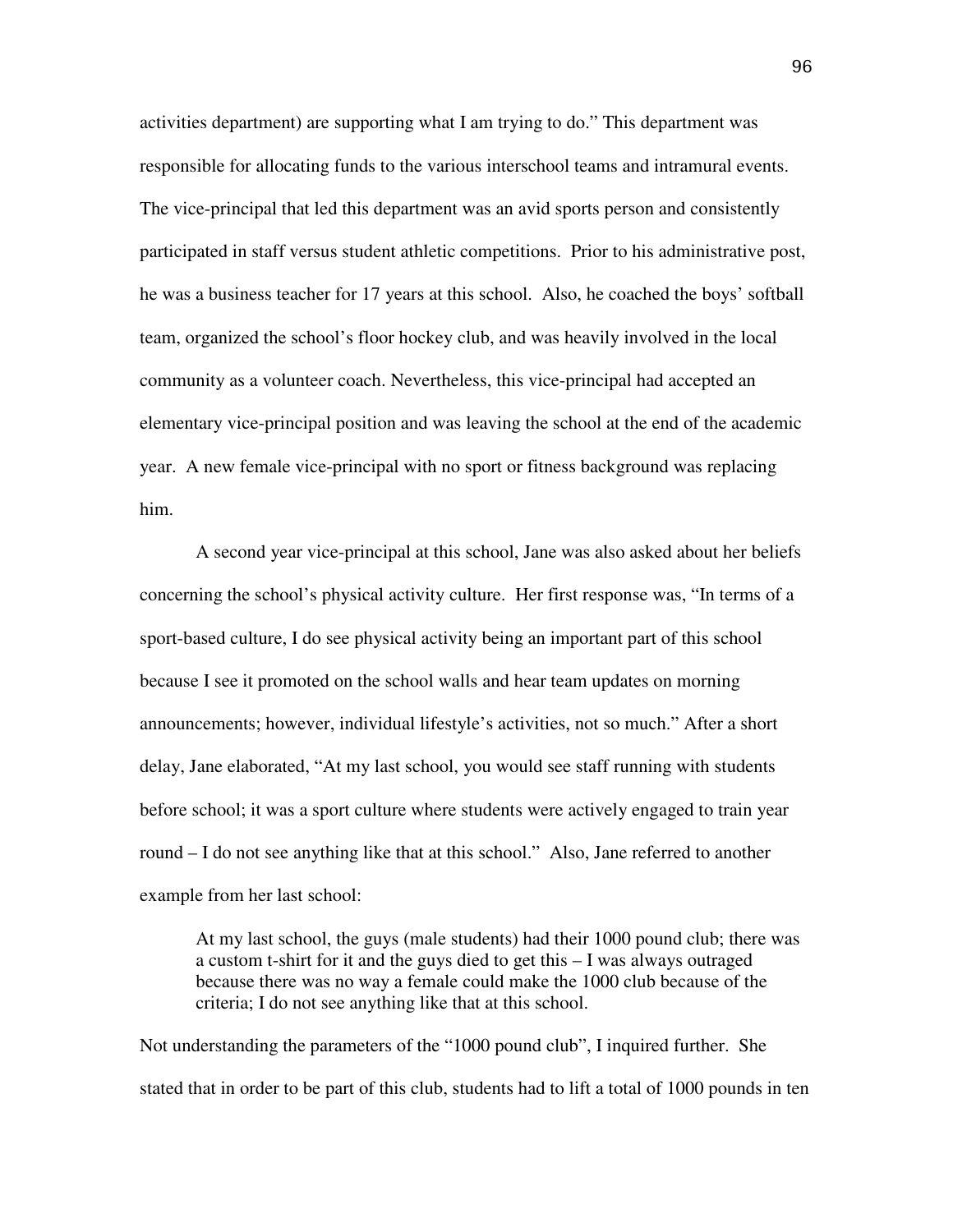different exercises within a specific time frame (one month). For example, students needed to lift their own body weight (i.e. 150 pounds) a total of seven times to meet one of the categorical requirements. It did not have to be consecutively but a cumulative total. Beyond this inquiry, I asked Jane to clarify her beliefs because of her contradictory replies. She admitted that at her previous secondary school, it was expected that interschool teams made it to playoff rounds, and students and parents demanded that the school offer a variety of intramural physical activity options. Reflecting back on this experience, and comparing it to her brief time at this school, Jane said she does not feel the same pressure from the staff and students to succeed in interschool sports or to appease the parent group. In short, "It is just different here; priorities are different, and the students have different needs relative to other schools in the school board."

Furthermore, she made the following assessment:

 Some of the kids at this school are brought up in homes with poor role models. If the family is unfit, the kids are unfit. If you look at how many students actually participate in sport at this school, some kids are three season athletes – what about the other 80% of the student population that are not active?

Another difference with the students at this school compared to her previous school is

their lack of financial resources; Jane commented:

 Especially at this school, I feel the ever-increasing costs for kids to get involved in school sports is too much; I see more and more students come in to talk to our principal about the need for funding. However, the school practice here is if you do not pay, you do not play.

Interconnected with these unique student challenges, Jane believed the school's

timetable restricted physical activity opportunities; "The structure of the school day at

this school (timing, focus on academic curriculum) minimizes opportunities for kids to

participate in school sports." Jane compared the current school day to when she started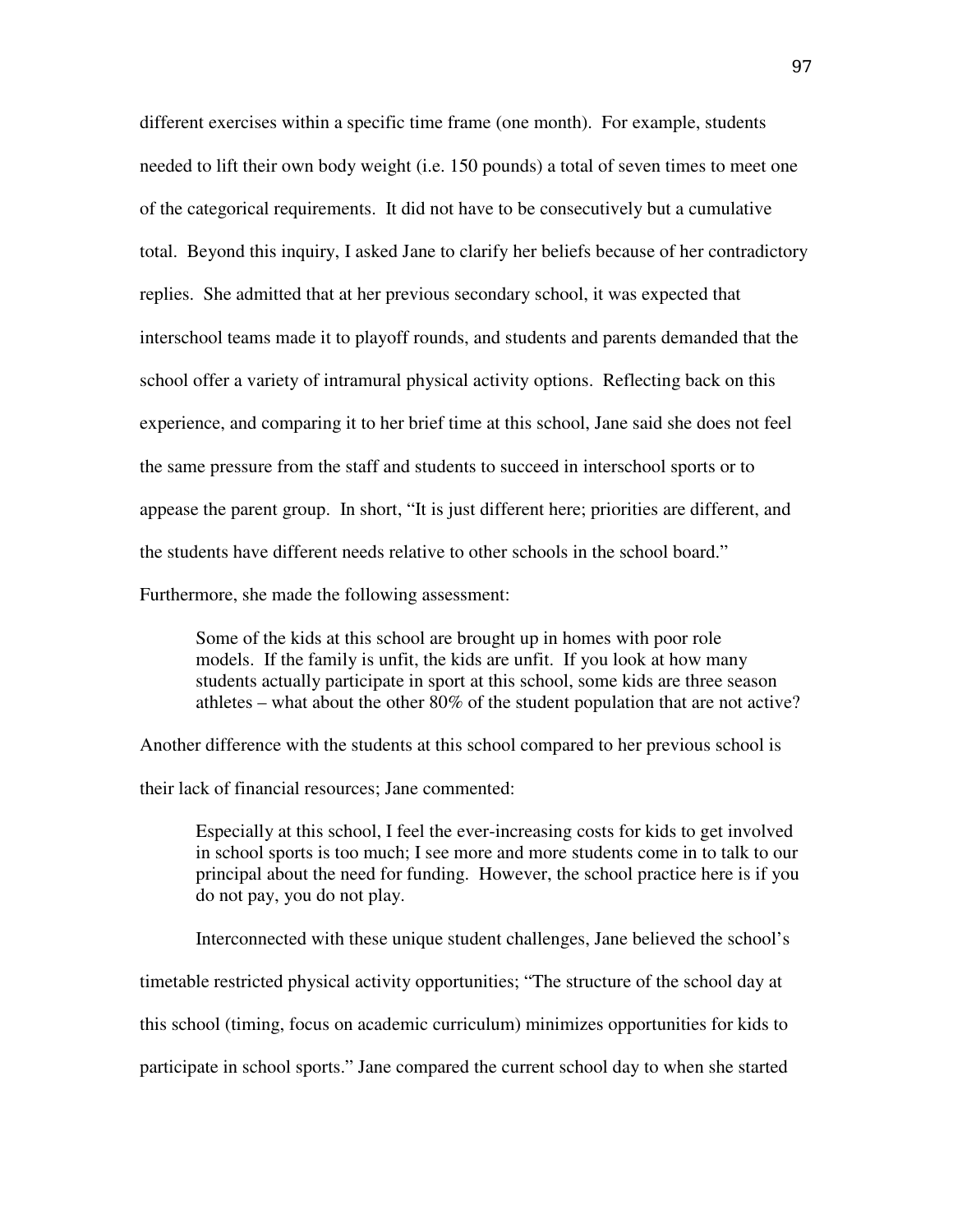her teaching career, "The school day now prohibits opportunities for students to be active during school hours." Moreover, Jane said in comparison to her fitness experiences at the local gym, there was no way she was going to shower in the school's *crappy locker rooms*. Cleaning up after an intense workout in a clean and modern change room was important to her; it was something she looked forward to as part of the process. Her overall sense was, "Some students may be fine with showering in our change rooms after PE class, but I think the majority of the girls are not fine with it."

Together with these new cultural members, I also had conflicting impressions before I started my tenure at this school. I arrived at this school because I requested a voluntary school transfer four years ago. On my transfer request form, I ranked this school as my last choice out of 16 secondary schools in the school board. I based this decision on the information I received from my PE colleagues at the time. They frequently referred to this school as, "The Siberia of schools" and reiterated that no PE teacher voluntarily taught at this school. These impressions originated from interschool coaching experiences against this school and from dialogue with other teachers who had worked at this school. From a personal perspective, I visited this school on one occasion before my transfer. My first thoughts were that it was out-dated, the gymnasiums were small, dark and dirty and the murals on school walls signified the importance of the Arts and Drama programs. My interschool coaching experiences versus this school also shaped my beliefs. Most sport contests with this school resulted in lopsided victories; their teams were unorganized strategically and in outward appearance (i.e. team uniforms were old, too small and jerseys were mismatched). As well, a majority of their team members were new to the sport and did not possess the basic skills to play the game.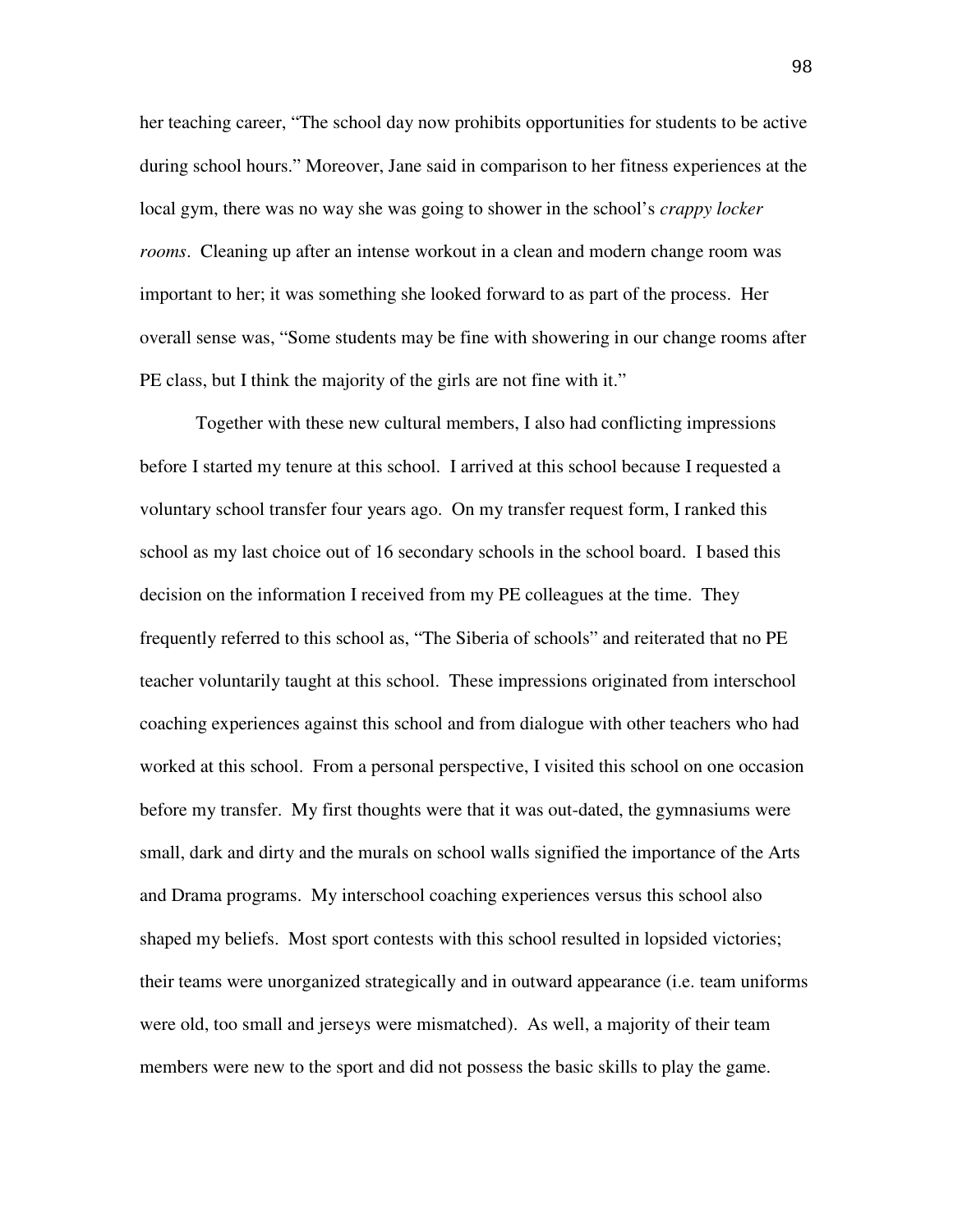Reflecting on my two years working at this school, my teaching and coaching objectives and goals have changed. Coaching is a major reason why I entered the teaching profession but this past year, I only had three students try out for the boy's ice hockey team – an interschool team I have coached in two secondary schools for eight years. Moreover, I started a grade 10 Ice Hockey PE course two years ago and it was cancelled for next year due to low student enrolment. Ironically, the after-school ball hockey club this year had over 40 students that regularly attended. This informal club designated students onto four teams and they played for an hour, twice a week. There was a small trophy they competed for at the end of the winter season and attendance was not mandatory to retain membership.

What I have learned is that many of the students who are interested in PE and interschool sports are from Africa, Sri Lanka and Afghanistan. These students are not familiar with the sport of ice hockey and, even if they were, they could not afford to buy the equipment necessary to play it. The Canadian students attending this school were from low socioeconomic households and most did not have the time or the money to participate in interschool sports. As Jane outlined earlier, many of these students' parents did not value physical activity and therefore, why would their son or daughter?

In addition to interschool sports, some of the school's senior PE classes (i.e. Outdoor Education, grade 12 PE, LiveFit (girls), Powerfit (boys)) required students to cover additional course expenses (i.e. field trips). The general trend over the past two years has seen these courses depleted in student numbers. This situation has pushed my primary teaching load into academic courses outside of my area of specialty (i.e. Geography, Business, English). In turn, my perception is that my role as a PE teacher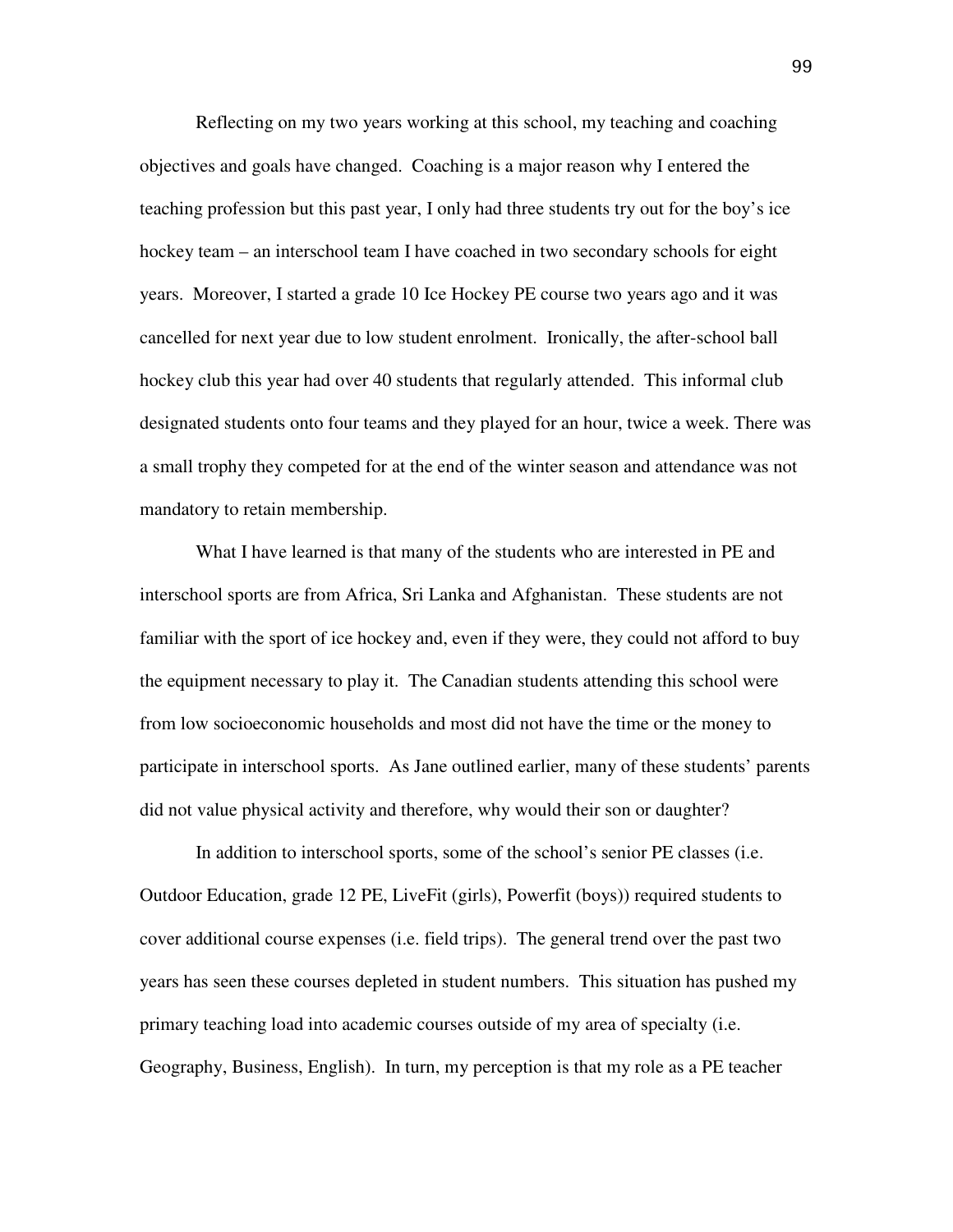and coach are in question at this school due to the reduced number of PE courses I am asked to teach in successive years. Ultimately, this situation influences the effort and time I dedicate to promoting school-based physical activity opportunities. As such, I have found myself contributing most of my extracurricular time to local community sport leagues. Presently, I perceive my value as a school member to be low but my sport and coaching background is highly valued at the community level. Human nature draws me to where I believe I am wanted or needed the most and/or where I can make the biggest difference in the lives of children and adolescents.

Another new PE teacher, Peter, provided an additional perspective on the existing physical activity culture at this school. Unlike the female participants, Peter did not have any prior knowledge about this school's physical activity culture. Contrary to earlier participants' comments, Peter focused on the school's downtown location as a major obstacle towards maximizing physical activity opportunities. He said:

It is hard to come up with ideas for more activities at this school because of its urban location; even with the Terry Fox Charity Run, it can be very dangerous for students walking across busy roads without supervision.

Another drawback of this school's location was its inaccessibility to active commuters. According to Peter who rode his bike to and from school every day, navigating the busy roads, the numerous stop lights and the few bike lanes that led up to the school were daunting even for the experienced rider. From a teaching vein, he also found it difficult to plan safe walking and bicycle routes for his Outdoor Education classes because of where the school was situated. As well, Peter believed very few students actively commuted to school due to the lack of safe storage for bicycles and skateboards. He summarized his thoughts on this topic by saying, "Encouraging students to actively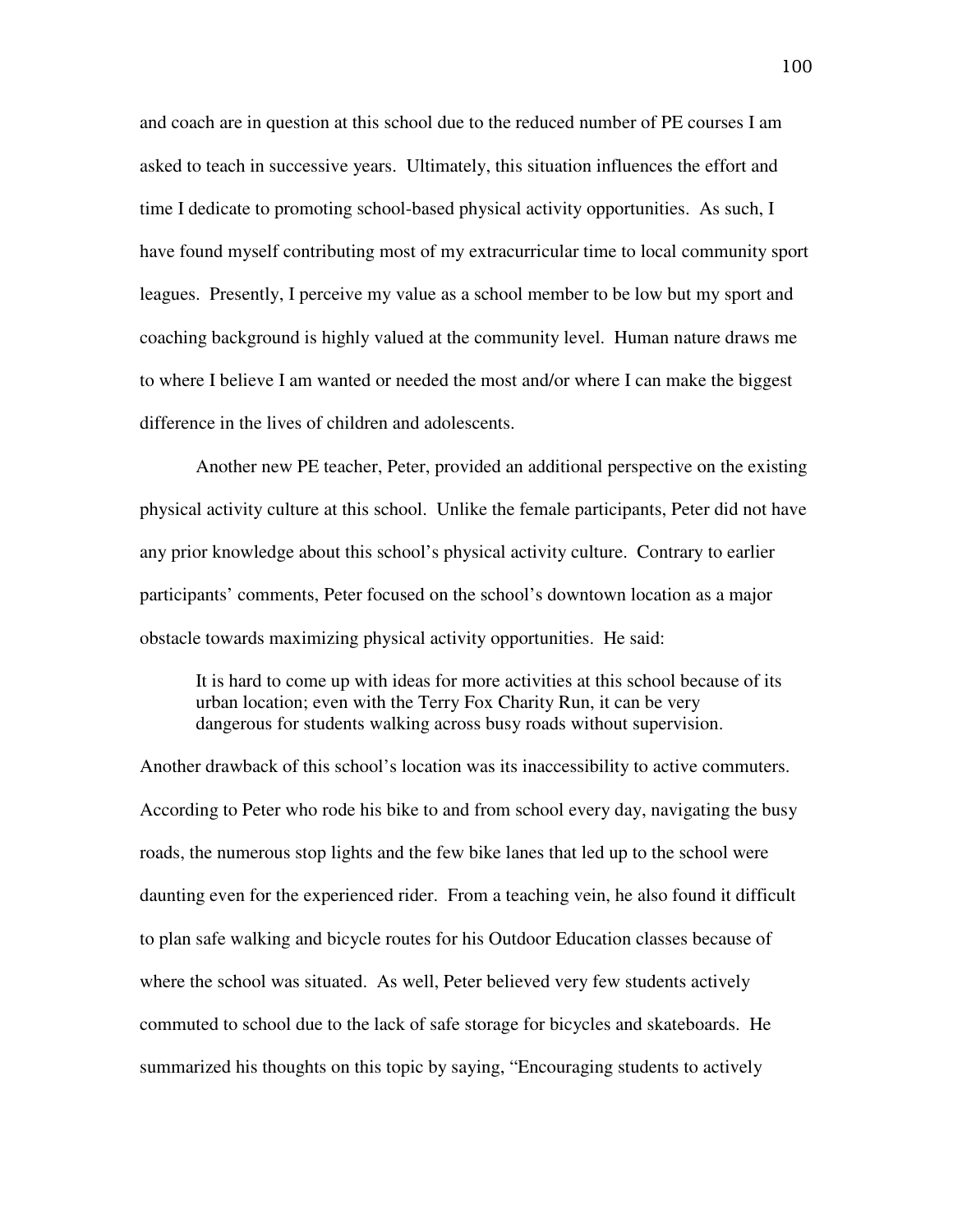commute to school promotes positive lifelong physical activity behaviours; the school, as it operates today, does not encourage active commuting to and from school for staff or students."

Furthermore, Peter made reference to the influence of the general socioeconomic status of the student population; "The physical activity opportunities we are currently offering are not suitable - we must recognize that the socioeconomic backgrounds of many of our students limits what we can do." He stated at his last school, "The culture was completely different because the school drew from a largely rural population and the kids came from more affluent backgrounds." Peter recalled organizing several offcampus intramural activities that included a facility user fee for each student; he said he had more students than he could handle. However, at this school, Peter attempted to offer similar opportunities for students with little or no interest from students and staff. In one instance, he approached the PE head about introducing an off-campus, ice hockey intramural league before school. The feedback he received was, "I do not think it would work; it is not a place we (PE department) should be putting our focus." Peter refuted the PE head's opinion by saying, "If we can give kids an opportunity to play intramural ice hockey before school, we should provide this experience because it may be the only time of the day they can do it." In the end, Peter's idea was not supported. He believed this perception to be prevalent across the school's administrators and teachers. For example, Peter discussed the staff's contribution to the blog section on the PE and Athletics' school webpage: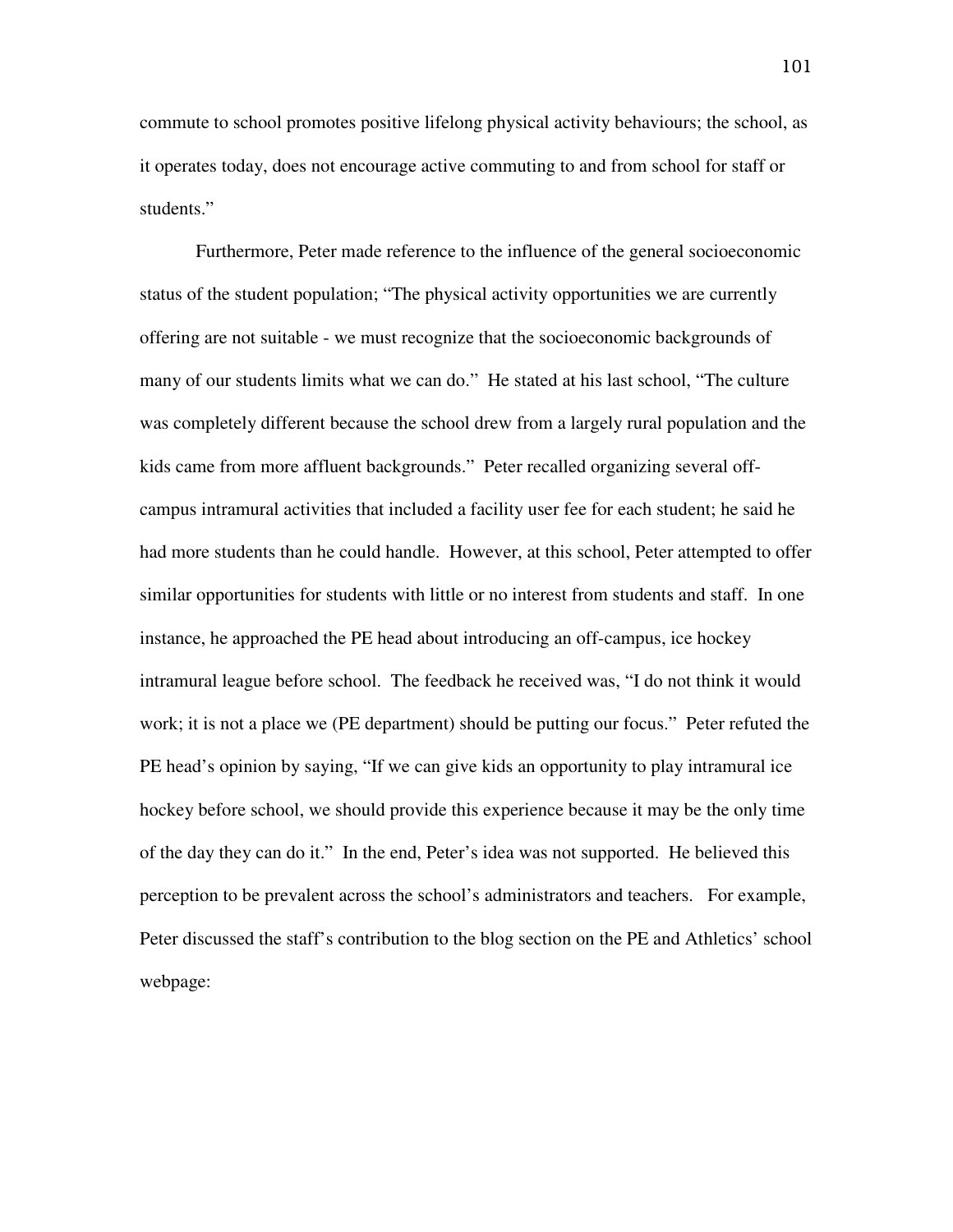Lisa and I tried to get a blog going where teachers could post their own physical activity interests and accomplishments. I think it only has a couple of entries over a six- month period it has been available to teachers. I feel this is very important but the teachers I have talked to say it is hard to find the time, energy, and initiative to sit down and do it.

Another difference between his last school and this one were some of the school's

practices that reduced opportunities for physical activity. Peter commented:

 Within the last year, our principal has imposed 15 minutes of sustained silent reading into one of our classes, four days weekly. We already lose ten minutes of PE class time because the kids need to change for PE. Now, we are losing 25 minutes out of a 75-minute period.

In summary, the new PE teachers and administrator believed that the school's artifacts (i.e. weight room, change rooms, gymnasiums, school location) were directly influencing the culture of physical activity at this school. According to participants' beliefs, the school was not addressing the condition and age of the physical activity facilities that, in turn, was influencing their desire to maximize opportunities for physical activity. The underlying perception was that if the school was not going to provide the PE and non-PE staff with modern, clean physical activity facilities, then why should they (PE teachers) extend themselves to promote physical activity to students and staff. In addition, participants believed that some of the school's practices (i.e. structure of the school day, daily silent reading, lack of PE promotion by the Guidance department, focus on the Integrated Arts program) have contributed negatively to the existing physical activity culture. Thus, specific school practices were restricting the time the staff and students were able to dedicate to school-based physical activities.

Additionally, the varied cultural backgrounds and lower socioeconomic status of the general student population was also believed to be affecting the number and type of physical activities. As indicated previously, PE student numbers were declining, certain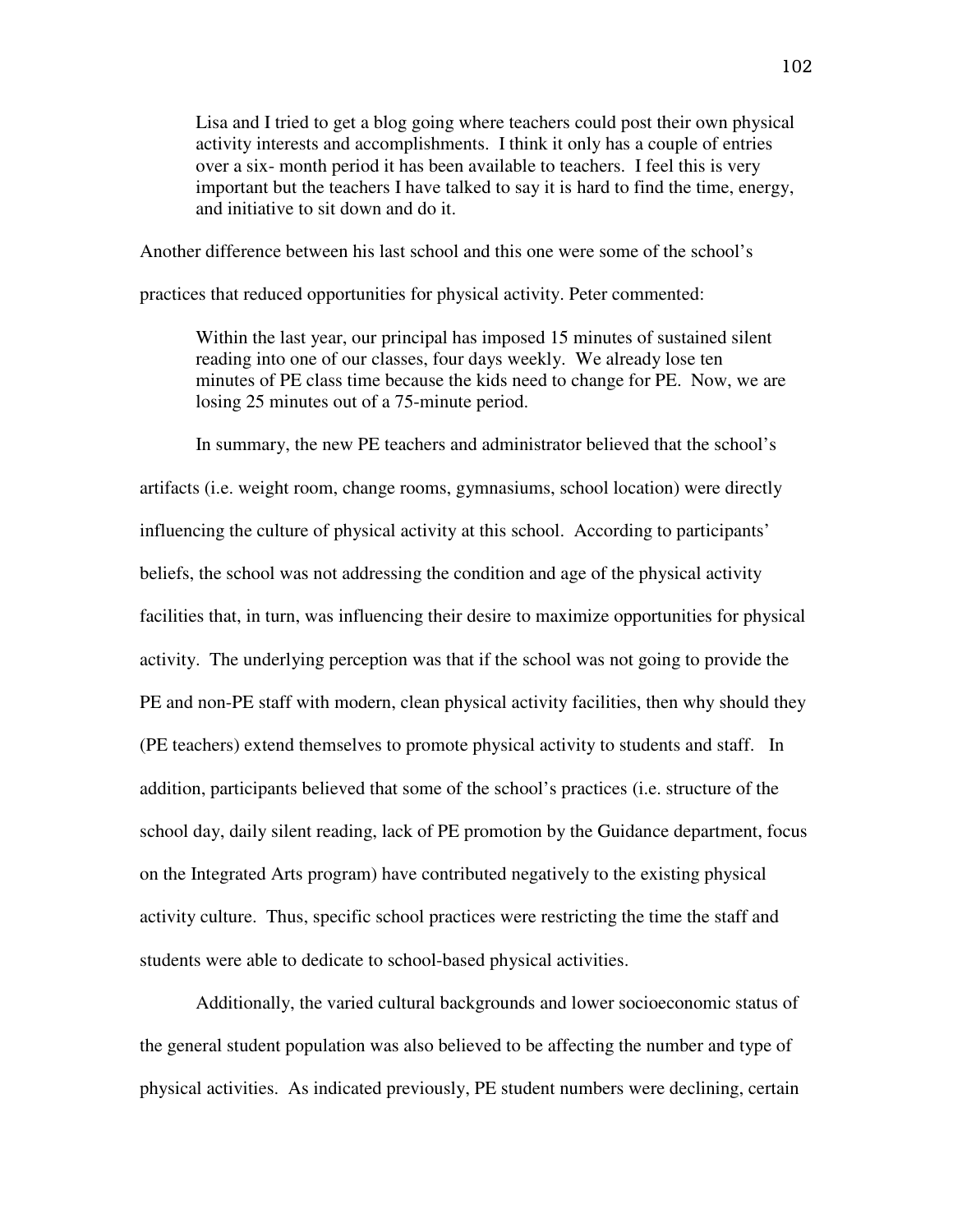interschool sports folded and intramural activities were confined to school hours when only a small percentage of students were able to participate. Therefore, the general student population was not responding to current options for physical activity and PE. To counteract this reality, investigating the physical activity interests of the student culture may promote greater student engagement in school-based physical activities.

### *Experienced PE Teachers.*

The experienced PE teachers in this study were more familiar with the evolution of the physical activity culture at this school. Mike, John, Sean, and Jason had taught at least six years in this school culture undergoing several changes to school artifacts (inside and outside school walls) and school policies and practices. The changes, relative to experienced PE teachers' beliefs, had come as a result of the diminished value placed on physical activity and PE by administrators and teachers who have worked or are working in this school. Thus, as the researcher, their beliefs provided a conduit between the past culture (the way it used to be) and the present culture (the way it is now).

Mike was the current PE head and has taught at this school for six years. As a PE teacher and a department leader, he had a significant influence over the PE classes, intramural activities and the interschool teams offered at the school. A recurring issue following Mike throughout his tenure was the absence of a dedicated health classroom for PE classes. This was a problem because a five-day health unit could be delivered in five different classrooms; some rooms had the proper resources and space to conduct a Cardiopulmonary Resuscitation (CPR) module but many were not equipped. Mike said, "I brought up this concern at a department heads' meeting this year with the principal, an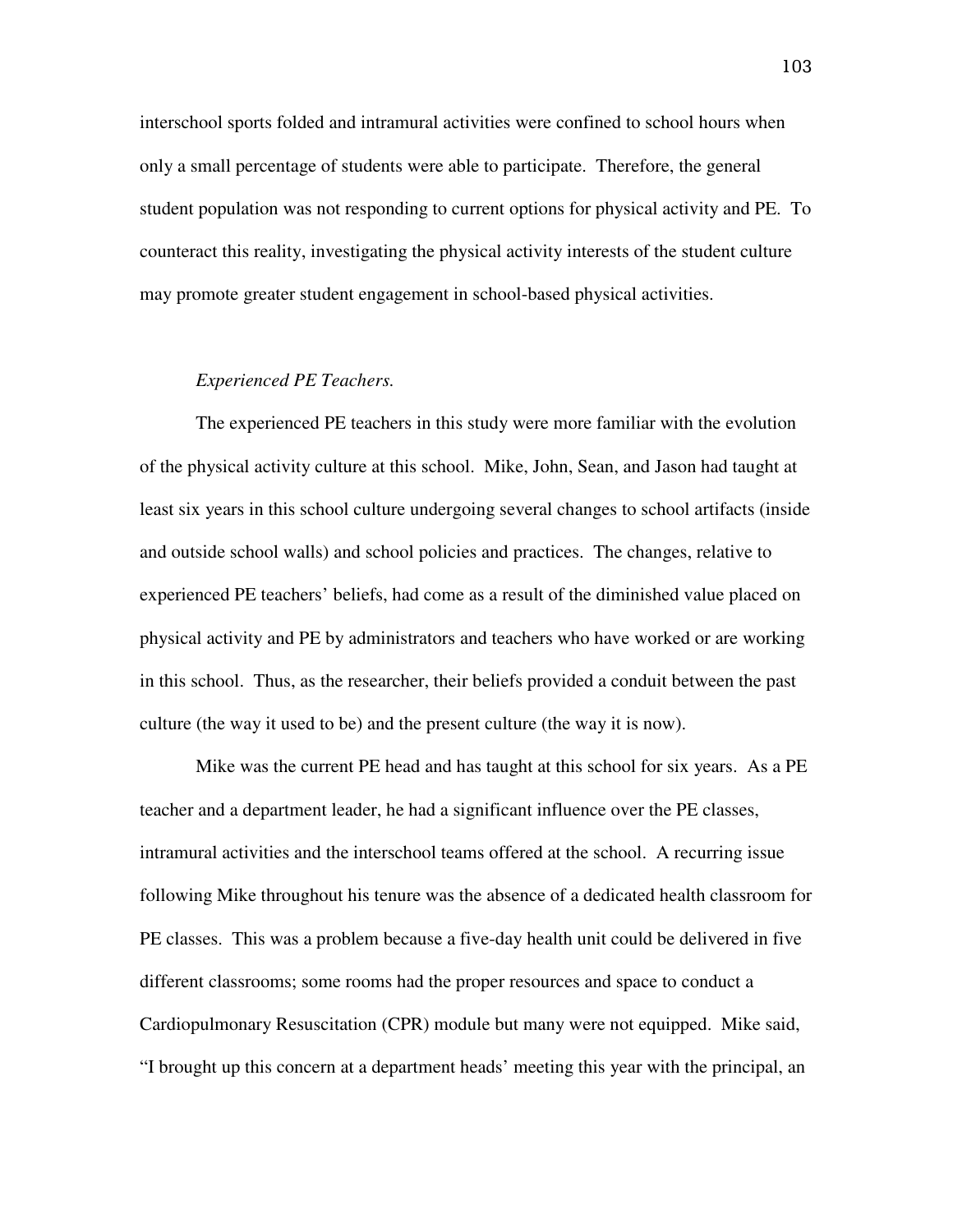Arts teacher and a cooperative education teacher; I cannot say whether one teacher agreed

or disagreed, but the principal remained neutral in the conversation." He was frustrated

with this non-decision because the PE department consistently donated the gym for

school assemblies. Mike expanded his thoughts by saying:

Because they (administration) do a lot of assemblies in the gym, we have to throw three classes into one gym – or on picture re-take day. Does it have to be in the gym – no – they could use another area of the school like the cafeteria; I have made this suggestion but it was rejected.

In addition to this school practice, Mike believed the Guidance department was

hindering the promotion of PE. He commented that:

The lack of support for PE from Guidance has had a major impact on our PE numbers. Our school has the lowest number of grade nine students taking PE in the school board; 65% of our grade nine students take PE whereas in most schools, it is 90% or more.

In another statement, Mike told me:

We offer a grade 12 PE course – it is an options class where students select the activities they want to do over the semester. There are enough activity choices to select from so they do not have to pay a user fee for any activity. For next year, there is a major drop in student numbers for this course. Talking with some of the kids, I have found out that their Guidance counselors have been telling them that the course is expensive to take.

Mike was distraught by this circumstance because one of the biggest marketing tools for

interschool sport player recruitment was the academic experience the students had in his

PE classes. If he did not receive the opportunity to show kids who he was as a teacher

and person, then they would be less apt to join his basketball team or participate in an

intramural tournament where he was the official. Mike also expressed how this negative

perception around PE had infiltrated into the community. For example, he stated: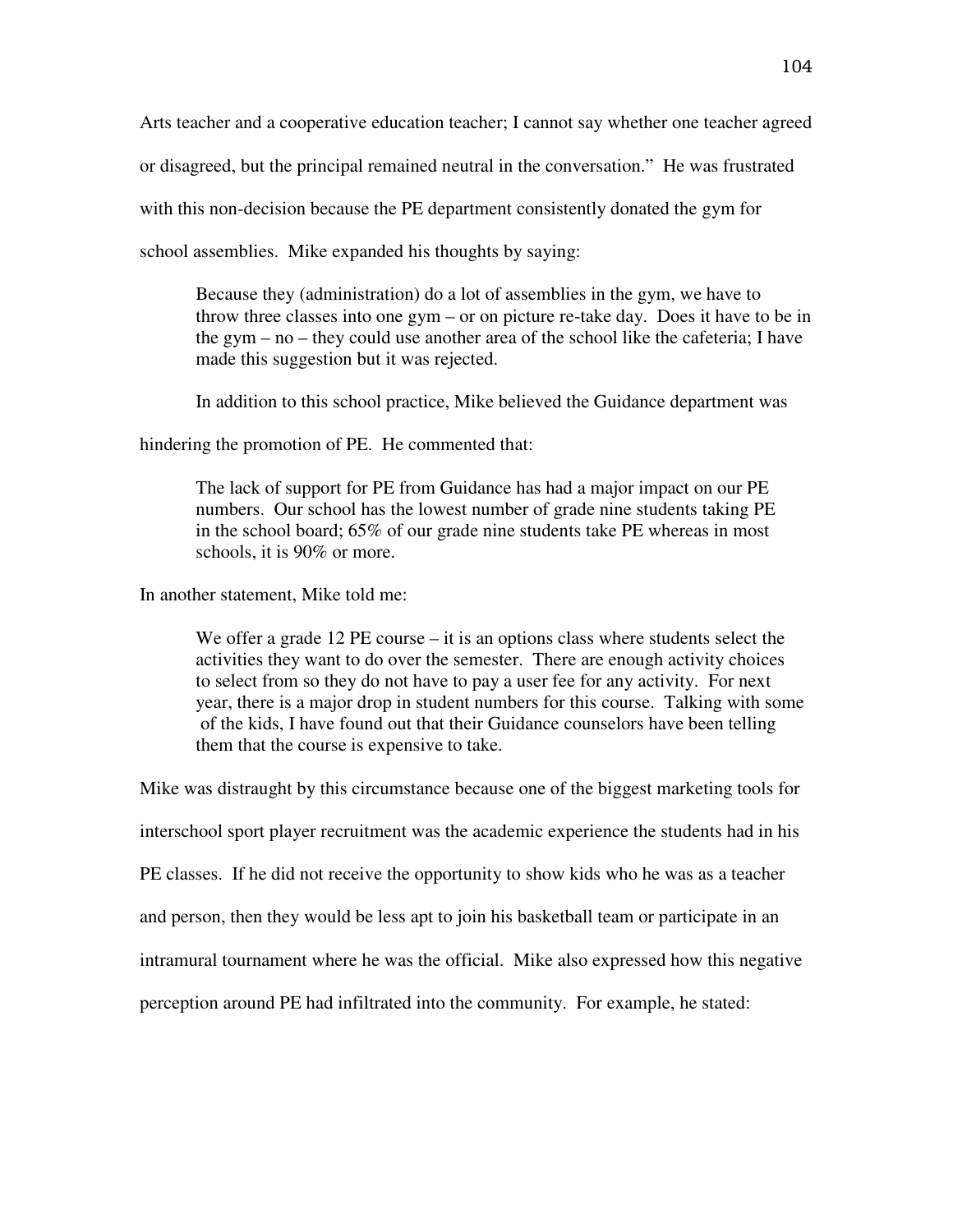I have been to our feeder schools to promote PE to the grade eight students coming in next year; I have been to the school's basketball games and talked to their teachers and coaches, but I cannot seem to get our grade nine PE student numbers close to the board average.

In line with decreasing PE numbers, Mike noticed a significant drop in teacher/coaches which has influenced the total number of interschool sports teams accessible to students. According to Mike, the lack of teacher/coaches was associated with administrator and teacher values linked to school-based physical activity. To increase the number of teacher/coaches, Mike has tried to hire new PE teachers that address the coaching needs of the school. For example, he said:

I had pre-selected a female PE teacher that was also going to coach the girls' basketball teams for the upcoming year. I told the principal that I wanted this specific candidate for the job before she entered into summer interviews for the position. Administration ended up hiring someone they wanted who does nothing extracurricular for our school and ignored the needs of our department.

Mike followed up this staffing decision with the principal. The principal justified her decision through confirmation that the new teacher was, "The most qualified person for the job." Recently, Mike had been trying to adjust to the changing values of new teacher hires. He mentioned that involvement in extracurricular activities was no longer a priority for many of the new staff. He reminded me of his coaching commitment to three-sport seasons and how he organized an open gym basketball session every Sunday. As the PE head, "I believe it is my responsibility to model this behaviour; it is selfsatisfying – I get a workout in too." One of Mike's theories about new teachers was:

The reason we lack teacher/coaches at this school is our teacher demographic. In my attempt to recruit new teachers to coach interschool teams, they say they do not have time because of family responsibilities. If staff do not have any kids of their own, they seem to be more involved in interschool sports.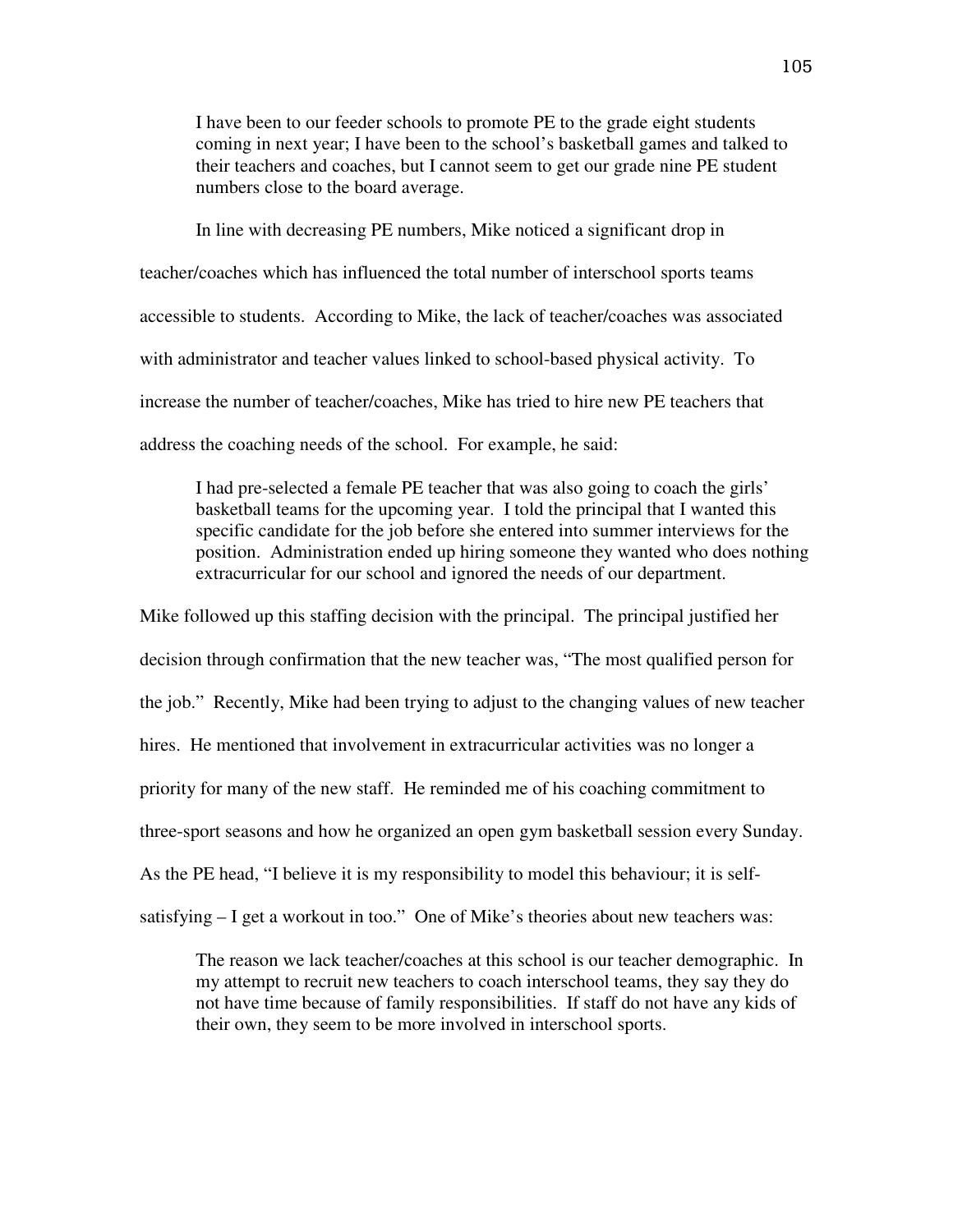A specific example supporting his theory is outlined in the following scenario:

 What we tried to do last year is on Wednesday nights - I set the gym aside for staff and their families to participate in an open gym session. Hardly anybody attended; only two staff came regularly and no PE teachers because they told me that they already spend their day in the gym. Two staff members took the lead to organize specific activities but still, no one came out.

I asked Mike about his promotional techniques for this staff activity night. He said it was posted on the school's email system, it was talked about daily on the morning announcements, a flyer was posted in the staff room and the night was promoted at monthly staff meetings. Also, Mike individually informed teachers on Wednesdays about this opportunity.

 Ironically, I am one of those teachers Mike is referring to. I have two young children who are heavily involved in community sports and other leisure activities. I am part of a one-car family so in order to transport my children to their venues, I have to pick them up from school and then go immediately to the activity. Before we had children, my wife worked long hours and consequently, I committed more of my extracurricular time to interschool sports and intramurals. However, my current family situation dictates that my time be spent away from the school. It is a personal choice; there are other teachers in the school at the same family stage as myself but they have chosen to coach all three seasons and organize intramural activities.

My personal decision not to coach is also based on the poor commitment I have received from my interschool team athletes. After coaching for two years at this school, my experience informed me that the students needed their part-time jobs more than being part of an interschool team. For the most part, practice attendance was erratic and team success was minimal. As a volunteer, I want to have a positive experience beyond team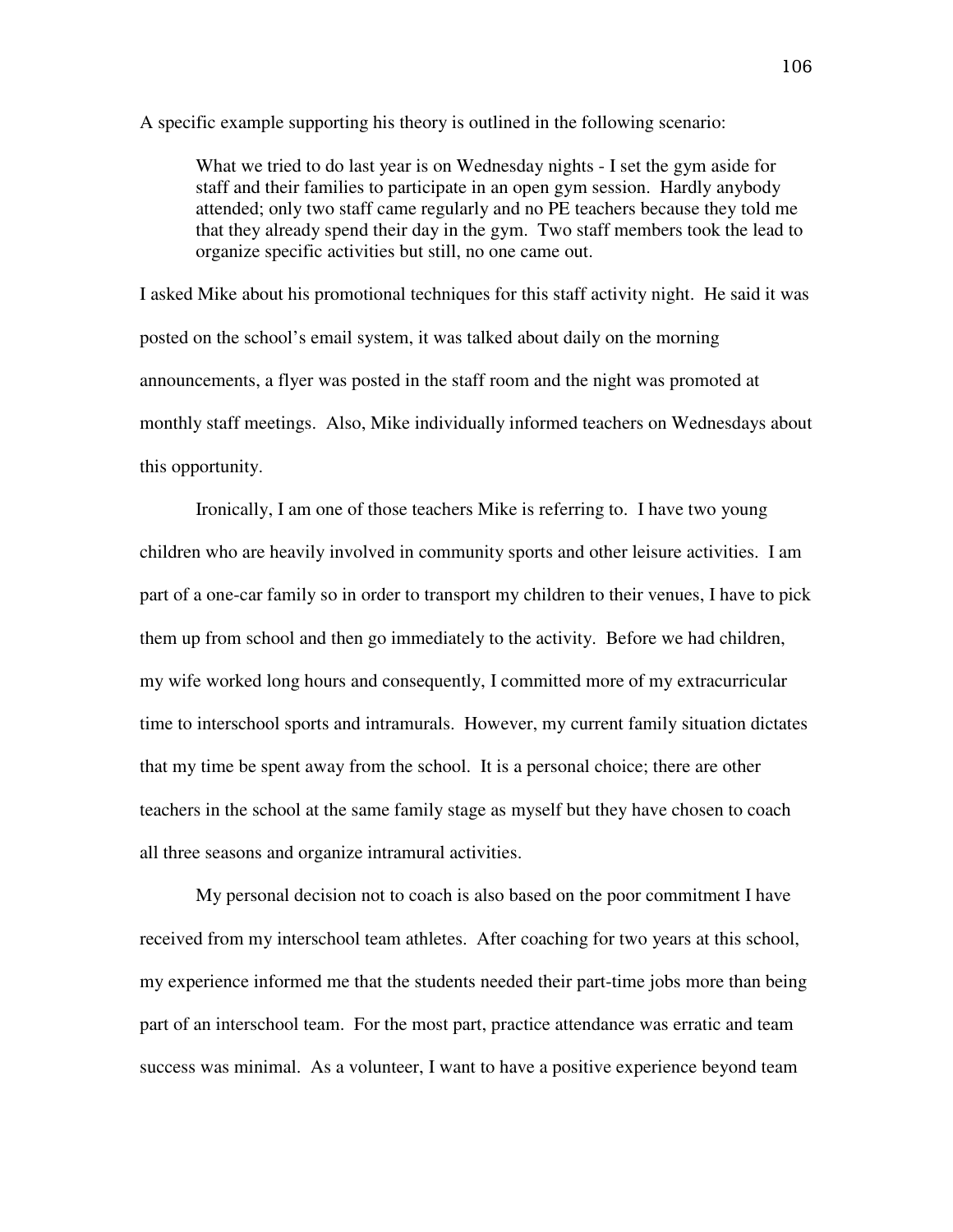wins and losses. As I was the only team member to be present at every practice and game, it became difficult to sustain my motivation. As well, because of the academic focus of this school (i.e. Integrated Arts, ELL), the projected student demographic over the next five years suggests the next student generation will face the same financial and time challenges that the current students encounter.

A PE teacher near the top of the staff seniority pole was John. He had taught PE at this school for 13 years and was the teacher sponsor for the school's intramural organization team. John coached track and field and boys' basketball and football. Similar to the female respondents, John highlighted the importance of clean and modern physical activity areas. John mentioned, "The gym has not been a priority for our custodial staff all year. We have discussed this issue with administration but the problem still remains; the gym area is rarely cleaned." Above the cleanliness of physical activity areas, John stressed the condition of the school's weight room, "It is ironic that we have as many students as we do using the weight room at lunch and after school because it is the smallest and in the poorest condition compared to any other weight room in the school board." I followed up this statement by asking John to verify his knowledge of other school weight rooms. He responded, "I have taught the boys' Powerfit class for the past four years. I take my classes to compete in weight-lifting competitions at other schools – I have seen them all." As an extension, I probed deeper into John's beliefs to understand the reasons why the students used the weight room if it was inadequate. John exclaimed, "The students at this school take as many free opportunities to exercise as they can; they have nothing to compare the weight room to, so it is not an issue for them."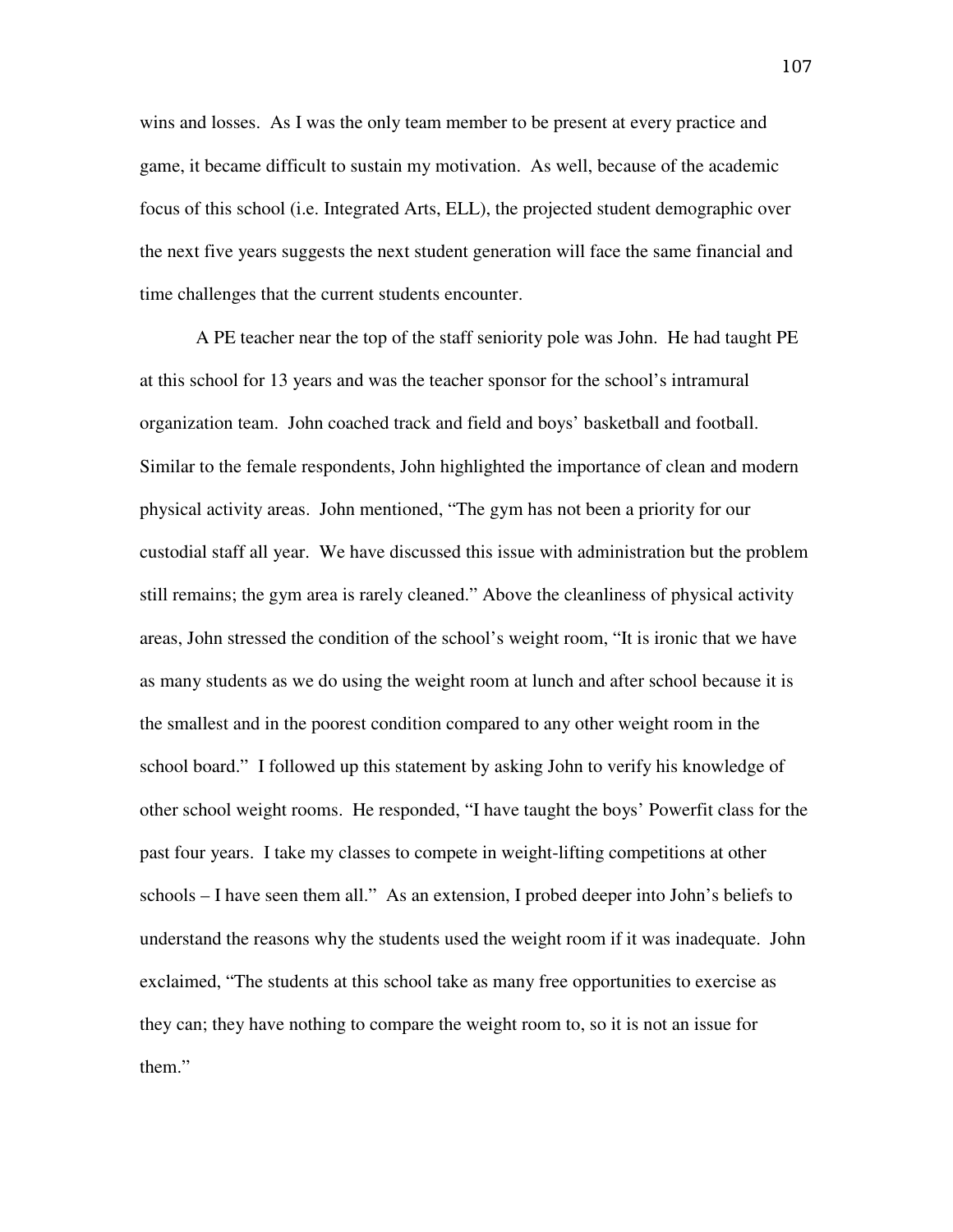At the end of John's interview, I asked him how or if the school's physical activity culture had changed since he began teaching at this school. He said it had changed dramatically for the worse; the administrative turnover being the primary reason. Specifically, he commented:

It is now, compared to my early years at this school, very depressing to see the lack of support from administration. The current Principal is focused on the Arts program because the school receives a lot of publicity; maybe if we had more successful interschool teams, we would get more publicity.

John also recalled, "During my first few years at this school, administration were hiring people that would give time to athletics; for years now, this has not been the norm." In the new culture, he has found that the administration have cancelled PE classes that were once pivotal to promoting school-based physical activity. For example, John said, "We need a leadership class again to help teach students how to run physical activity programs. We no longer offer this class because the past PE head taught this class; a diverse student population requires diverse PE courses." John stated the school's intramural organization team had assumed many of the responsibilities for physical activity promotion. However, there were too few students and very little time to effectively teach the principles of sport promotion and leadership. He firmly believed, "The school needs a PE class dedicated to sport and fitness leadership." In support of John's beliefs, Mike also recognized the need for such a class and has instituted a grade 12 recreation and fitness leadership course for next year; 45 students are enrolled. With this in mind, John emphasized the importance of the teacher sponsor on the student-run intramural organization team: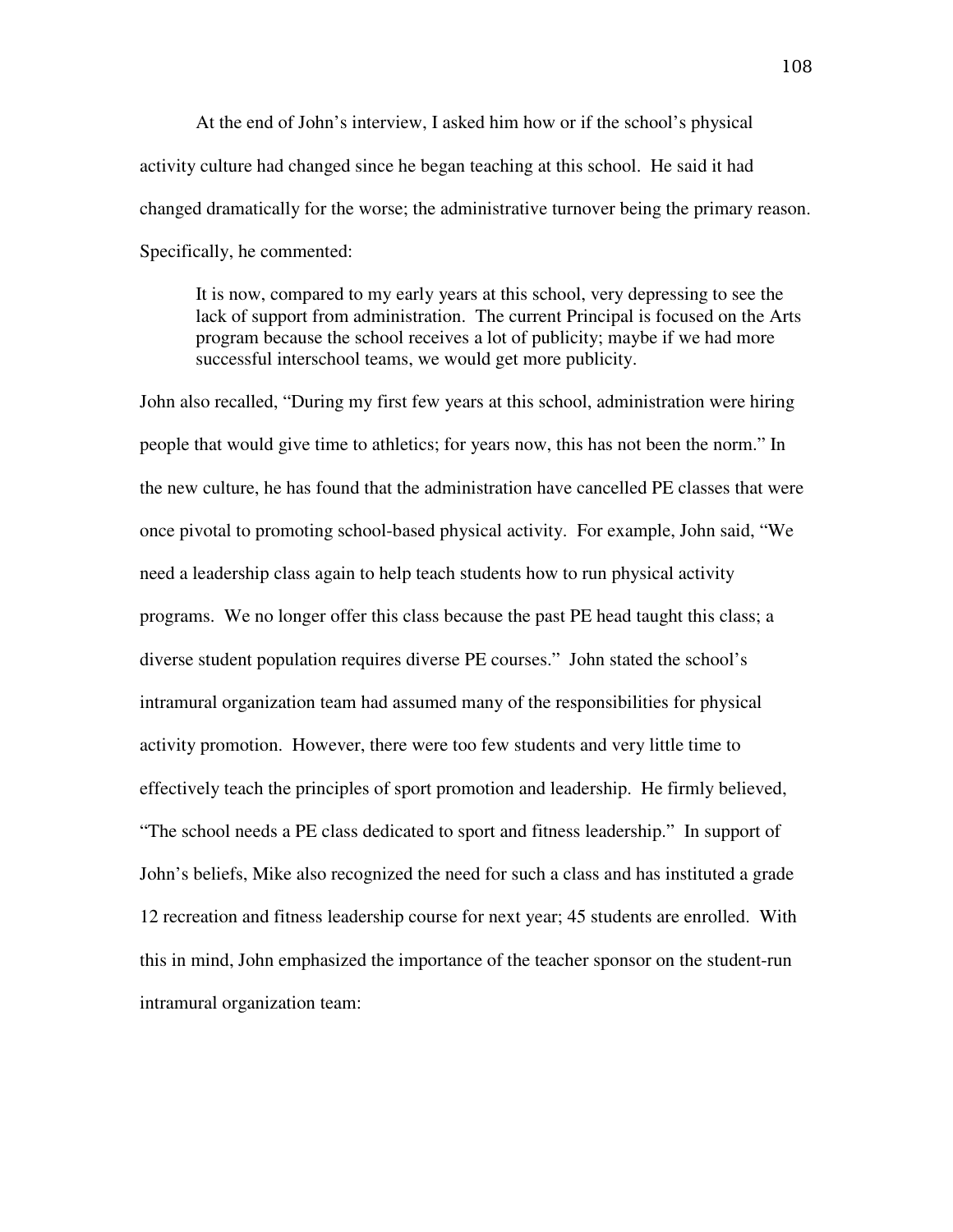The staff sponsor for the intramural organization team has to be comfortable in the gym environment. When something goes wrong, the student leaders are fairly young and their communication skills may not be that good so the teacher has to step in and be the counselor.

As the present teacher sponsor, John took the position because it needed to be filled. He said very few teachers wanted this role because of the drama that goes on between the student members. On many occasions, John said that some students would not attend meetings because they were in a personal dispute with another member. On other occasions, the students' personal opinions were so rooted that a consensus could not be reached on what activities were going to be offered, and who would take responsibility for organizing these activities. In general, he has enjoyed his experience but will not be continuing on in this leadership capacity for another year. Collectively, the PE department voiced the need for continuity of PE staff leadership on this student committee. However, the position sits vacant every year until a staff member is forced to play the part.

On another note, John outlined the changes to the school's intramural programs because of the current principal's decision to adjust the daily timetable. He explained:

When I first came to teach at this school, intramurals were incredible; once the Ontario Academic Credit (grade 13) year was no longer, the administration changed the timetable to eliminate our common lunch. We lost lunch-time intramurals which killed the physical activity culture – I thought.

I asked John if intramurals have regained popularity since a common lunch was reinstituted last year. He said:

Students are starting to come back, but we are a long way off; it may take five years for lunch-time intramurals to get back to where it used to be – it is a program and developing a successful program takes time.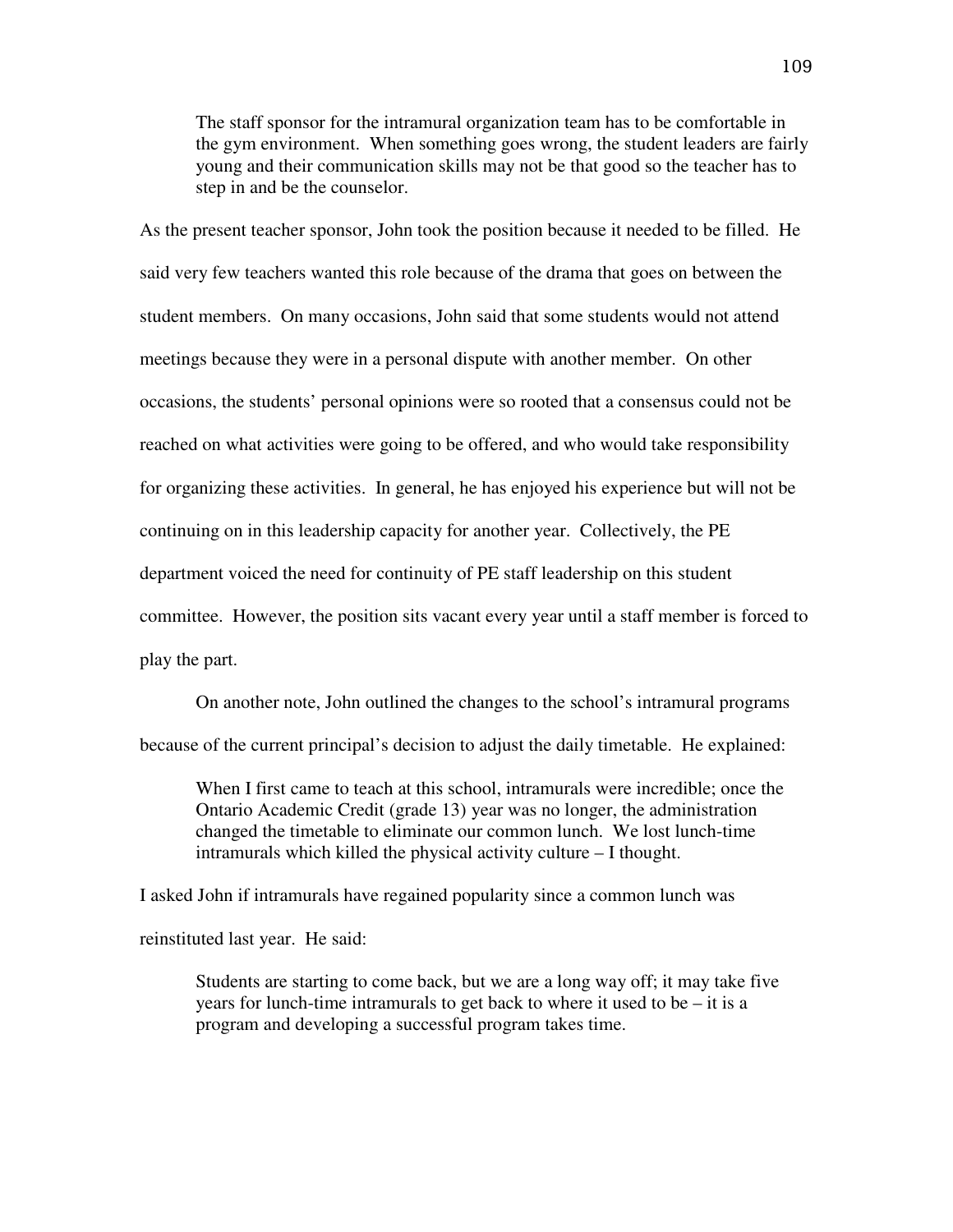I can relate to John's beliefs about the influence of the school's daily timetable. I was teaching and coaching at the school when there was no common lunch. Trying to meet with my athletes at lunch was not possible because their lunches were split between the first and second lunch period. The split lunch time frame was much shorter so running an intramural tournament was not plausible. Furthermore, fewer teachers were available to supervise and organize lunch-time activities as they were expected to teach one of the split periods. Based on my experience with both timetables, I believe the common lunch was more effective for promoting and delivering school-based physical activity opportunities.

John then re-directed his attention away from administration and began discussing the influence of the student population on the school's physical activity culture. He started his new train of thought by saying, "Our students today come from lower socioeconomic backgrounds – they are working at two part-time jobs sometimes through the night to support their family; they are sleep-deprived and anxious – physical activity is the last thing on their mind." Moreover, John's experience coaching the track and field team confirmed his beliefs:

Our student culture is a big factor on how school events run or can run. Is the student who works all night going to attend a 7 a.m. track and field practice – most likely, no. The students that come from higher socioeconomic groups will be there because their parents are driving them to school.

Also, John found that because most of his track and field athletes were so happy to be involved in an activity other than school or work, they had difficulty focusing on their skill development. In John's words, "The students on my interschool teams love to socialize which reduces the investment they give to the coach and the team's success."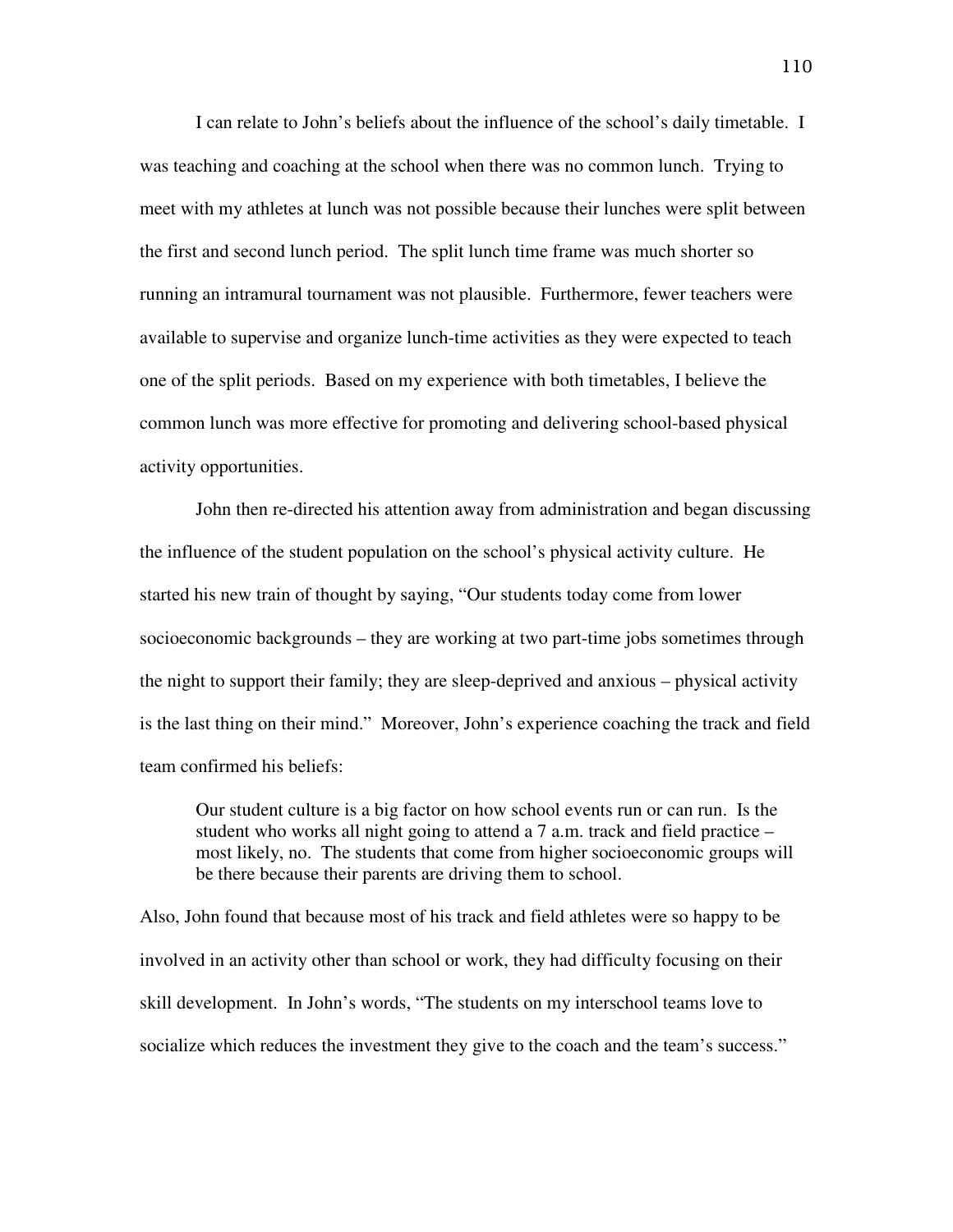One of the most verbose participants in this study was Sean. He has taught PE at this school for 23 years. He has also coached multiple interschool teams and been involved in the organization of intramurals for 20 years. In accordance with John, Sean was struggling with the administrative turnover that, in his opinion, negatively influenced the school's physical activity culture. His initial statement was, "Many of our previous male principals were former PE teachers – they were diligent promoters of sport and physical activity and positively shaped staff and students' perceptions about the importance of physical activity." In addition, he explained:

The various principals I have worked under at this school have contributed to the cultural shift; say what you want, they (administration) are a big influence on how sport or activity or fitness is translated through the school. Up until about five years ago, we (PE teachers) could open the gym and let kids play basketball before school and we did not have to be in the gym, only in the surrounding area. Now, administration has placed restrictions on us saying that a staff member must actually be present and supervising in the gym; we are already thin in terms of coaches, how do we recruit teachers to come out at 7 a.m.?

I asked Sean about the current practice the PE department followed for open gym in the mornings. He said, "Unfortunately, the gym is no longer available to the general student population before school." Based on the current climate in schools surrounding liability, administration is mandated by the school board to post teacher supervisors in areas where students are at risk of injury (Dickinson, 2006). Thus, if a teacher opened the gym for students and left the area unsupervised while knowing the potential for harm, he/she could be charged under civil law (Dickinson, 2006). Moreover, Sean expanded his beliefs around morning physical activity sessions for the *casual user* saying that in the past five years, it had been difficult to find teachers willing to take their turn in supervising this session: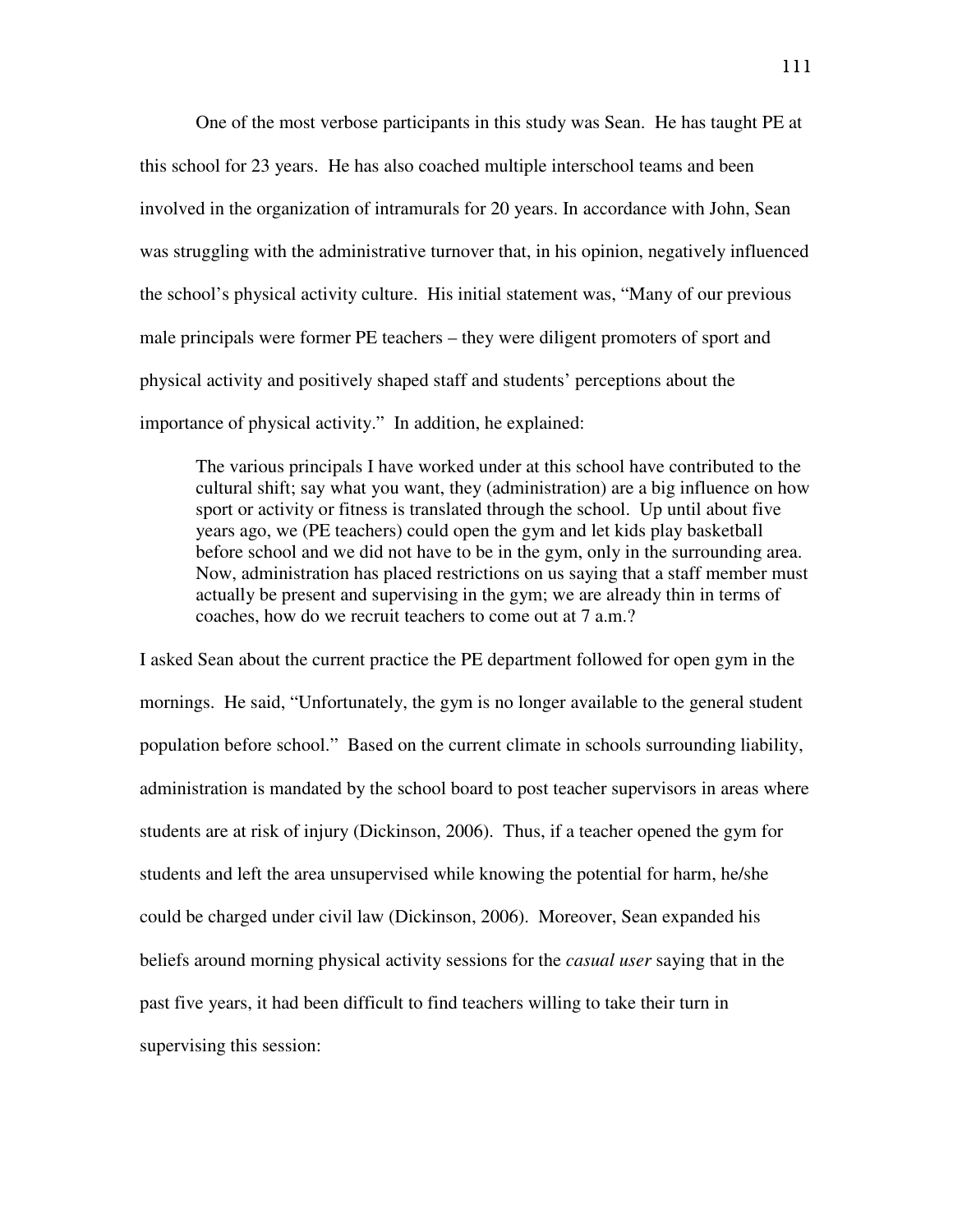Many years ago, we did have a fair number of staff who were willing to volunteer their time to supervise the weight room before or after school; however, I do not see this anymore – people have busy lives and are choosing not to get involved. When I started out teaching at this school, I was coaching three sports a year for ten years. My wife wondered if she was ever going to see me before 9 p.m. each school night. Over my last couple of years, I have reduced my role with interschool sports because the PE department has not got the support from administration. Unfortunately, the new teachers are not making the effort to take over any athletic programs.

As the researcher and school culture member, I feel that before school open gym sessions are integral towards meeting the physical activity needs of the student population. For example, I arrive around 7 a.m. each day and am bombarded by students who want to play basketball or soccer in the gym. Even with the policy posted on the gym door, students continue to inquire about getting into the gym or weight room before school. The interested students are usually ELL students who do not play on any interschool teams but love playing informal games in their free time. Regularly, I encourage this group of students to get involved in lunch-time intramurals but they tell me, "We do not want to be on a team playing in front of the school – we just want to play."

Sean also talked about the recent trend of hiring teachers for their academic qualifications only. He believed it was impacting the number of teacher/coaches at the school:

Unfortunately, I do not see the new hires bringing any more physical activity expertise to the school; when I got hired, I remember the first thing they asked me is what I was going to coach or what could I coach. New hires today, if they happen to teach Math and are willing to coach, that is a bonus. We, the teachers, have very little say on whether we get the person we want to sustain school traditions or revive the old traditions – it does not work.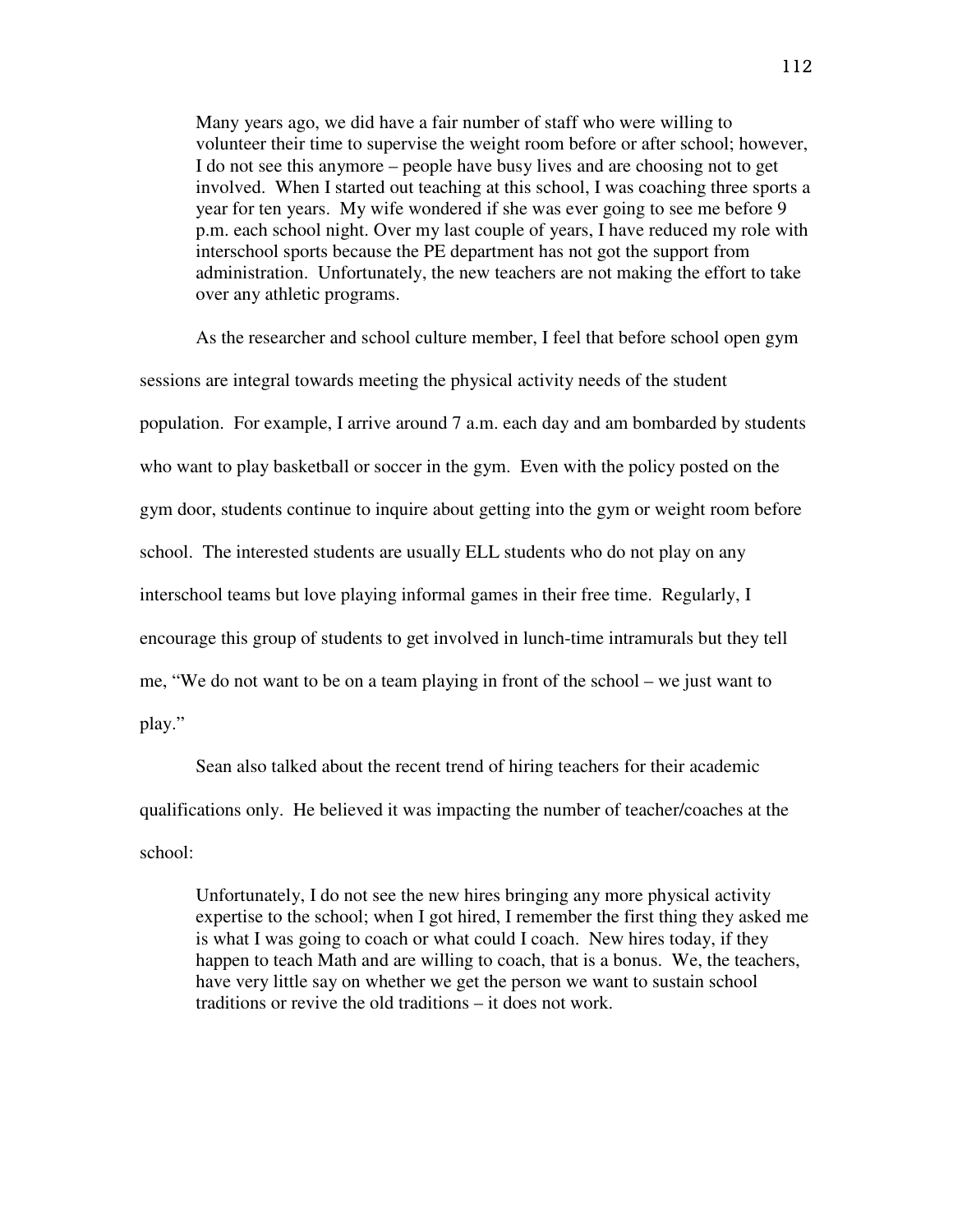Indirectly, the backgrounds of new teacher hires was contributing to the reduction in physically active teacher role models. Sean recalled a specific situation when he started teaching at this school:

When I first came to this school, there was no weight room so I went out and got the equipment in. I figured if you want to get the kids into the weight room, teachers have to work out as well. We did draw the kids in because when the weight room was first opened, there were a lot of teachers coming down. However, with staff changes, I do not see those people who are doing regular routines.

In his opinion, this was detracting from the quality of student physical activity leaders:

 Our current intramural organization team has little desire to make intramural really, really good or make it better than the previous year. These kids attempt to run events but they do not do enough background research or preparation to organize a tournament. They have no real concept of planning activities.

Sean discussed another factor he felt contributed to the current physical activity

culture at this school - the student demographic. First, he believed, "The sport culture of

this school has changed – we have lost that German working-class student who loves to

play the sports traditionally offered at this school – we have lost that tradition." Besides

the diverse cultural backgrounds of the current students, he noticed a significant drop in

student participation in extracurricular activities. For example:

We have tried to run open gym nights but many of our students now have part time jobs – the kids say they really need the job because they are supporting their family. At some point, you have to say enough is enough; the students at our school now have caused a definite shift in the sports we can offer. It seems like it is going to be basketball and soccer, that is it.

The influence of the general socioeconomic student backgrounds was evident in the decline of student card purchases. This card is \$25 and allowed entrance into school dances and was a student's ticket to interschool sport participation. Last year, 75% of the student population purchased their student card; this year, less than 50% of students made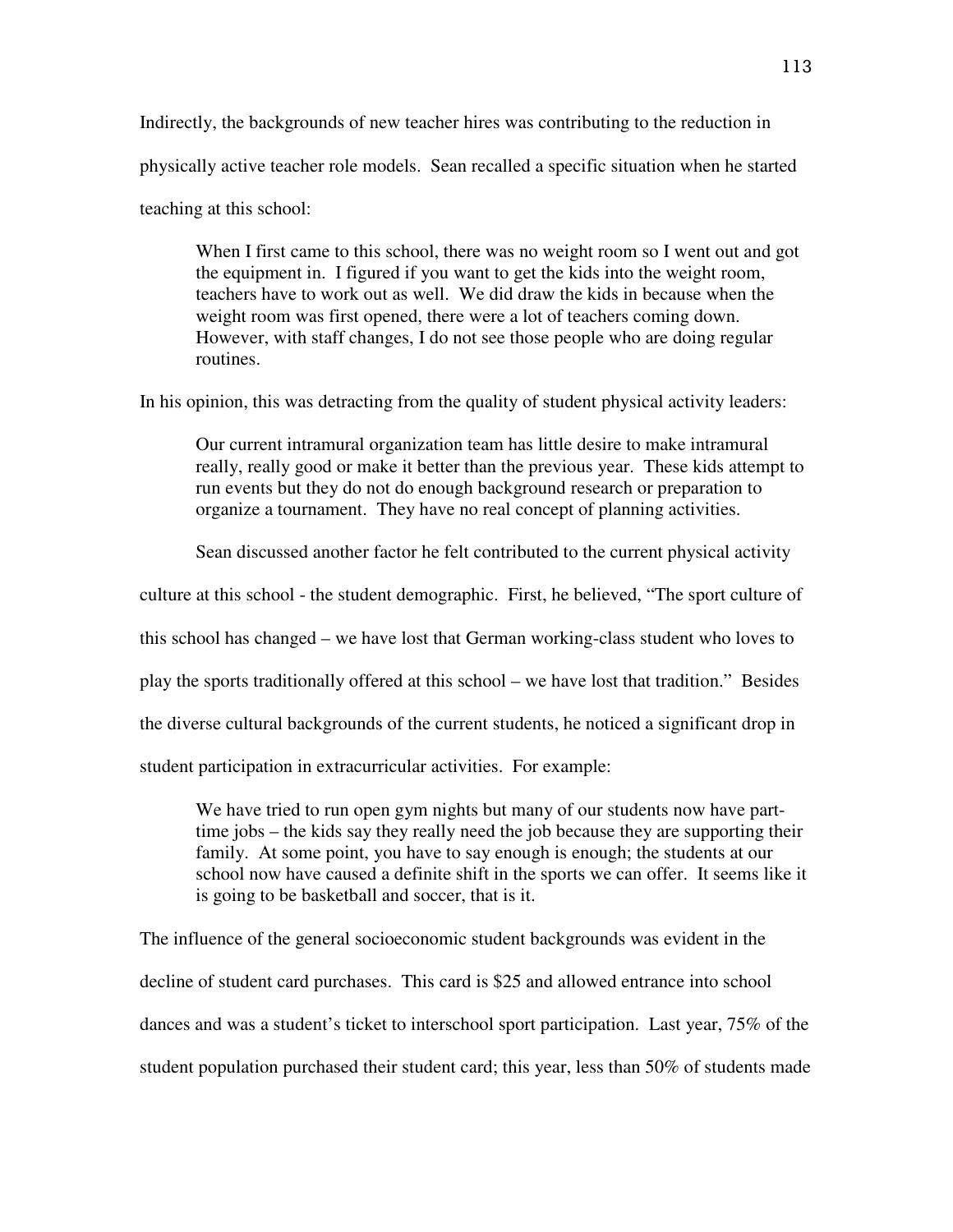the investment. The 25% drop meant that 200 students were not eligible for organized sport participation. Many of these students wanted to get involved but were not able to afford the cost of participation. Sean said the students' philosophy now is, "They (students) do not value the student card – if they are only going to play one sport, is it worth it to them?" Additionally, Sean expressed his concern about the influence the Integrated Arts program was having on the school's physical activity culture:

I think the Arts kids are great for the school but at the same time, it is not really great for the other portion of the student body. There are only 300 kids that are actually involved in the Arts package – the other 1200 students are not – why are they not coming out for our team sports? We are losing sports' teams that have been around for 20 years because our student base is being drawn away from sport into the Arts.

This statement seemed incomplete so I asked Sean to explain his thoughts further. I reminded him that the Arts students only made up 20% of the student population. In effect, "How are 300 students discouraging the other 1200 away from athletics?" His response was, "My feelings are partly based on the emphasis on student involvement with the Arts; these kids are always in some kind of a rehearsal when we try and get everyone on board to do the Terry Fox Run at lunch." I suggested that a possible solution to this conflict could be to discuss the run date in advance with the Arts teachers to accommodate all parties involved. He abruptly responded:

If I went to the Arts teachers for support of athletics, intramurals or any other physical activity event - that would never happen. Really, to be blunt, I think athletics has taken a back seat when the push was on and the school received a lot of money to run an Integrated Arts program. The thought at the time from administration was to do as much as we can to get as much funding as we can.

The most experienced cultural member, Jason, taught PE at this school for 27 years. He was the school's previous PE head and during his leadership, he introduced the leisure time intramural programs. In addition to his involvement in PE, he had coached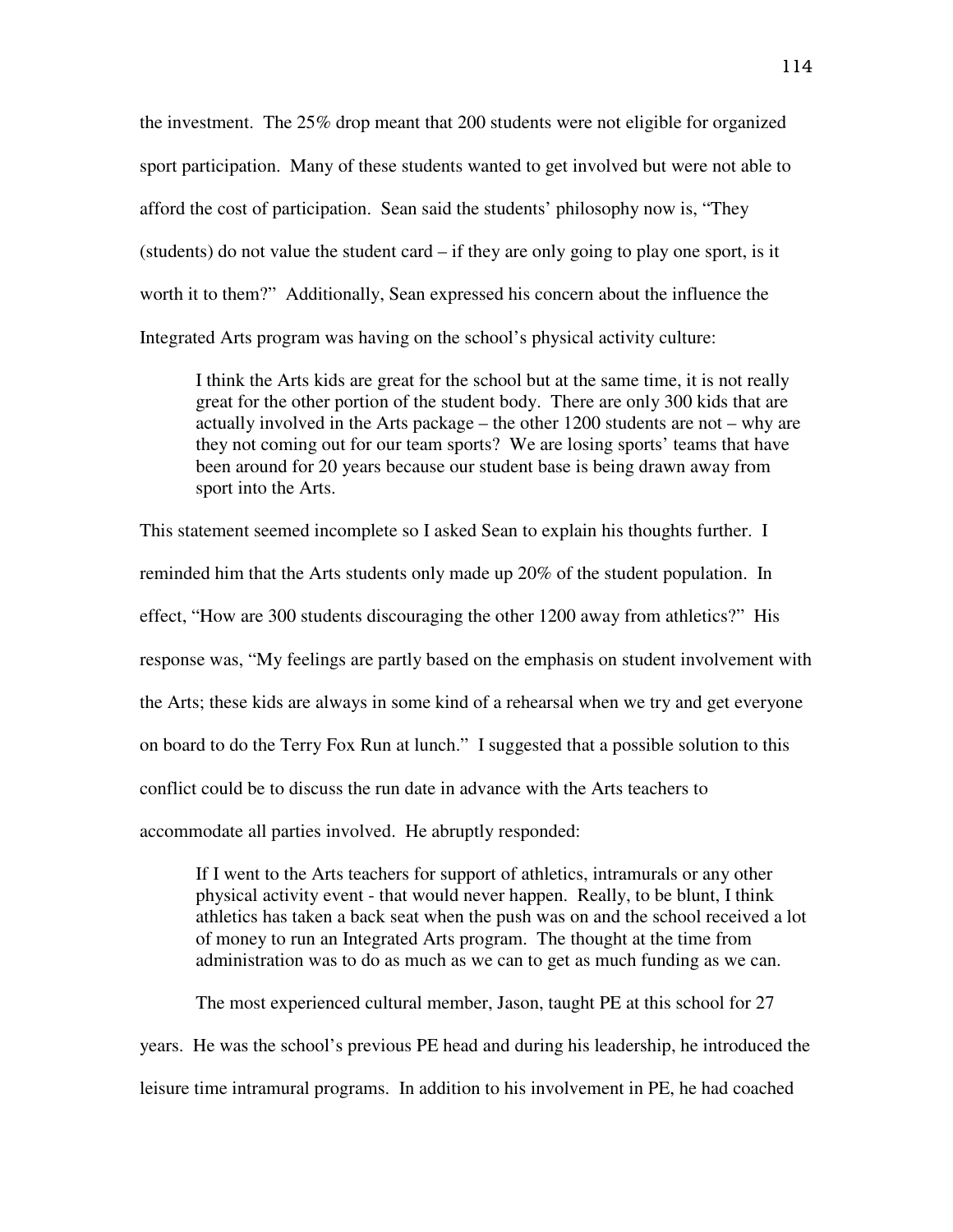several teams including boys' football and ice hockey, and girls' volleyball and badminton. Jason's beliefs about the physical activity culture mirrored Sean's in many aspects. They taught and coached together for over 20 years so it was not surprising they harboured similar beliefs. Jason strongly believed the current physical activity culture was a product of administrators' values. He said:

When I first started at this school, we had great support from administration. We had an administrator that hired based on the teams you could coach. Since we went to a female administration, I have seen a significant drop in support for athletics. The backgrounds of the ladies in the front office (principal, vice principals (excluding Jane)) speaks volumes about their lack of support. They do not understand the importance of physical activity. As a result, PE and physical activity take a back seat to the Arts program.

He went on to tell me that the current principal was an English teacher at this school

before she entered administration. Jason recalled, "She did not get involved coaching or

any extracurricular activities that involved physical activity when she was a teacher, why

would she start now?"

The focus on gender continued into Jason's comments around some of the new

teacher hires:

The principal is hiring teachers based upon her own values and beliefs. I see some staff coming down to the gym; besides the female PE teachers, I see no other females participating. This has been a huge change here – there has been a recent push to hire females and their main concern is family and getting home.

Moreover, Jason expanded his beliefs to include all new teachers stating they were not

willing to put the effort into making physical activity opportunities what they should be.

He has found:

We have not got back to the intramural prowess we had years ago because of the lack of effort from the new staff. I see it in our own PE department, so not only is it in the kids, it is in the staff; staff used to be very involved.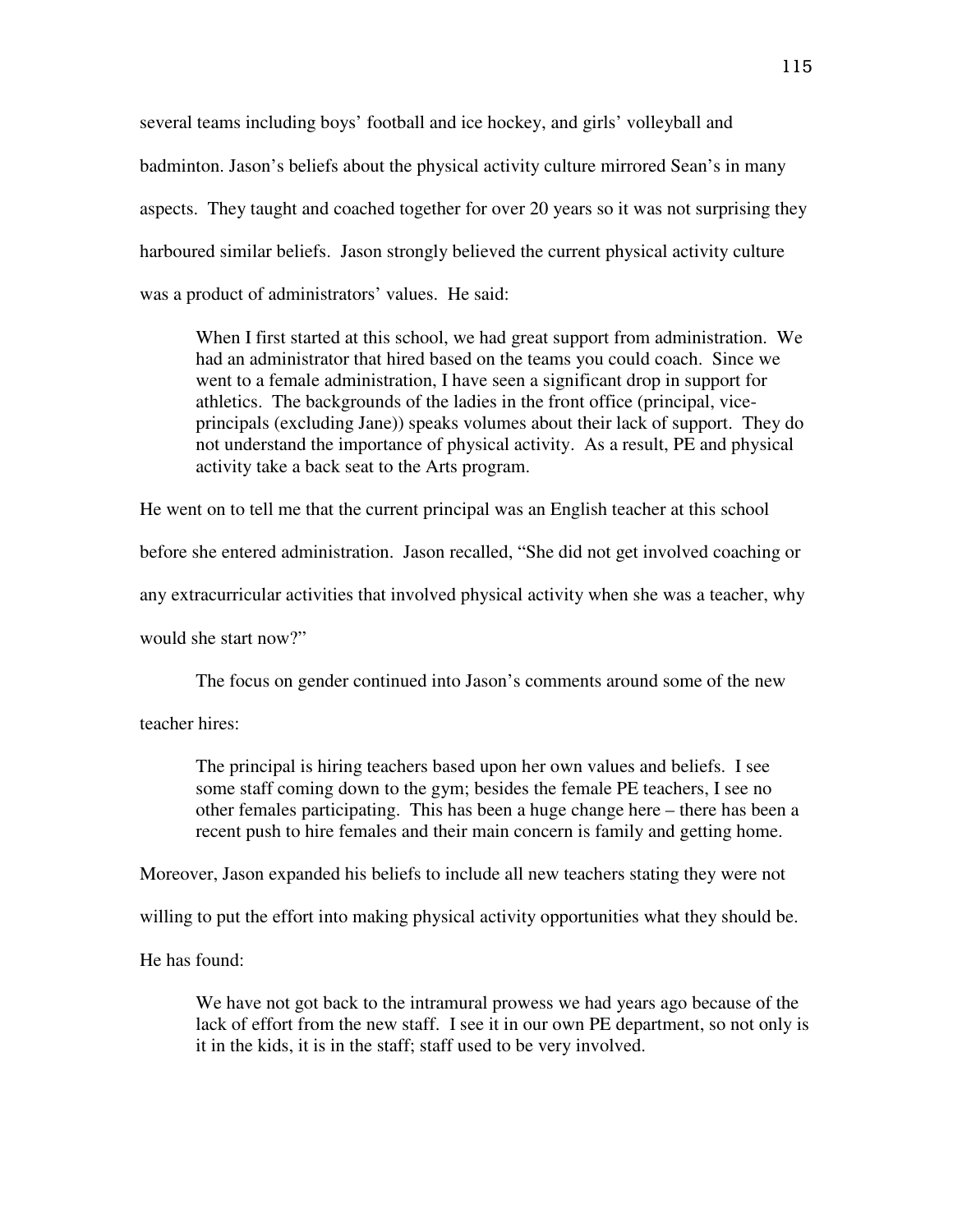Jason used a specific example to outline what he meant by *effort*:

In the good old days, it was not unusual to see 25% of the teaching staff at our school's basketball games. Staff and students were expected to be there to support our squad regardless of whether it was a home or away game.

He does not place the blame solely on teacher values. Jason recalled:

 Buy-outs to school sports' events used to be built right into the timetable to support the whole athletic idea. For example, on Thursday game days, it was a shortened timetable for everybody. This is no longer the case and I can understand why teacher support is down.

According to Jason, staff participation in school-based physical activity opportunities

should extend beyond attendance at interschool sporting events. However, he believed

the current staff lacked the leadership qualities to organize and deliver effective physical

activity events for students. He said:

I think there is a lack of staff leadership – years ago, we used to have an intramural organization team that was outstanding. In my opinion, the current PE staff are not taking a proactive role, they are taking a background role. I believe that valuable time is wasted during intramural activities.

He also expressed why his own involvement in physical activity promotion had

decreased. The current PE head had created a policy concerning student use of the

weight room that was contrary to his beliefs. For example:

In the past, at lunch-time, I used to say if you (student) wanted to use the weight room, go get changed into PE clothes. Now, anybody can use the weight room – maybe I am wrong with my philosophy. I am old school but because of this change, I am no longer willing to supervise the weight room at lunch.

Comparative to other PE department members, Jason believed the student

demographic was re-shaping the physical activity culture at this school. He stated:

Almost a third of our students are ELL; this has hugely changed our school. Even though certain programs (sports/clubs) excel, others have died. Students today do not know the traditional sports we play and are very reluctant to try things they have not seen before. The focus on these ELL students is a big reason why physical activity opportunities have declined. We (staff) see a change in our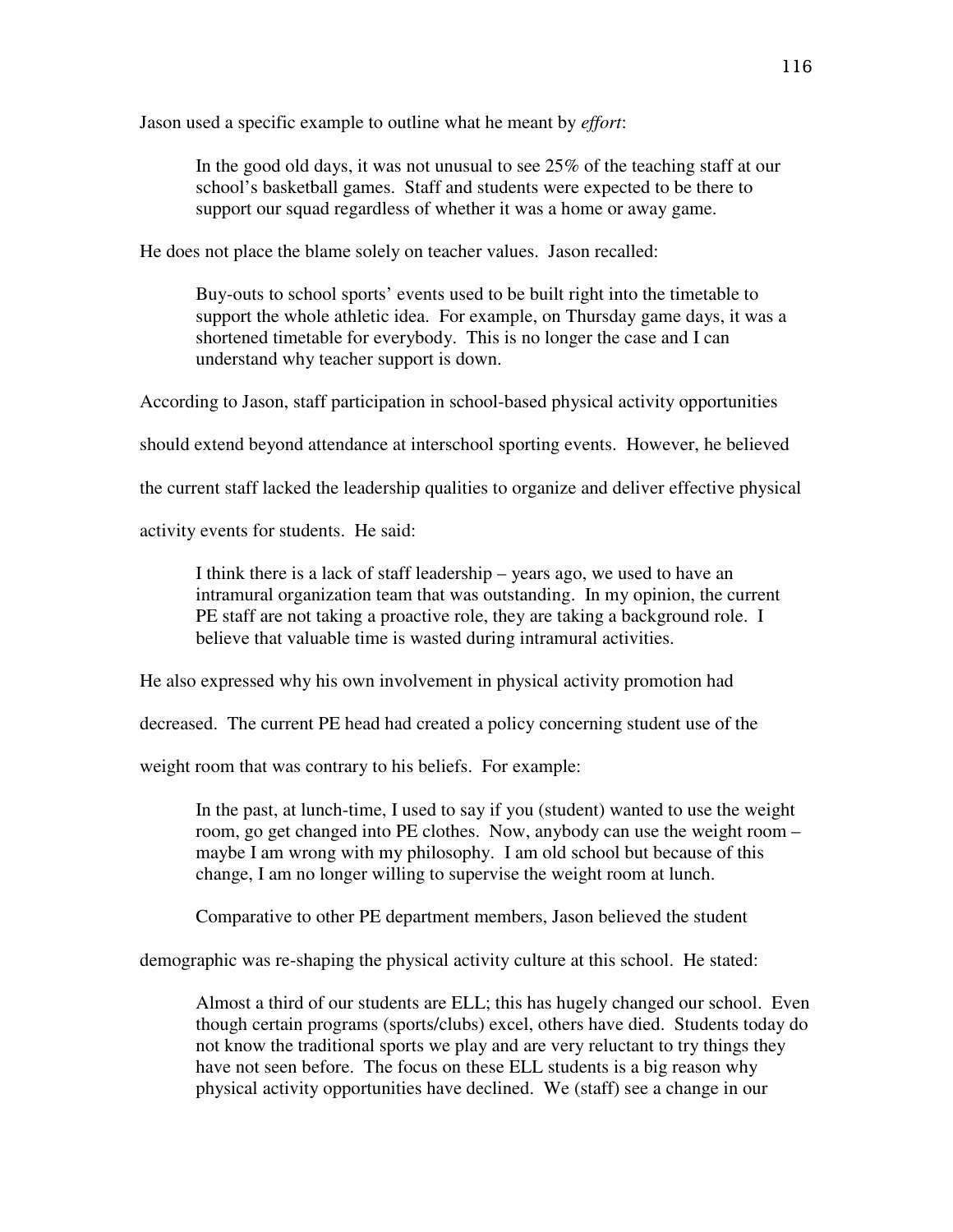student base after every international event that goes on in the world. About five years ago, we had a group of Serbian kids go through; now we see a group of Muslim kids coming into the school. Each group bring things to the school but each cultural group will choose to participate or choose not to participate in physical activities.

Also, Jason believed the Integrated Arts program was affecting PE student numbers and interschool teams:

 In a nutshell, I think that the increasing competition with the Arts program is having a negative impact on our PE numbers and teams. Students in this program have to maintain a 70% average to stay in the program; they think they cannot afford to dedicate any extra time to PE courses or team sports.

In addition to the Arts students, Jason admitted that many of the ELL students were not familiar with the traditional team sports played in Canada. He had witnessed this in his grade nine and 10 PE classes. Jason said in the past, he would briefly introduce team sport rules (i.e. rugby) and then have the students start playing the game. Today, he said, I have so many injuries in my PE classes because the students do not have the skills or the knowledge of sport rules to play the game. However, Jason stated it was not always this way. Over his tenure, he had witnessed an immigration pattern about every five years that seemed to change the fabric of the school. He said the school was currently in a Middle-Eastern flux because of the political trauma occurring in those regions of the world. Five years ago, the school was enrolling the most Serbian students it ever had. Referring back to those years, he said that the girls' and boys' volleyball and basketball interschool teams were the best in the school's history. Jason believed this was not a coincidence because these team sports were valued in those countries: "In our current school culture, we cannot front any volleyball teams because those students have graduated and not been replaced." In his experience, Jason found that interschool team success was cyclical and largely dependent on the cultural backgrounds of the students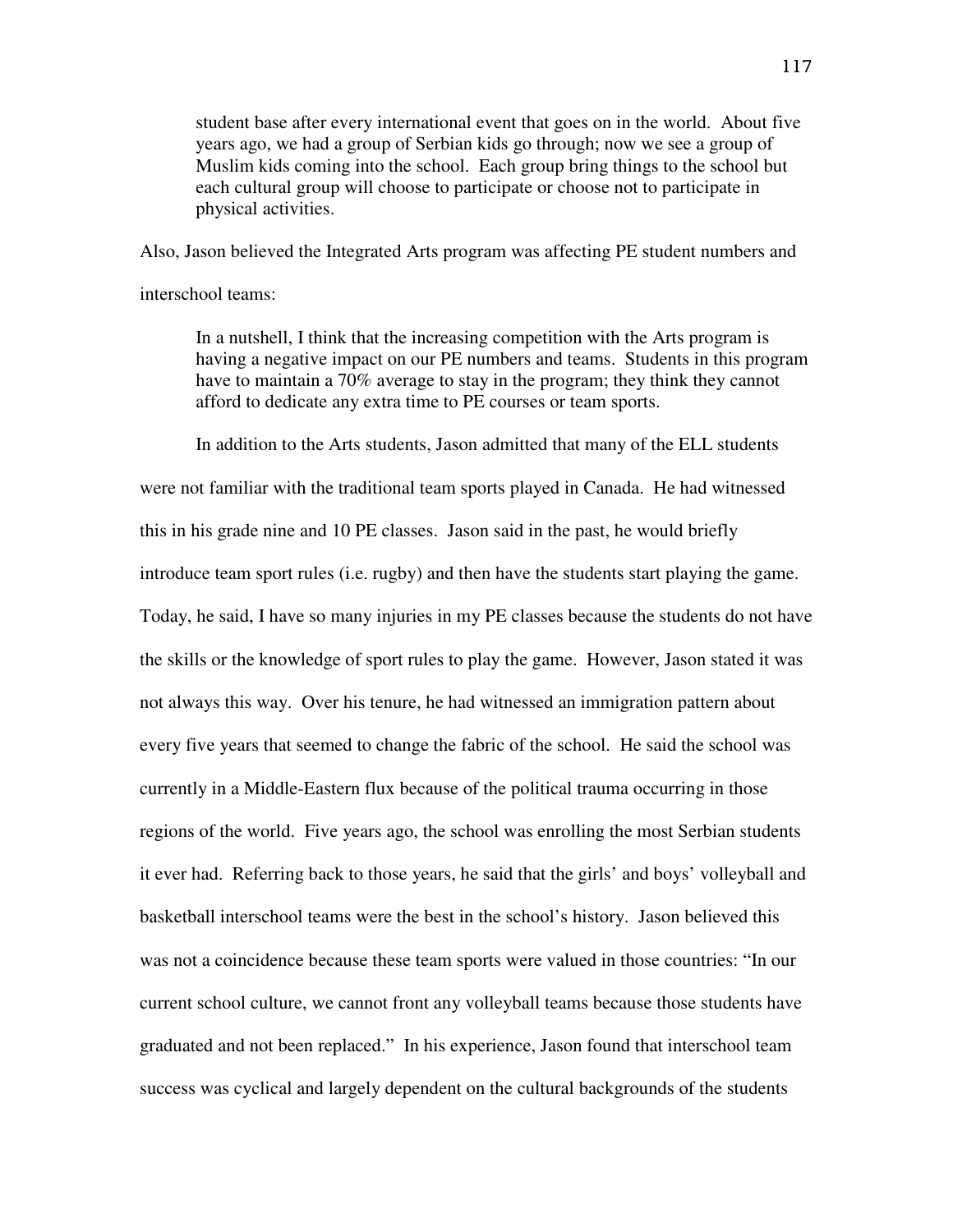attending the school. When evaluating the current student population, Jason felt the doubling cost of sport participation in the last five years made it impossible for most students to participate in interschool athletics.

On the whole, the experienced PE staff believed that teachers and administrators were the greatest influence on the school's physical activity culture. Aside from a few statements from John about the condition of the school's physical activity facilities, the experienced PE teachers believed the following factors to be most influential on schoolbased physical activities: (i) the current student population, (ii) the physical activity values and gender of the administration team (i.e. principal, vice-principal) and, (iii) the characteristics of new teacher hires. Instead of devising solutions to declining student enrolment in PE, intramurals, and interschool athletics, experienced PE teachers were fixated on their successful PE and sport experiences many years ago rather than reaching ahead. This approach was not acceptable to the new PE staff who had confronted Guidance about the reasons behind low enrolment in grade nine PE, and offered solutions to administration to reduce the strain on PE classes when school assemblies inhabited the gymnasiums. Thus, adapting to and accepting the school's present day physical activity culture appeared to be a major barrier for the experienced teachers in the PE department.

One of the research questions posed for this study was to explore the relationship between participants' beliefs and school-based physical activity opportunities. Drawing from comments in this theme, the perceived lack of support from administration for physical activity has influenced the physical activity culture in the following ways: (i) morning open gym sessions have been cancelled, (ii) three senior members of the PE department have significantly reduced their interschool coaching commitments and, (iii)

118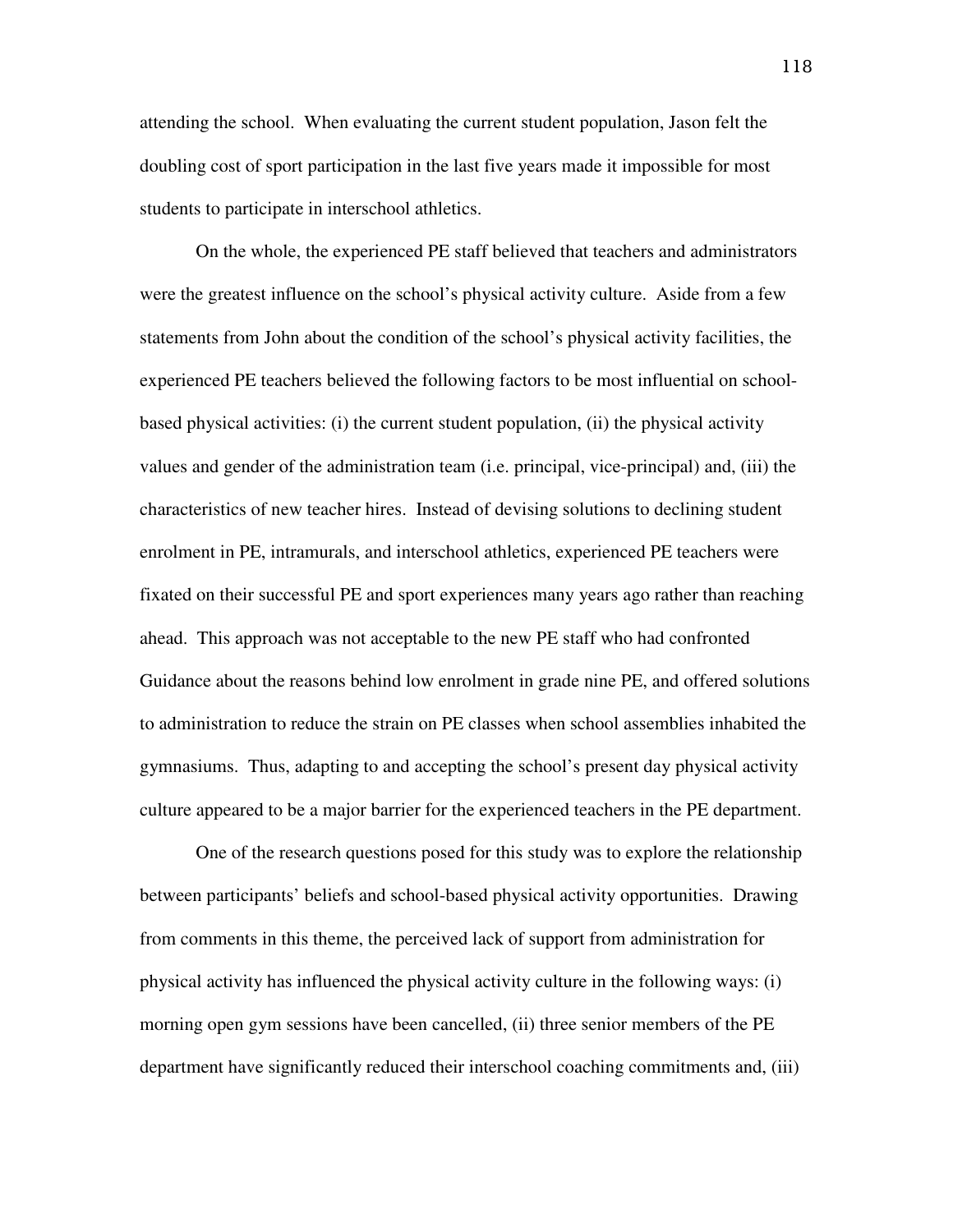many new teacher hires are not engaging in sport coaching or intramurals reducing the number of opportunities for physical activity. To give breadth to the lack of new teacher awareness around the need for physical activity leaders, in September, I offered a coaching workshop for any teacher interested in learning the basics of coaching any sport. The workshop was to take place over two days during the second half of lunch and included a gymnasium session that would help them feel comfortable running a practice. After two weeks of promoting this opportunity at staff meetings and on the school email system, I received one teacher response.

Moreover, the PE departments' persistence in promoting competitive team sports has resulted in: (i) poor student engagement in leisure time intramurals, (ii) the folding of some long-standing interschool sports teams and, (iii) reduced student enrolment in senior PE classes (grade 11/12). Additionally, the prevailing belief in the PE department that the Arts program trumped every other school initiative restricted opportunities for physical activity. As a result, there was no communication or collaboration with the Arts teachers even though both PE and the Arts offered activities like dance. This was an opportunity for the PE and Arts' teachers to connect and support each other's curricular objectives. In turn, a mutual understanding and relationship can be achieved between departments to honour teacher and student needs.

Also, some of the new PE teachers believed that the Guidance department was misinterpreting the value of physical activity and sport in the school. However, the effort to accommodate ELL students in junior PE classes had proven to be beneficial as PE numbers were strong in those sections. On the other hand, the remaining contingent of PE classes had not adjusted to meet the learning and physical activity needs of the general

119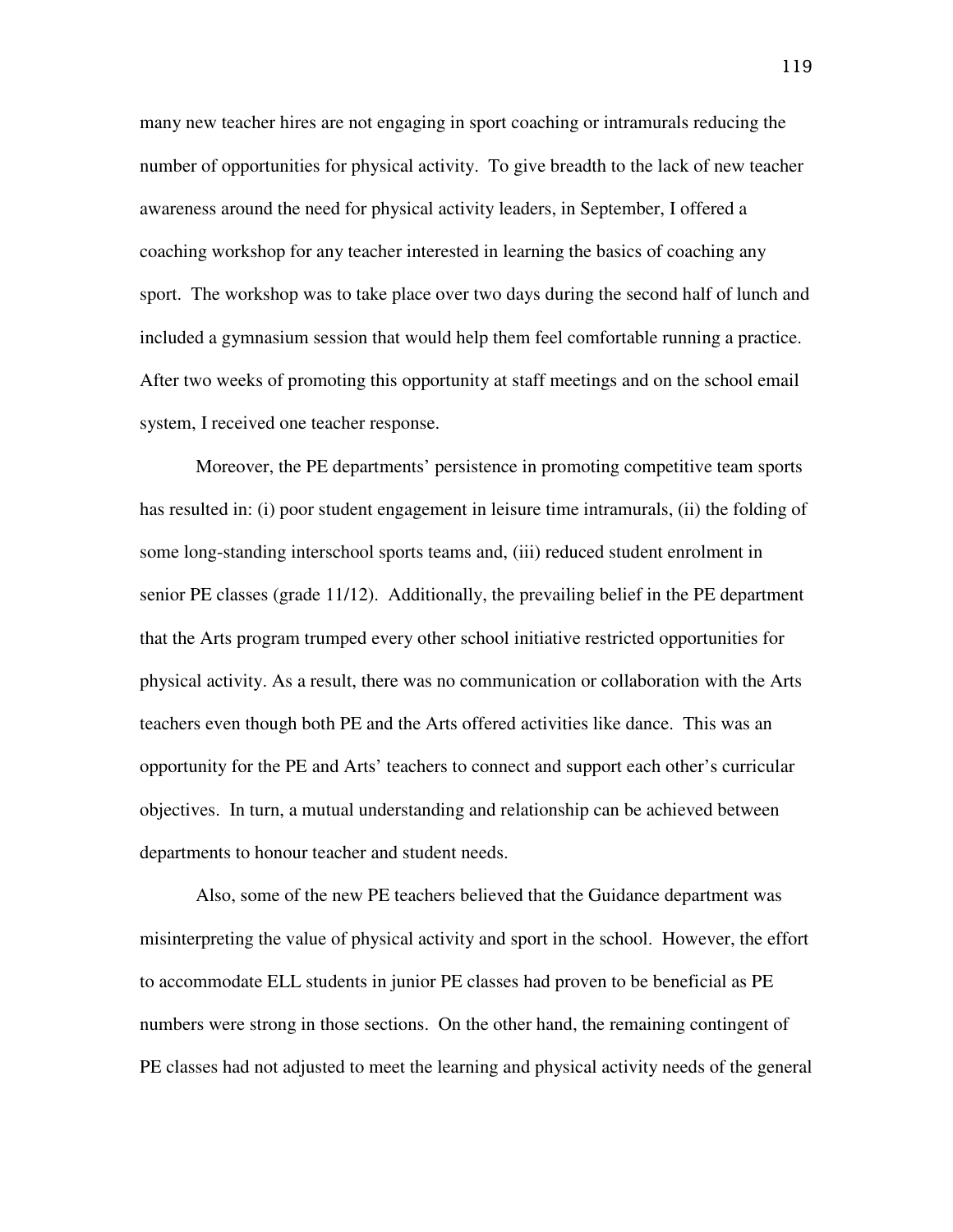student population. Relative to my experience in the PE department, this predicament originated from those teachers who had traditionally taught senior level PE classes. These PE teachers have had success in the past and are reluctant to embrace new pedagogical teaching strategies or include students in their own learning by collaboratively selecting physical activities. Instructional approaches to PE that did not include students in major course initiatives (i.e. units of study) may be directing junior students (grade 9/10) away from senior PE courses. Thus, the *my way or the highway* method of PE class delivery (i.e. competitive team sports) could be masking students' perception of the value of PE and other school-based physical activity opportunities (i.e. intramurals, interschool teams).

### *Theme 2: The Meaning of Physical Activity*

 The second underlying theme emerging from data analysis was the expansive meanings of physical activity among participants. In Chapter One, I defined my ideal of student physical activity in relation to the secondary school setting as, "60 minutes of daily, moderate-vigorous physical activity." Divergent from my beliefs, some of the experienced male PE teachers believed that student involvement in interschool sport was meaningful physical activity. In contrast, the female participants believed that individualized, less competitive forms of physical activity (i.e. zumba, yoga) should be available to those students who are unable or prefer not to take part in traditional forms of competitive team sports. Interestingly, the PE teachers did not emphasize PE classes as a valued physical activity opportunity for students. By and large, participants were conflicted on whether this school should organize more team-oriented activities that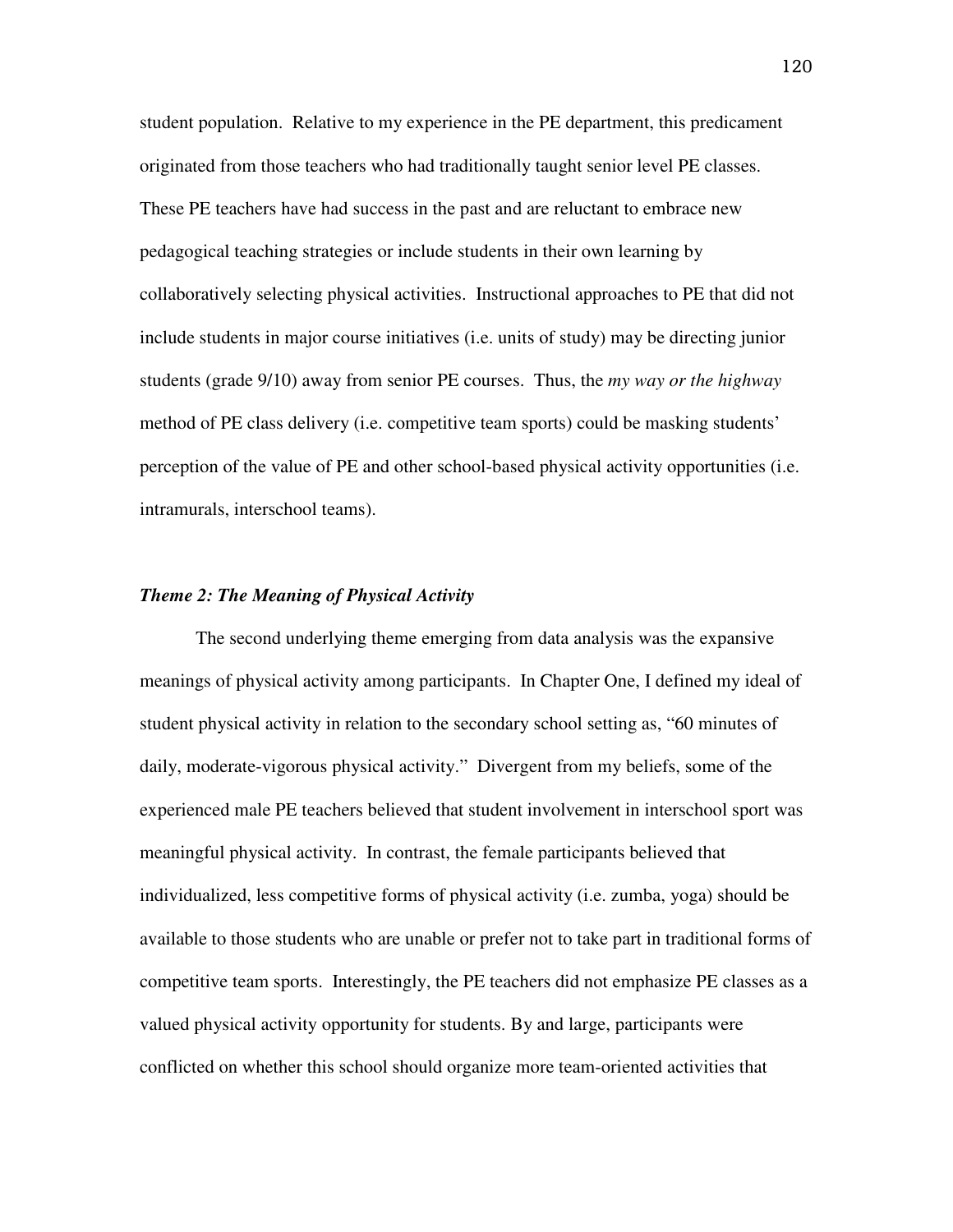rewarded students for success or increase the number of individual, non-competitive physical activities offered to students. To compare and contrast the broad interpretations of meaningful physical activity, participants' beliefs were analyzed as distinct sub-groups (new and experienced PE teachers/administrator).

## *Less Experienced Teachers/ Vice-Principal.*

Beth believed that, "Most of the intramural tournaments at our school are soccer and many of the students who participate are members on the interschool soccer team already." Her solution to expand the student demographic that engaged in intramurals was:

Intramurals need to target more students and run longer tournaments so it does not seem so rushed – I think girls definitely at this school require an advertising campaign targeted to them especially because we have so many English Language Learners.

She expanded on her proposal by saying:

 We (PE teachers) cannot ignore the fact that we are an English Language Learners magnet school and an Arts school. This limits us as to what type of student we are going to get and influences what students are going to get involved in physical activity.

Also, Beth felt that in order to get students into the gym, some rule concessions had to be made. She said, "It may be hard to see kids working out in their jeans, but it is more important to see that they are in the gym or weight room being active." Certainly as part of the Muslim religion, girls' bodies are sacred and must be covered at all times. Beth believed if the PE department guideline of proper gym clothes (i.e. t-shirt, shorts, running shoes) was enforced for leisure time intramurals, the school would be excluding several students who wanted to be active but were unable to because of their religious beliefs.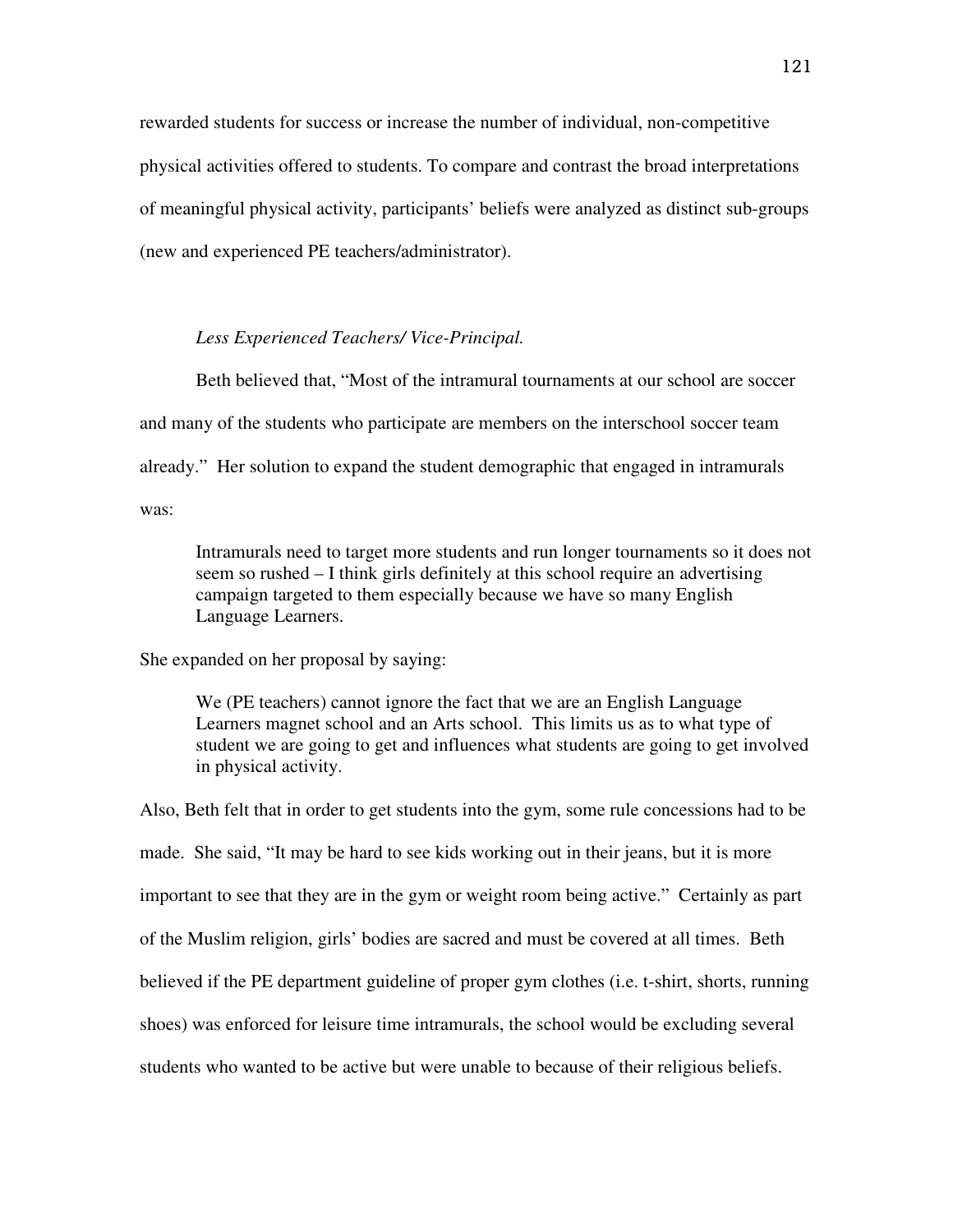From her experience teaching ELL girls, Beth was aware of how shy and unsure these girls were of their own physical abilities; "The ELL girls do not even know what to look for when seeking out physical activity opportunities." I asked Beth if she had initiated any extracurricular events specifically for ELL girls. She claimed she had plans to organize such activities but they had not come to fruition as of yet.

From a personal standpoint, I supervise lunch-time intramurals and have noticed that only a handful of females participate consistently. These girls are interschool team members that are skilled in sport. The first-time female user does not seem to be welcome or may be intimidated by the sport or predominantly male student participants. The highest intramural female participation rates experienced this year was during a girlsonly indoor soccer tournament and when zumba and yoga workshops were available at lunch.

Lisa concurred with Beth's beliefs concerning the importance of encouraging all students to participate in intramurals. She believed:

Maybe we should provide activities that are more tailored to non-competitive recreation. For example, the yoga club which encourages staff and students to participate together. There is nothing competitive about working out but how do we get the kids and staff to use this equipment?

Particularly, she referred to her experience teaching grade nine Geography this year, "In Geography, I ask my kids to explain the rock cycle and some kids perform an interpretive dance that illustrates the cycle - you are never going to get that at another school." Lisa found if more Arts-based physical activities were promoted then more students attended. As a new PE teacher, Lisa understood the importance of daily physical activity for all students. She told me about the lasting impression playing university ice hockey had on her philosophy of lifelong activity. She mentioned how she has incorporated her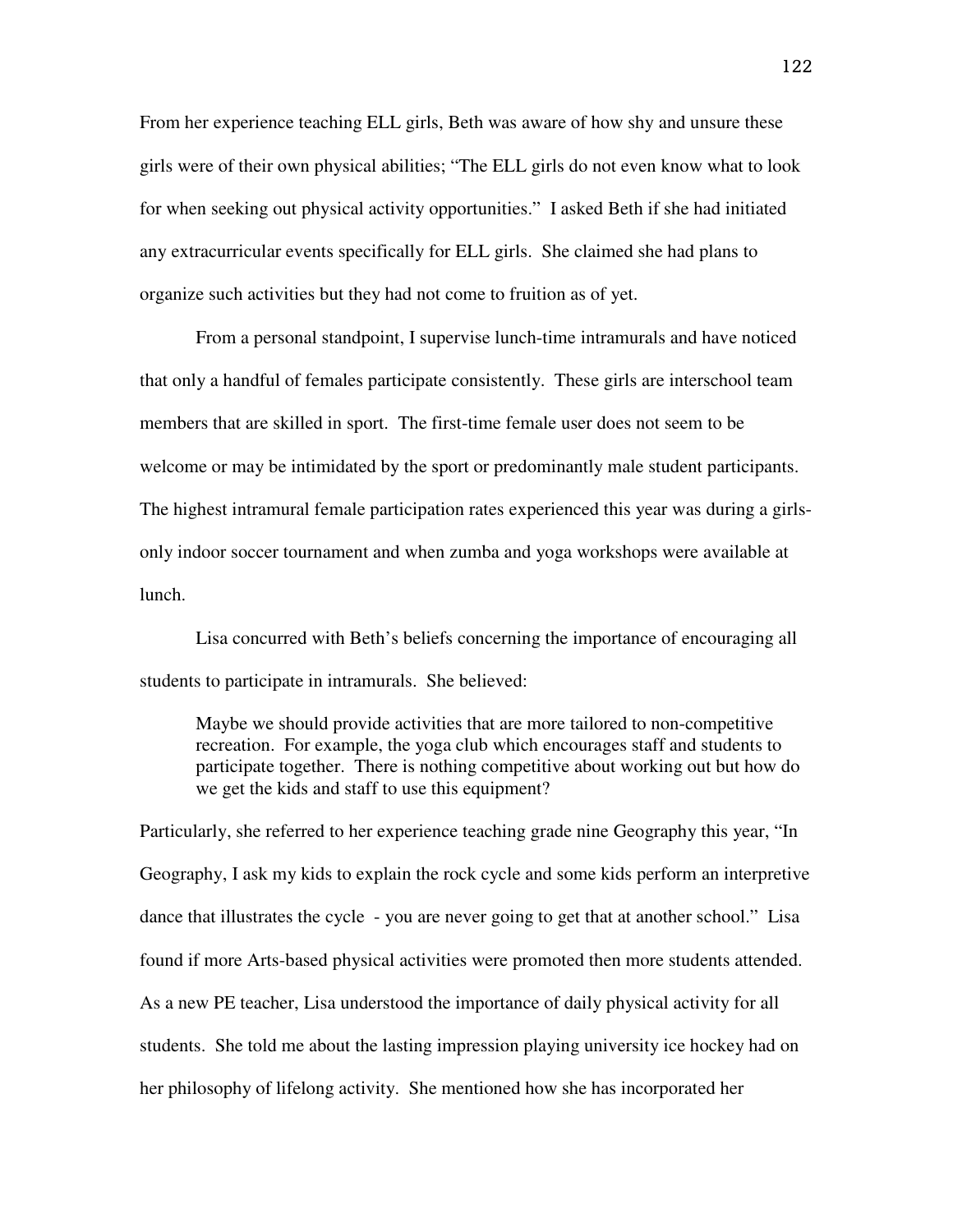knowledge gained through sport and physical activity into the student population. Unfortunately, only after three years at this school, Lisa's approach has changed:

Today, I am less enthusiastic about trying to pump up our PE programs and pump up our numbers. We know that the more kids that take PE, the more kids that are active which means better school sport's teams. It is really hard when no one wants to back you.

The overall impression I received from Lisa was that she felt she had very few staff members on her team of physical activity enhancement. She stated many times that very few non-PE teachers wanted to improve the school sports teams or make intramurals better. As indicated in her statement above, the lack of school support was defeating her purpose and desire to maximize physical activity opportunities for students.

In support of Beth and Lisa, Jane believed the school did not advertise individual sports, fitness and lifestyle activities as much as team sports. She felt if individual fitness activities were promoted a little bit differently and were regularly available to students, the school would recruit students who did not want to exercise in a group setting. Additionally, Jane believed that, "If students are given the opportunities to participate in non-organized, non-competitive physical activities, they may not feel the pressure to be there week after week." To build upon her thoughts, I inquired whether she would be willing to organize some of these opportunities for students due to her extensive background as a fitness trainer. She responded:

I would love to start up a fitness club after school but the reality is I am normally here until 7 or 7:30 p.m.. Administrators that coach, it is understood that they will be irregular. I am trying to find that balance.

Peter agreed with his female colleagues that non-competitive, lifestyle activities was the direction the school should be headed to recruit as many students as possible. His philosophy was: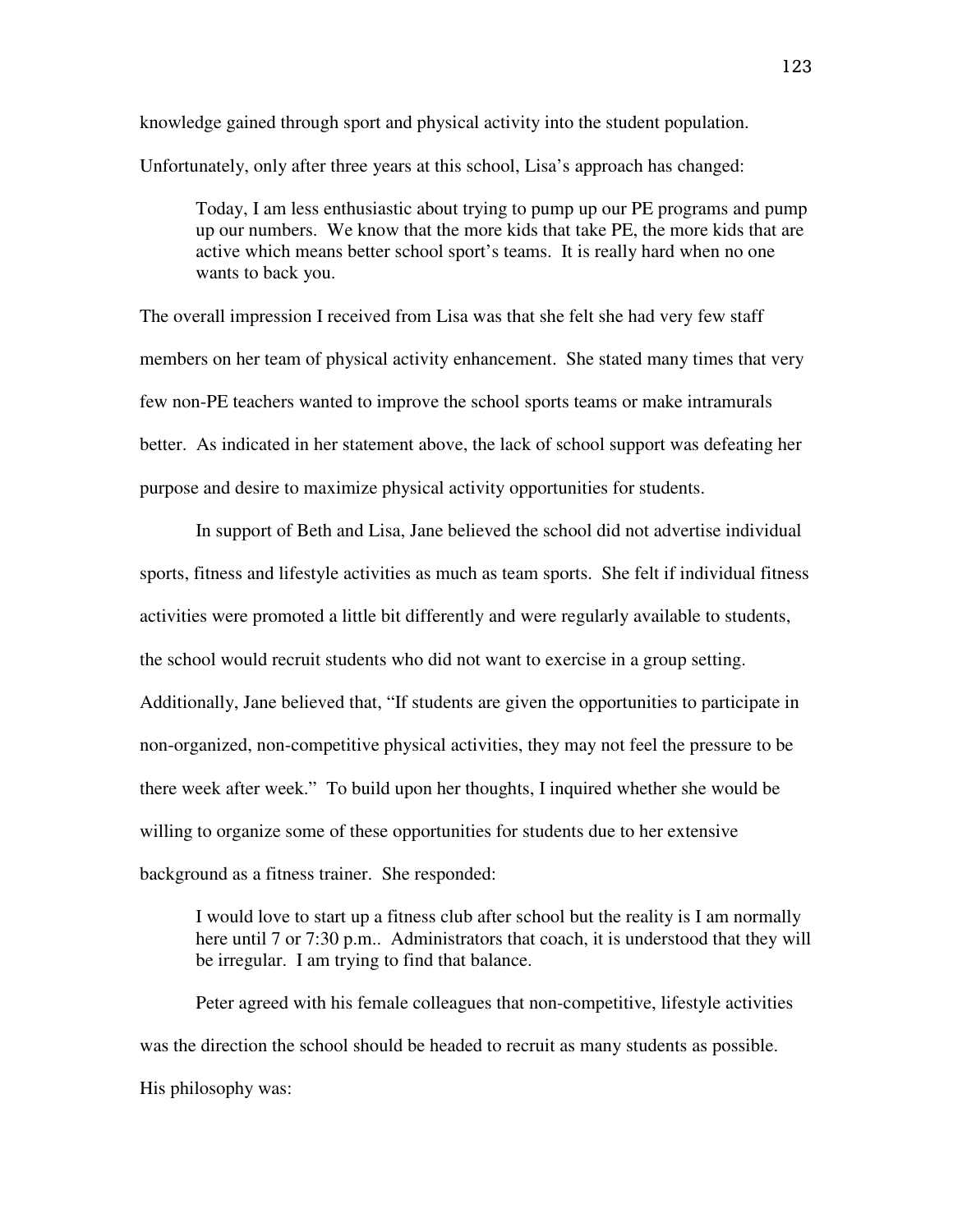I think we should involve more lifelong physical activities such as biking or walking – and just more activities – something like a school-wide run where we are giving kids the opportunity to be involved even though they are not on a team. I find we are having more success with the individual sports like wrestling, tennis and track and field. We may not be having a lot of success but we are getting a lot of student participation. These individual sports are still team sports but are more individually focused.

More specifically, Peter recalled his conversation with the PE head (Mike) last October when the decision was made to cancel the school's volleyball teams (boys and girls). Mike's rationale was that the volleyball teams would pull students away from playing other sports (i.e. basketball). He believed it was more important to have one or two competitive interschool teams rather than five non-competitive teams. In contrast, Peter's belief was that the PE department needed to expand its sport opportunities available to students. In defense of his decision, Mike said his philosophy was to reduce interschool team sport opportunities to invest more resources into intramural sport options for students. In turn, "Instead of servicing 10 kids for one volleyball team, the school is servicing 50 kids on five volleyball intramural tournament teams." Rather than trying to revive the school's volleyball program, Peter proposed that the PE department should start and maintain an outdoor ice rink on school grounds for student and staff usage. However, his colleagues informed him that it was a *ridiculous* idea in this climate. They said it would take a *ridiculous amount of work* and the students would not appreciate it. Also, many questions arose from his proposal surrounding liability, supervision, and equipment needs. From this, Peter felt the support was not there and did not pursue it any further.

Generally, the new PE teachers sensed the need for diversion away from traditional, competitive teams sports to less competitive or non-competitive lifestyle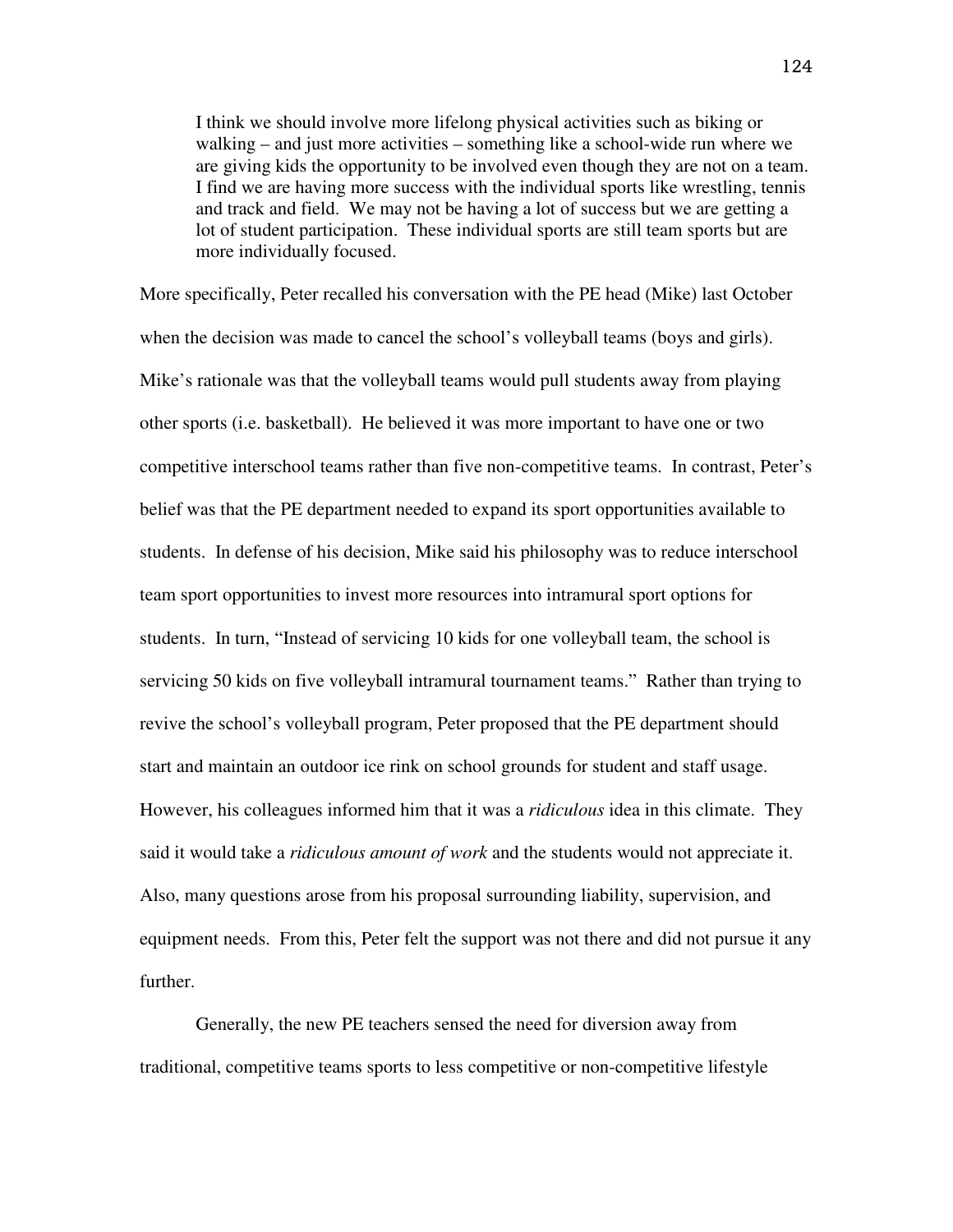activities. These teachers believed they were effectively contributing to the physical activity programs at the school but were seeking more guidance from the experienced PE teachers. For example, Peter commented, "I learned the culture through attrition, not through any kind of explicit explanation from the head of PE." He further explained that, "If the culture and practices around physical activity were well-defined – for example, this is kind of our mission or our goals in terms of physical activity - I think that it would give us (PE department) more purpose." Beth concurred with Peter, "As a new teacher, it would have been helpful to be given information related to how the school is run, particularly on the role of the student athletic ministers." She said this would have helped her understand where her skills fit into the PE department's needs.

## *Experienced Teachers.*

The experienced teacher participants believed that meaningful physical activity was associated with participation in competitive team or intramural sports. Mike synthesized his experiences with alternative physical activity opportunities:

I think interschool sports are very important. I have tried to start alternative activities like yoga and other lifestyle activities, but we could not get the girls to come out at lunch-time. Two years ago, I offered a girls only, open gym sessions at lunch on Wednesdays; it was terrible, no girls would come, there was just no interest – I am not sure why.

With the goal of improving student participation in intramural programs, Mike had refocused his attention this year to the Arts students. This year was the first time he had the intramural team run quidditch at lunch. A Harry Potter movie was due to come out around the same time so he figured the timing was right. He said, "I think one of the best things we ever did this year for intramurals is quidditch - it is the only time I've ever seen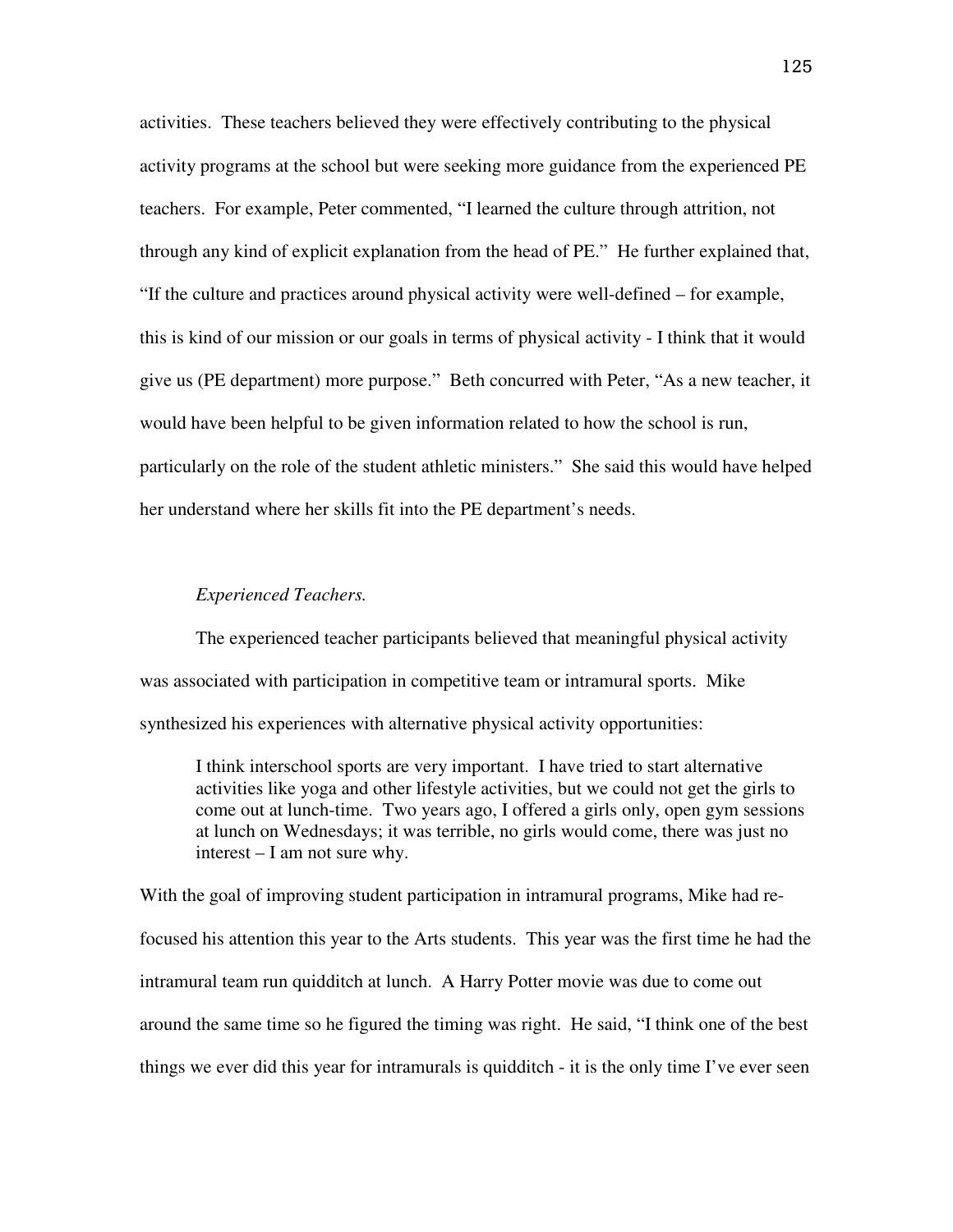an Arts kid in the gym outside of PE class." I asked Mike if he had tried other games like quidditch to attract more students to intramurals. Based on the success of this alternative physical activity, he said he was going to survey his PE students to learn about other activities in this genre. Furthermore, Mike pondered why the Arts students did not participate in most other non-soccer intramurals. His experience had been that, "Nobody comes to the gym if it isn't soccer." After a short delay, he recalled the times when he organized activities like floor hockey and handball, only a few new white male students attended. Mike furthered his thoughts by stating, "It is interesting because when I think about it, I feel our intramurals target non-white, senior male students." He believed that the senior students (grades 11-12) intimidated the younger students with their athletic abilities and autocratic control of teams and strategies. Due to his observations, Mike had decided to allocate certain open gym days next year to junior students (grades nine and 10) only. By this strategy, he hoped to increase overall student participation and indirectly, improve future student numbers in senior level PE classes.

Compared to the other experienced PE teachers at this school, John defined participation on interschool teams as meaningful physical activity. He told the story:

 I really did not want to drive 45 minutes to support the wrestling team this year at the city finals but I drove there because no one else is going to. I try to go to these events so when these kids see you in the hall, they appreciate you more, and know that you value their work ethic and commitment to the sport.

However, he discussed why he now focused his coaching energies on individualized sports (i.e. track and field):

There is a lot of pressure to win and when you are dealing with kids that have never played organized sports and trying to teach them how to play basketball, it defeats you and pushes you down a bit.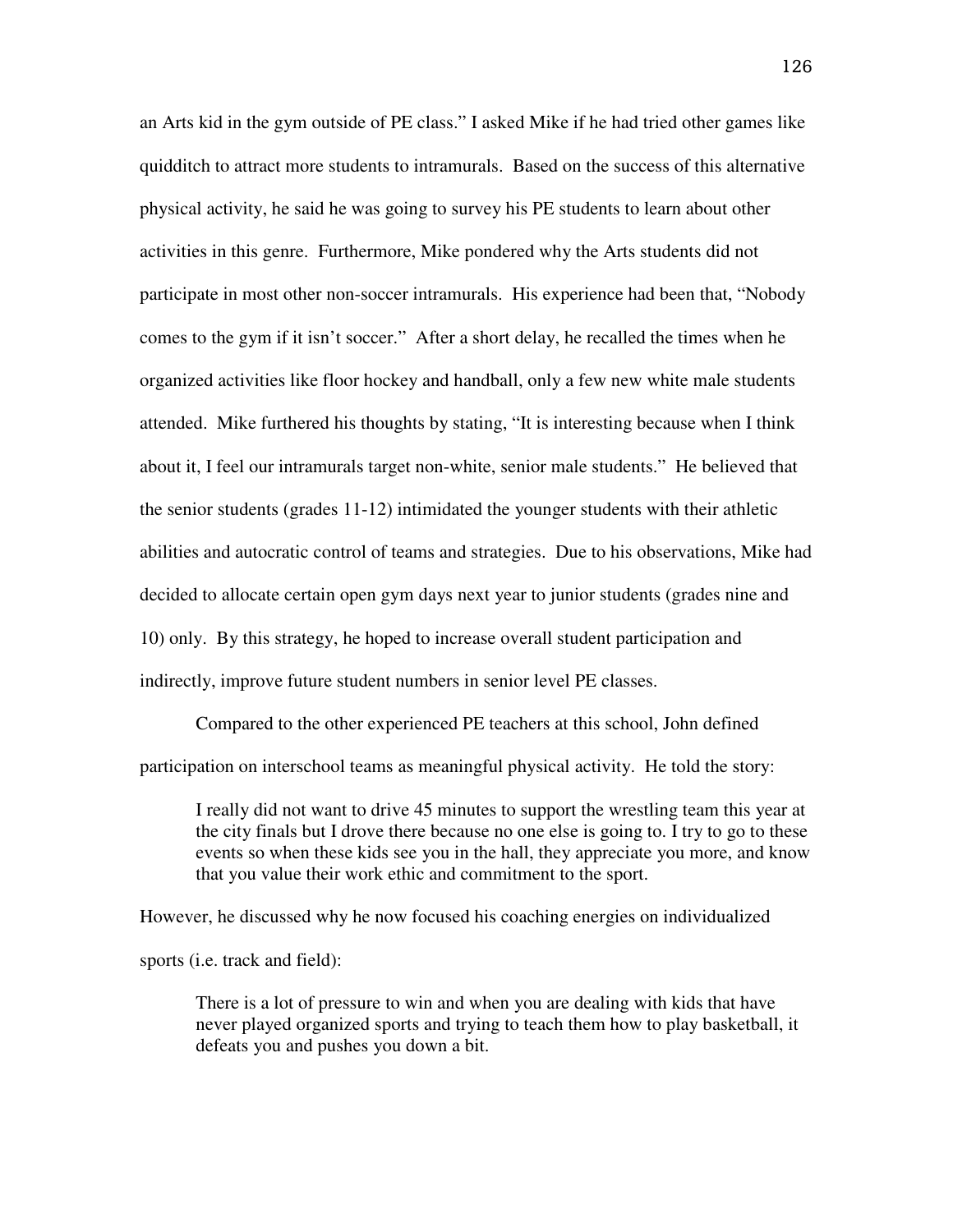He went on to say:

If you (the teacher/coach) do not have students with the skills or the financial means, you are going to have a difficult time running good teams. For me, this is not a good feeling because I have competed at the highest levels of my sport and am used to being competitive – my passion is being pressed down.

In line with John, Sean strongly valued student participation on interschool teams.

He expressed his beliefs on the changing student culture and how it was influencing

student commitment to team sports:

This is a reflection of the kids we are getting because they feel they cannot give up their time for a practice to play one or two games a week. The kids are fine with one practice if they really have to and if they can skip out of that practice, they will – they just want to play the game – but they don't have the skills to play the game.

However, he had made attempts to enhance school-based physical activity opportunities

in other ways. Last year, Sean made a formal proposal to the school board to fund a new

outdoor track. In his proposal, Sean outlined the advantages to the school (i.e. PE

classes, track and field athletes, intramurals), the local community (i.e. track and field

clubs) and the school board as a whole (i.e. potential venue for inter-city track meets). At

the end of the process, Sean reflected on his efforts:

 I had the offer of a free outdoor track from a new entrepreneur – the company was looking for recreational areas to market their product. So, I presented this opportunity to the school board; they denied my request because they felt it was not a priority at this time – not the direction we (school board) are headed.

In addition to his outdoor track request, Sean said a couple of years ago he went through

the same procedure to gain funding to build a climbing wall inside the school's

gymnasium. He contacted a local consultant who would do the work for free leaving the

school board to cover the materials only. His proposal was rejected and in his frustration,

he said: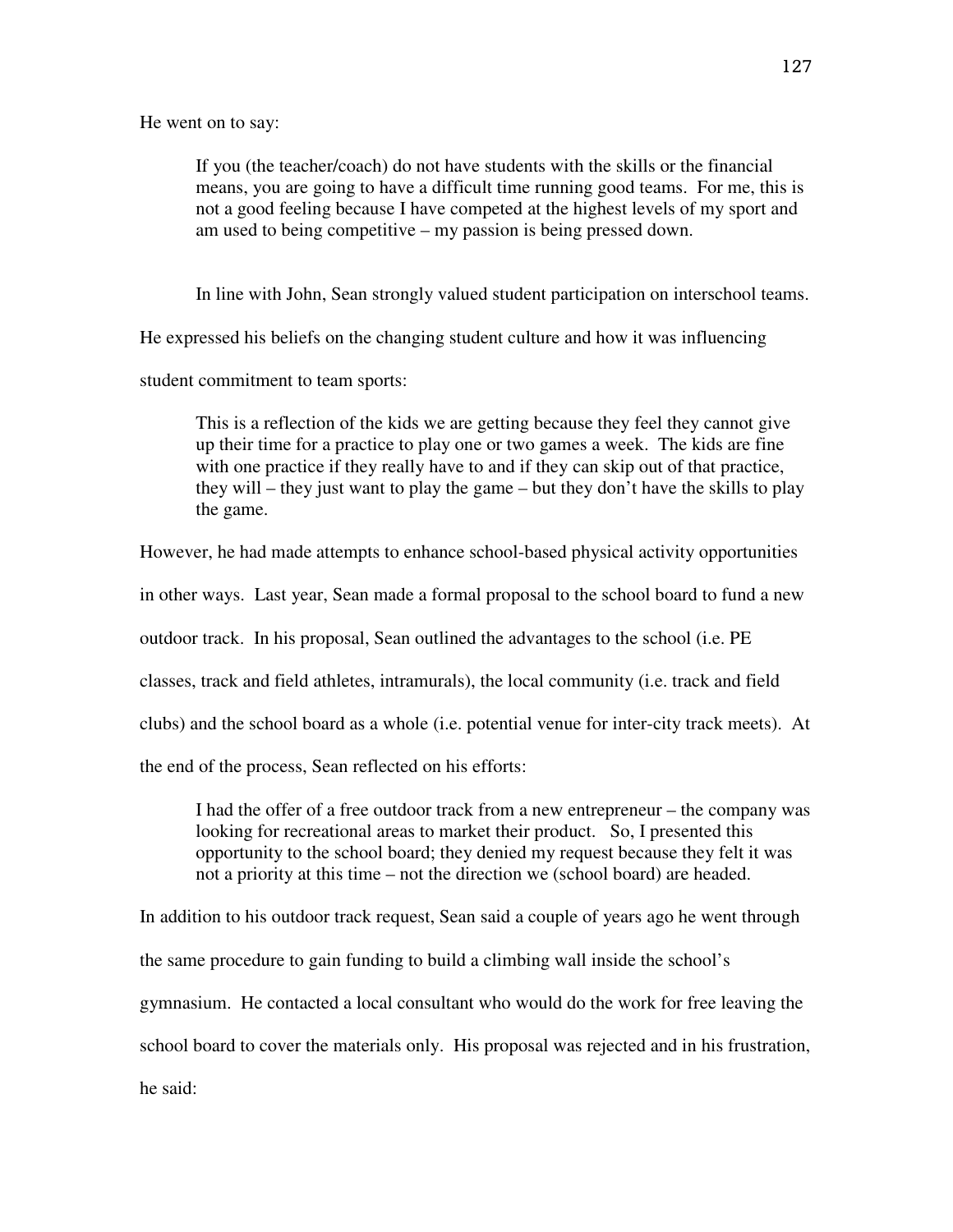It is almost like if the school board does not come up with the idea, it is not a good idea. My hope is this culture at the board office will change because there are past PE teachers now working at the board level.

These experiences with the school board have not stopped Sean from seeking out unique ways to increase physical activity opportunities for students. In his role as a Cooperative Education teacher, he had established relationships with many local businesses that, in turn, had rewarded the school with free or subsidized weight room equipment. Besides, these relationships had also benefitted PE classes; fitness instructors from a local fitness club led free fitness classes (i.e. aerobics, yoga, zumba) for all PE courses.

Moving on to Jason, his beliefs were grounded in the importance of student involvement in leisure-time intramurals. He said:

 You know what, kids do not want unorganized activity – they want organized activity. Staff at this school think they can just open the gym for kids to have fun is just not the way it should be; students will get frustrated if activities are not organized during open gym times. All you need to do is give kids direction and provide that leadership and set expectations and goals for kids. I think it is so easy because kids are dying for this stuff. All you need is somebody to say we are going to do this.

He steadfastly believed that the physical activities currently available to students were appropriate, just inefficiently organized. Jason told me that when he supervised open gym sessions on Wednesdays, he separated students into four soccer teams and ran fiveminute shifts. He officiated the games calling fouls, out of bounds plays and managed the time so that each team had equal floor time. Jason did not think it was the activity being played but the lack of organization and unfamiliarity of the activity that made students *afraid* to get involved. I asked him to describe the students that took part in soccer tournament Wednesdays. He responded, "Mostly the male, senior black students – I might see one girl and a couple of white boys over a month of supervisions." I inquired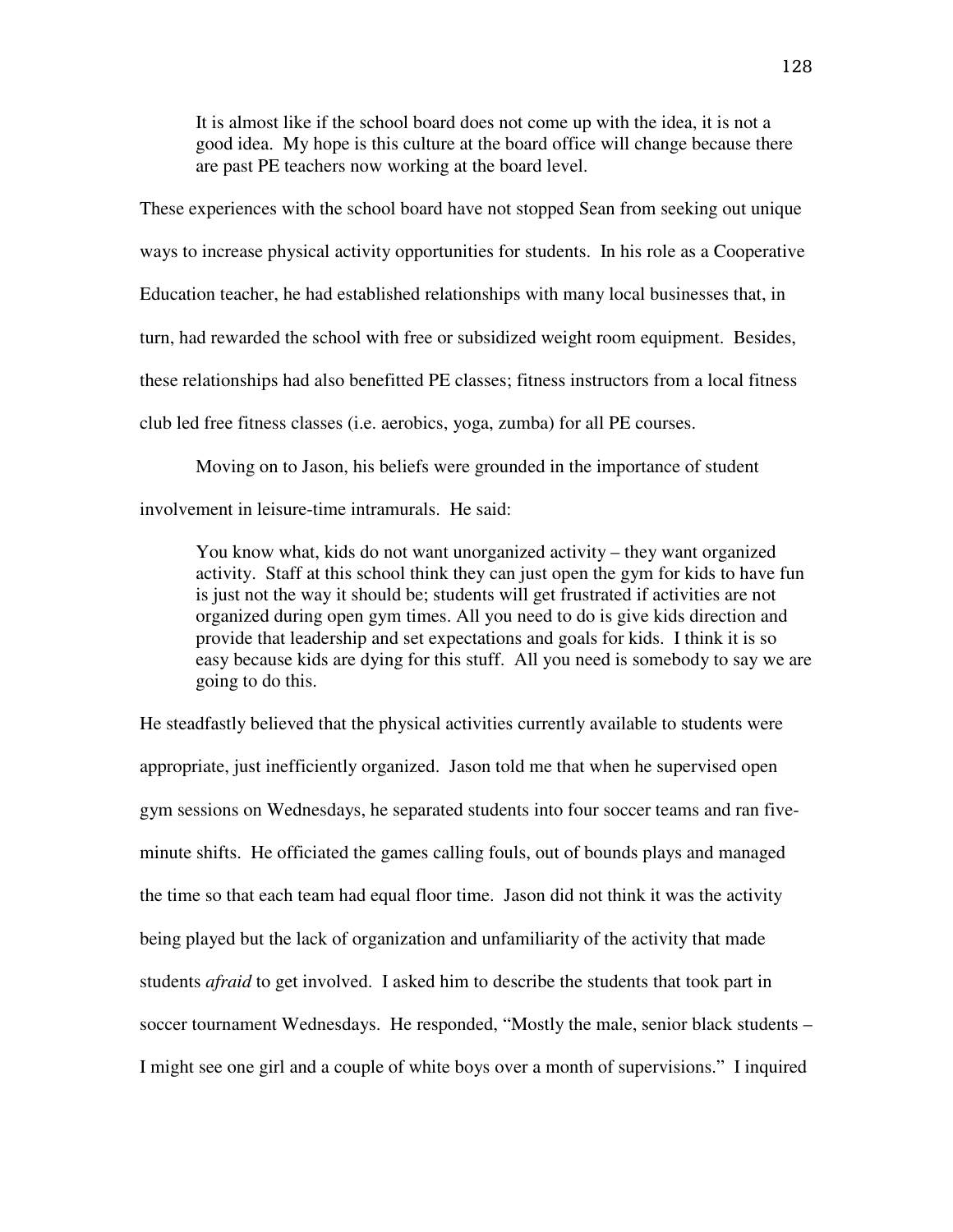whether he organized any other sport activities on Wednesdays. He said his experience over the years has been that more kids come out for soccer. Jason also reminisced about the days when intramurals and the gym were the center of school activity. Today he said, teachers who supervise and organize intramurals just open the doors and expect it to happen. Jason attributed this mindset on the increasing demands of the profession, "Teachers today are more reluctant to give their personal time to the school because of the contractual demands around teacher on-calls, staff meetings and other supervisory duties."

Jane disagreed with Jason's perspective based on her observations of school halls during lunch-time intramurals; "If we are providing the right physical activity options during intramurals, then why are so many students choosing to sit in the halls and the library during lunch?" Her knowledge of school-based leisure time physical activity opportunities at this school led her to the following conclusion:

 This school provides students with a number of class-based and intramural opportunities but it is how to engage the kids in these opportunities. Are the current activities what the kids want to do in the first place? Are we marketing an obsolete animal? It really is about supply and demand.

# *Researcher Observations.*

My observations as a cultural member and researcher revolve around the distinct sub-cultures that exist within the PE department. I hear from the new PE staff that students are asking for less competitive, individualized physical activities. It is apparent that other than the school's soccer, basketball and football teams, interschool sports are not popular with the general student population. In response to these verbal and visual cues, the new PE teachers were attempting to diversify opportunities for physical activity.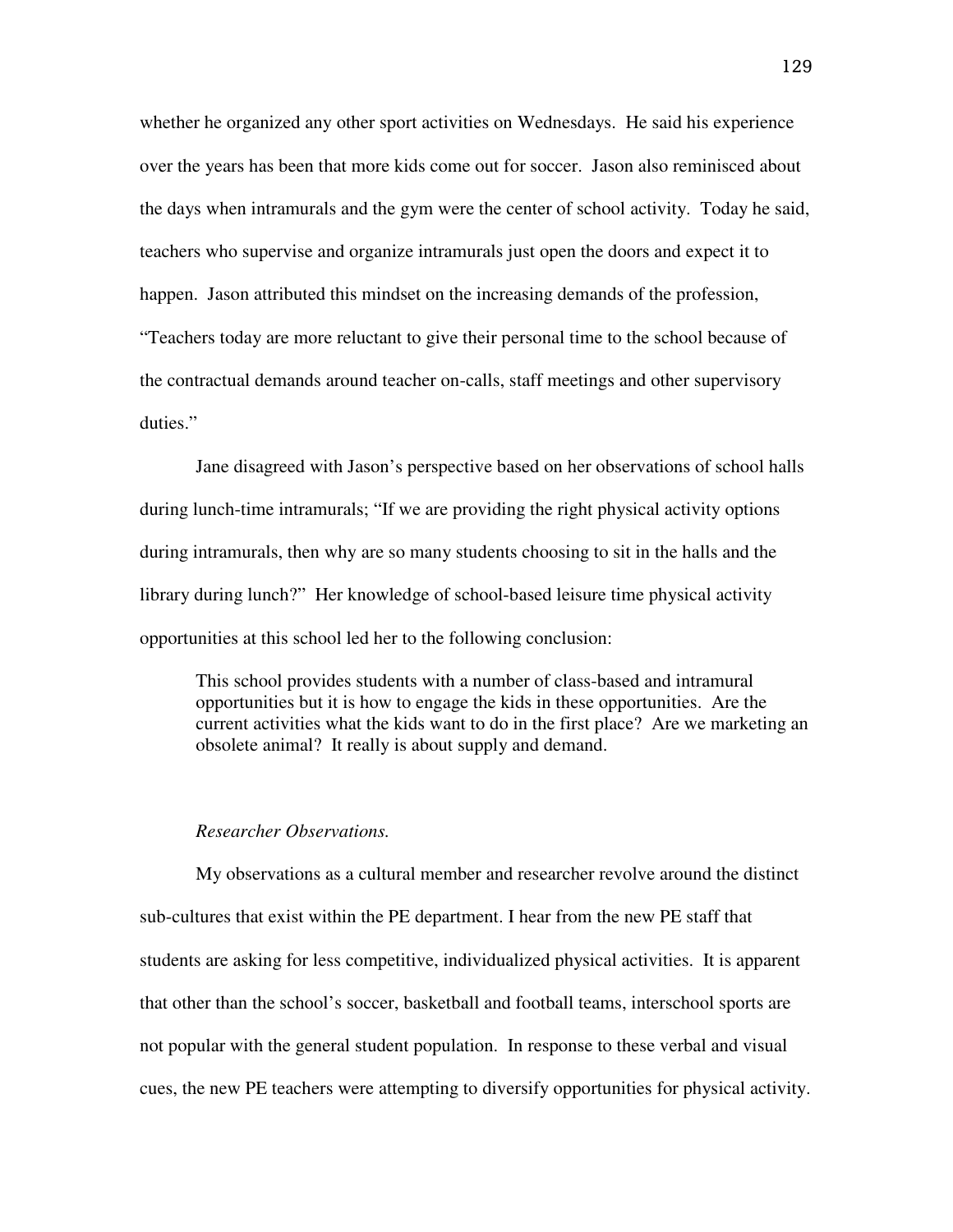However, there is a cultural obstacle that these alternative ideas must overcome. Although Mike was somewhat supportive of less traditional forms of physical activity, he was torn between the new and the old. He was under pressure to sustain the school's tradition of competitive team sports valued by the experienced PE staff while, at the same time, absorbing the fact that the students and the new PE staff were telling him that the *old ways of doing things* were no longer applicable. Mike was a new PE head and a relatively young cultural member himself. He was trying to please both sub-cultures by supporting requests from each group of teachers. Mike needed to take a side and lead the department towards a common goal of physical activity. As it stands now, each subculture believed they were either making headway to change the physical activity culture (i.e. new PE teachers) or maintaining the tradition of competitive team sports (i.e. experienced PE teachers). Consequently, the PE department was avoiding the contentious issue of *the way we do things around here*.

In reply to one of this study's research questions concerning the barriers that inhibit school staff involvement in school-based physical activity opportunities, it appeared that the PE teachers were preventing each other from maximizing their commitment to PE, intramurals, and interschool athletics. It was evident from that data that the physical activity leaders at this school had the expertise and the knowledge to maximize physical activity opportunities but the absence of a shared physical activity goal, and the lack of collegial leadership were negatively influencing their efforts. The new PE teachers were organizing individual, non-competitive, intramural and open gym activities that matched the physical activity interests of the student majority. In contrast, most of the experienced PE teachers remained diligent in encouraging the value of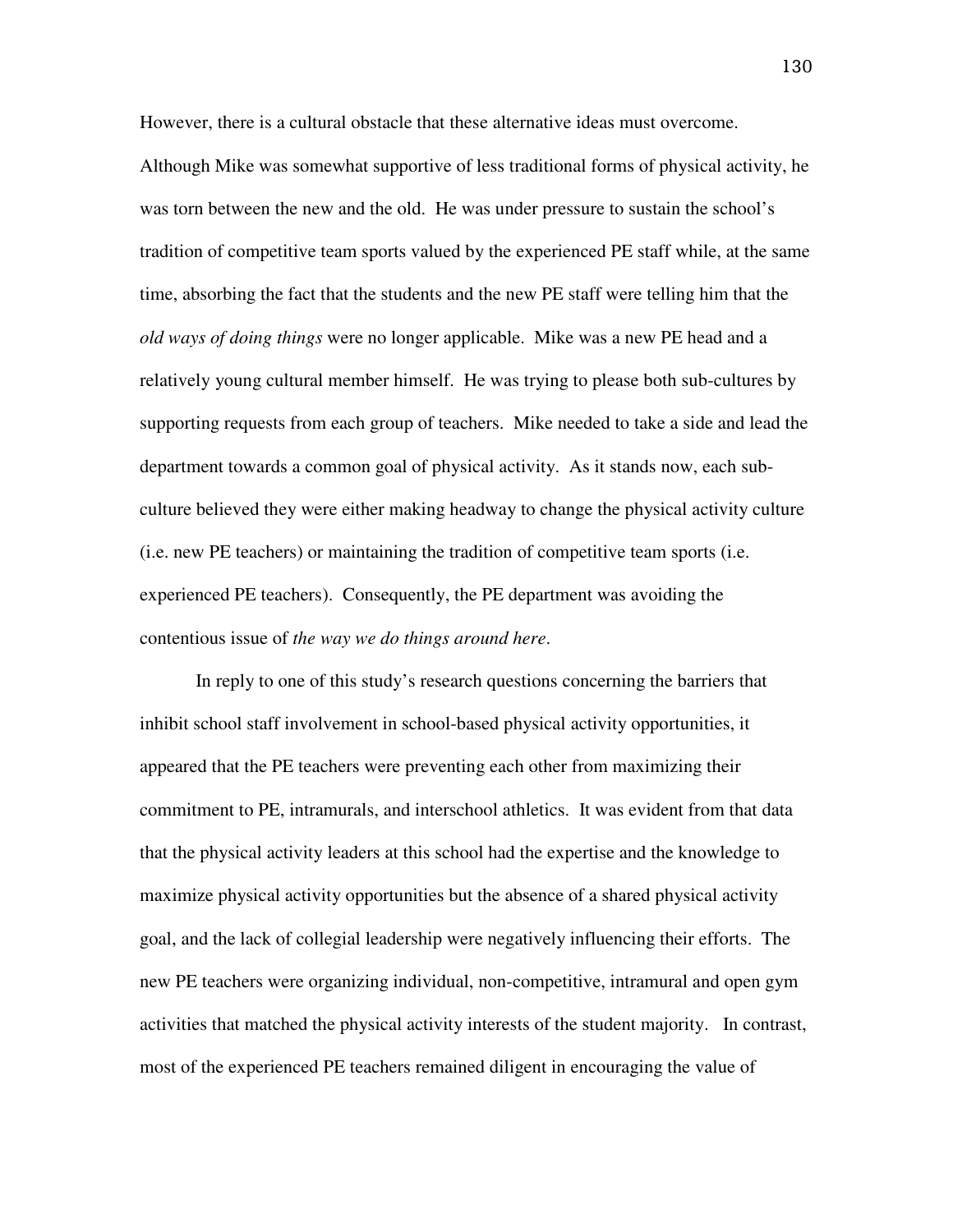competitive team sports to students. To outline a common departmental goal around meaningful physical activity, the PE staff may want to survey the students about the physical activities they enjoy, the time of day when they are most willing to participate and some of the barriers that prevent them from participating. The data collected from this student survey may provide evidence that the new common goal is in the best interest of the students and, in turn, enhance student participation in school-based physical activity opportunities including PE.

# *Theme 3: Philosophical Differences: Strategies for Promoting Physical Activity*

The final theme extracted from the data pertained to the effective promotional strategies for school-based physical activity opportunities. As a PE teacher at this school, I feel there are many efficacious examples of how the school is promoting physical activity. For instance, there are visual displays linked to school-based physical activities in the form of PE course assemblies, intramural sport bulletin boards, the school's PE and Athletics website and various posters around the school. Also, interschool game day barbecues and weekly fundraising sales of baked goods for school teams brought attention to the boy's soccer and football teams. Additionally, interschool athletes wear their team jerseys on game days to increase student/staff awareness. Furthermore, morning announcements inform the students daily about physical activity clubs (i.e. yoga), interschool team games and intramural events that are planned for the week. Less frequently, non-PE teachers have their students during class time support the boys' soccer team for home field games. However, study participants are divided on the best methods to promote school-based physical activity opportunities. In line with the previous two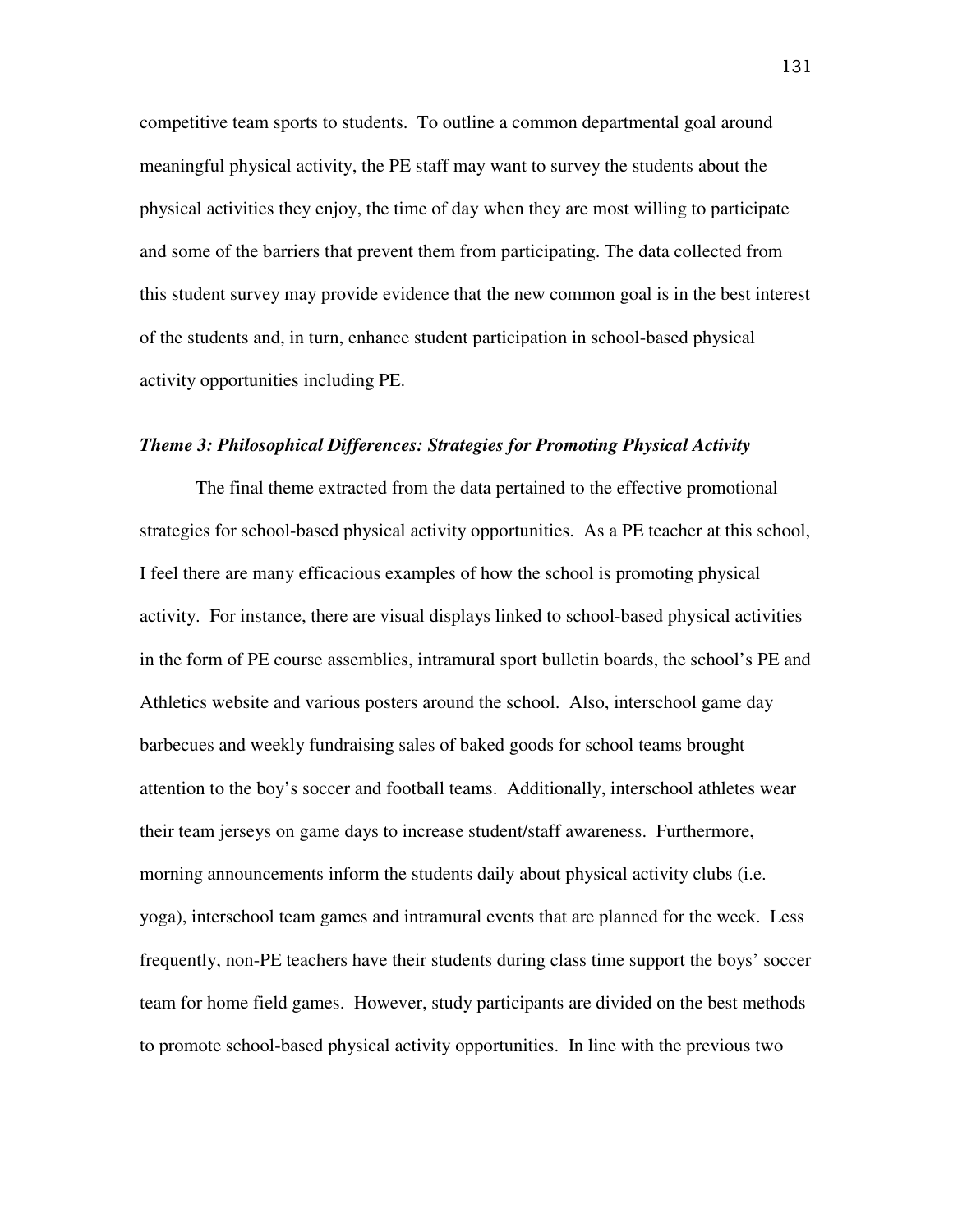themes, participants' beliefs were discussed according to new and experienced PE teachers.

#### *Visual Cues.*

Firstly, Beth believed that the information on school walls regarding intramurals was dated and worn. She felt it was more beneficial to address the students face to face about physical activity opportunities. Moreover, Peter believed that physical activity promotion was compartmentalized into one small physical area of the school outside of the PE office. He found that those involved in PE took it seriously because physical activity was a big part of their lives. Peter mentioned:

 I think we need more incentives for the new students who are just starting out – even something like professionally posting track and field records on school walls but we do not have that; it gives kids something to work towards.

Furthermore, Lisa believed that the school could do a much better job of campaigning for physical activity. One of her ideas involved the insertion of a slide show of each PE staff member engaged in their sport to be shown at the athletic banquet. She said, "It would be fun for kids to see their teacher/coach in the prime of their playing career in the same sport." Lisa also felt that, "The school does do a good job of promoting track and field and soccer but I think it (sport promotion) could be improved as we have done on our website."

A more recent promotional strategy was the use of the school's website to inform parents and students of the opportunities for physical activity throughout the school year. Lisa designed the PE and Athletics website three years ago and since then, Peter and Beth have helped her maintain the site. One of the reasons Lisa started the site was because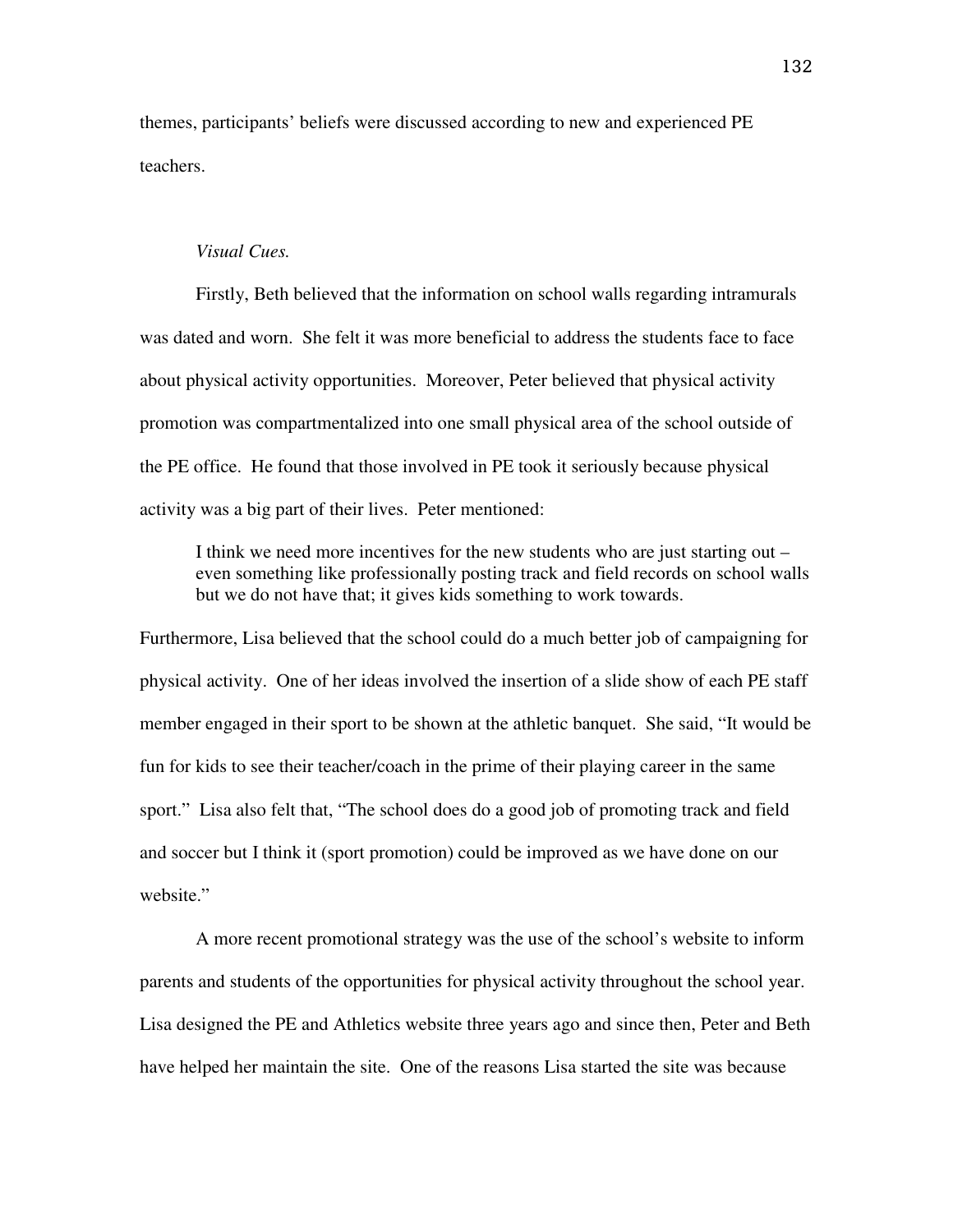her house tenant (a student at the school) told her she wished she could find out more about the school's sports teams. Her tenant spent the majority of her time at home online. Lisa figured if the Internet was where the students were spending their free time, then it was important to exploit that media source for physical activity promotion. Although Beth believed the site was important, she did not feel it was going to increase PE student numbers or student participation on interschool teams. Additionally, Peter talked about the blog space on the website where teachers could comment on their personal physical activity or team successes. He discussed, "I think we have a long way to go with our website; it is great but I don't think the rest of the school is on board so much in terms of promoting physical activity." In general, the new PE teachers believed the website was a valuable tool for promoting school-based physical activity opportunities.

When I talked to the experienced PE teachers about physical activity promotion, they had mixed beliefs about the effectiveness of visual cues. For example, Mike said:

At the beginning of each year, we (PE teachers) hold a course carousel and a fall assembly to make physical activity options visible to students. In my opinion, it is a waste of time – the students tell me it is a waste of time because they know who is going to try out for a team anyway. I do not know if these assemblies draw any extra kids or not.

On the other hand, Jason talked about the significance of the student handbook:

Certainly with grade nine and ten, there is promotion of activities. The students see it in the student handbook – all the activities are outlined so parents know what is going on at the school. Of course, attempts are made to keep the local sports news board current outside our PE office.

Jason discussed ways in which the school could promote physical activity more

effectively:

 Another thing I want to talk about is the Junior A hockey players we have attending this school. We have an exclusive group of students at this school that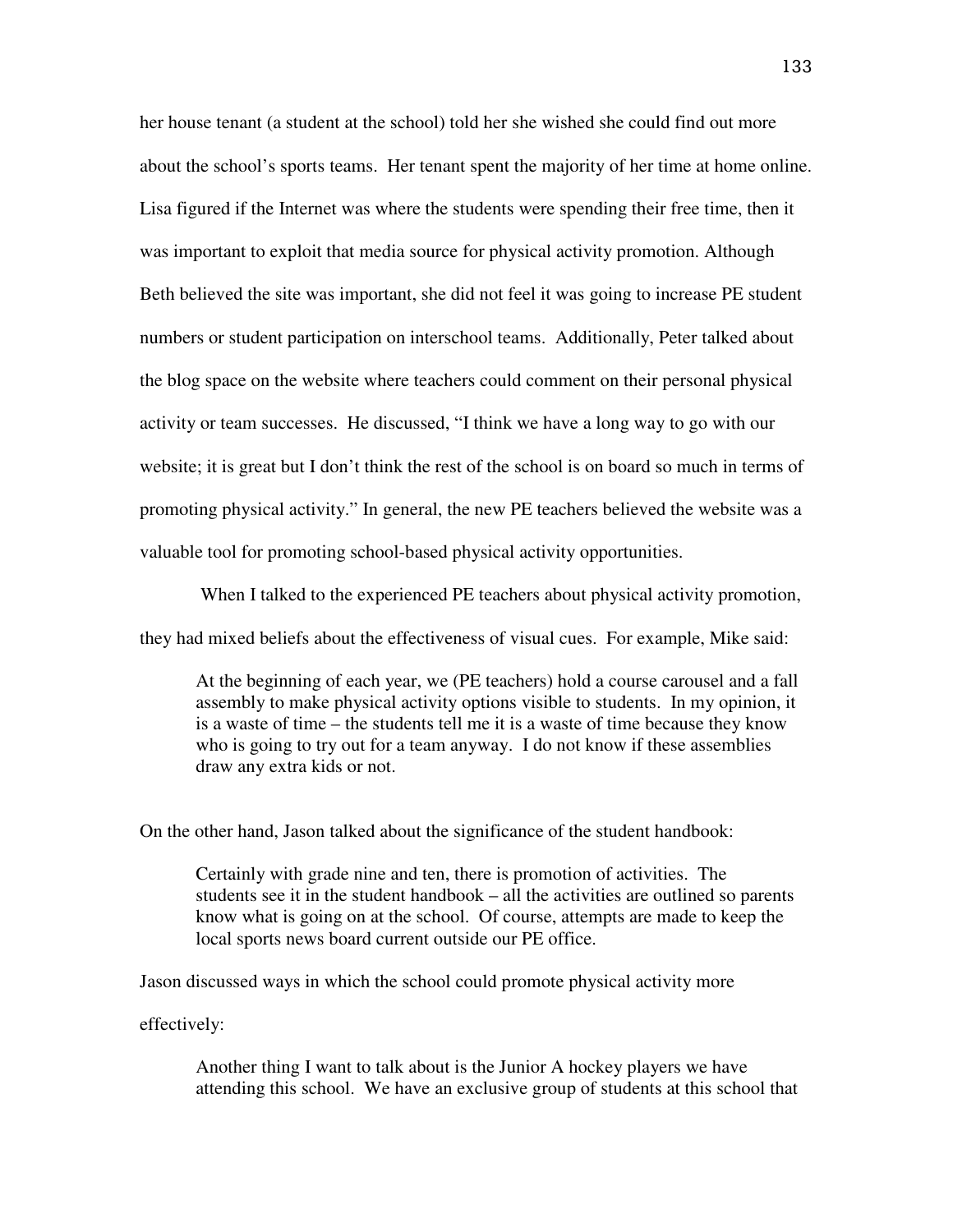are underappreciated by the student body and very misunderstood. We (PE staff) have lost the potential these kids can bring to physical activity promotion at this school. It is too bad so many professional athletes have gone through this school and we have done a poor job of tapping into them.

However, Jason believed physical activity promotion had become an uphill battle. His sense was, "Some things have disappeared over the years including support from administration and the staff in general towards active promotion of interschool teams and intramurals."

In opposition to Mike's and Jason's beliefs, John had a more positive outlook on the importance of visual promotion. His impression was that current promotional strategies were attracting students to physical activities. For example, he thought, "The athletic ministers are pushing to have more things up and visible with regards to notifying the school community about physical activity clubs, sports, and intramurals." He also praised the new PE teachers for consistently posting pictures of teams and students participating in PE classes. Interestingly, John was the only participant who believed that the school's visual displays were current and attractive. He may be biased because of his role as staff sponsor on the student intramural organization team; this group of students were responsible for creating and maintaining the school's physical activity bulletin boards.

In terms of the school's PE and Athletics website, the experienced PE teachers made no reference to its effectiveness as a promotional technique. In today's secondary schools, social media including websites, Facebook, and Twitter are a large part of the student culture. Therefore, embracing this technological advancement to connect with students and endorse school-based physical activity opportunities should be a priority.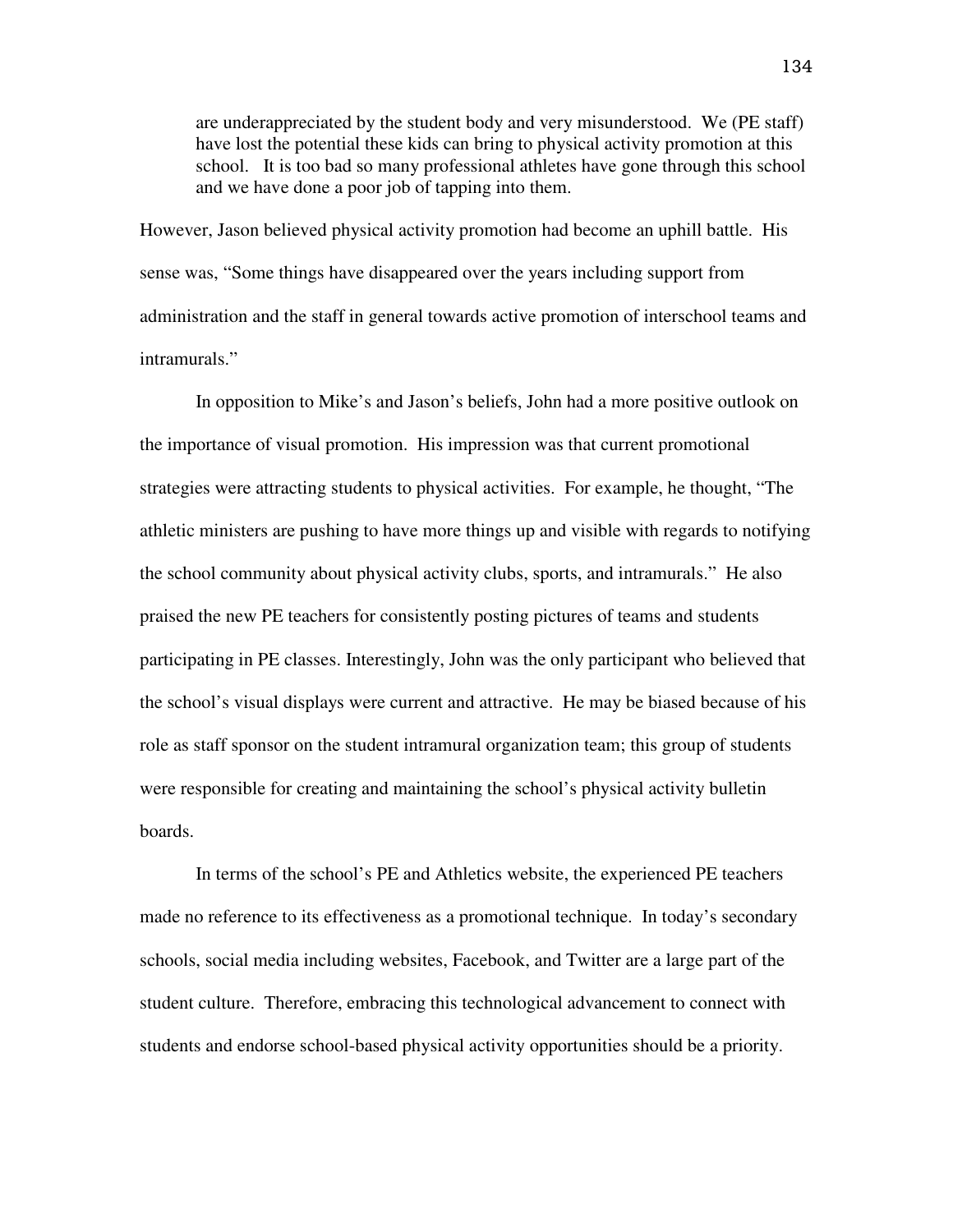### *Rewards for Participation.*

As indicated previously, study participants were not in agreement about the influence of visual cues on physical activity promotion. However, each PE teacher believed that the PE department was doing an effective job of rewarding students for interschool sport participation. Every PE teacher at this school supported the recognition given to student/athletes at the annual athletic banquet. At this banquet, award winners were celebrated in front of their peers, given a take-away plaque and their picture was placed in the school's yearbook for posterity. The PE teachers believed that students really valued this event and came away gratified for their time invested in school sports.

Lisa said, "I am pretty proud of our athletic banquet – the kids are getting more awards than most schools – we have several awards that recognize many team members." Mike stated, "We do a really good job with our athletic banquet in recognizing student success in sport." Moreover, Sean felt, "We really push the athletic banquet – the recognition is significant to the kids and the general school community." As well, Jason talked highly of this event but extended his comments further, "We have a pretty good athletic banquet – it has changed and evolved over time; what this school lacks is a way of displaying athletic awards." The unique feature of the athletic banquet was its fully student-centered approach. The students were the masters of ceremony, they created the PowerPoint presentation that accompanied each award winner and were responsible for securing the location and items required for the banquet (i.e. tables, decorations). In contrast to student run intramurals, students in charge of this event were graded on its outcome; a factor that may have contributed to its success.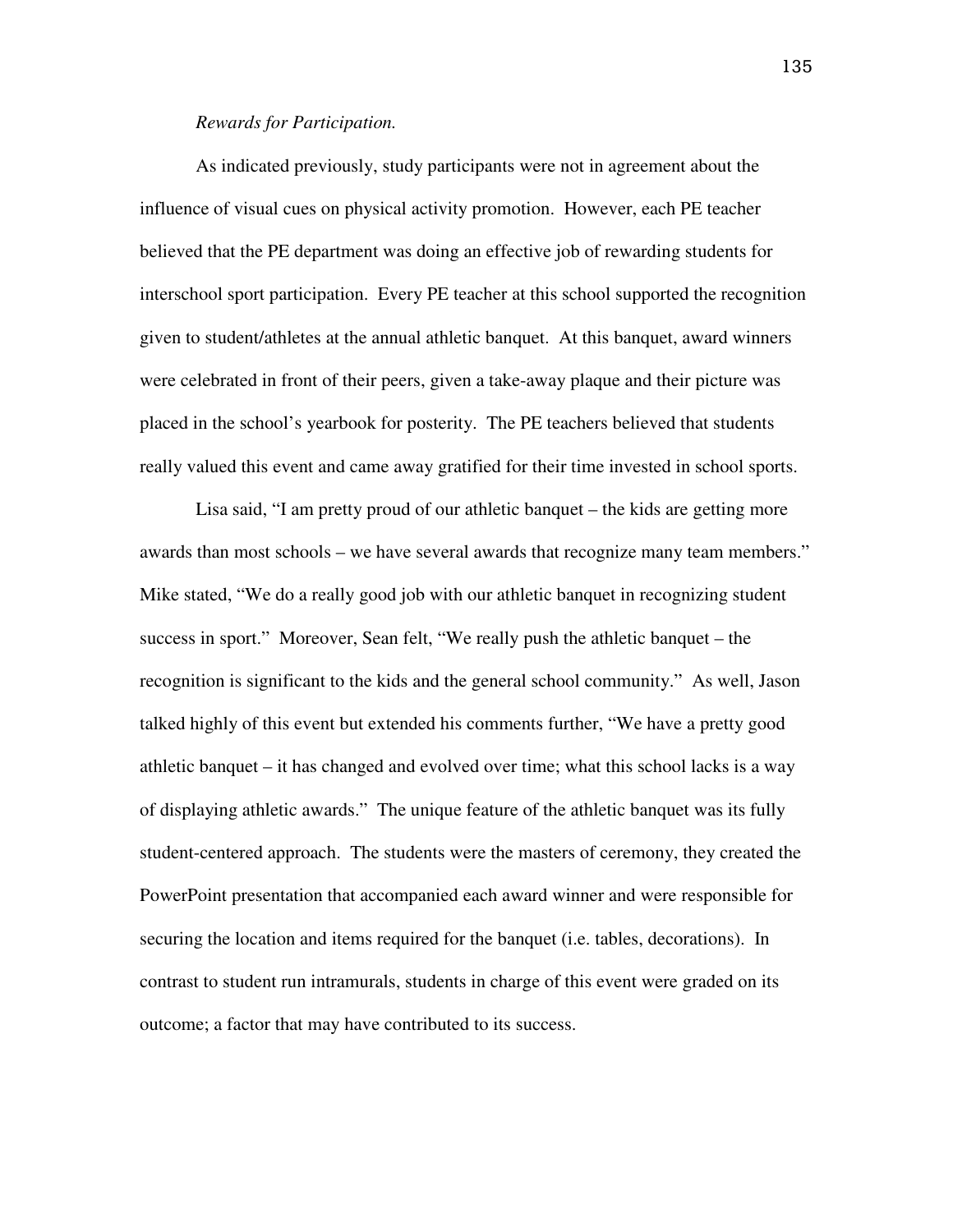On the other hand, an area of concern for the PE teachers was the reward structure associated with intramural sports. Feedback from the students who participated in intramurals suggested the need for prizes for all participants, not just tournament winners. In turn, the prizes were not related to the activity and distributed weeks after the event ended instead of when peer recognition was highest – after the championship game. Sean had a suggestion to improve the current intramural reward structure:

I know a couple of years ago when the intramural organization team was operating well, winning tournament team members used to be awarded gift certificates from McDonald's and turkeys just before Christmas. I think we need to get back to doing stuff like this where kids know there is a prize.

Sean also believed:

Our current intramural organization team has little desire to make intramurals really, really good or make it better than the previous year. I think, in many cases, the students like the idea of belonging to a group but they don't really do anything to earn their membership. Now, there are some kids who do try, but as part of the bigger group, these students are not vocal enough to say we want to do it this way.

He felt that the students running intramurals did not possess the skills to organize an intramural tournament. Sean remembered asking one particular student on the committee this year why an activity was planned the way it was. The student did not have an answer and seemed disoriented while running the event. Sean reflected back to his earlier years at the school when intramural programs *used to be the envy of all other schools in the school board*. He said in the past, leisure time intramurals were promoted as battle of the sexes and battle of teachers versus students. Also at this time, the school offered intramural tournaments that would coincide with what was going on outside of school. For example, the school would run a floor hockey tournament when the National Hockey League playoffs were on and indoor baseball when the professional baseball season began in the spring. However, Sean said he met with the intramural organization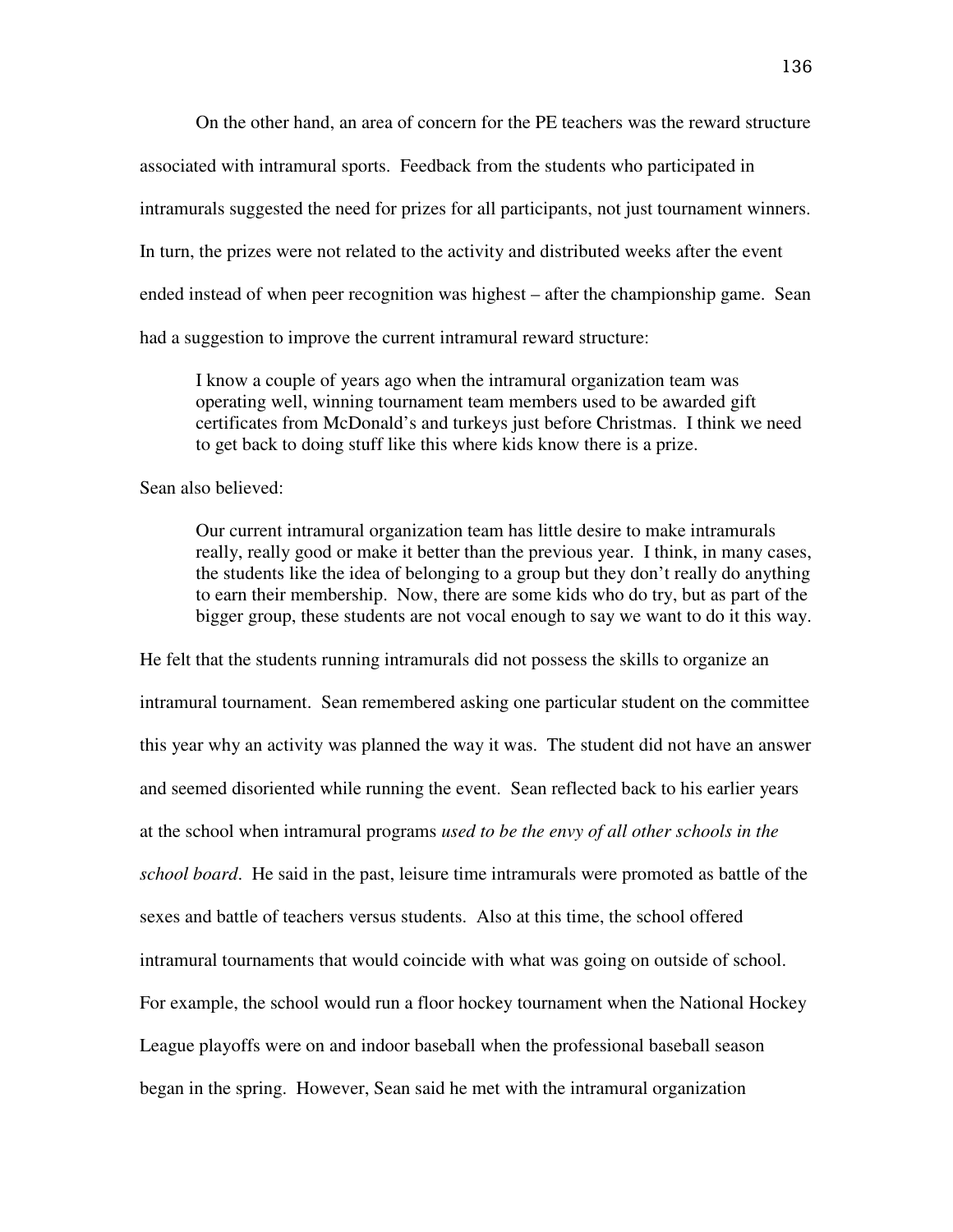committee at the start of every school year to offer his advice to improve intramurals but

*nothing ever seemed to change*.

Lisa also felt the same way about intramurals:

 I do not think the intramural organization team is efficient in doing what it should be doing – it is difficult because it is just a program that is run at lunch time; it is a volunteer position and anytime the position is volunteer, kids are not being rewarded for it – you are not going to have committed kids. In defense of these students, their teacher sponsor does not monitor or grade the students in their roles.

She directed her concerns at the teacher sponsor of the school's intramural organization team:

 We definitely need more staff involvement with intramurals. I think the kids need more structure (i.e. take paperwork away, a binder, and a final report to hand in). As it is now, it may be that one student is told to run one badminton tournament as their sole responsibility all year – they are not going to take this role seriously.

Although it was a student-run team, Lisa believed the students had a greater respect for teacher input compared to their peers when organizing and planning activities for the school community. Unlike the students who organized the athletic banquet, the students on the intramural organization team did not receive any academic credit for their time. Thus, the PE staff may want to re-evaluate the school's intramural organization team and assign academic outcomes to each student's performance on this team. Potentially, students could place greater value on their role and strive to organize successful intramural events with relevant and timely reward structures.

The significance of strong adult leadership on the intramural organization team was important but students elected to this team needed to understand the integral roles they served in promoting school-based physical activity opportunities. The student candidates that applied for these positions did not always have backgrounds in sport or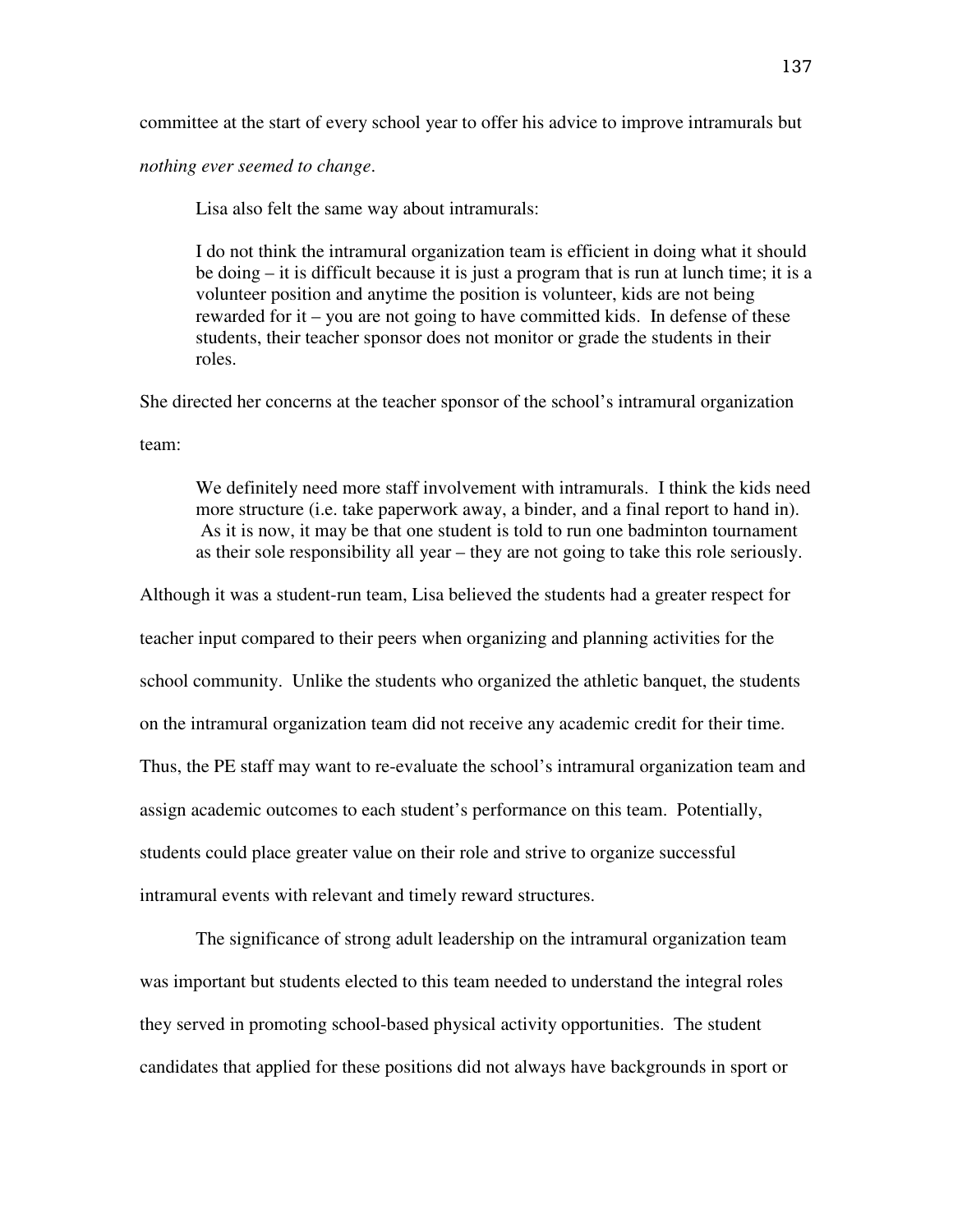leadership. While this was not a requirement, it was advantageous if they did because of the short time dedicated to fostering these skill sets. In support of this philosophy, Mike confirmed that student participation rates were highest in well-organized, effectively publicized physical activity events. Therefore, if the intramural organizational teams' goal was to offer physical activities that appealed to the entire student population, the activities should be planned by a knowledgeable and representative group of students who were led by a teacher who invested him/herself completely to the program.

Beyond interschool sports and intramurals, students were rewarded weekly for their involvement in physically active clubs (i.e. running, yoga, dance, fitness) and/or for their leadership in PE classes. To receive this award, any school staff member could submit a nomination to the principal. The principal selected a winner who then received a certificate of accomplishment and had their picture taken with her. In addition, the picture was posted on the school bulletin board for one week outside of the main office for further recognition.

On this issue, Lisa felt there needed to be a committee that collected nominations and made a collaborative decision on the weekly winner. As it stood now, the students were aware it was a first come-first serve award and had become embarrassed to receive it. Beth also viewed this system as flawed. Her main concern was that the teachers/coaches were nominating the same students for this award. Beth noticed that award winners were students who will be or have already received recognition for interschool sport participation. She believed that the school should recognize the firsttime user like the girl who attended the after-school fitness club for the first time. In her opinion, recognition of these feats encouraged the inactive students rather than rewarding

138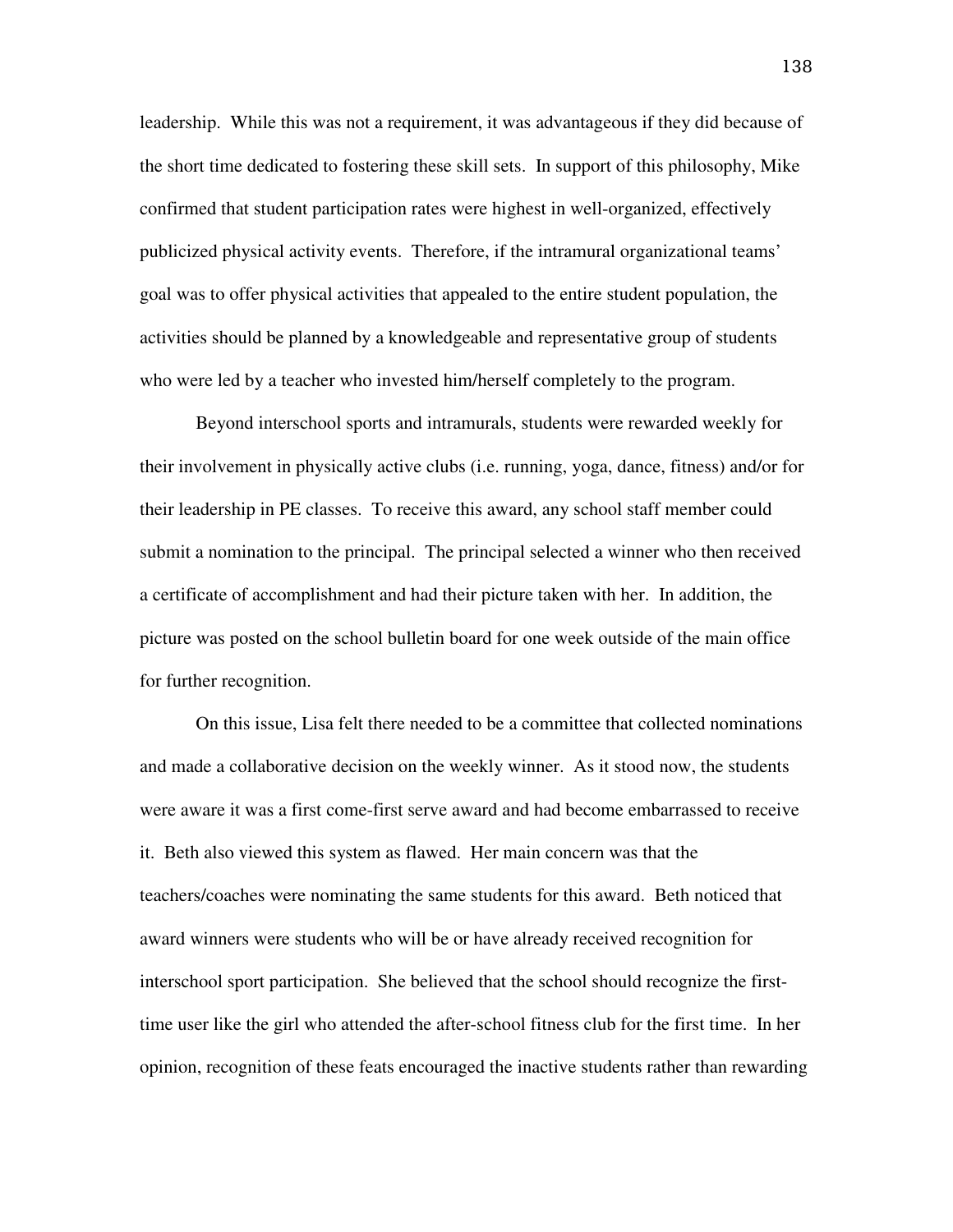the students who were already active. Conversely, Sean believed that any recognition was better than no recognition. He said, "Whether or not the kid is the real athlete of the week, other kids in the school see this student being recognized which could inspire them to join a team or club to gain the same recognition."

# *Teacher Role Models.*

An additional promotional technique believed by most participants to influence physical activity opportunities at this school was the presence of active teacher role models. Peter, for example, rode his bike to school every day and encouraged his students to do the same. He said it helped him connect with his students if they saw him outside of school actively engaged in physical activity. As a high school student, Peter recalled seeing his high school Math teacher skiing at a local hill and remembered how it inspired him to be more active. He hoped his actions would produce the same results for his students. Another way that Peter led by example was during his PE classes:

I participate in my PE classes in the games and activities with my students. I try to get involved whenever I can especially in my Outdoor Education class. I like to talk about my own experiences that I have had – being physically active with my family.

Lisa strongly supported Peter's approach but thought the non-PE teachers at the school could do more when it came to promoting healthy lifestyles. She stated:

I've seen at other schools that the physical activity levels of administration and teachers are much higher which translates into students being much more active. You look at other schools – many or most of the PE teachers are in the gym or weight room before or after school doing their own personal workout. Kids see that and they are going to mimic that behaviour.

At this school, Lisa found: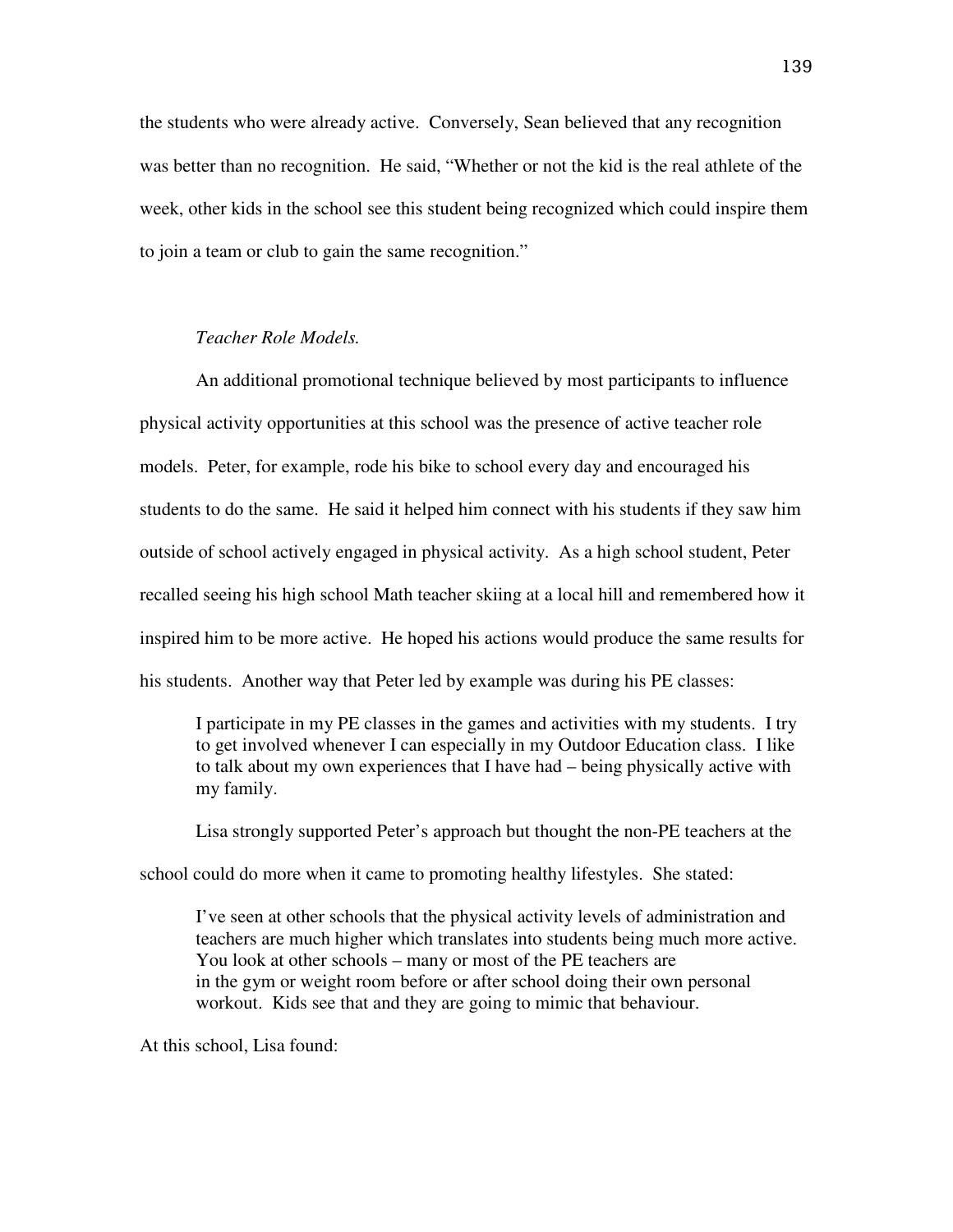We have, to a certain extent, some non-PE teachers that are physically active and are visible to students in the weight room. I think it is huge for PE teachers to model what they teach. Students need to see that you are willing to do whatever it is you are teaching. Students are not going to be motivated to do it if you are not willing to do it.

As well, she felt it was important to inform students about teachers' personal physical activity accomplishments. She said, "I wish we (teachers) were encouraged to share our personal physical activity interests because we have staff that are doing great things – one staff member runs marathons." Beth, like Lisa, felt that, "Teachers who personally see the benefit of sharing this information with their students will do it on their own; certainly, there is not any encouragement throughout our school community to advertise our accomplishments." Jane was also a believer in the importance of physical activity role models for students. Her thoughts were:

I am always amazed at the connections I gain by working out at the community gym. Kids that know other kids say they saw me working out – these are great conversation starters. As a newcomer to this school, it is one of the only things I can talk to the students about.

In reference back to Lisa, she drew heavily on the memories of her high school

experience:

I think the more students know about their teachers, the more they are going to respect their teacher/coaches. I remember when I was in high school and there were teachers that I looked up to – that is happening here and we have to be aware that is happening. We should give students all the good knowledge about us.

Lisa acted on her beliefs by developing a PE and Athletics school webpage. Lisa knew that students dedicated a great deal of their leisure time online; therefore, demonstrating to students that teachers were technologically current may encourage them to engage in intramural or interschool activities.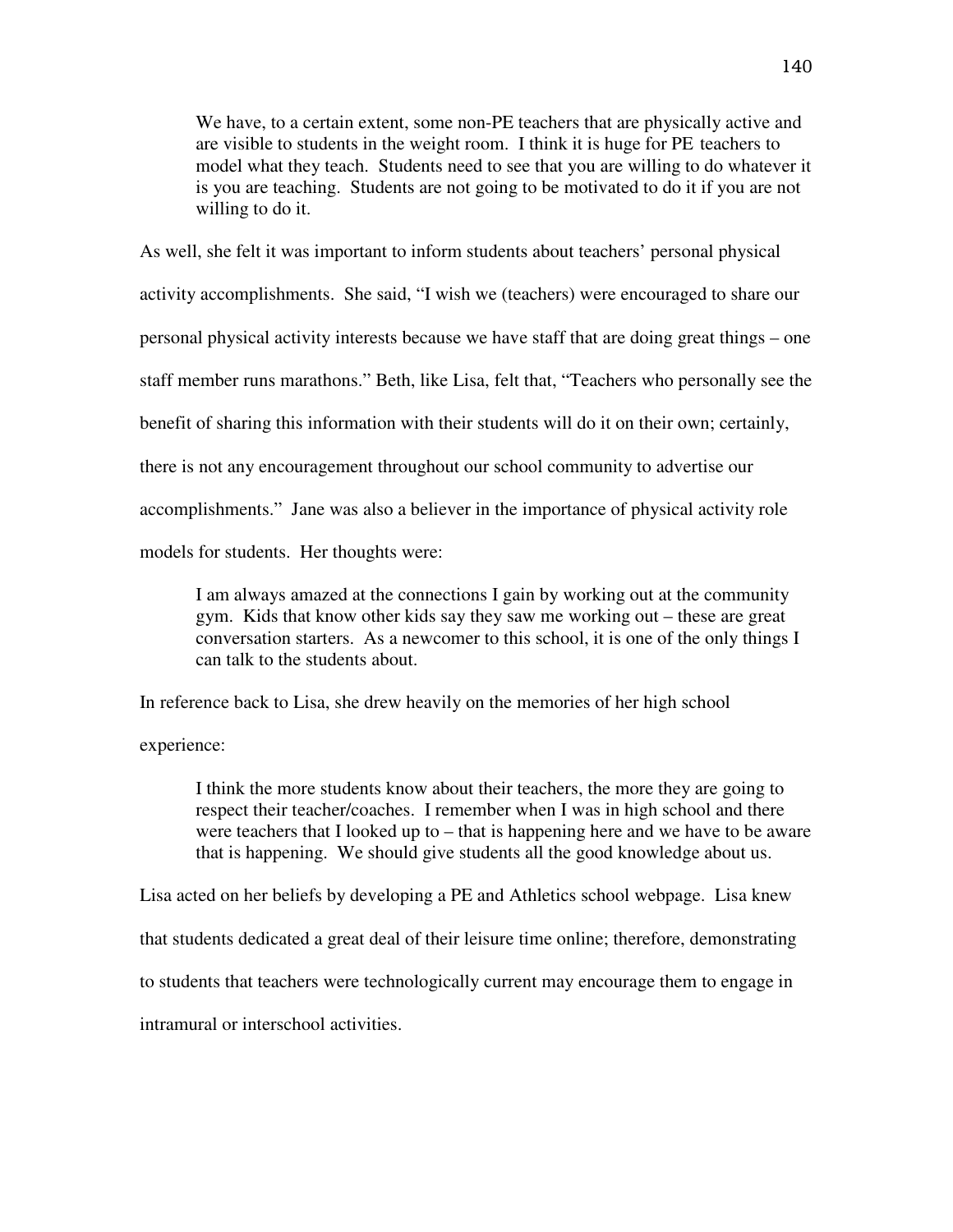Furthermore, Lisa was involved in promoting PE and physical activity to parents of students in feeder schools at grade nine parent information sessions. At these sessions, she presented a ten-minute synopsis of what opportunities (PE, intramural, interschool) were available to incoming grade nine students. Through this undertaking, Lisa believed that parents learned about the PE teachers that their son/daughter was going to potentially work with for the next four years; consequently, it could persuade these parents to promote school-based physical activity opportunities to their child in advance of the school year.

Similar to the new PE teachers, John believed it was important that students knew about the physical activity interests of teachers outside of school. Alternatively, Sean and Jason were not open to the idea of sharing their own fitness accomplishments or their personal life with students. Even though Jason worked out in the school's weight room every day after school, and supervised the after-school fitness club, he said he was reluctant to share any of his fitness interests with his students or staff. Jason believed that the students did not care if he ran a marathon or played hockey every Friday. In his opinion, staff should be portrayed as equally important to the school culture. More specifically, he said:

In the right way, this is important to do. It can be done well and show that teachers are involved and active. It has got to be done in a way that promotes one's accomplishments so that some staff are not perceived as more important than others – it is important we achieve this balance.

Deciphering Jason's comments, his actions and beliefs appeared contradictory so I probed deeper into his thoughts. He told me a story about his own son's perceptions of his grade four elementary teacher many years ago. Jason was amazed at how many times during that school year his son said, "My teacher told us to run around the track to warm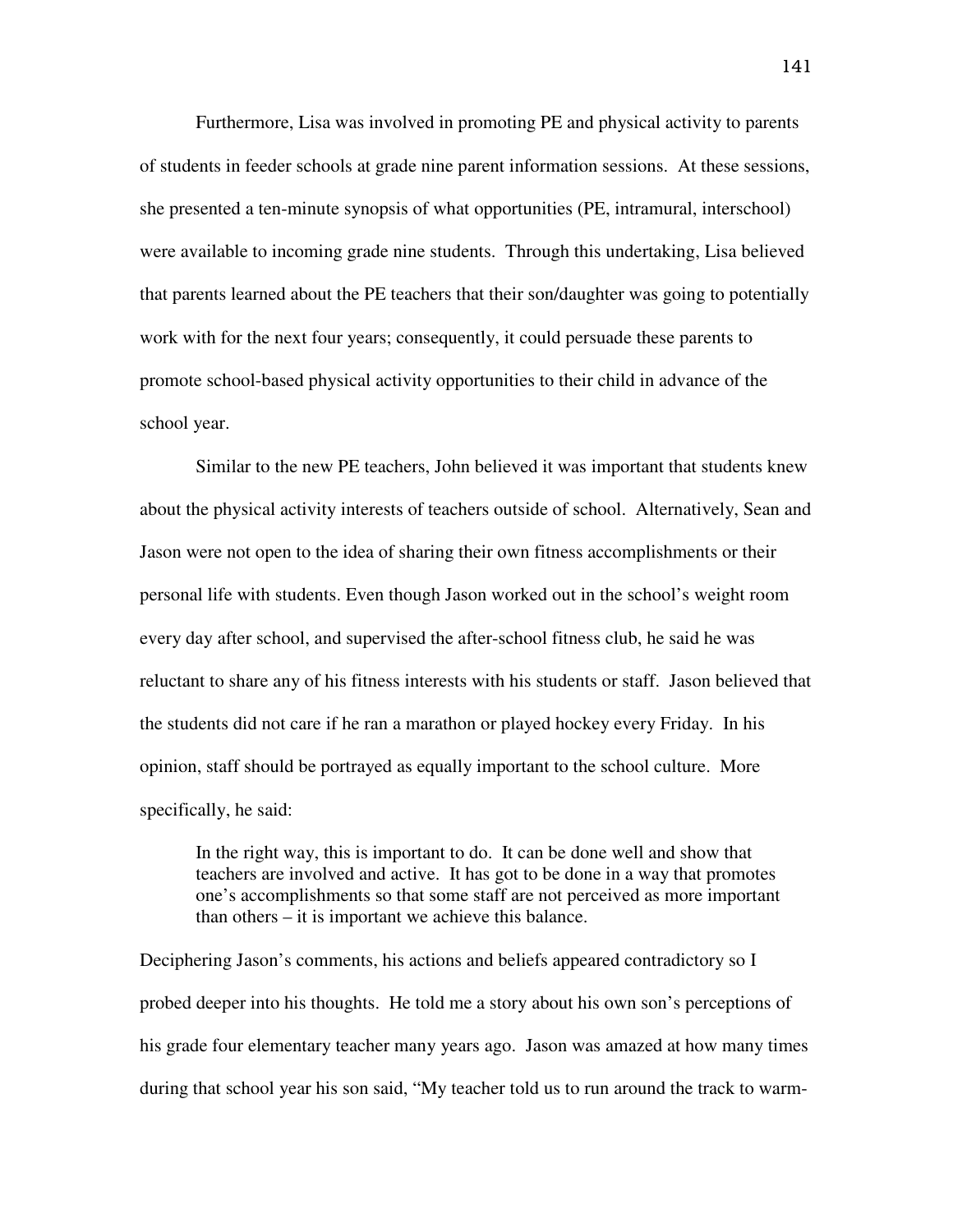up for PE – why does she not do it with us – she does not even change or play with us so why should I care." Remembering this story seemed to trigger the retraction of his initial belief that physically active teachers did not influence students.

Correspondingly, Sean was averse to revealing any details about his personal life but recognized that the PE department could do more to encourage teachers and students to be active together. For example, he stated:

We could be doing a lot more in terms of physical activity options – I know other things other schools do is they will run ski days; staff and students all go skiing for the day and it works. What happens on these days is that students see that physical activity is a good thing and teachers end up being seen on a different level.

Additionally, Sean was unsure about other teacher's feelings on this school practice: "I do not know how comfortable some other teachers are with this – it is something I do on my own. In some cases, this may be a good thing, but how do you convince people to move toward this?"

#### *Administrative Support.*

As a rule, the PE teachers at this school believed they were learning from past and present promotional experiences around school-based physical activity opportunities. Each year, the PE department was trying new techniques to attract students to PE and physical activity. However, the underlying belief was that their attempts to improve the school's physical activity culture were not supported or rewarded by administration. Specifically, Beth exclaimed:

Definitely coming from administration, there is no message of backing teachers who make the effort to encourage physical activity outside of school hours. Just something small like an announcement telling teachers there is organized staff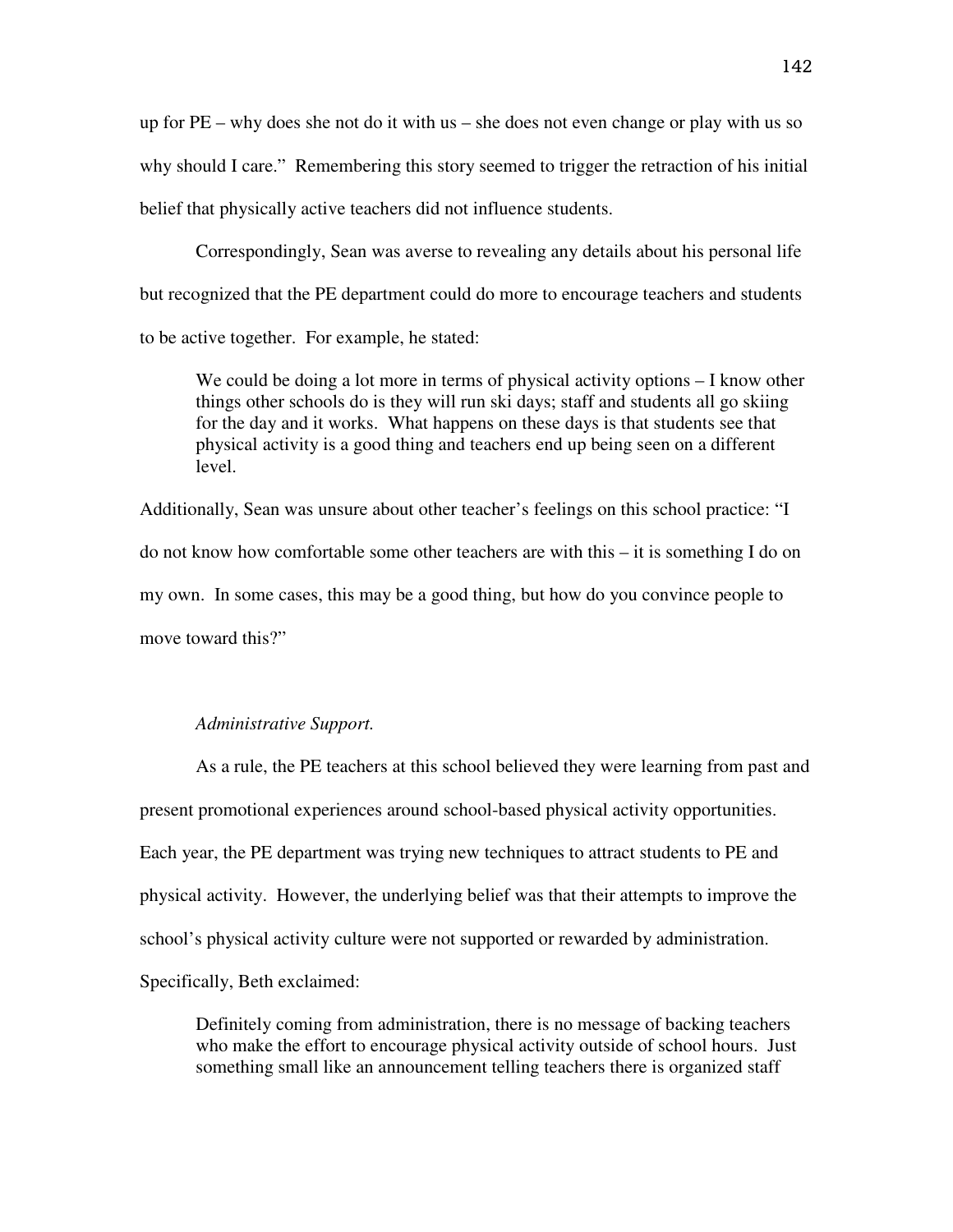activities taking place after school in the gym. There is little administrative support of those staff ventures to get people involved.

She felt there was progress being made with the new Specialist High Skills Major in Sport Diploma promoted by Guidance for next year. Yet, students could go through this Diploma without enrolling in any more PE classes than normally mandated by the Ministry of Education.

Lisa supported Beth's comments about the lack of administrative support for

physical activity. She found that, "Any initiative that administration is promoting has

nothing to do with PE and hasn't in the three years I have been here – even when it comes

down to making sure every grade nine student is taking PE." Furthermore, Lisa said her

experience with administration has changed her ideals for physical activity at this school:

 Administration is not going to tell Guidance to change anything. I went to the head of Guidance and showed her our percentage of students taking PE relative to other schools. Because of this fact, my philosophy has changed. I am still going to pump up PE because the kids at this school need it.

Likewise, the experienced PE teachers have minimized their involvement in

physical activity promotion because they also perceived a lack of support from

administration. For example, Sean said:

Part of my frustration is the lack of importance (from administration) attached to physical activity at this school. The principal pays lip service and says that we need to get more physical activity happening but when it comes right down to it, she is not willing to back it up.

He backed his beliefs with another example:

One thing the principal imposed this year is 15 minutes of silent reading that teachers are expected to have their classes do daily. This is a major problem with PE classes because we already lose 15 minutes of class time for changing and equipment set-up. Now, we are really cutting down on the actual physical activity kids achieve during class. Personally, I do not value reading especially when it is forced upon me in my classroom. I do not follow this practice and wonder why it was imposed on all classes.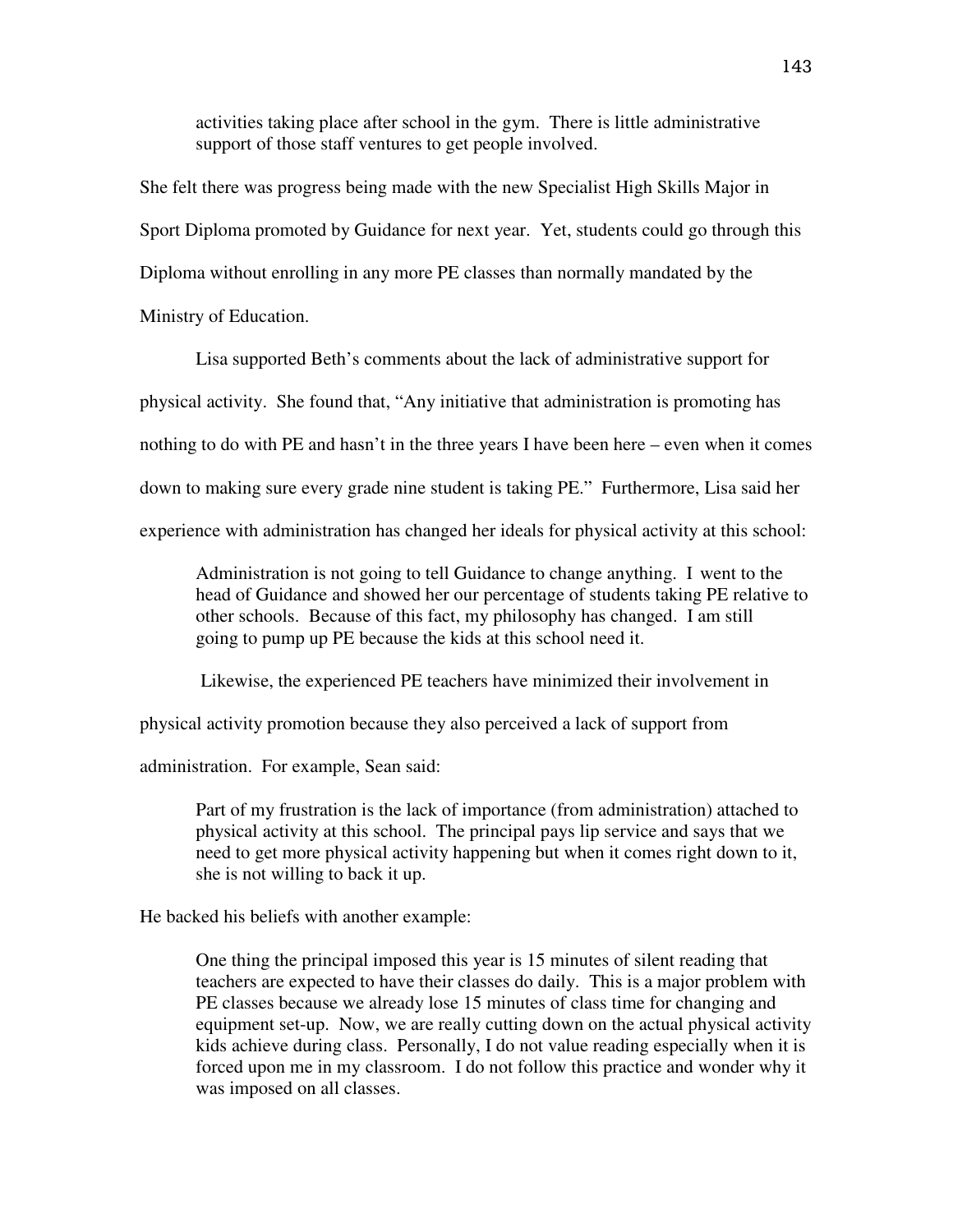Sean's main concern with the literacy block was the absence of follow-up from administration. In his opinion, the principal never asked any of the PE teachers how it was working for their PE classes and/or if any improvements could be made. Overall, Sean felt, "How would she (the principal) like it if we came into her office 15 minutes of every day and told her she had to run on the spot until the public announcer said she could stop?"

 In terms of my perspective as a teacher at this school, I have also experienced negligible support for physical activity from administration. The most recent example occurred this year during the school-wide course promotion period in February. The PE department had just completed a mural of posters, pictures and written information that illustrated the various PE options students could choose from for next year. This display had been posted on the PE bulletin board for two days; however, when I entered the school after day two, I noticed that the entire display had been covered by promotional material for an upcoming drama production. Apparently, Arts students were given permission by administration to use this bulletin board for their purposes. After conversations with the Arts teachers and the principal, the students were instructed to remove their materials. It took them two days to re-do the display as they first found it. By the time the wall was visible and coherent, course promotion week had ended. This was a huge loss from a PE and physical activity promotion standpoint.

Nevertheless, I still believe this school is using its available resources to effectively promote PE, intramurals and interschool sports. Understandably, there are promotional strategies that need adjustment but on the whole, the students are aware of the various opportunities for school-based physical activity. In my assessment, student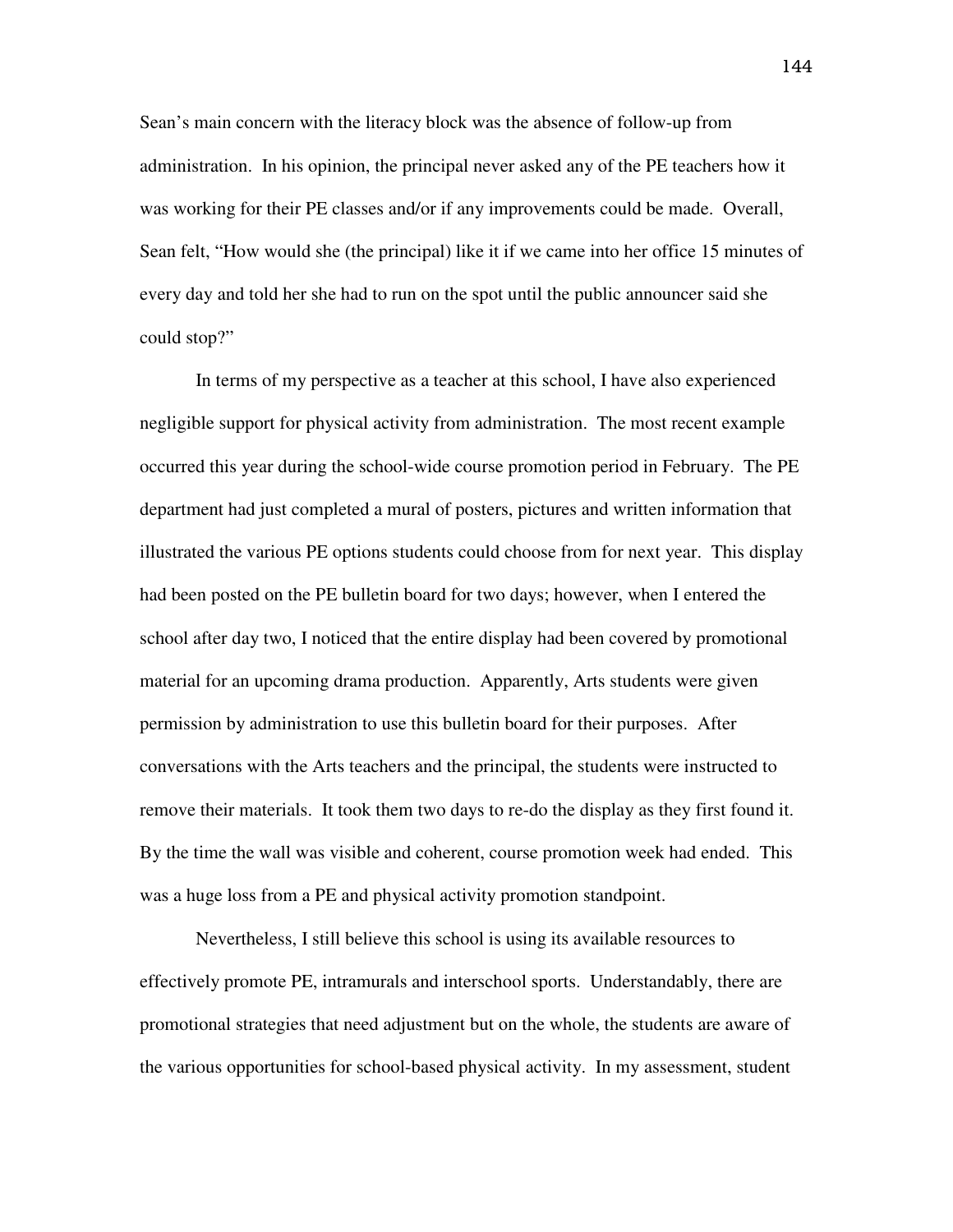participation rates in PE, intramurals and interschool sports are below average and decreasing because of the activities being promoted, not the promotional strategies used to motivate students to get involved.

Referring back to one of my research questions, "What are the factors that facilitate and/or inhibit teacher and administrator participation in school-based physical activity opportunities within secondary schools," the previous paragraphs indicate that administration (principals, vice-principals) and Guidance counselors were major influences on secondary PE and physical activity opportunities. Across the continuum from new to experienced teachers, the belief of positive administrative support for PE and physical activity guided this school's physical activity culture. Throughout participants' interviews, positive administrative support was believed to be: (i) development and sustainability of policies and practices that encouraged physical activity, (ii) hiring teachers with backgrounds in physical activity, (iii) consistent interest in physical activity through appearances at interschool and intramural activities and, (iv) allocation of resources to enhance the existing PE and physical activity programs and clubs. In addition, a factor that encouraged the new PE teachers to get involved in school-based physical activity opportunities were the active teachers who modeled healthy lifestyles. Thus, teachers who were actively engaged with their students in PE classes, or completed personal workouts in the school's weight room, motivated new teachers to create physical activity opportunities for students.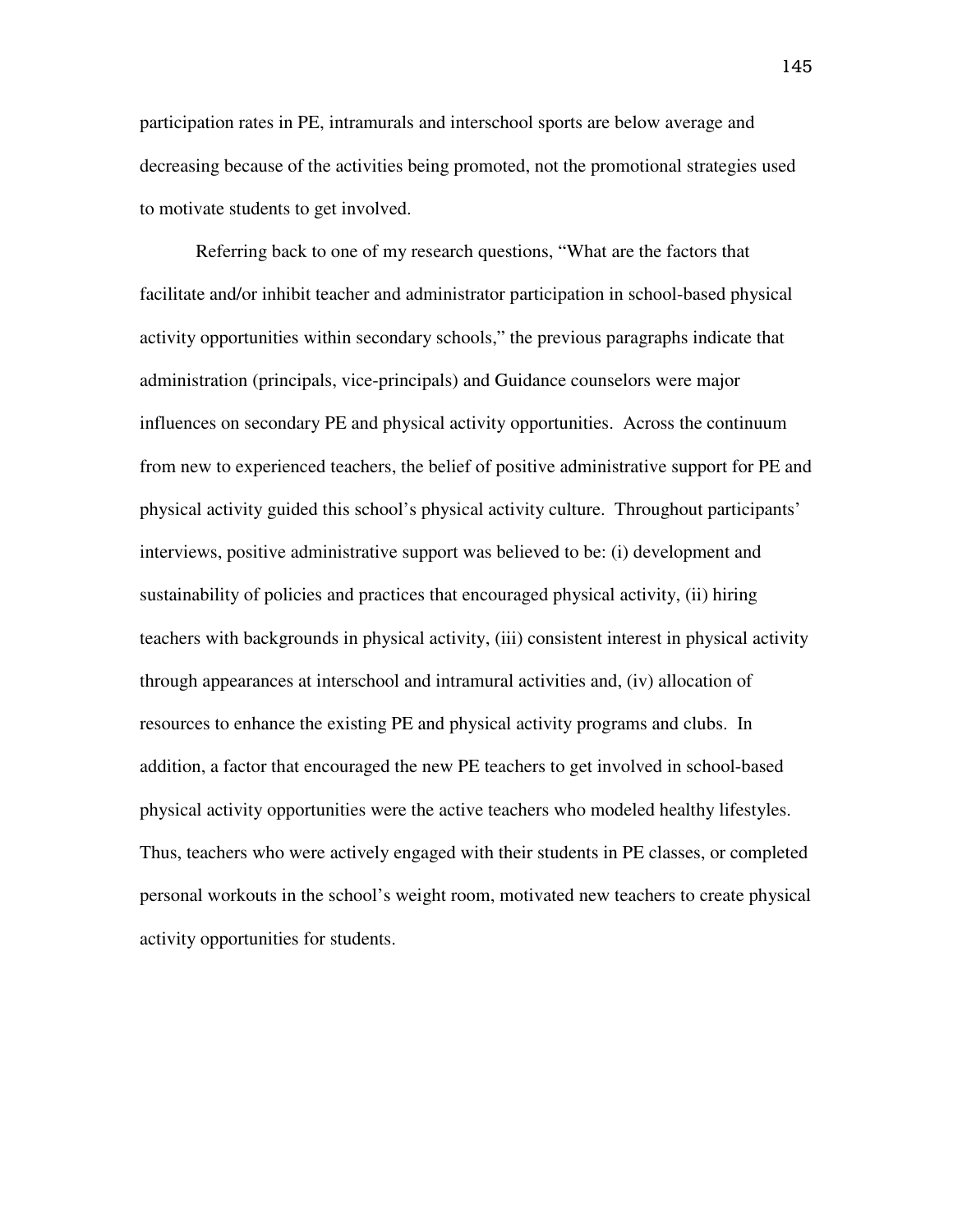### **CHAPTER FIVE**

### **CONCLUSIONS**

The purpose of this study was to conduct a detailed examination of the beliefs of physical activity leaders within one secondary school to fully investigate how access and opportunities for school-based physical activity across Schein's (1985) three levels of school culture were affected by the beliefs of these participants.Precisely, what beliefs did PE teachers at one secondary school have about school-based physical activity opportunities? Further, did these beliefs influence school-based physical activity opportunities, and finally, were there other explicit factors that influenced their involvement in these opportunities?

It quickly became apparent during data collection that the relationship between school-based physical activities and a school's cultural system was complex. Prior research in this genre has focused singularly on school artifacts (i.e. condition, location, and size of physical activity spaces) when promoting physical activity to students (Haug, Torsheim, Sallis et al., 2008; Haug, Torsheim, & Samdal, 2008; Nichol et al., 2009; Sallis et al., 2001). This study supported these earlier findings but also indicated that social factors (i.e. underlying member beliefs) may be more important than the built environment when maximizing opportunities for school-based physical activity in secondary schools (Faulkner, Adlaf, Irving, Allison, & Dwyer, 2009; Lei, Phillips, Allen, & Julian, 2004; Ommundsen, Klasson-Heggebo, & Anderssen, 2006). In the subsequent paragraphs, I expand on the complex relationship between secondary PE teachers' beliefs and school-based physical activity opportunities.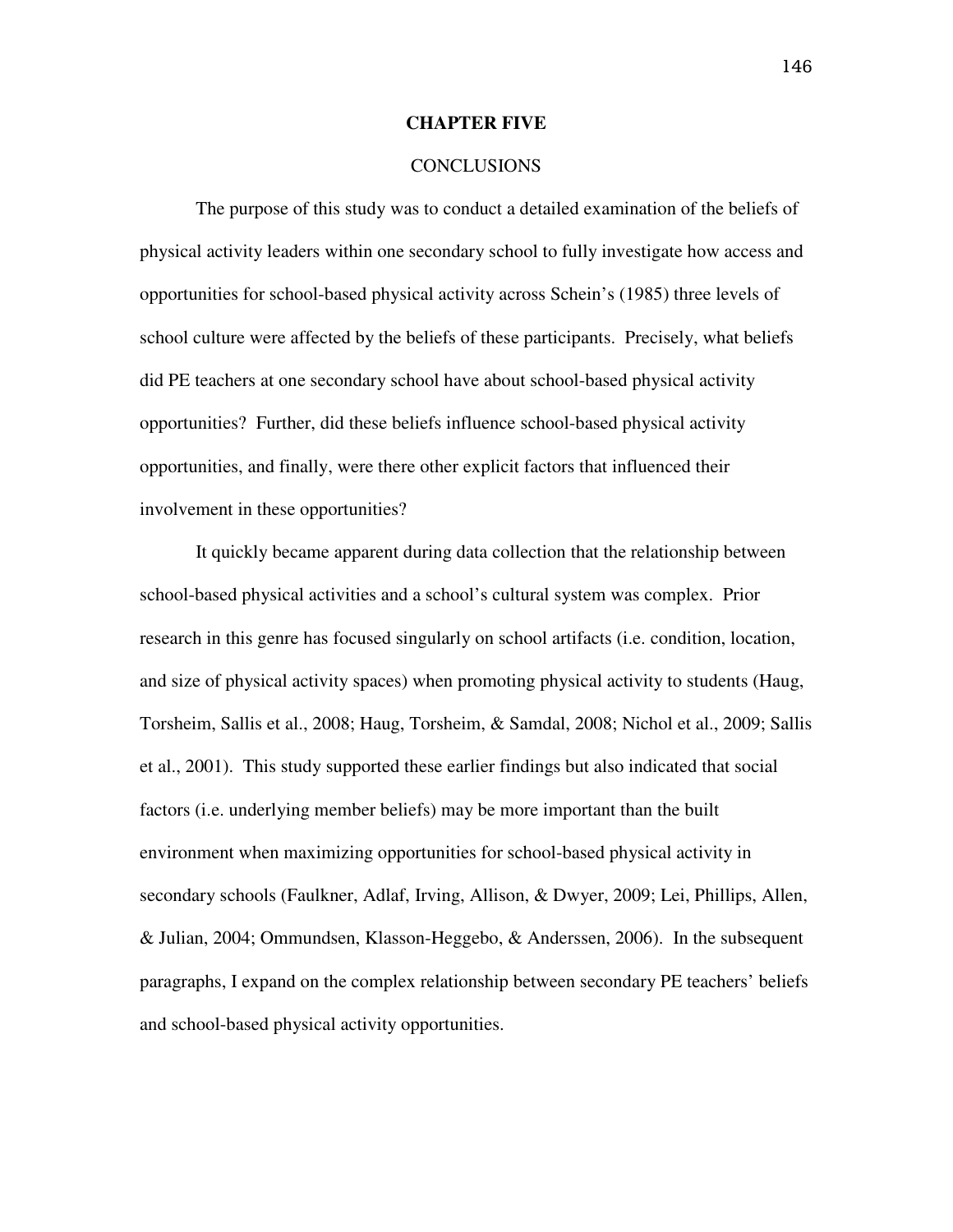The participants in this study emphasized three social factors that influenced their ability to maximize physical activity opportunities: (i) the existing physical activity culture, (ii) diverse interpretations of meaningful physical activity and, (iii) philosophical differences concerning effective physical activity promotional techniques. I combined the last two factors into a "Divergent Beliefs" category for discussion purposes.

### *Factor One: Existing Physical Activity Culture*

 Study participants identified the existing physical activity culture as a major influence on school-based physical activity opportunities. To assess this school's physical activity culture, it was appraised against the characteristics of an active school culture (Sport and Recreation New Zealand, 2011). Based on this recent review of physically active school cultures, the six characteristics of an active school culture were identified: (i) physical activity is promoted across the curriculum, (ii) physical activity opportunities and resources are available to students during leisure times, (iii) students are rewarded for participation in physical activity, (iv) encourages teachers and administrators to be physically active role models, (v) active transportation is the norm and, (vi) students, staff, parents, and community partners (i.e. feeder schools) receive consistent messages about the importance of physical activity in the school (Sport and Recreation New Zealand, 2011). I selected this particular active school culture model because it included many of the cultural benchmarks considered in earlier school culture and physical activity studies to be integral components of active secondary school cultures (Barnett et al., 2006; Barnett et al., 2009; Fuller et al., 2011; Storey et al., 2011).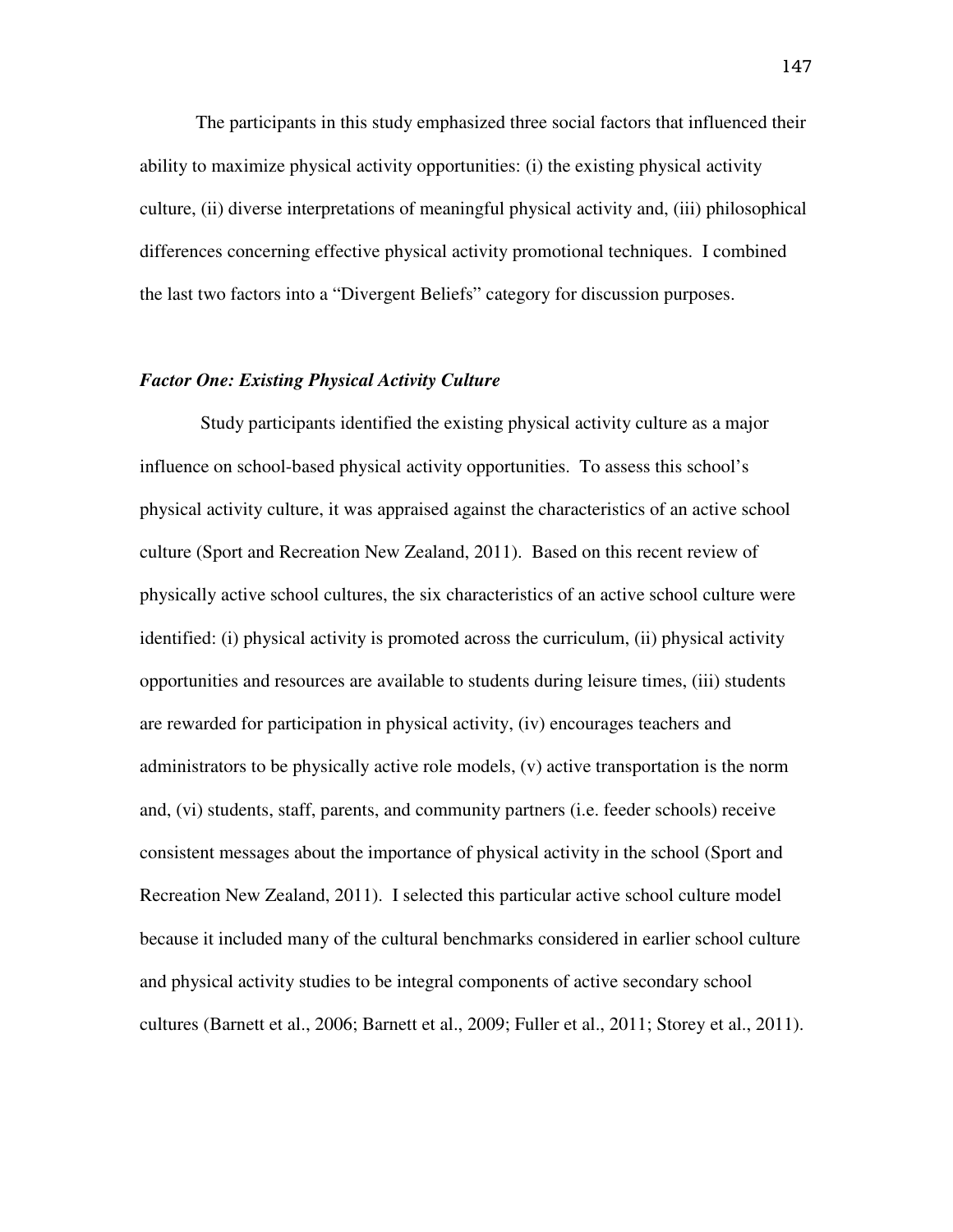#### *School Artifacts.*

Contrary to findings from other studies that have examined the relationship between school culture and school-based physical activity (Barnett et al., 2006; Cradock et al., 2007; Fein et al., 2004; Nichol et al., 2009), this secondary school's small, unclean and dated physical activity facilities and areas (i.e. gymnasiums, weight room, sport fields) did not influence student use of these facilities and spaces. Regardless of the age and condition of the physical activity facilities and areas, when activities were well organized, advertised, and teacher supervised, it enticed most students at this school to get involved. The PE teachers at this school commented on the regular student use of these activity areas during leisure periods, particularly for ELL students. However, these teachers also recognized the lack of white students engaged in open gym sessions, intramurals and/or weight room physical activity opportunities. Participants believed that many of this school's white students had the financial means and parental support to partake in community based, organized sports. Also, this group of PE teachers found that white students were instructed by their coaches/parents to avoid participation in competitive activities at school because of the time and financial commitment invested in community sports.

These findings align with other studies that found when teachers led school-based physical activities, students were more apt to participate irrespective of their individual backgrounds (Loucaides et al., 2009; Mahar et al., 2006; Pangrazi et al., 2003; Pate et al., 2005). However, further inquiry into student beliefs is needed to isolate the specific factors that influence their choice to use school-based physical activity facilities.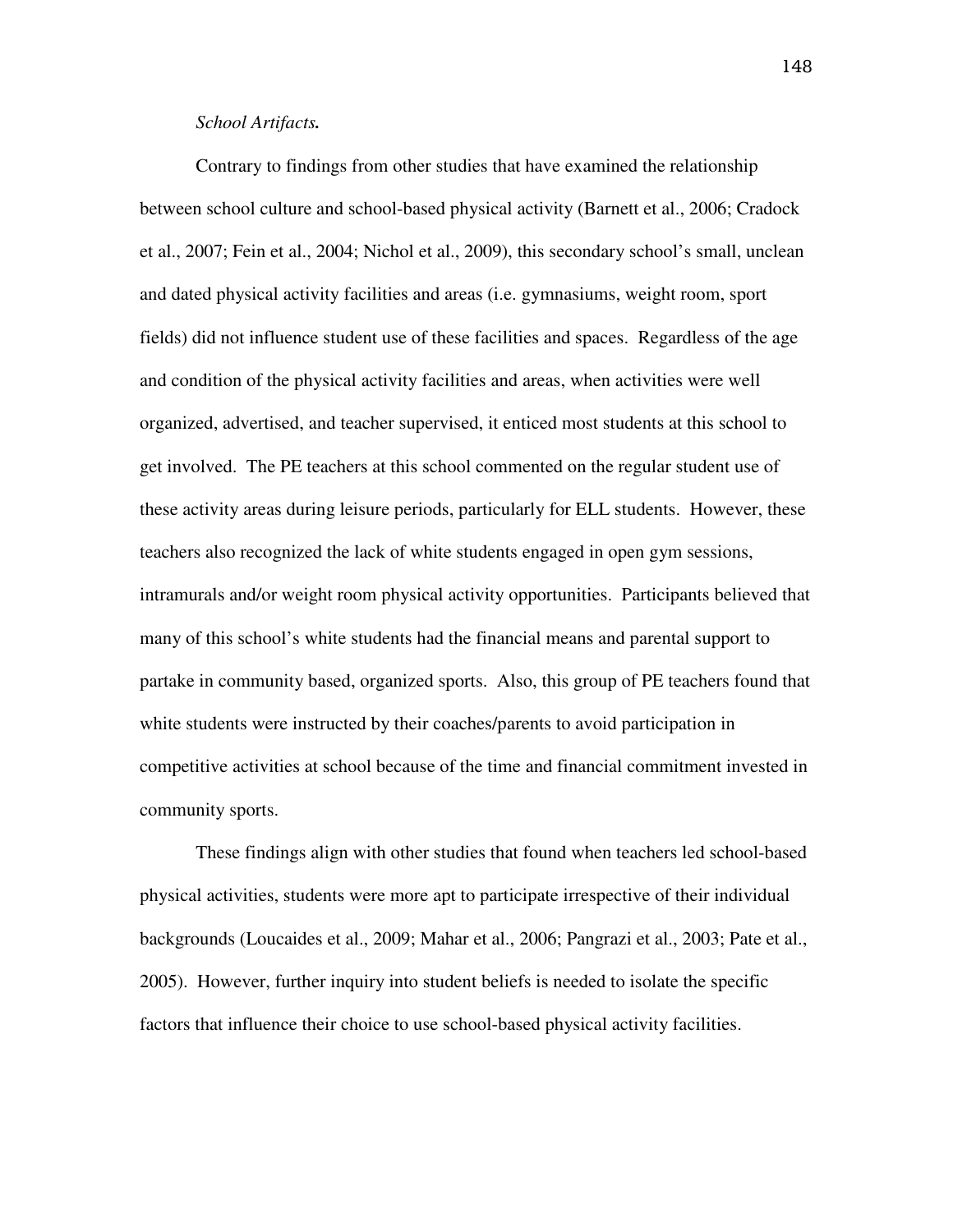Generally, the experienced male PE teachers were willing to work with the school's existing facilities; in contrast, some of the new PE staff believed the unsafe and vintage feel of these physical activity areas limited physical activity diversity and discouraged student use. The female PE teachers adamantly believed that modernized, clean and safe physical activity equipment and areas would entice a greater percentage of the female student population to participate in physical activity opportunities. In addition, one new male PE teacher talked about the limited space and locked storage on school grounds for student and staff bicycles, skateboards, scooters and roller blades. This teacher believed that if space and storage were available, it would encourage students and staff to actively transport to and from school. Conversely, the experienced PE teachers felt that the school gym had always been the epicenter of the school during leisure times; upgrading to newer, larger and/or more modern facilities would not change this trend.

Mixed participant beliefs concerning the state of the school's physical activity facilities and equipment transferred into usage during PE classes. For example, the female PE teachers were reluctant to use the weight room and some of the physical activity equipment for PE classes due to student safety concerns. Also, the new PE staff avoided off-campus bicycle excursions for their PE classes because "there were very few places to safely store bicycles in the school". The lack of space and safe storage on the school grounds to house equipment associated with active transportation was not in line with an active school culture that promotes active transportation. As well, this predicament could be discouraging students and staff who want to bike to school. On the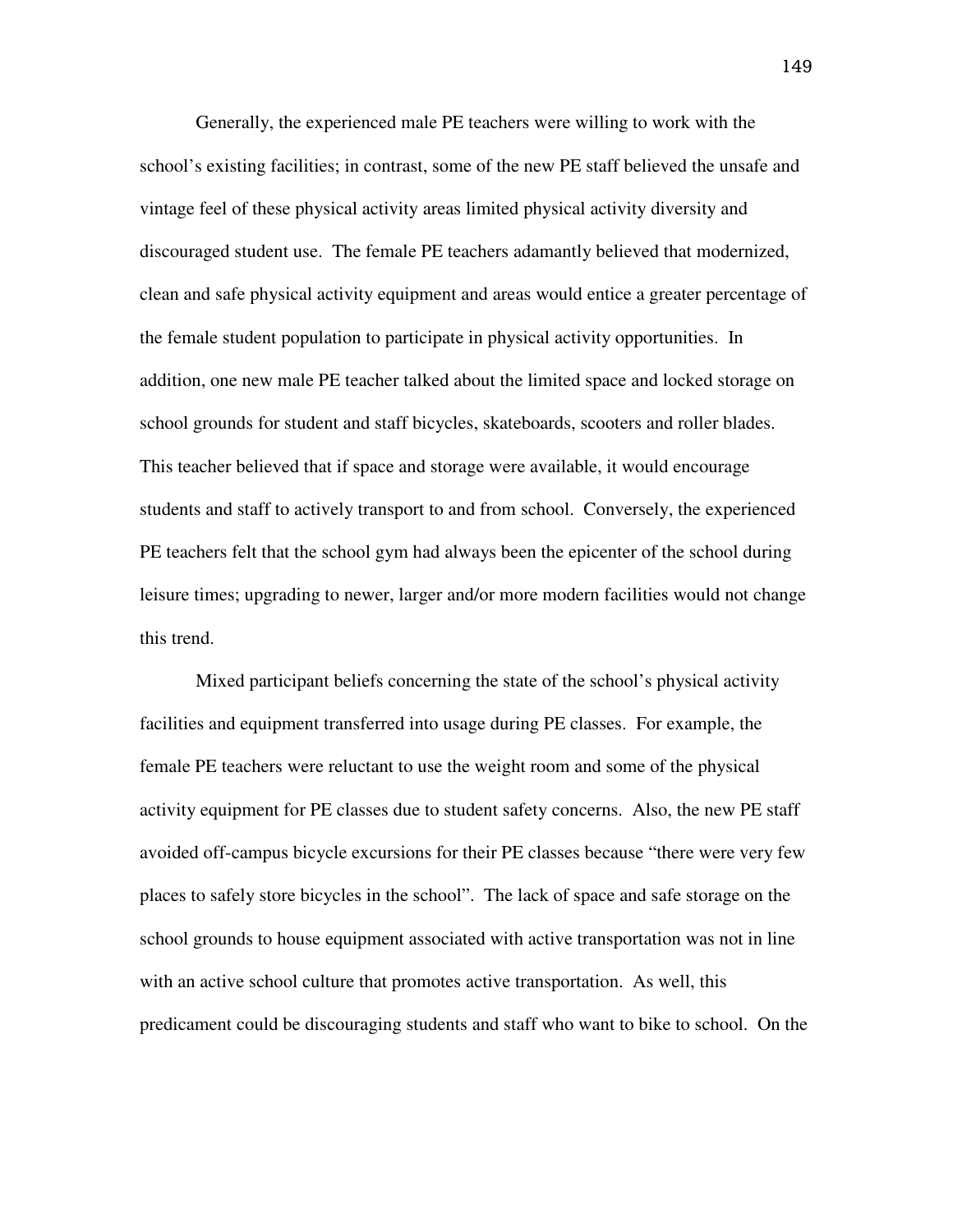other hand, the experienced PE teachers freely incorporated the entire inventory of the school's PE equipment and fitness areas into all of their PE classes.

 Overall, the lack of data associated with school artifacts (i.e. gymnasium, outdoor track and green spaces, fitness rooms) on secondary school physical activity opportunities suggests that available, accessible physical activity facilities may be of less importance than the value placed on these artifacts by the physical activity leaders and students who use them. This finding deviates from earlier studies that determined a direct association between school artifacts and school-based physical activity (Sallis, Johnson, Clafas, Caparosa, & Nicols, 1997; Stratton & Mullan, 2005; Varpalotai & Thomas, 2007, 2009).

# *Student Backgrounds.*

Inextricably linked to the physical activity culture of this secondary school was the diverse nature of its students. Due to this school's magnet programs (Integrated Arts, ELL), students were recruited from outside the catchment area and from countries worldwide. Thus, the student population had varied physical activity interests and backgrounds. In addition to the assortment of student physical activity interests, many students had limited financial resources, spoke very little English and worked at least 20 hours weekly beyond school hours. As such, this student demographic was unable to cover the costs or dedicate the time or effort associated with participation in interschool sports.

Noticeably absent from participant feedback was any reference to collaborative organization of PE programs; course of studies for PE, pedagogical strategies, and culturally appropriate activities for PE classes were the responsibilities of the individual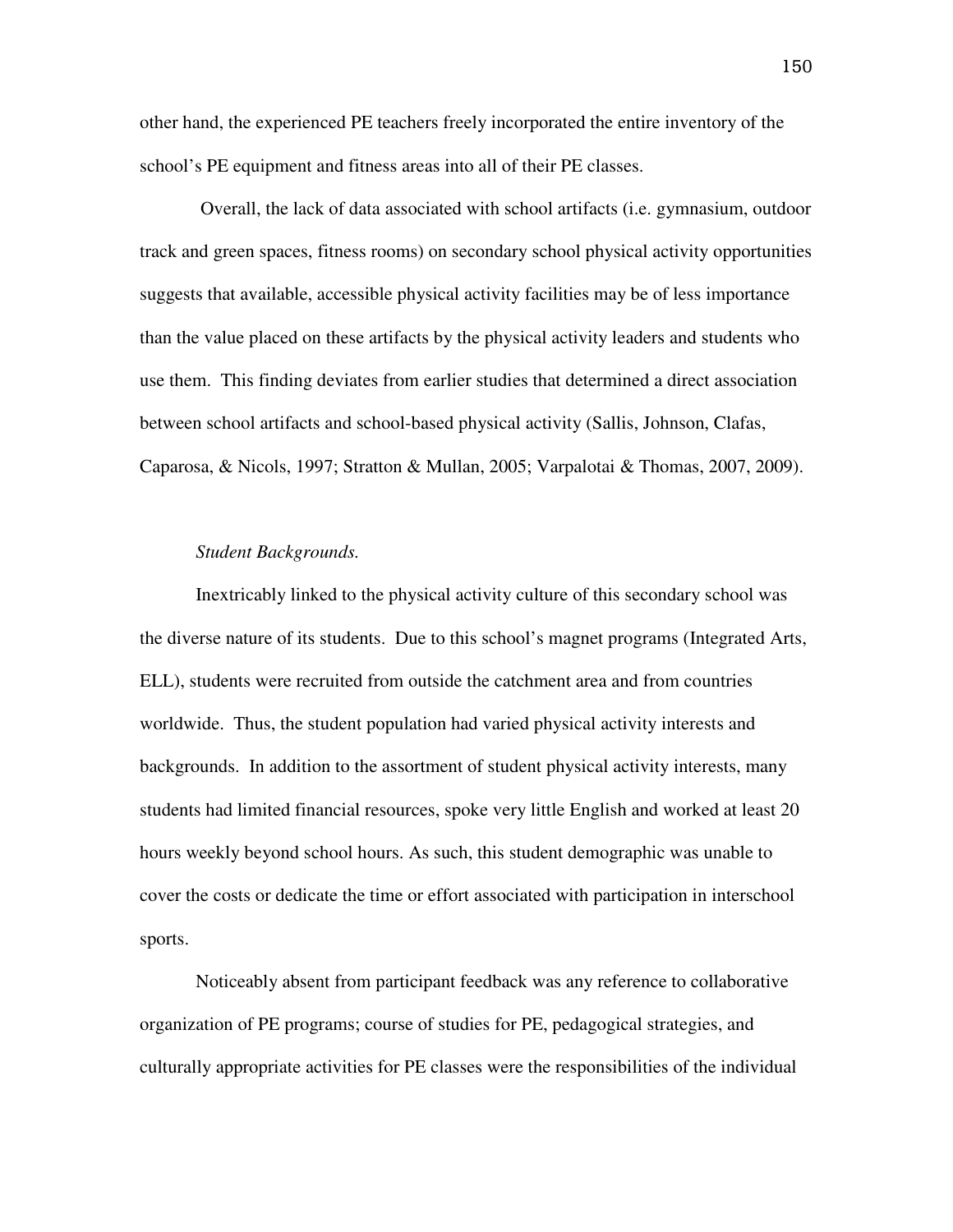teacher. In turn, the content and delivery of PE courses across grade levels was dependent upon the instructional leader, not departmental values and goals. Thus, if students did not respond to a teacher's instructional methods or selection of physical activities, they usually eliminated PE from their timetable beyond grade nine.

On the whole, the female PE teachers were willing to explore alternative physical activity options and embraced the unique physical activity desires of the student demographic. Essentially, their pedagogical philosophy of PE accounted for the socioeconomic issues and the ethnic and/or religious backgrounds of their students. Additionally, the female participants anticipated a high immigrant female student base in PE and tailored their content and delivery with the knowledge that most female students at this school were not skilled or interested in western-based, competitive team sports.

Conversely, the experienced male PE teachers resisted the changing student culture and continued to teach mostly competitive, team PE activities. As a result of this practice, a culture of blame was directed at student cultures and socioeconomic backgrounds for the lack of student participation and enrolment in PE classes. On several occasions, the experienced PE teachers voiced their frustration about the lack of student involvement in historically popular PE, interschool and intramural physical activities. These teachers strongly believed the catalyst for the decline in interschool sports' teams and male enrolment in PE beyond grade nine was the fierce competition for students thought to originate from the curricular (75% academic average) and extra-curricular demands (i.e. dance and drama productions) placed on the Arts and ELL students. However, only 470 of a total 1500 students (31%) at this school were part of these specialty programs; the remaining 69% of students should have compensated for the lack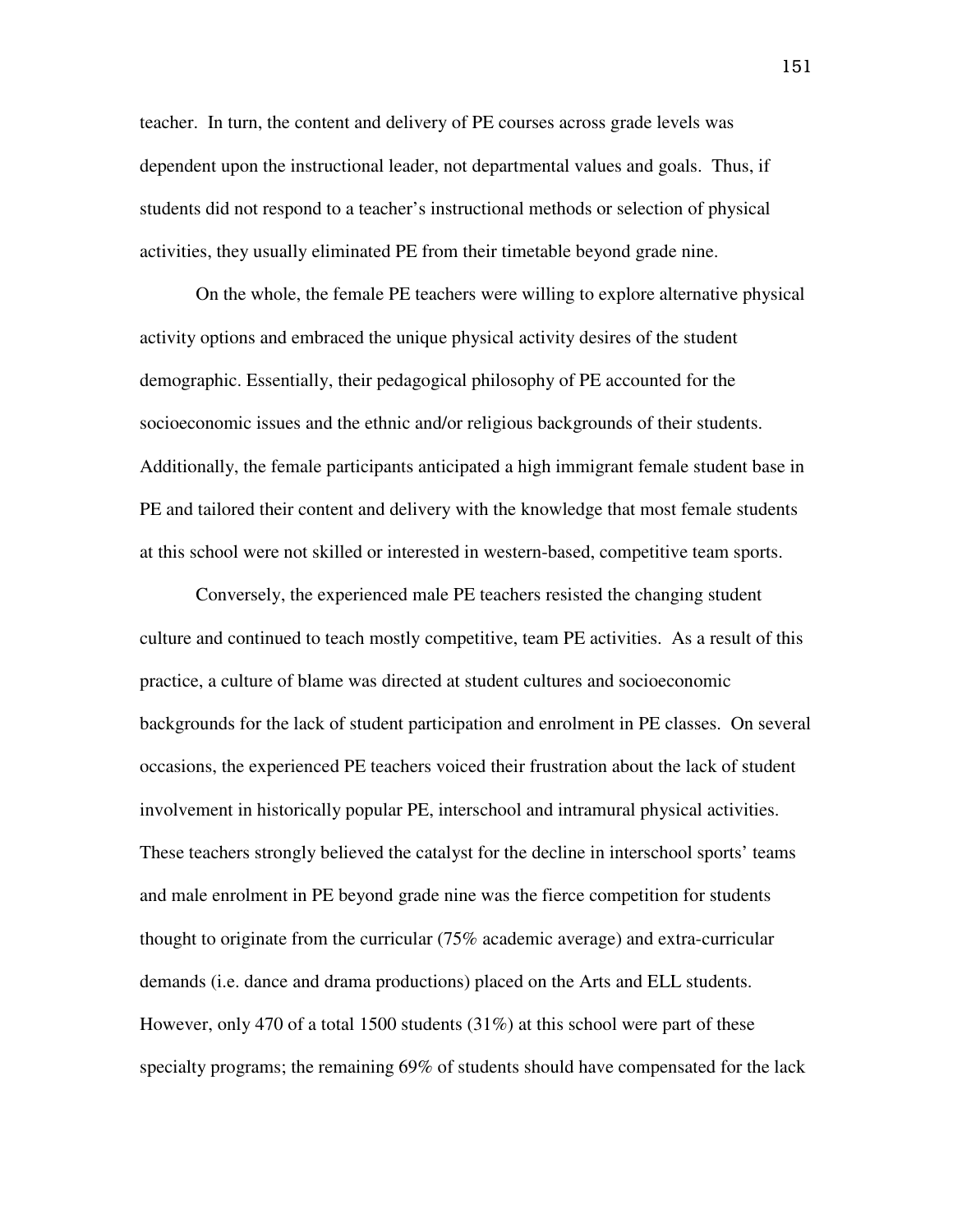of sport, PE and intramural participation from the Arts and ELL students. Nevertheless, the current options for physical activity were not inspiring the other 69%.

A deeper investigation of students' sport and cultural interests may bridge the gap between what is happening now and what the students want. Previous studies have found that boys from middle class backgrounds are more interested in competitive team sports (Booth, 1997; Kirk, 1997; Wright et al., 2003). At this school, the majority of schoolbased activities were focused at white students from middle to high-income backgrounds. However, many of the students at this school were from low-income families and were unable to afford the cost of participation. According to Halas (2006), physical educators must reduce white male supremacy and its marginalization of certain racial groups. School-based physical activity experiences should be culturally diverse and consider race, class and gender of the general student population to maximize participation (Halas, 2006).

Resembling this study's findings, other researchers have found that girls in Canadian and American school Physical Education classes prefer non-competitive, nonteam-oriented activities (Gibbons, Wharf Higgins, Gaul, & Van Gyn, 1999; Humbert, 2006; Lenskyj & Van Daalen, 2006). In keeping with Wright et al. (2003), this school's ethnically diverse student population may be more attracted to individualized, less competitive lifestyle activities. With this being said, eliminating team sport entirely is not recommended because it appealed to some students. In combination with team sport, alternative options for physical activity (i.e. quidditch, zumba) may increase overall student participation rates in school-based physical activity opportunities.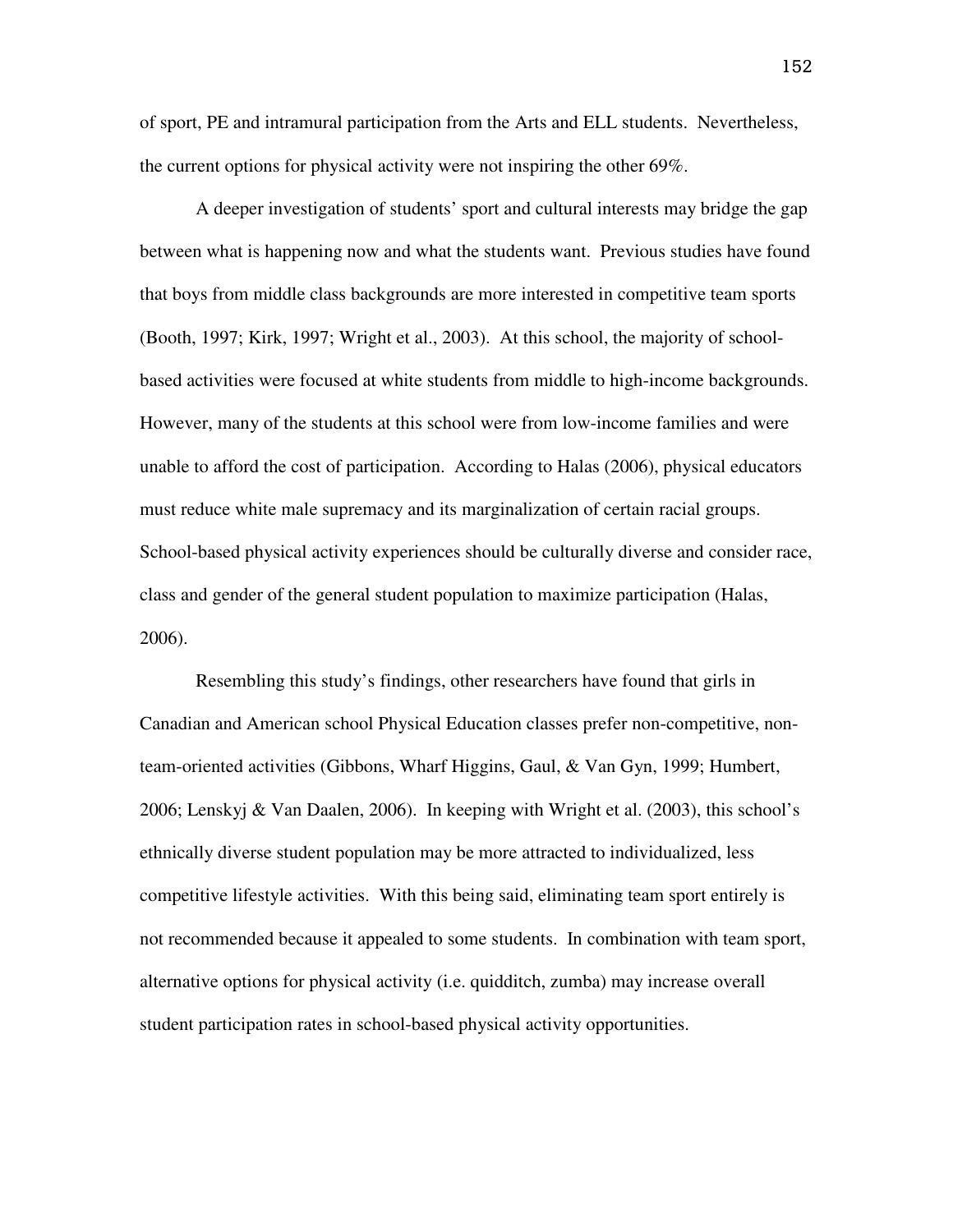# *Inter-departmental Tensions.*

Effectively, the PE staff believed that the principal, vice-principals, guidance counselors and Arts teachers were not supportive of their efforts to promote school-based physical activities. Frequently, participants outlined examples where the principal and/or the Guidance department discouraged student involvement in PE courses (i.e. grade 12 PE) and interschool sports. Furthermore, the PE teachers believed the Arts teachers intentionally managed the disposable time of their students by running rehearsals at lunch and before and after school – the same times when intramurals and interschool sports were offered. Also, when new ideas and initiatives related to physical activity required financial and/or school leadership support (i.e. new running track, indoor climbing wall, outdoor skating rink), the PE teachers felt abandoned and consequently, often declined chances to increase daily, student physical activity levels. Examples of this behaviour were evident in the number of PE teachers who were currently coaching interschool sports and in the small number of PE teachers who were supervising and/or organizing leisure time intramurals.

Additionally, the PE staff mentioned that one of the main reasons they lacked trust in administration was the restrictive daily timetable that limited student participation in leisure time intramurals and interschool sports. To summarize participants' beliefs, "If school practices supported school-based physical activity, it would encourage us (PE teachers) to organize a variety of interschool sports and intramural activities that meet the needs of the student population." As a solution, the PE teachers may look for avenues to counteract timetable restraints and promote PE and physical activity within the time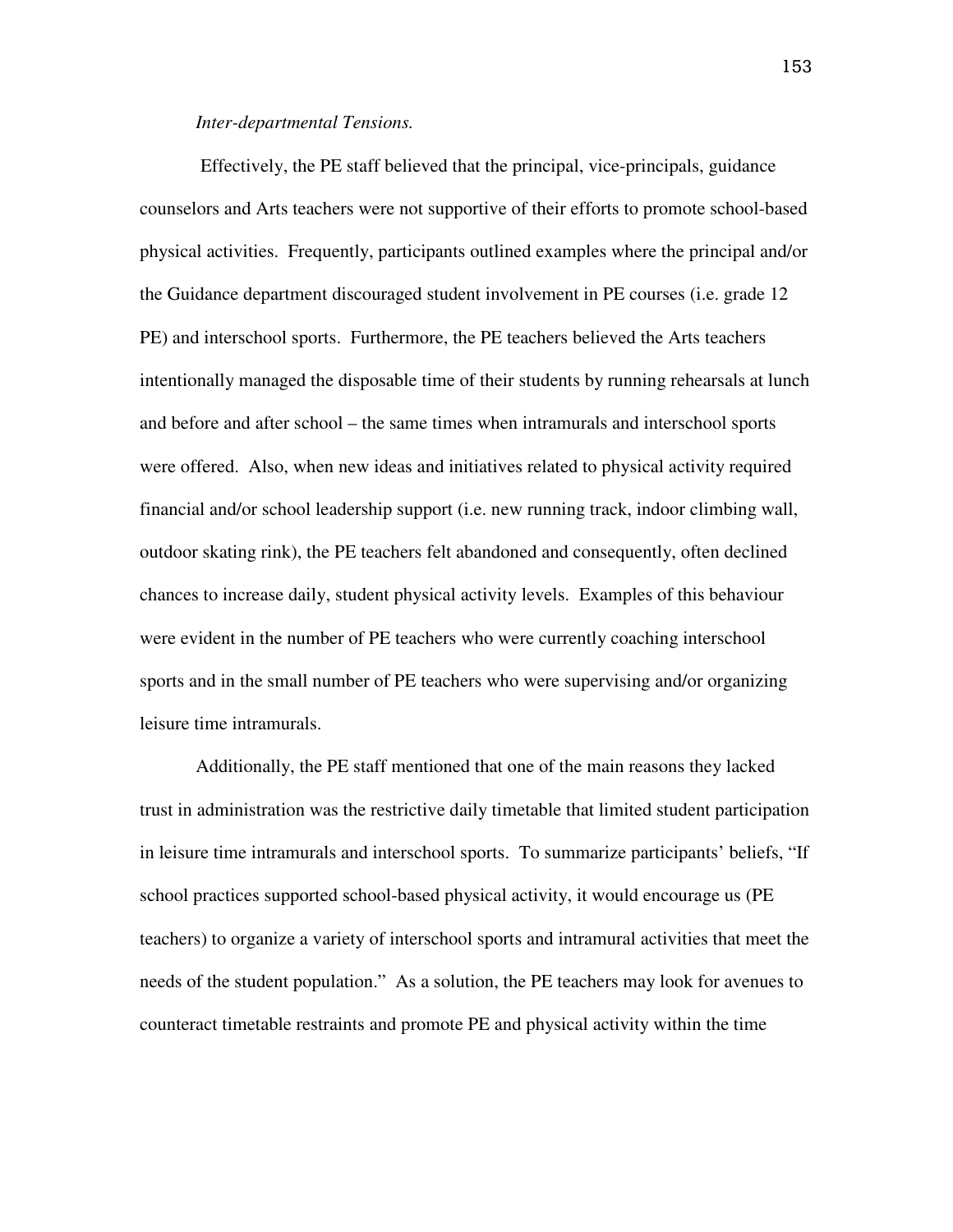permitted. Essentially, do not succumb to the timetable, adjust and adapt opportunities for physical activity to fit within it.

The PE teachers' attitudes about the lack of administrative support influenced the number and quality of physical activity opportunities offered throughout the school year. For example in PE, the principal's policy of using the school's gymnasiums for school assemblies, graduation ceremonies and parent-teacher interviews reduced the number of days that PE classes could use the gym. Around these special events, the gym was unavailable for an average of two days and in the winter months, limited PE to the school cafeteria or a traditional classroom. As well, the inability to use the gym on these days forced cancellations of interschool volleyball, basketball and wrestling practices. Moreover, most of the technical equipment used for assemblies and graduation was stored in the PE equipment room up to a week after the event. Thus, PE teachers were unable to use most of their PE equipment because large audio speakers and steel overhangs blocked accessibility. While the PE equipment room and gymnasiums were in this state, it affected three PE classes a period over four periods per day.

The experienced PE teachers often chose to cancel their PE class on these special days. These teachers felt it was the principal's responsibility to find their classes other spaces on school grounds or provide funds to transport classes to off-campus recreational facilities. Consequently, students were losing 75 minutes of physical activity a day over this timeframe. In contrast, the new PE teachers searched out substitute spaces well in advance of school assemblies (i.e. computer labs, library, open classroom) and used this time to cover sport rules and strategies or expand on health topics through Internet or video.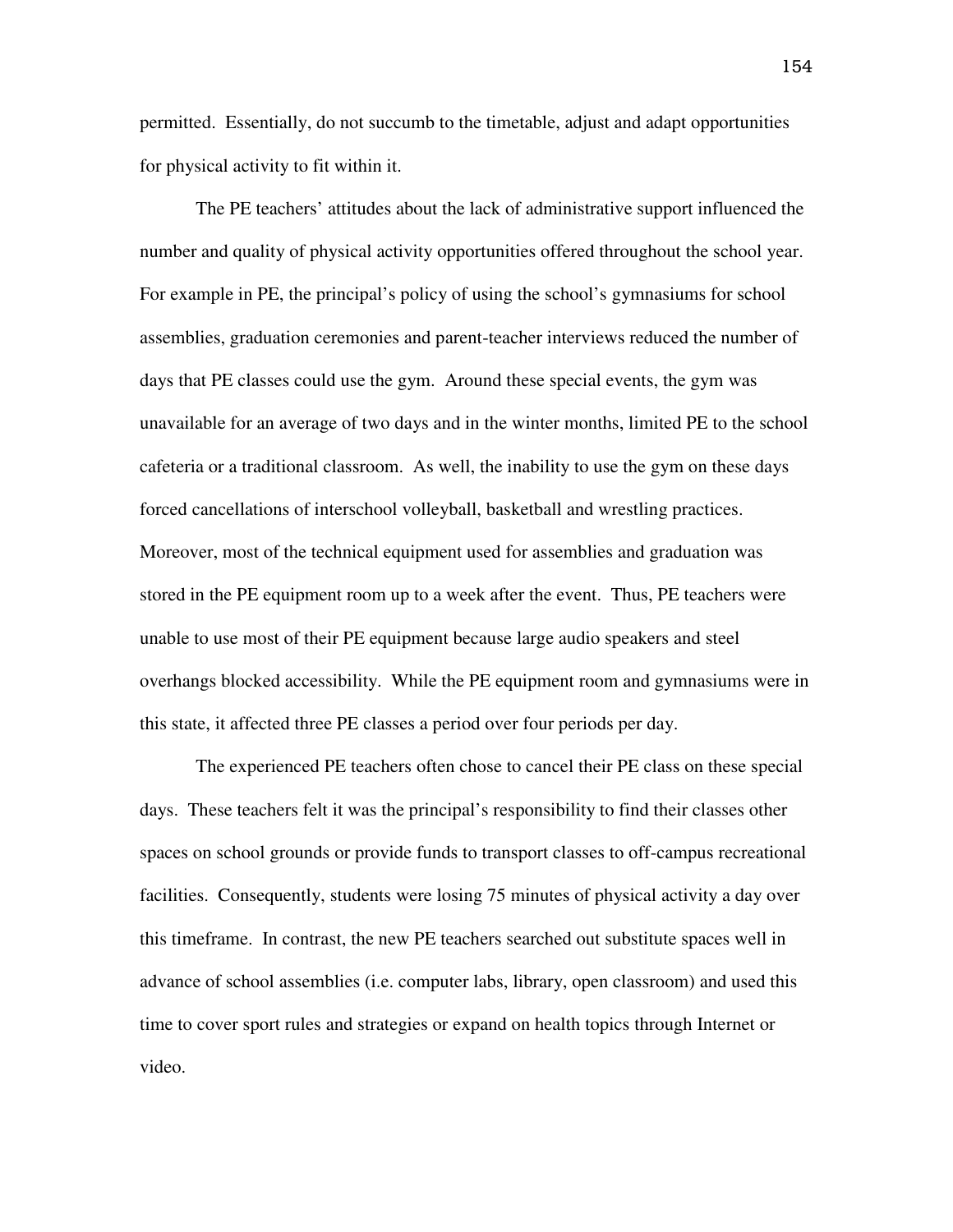Another belief of PE teachers was that they were promoting PE and physical activity in vain because the school's Guidance counselors were directing their students to non-PE courses. Recent student numbers in the grade 12 PE options course showed class size to be the lowest in the last five years and students were dropping this course early in the semester to pursue other academic interests. One PE teacher inquired with the Guidance department about the number of students leaving grade 12 PE. The response received was, "I have given these students a pass on PE – they will make it up another way – it has been approved by our principal." Thus, teachers at this school said they would not start any new PE programs (i.e. specialty PE courses) or extend the boundaries of existing PE courses until they felt they had support from the Guidance counselors.

Furthermore, school-based physical activity opportunities were influenced by teacher beliefs in the declining number of interschool sport teams. Over the past two years, five interschool teams folded because of lack of head coaches (i.e. boys' and girls' ice hockey, junior and senior boys' volleyball, and girls' rugby). Study participants commented that many of the new teacher hires had little or no background in sport and/or physical activity. Therefore, when teachers/coaches retired or moved on to other schools, there was no one to replace them. According to one of the experienced male PE teachers, in early 2010/11, nine new full-time teachers were hired and two have volunteered to promote physical activity through sports or clubs. In turn, the current PE staff is unable to coach every team so they coach the teams they enjoy. Unfortunately, the PE head confirmed that he would not seek out any additional non-teacher coaches to fill these coaching vacancies until administration showed greater support for school-based physical activity opportunities.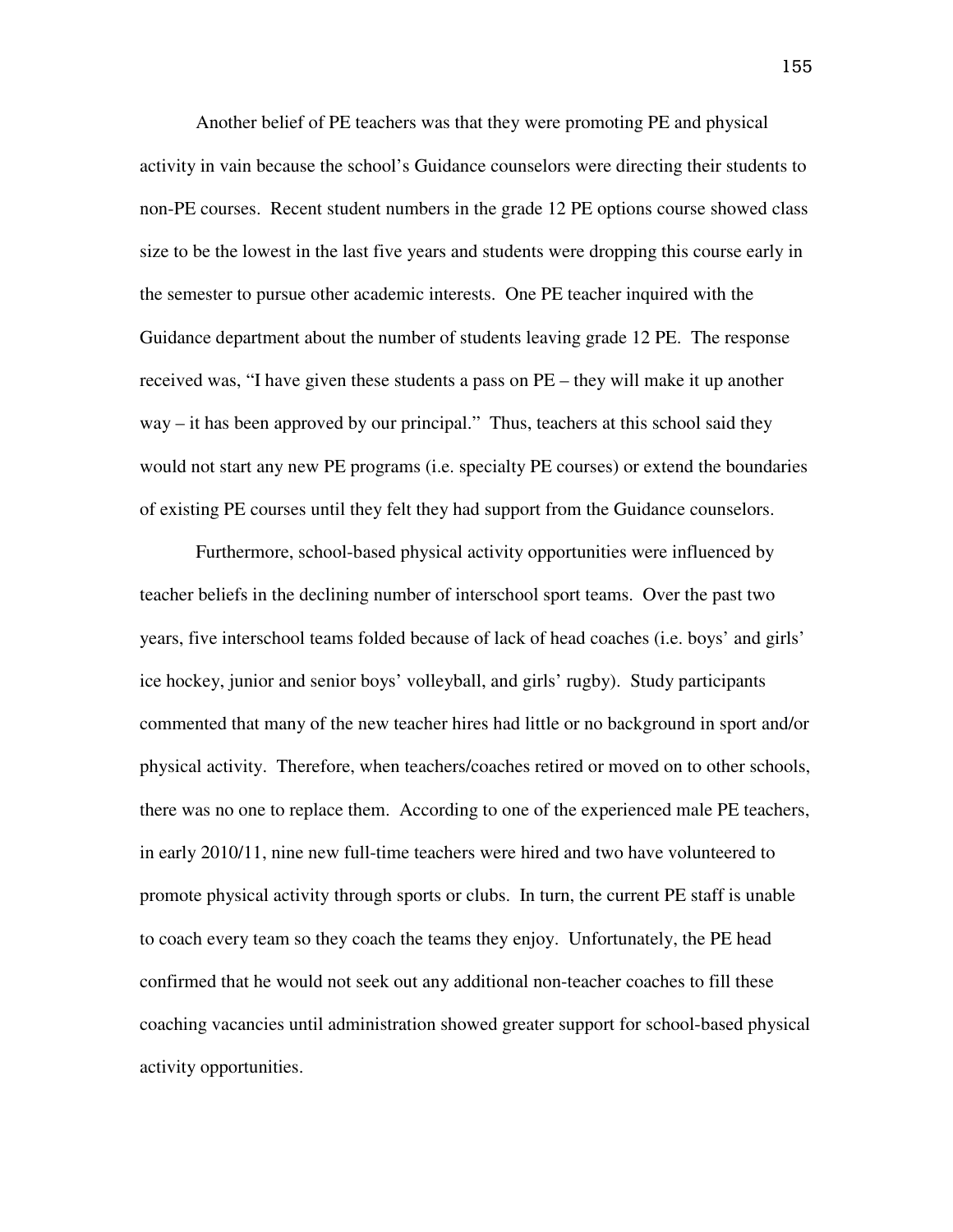Similar to my findings, Storey et al. (2011) recently interviewed 45 elementary and secondary teachers from ten Canadian schools to inquire about the importance of administrative support when introducing school-based health and physical activity initiatives. The teachers stated that support from the principal and vice-principals was essential for any cultural change in the school environment. In turn, when administration promoted theses practices by incorporating it into the daily school agenda, teachers and students attached greater value to the initiative. Ostensibly, if cultural change is not supported among all stakeholders, than a move towards a more active school culture is impeded (Sport and Recreation New Zealand, 2011).

Being a cultural member myself, I can attest to participants' beliefs. For example, I developed and instructed a specialized PE credit (i.e. ice hockey) two years prior to this research. The principal was initially supportive of the course and allowed the credit to run with below average student numbers (i.e. ten students). I invested many curricular and non-curricular hours to the implementation of this course and it was a success based on student feedback. However, the principal cancelled this PE option the next year with the same number of students enrolled; she told me she could no longer offer a single PE section with low student numbers. I reminded her of the Native Studies courses that she approved to run with only seven or eight students per course section. Her response was based on government funding dedicated to Native Studies courses and not student enrolment.

 Recalling the components of an active school culture, the presence of physically active teacher and administrator role models is important. In support of this cultural characteristic, previous studies have shown that students were more active in schools with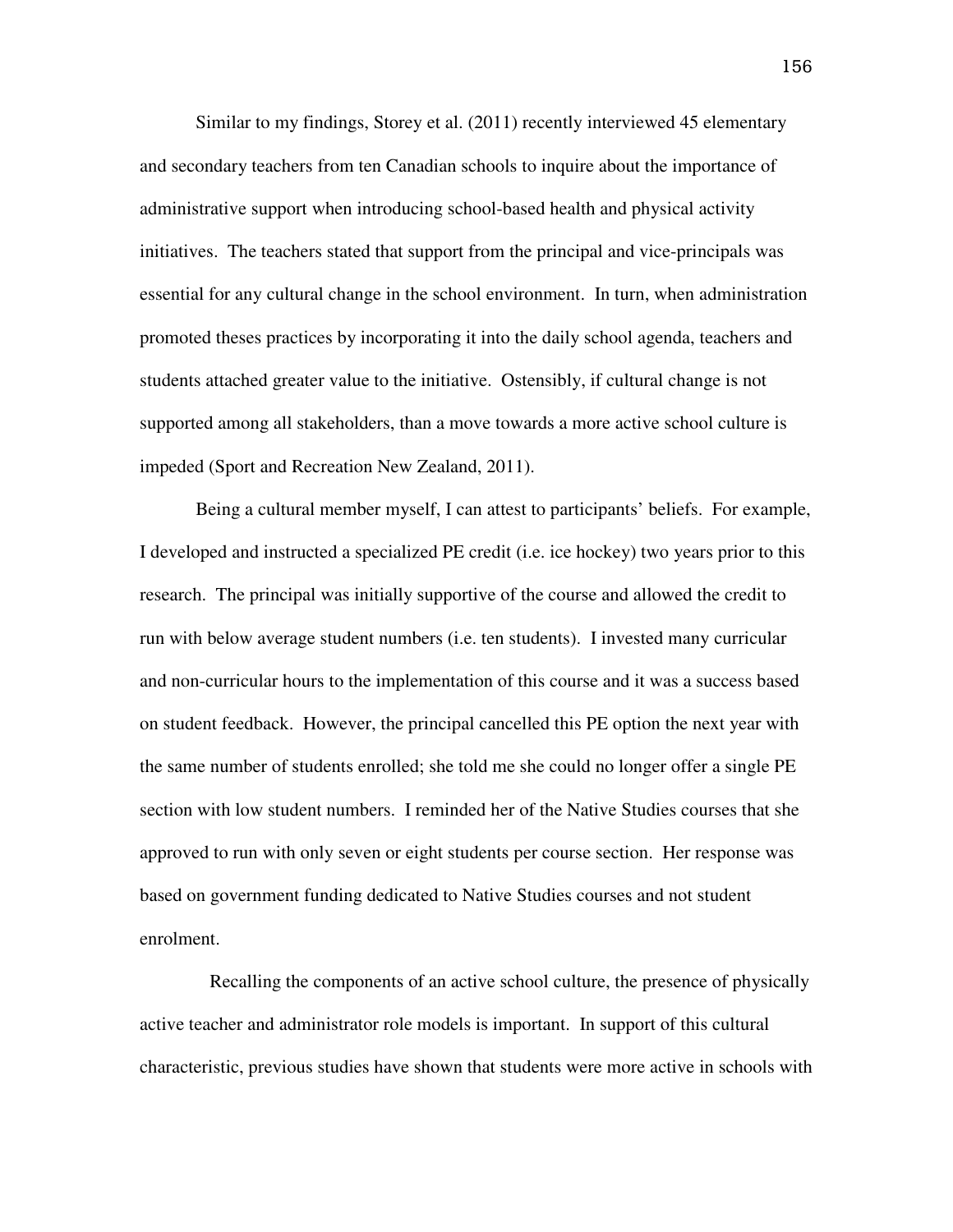physically active adult role models (Barnett et al., 2006; Jennings-Aburto et al., 2009; Lounsbery, Bungum, & Smith, 2007; MacQuarrie et al., 2008). At this school, very few teachers modeled physical activity mainly because of their lack of knowledge around the significance of school-based physical activity. Nevertheless, conscious efforts were being made by the new PE staff to exercise in the weight room during lunch periods with students and entered staff teams in leisure time student intramural tournaments. In addition, some new PE teachers modeled physical activity outside of school by actively transporting (i.e. bike, run) to and from school and running 10-kilometer races with their PE classes. However, the participants mentioned that it was always the same seven or eight teachers (<1% of total school staff) that modeled the value of daily, physical activity to 1500 students and 92 colleagues. Therefore, the likelihood of physical activity becoming a cultural norm in this school culture within the next three to five years is in question.

The absence of teacher interest in school-based physical activity opportunities at this school is not surprising. In most cases, teachers are drawn to the teaching profession because of their positive experiences in school within certain subject areas (Lortie, 1975). Thus, when teachers are hired for their background in Arts or Drama, the percentage of these same teachers having equally positive experiences in PE classes and/or on interschool teams is low. Moreover, as other teachers in non-PE subject areas replace retiring cultural members, school values that once supported physical activity have shifted to focus on the Arts and ELL programs. This was marked in the decline of interschool sports teams due to inadequate numbers of teacher/coaches and fewer teachers willing to supervise leisure time physical activity opportunities. The new PE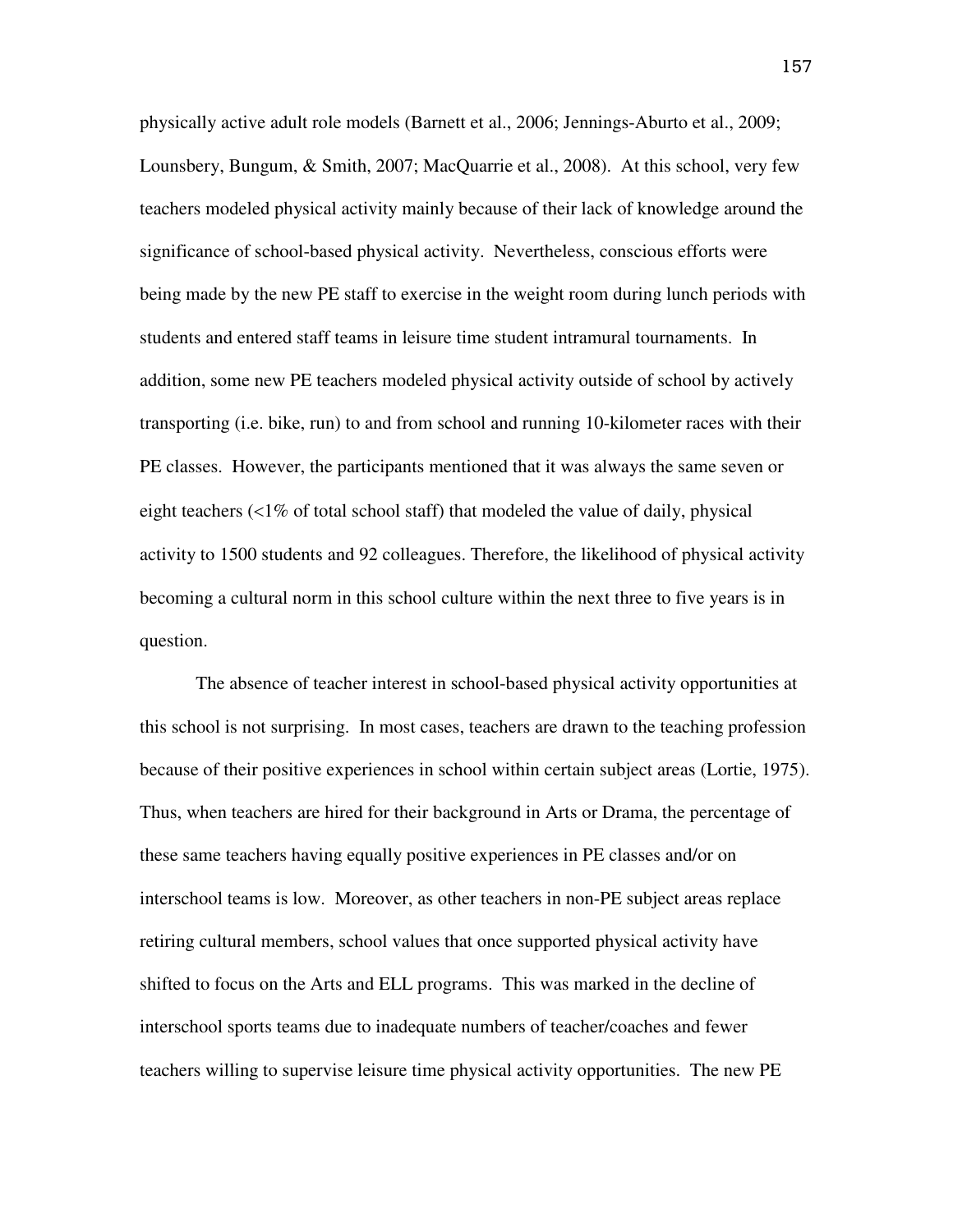teachers were attempting to maintain and increase physical activity options (i.e. before and after school intramurals, fitness clubs) but recognized their limits – they needed help from within and many new, non-PE teachers were not answering their call.

Furthermore, findings from this study identified the importance of a dedicated physical activity organization team of staff and students. For example, PE teachers at this school believed a major reason why many of the intramural activities were unsuccessful was because the members on the organizing committee did not research student interests. As well, the events were not well publicized and often self-destructed. School leaders (staff and students) on physical activity planning teams should value physical activity; they need to represent the student population and be willing to invest the time required to organize successful physical activity events.

Cumulatively, results from this study indicated that teacher and administrator beliefs regarding physical activity do influence secondary, school-based physical activity opportunities. Particularly, contradictory beliefs among PE teachers limited the school's ability to deliver consistent messages to students about the importance of physical activity; a characteristic of an active school culture. Prior school culture studies have shown that a school's cultural system changes individuals more often than individuals change the system (Fullan, 1993, 2001, 2005a). However, when schools produce enough individuals with collaborative characteristics, they will change the cultural system (Fullan, 2000).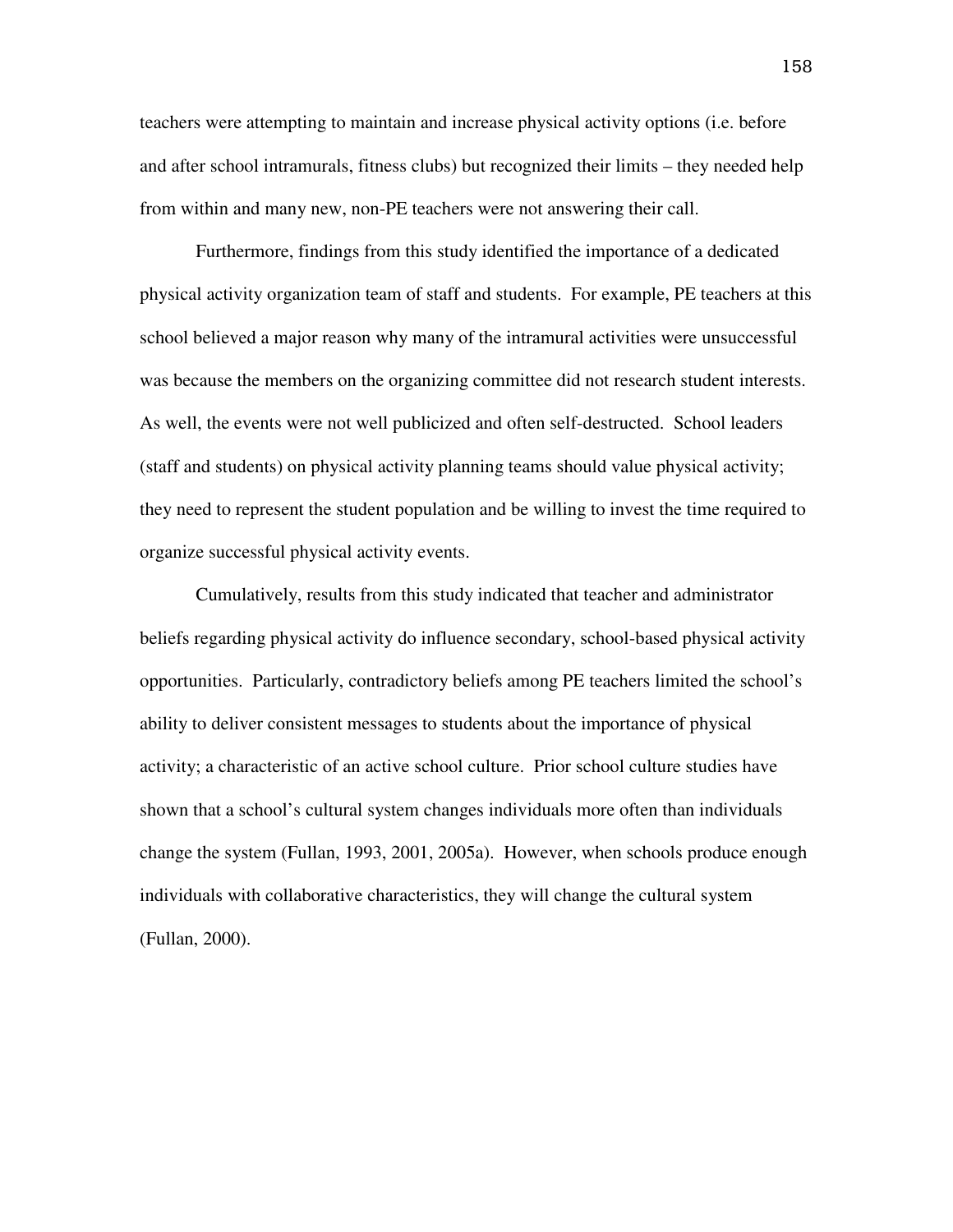## *Factor Two: Divergent Beliefs*

### *Traditional versus Alternative Activities.*

A subsequent factor that influenced school-based physical activity opportunities at this secondary school was the incongruence of PE teachers' beliefs around meaningful physical activity. Analogous to the previous section, the conclusions presented in this section are compared and contrasted to the characteristics of an active school culture (Sport and Recreation New Zealand, 2011).

Emerging from the data were definitive philosophical differences among PE teachers concerning relevant physical activity options in PE, intramurals and interschool athletics. On one side, the new PE staff felt that individual, less competitive PE, intramural and open gym physical activities (i.e. archery, dance, skating) were most important to the general student population. They strongly believed that if the school's focus was on alternative physical activities, more students would enroll in PE classes and participate in leisure time intramural programs. On the other side, the experienced PE teachers stated their preference for competitive team sport in PE, interschool and intramural programs. According to Sean, Jason and John, interschool sports was *where it was at*; *students learned the value of winning and losing, the value of being a teammate, the skills of a valued citizen*. This particular sub-group of PE teachers also believed that competition through team sport was necessary in PE classes; *team games teaches sportsmanship, the importance of individual skills, the ability to be a gracious winner and loser, and the importance of communication and game rules/strategies*. Specifically, Sean said, "Students are future company employees who will work in competitive team environments – at work, they will have to use the skills of the group to accomplish a goal;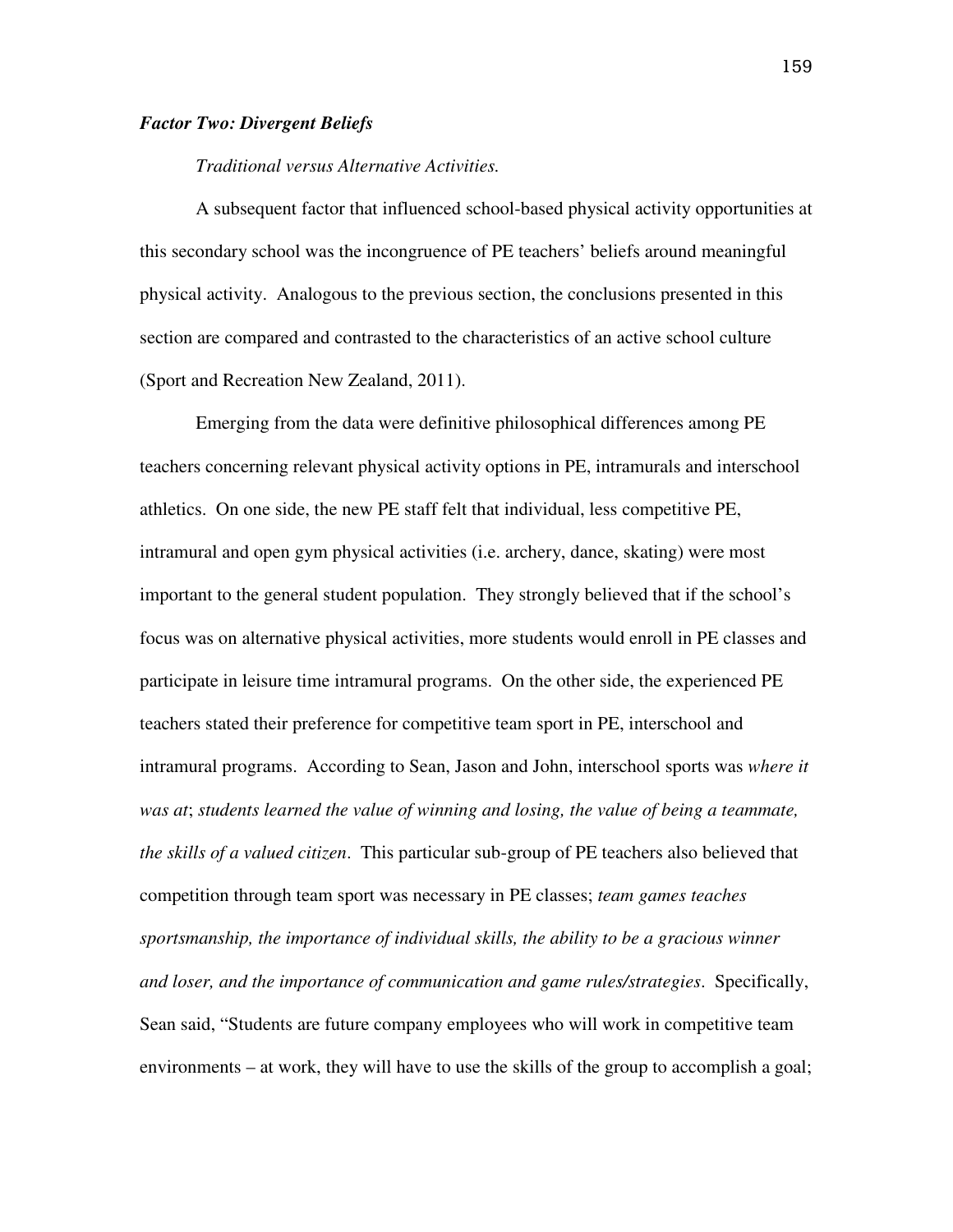if they do not perform efficiently, then they will not receive the reward (i.e. money)." Sean's perspective is in order with his work as a Cooperative Education teacher who places senior students in work placements for course credit.

 Additionally, the experienced PE teachers held steadfast to their philosophy while supervising leisure time intramural programs. For example, Jason found that when he organized and officiated a team sport (i.e. soccer, basketball, floor hockey) in the gym at lunch, more students participated. He elaborated by saying, "Students just want organization – they do not care what the activity is – students want teachers to lead and they will follow."

Earlier studies have explored the relationship between activity type and student physical activity levels in PE classes. Usually, girls were more active in lifestyle and culturally-specific-based PE classes versus classes that consisted only of competitive, team sports (Going et al., 2003; Pate et al., 2005; Wilson et al., 2005). In contrast, some boys were more active in competitive, team sport oriented PE classes (Boyle et al., 2008; Hannon & Ratliffe, 2005; Kehler, 2010; Kehler & Martino, 2007; McCaughtry & Tischler, 2010). To maximize participation and student enrolment in PE and other opportunities for physical activity, teachers can be mindful of gender preferences.

Ironically, the PE head acknowledged requests from both sub-cultures (new beliefs vs. old traditions) exacerbating departmental tensions. For example, he encouraged participation in an after-school staff/student yoga club that attracted mostly Arts and female students but would not allow this club to run in the gym during lunch hour when it potentially could gain a larger student and staff following. He believed lunch hour gym sessions were for intramural activities like basketball, floor hockey and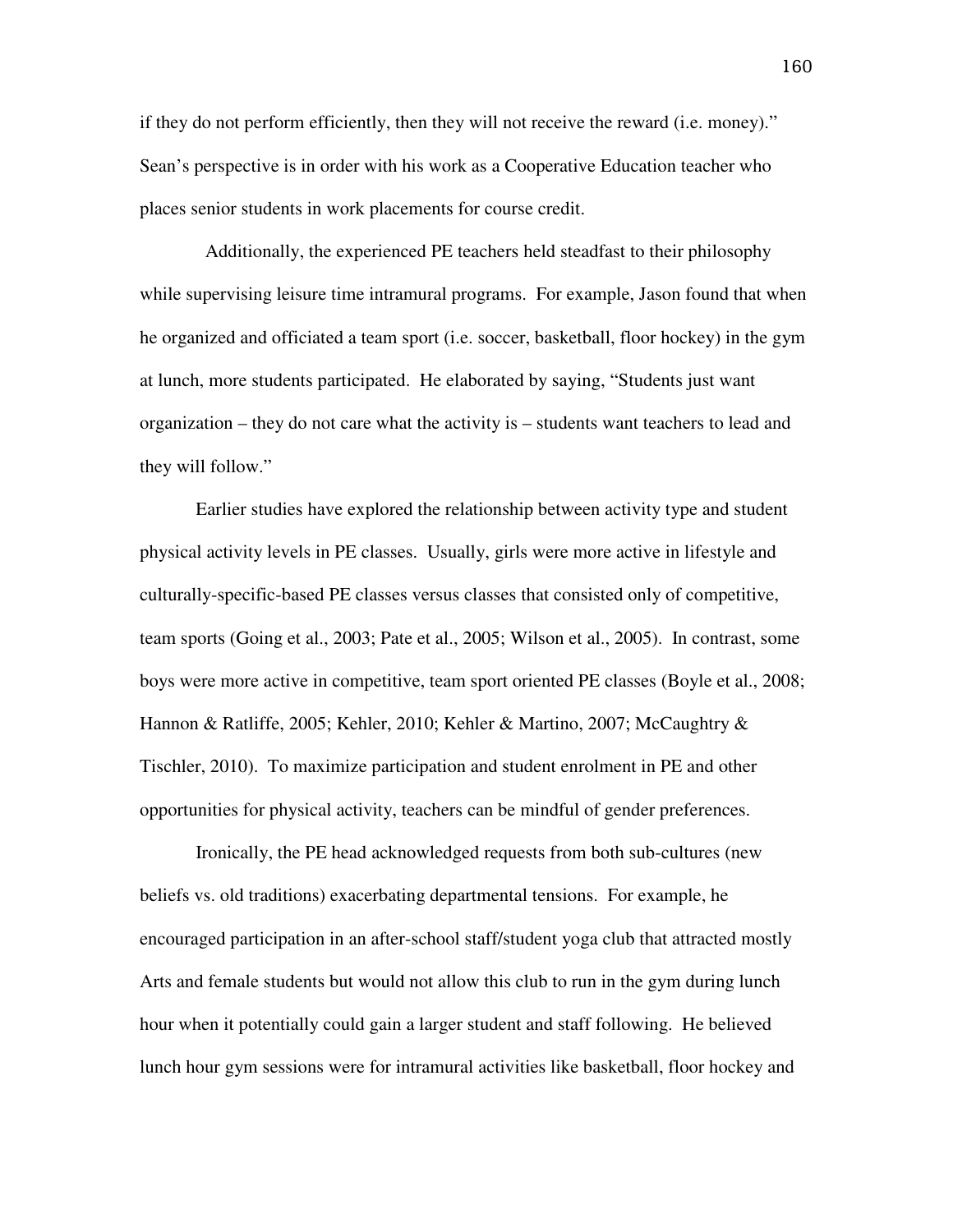soccer. In another circumstance, he allowed students to run a "one day, one-time only" game of quidditch at lunch in the gym to tie in with the opening of the new Harry Potter movie. However, he constrained the game to one half of the gym when the entire gym was needed for effective play. The other half of the gym was designated for basketball. Consequently, many students new to lunch-time intramurals did not have the time or space to play Quidditch and left the gym unsatisfied, many never to return.

As an internal observer, I was aware of the mounting pressure the PE head was under to sustain the school tradition of team-based, competitive intramural team sports and simultaneously, honour the requests of the new PE staff who promoted alternative physical activities. By his own admission, the PE head understood that lunch-time intramurals only targeted non-white, senior male students. He was also sensitive to the fact that girls were mostly interested in female only and lifestyle intramural activities (i.e. yoga). Nonetheless, it was clear that the foremost leader of PE and school-based physical activity at this school was conflicted by his own beliefs around physical activity, student physical activity preferences and the beliefs of other PE teachers in his department. Until a shared definition of meaningful physical activity is established within the PE department, selling the importance of PE and physical activity to students, parents and non-PE school staff will continue to be a challenge for the physical activity leaders at this school.

#### *Physical Activity Promotion.*

The PE teachers discussed their philosophical differences about effective strategies for physical activity promotion. The new PE teachers believed that promoting

161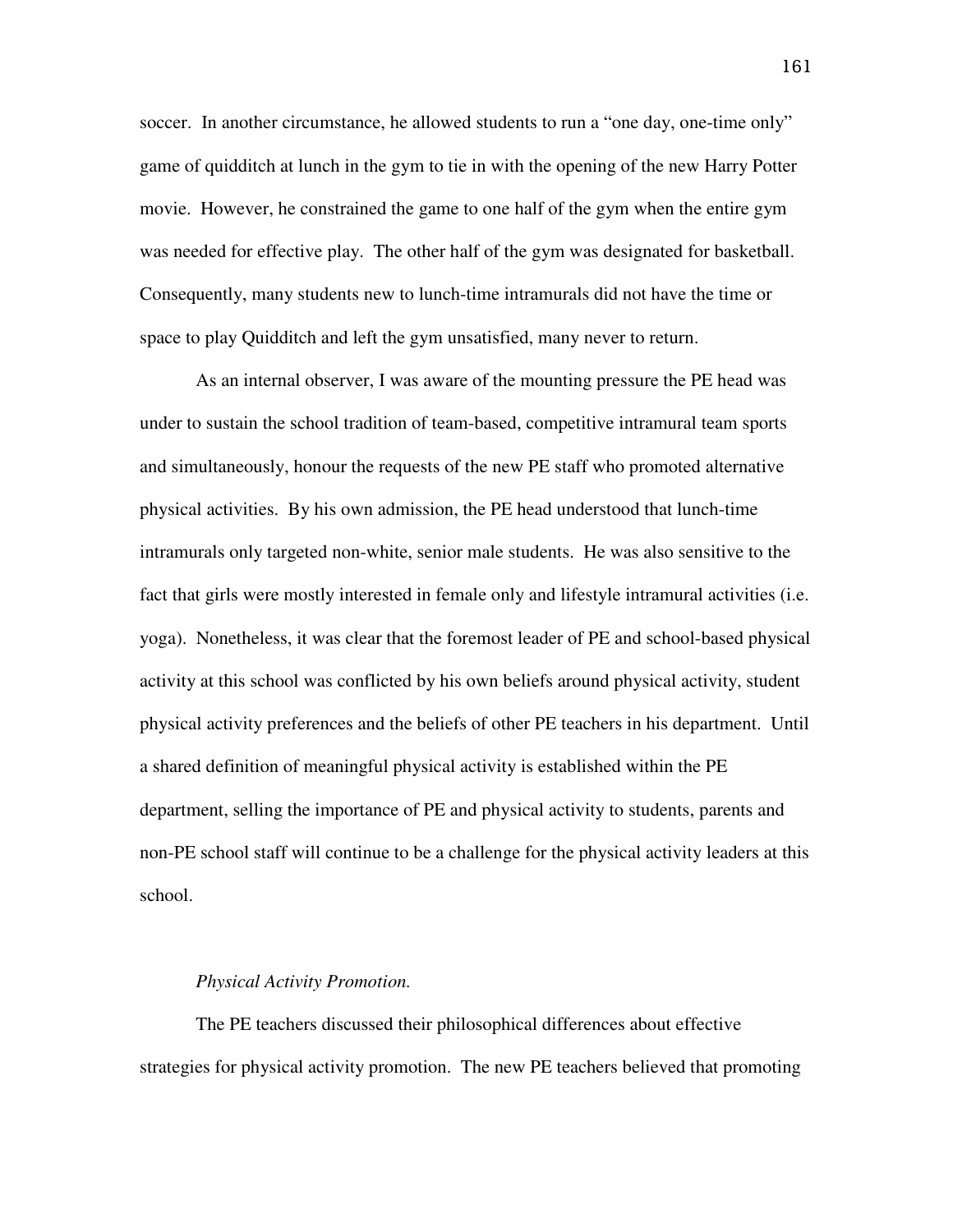physical activity on school bulletin boards, offering rewards for physical activity participation, maintaining a PE and Athletics website and being active role models encouraged students to be active at school. However, the experienced PE teachers were not convinced that these techniques would attract more students to PE, intramurals or interschool sports. The experienced PE staff favoured the face to face promotional method to students led by administration and PE teachers.

 A very successful promotional event at this school was the annual athletic banquet; it was the pinnacle of award ceremonies for interschool sport athletes. Contrary to other school-based physical activity events, the PE teachers believed that attendance at this banquet motivated students to get involved in interschool athletics. The athletic banquet was organized and administered by students and the awards were considered by PE teachers and student/athletes to garner special meaning. Some of the awards dated back fifty years; thus, when a student's name was engraved on one of these awards, they became part of school history. In general, this banquet provided tangible memories that were passed on to future student generations. Reflecting on the lessons learned from the athletic banquet, the study participants believed that student-led activities with teacher guidance resulted in the highest student participation rates, a conclusion also supported by research (Fitzgerald, Bunde-Birouste, & Webster, 2009; Mahar et al., 2006; Pate et al., 2005; Scruggs et al., 2003). Still, these lessons were not carried over into intramural and PE programs.

When the PE teachers at this school were asked about incorporating student input into intramural and PE programs, their views differed significantly. The new PE teachers and the PE head felt that reorganizing intramural event planning to include input from the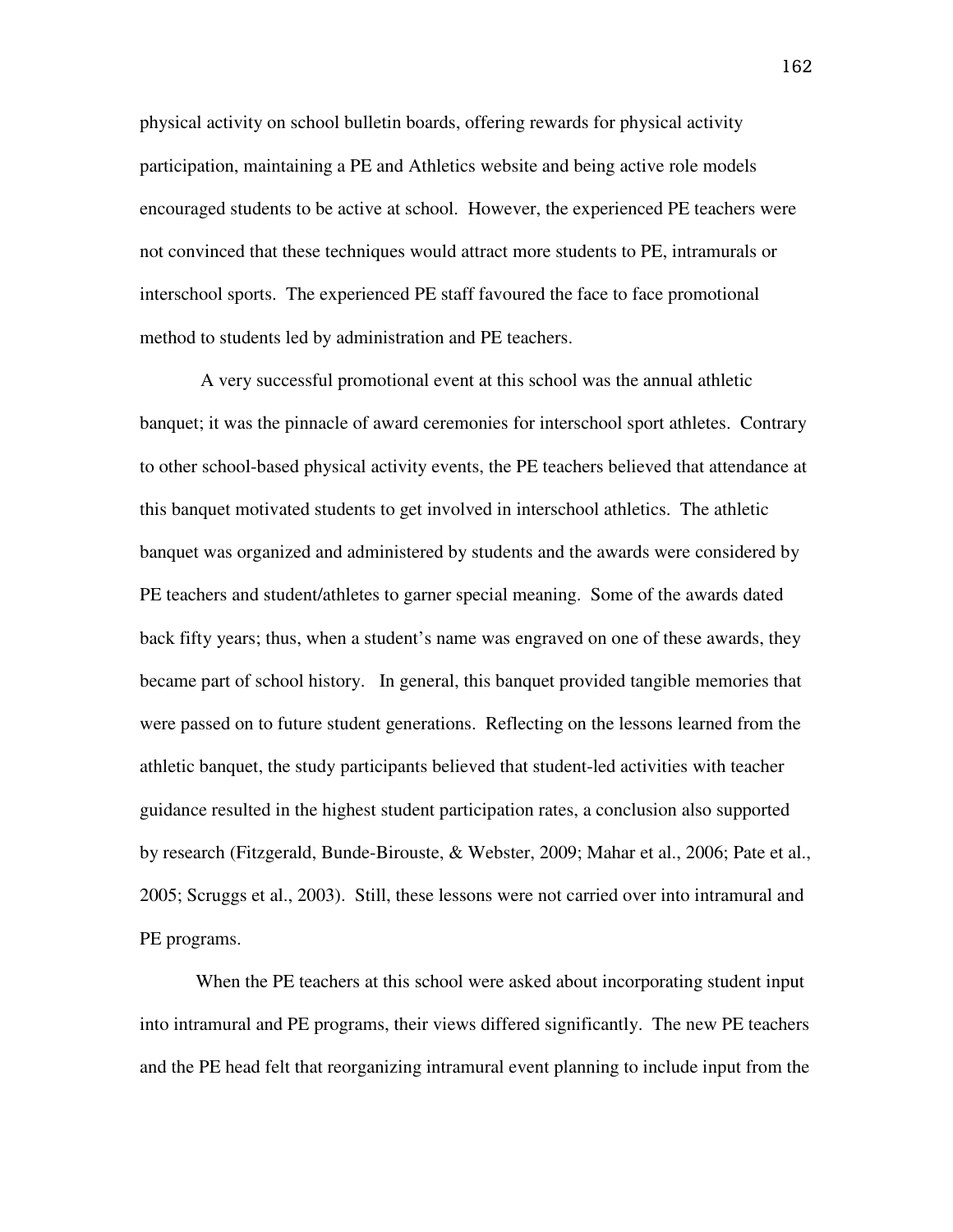school's student athletic ministers  $(n = 3)$  and the members of the intramural organization team  $(n = 4)$  would lead to greater student participation in leisure time physical activity opportunities. As well, the new teachers were already asking their PE students about their personal activity interests. For example, Beth said she had a hope chest that students could place their written sport/activity interests in at the beginning of every twoweek unit. At the start of each unit, Beth asked her students to indicate their curiosities within the upcoming unit (i.e. volleyball, dance, healthy sexuality) which helped her target the areas of need (i.e. curriculum) and the areas of interest (i.e. student input). Overall, her experience with this strategy showed that girls were more interested in the lessons/units they help design.

Contrastingly, the experienced PE teachers did not believe that increased student input would improve student participation in physical activity opportunities. Sean stated, "The PE teachers have planned lunch-time intramurals for years without input from students or a segregated intramural organization team - there were years when we had to turn away teams because of the overwhelming interest in what we were doing." In addition, Jason believed that male students had very little to offer by way of instructional strategies or curricular content above what the PE teachers were already doing. In further support, John remembered asking his grade nine boys a few years ago about their individual interests in advance of a birth control and sexually transmitted infections health unit. He said out of 28 students, he received one serious suggestion and five unrelated suggestions; 22 students left their suggestion card blank. Based on this single experience, John has not allowed any future student input; he defended his choice by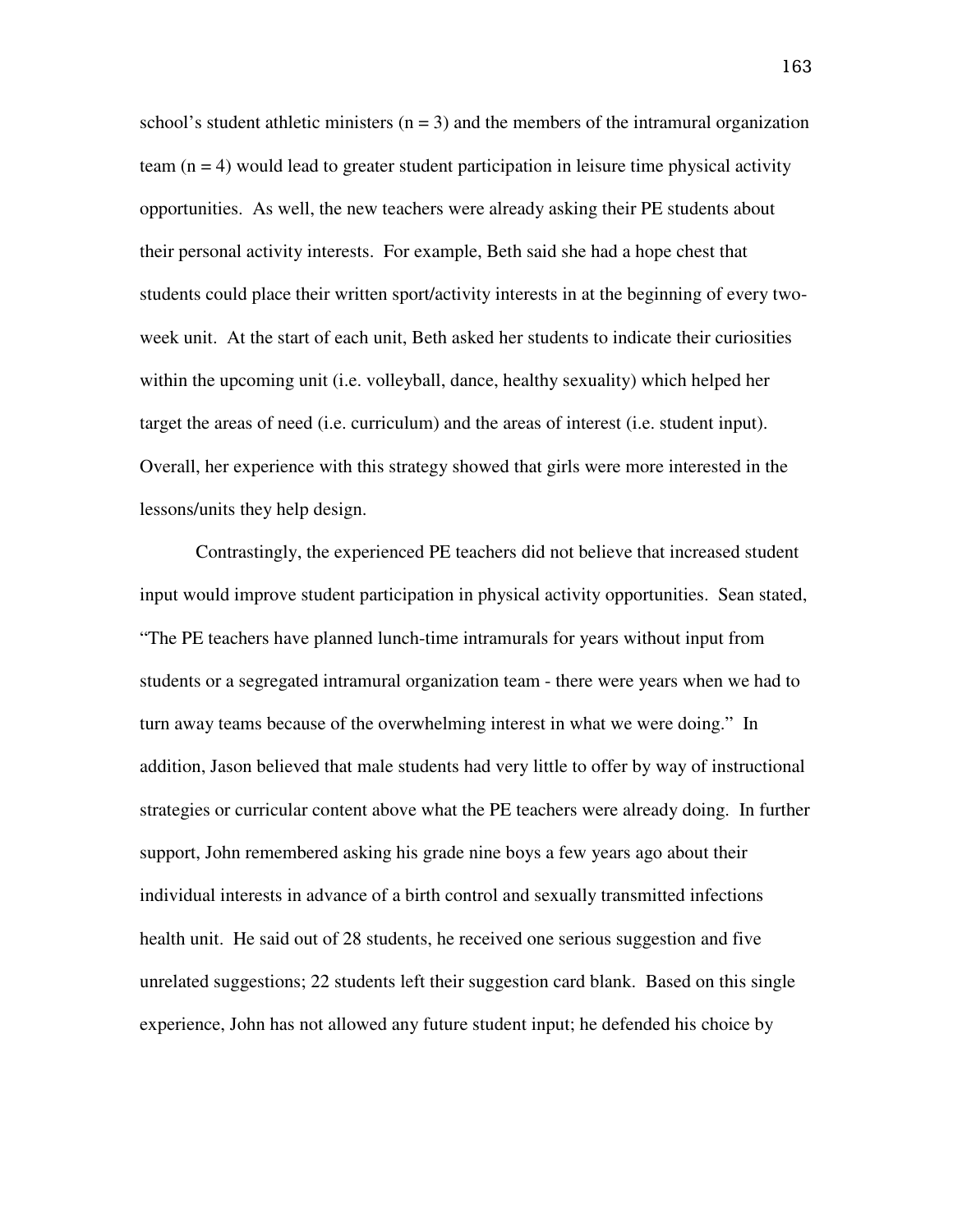stating, "No one has ever asked if they can have a say so I figured they (students) were happy."

Considering the divergent beliefs of PE teachers around the importance of student input in school-based physical activity opportunities (i.e. PE, intramurals, interschool sports), the declining student numbers, particularly in boys' PE courses, may be a consequence of these beliefs. One of the characteristics of an active school culture is student involvement in school-based physical activity opportunities. Therefore, this school's physical activity leaders should contemplate the idea of including student input at the curricular (i.e. PE content) and non-curricular (i.e. intramurals, interschool athletics) levels of school-based physical activity opportunities.

Moreover, the lack of student input into school-based physical activity opportunities devalued the rewards received by students for physical activity participation. Most PE teachers at this school believed the primary reason for the athletic banquet's success was that it held esteem among students because of their (students) role in planning and implementing it. At the banquet, student/athletes received accolades in front of their peers and teacher/coaches who understood the commitment they made to their interschool team over the past year. Also, the sense of ownership the students felt with banquet planning helped make it their night, done their way.

Relative to an active school culture, this school provided rewards for physical activity participation. However, the new PE teachers believed that the rewards for participation in PE and intramurals were not valued by the general student population because of the minor role they played in the organization of these activities. The entire PE staff believed the school should put more emphasis on rewarding intramural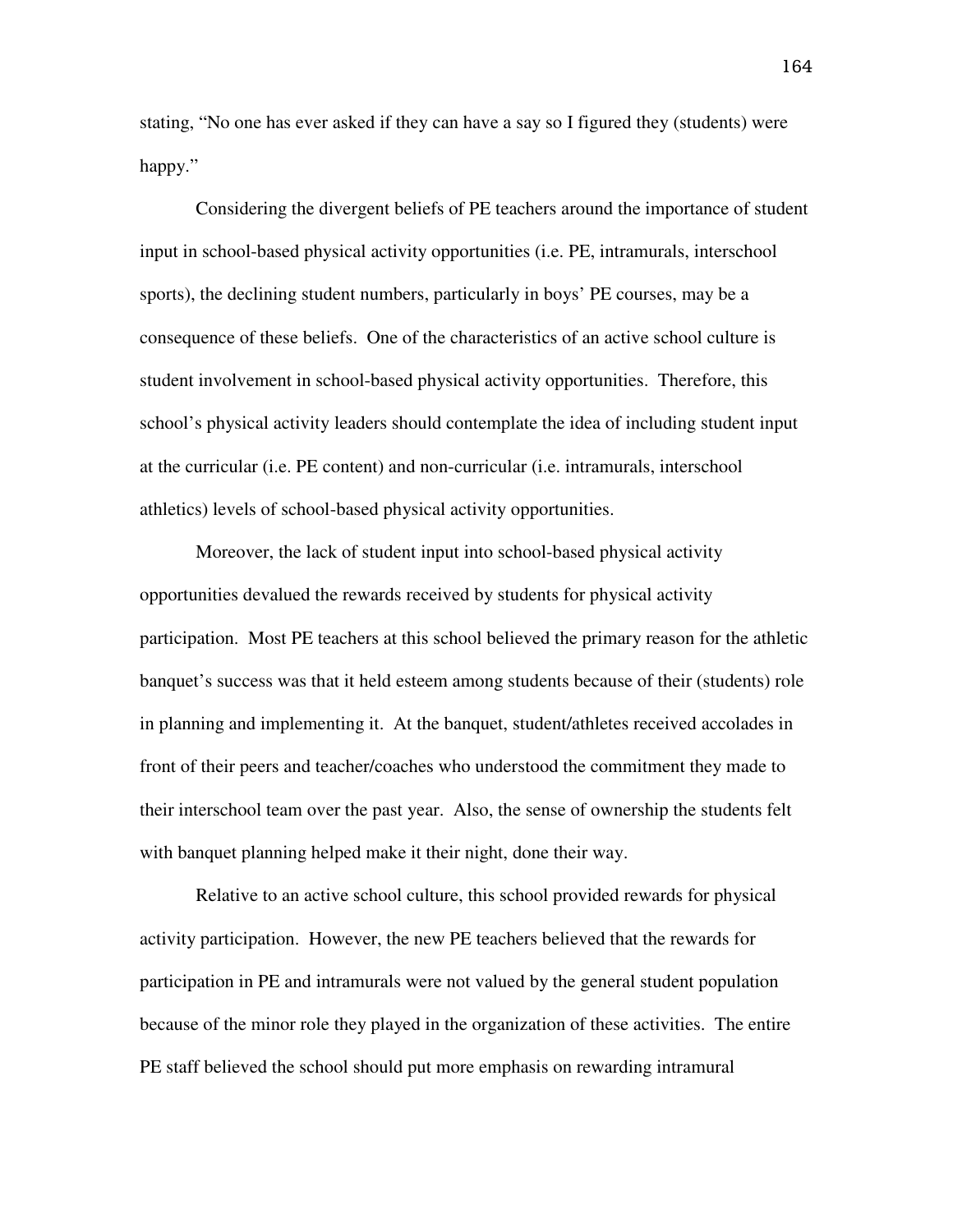participants and *first-time* users of physical activity areas. Recognition for the *inactive* student could be even more important to the longevity and success of PE and physical activity programs at this school considering its student and staff demographic. Consistent with every participant, rewarding students who were not members of an interschool sports' team or enrolled in a PE class was believed to be a necessary strategy to stimulate participation in other physical activity opportunities. On the whole, the PE teachers felt that awards for physical activity participation should be related to the activity and valued by the student population to effectively promote further involvement in physical activity.

# *Competing Beliefs.*

It is apparent from the preceding analysis that the beliefs of the PE staff at this school are enabling this school's inactive culture. As well, the combination of ELL and Arts students and new non-PE teachers with limited physical activity backgrounds have also contributed to the current physical activity culture of this school. Opposing beliefs about the purpose and promotion of school-based physical activities and the absence of experienced leadership in the PE department are fostering unclear messages to students and non-PE teachers about the significance of physical activity. As discussed in Chapter Two, school leaders have the greatest opportunity to teach and encourage student behaviours associated with a healthy lifestyle (Fox et al., 2004; Pate et al., 2005). Therefore, it is important that a common vision regarding physical activity is seen and heard regularly by cultural members (i.e. staff, students, parents) and reinforced across the curriculum.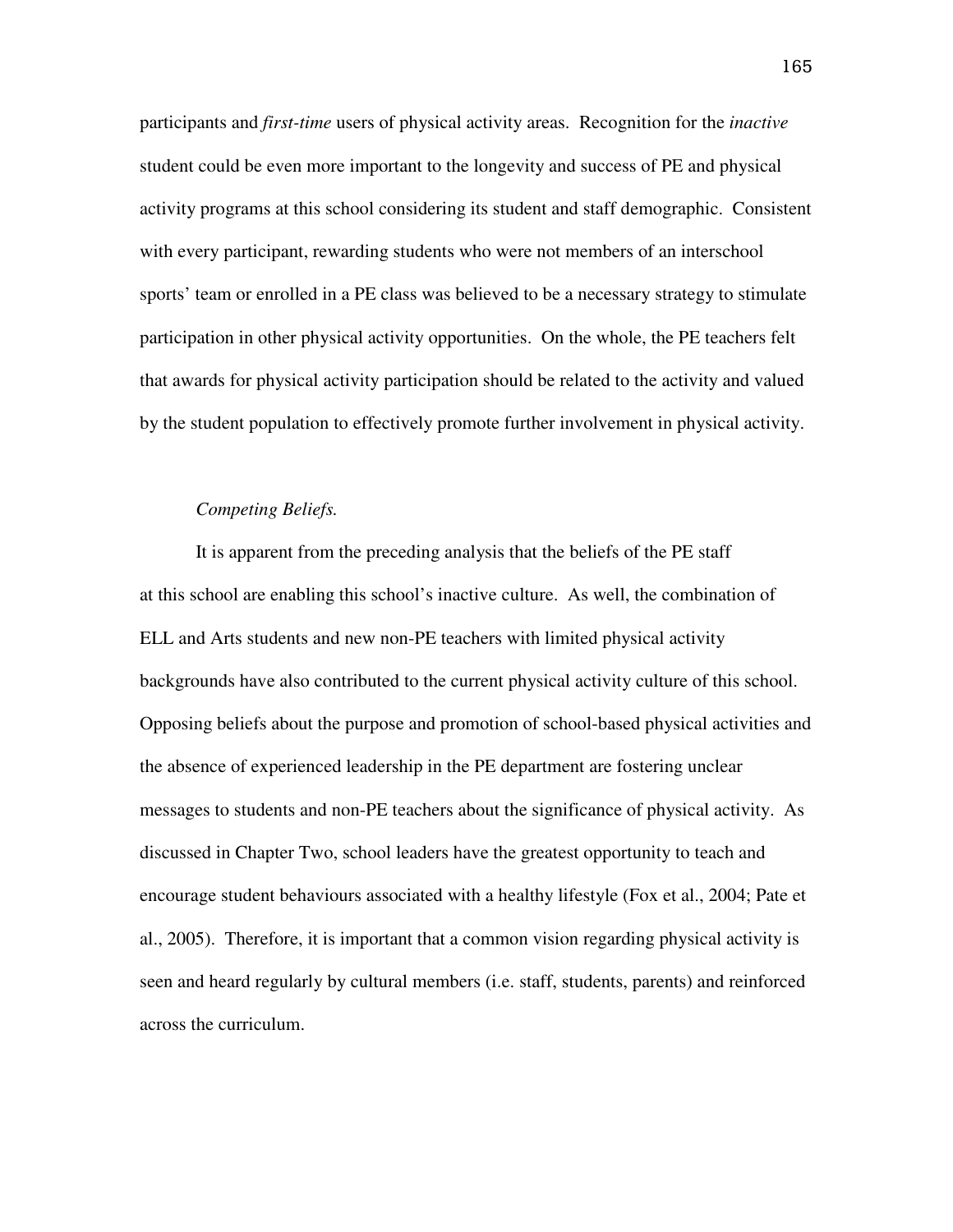In response to my second research query, "What are the factors that facilitate and/or inhibit teacher and administrator participation in school-based physical activity opportunities?" one factor that resonated across study participants as an inhibitor to their participation in physical activity opportunities was the belief that administration, Arts teachers and students were not responsive to their attempts at PE and physical activity promotion. The PE teachers believed the school's waning physical activity culture was a product of administrative decisions that favoured the Integrated Arts and ELL programs. Rather than recognizing the changing student and staff demographic, and appreciating the benefits associated with these specialized academic programs (i.e. keeping the school open, opening new possibilities for physical activity such as dance, aerobics, yoga, and other movement experiences), the experienced PE teachers perceived the current culture as one they could not (or would not) adapt to.

As part of this perception of administrative non-support, the physical educators pointed to the revised daily timetable that called for the interjection of additional academic activities such as reading into what should be activity-oriented classes and a shorter lunch period. Participant concerns on this issue are supported by research that states that school practices are directly linked to physical activity (Dyment & Bell, 2007; Williden et al., 2006; Young et al., 2007) including active transportation practices (Eyler et al., 2008) and times dedicated to leisure (Hohepa, Schofield, & Kolt, 2006; Thompson et al., 2005). The experienced PE teachers felt that the new timetable did not allow ample time to achieve sustained student interest in intramurals or interschool sports. As well, the shortened lunch period was seen as a barrier because it reduced the teachers' and students' abilities to eat their lunch and participate in lunchtime intramural activities. In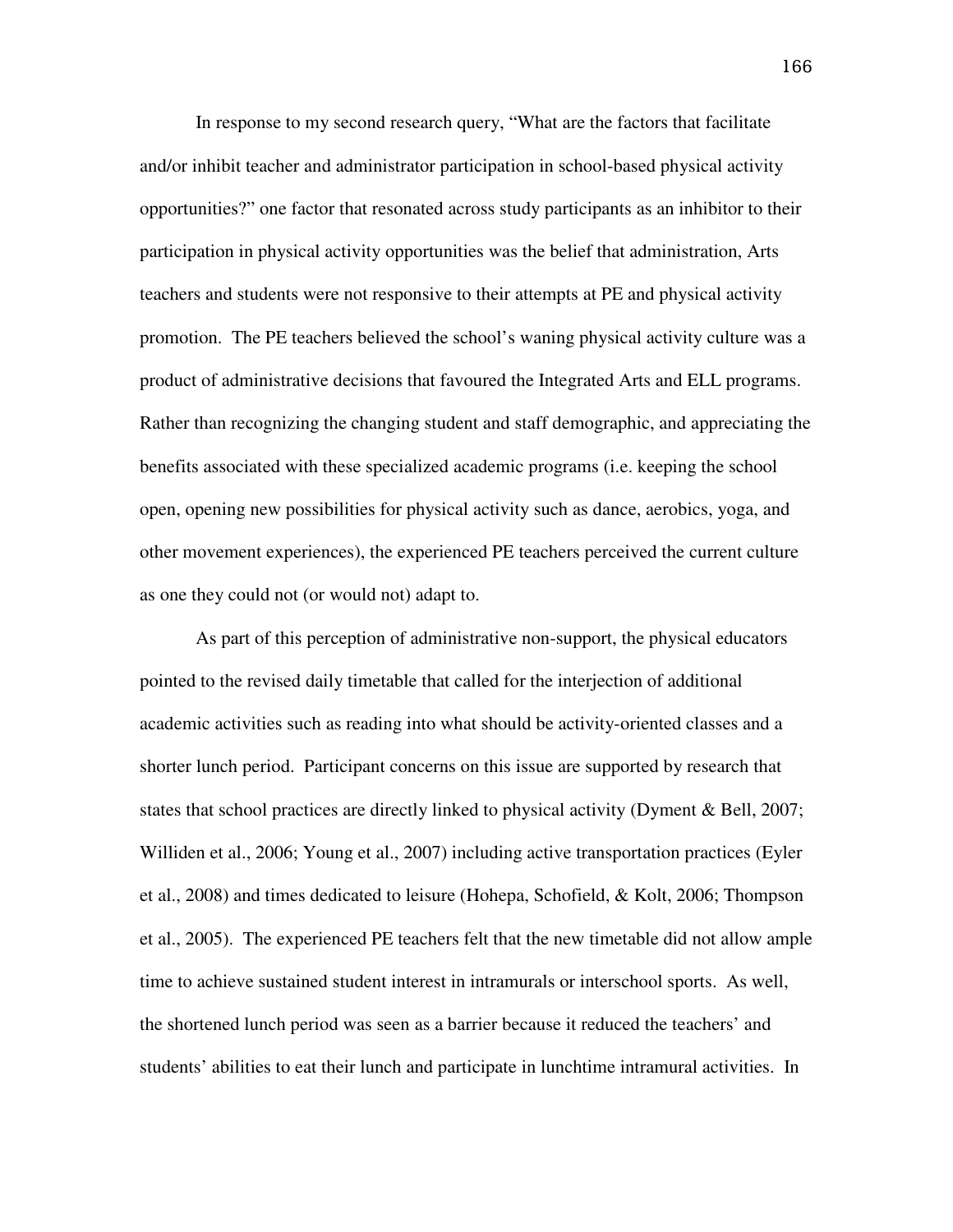line with some school culture researchers, school members must believe in school policies and practices in order to sustain school reform (i.e. new timetable) (Deal  $\&$ Kennedy, 1983; Deal & Peterson, 1999; Hargreaves & Fullan, 1998; Peterson & Deal, 1998). At this school, the PE teachers were not included in the administrative decision to modify the daily timetable.

Nevertheless, one factor that encouraged the new PE staff to coach and/or lead opportunities for student physical activity was the presence of physically active teacher role models. Throughout the interviews, the new PE teachers reiterated how the teachers who worked out at school or coached multiple sport seasons and/or organized the athletic banquet mentored them to do the same. However, when their colleagues discontinued this modeling behaviour because of disagreements with administration and/or the PE head, it influenced their desire to follow in their colleagues' footsteps.

This finding is congruent with other researcher's conclusions that outline the significance of teacher role models in the socialization of new PE teachers. For example, Hopper and Sanford (2006) asked 16 pre-service teachers in British Columbia to describe their inspiration for pursuing the Physical Education teaching profession. As a general rule, these teachers stated the most important factor was the influence of their high school PE teachers. Teachers that led by example (i.e. ran with the PE class, played in team games during PE, coached interschool teams) and put in the extra effort to really know their students were considered effective teachers by the participants. Thinking back, many of these pre-service teachers attributed their career path to the PE teacher role models they met in secondary school.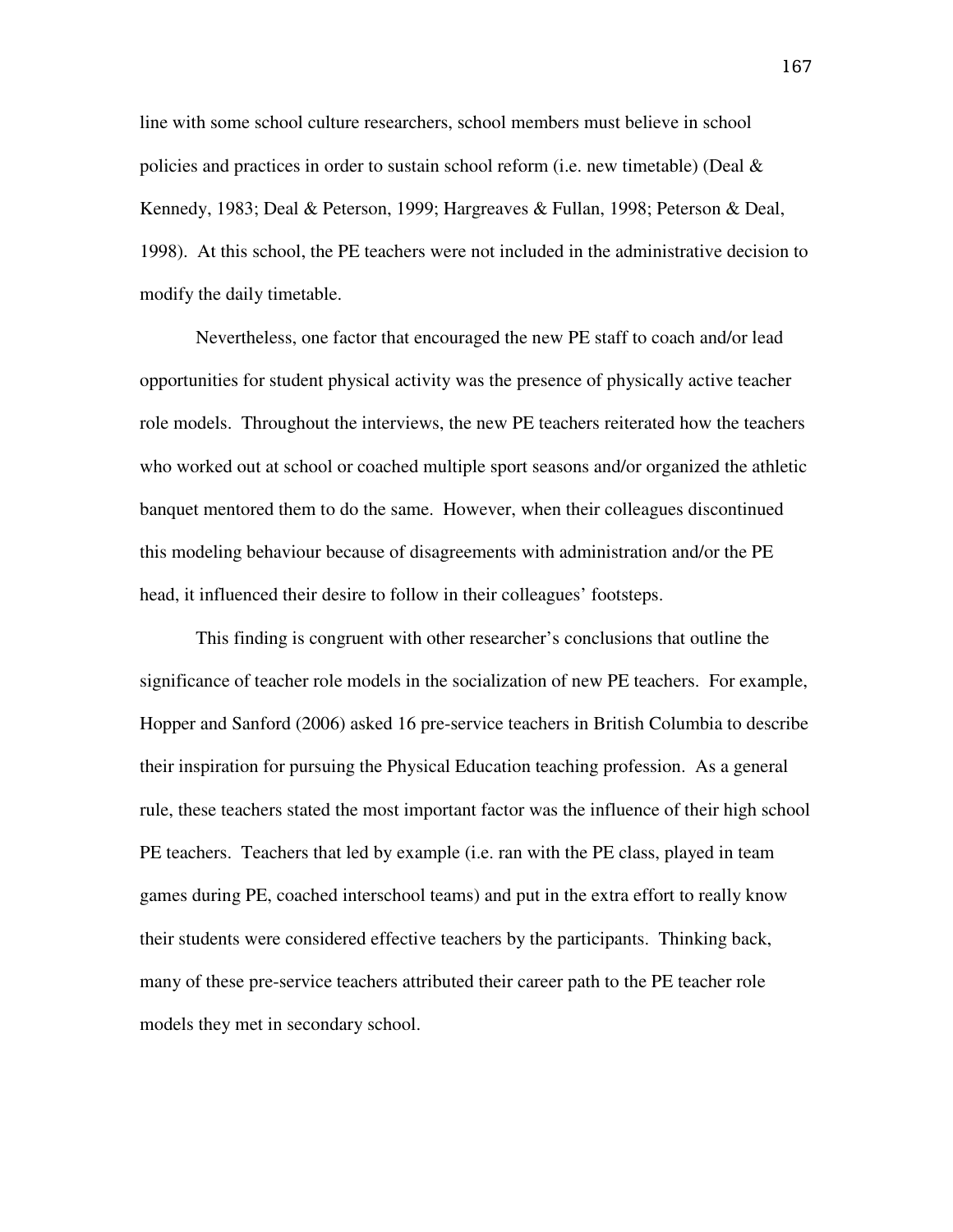A new factor that facilitated teacher involvement in school-based physical activities was related to the recent announcement that the school had been approved for a one hundred thousand dollar addition to one of the school gyms. The plans are to extend the size of this gym, create new PE offices and new student change rooms and add a health classroom. This information has inspired new ideas, hope and energy among PE staff who aim to use the additional square footage to increase physical activity time during PE classes, diversify physical activity opportunities for the general student population and improve interschool sport experiences.

In summary, this school's physical activity culture is best described as transitional – from an active school culture to a less active school culture and potentially, back to a more active culture. Its artifacts (i.e. physical activity facilities) are outdated and inconsistently maintained. However, teachers interviewed in this study declared that the school's artifacts were not contributing to the decline of the school's culture around physical activity. As previously indicated, many students voluntarily and consistently used the school's physical activity facilities.

## *Inhibitory Physical Activity Practices*

Significant contributors to the decline of this school's physical activity culture was its daily timetable and daily literacy block which made it difficult for physical activity to be promoted across the curriculum. The PE staff believed that non-PE teachers were already stretched in terms of the curricular time available to them. Thus, when school-wide physical activity fundraisers such as the Terry Fox Run or the Walk for Breast Cancer required non-PE teachers to sacrifice instructional time for their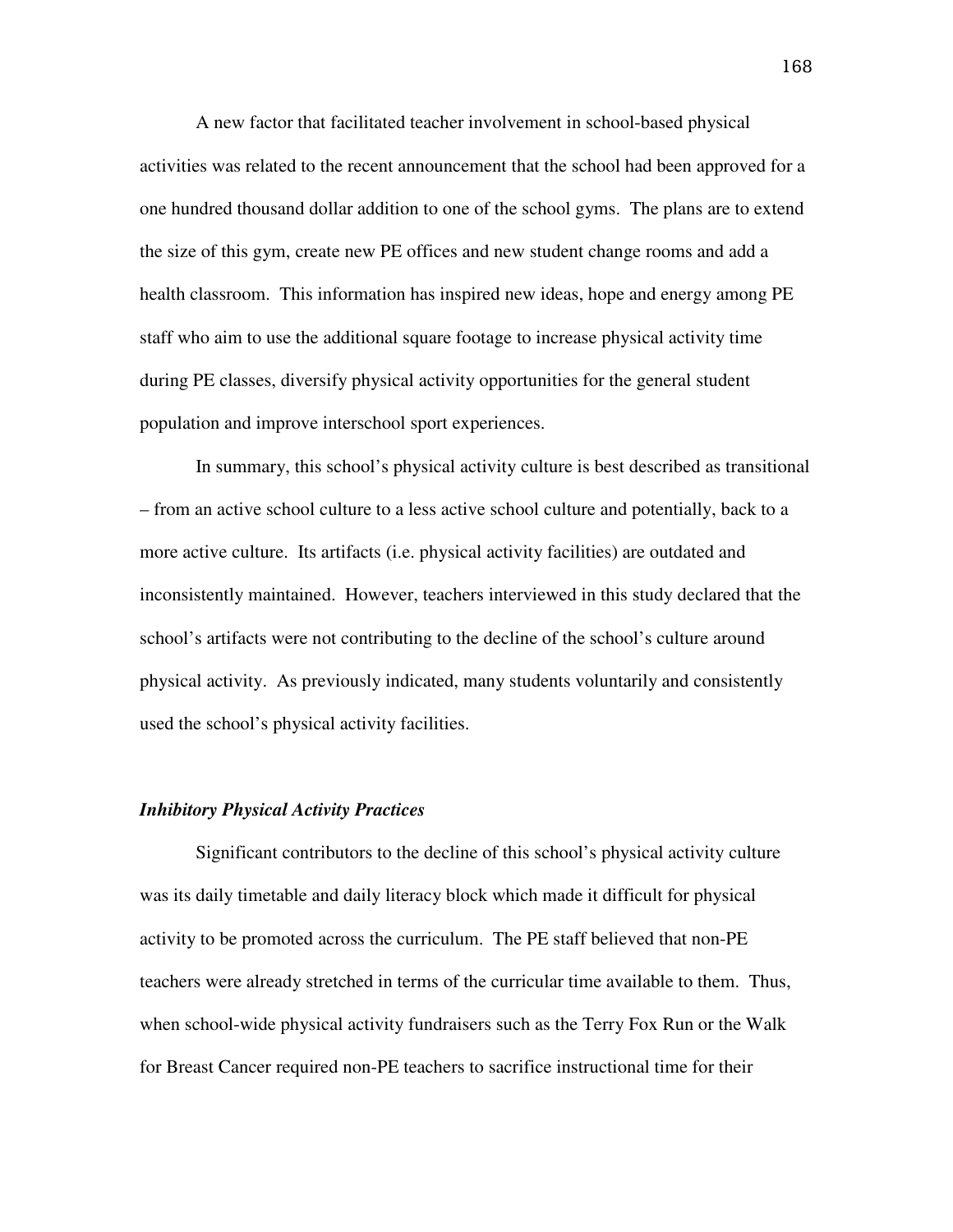students to participate in these events, they would not register their classes. In addition to these obstacles, some of the school's Guidance counselors did not promote PE to the Integrated Arts students and/or ensure that all graduating students obtained their mandatory PE credit. In turn, the daily literacy block reduced PE class time from a 75 minute period to 60 minutes with ten minutes allocated for student changing into gym attire. By the time equipment was set-up and class goals were outlined to students, 40 minutes remained for physical activity.

Another school practice that inhibited student enrolment in PE and participation in leisure time intramurals was the PE department's commitment to competitive, team-based activities. The PE staff was conflicted on their philosophical approach to physical activity based on the misguided leadership of the PE head who struggled to understand his own beliefs about relevant PE and intramural physical activities. Within an active school culture, it is important that students and staff receive consistent messages about the importance of physical activity. Presently, both staff and students at this school are receiving mixed messages from the foremost physical activity school leaders (i.e. PE head, PE teachers, administration).

With respect to students and staff receiving consistent messages about the importance of physical activity, the PE departments' belief that other departments were not promoting physical activity and were unwilling to collaborate with them to educate the student population around the value of physical activity was unfounded. The Integrated Arts program includes a rigorous dance course load and the ELL academic program elicits ELL students' participation in leisure time intramurals and interschool sports teams. Regrettably, initiatives to enhance the physical activity culture of the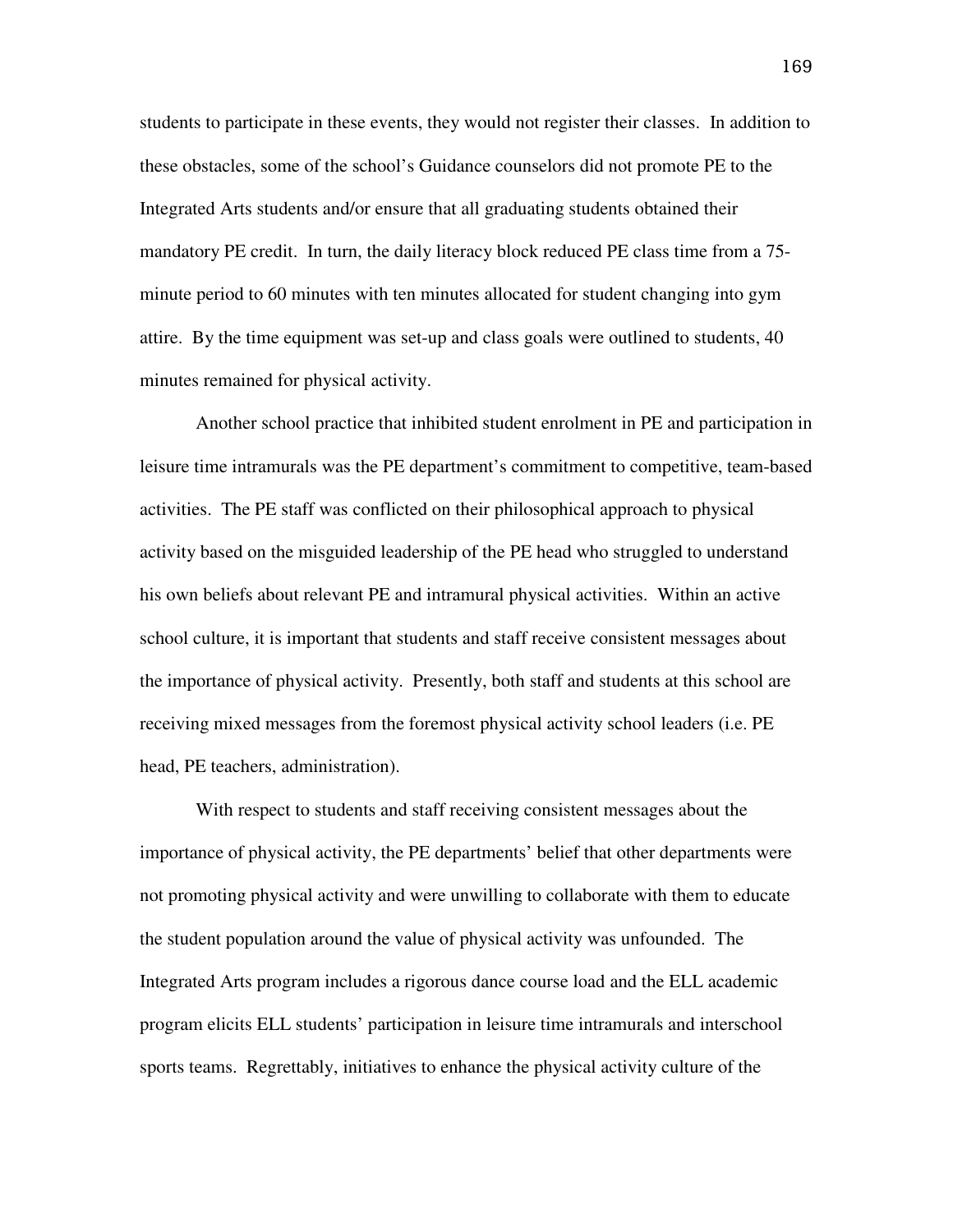school by PE teachers are isolated from other school programs, disjointed and unsupported by any long-term planning or effective leadership. Ultimately, the PE teachers' beliefs are hindering their abilities to plan and promote meaningful physical activity programs for students and staff.

### *Efficacious Physical Activity Practices and Next Steps*

Although departmental meetings were not the norm, the PE head held a coaches' meeting the first week of school where he outlined the goals of interschool sports and specific sport/rule considerations. At this meeting, he made a call for more coaches and encouraged current coaches to seek out and mentor new coaches. Also, the school's intramural organization team met once a week throughout the school year to plan schoolwide physical activity events. However, feedback from the students and staff on this team indicated that more members were required to effectively run tournaments. The teacher sponsor was guiding the students' efforts but the team was restricted in activity offerings because of marginal student interest in intramural event planning.

Yet, unlike many of the other secondary schools in the school board, this school made three gymnasiums available for student physical activity every day at lunch throughout the school year. This school practice is of note because it fulfills one characteristic of an active school culture – offering physical activity opportunities and resources to students during leisure times. During the school's lunch period (60 minutes), the gym was supervised for 40 minutes by two teachers who made activity equipment (i.e. basketballs, soccer balls, etc.) and the weight room available to all students. On specific weeks, organized intramural tournaments were officiated and delivered by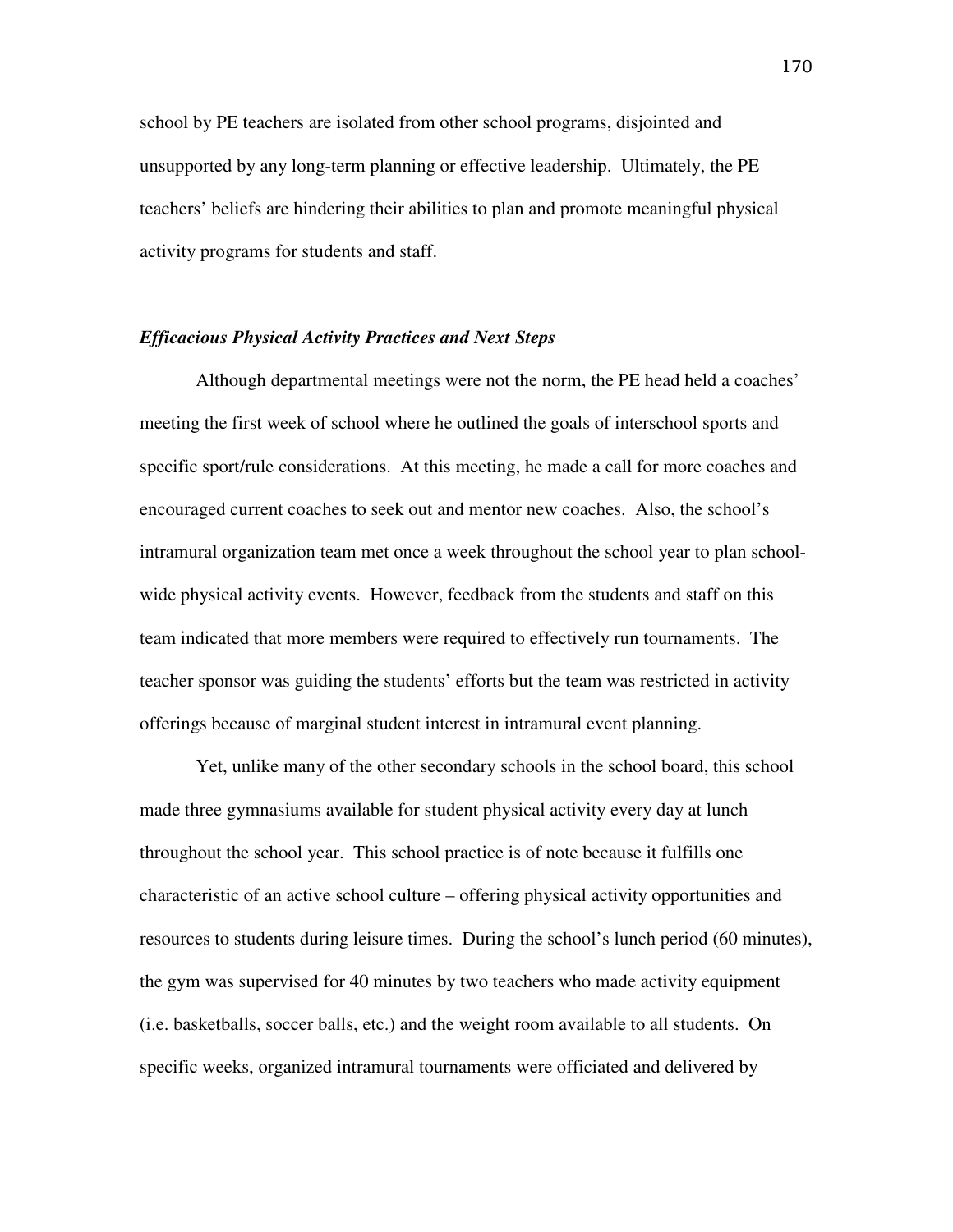students and teaching staff. Students were not required to change into a gym uniform or present a student card for entry; in addition, these opportunities motivated PE teachers to be active role models by entering staff teams into intramural tournaments – a characteristic of an active school culture.

The first step to increasing student and staff participation in intramural programs and enrolment in PE classes is to clarify a common goal(s) for meaningful physical activity that reaches across PE and other school-based physical activities. The next step should be to market the goal(s) to the non-PE staff, parents and students and gather feedback. If positively received, the school's physical activity leaders should develop PE and physical activity programs relative to these goals. One way the PE department could determine these goals is through monthly department meetings. Presently, the PE head casually announces some of the items discussed at the PE heads' monthly meeting to the other PE teachers over lunch. The impromptu and inconsistent nature of these informal meetings meant that most teachers were not present and the discussion was limited. Rarely were PE pedagogical strategies, content or future directions addressed in these sessions. Also at these meetings, teachers were interrupted by student requests, phone calls or supervision duties leaving many questions unanswered. Thus, it is important at the start of the year when many of these distractions are less likely to occur that yearly goals for PE, intramurals and interschool sports are created or reviewed.

Another recommendation to augment this school's physical activity culture is to expand collaborative decisions concerning PE and other school-based physical activity programs to Integrated Arts teachers. In a school where dance is a significant component of the Integrated Arts program and is also part of the Physical Education curriculum, it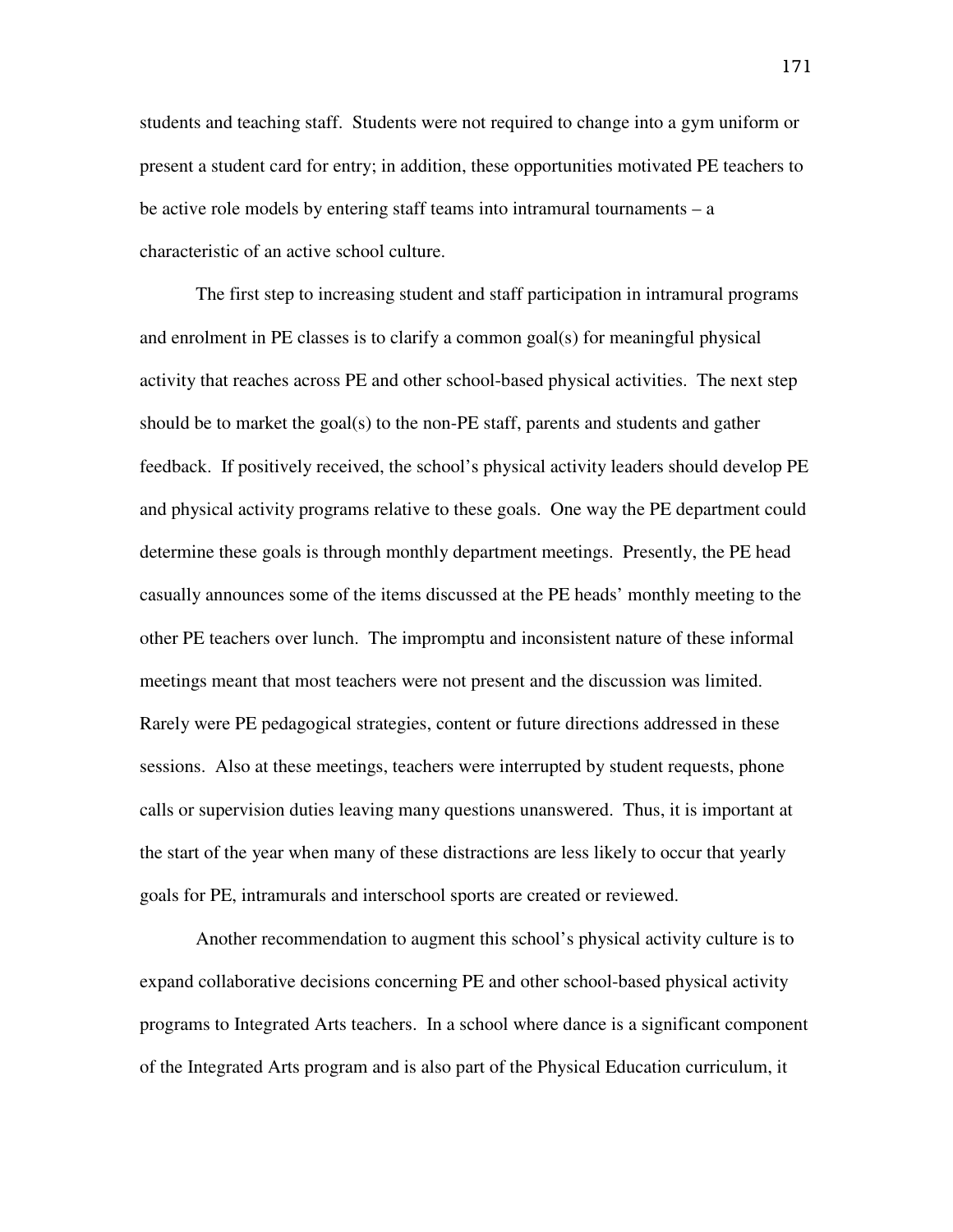presents a unique opportunity to marry the programs to fulfill mutually exclusive curricular goals. In reference to the characteristics of an active school culture, physical activity is promoted across the curriculum and teaching staff work together to deliver consistent messages about the importance of physical activity. The lack of participant data around this misguided inter-departmental connection signified that this secondary school was not working towards common physical activity goals.

# *Study Implications*

 One priority of this study was to expand the breadth of understanding around the influence of school member beliefs (i.e. PE teachers, administration) on school-based physical activity opportunities within an existing secondary school culture. Some studies have explored this relationship in elementary and middle schools (Barnett et al., 2006; Haug, Torsheim, Sallis et al., 2008; Manios, Moschandreas, Hatzis, & Kafatos, 1999; Naylor et al., 2006; Ommundsen et al., 2006; Sallis et al., 2001; Verstraete et al., 2006), but very few have done so within the secondary school context (Lei et al., 2004; MacQuarrie et al., 2008). Findings from this study support a multi-level approach to exploring the relationship between a secondary school culture as perceived by Physical Education teachers and opportunities for physical activity. In accordance with the results of this study, tangible cultural factors (i.e. weight room, gymnasium, outdoor track) and intangible factors (teacher beliefs and values) influenced teacher and student participation in the development and implementation of school-based physical activity opportunities. Therefore, discriminating between school culture and physical activity opportunities at a tangible level of culture (i.e. artifacts - what people sense), a less tangible level (i.e.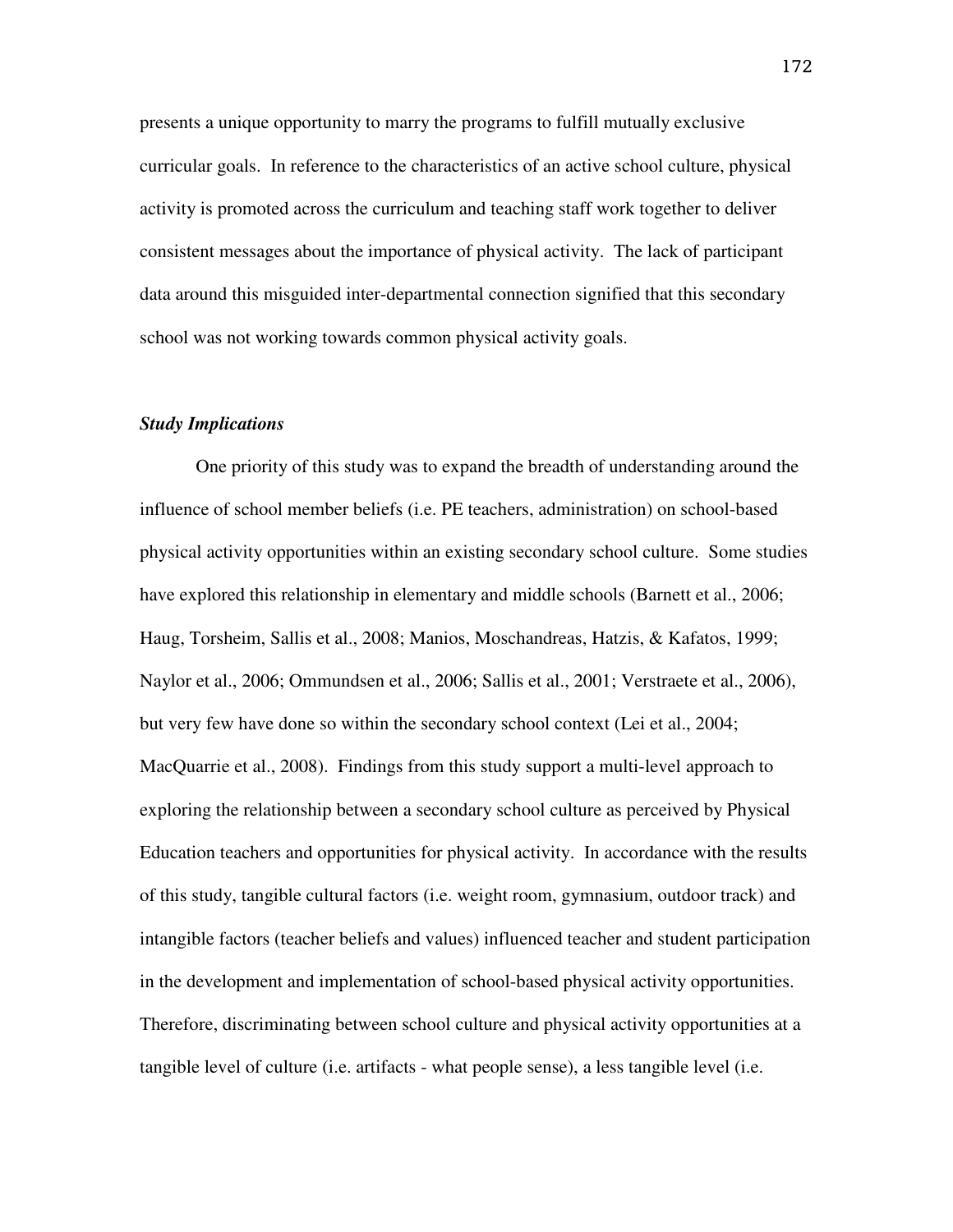school practices/policies) and an intangible level of culture (i.e. underlying member beliefs and values) (Schein, 1985) is justified and recommended for future study of school culture variables.

# *School Artifacts.*

Initially, this study confirmed prior findings that emphasized the value of secondary school artifacts (i.e. indoor and outdoor physical activity facilities and areas) proportionate to opportunities for young, adult physical activity (Fein et al., 2004; MacQuarrie et al., 2008). Nevertheless, this study is one of a handful of studies to search beyond the presence of school artifacts to examine the underlying factors associated with student and teacher use/misuse of school-based physical activity facilities and spaces. Generally, study participants believed that the condition of the school's physical activity facilities influenced their attitudes about school culture as well as their PE and intramural program planning and implementation. The new PE teachers felt that clean and modern physical activity spaces and equipment were necessary to maximize physical activity opportunities for students, particularly females. In contrast, the experienced male participants did not believe a new and clean gym and/or weight room would enhance student enrolment in PE, leisure time intramurals, and/or on interschool athletic teams. According to their beliefs, it was the responsibility of the school's physical activity leaders (i.e. PE teachers, PE head, administration) to promote the importance of physical activity to students in school assemblies, on school announcements or through coaching interschool teams.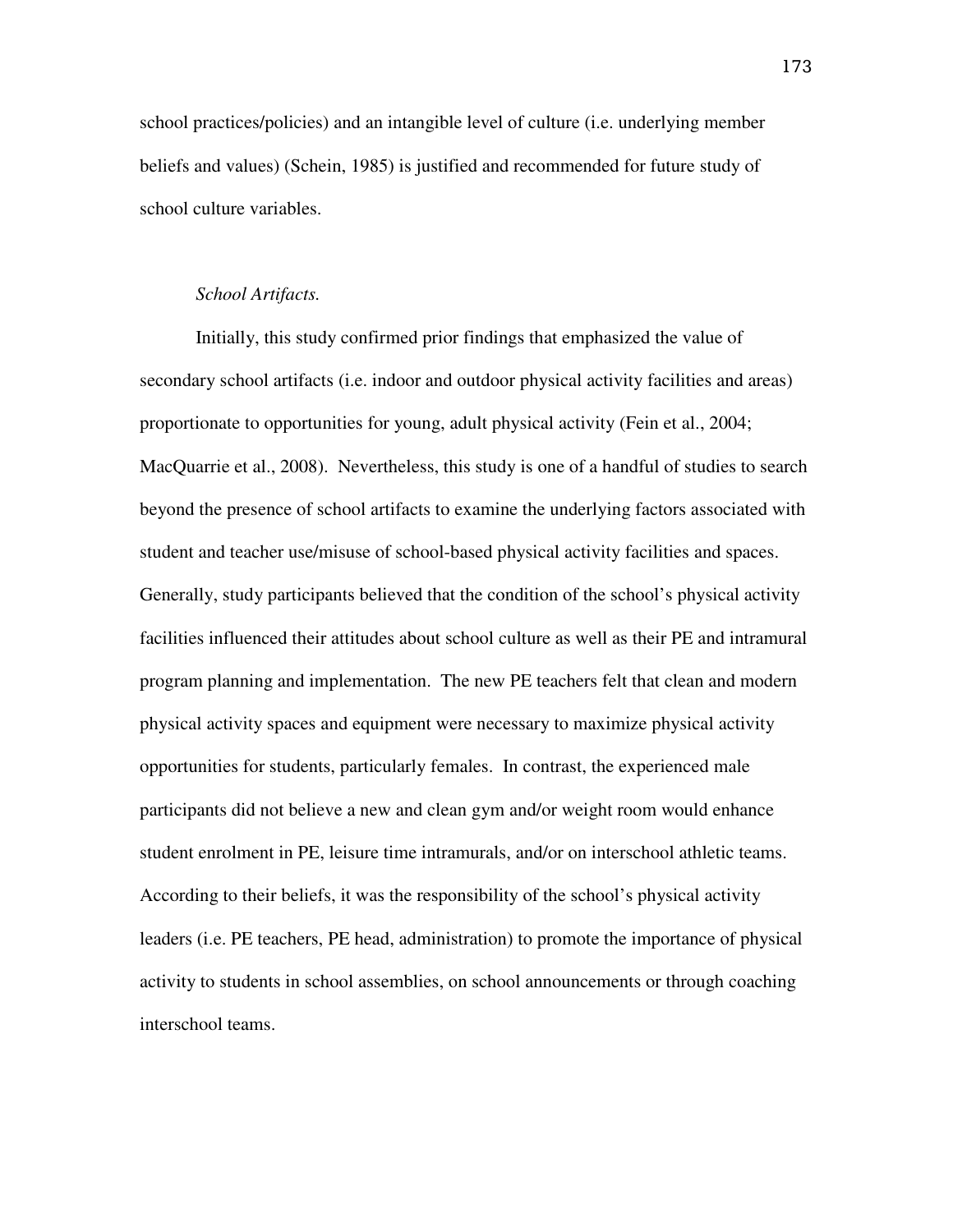Based on the PE teachers' perceptions of student participation rates at this school, financially-challenged male students from ethnic minorities were more apt to use the school's physical activity facilities/spaces when available regardless of its condition. This cohort of students took advantage of any physical activity opportunity that was organized and without charge. On the other hand, many ethnic minority female students avoided most physical activity opportunities despite the state of the facilities used to host these activities. Furthermore, the PE teachers at this school believed that white middle class students were less likely to use dirty, small and outdated physical activity equipment and spaces at school because of their access to clean, modern physical activity facilities in the local community. Thus, while the cultural origins of secondary students can influence the frequency with which indoor and outdoor physical activity spaces are used, it is important to understand that culturally-diverse students require culturallyendemic opportunities for physical activity. This knowledge will assist physical activity leaders when planning PE classes, leisure time intramurals and interschool sport activities. In addition, this study's results may be transferable to other secondary schools in Canada because of the predominantly multicultural nature of  $21<sup>st</sup>$  century student populations.

## *School Practices.*

At the less tangible levels of school culture, data analysis revealed how some of this school's practices affected the physical activity opportunities offered and teacher involvement in these activities. For example, the daily timetable included a 15-minute literacy block. Regardless of the subject area, if this block occurred during class time,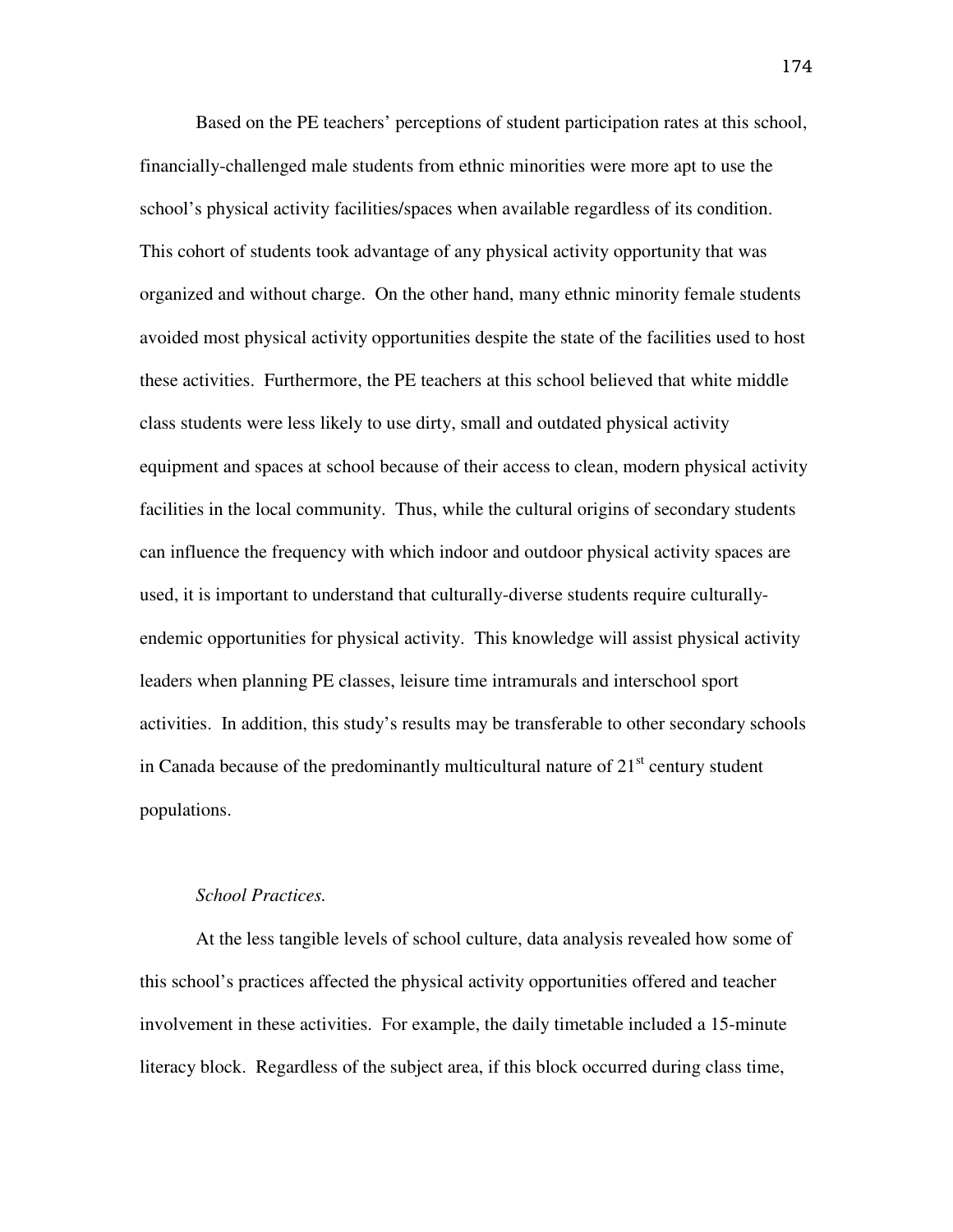students were expected to spend 15 minutes reading. Derived from participant feedback, some PE teachers believed that little forethought was invested into the potential effects the literacy block would have on PE classes and the number of minutes students could be physically active at school. As a result, some PE teachers have refused to comply with the daily literacy block.

Secondly, the PE teachers at this school felt that the interschool athletic programs were not supported by the principal due to her denial of student buy-out options for student support of interschool sport competitions. Study participants believed that for some students, it was the only time they could experience the culture of physical activity at the school.

Thirdly, some PE teachers viewed the administrative trend of hiring non-PE teachers with no background in sport or coaching was a way of withdrawing support for school-based physical activity opportunities (i.e. intramurals, interschool sports). The PE teachers felt that maintaining this component of the school culture should be given more prominence when hiring. Consequently, some members of the Physical Education department had lost their motivation to promote physical activity that, in turn, contributed to the reduction in interschool teams offered due to lack of coaches.

 Proportionate to alternative school practices, the PE head promoted certain PE courses, interschool and intramural programs (i.e. basketball); also, he was torn between offering competitive team sports and/or lifestyle-related physical activities to the students. In addition, the PE head did not value monthly PE department meetings and final decisions about PE courses and interschool sports' teams were made in conjunction with the school Principal. Much of this information was relayed to the PE staff by email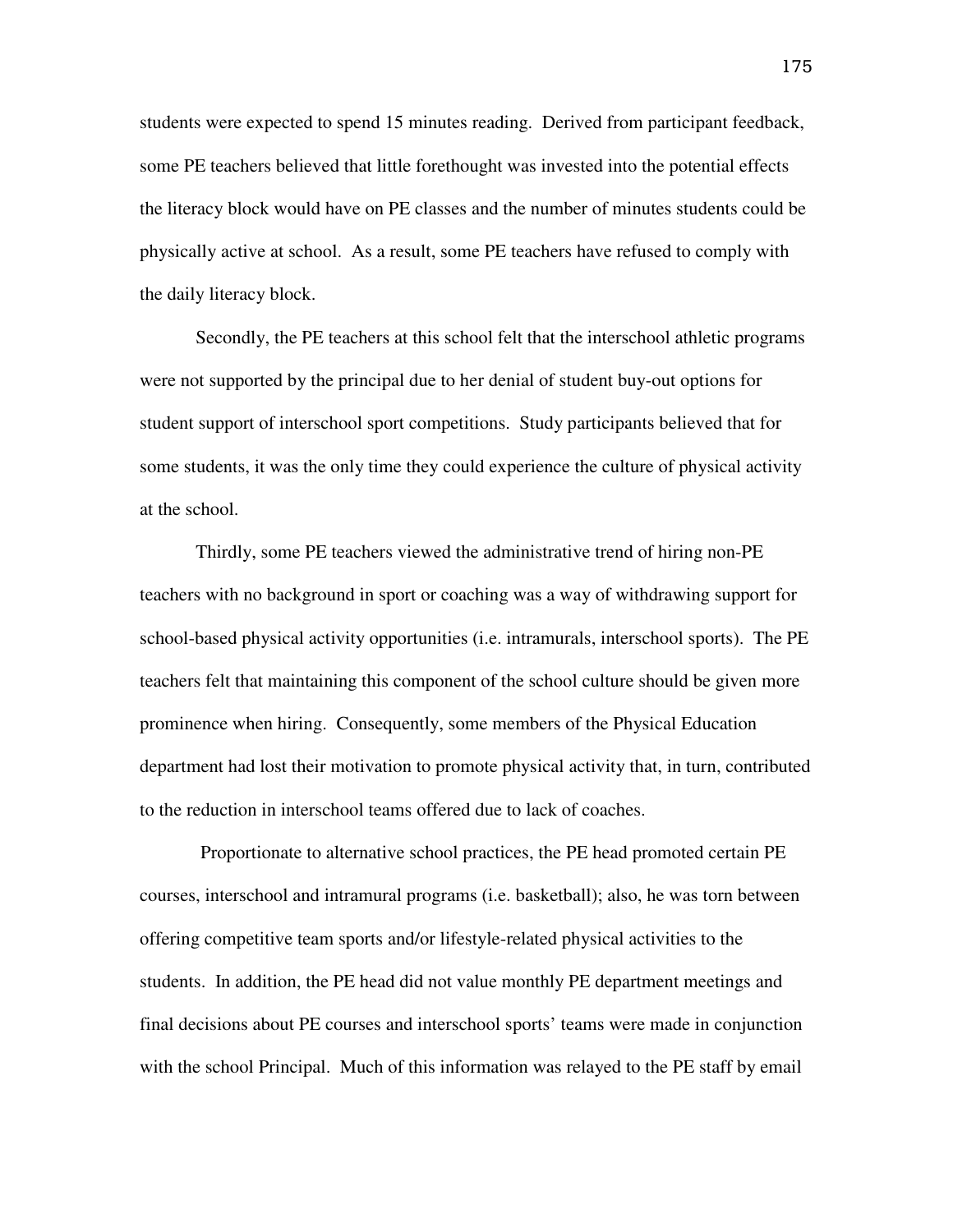with little or no opportunity for individual teacher contributions. For example, as the coach of boys' and girls' ice hockey, I found out the school was not entering a team in either division this year by the PE head over lunch about a week before the season started. He figured because there was modest student interest in the team the previous year that he would cancel it in advance of this year's season. Also, the PE head had decided against a junior boys' volleyball team for the third year successively because it depletes the pool of potential basketball players. There were non-PE teacher/coaches interested in leading the volleyball program but the decision had already been made.

Although the mission of the Physical Education department at this school is to incorporate healthy active living into the student experience helping each student show growth in physical activity and personal fitness, the PE teachers were not clear on what physical activities should be valued and promoted to the student population. So, some teachers have started to reject roles in extracurricular physical activity opportunities leaving fewer physically-active role models for students and other staff members. Working towards a solution, if the PE head acknowledges that his personal values influence departmental values and goals, it will aid in the effectiveness of school-wide promotion of physical activity opportunities to students and staff members. In turn, common physical activity values supported amongst PE staff, administration and other subject area teachers could enhance the number and quality of school-based physical activity opportunities (i.e. interschool teams and clubs) providing a more fulfilling educational experience for students.

Finally, contrasting physical activity beliefs among PE teachers at this school has created an impervious barrier for consistent and relevant promotion of physical activity.

176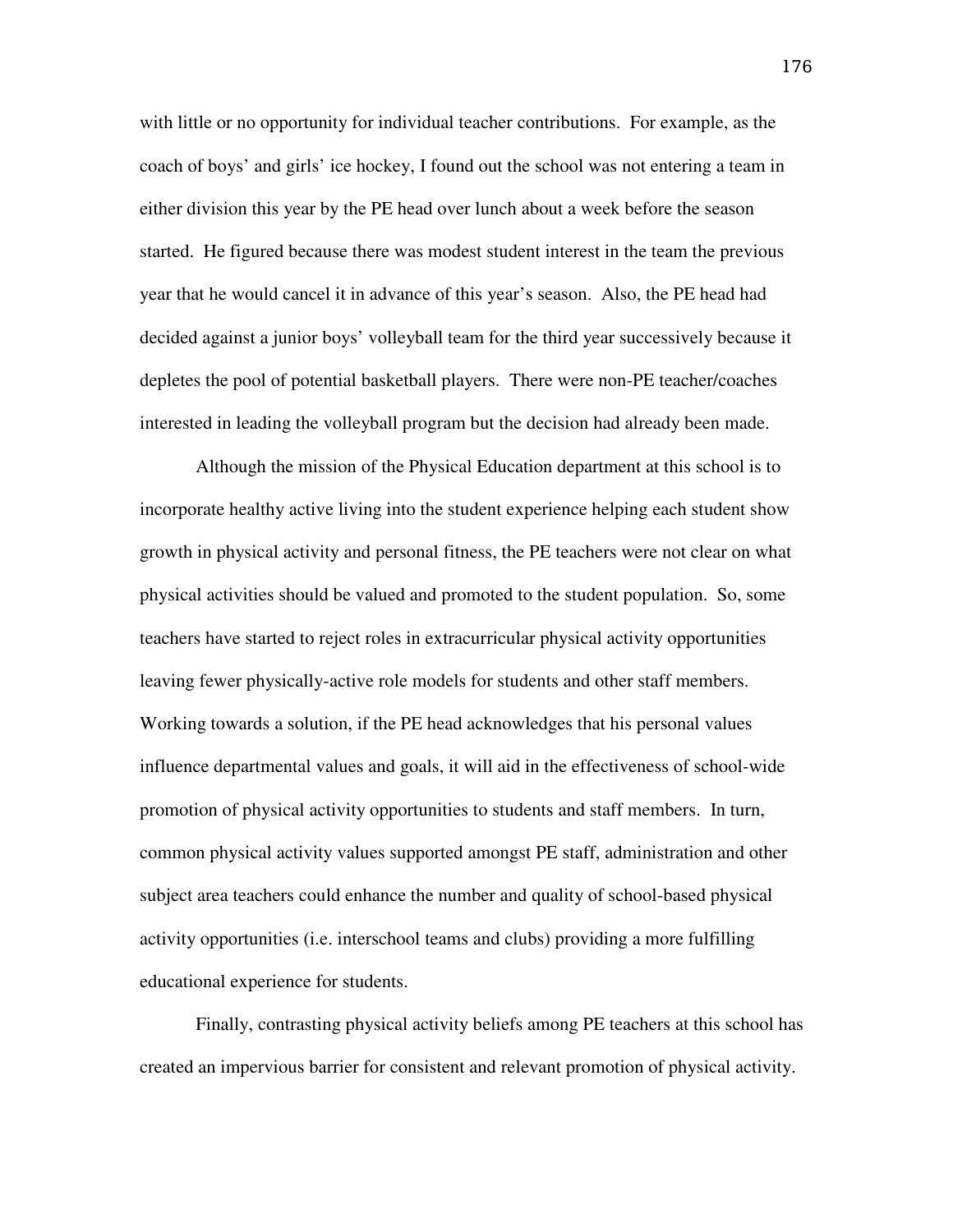The outcome is a school culture that rejects many of the physical activity programs offered by current physical activity leaders. Throughout Chapter Two, the school culture and physical activity studies reviewed found that collegiality among school leaders and common beliefs were key characteristics in academically effective school cultures. Due to this study, it is evident that collegial relationships between secondary school physical activity leaders are also necessary for physically active school cultures.

#### *Study Limitations*

Throughout the research process, some limitations arose and are expanded upon in the following paragraphs. One limitation involved the method of purposively sampling participants from a single public secondary school in southwestern Ontario. This case study approach limited the generalization of results beyond this secondary school culture. Secondly, the school principal declined participation in the study. The opportunity to access her beliefs as a long-standing leader of this school's culture would have been invaluable towards understanding the evolution of the school's physical activity culture. Also, the participating vice-principal had less than a year's experience in the culture and was unable to provide an in-depth perspective into the school's cultural system.

Another study limitation was participant sample size. Potentially, if non-PE teachers were asked about the school's physical activity culture, other factors associated with school-based physical activity opportunities may have been identified. Additionally, the studied school was an ELL magnet school and prided itself on an Integrated Arts Specialty Program. Thus, the student demographic was not representative of many of the public secondary schools in the local school board or across Ontario. Moreover, three of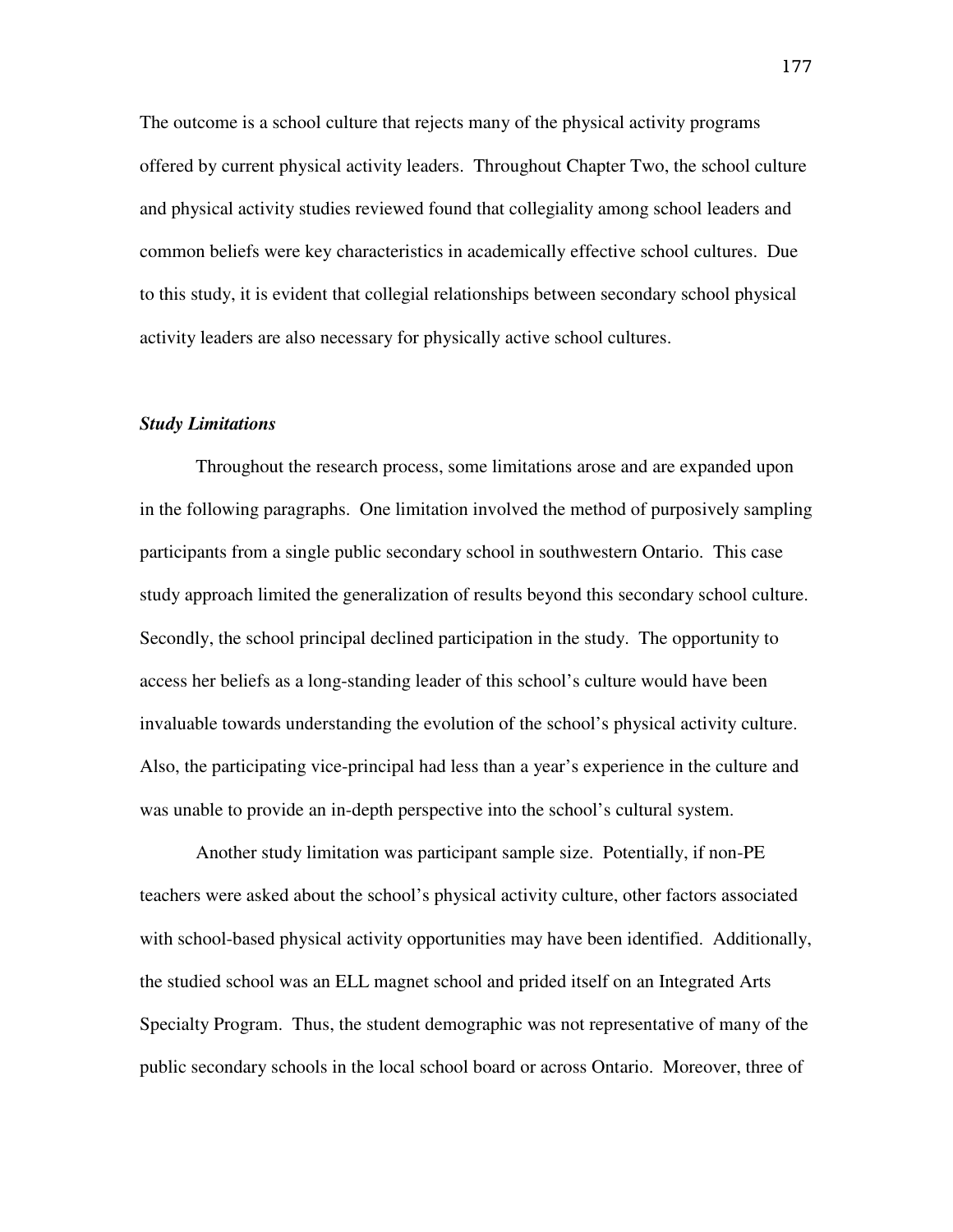seven participants had taught at this school for more than ten years. Ideally, each participant should be experienced cultural members  $(\geq 10 \text{ years})$  in order to collect rich, thick descriptive data required of cultural studies. However, the PE department and administration had recently experienced a large staff turnover leaving these departments with several new members. Also, being a staff member at the studied school could be perceived as a limitation to gathering actual teacher beliefs due to participant-researcher familiarity.

## *Future Studies*

In preparation for this study, a thorough literature review of the studies that examined the relationship between school culture and physical activity opportunities revealed gaps that require further investigation.

Overall, there are many factors of interest for future studies around school culture and physical activity opportunities. Specifically, the relationship between the social dimensions of school culture and: physical educators; teacher-student interpersonal relationships; student perceptions of the importance of physical activity; cultural acceptance of physical activity; and school ties to outside community physical activity facilities and resources. Several previous studies have found that physical manifestations on school property such as the number, quality and size of school facilities were associated with enhanced student physical activity levels; however, no studies have examined school member beliefs concerning this relationship. As outlined in Schein's organizational cultural model (Schein, 1985), underlying member beliefs direct an organization's practices and policies and help define its outward expressions (i.e.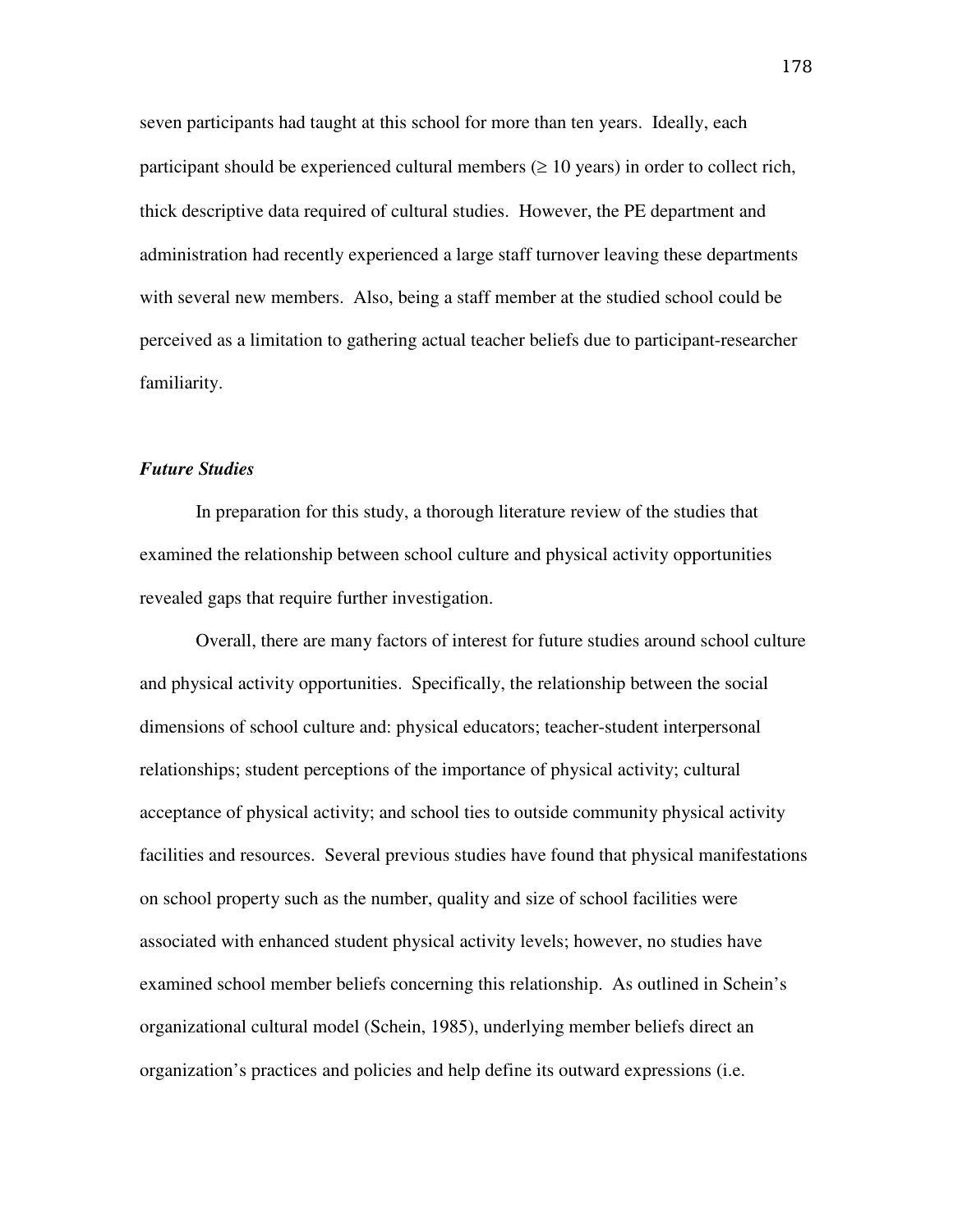artifacts) of internal values. By acquiring further knowledge around school staff and student beliefs concerning this relationship, indoor and outdoor physical activity spaces on school grounds may be used more effectively to promote physical activity (Cohen et al., 2008; Haug, Torsheim, & Samdal, 2008). Additionally, the feedback from teachers, administrators and students on this particular connection could better inform school districts' and Ministry of Education's policies linked to new school organization and design.

Research that stretches beyond the tangible (i.e. quality of sports' equipment used, PE teacher pedagogical practices, PE class context (single sex or coeducational)) to access the root of student physical activity behaviours in PE is needed. Most studies that have explored this relationship have done so at the artifacts' level of elementary and middle school contexts. Future studies that investigate culturally specific PE activities, and PE teacher support for modified curricular strategies and PE policies at the secondary level could offer a greater understanding of the factors that influence student participation in PE classes. These studies should occur in conjunction with the examination of time available for PE, which, at present, is showing mixed results.

There is also a lack of research into the relationship amid physically-active role models and school-based physical activity opportunities in all school contexts (elementary, middle school, secondary). To date, limited qualitative evidence gathered from secondary school students and teachers indicates that adult and student role models who value physical activity positively influence the number and quality of school-based physical activity opportunities. An approach that may add depth to understanding this issue is to initiate quantitative research on the links between active role models and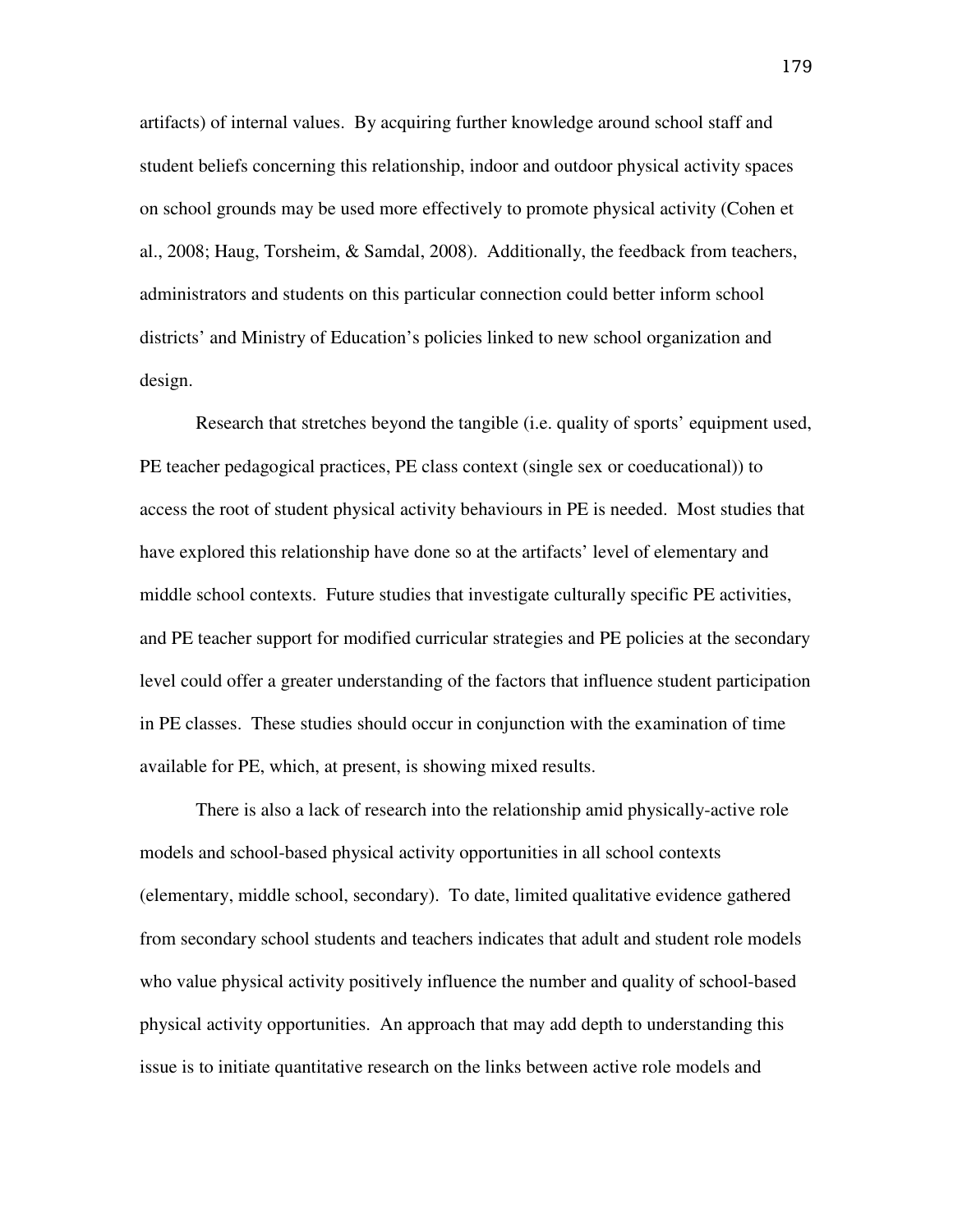physical activity opportunities in school. Also, very few studies have considered the correlation between teachers' and administrators' physical activity levels and school culture. Research is important in this area because student physical activity levels at school are associated with teacher and principal values, attitudes and behaviours surrounding physical activity (Bauer et al., 2006; Dyment & Bell, 2007; Dyment & Bell, 2007; Groft et al., 2005).

Also, other researchers have commented on the need for strategies that overcome barriers to health interventions and new PE curriculum implementation (Bowins  $\&$ Beaudoin, 2011; Mandigo, 2010; Naylor et al., 2006; Storey et al., 2011). In particular, there is a need to investigate the responsibility of the individual(s) who implement a physical activity intervention and/or how a new PE curriculum is introduced. More exploration into these areas of interest may be critical in interpreting sustained adherence to school-based physical activity interventions and new PE curricula.

Thus far, the majority of school culture studies have been descriptive. This is appropriate because school staff, parents and student beliefs in relation to the influence of school culture on physical activity opportunities have been less explored. Thus, there is a call for more descriptive studies that analyze the social characteristics (i.e. member relationships, collaborative curriculum, member beliefs) of high physical activity opportunity schools. Within this vein of research, combining objective physical activity measures with subjective tools will strengthen confidence in future study findings. Some researchers also suggest the need for validated measures that assess physical activity relative to a school's cultural system (Durant et al., 2009; Fein et al., 2004; Schoen  $\&$ Teddlie, 2008). The advancement of validated, objective measurement tools may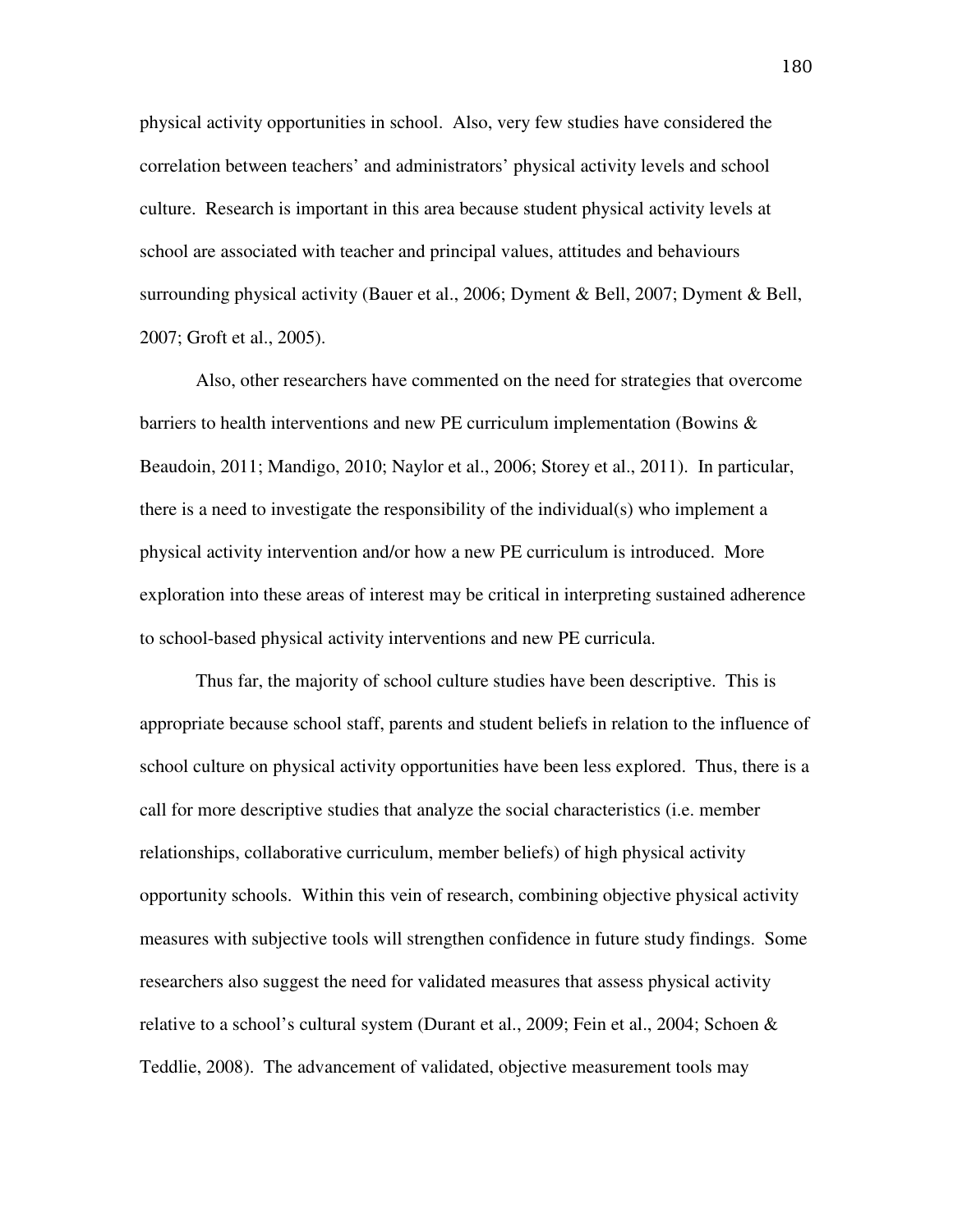encourage a mixed methodological approach for extracting cultural beliefs from school members that influence school-based physical activity opportunities.

In reference to the many school culture interventions that aimed to increase student engagement in school-based physical activity opportunities, most elementary and middle school boys showed significant improvement in their physical activity levels, regardless of the intervention techniques, throughout the study period (i.e. six weeks – six months) (Naylor et al., 2006; Sallis et al., 2003; Salmon, Salmon, Crawford, Hume, & Timperio, 2007; Scruggs et al., 2003; Stratton & Mullan, 2005). However, when examining intervention benefits for girls, very few expressed significant changes to their daily physical activity levels and were less likely than the boys to sustain the behaviours associated with their enhanced physical activity. Thus, a more thorough investigation into the barriers and facilitators of girls' participation in school-based physical activity opportunities in secondary schools will expand the literature in this area. Recent findings show that middle school girls who participate in greater than eight structured physical activities at school have positive perceptions of their school (Barr-Anderson et al., 2007). In contrast, some middle schools girls demonstrate no interest in physical activity opportunities during school hours (Gibbons, Humbert, & Temple, 2010; Gibbons & Humbert, 2008; Haug, Torsheim, & Samdal, 2008; Pfaeffli & Gibbons, 2010). Therefore, it is important to gain a greater understanding of the school culture factors across school contexts that influence girls' participation in school-based physical activity opportunities.

Furthermore, my recent work as a consultant for the Ontario Physical and Health Education Association (OPHEA) has brought attention to the correlation between

181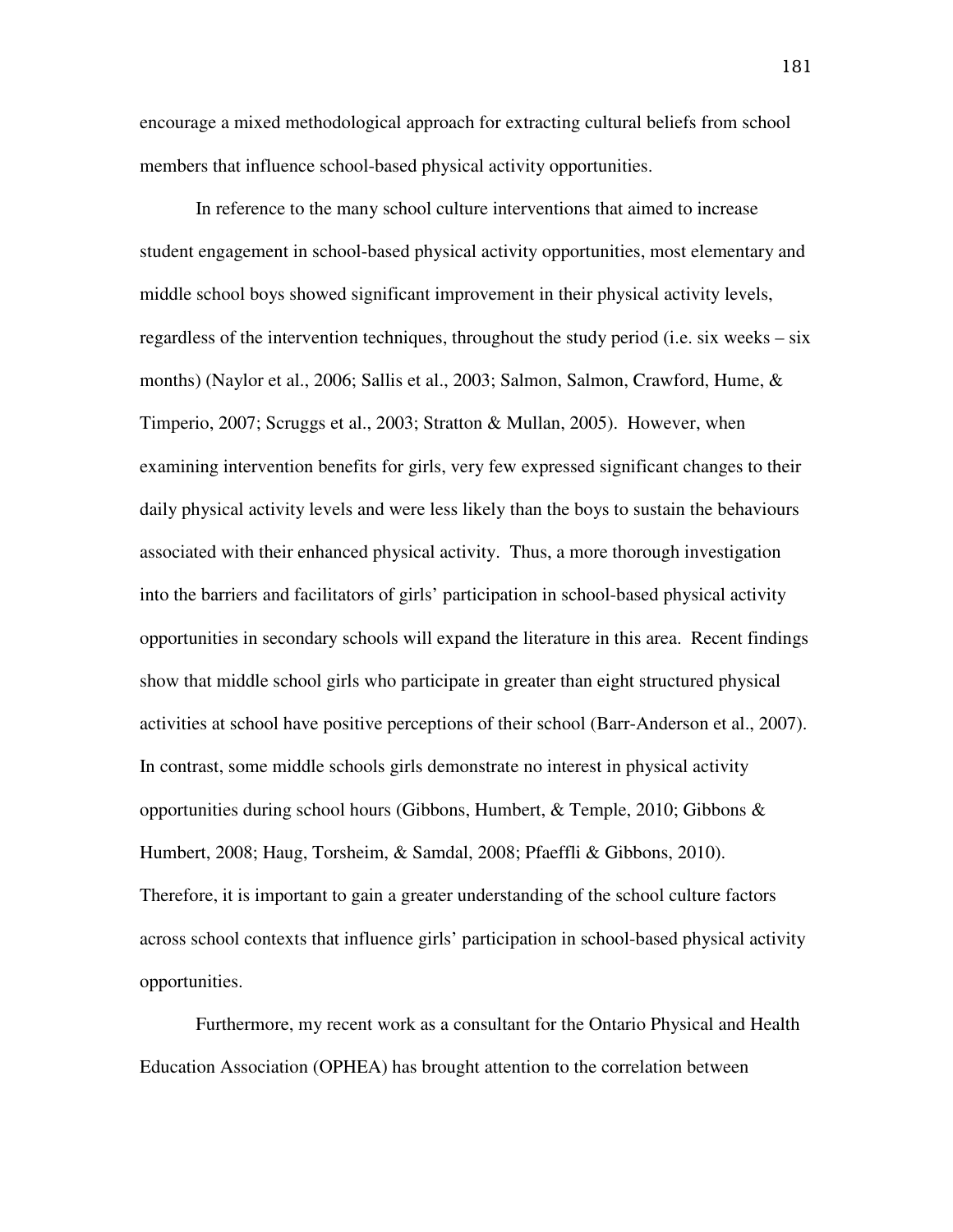secondary teachers', administrators', social and child youth workers', and school nurses' beliefs and a school's physical activity values. Non-empirical feedback collected through a province wide (Ontario) pilot survey signified how the value placed on physical activity by school leaders was transferred to the student population. To effectively promote physical activity in secondary schools, many of these educational professionals and students stated the need for accessible, current physical activity resources, more mandated curricular time for PE and health, and increased involvement from outside professionals (i.e. fitness trainers, doctors, sexual health educators). By and large, there is a call for more school-based promotion of physical activity and PE and an elevated priority of physical activity in secondary schools. What is notable about OPHEA's current investigation is the inclusion of student beliefs. Students ranging from grade nine to grade 12 were asked about the characteristics of PE classes that motivated them to enroll in future PE classes and live an active lifestyle. Responses outlined that fun, peer interaction, diversity of physical activity options and a positive relationship with their PE teacher were staples of successful PE classes. In my opinion, the student voice needs to be heard and respected if physical activity opportunities in secondary schools are to engage the general student population. Earlier research regarding student input into Physical Education classes confirms that meshing student perceptions of meaningful physical activity into the pedagogical practices of Physical Education teachers enhances physical activity relevancy, inclusion and promotes a positive learning climate (Gagnon, Martel, Dumont, Grenier, & Pelletier, 2000; Pelletier, 2006).

Lastly, very few studies have examined school types (i.e. private schools) in regards to physical activity opportunities. Prior evidence has found that students in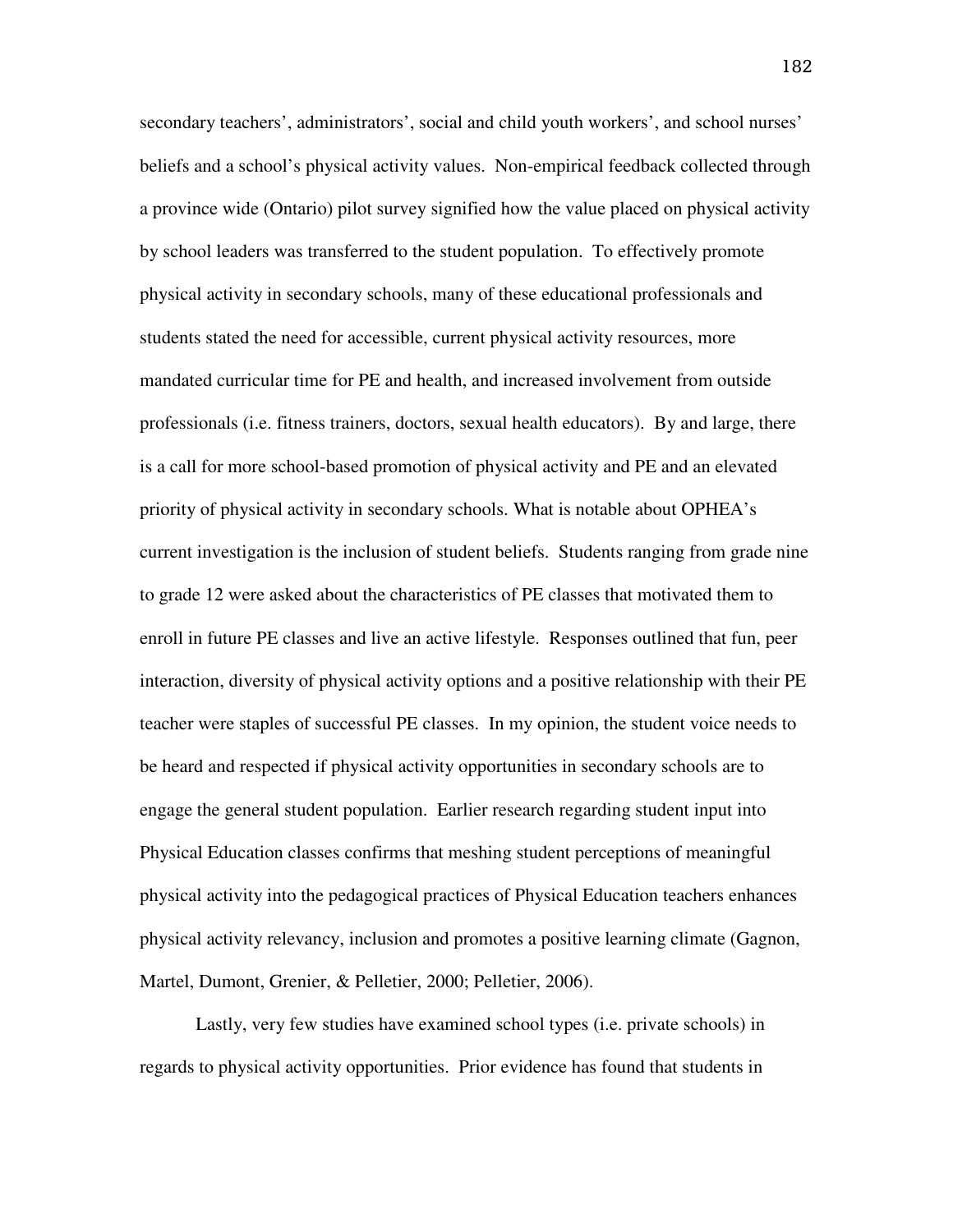private schools are more likely to perceive positive teacher interest in student success in academics and athletics (Jones, 1991; Purkey & Smith, 1983). An investigation into private and alternative (i.e. workplace oriented) schools may offer additional school culture variables not present in public schools that may influence physical activity opportunities. Future studies may want to consider the inclusion of these school typologies to identify common school culture characteristics that influence physical activity opportunities. Closely related to this issue is school context; a majority of studies reviewed for this study took place in elementary and middle schools; further investigation into secondary school cultures is warranted.

# *Concluding Remarks*

 As a result of this study, the knowledge around the cultural factors that influence student participation in Canadian, secondary school-based physical activity opportunities has been expanded. Also, a deeper understanding of the social and physical elements within a secondary school's physical activity culture was achieved. In particular, findings suggest that modernizing a school's physical activity environment (i.e. newer or bigger gymnasiums, outdoor spaces) and/or purchasing the latest sports' equipment does not guarantee an active school culture that inspires students and staff to meet or exceed the daily recommended levels of physical activity. As outlined in Chapter One, a large majority of school-aged girls and boys in Canada are not active enough to gain benefits associated with moderate to vigorous physical activity. Therefore, it is crucial that teachers, students and administrators increase their awareness of their school as an environment for physical activity.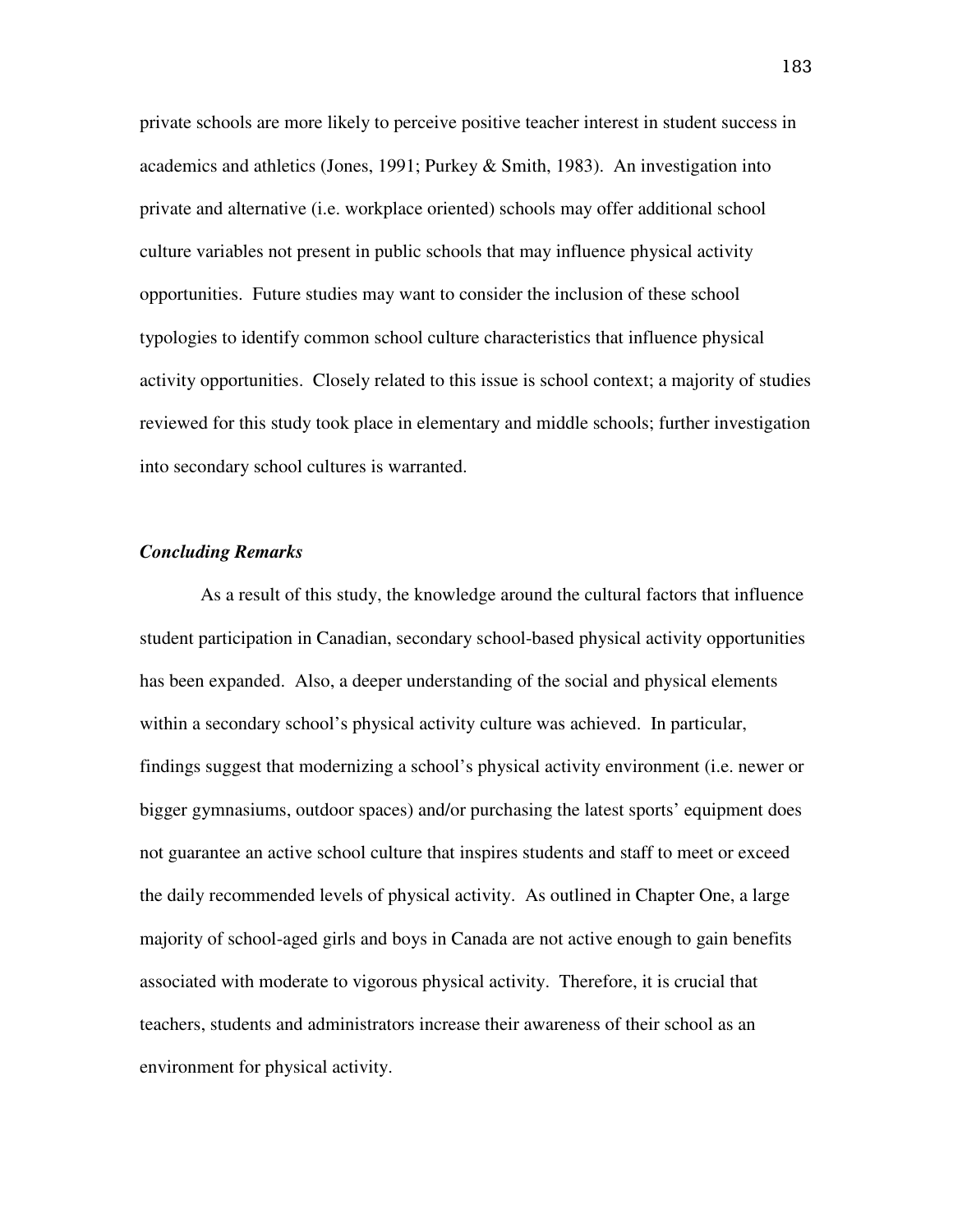In addition, this study found that in order to create, maintain or sustain an active school culture, cultural members (i.e. administration, teachers and students) must value physical activity and the opportunities available for physical activity within their unique school setting. This finding may be important towards the development of future Ministry of Education physical activity policies that aim to increase and/or sustain student daily physical activity levels. Nonetheless, interpreting the connection between a school's cultural system and school-based physical activity opportunities in any context remains a complex task and additional exploratory studies would bring greater clarity to this multifarious relationship.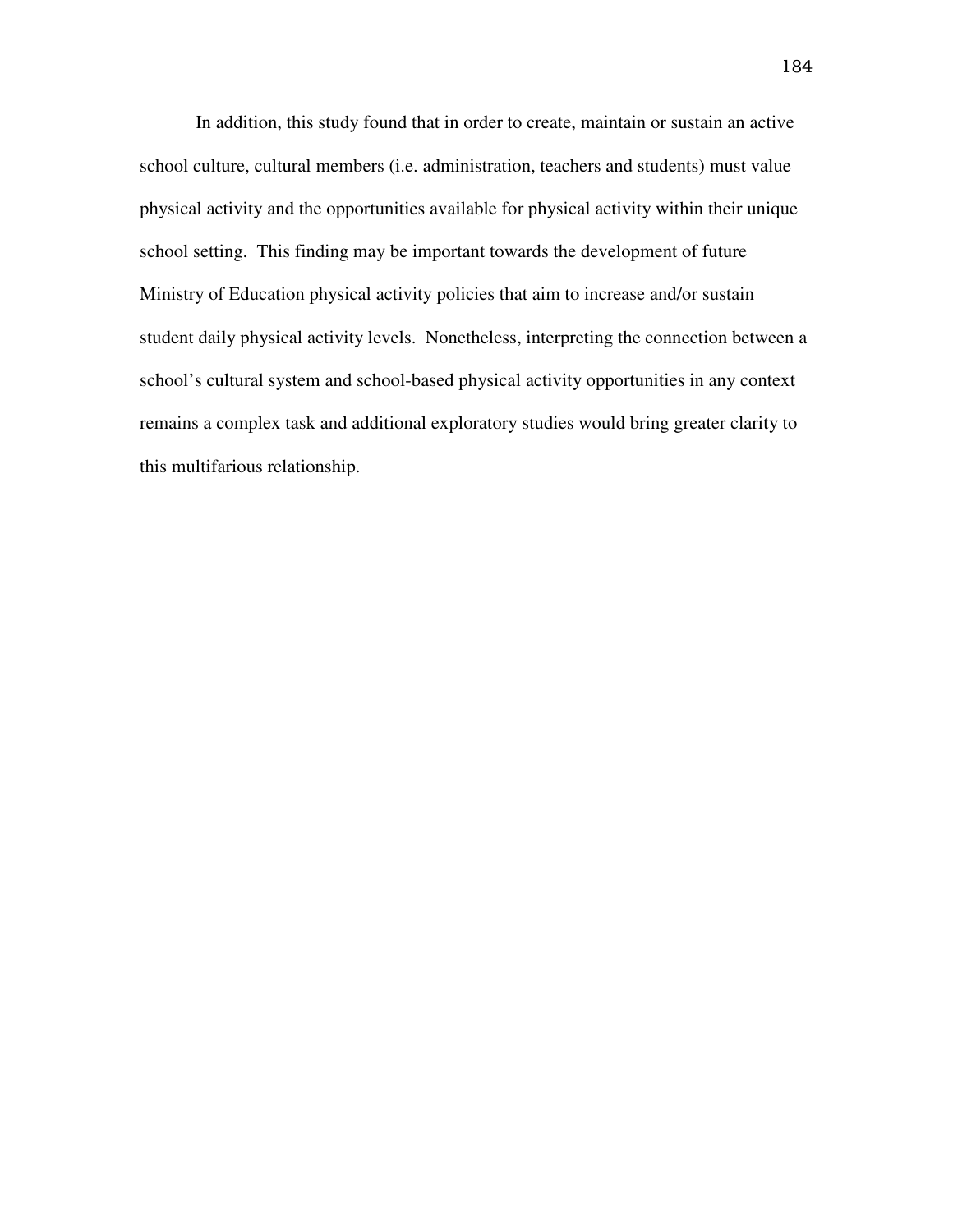### **REFERENCES**

- Active Healthy Kids Canada ( 2010). *Healthy Habits Start Earlier Than You Think. The Active Healthy Kids Canada Report Card on Physical Activity for Children and Youth* Retrieved February, 2010, from www.activehealthykids.ca
- Adler, P., & Adler, P. (1987). *Membership Roles in Field Research*. Newbury Park, CA: Sage Publications.
- Ahamed, Y., Macdonald, H. M., Reed, K. E., Naylor, P. J., Liu-Ambrose, T., & McKay, H. A. (2006). School-based physical activity does not compromise children's academic performance. *Medicine and Science in Sports and Exercise, 39*, 371- 376.
- Allison, K. R., & Adlaf, E. M. (2000). Structured opportunities for student physical activity in Ontario elementary and secondary schools. *Canadian Journal of Public Health, 91*, 371-375.

Anderson, G. (1993). *Fundamentals of Educational Research*. London: Falmer Press.

- Atkinson, M., & Kehler, M. (2010). Boys, gyms, locker rooms and heterotopias. In M. Kehler & M. Atkinson (Eds.), *Boy's bodies: Speaking the unspoken* (pp. 67-84). New York, NY: Peter Lang.
- Bandura, A. (1986). *Social foundations of thought and action: a social cognitive theory*. Englewood Cliffs (NJ): Prentice Hall.
- Baranowski, T., Thompson, W. O., DuRant, R., Baranowski, J., & Puhl, J. (1993). Observations on physical activity in physical locations: age, gender, ethnicity, and month effects. *Research Quarterly for Exercise and Sport, 64*, 127-133.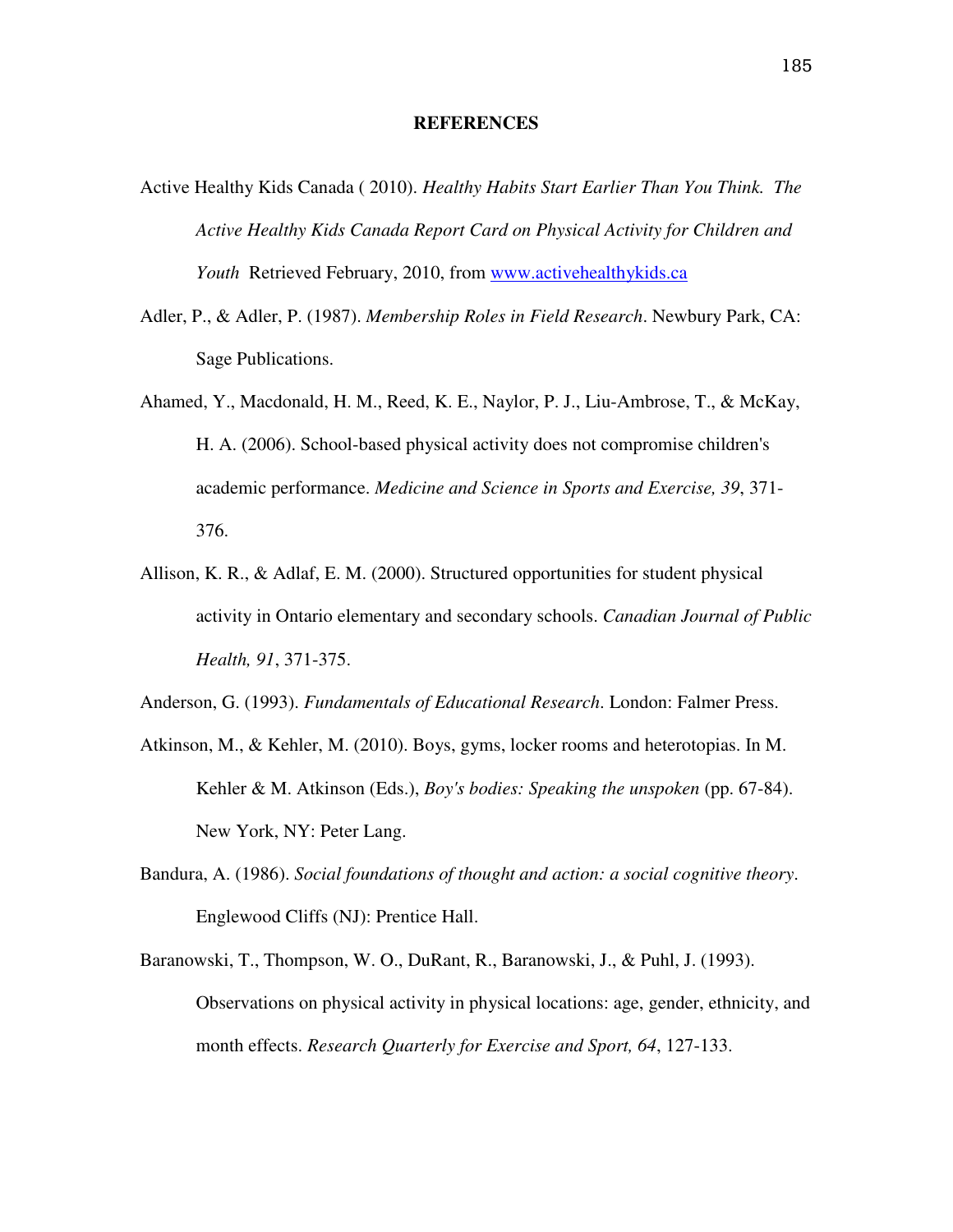- Barnett, T. A., O'Loughlin, J. L., Gauvin, L., Paradis, G., & Hanley, J. (2006). Opportunities for student physical activity in elementary schools: A crosssectional survey of frequency and correlates. *Health Education and Behavior, 33*, 215-232.
- Barnett, T. A., O'Loughlin, J. L., Gauvin, L., Paradis, G., Hanley, J., McGrath, J., et al. (2009). School opportunities and physical activity frequency in nine year old children. *International Journal of Public Health, 54*, 1-8.
- Barr-Anderson, D., Young, D., Sallis, J. F., Newmark-Sztainer, D., Gittelsohn, J., Webber, L., et al. (2007). Structured physical activity and psychosocial correlates in middle-school girls. *Preventive Medicine, 44*, 404-409.

Barth, R. S. (2002). The culture builder. *Educational Leadership, 59*, 6-11.

- Bauer, K. W., Patel, A., Prokop, L. A., & Austin, B. (2006). Swimming upstream: Faculty and staff members from urban middle schools in low income communities describe their experience implementing nutrition and physical activity initiatives. *Preventing Chronic Disorders, 3*, 1-9.
- Bauer, K. W., Yang, Y. W., & Austin, B. (2004). How can we stay healthy when you're throwing all of this in front of us? Findings from focus groups and interviews in middle schools on environmental influences on nutrition and physical activity. *Health Education and Behavior, 31*, 34-46.

Belanger, M., Gray-Donald, K., O'Loughlin, J. L., Paradis, G., Hutcheon, J., Maximova, K., et al. (2009). Participation in organized sports does not slow declines in physical activity during adolescence. *International Journal of Behavioral Nutrition and Physical Activity, 6*, doi: 10.1186/1479-5868.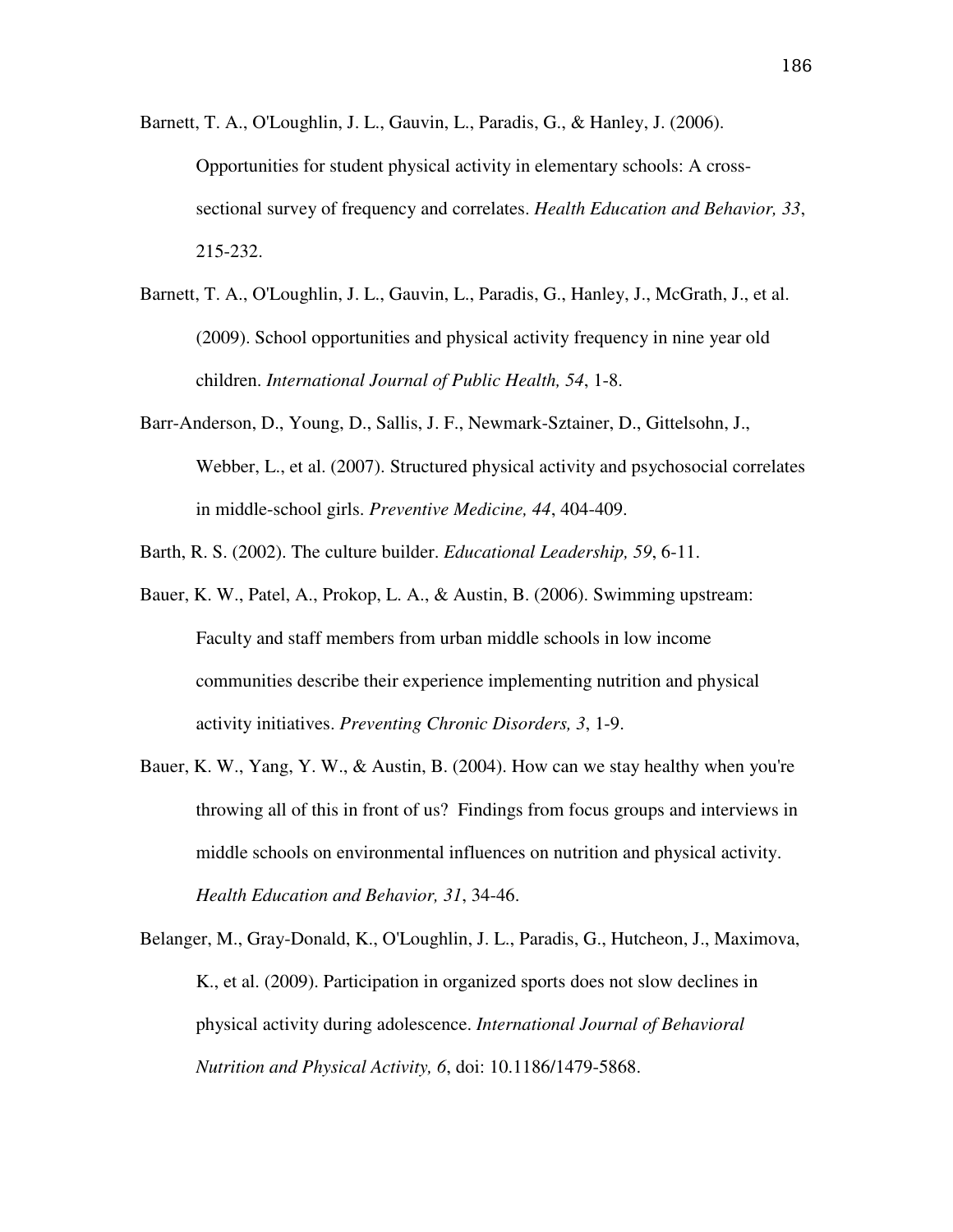- Biddle, S., Sallis, J. F., & Cavill, N. (1998). *Young and active? Policy framework for young people and health-enhancing physical activity*. London: Health Education Authority.
- Blum, R. W. (2005). A case for school connectedness. *Educational Leadership, 62*, 16- 20.
- Bocarro, J., Kanters, M. A., Casper, J., & Forrester, S. (2008). School physical education, extracurricular sports, and lifelong active living. *Journal of Teaching in Physical Education, 27*, 155-166.
- Bonhauser, M., Fernandez, G., Puschel, K., Yanez, F., Montero, J. T., Thompson, B., et al. (2005). Improving physical fitness and emotional well-being in adolescents of low socioeconomic status in Chile: Results of a school-based controlled trial. *Health Promotion International, 20*, 113-122.
- Bonnny, A. E., Britto, M. T., Klostermann, B. K., Hornung, R. W., & Slap, G. V. (2000). School disconnectedness: Identifying adolescents at risk. *Paediatrics, 106*, 1017- 1021.
- Booth, M. (1997). *NSW Schools Fitness and Physical Activity Survey*. Sydney, NSW: NSW Department of School Education.
- Booth, M. L., Okely, A. D., Denney-Wilson, E., Hardy, L., Dobbins, T., & Wen, L. (2007). Characteristics of travel to and from school among adolescents in NSW, Australia. *Journal of Paediatrics & Child Health, 43*, 755-761.
- Bourdieu, P. (1984). *Distinction: A Social Critique of the Judgement of Taste*. London: Routledge.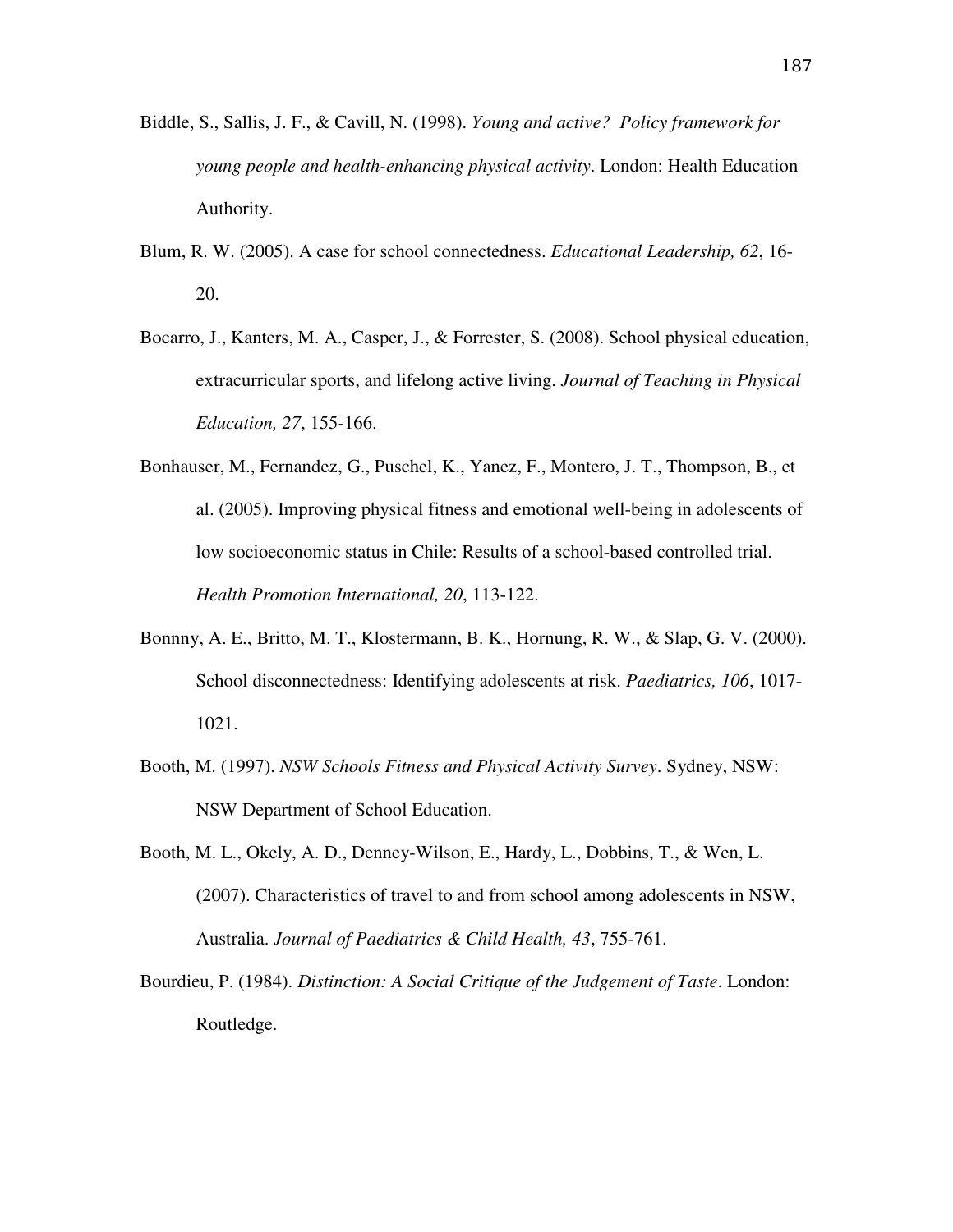- Bowins, W., & Beaudoin, C. (2011). Experienced physical education teachers adapting to a new curriculum: Perceived facilitators and inhibitors. *Physical and Health Education Academic Journal, 3*.
- Boyle, S., Jones, G., & Walters, S. (2008). Physical activity among adolescents and barriers to delivering physical education in Cornwall and Lancashire, UK: a qualitative study of heads of PE and heads of schools. *BMC Public Health, 8*, 273-280.
- Bradley, V. (2008). Active Pass: Physically active school settings Retrieved October 19, 2009. http://www.education.monash.edu.au/research/groups/mec/
- Bradley, V., & O'Connor, J. (2009). The development of a resource for physically active school settings. *ACHPER Healthy Lifestyles Journal, 56*, 11-16.
- Broh, B. A. (2002). Linking extracurricular programming to academic achievement: Who benefits and why? *Sociology of Education, 75*, 69-95.
- Bryk, A., Lee, V. E., & Holland, P. B. (1993). *Catholic Schools and the Common Good*. Cambridge, Mass: Harvard University Press.
- Burrell, G., & Morgan, G. (1979). *Sociological paradigms and organizational analysis: elements of the sociology of corporate life*. London: Heinemann.
- Cale, L. (2000). Physical activity promotion in secondary schools. *European Physical Education Review, 6*, 71-90.
- Castelli, D., Hillman, C., Buck, S., & Erwin, H. (2007). Physical fitness and academic achievement in third and fifth grade students. *Journal of Sport and Exercise Psychology, 29*, 239-252.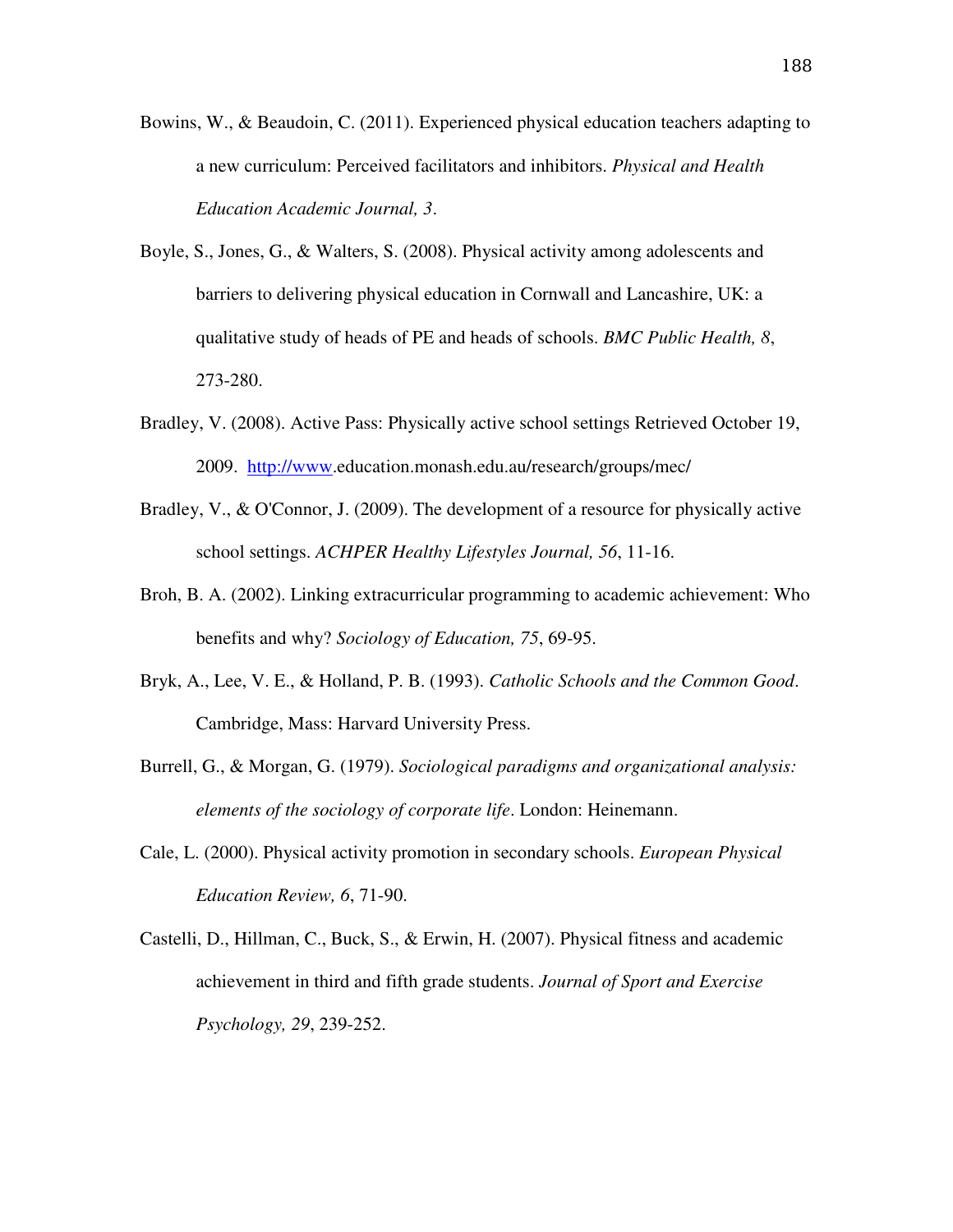- Cavanagh, R. F. (2001). *Secondary school culture and improvement: teacher, student and parent perspectives*. Paper presented at the Annual conference of the Australian Association for Research in Education.
- Chen, G., & Weikart, L. A. (2008). Student background, school climate, school disorder, and student achievement: An empirical study of New York City's middle schools. *Journal of School Violence, 7*, 3-20.
- Chien, I. (1981). Appendix: An introduction to sampling. In L. H. Kiddler (Ed.), *Selltiz, Wrightsman, and Cook's research methods in social relations* (4th ed.). New York: Holt, Rinehart & Watson.
- Cockburn, C., & Clarke, G. (2002). Everybody's looking at you: girls negotiating the feminity deficit they incur in physical education. *Women's Studies International Forum, 25*, 651-665.
- Coe, D. P., Pivarnik, J. M., Womack, C. J., Reeves, M. J., & Malina, R. M. (2006). Effect of physical education and activity levels on academic achievement in children. *Medicine and Science in Sports and Exercise, 38*, 1515-1519.
- Cohen, D. A., Scott, M., Zhen Wang, F., McKenzie, T. L., & Porter, D. (2008). School design and physical activity among middle school girls. *Journal of Physical Activity and Health, 5*, 719-731.
- Connolly, P., & McKenzie, T. J. (1995). Effects of a games intervention on the physical activity levels of children at recess. *Research Quarterly for Exercise and Sport, 66*, Supplement A60.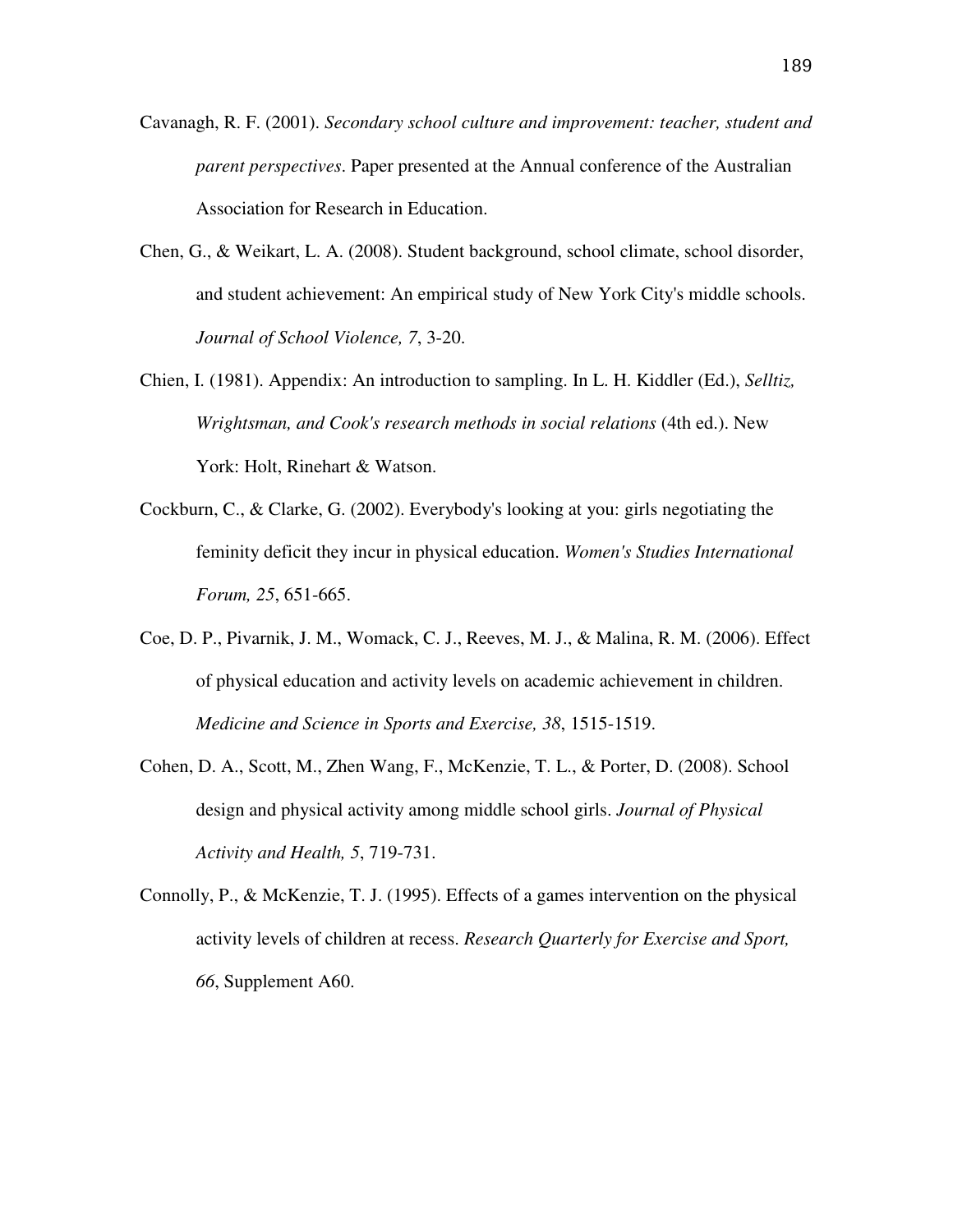- Cooper, A. C., Page, A. S., Foster, L. J., & Qahwaji, D. (2003). Commuting to school: Are children who walk more physically active? *American Journal of Preventive Medicine, 25*, 273-276.
- Cooper, A. R., Andersen, L. B., Wedderkopp, N., Page, A. S., & Froberg, K. (2005). Physical activity levels of children who walk, cycle, or are driven to school. *American Journal of Preventive Medicine, 29*, 179-184.
- Cotton, K. (2002). *Principals and student acheivement: What the research says*. Alexandria, VA: Association for Supervision and Curriculum Development.
- Cradock, A. L., Melly, S. J., Allen, J. G., Morris, J. S., & Gortmaker, S. L. (2007). Characteristics of school campuses and physical activity among youth. *American Journal of Preventive Medicine, 33*, 106-113.
- Crouch, D. (2000). Places around us: embodied lay geographics in leisure and tourism. *Leisure Studies, 19*, 63-76.
- Cullen, K., Baranowski, T., & Baranowski, J. (1999). Influence of school organizational characteristics on the outcomes of a school health promotion program. *Journal of School Health, 69*, 376-380.
- Dale, D., Corbin, C., & Dale, K. S. (2000). Restricting opportunities to be active during school time: do children compensate by increasing physical activity levels after school? *Research Quarterly for Exercise and Sport, 71*, 240-248.
- Datar, A., & Sturm, R. (2004). Physical education in elementary school and body mass index: Evidence from the early childhood longitudinal study. *American Journal of Public Health, 94*, 1501-1506.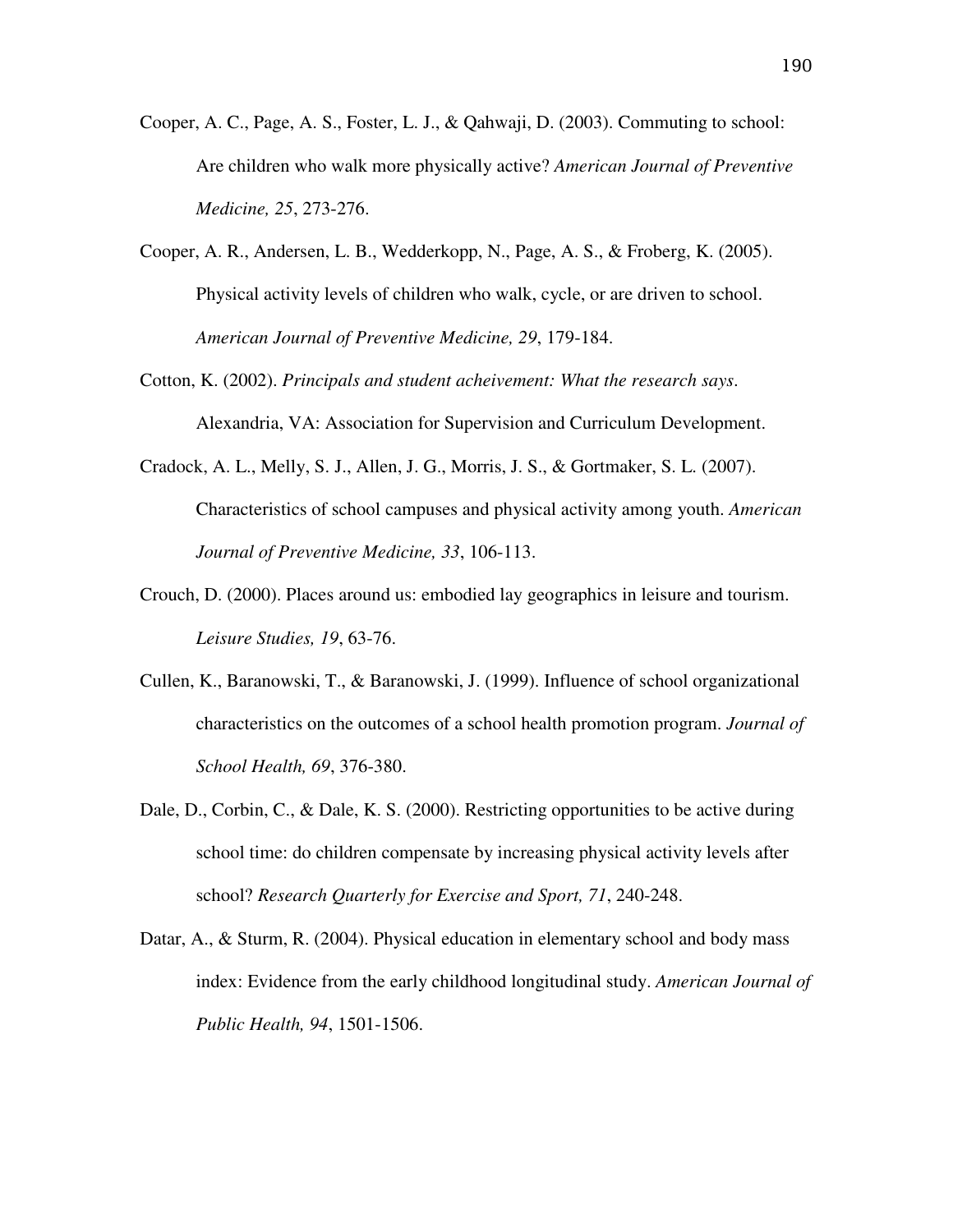- Datar, A., & Sturm, R. (2006). Childhood overweight and elementary school outcomes. *International Journal of Obesity, 30*, 1449-1460.
- De Knop, P. (1998). Worldwide trends in youth sport. In R. Naul (Ed.), *Physical Activity and Active Lifestyles of Children and Youth*. Paris: ICSSPE.
- Deal, T. E. (1985). The symbolism of effective schools. *Elementary School Journal, 85*, 601-620.
- Deal, T. E., & Kennedy, A. A. (1982). *Corporate cultures: The rites and rituals of corporate life*. Reading, MA: Addison-Wesley.
- Deal, T. E., & Kennedy, A. A. (1983). Culture and school performance. *Educational Leadership, 40*, 14-15.
- Deal, T. E., & Peterson, K. D. (1999). *Shaping school culture: The heart of leadership*. San Francisco, CA: Jossey-Bass.
- DeVellis, R. F. (1991). *Scale development: theory and applications* (Vol. 26). London: Sage Publications.
- DeWit, D. J., Akst, L., Braun, K., Jelley, J., Lefebvre, L., McKee, C., et al. (2002). *Sense of school membership: A mediating mechanism linking student perceptions of school culture with academic and behavioral functioning*. Canada: Centre for Addiction and Mental Health.
- DeWit, D. J., McKee, C., Fjeld, J., & Karioja, K. (2003). The critical role of school culture in student success. *Centre for Addictions and Mental Health*,
- DeWit, D. J., Offord, D. R., Sanford, M., Rye, B. J., Shain, M., & Wright, R. (2000). The effect of school culture on adolescent behavioral problems: self-esteem,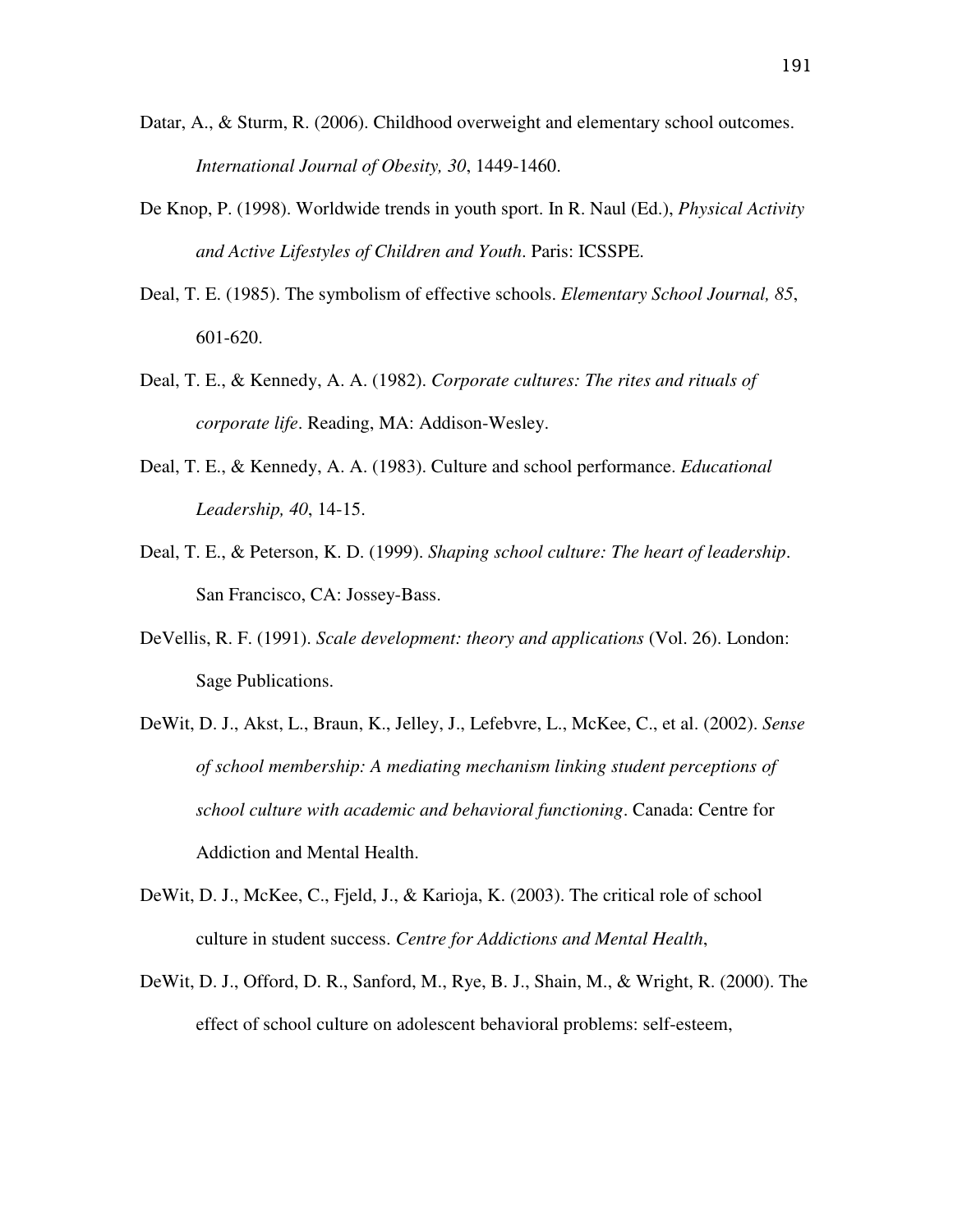attachment to learning, and peer approval of deviance as mediating mechanisms. *Canadian Journal of Sport Psychology, 16*, 15-38.

- Dickinson, G. M. (2006). Teaching Within the Law: Liability for Physical Harm and the Need for Proper Risk Management. In E. Singleton & A. Varpalotai (Eds.), *Stones in the Sneaker: Active Theory for Secondary School Physical and Health Educators*. London, ON: The Althouse Press.
- Diller, A., Houston, B., Morgan, K. P., & Ayim, M. (1996). *The Gender Question in Education: Theory, Pedagogy and Politics*. Boulder, CO: Westview Press.
- Dixon, M. A., & Dougherty, D. S. (2009). Managing the multiple meanings of organizational culture in interdisciplinary collaboration and consulting. *Journal of Business Communications, 47*, 3-19.
- Dobbins, M., DeCorby, K., Robeson, P., Husson, H., & Tirillis, D. (2009). School-based physical activity programs for promoting physical activity and fitness in children and adolescents aged 6-18 (Review). *Cochrane Database of Systematic Reviews*  (1), Art. No.: CD007651. DOI: 007610.001002/14651858.CD14007651.
- Dowda, D., Ainsworth, B. E., Addy, C. L., Saunders, R., & Riner, W. (2003). Correlates of physical activity among young adults, 18-30 years of age, from NHANES III. *Annual Behavioural Medicine, 26*, 132-138.
- Duncan, E., Duncan, J. S., & Schofield, G. (2008). Pedometer-determined physical activity and active transport in girls. *International Journal of Behavioral Nutrition and Physical Activity, 5*, 2-11.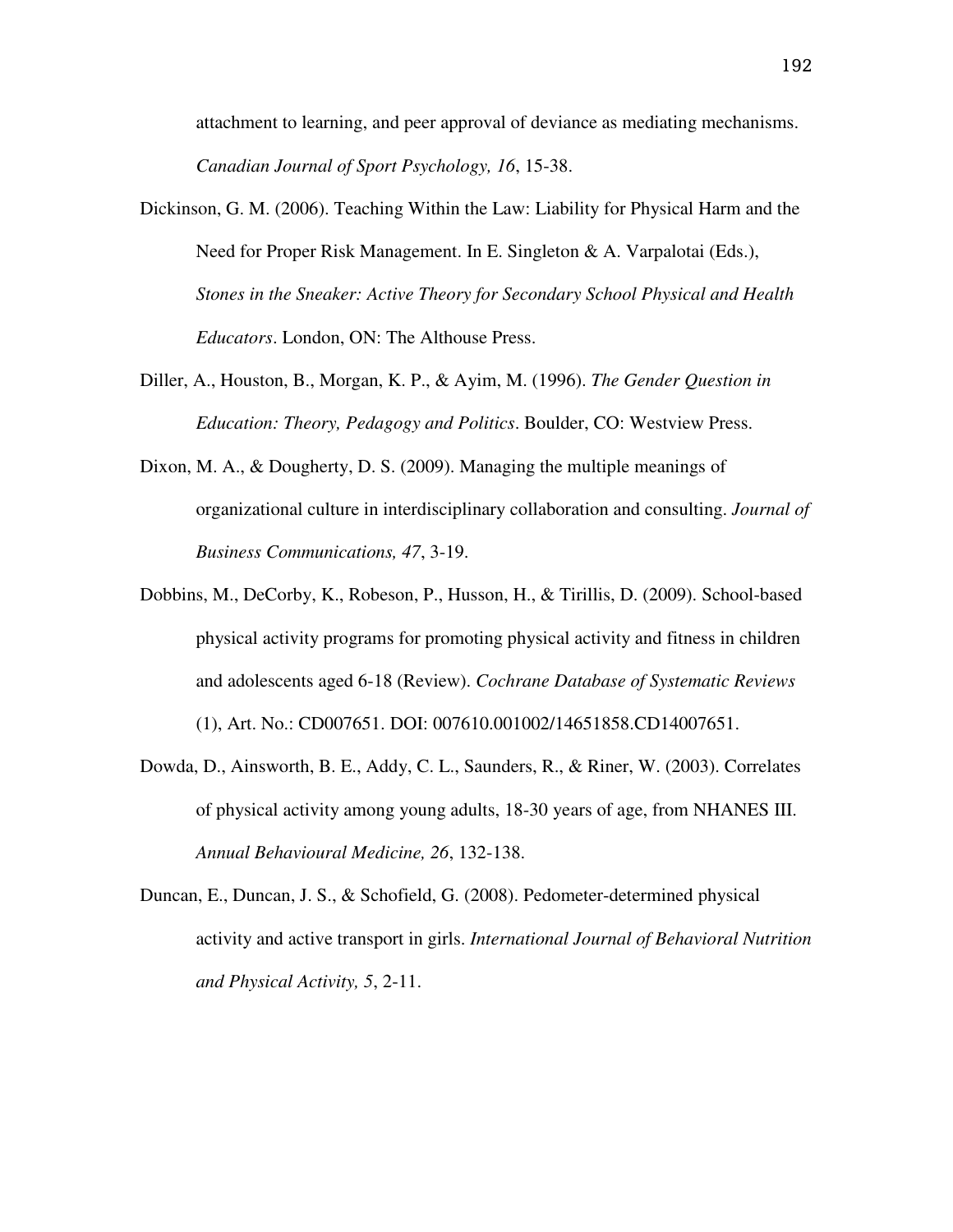- Durant, N., Harris, S., Doyle, S., Person, S., Saelens, B., Kerr, J., et al. (2009). Relation of school environment and policy to adolescent physical activity. *Journal of School Health, 79*, 153-159.
- Dyment, J. E., & Bell, A. C. (2007). Active by design: Promoting physical activity through school ground greening. *Children's Geographies, 4*, 463-477.
- Dyment, J. E., & Bell, A. C. (2007). Grounds for movement: green school grounds as sites for promoting physical activity. *Health Education Research, 23*, 952-962.
- Dzewaltowski, D. A., Estabrooks, P. A., Welk, G., Hill, J., Milliken, G., Karteroliotis, K., et al. (2009). Health youth places: a randomized controlled trial to determine the effectiveness of facilitating adult and youth leaders to promote physical activity and fruit and vegetable consumption in middle schools. *Health Education and Behavior, 36*, 583-600.
- Easterby-Smith, M., Thorpe, R., & Lowe, A. (1991). *Management Research: An Introduction*. London: Sage Publications.
- Eisner, E., & Peshkin, A. (1990). *Qualitative Inquiry in Education*. New York: Teacher's College Press.
- Ekelund, U., Anderssen, S., Andersen, L., Riddoch, C., Sardinha, L., Luan, J., et al. (2009). Prevalence and correlates of the metabolic syndrome in a populationbased sample of European youth. *American Journal of Clinical Nutrition, 89*, 90- 96.
- Ernst, M. P., & Pangrazi, R. P. (1999). Effects of a physical activity program on children's activity levels and attraction to physical activity. *Paediatric Exercise Science, 11*, 393-405.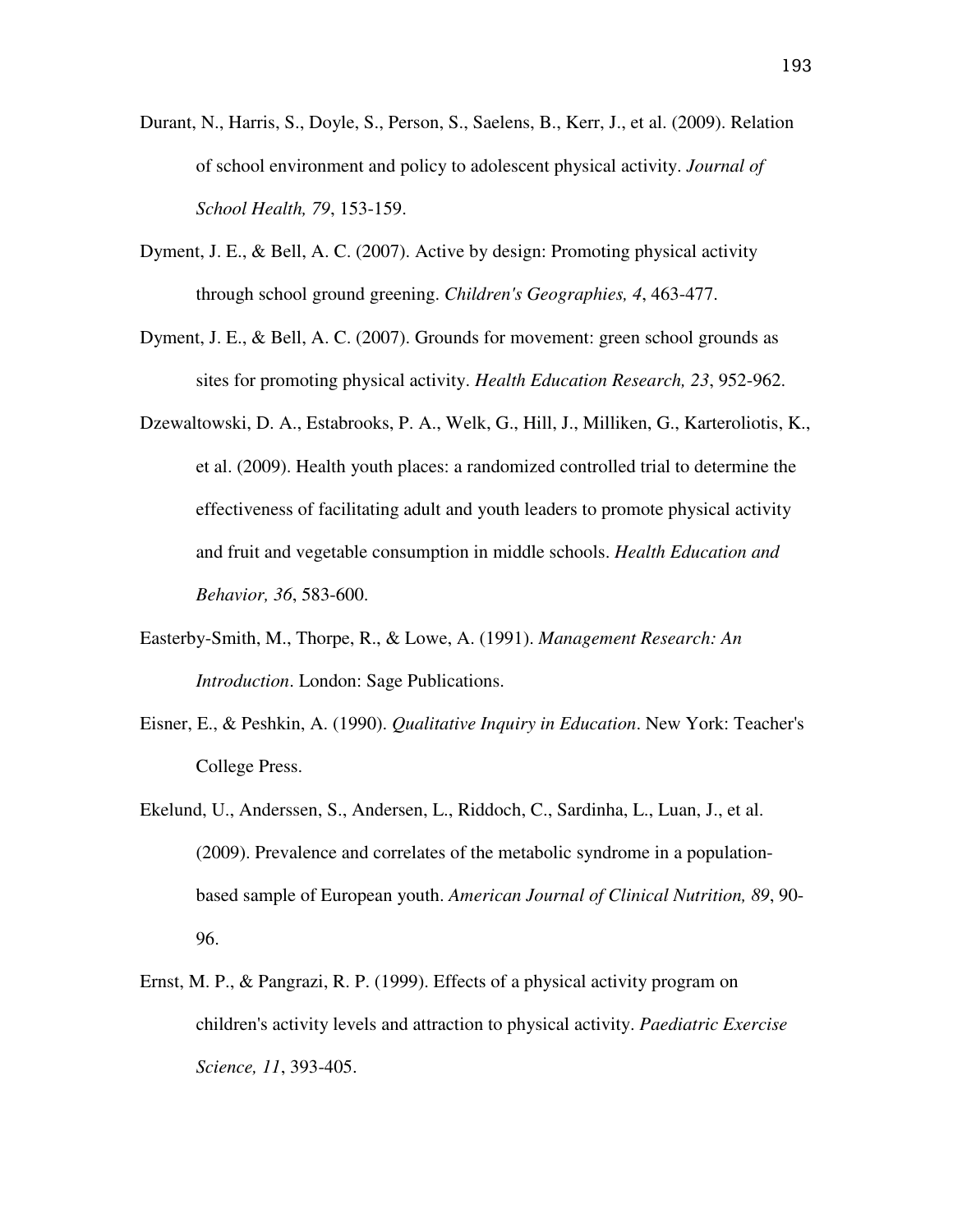Ewart, C. K. (1991). Social action theory for public health psychology. *American Psychologist, 46*, 931-946.

- Eyler, A., Brownson, R. C., Doescher, M., Evenson, K. R., Fesperman, C., Litt, J., et al. (2008). Policies related to active transport to and from school: a multisite case study. *Health Education Research, 23*, 963-975.
- Faulkner, G. E., Adlaf, E. M., Irving, J. M., Allison, K. R., & Dwyer, J. (2009). School disconnectedness: Identifying adolescents at risk in Ontario, Canada. *Journal of School Health, 79*, 312-318.
- Feagin, J., Orum, A., & Sjoberg, G. (1991). *A Case for Case Study*. Chapel Hill, NC: University of North Carolina Press.
- Fein, A. J., Plotnikoff, R. C., Wild, C., & Spence, J. C. (2004). Perceived environment and physical activity in youth. *International Journal of Behavioral Medicine, 11*, 135-142.
- Field, T., Diego, M., & Sanders, C. (2001). Exercise is positively related to adolescent's relationships and academics. *Adolescence, 36*, 105-110.
- Finch, J. (1986). *Research and Policy*. London: The Falmer Press.
- Finn, J. D. (1989). Withdrawing from school. *Review of Educational Research, 59*, 117- 142.

Fitzgerald, E., Bunde-Birouste, A., & Webster, E. (2009). Through the eyes of children: engaging primary school-aged children in creating supportive school environments for physical activity and nutrition. *Health Promotion Journal, 20*, 127-132.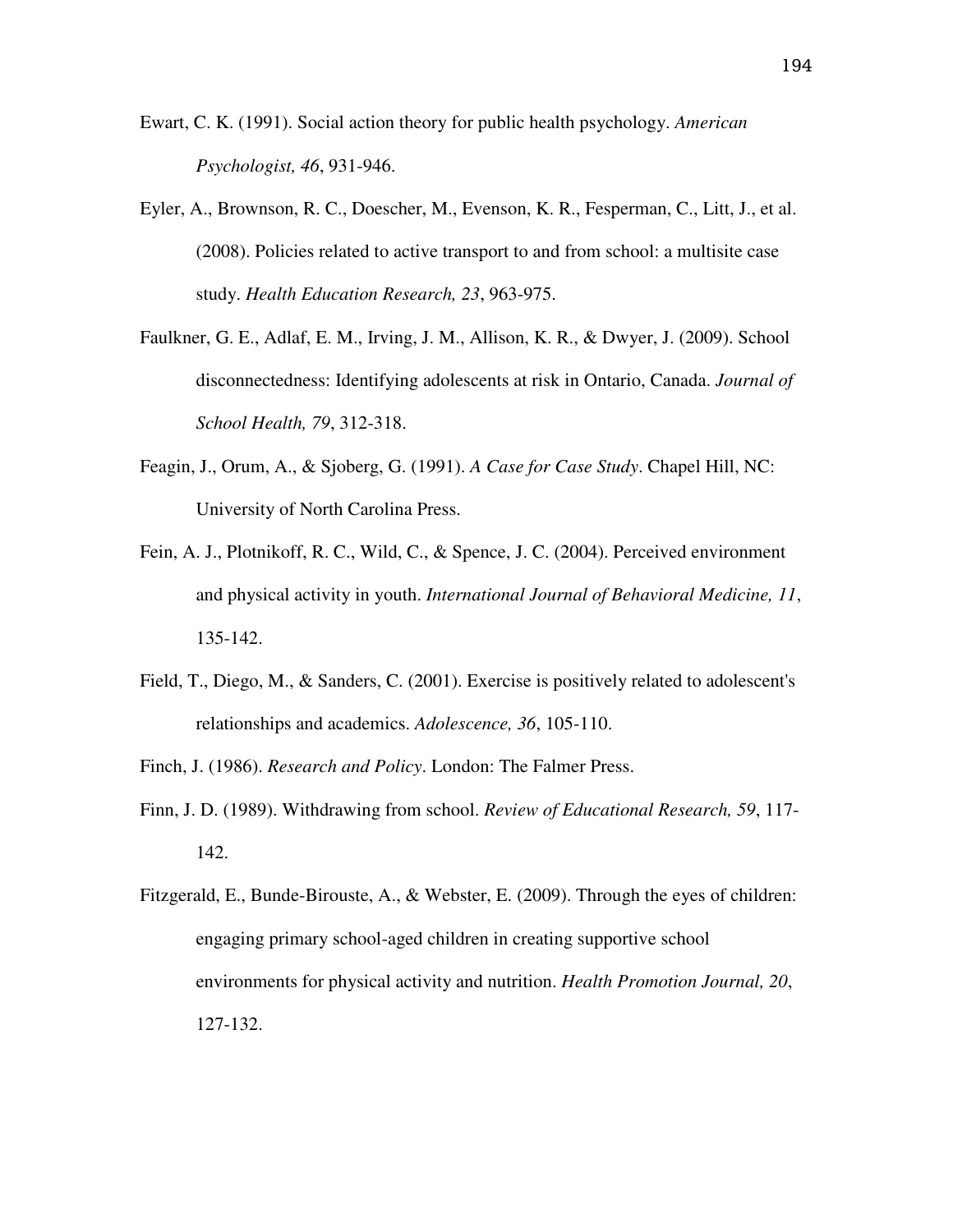- Fletcher, A. C., Nickerson, P., & Wright, K. L. (2003). Structured leisure activities in middle childhood: Links to well-being. *Journal of Community Psychology, 31*, 641-659.
- Fox, K. R., Cooper, A., & McKenna, J. (2004). The school and promotion of children's health-enhancing physical activity: Perspectives from the United Kingdom. *Journal of Teaching Physical Education, 23*, 338-358.
- Fullan, M. (1993). *Change forces: Probing the depths of educational reform*. London: The Falmer Press.
- Fullan, M. (1998). Leadership for the 21st century: Breaking the bonds of dependency. *Educational Leadership, 7*, 1-6.
- Fullan, M. (2000). The three stories of education reform. *Phi Delta Kappan, 81*, 581-584.
- Fullan, M. (2001). *Leading in a Culture of Change*. San Francisco, CA: Jossey-Bass.
- Fullan, M. (2005a). *Leadership and sustainability*. Thousand Oaks, CA: Corwin Press; Toronto: Ontario Principal's Council.
- Fuller, D., Sabiston, C., Karp, I., Barnett, T., & O'Loughlin, J. (2011). School sports opportunities influence physical activity in secondary school and beyond. *Journal of School Health, 81*, 449-454.
- Fyans, L. J., & Maehr, M. L. (1990). *School Culture: Student Ethnicity, and Motivation*. Urbana, Illinois: The National Center for School Leadership.
- Gagnon, J., Martel, D., Dumont, S., Grenier, J., & Pelletier, J. (2000). Student's power on teacher's behaviour: Establishing the powerless. *Avante, 6*, 34-47.
- Gard, M. (2001). I like smashing people, and I like getting smashed myself: addressing issues of masculinity in physical education and sport. In W. B. Meyenn (Ed.),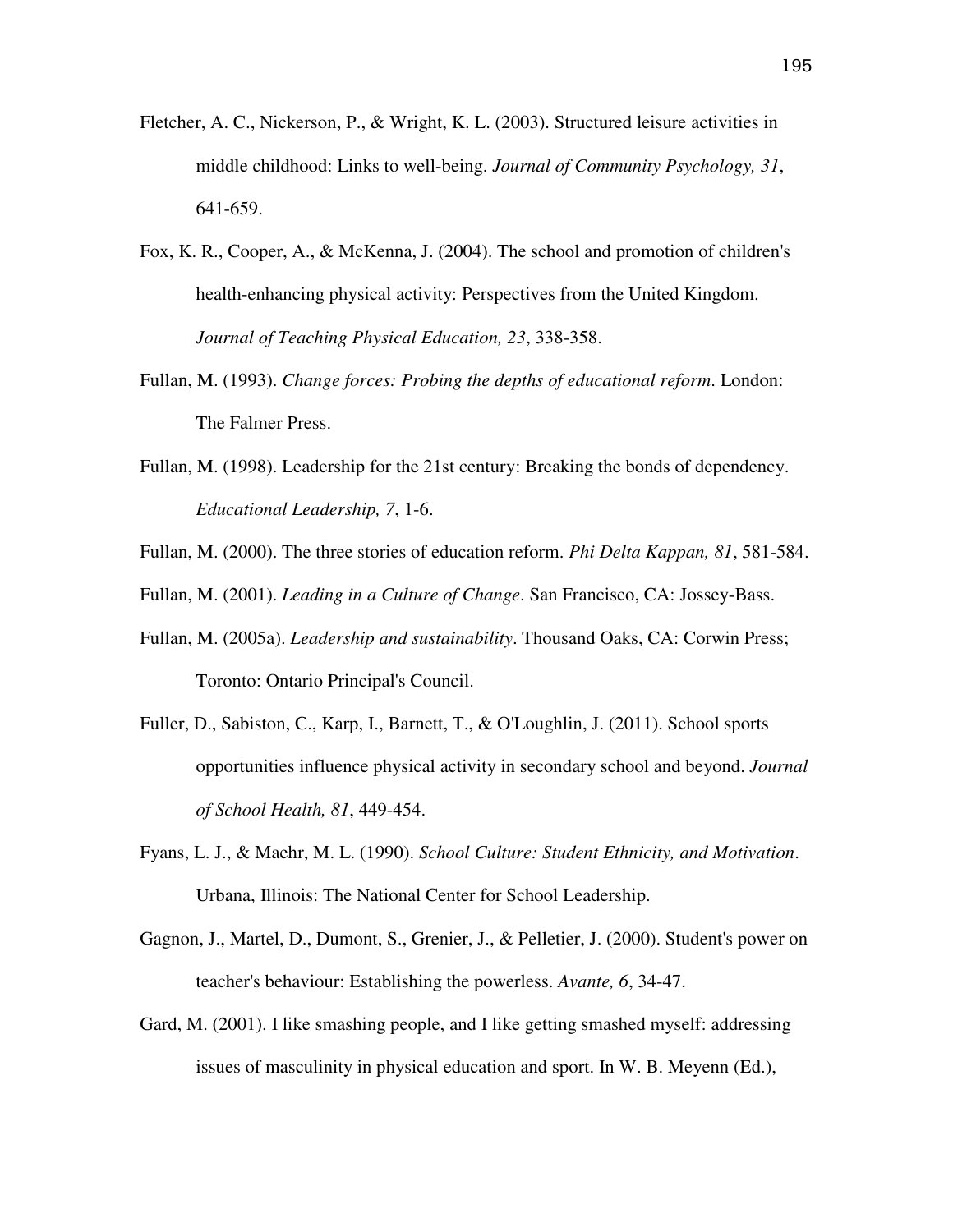*What About the Boys: Issues of Masculinity in Schools*. Buckingham: Oxford University Press.

- Gavarry, O., Bernard, T., Giacomond, M., Seymat, M., Euzrt, J. P., & Falgairatte, G. (1998). Continuous heart rate monitoring over 1 week in teenagers aged 11-16 years. *European Journal of Applied Psychology, 77*, 125-132.
- Gaziel, H. H. (1997). Impact of school culture on effectiveness of secondary schools with disadvantaged students. *The Journal of Educational Research, 90*, 310-318.

Geertz, C. (1973). *The interpretation of cultures*. New York: Basic Books.

- Gibbons, S., Humbert, L., & Temple, V. (2010). Making physical education meaningful for girls: Translating theory to practice. *Physical and Health Education Academic Journal, 2*.
- Gibbons, S., Wharf Higgins, J., Gaul, C., & VanGyn, G. (1999). Listening to female students in high school phsyical education. *Avante, 5*, 1-20.
- Gibbons, S. L., & Humbert, L. (2008). What are middle-school girls looking for in physical education? *Canadian Journal of Education, 31*, 167-186.
- Gilbert, P., & Gilbert, R. (1998). *Masculinity Goes to School*: Sydney, Allen & Unwin.
- Gilman, R., Meyers, J., & Perez, L. (2004). Structured extracurricular activities among adolescents: Findings and implications for school psychologists. *Psychology in the Schools, 4*, 31-41.
- Gittelsohn, J., Merkle, S., Story, M., Stone, E. J., Steckler, A., Noel, J., et al. (2003). School climate and implementation of the Pathways study. *Preventive Medicine, 37*, S97-S106.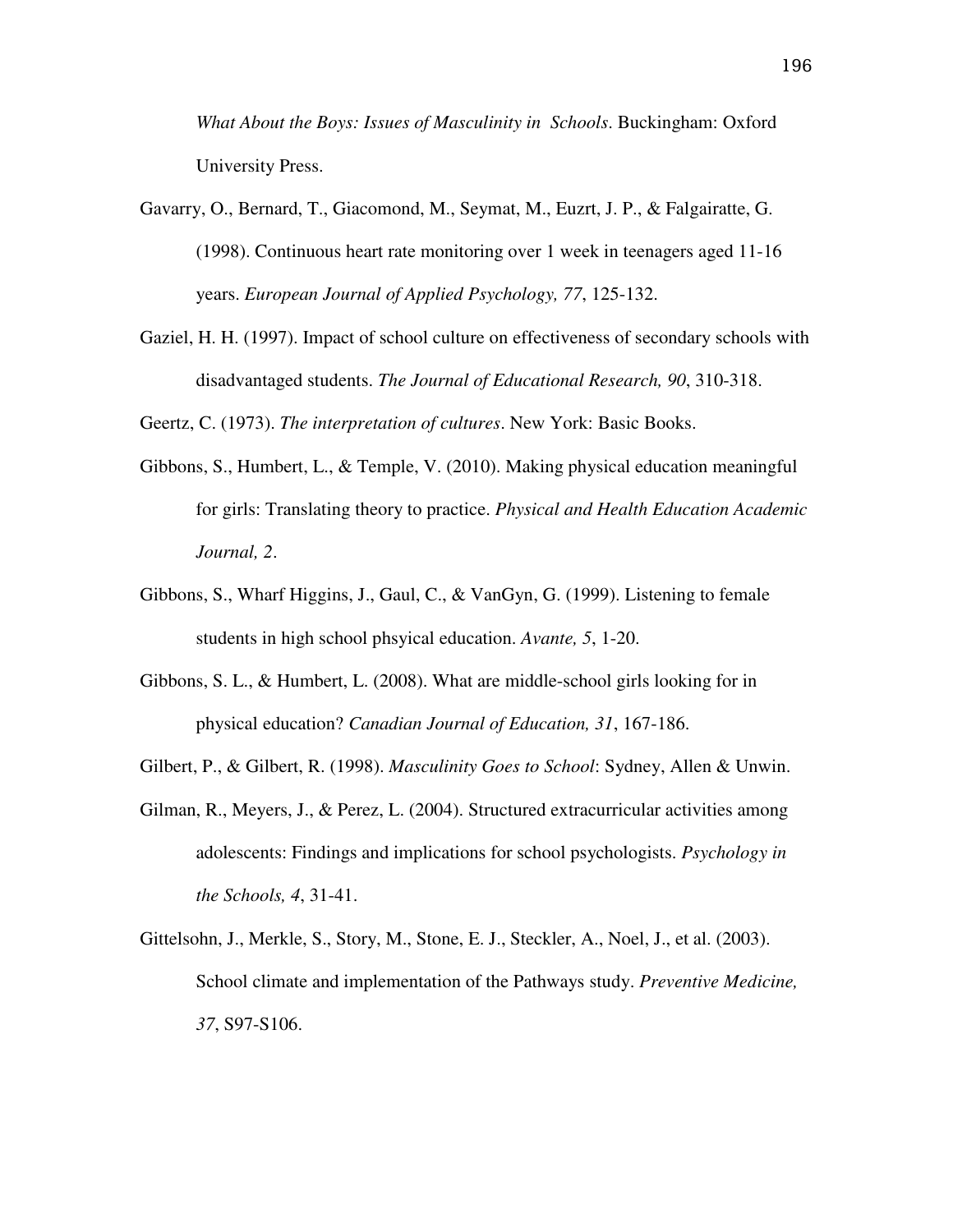- Goertz, J., & LeCompte, M. (1984). *Ethnography and qualitative design in educational research*. Orlando, FL: Academic Press.
- Going, S., Thompson, J., Cano, S., Stewart, D., Stone, E., Harnack, L., et al. (2003). The effects of the Pathways obesity prevention program on physical activity in American Indian children. *Preventive Medicine, 37*, S62-S69.
- Goodenough, W. H. (1957). Cultural anthropology and linguistics. In P. Garvin (Ed.), *Report of the seventh annual round table meeting on linguistics and language study*. Washington, D. C.
- Goodlad, J. I. (1984). *A Place Called School: Prospects for the Future*: McGraw-Hill Book Company.
- Gordon, D. F. (1987). Getting close by staying distant: fieldwork with proselytizing groups. *Qualitative Sociology, 10*, 267-287.
- Green, L. W., Richard, L., & Potvin, L. (1996). Ecological foundations of health promotion. *American Journal of Health Promotion, 10*, 270-281.
- Groft, J. N., Hagen, B., Miller, N. K., Cooper, N., & Brown, S. (2005). Adolescent health: a rural community's approach. *Rural and Remote Health, 5*, 366-378.
- Grossman, H. (1995). *Teaching in a Diverse Society*. San Jose, California: Allyn and Bacon.
- Gruenert, S. (2005). Correlations of collaborative school cultures and student achievement. *NASSP Bulletin, 89*, 43-55.
- Guba, E., & Lincoln, Y. (1981). *Effective evaluation*. San Francisco: Jossey-Bass.
- Gubrium, J., & Holstein, J. (1997). *The New Language of Qualitative Method*. New York: Oxford University Press.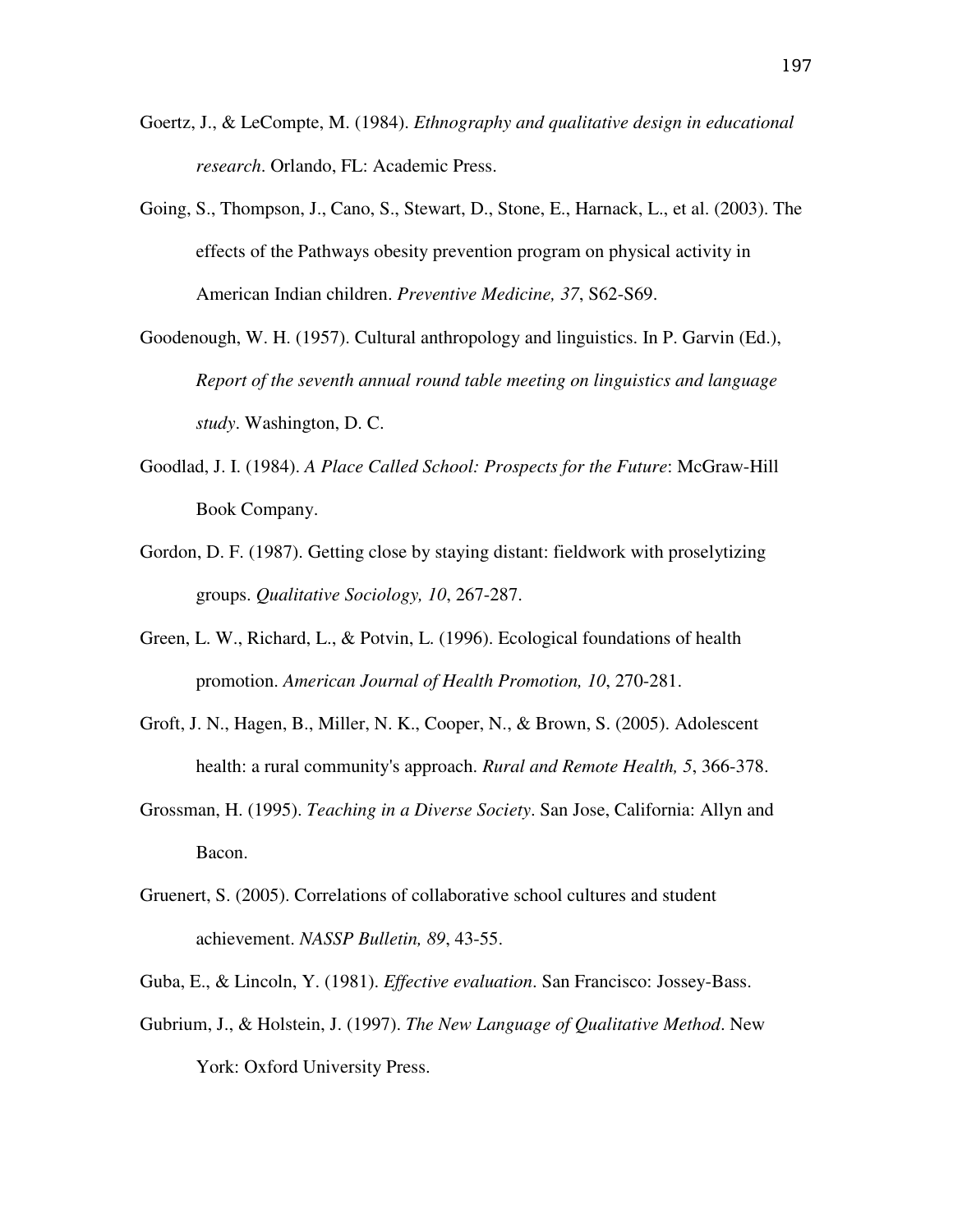- Gummesson, E. (1991). *Qualitative Methods in Management*. California: Sage Publications.
- Halas, J. (2006). Developing a white-race consciousness: A foundation for culturally relevant physical education for Aboriginal youth. In E. Singleton & A. Varpalotai (Eds.), *Stones in the Sneaker: Active Theory for Secondary School Physical and Health Educators*. London, ON: The Althouse Press.
- Hammersley, M., & Atkinson, P. (1983). *Ethnography: Principles in practice* (3rd ed.). New York: Routledge.
- Hannon, J. C., & Ratliffe, T. (2005). Physical activity levels in coeducational and singlegender high school physical education settings. *Journal of Teaching Physical Education, 24*, 149-164.
- Hargreaves, A., & Fullan, M. (1998). *What's worth fighting for out there?* New York and London: Teachers College, Columbia University.
- Hargreaves, D. H. (2000). *School culture, school climate and organizational structure*. Paper presented at the Managing Relationships Effectively conference.
- Hargreaves, D. H. (2001). A capital theory of school effectiveness and improvement. *British Educational Research Journal, 4*, 487-503.
- Hartley, J. (1994). Case Studies in Organizational Research. In Casell & Symon (Eds.), *Qualitative Methods in Organizational Research* (pp. 208-229). London: Sage Publications.
- Haug, E., Torsheim, T., Sallis, J. F., & Samdal, O. (2008). The characteristics of the outdoor school environment associated with physical activity. *Health Education Research 10*, 1093-1101.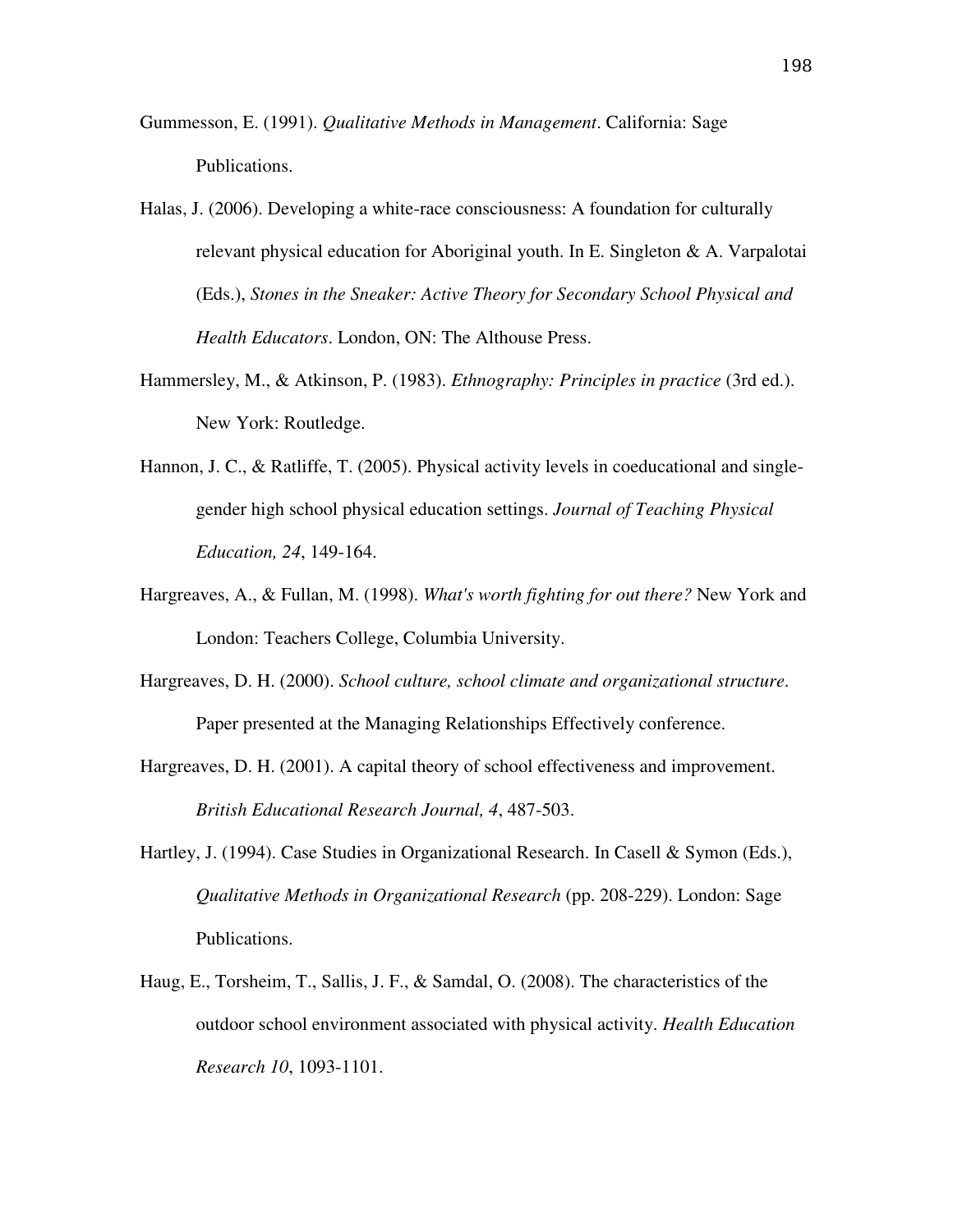- Haug, E., Torsheim, T., & Samdal, O. (2008). Physical environmental characteristics and individual interests as correlates of physical activity in Norwegian secondary schools: The health behavior in school-aged children study. *International Journal of Behavioral Nutrition and Physical Activity, 5*, 47-56.
- Hausenblas, H. A., & Symons-Downs, D. (2001). Comparison of body-image between athletes and nonathletes: a meta-analytic review. *Journal of Applied Sport Psychology, 13*, 323-339.
- Hellriegel, D., & Slocum, J. W. (1974). Organizational climate: Measures, research and contingencies. *Academy of Management Journal, 17*, 255-280.
- Hohepa, M., Schofield, G., & Kolt, G. (2006). Physical activity: what do high school students think. *Journal of Adolescent Health, 39*, 328-336.
- Holland, A., & Andre, T. (1987). Participation in extracurricular activities in secondary school: What is known, what needs to be known? *Review of Educational Research, 57*, 437-466.
- Holmes, M. E., Eisenmann, J. C., Ekkekakis, P., & Gentile, D. (2008). Physical activity, stress, and metabolic risk score in 8-18 year old boys. *Journal of Physical Activity and Health, 5*, 294-307.
- Homans, G. (1950). *The Human Group*. New York: Harcourt Brace Jovanovich.
- Hopper, T., & Sanford, K. (2006). Masculinity in Physical Education: Socialization of New Recruits. In E. Singleton & A. Varpalotai (Eds.), *Stones in the Sneaker: Active Theory for Secondary School Physical and Health Educators*. London, ON: The Althouse Press.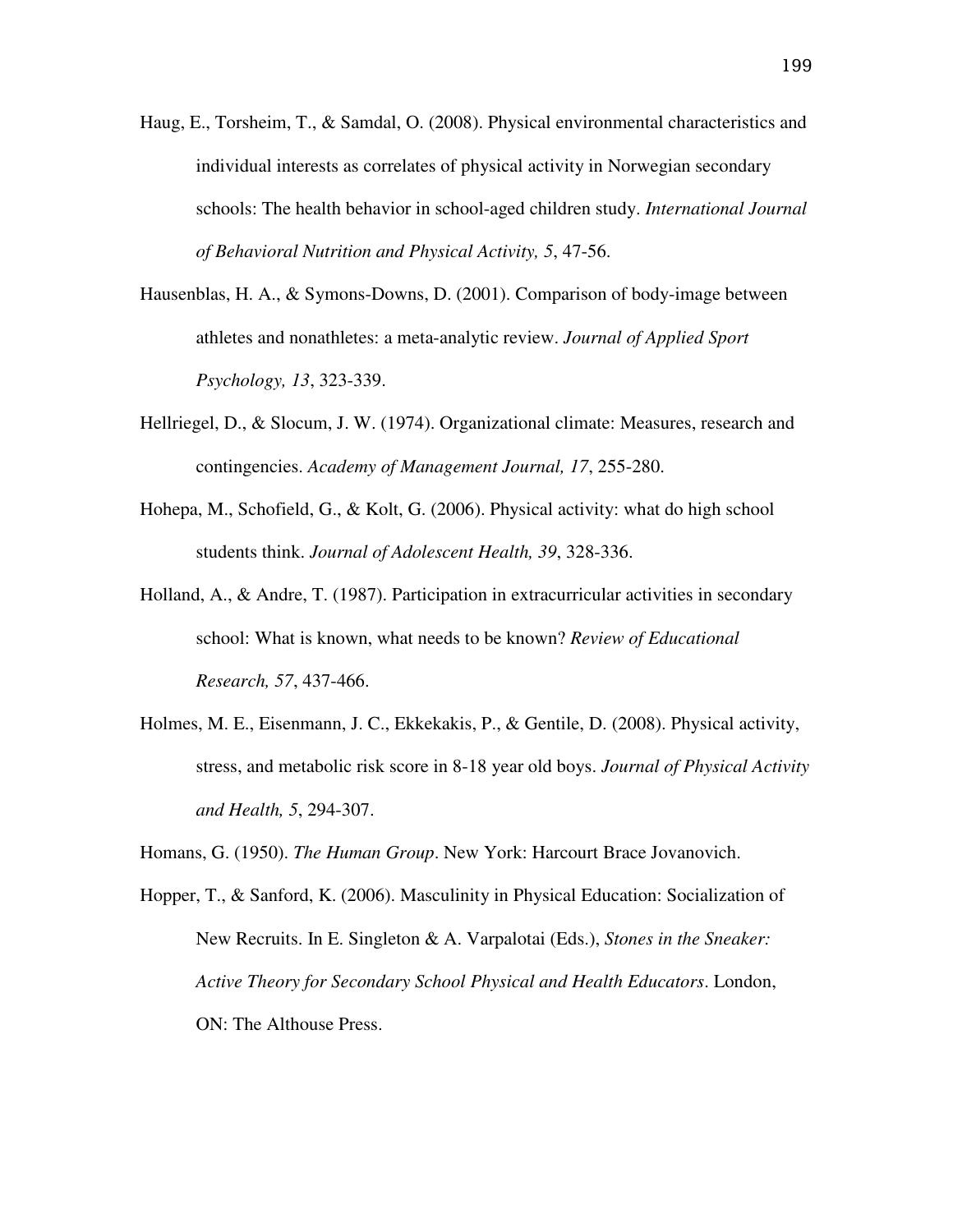- Hoy, W. K. (1990). Organizational climate and culture: A conceptual analysis of the school workplace. *Journal of Educational and Psychological Consultation, 1*, 149-168.
- Humbert, M. (2006). Listening for change: Understanding the experiences of students in physical education classes. In E. Singleton & A. Varpalotai (Eds.), *Stones in the Sneaker: Active Theory for Secondary School Health and Physical Health Educators* (pp. 1-26). London, ON: The Althouse Press.
- Janssen, I., Katzmarzyk, P. T., Boyce, W., Vereecken, C., Mulvihill, C., Roberts, C., et al. (2005). Comparison of overweight and obesity prevalence in school-aged youth from 34 countries and their relationships with physical activity and dietary patterns. *Obesity Review, 6*, 123-132.
- Janssen, I., & LeBlanc, A. G. (2010). Systematic review of the health benefits of physical activity and fitness in school-aged children and youth. *International Journal of Behavioral Nutrition and Physical Activity, 7*, 40-56.
- Janssen, M. A. (2008). Dose-response relation between physical activity and blood pressure in youth. *Medicine and Science in Sports and Exercise, 40*, 1007-1012.
- Jennings-Aburto, N., Nava, F., Bonvecchio, A., Safdie, M., Gonzalez-Casanova, I., Gust, T., et al. (2009). Physical activity during the school day in public primary school in Mexico City. *Salud Publica de Mexico, 51*, 141-147.
- Johnson, D. (1994). *Research Methods in Educational Management*. Essex: Longman Group.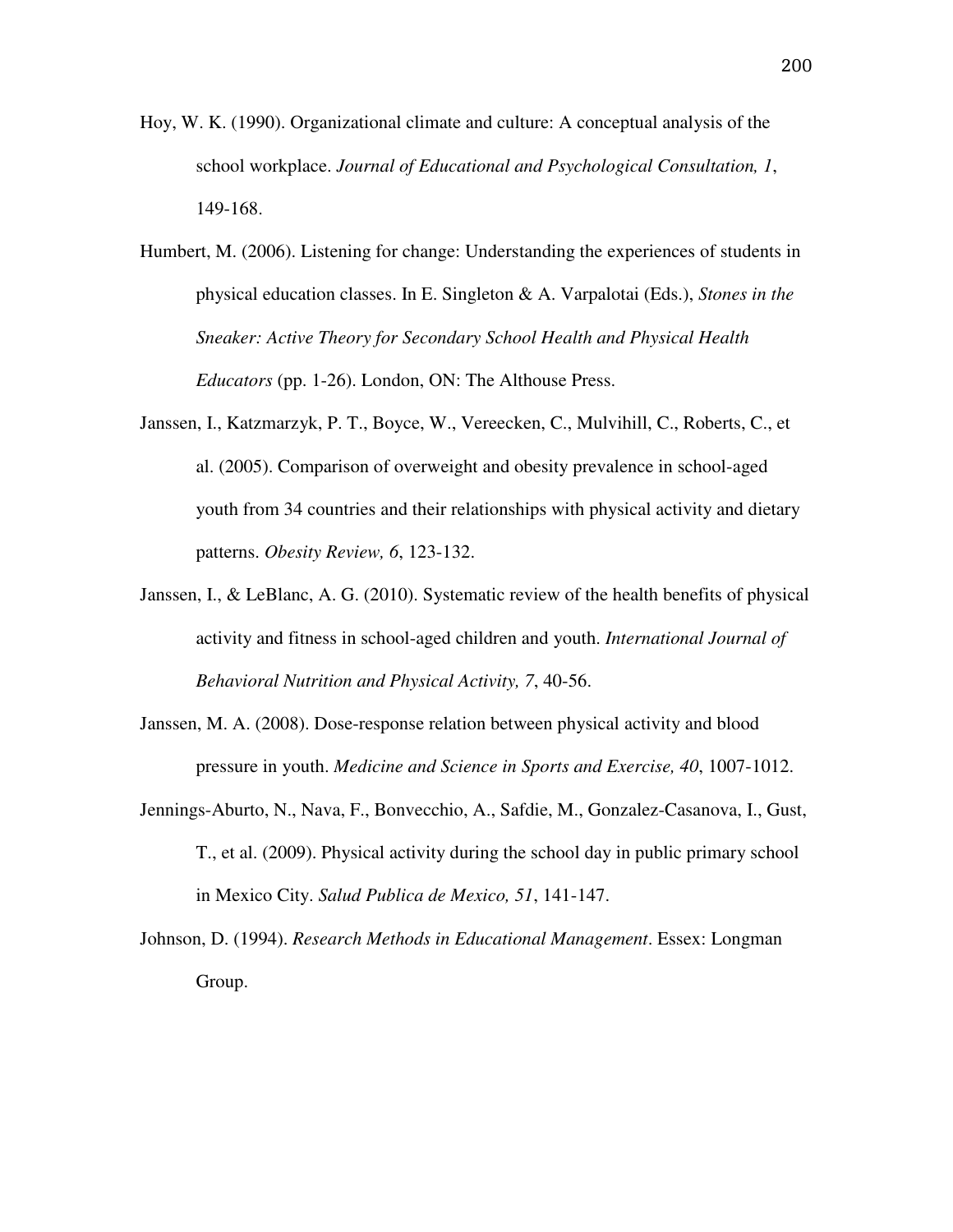- Jones, R. M. (1991). *Organizational culture of three high performance secondary schools in British Columbia.* Unpublished Dissertation, University of Victoria, Victoria, British Columbia, Canada.
- Juvonen, J. (2006). Sense of belonging, social bonds, and school functioning. In P. Alexander & P. Winne (Eds.), *Handbook of Educational Psychology* (second ed., pp. 655-674). New York: Macmillan.
- Kantomaa, M., Tammelin, T., Ebeling, H., & Tannila, A. (2008). Emotional and behavioral problems in relation to physical activity in youth. *Medicine and Science in Sports and Exercise, 40*, 1749-1756.
- Kehler, M. (2010). Negotiating masculinities in PE classrooms: Boys, body image and wanting to be in good shape. In M. Kehler & M. Atkinson (Eds.), *Boys' bodies: Speaking the unspoken* (pp. 143-165). New York, NY: Peter Lang.
- Kehler, M., & Martino, W. (2007). Questioning masculinities: interrogating boys' capacities for self-problemization in schools. *Canadian Journal of Education, 30*, 90-112.
- Kelly, B. E., & Bredeson, P. V. (1989). Measures of meaning in a public and in a parochial school: Principals as symbol managers. *Journal of Educational Administration, 29*, 6-22.
- Kirk, D. (1997). Time commitments in junior sport: social consequences for participants and their families. *European Journal of Physical Education, 2*, 51-73.
- Kirk, D. (2002). The body, schooling and culture. In A. Laker (Ed.), *The Sociology of Sport and Physical Education*. London and New York: Routledge.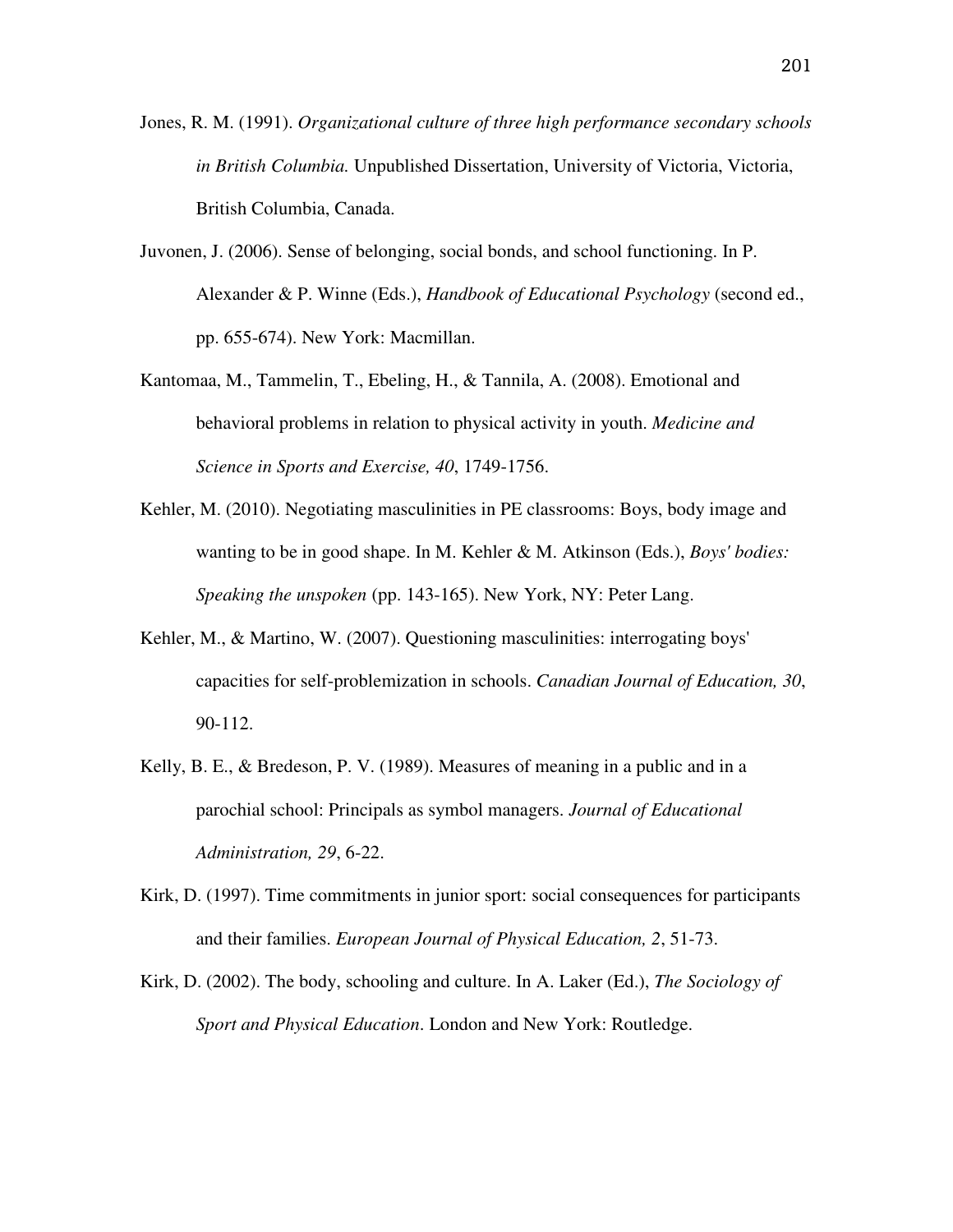- Klem, A. M., & Connell, J. P. (2004). Relationships matter: Linking teacher support to student engagement and achievement. *Journal of School Health, 74*, 262-273.
- Klesges, R. C., Eck, L. H., Hanson, C. L., Haddock, C. K., & Kleages, L. M. (1990). Effects of obesity, social interactions, and physical environment on physical activity in preschoolers. *Health Psychology, 9*, 435-449.
- Koplan, J. P., Liverman, C. T., & Kraak, V. I. (2005). *Preventing childhood obesity: Health in the balance*. Washington, D.C.: National Academies Press.
- Kottkamp, R. B. (1984). The principal as cultural leader. *Planning and Changing, 15*, 152-160.
- Kraft, R. E. (1989). Children at play: behavior of children at recess. *Journal of Physical Education, Recreation, and Dance, 60*, 21-24.
- Kucinskas, V., & Paulauskaite, N. (2005). Organization culture and its development in private colleges. *Quality of Higher Education, 2*, 144-165.
- Lanningham-Foster, L., Foster, R. C., McCrady, S. K., Manohar, C., Jensen, T., Mitre, N., et al. (2008). Changing the school environment to increase physical activity in children. *Obesity, 16*, 1849-1853.
- Leatherdale, S. T., Manske, S. R., Faulkner, G., Arbour, K., & Bredin, C. (2010). A multi-level examination of school programs, policies and resources associated with physical activity among elementary school youth in the PLAY-ON study. *International Journal of Behavior, Nutrition and Physical Activity, 7*, 6-19.
- Lei, W. G., Phillips, D., Allen, R., & Julian, A. (2004). An investigation to the relationships between environmental factors and physical activity among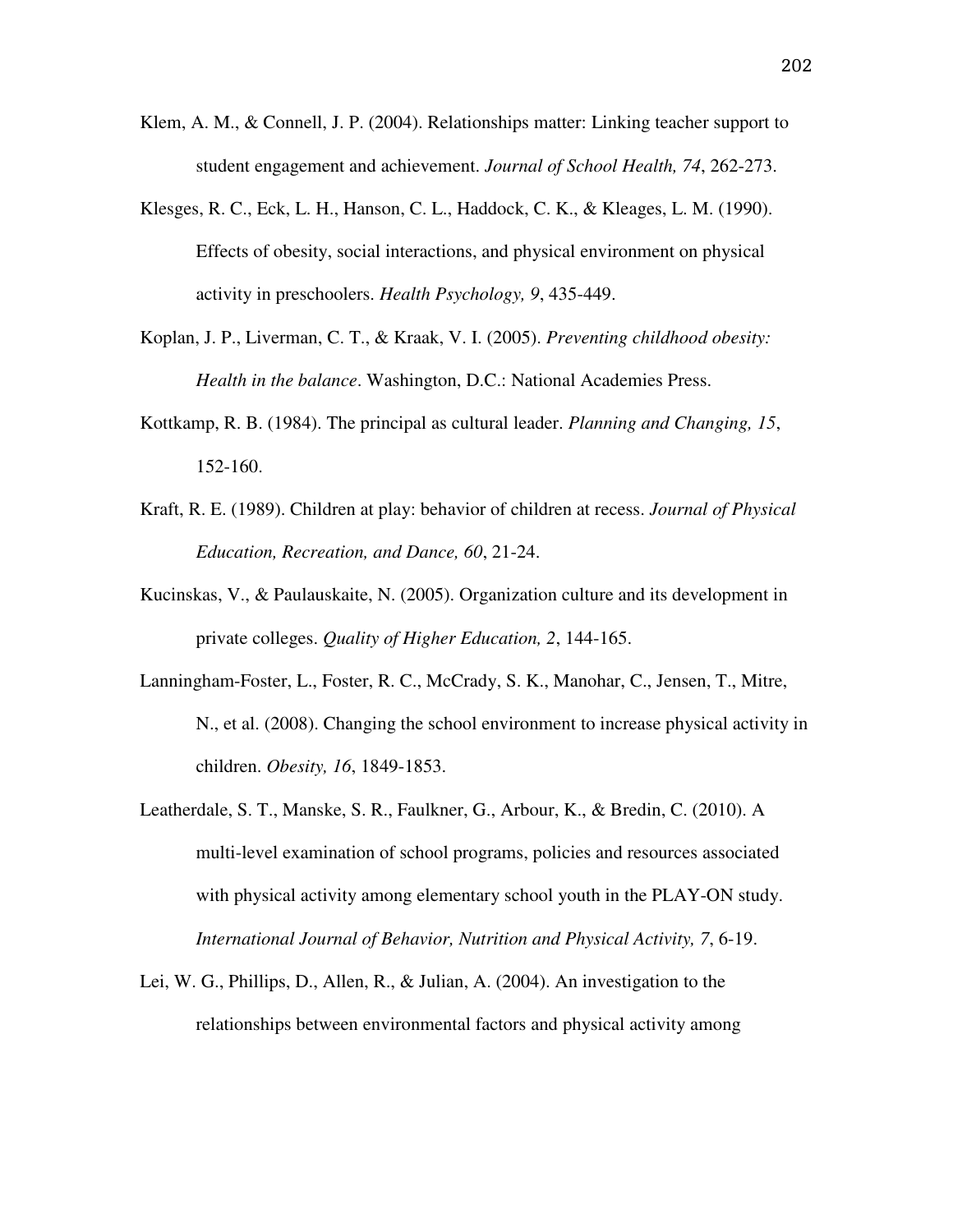Taiwanese high students. *Journal of International Council for Health, Physical Education, Recreation, Sport, and Dance, 40*, 43-49.

- Lenskyj, H., & Van Daalen, C. (2006). "Look at that cow over there": Sexual harassment and shaming of adolescent girls in high school physical education. In E. Singleton & A. Varpalotai (Eds.), *Stones in the Sneaker: Active Theory for Secondary School Health and Physical Educators* (pp. 139-154). London, ON: The Althouse Press.
- Levi-Strauss, C. (1958). *Structural anthropology*. Paris: Librairie Plon.
- Libbey, R. W. (2004). Measuring student relationships to school: attachment, bonding, connectedness, and engagement. *Journal of School Health, 74*, 274-283.
- Lidner, K. (2002). The physical activity participation-academic performance relationship revisited: perceived and actual performance and the effect of banding (academic tracking). *Paediatric Exercise Science, 14*, 1839-1850.
- Lortie, D. (1975). *Schoolteacher: A sociological study*. Chicago: University of Chicago Press.
- Loucaides, C., Jago, R., & Charalambous, I. (2009). Promoting physical activity during school break times: piloting a simple, low cost intervention. *Preventive Medicine, 48*, 332-334.
- Louis, M. R. (1983). Organizations as cultural-bearing milieux. In L. R. Pondy, P. J. Frost, G. Morgan & T. C. Dandridge (Eds.), *Organizational Symbolism* (pp. 39- 54). Greenwich, CT: JAI Press.
- Lounsbery, M., Bungum, T., & Smith, N. (2007). Physical activity opportunity in K-12 public school settings: Nevada. *Journal of Physical Activity and Health, 4*, 30-38.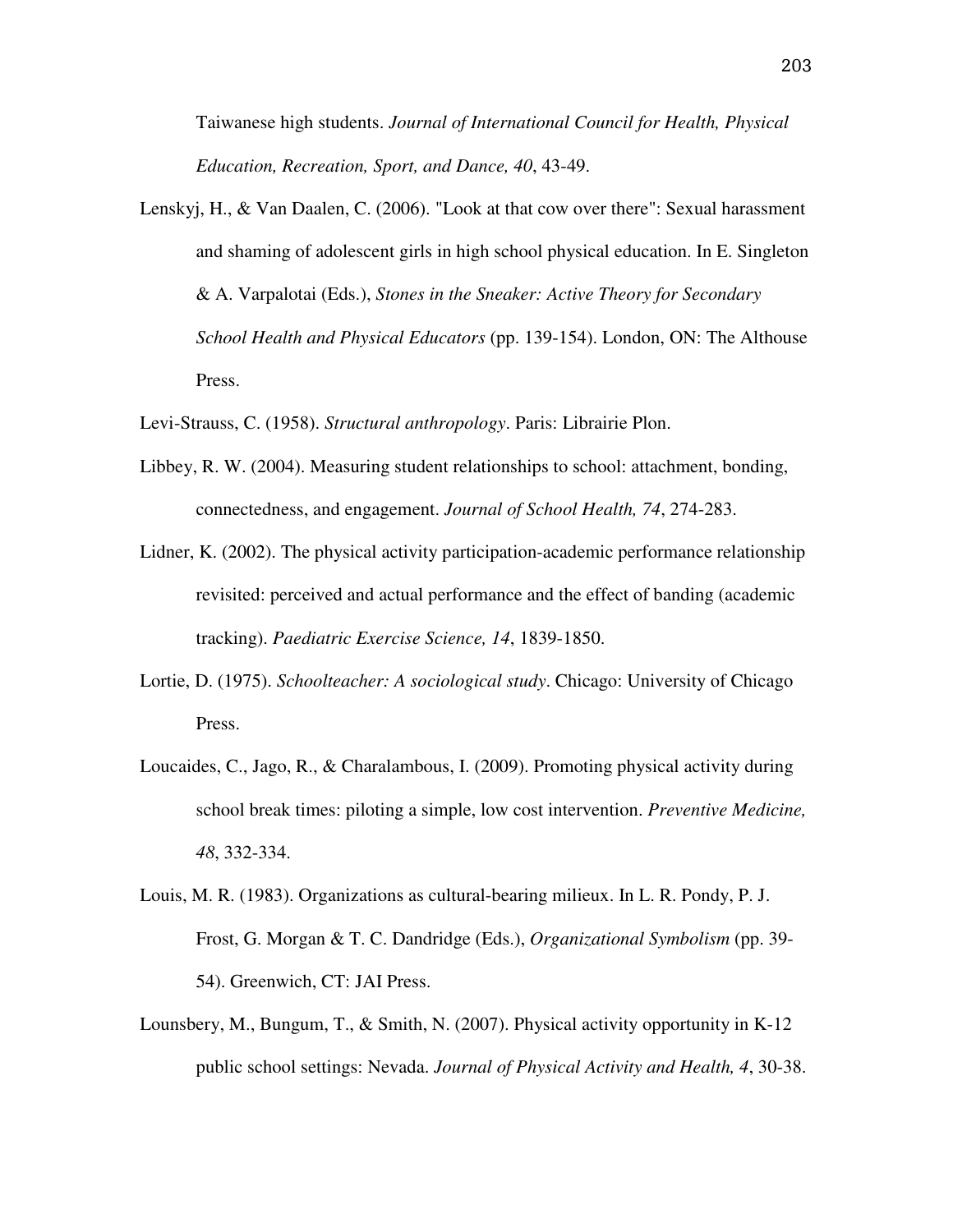- MacQuarrie, C., Murnaghan, D., & MacLellan, D. (2008). Physical activity in intermediate schools: The interplay of school culture, adolescent challenges, and athletic elititism. *The Qualitative Report, 13*, 262-277.
- Maehr, M. L., & Fyans, L. J. (1990). *School culture, motivation, and achievement: project report*. Urbana, IL: University of Illinois at Urbana-Champaign.
- Maehr, M. L., & Midgley, C. (1996). *Transforming school cultures*. Boulder, CO: Westview Press.
- Maes, L., & Lievens, J. (2003). Can the school make a difference? A multilevel analysis of adolescent risk and health behavior. *Social Science and Medicine, 56*, 517-529.
- Mahar, M., Murphy, S., Rowe, D., Golden, J., Shields, A., & Raedeke, T. (2006). Effects of a classroom-based program on physical activity and on-task behavior. *Medicine and Science in Sports and Exercise, 38*, 2086-2094.
- Malinowski, B. (1944). *A scientific theory of culture and other essays*. New York: Galaxy Books.
- Mallam, K. M., Metcalf, B. S., Kirkby, J., Voss, L. D., & Wilkin, T. J. (2003). Contribution of timetabled physical education to total physical activity in primary school children: A cross-sectional study. *British Medical Journal, 327*, 592-593.
- Mandigo, J. (2010). Presenting the evidence: Quality physical education for Canadian children and youth position statement by Physical and Health Education Canada. *Physical and Health Education Academic Journal, 2*.
- Manios, Y., Moschandreas, J., Hatzis, C., & Kafatos, A. (1999). Evaluation of a health and nutrition education program in primary school children of Crete over a three year period. *Preventive Medicine, 28*, 149-159.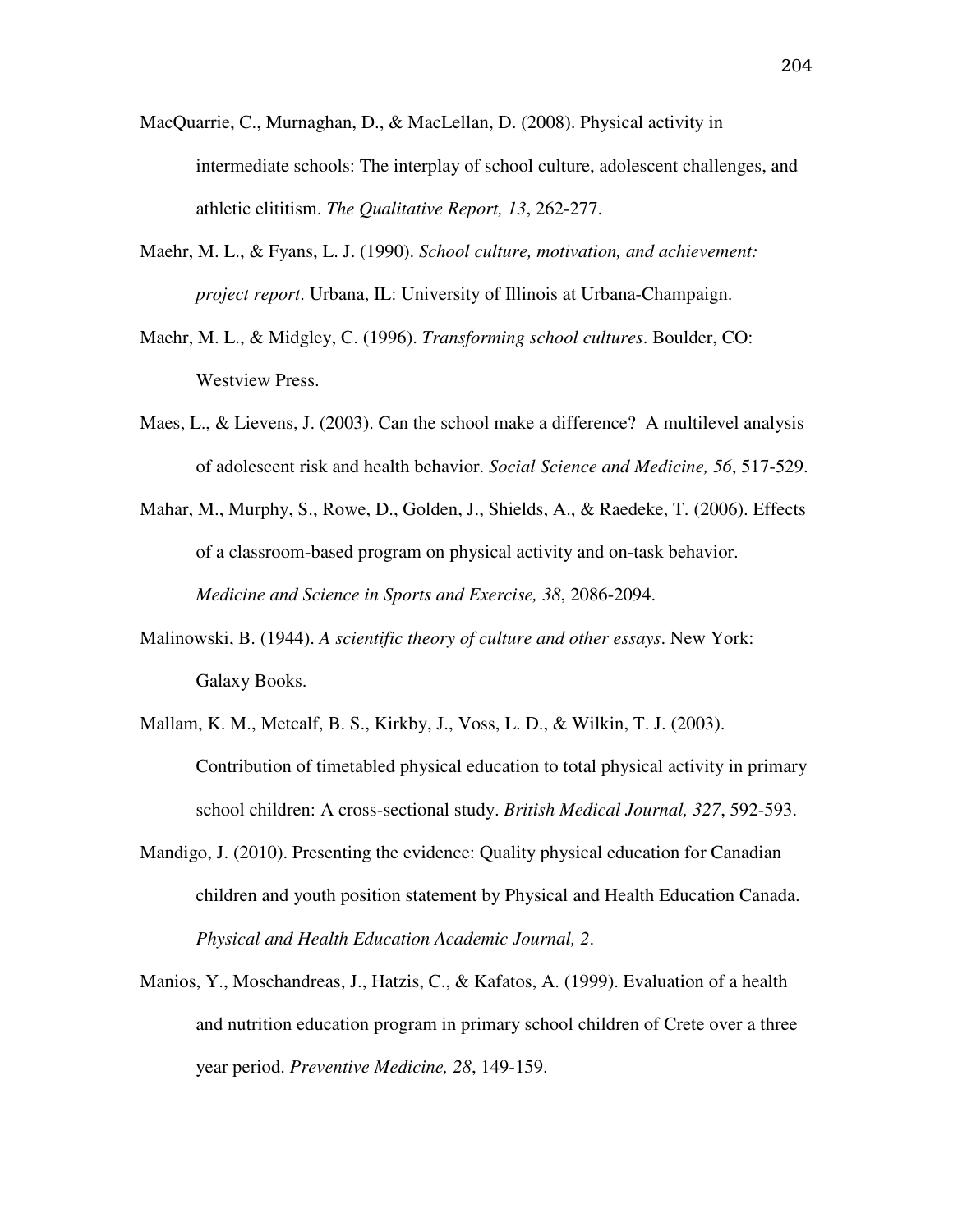- Martino, W., & Beckett, L. (2004). Schooling the gendered body in health and physical education: interrogating teacher's perspectives. *Sport, Education and Society, 9*, 239-251.
- Martino, W., & Pallotta-Chiarolli, M. (2003). *So What's a Boy? Addressing Issues of Masculinity and Schooling*. Maidenhead and Philadelphia: Open University Press.
- Maslowski, R. (2001). *School culture and school performance.* Unpublished Master's thesis, University of Twente, Enchade.
- McCaughtry, N., & Tischler, A. (2010). Education for the obesity crisis. In M. Kehler  $\&$ M. Atkinson (Eds.), *Boys' bodies: Speaking the unspoken* (pp. 177-200). New York, NY: Peter Lang.
- McHale, J. P., Vinden, P. G., Bush, L., Richer, D., Shaw, D., & Smith, B. (2005). Patterns of personal and social adjustment among sport-involved and noninvolved urban middle-school children. *Sociology of Sport Journal, 22*, 119-136.
- McKenzie, T. L., Catellier, D. J., Conway, T. L., Lytle, L. A., Grieser, M., & Webber, L. A. (2006). Girls' activity levels and lesson contexts in middle school PE: TAAG baseline. *Journal of American College Sports Medicine, 38*, 1229-1235.
- McKenzie, T. L., Marshall, S. J., Sallis, J. F., & Conway, T. L. (2000). Leisure-time physical activity in school environments: An observational study using SOPLAY. *Preventive Medicine, 30*, 70-77.
- McKenzie, T. L., Prochaska, J. J., Sallis, J. F., & LaMaster, K. J. (2004). Coeducation and single-sex physical education in middle schools: impact on physical activity. *Research Quarterly for Exercise and Sport, 75*, 446-449.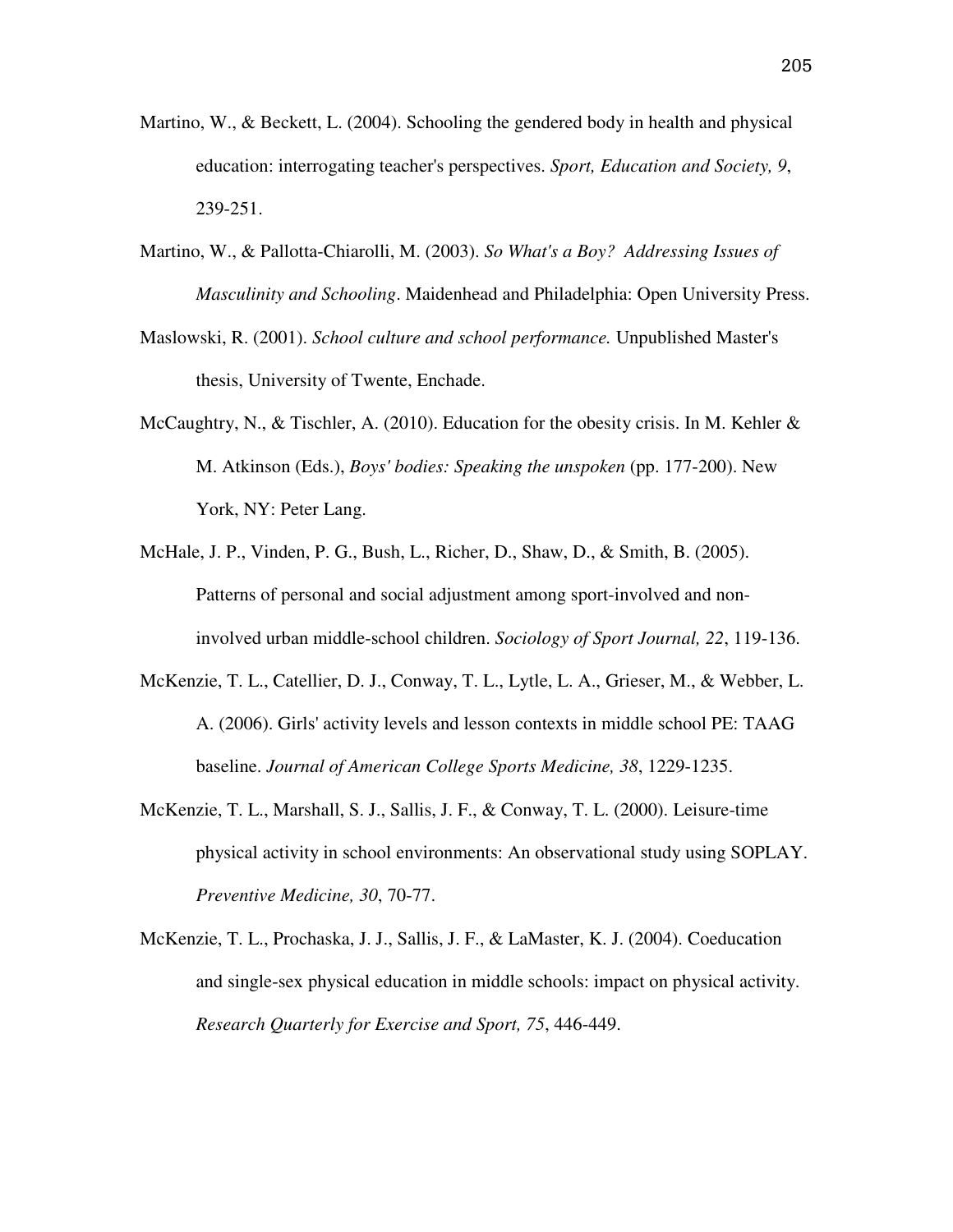- McKenzie, T. L., Sallis, J. F., Elder, J. P., Berry, C. C., Hoy, P. L., Nader, P. R., et al. (1997). Physical activity levels and prompts in young children at recess: a twoyear study of a bi-ethnic sample. *Research Quarterly for Exercise and Sport, 68*, 195-202.
- McNeal, R. B. (1999). Participation in high school extracurricular activities: Investigating school effects. *Social Science Quarterly, 80*, 291-309.
- McNeely, C. A., Nonnemaker, J. M., & Blum, R. W. (2002). Promoting school connectedness: Evidence from the national longitudinal study of adolescent health. *Journal of School Health, 72*, 138-146.
- Meek, V. L. (1988). Organizational culture: Origins and weaknesses. *Organization Studies, 9*, 453-473.
- Merriam, S. (1988). *Case Study Research in Education: A Qualitative Approach*. California: Jossey-Boss.

Merton, R. K. (1968). *Social Theory and Social Structure*. Glencoe, IL: The Free Press.

- Merton, R. K., & Kendall, P. L. (1946). The focused interview. *American Journal of Sociology, 51*, 541-547.
- Miles, M., & Huberman, A. (1994). *Qualitative data analysis: An expanded source book* (2nd ed.). Thousand Oaks, CA: Sage Publications.
- Miles, M., & Huberman, M. (1984). *Qualitative data analysis: A source book for new methods*. Thousand Oaks, CA: Sage Publications.
- Monge-Rojas, R., Gartia-Arce, C., Sanchez-Lopez, M., & Colon-Ramos, U. (2009). Barriers to and suggestions for a healthful, active lifestyle as perceived by rural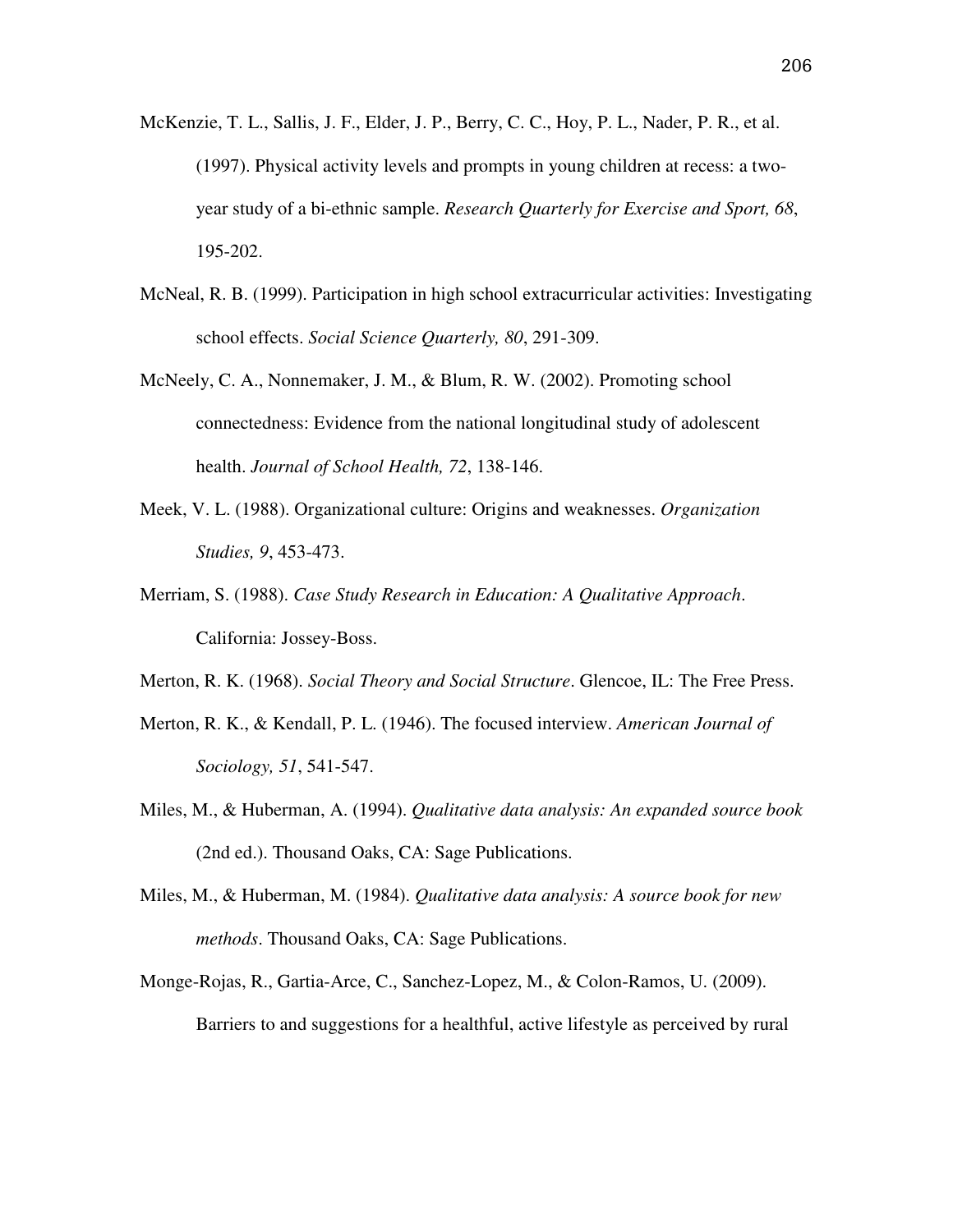and urban Costa Rican adolescents. *Journal of Nutrition Education and Behavior, 41*, 152-160.

- Morgan, G., & Smirchich, L. (1980). The Case of Qualitative Research. *Academy of Management Review, 5*, 491-500.
- Mustillo, S., Worthman, C., Erkanli, A., Keeler, G., Arnold, A., & Costello, E. (2003). Obesity and psychiatric disorders: Developmental trajectories. *Paediatrics, 111*, 851-859.
- Nabkasorn, C., Miyai, N., Sootmongkol, A., Junprasert, S., Yamamoto, H., Arita, M., et al. (2006). Effects of physical exercise on depression, neuroendocrine stress hormones and physiological fitness in adolescent females with depressive symptoms. *European Journal of Public Health, 16*, 179-184.
- Naylor, P. J., Macdonald, H. M., Zebedee, J. A., Reed, K. E., & McKay, H. A. (2006). Lessons learned from Action Schools! BC - An 'active school' model to promote physical activity in elementary schools. *Journal of Science and Medicine in Sport, 9*, 413-423.
- Newmann, F. M., & Associates (1996). *Authentic Instruction: Restructuring Schools for Intellectual Quality*. San Francisco: Jossey-Bass.
- Nichol, M., Pickett, W., & Janssen, I. (2009). Associations between school recreational environments and physical activity. *Journal of School Health, 79*, 247-254.
- Noor, K. B. (2008). Case study: a strategic research methodology. *American Journal of Applied Sciences, 5*, 1602-1604.
- Ommundsen, Y., Klasson-Heggebo, L., & Anderssen, S. A. (2006). Psycho-social and environmental correlates of location-specifc physical activity among 9 and 15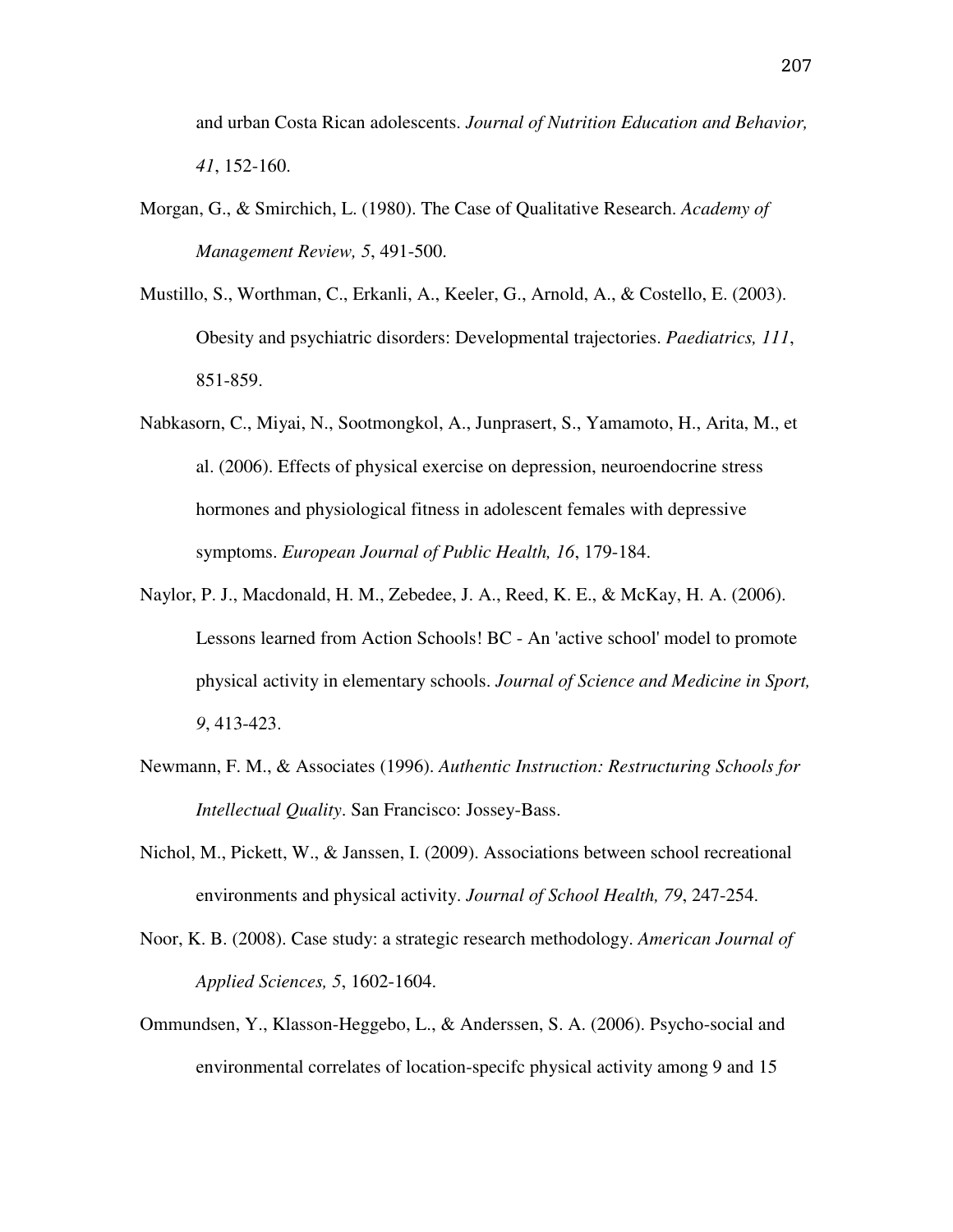year old Norwegian boys and girls: the European Youth Heart Study.

*International Journal of Behavioral Nutrition and Physical Activity, 3*, 1-32.

Ontario Curriculum Document: Secondary Physical Education (2011). *Physical* 

*Education.* Retrieved January 24, 2011, from www.edu.gov.on.ca

- Ontario Secondary Curriculum Documents (2011). Retrieved January 17, 2011, from www.edu.gov.on.ca
- Osterman, K. F. (2000). Students' need for belonging in the school community. *Review of Educational Research, 70*, 323-367.
- Pangrazi, R. P., Beighle, A., Vehige, T., & Vack, C. (2003). Impact of promoting lifestyle activity for youth (PLAY) on children's physical activity. *Journal of School Health, 73*, 317-321.
- Parcel, G. S., Perry, C. L., Kelder, S. H., Elder, J. P., Mitchell, P. D., Lytle, L. A., et al. (2003). School climate and the institutionalization of the CATCH program. *Health Education and Behavior, 30*, 489-502.

Parsons, T. (1951). *The Social System*. New York: Free Press.

- Pate, R. R., Ward, D., Saunders, R. P., Felton, G., Dishman, R. K., & Dowda, M. (2005). Promotion of physical activity among high-school girls: A randomized controlled trial. *American Journal of Public Health, 95*, 1582-1587.
- Patton, M. (1987). *How to Use Qualitative Methods in Evaluation*. California: Sage Publications.
- Payne, R. (2001). *Framework for Understanding Poverty*. Highlands, Texas: Process, Inc.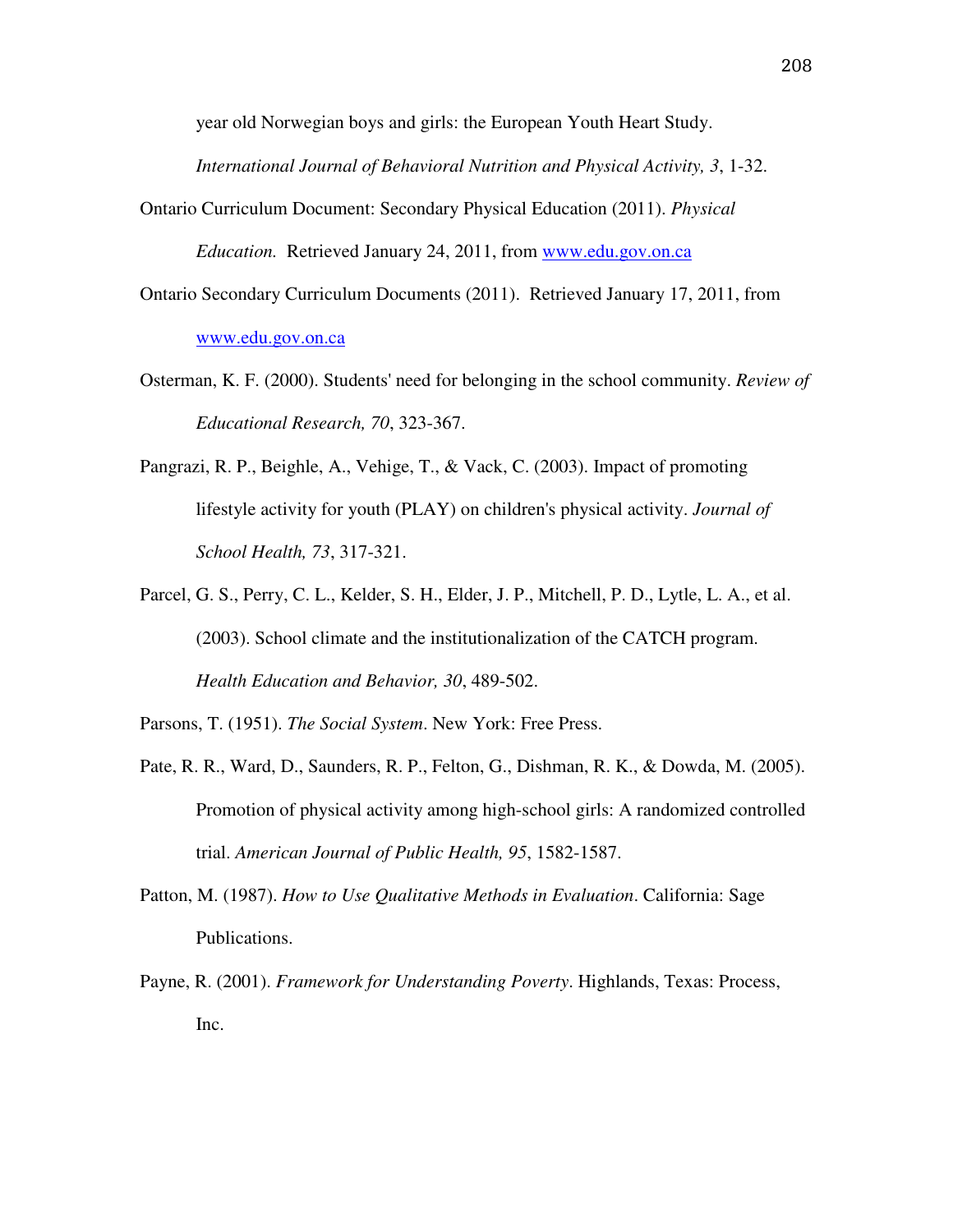- Pelletier, J. (2006). Researching perceptions of Physical Education classes. In E. Singleton & A. Varpalotai (Eds.), *Stones in the Sneaker: Active Theory for Secondary School Physical and Health Educators*. London, ON: The Althouse Press.
- Peshkin, A. (1984). Odd man out: the participant observer in an absolutist setting. *Sociology of Education, 57*, 254-264.
- Peters, T. J., & Waterman, R. H. (1982). *In Search of Excellence: lessons from America's best-run companies*. New York: Harper and Row.
- Peterson, K. D., & Deal, T. E. (1998). How leaders influence the culture of schools. *Educational Leadership, 56*, 28-30.
- Pfaeffli, L., & Gibbons, S. (2010). Girls getting active: exploring a physical education program tailored to young women. *Physical and Health Education Academic Journal, 2*.
- Pritchard, R. J., Morrow, D., & Marshall, J. C. (2005). School and district culture as reflected in student voices and student achievement. *School Effectiveness and School Improvement, 16*, 153-177.
- Prosser, J. (1999). *School culture*. London, England: Paul Chapman Publishing Ltd.
- Purkey, S. C., & Smith, M. S. (1983). Effective schools: a review. *The Elementary School Journal, 83*, 426-452.
- Radcliffe-Brown, A. R. (1952). *Structure and function in primitive society*. London: Oxford University Press.
- Rentner, D. S., Scott, C., & Kober, N. (2006). *From the capital to the classroom: Year 4 of no child left behind*. Washington, D.C.: Center for Education Policy.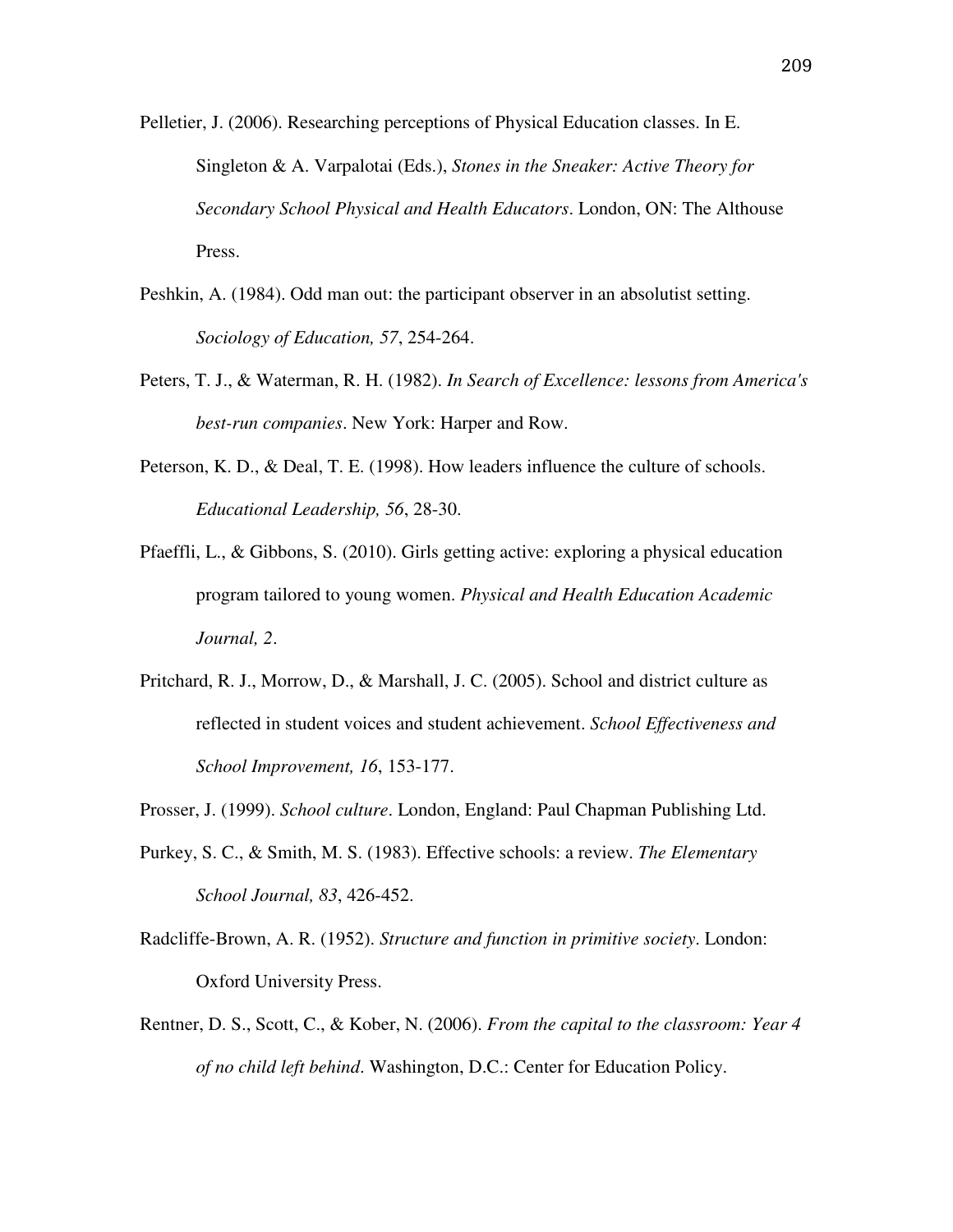- Resnick, M. D., Bearman, P. S., Blum, R. W., Bauman, K. E., Harris, K., & Jones, J. (1997). Protecting adolescents from harm: Findings from the national longitudinal study on adolescent health. *Journal of American Medical Association, 278*, 823- 832.
- Rickwood, G., Temple, V., & Meldrum, J. (2011). The reliability and validity of a school-based physical activity survey. *Physical and Health Education Academic Journal, 2*.
- Ridgers, N. D., & Stratton, G. (2005). Physical activity during school recess: the Liverpool sporting playgrounds project. *Pediatric Exercise Science, 17*, 281-290.
- Robbins, T., Dick, A., & Curtis, T. (1973). The limits of symbolic realism: problems of empathetic field observation in a sectarian context. *Journal for the Scientific Study of Religion, 12*, 259-271.
- Rochford, E. (1985). *Hare Krishna in America*. New Brunswick, NJ: Rutgers University Press.
- Rosenfeld, A. (2004). Harvard, soccer and over-scheduled families. *Youth Studies Australia, 23*, 15-18.
- Rutter, M., Maughen, B., Mortimore, P., Ouston, J., & Smith, A. (1979). *Fifteen Thousand Hours: Secondary schools and their effects on children*. Cambridge, MA: Harvard University Press.
- Sallis, J. F., Conway, T. L., Prochaska, J. J., McKenzie, T. L., Marshall, M. S., & Brown, M. (2001). The association of school environments with youth physical activity. *American Journal of Public Health, 91*, 618-620.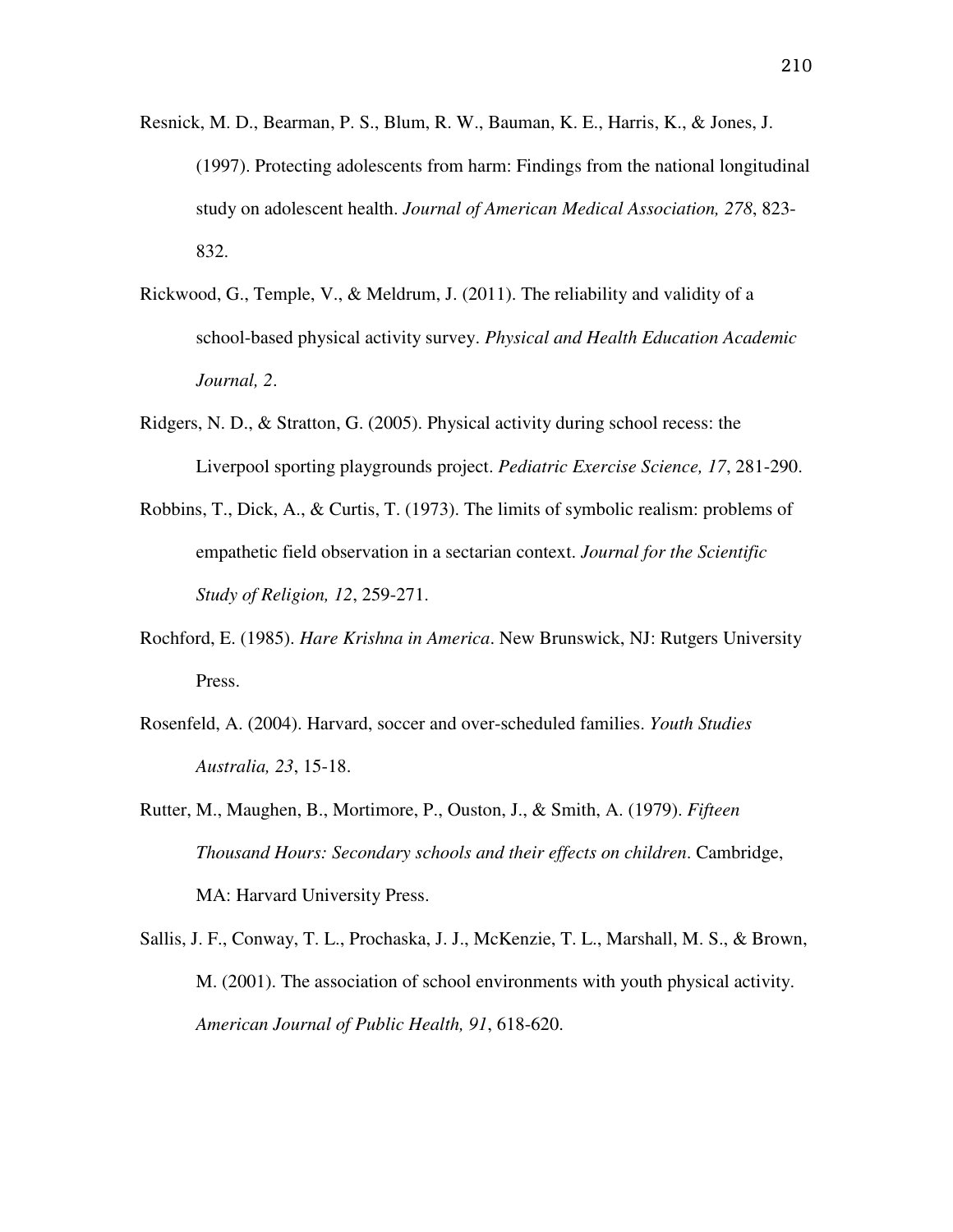- Sallis, J. F., Johnson, M. F., Clafas, K. J., Caparosa, S., & Nicols, J. F. (1997). Assessing perceived physical environmental variables that may influence physical activity. *Research Quarterly for Exercise and Sport, 65*, 345-351.
- Sallis, J. F., McKenzie, T. L., Conway, T. L., Elder, J. P., Prochaska, J. J., Brown, M., et al. (2003). Environmental interventions for eating and physical activity. *American Journal of Preventive Medicine, 24*, 209-217.
- Salmon, J., Salmon, L., Crawford, D., Hume, C., & Timperio, A. (2007). Associations among individual, social, and environmental barriers and children's walking or cycling to school. *Health Promoting Community Design, 22*, 107-113.
- Sammons, P. (1999). *School Effectiveness: Coming of Age in the Twenty-First Century*. London: Swets & Zeitlinger.
- Saphier, J., & King, M. (1985). Good seeds grow in strong cultures. *Educational Leadership, 42*, 67-74.
- Schein, E. (1999). *The Corporate Culture Survival Guide: Sense and Nonsense about Culture Change*. San Francisco: Jossey-Bass.
- Schein, E. H. (1985). *Organizational culture and leadership*. San Francisco: Jossey-Bass.
- Schein, E. H. (1990). Organizational culture. *American Psychologist, 45*, 109-119.
- Schneider, B. (1975). Organizational climates: an essay. *Personnel Psychology, 28*, 447- 479.
- Schoen, L. T., & Teddlie, C. (2008). A new model of school culture: a response to a call for conceptual clarity. *School Effectiveness and School Improvement, 19*, 129- 153.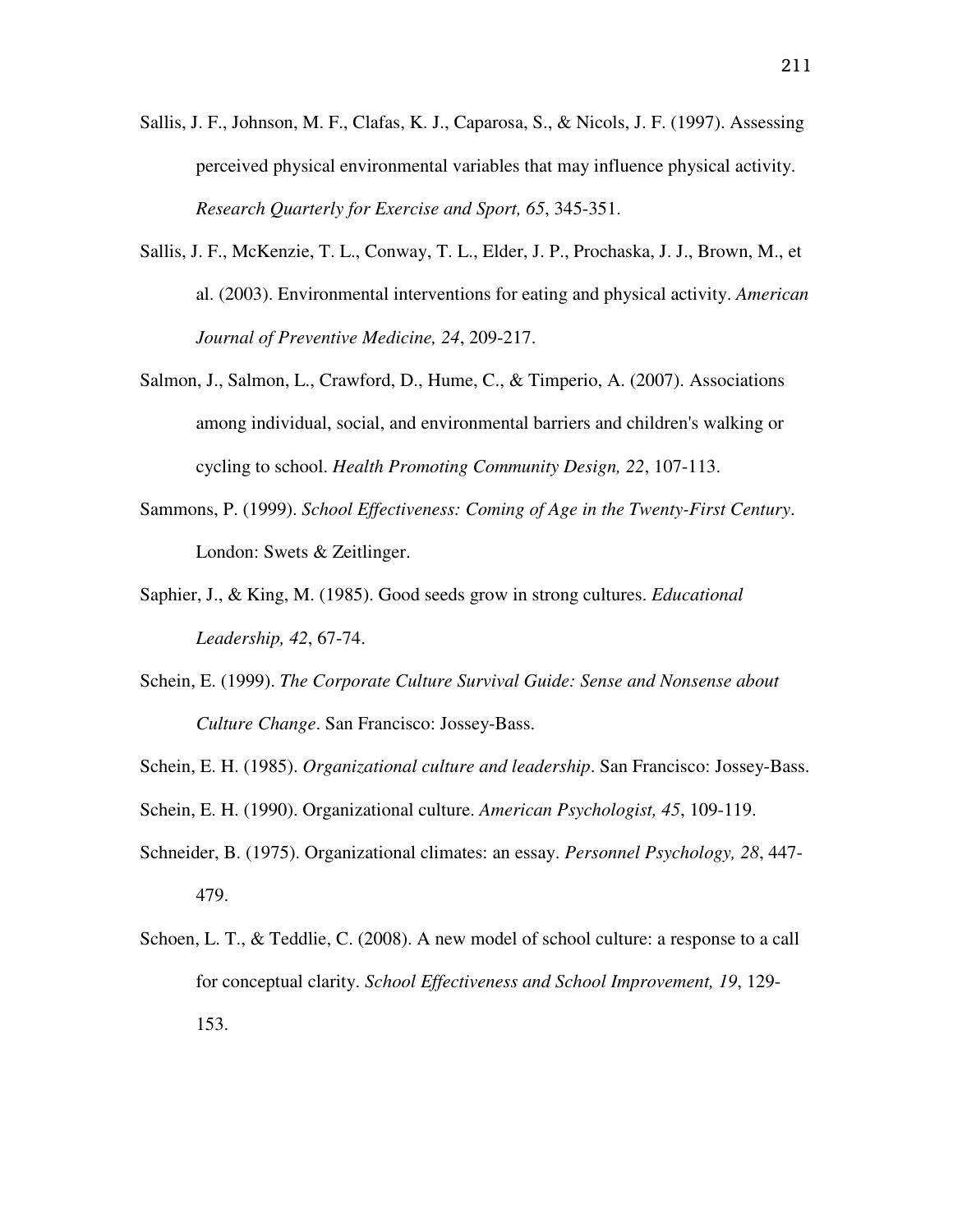- Scruggs, P. W., Beveridge, P. A., & Watson, D. (2003). Increasing children's school time physical activity using structured fitness breaks. *Paediatric Exercise Science, 15*, 156-169.
- Sibley, B., & Etnier, J. (2003). The relationship between physical activity and cognition in children: a meta-analysis. *Paediatric Exercise Science, 15*, 243-256.
- Smircich, L. (1983). Concepts of culture and organizational analysis. *Administrative Science Quarterly, 28*, 339-359.
- Spence, J. C., & Lee, R. E. (2003). Toward a comprehensive model of physical activity. *Psychology of Sport and Exercise, 4*, 7-24.
- Sport and Recreation New Zealand (2011). Retrieved www.sparc.org.nz October 8, 2011
- Stake, R. (1995). *The Art of Case Research*. Thousand Oaks, CA: Sage Publications.
- Stevens, T. A., To, Y., Stevenson, S. J., & Lochbaum, M. R. (2008). The importance of physical activity and physical education in the prediction of academic achievement. *Journal of Sport Behavior, 31*, 368-388.
- Stewart, J., Dennison, D., Kohl, H., & Doyle, A. (2004). Exercise level and energy expenditure in the TAKE 10! In-class physical activity program. *Journal of School Health, 74*, 397-400.

Stoll, L. (1998). School improvement network's bulletin *Number 9*.

Storey, K., Spitters, H., Cunningham, C., Schwartz, M., & Veugelers, P. (2011). Implementing comprehensive school health: Teachers' perceptions of the Alberta project promoting active living and healthy eating in schools - APPLE schools. *Physical and Health Education Academic Journal, 3*.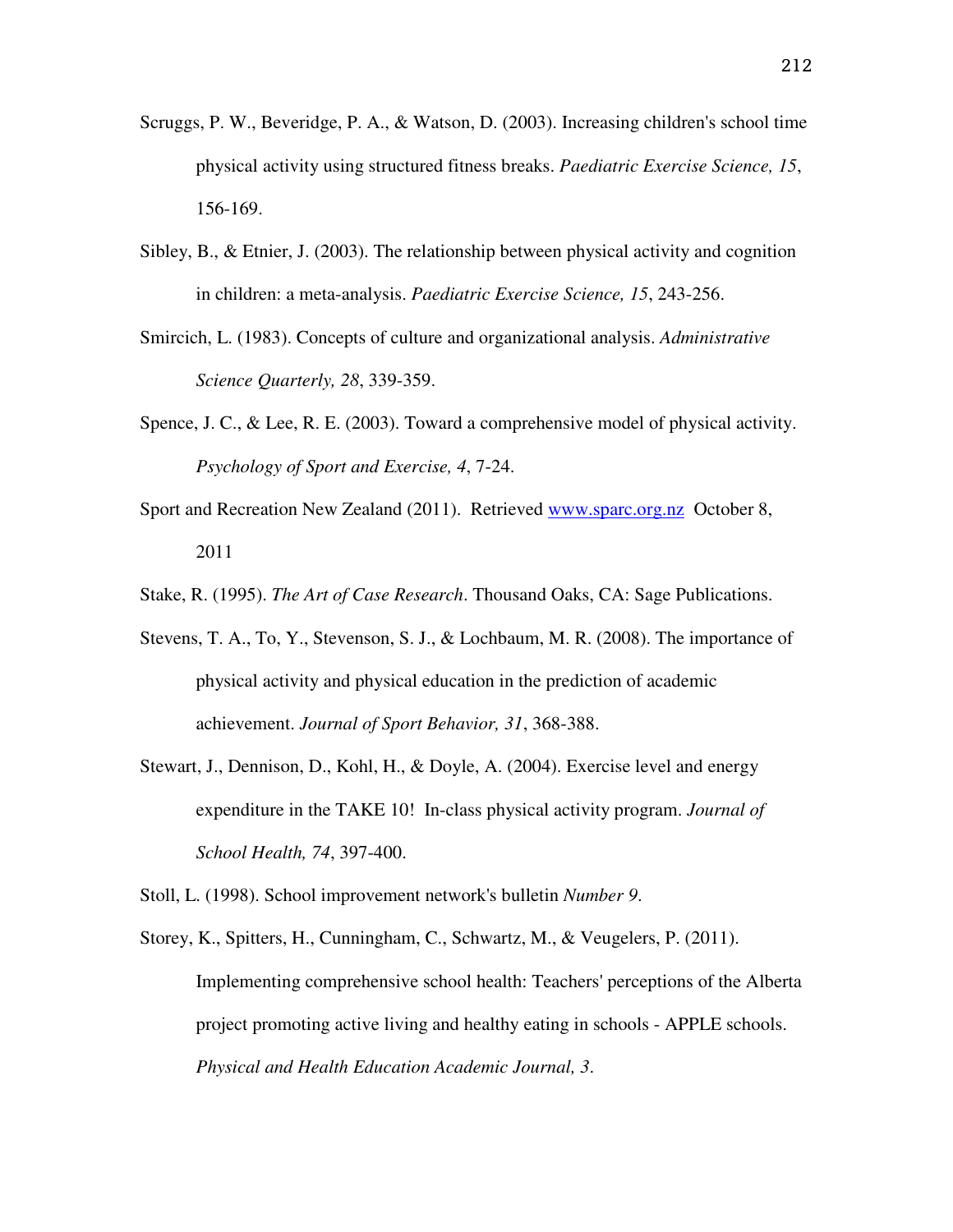- Stratton, G., & Mullan, E. (2005). The effect of multi-colour playground markings on children's physical activity level during recess. *Preventive Medicine, 41*, 8258- 8833.
- Strong, W. B., Malina, R. M., Blimke, C. J. R., Daniels, S. R., Dishman, R. K., & Gutin, B. (2005). Evidence based physical activity for school-age youth. *The Journal of Paediatrics, 146*, 732-737.

Tellis, W. (1997). Introduction to case study. *The Qualitative Report, 3*(2).

- Thomas, J. R., & Nelson, J. K. (2001). *Research Methods in Physical Activity*. Champaign, IL: Human Kinetics.
- Thompson, A. M., Rehman, L. A., & Humbert, M. L. (2005). Factors influencing the physically active leisure of children and youth: a qualitatitve study. *Leisure Sciences, 27*, 421-438.
- Thompson, D. R., Iachan, R., Overpeck, M., Ross, J. G., & Gross, L. A. (2006). School connectedness in the health behavior in school-aged children study: The role of student, school, and school neighbourhood districts. *Journal of School Health, 76*, 379-386.
- Tremarche, P. V., Robinson, E. M., & Graham, L. B. (2007). Physical education and its effect on elementary testing results. *Physical Educator, 64*, 58-64.
- Tremblay, M. S., Inman, J., & Willms, J. (2000). The relationship between physcial activity, self-esteem and academic achievement in 12 year old children. *Paediatric Exercise Science, 12*, 312-323.
- Trudeau, F., & Shephard, R. J. (2005). Contribution of school programs to physical activity levels and attitudes in children and adults. *Sports Medicine 25*, 89-105.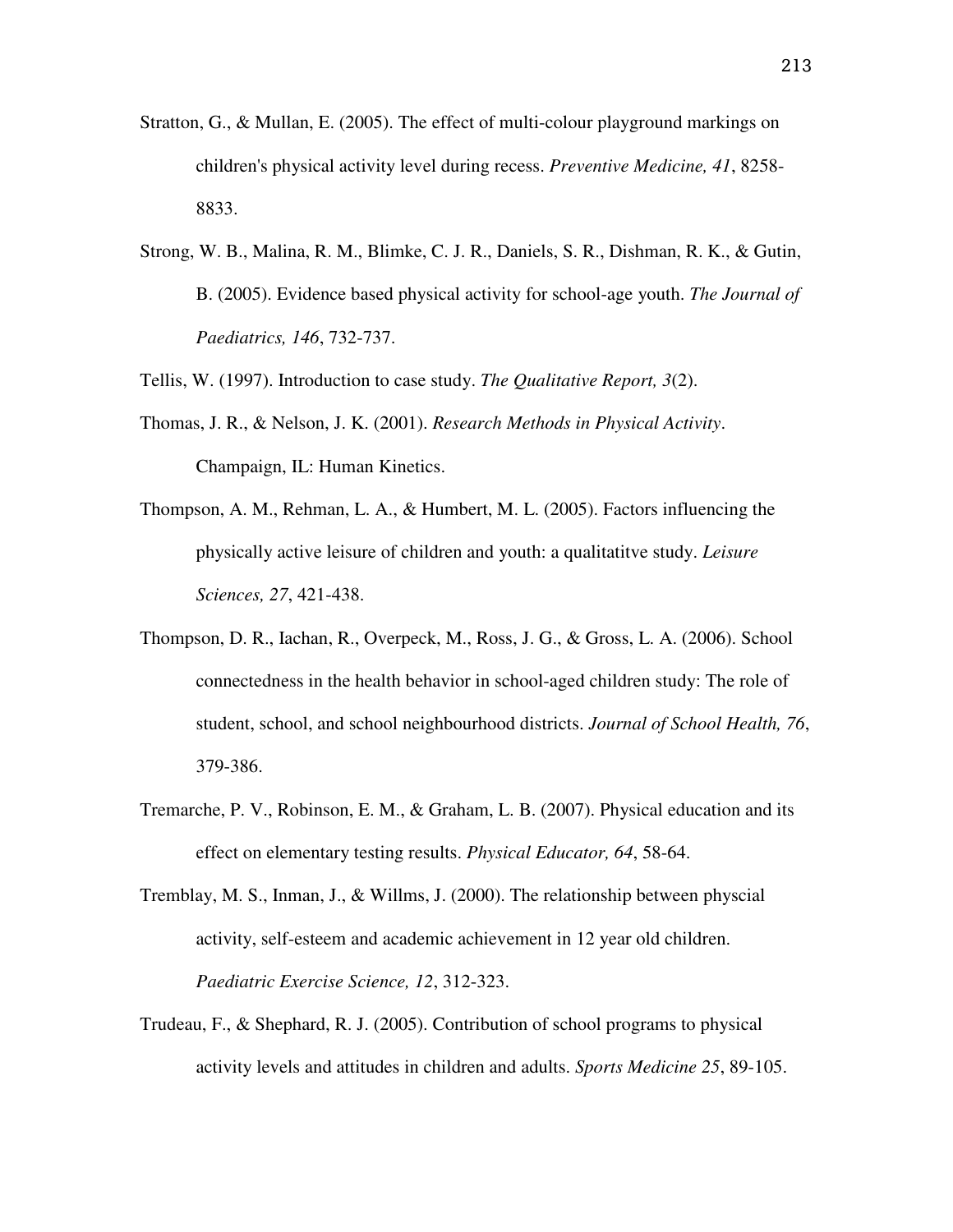- Valentine, J. (2006). *A collaborative culture for school improvement: significance, definition, and measurement*. Paper presented at the Middle Level Research Centre.
- Van der Westhuizen, P. C., Mosoge, M. J., Swanepoel, L. H., & Coetsee, L. D. (2005). Organizational culture and academic achievement in secondary schools. *Education and Urban Society, 38*, 89-109.
- Varpalotai, A., & Thomas, M. (2007). The perceptions of stakeholders in Canada and Wales on health education in rural communities: A comparative study. *Education in Rural Australia, 17*, 59-69.
- Varpalotai, A., & Thomas, M. (2009). *Final Report: West Elgin Secondary School Wellness Centre Survey (2007-2008)*. London, ON: University of Western Ontario.
- Verstraete, S., Cardon, G. M., De Clercq, D., & DeBourdeaudhuij, I. (2006). Increasing children's physical activity levels during recess periods in elementary schools: the effects of providing game equipment. *European Journal of Public Health, 16*, 415-419.
- Wallace, A. F. C. (1970). *Culture and personality*. New York: Random House.
- Waller, W. (1932). *The sociology of teaching*. New York: John Wiley & Sons.
- Wang, F., & Veugelers, P. (2008). Self-esteem and cognitive development in the era of the childhood obesity epidemic. *Obesity Revolution, 9*, 615-623.
- Wang, M. C., Haertel, G. D., & Walberg, H. J. (1993). Toward a knowledge base for school learning. *Review of Educational Research, 63*, 249-294.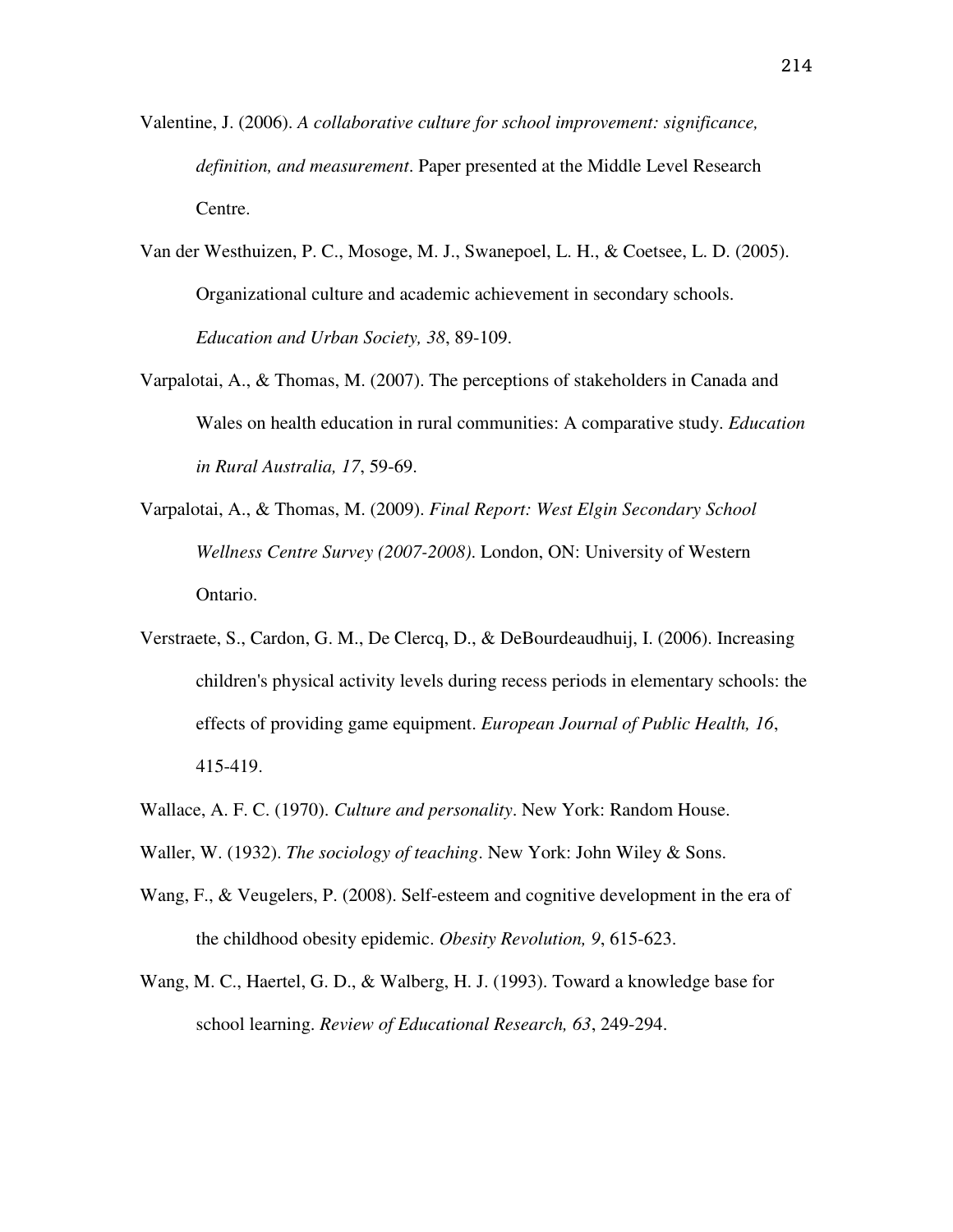- Warren, C. B., & Karner, T. X. (2010). *Discovering Qualitative Methods: Field research, Interviews, and Analysis* (Second ed.). New York: Oxford University Press.
- Weitzman, E. A. (2004). Advancing the Scientific Basis of Qualitative Research. In C. Ragin, J. Nagel & P. White (Eds.), *Scientific Foundations of Qualitative Research* (pp. 145-147). Arlington, VA: National Science Foundation.

White, L., & Dillingham, B. (1973). *The concept of culture*. Minneapolis: Burgers.

- Williden, M., Taylor, R., McAuley, K., Simpson, J., Oakley, M., & Mann, J. (2006). The APPLE project: An investigation of the barriers and promoters of healthy eating and physical activity in New Zealand children aged 5-12 years. *Health Education Journal, 65*, 135-148.
- Wilson, D., Evans, A., Williams, J., Mixon, G., Sirard, J., & Pate, R. R. (2005). A preliminary test of a student-centered intervention in increasing physical activity in underserved adolescents. *Annals of Behavioral Medicine, 30*, 119-124.
- Wright, J. (1998). Reconstructing gender in sport and physical education. In L.C. Hickey (Ed.), *Where the Boys Are: Masculinity, Sport and Education*: Deakin Centre for Educational Change.
- Wright, J., Macdonald, D., & Groom, L. (2003). Physical activity and young people: Beyond participation. *Sport, Education and Society, 8*, 17-33.
- Yin, R. (1984). *Case Study Research: Design and Methods*. California: Sage Publications.
- Yin, R. (1994). *Case Study Research: Design and Methods* (2nd ed.). Beverly Hills, CA: Sage Publications.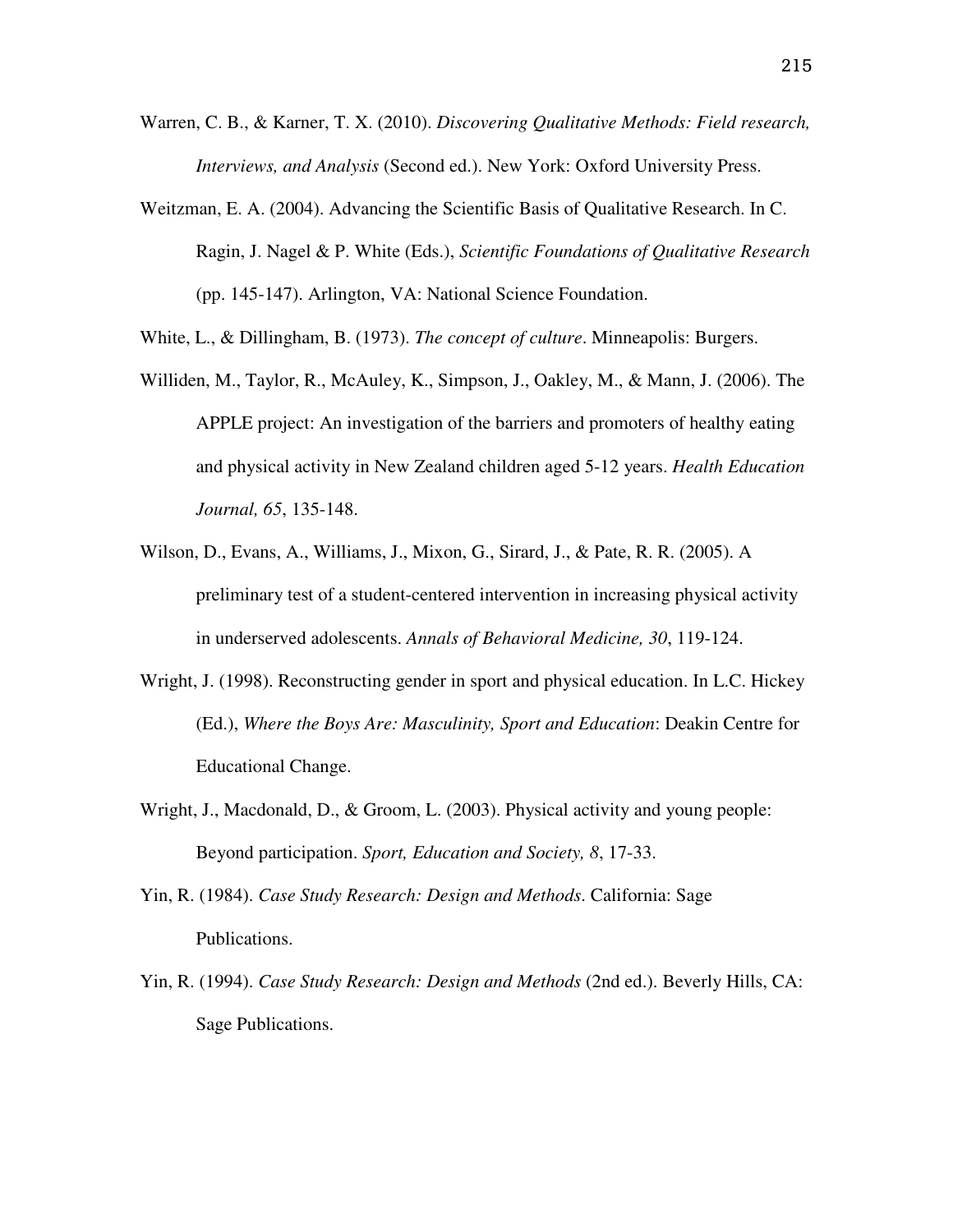- Yin, R. (2003). *Case study research design and methods*. California, USA: Sage Publications.
- Yin-Cheong, C. (1989). Organizational culture: Development of a theoretical framework for organizational research. *Education Journal, 17*, 128-147.
- Young, D. R., Felton, G. M., Grieser, M., Elder, J. P., Johnson, C. C., Lee, J. S., et al. (2007). Policies and opportunities for physical activity in middle school environments. *Journal of School Health, 77*, 41-47.
- Zask, A., van Beurden, E., Barnett, L., Brooks, L. O., & Dietrich, U. C. (2001). Active school playgrounds - myth or reality? Results of the "move it, groove it" project. *Preventive Medicine, 33*, 402-408.
- Zoeller, R. F. (2007). Depression, anxiety, physical activity, and cardiovascular disease: what's the connection? *American Journal of Lifestyle Medicine, 1*, 175-180.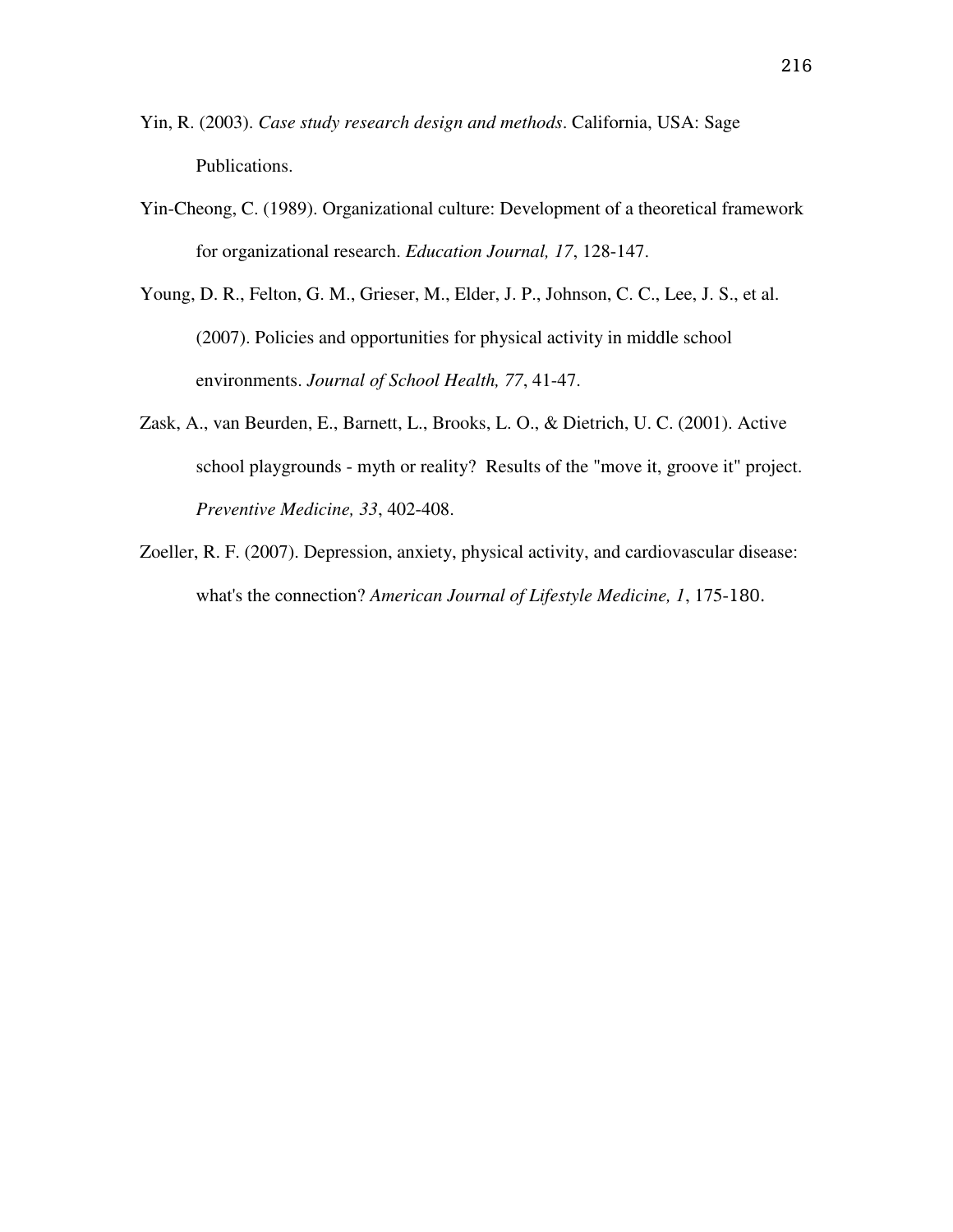## APPENDIX A

# *Letter of Information and Consent Form*

## **The Perceived Influence of Teacher and Administrator Beliefs on Physical Activity Opportunities in an Ontario Secondary School**

You are invited to participate in a study entitled: "**The perceived influence of teacher and administrator beliefs on physical activity opportunities in an Ontario secondary school."** The study is being conducted by Greg Rickwood, a PhD student in the Faculty of Education Department at The University of Western Ontario. As a graduate student, Greg is required to conduct research as part of the requirements for a PhD program. The study is being conducted under the supervision of Dr. Ellen Singleton. You may contact Greg or Dr. Singleton if you have any further questions at:

## *What is the purpose of this study?*

The primary aim of this study is to further explore the beliefs of secondary teachers and administrators concerning access to and opportunities for physical activity at their school. A secondary aim is to better understand the relationship between the beliefs of teachers and administrators concerning the importance of physical activity and school-based physical activities available to secondary students. A tertiary aim is to examine the factors that may facilitate or inhibit staff participation in school-based physical activity opportunities within secondary schools.

#### *Why is this study important?*

Recent Canadian data suggest that many children and adolescents are not meeting recommended guidelines for physical activity (Public Health Agency of Canada, 2009, 2010). The findings from this study will help teachers and administrators interpret their school environment in relation to physical activity opportunities. Specifically, study results may help school staff identify the facilitators and barriers for physical activity at this school. Furthermore, it may direct school leaders to useful resources (i.e. local community, parents, physical activity policies) that may assist in the promotion of physical activity at this school.

#### *Why you were chosen?*

You are being asked to participate in this study because of your intimate knowledge of physical activity policies and practices at your school.

## *What is involved?*

If you agree to voluntarily participate in this research, you will be asked to engage in a one hour interview with Greg Rickwood. You will also be asked to participate in a brief follow-up meeting (15 minutes) to ensure the researcher has correctly recorded your responses and they are representative of your beliefs. Both the interview and the followup meeting can take place on or off school grounds and at a time convenient to you.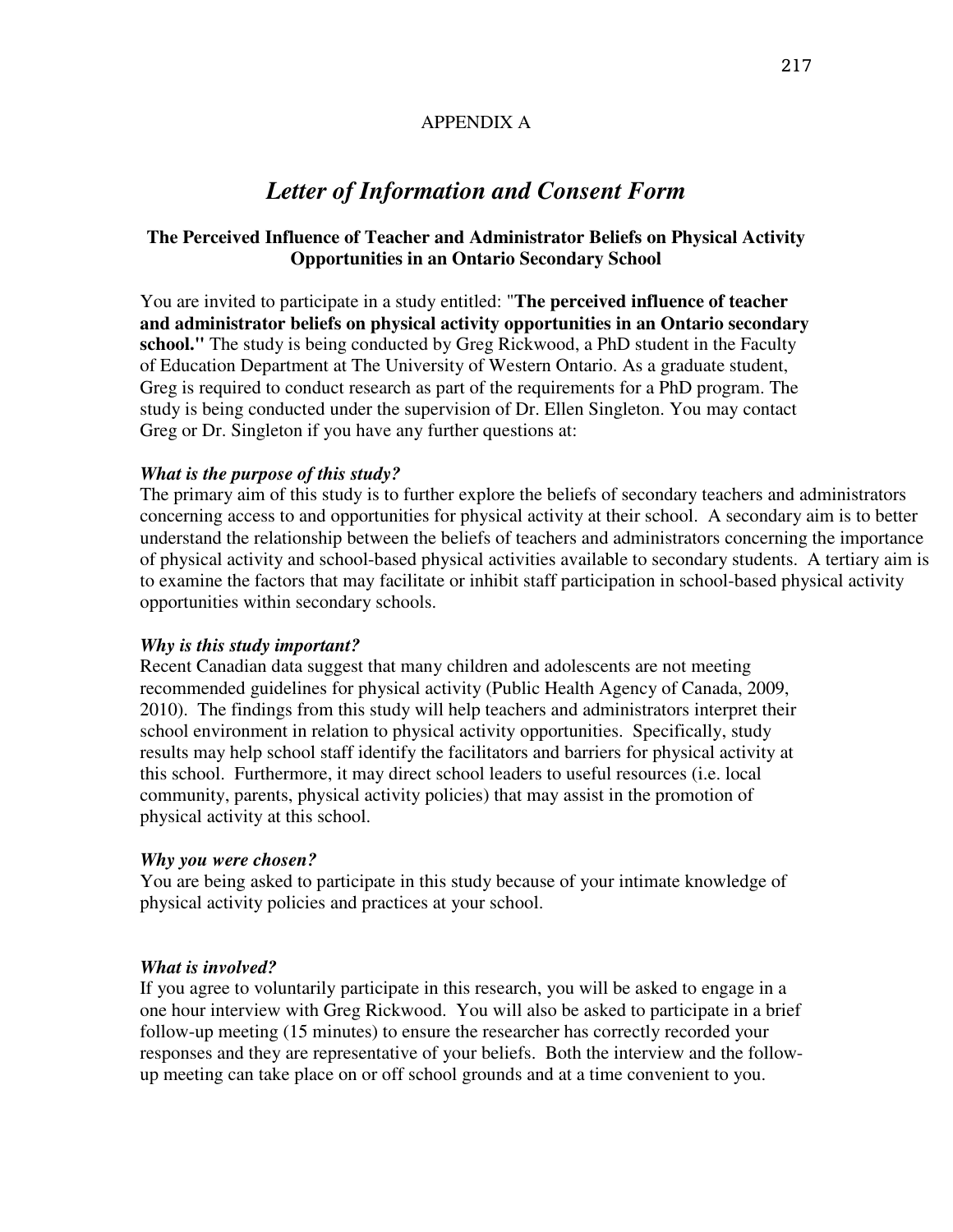## *What is in it for you?*

By participating in this study, you are contributing to our knowledge of the facilitators and barriers in a school's culture that influence children and adolescents' physical activity levels. Furthermore, the results from this study may help teachers and administrators make more informed decisions when creating a physically active school culture.

## *Inconvenience*

The only inconvenience this study will impose is 75 minutes of your time. There are no known or anticipated risks to you by participating in this research.

## *Keeping your name and identity safe*

In order to protect your anonymity, you will be given a distinct number code and a master list of participant names and their assigned codes will be stored separately from the data collected. Participant consent forms will be collected by Greg Rickwood and he will be the only individual that will have access to the data. You will not be referred to by name in any study reports or research papers. However, confidentiality cannot be assured as participants are being recruited only from your school. With this in mind, every effort will be taken to reduce the possibility that any comments quoted in forthcoming journals or presentations will be identifiable to other study participants.

Study files, voice and videotapes will be kept in a secure locked office at the University of Western Ontario. The office will remain locked and only those directly involved in the study will have access to the records and results. All information will be kept for five years, after which it will be destroyed. Hard copies of data will be confidentially shredded, computer files will be deleted, and voice/video tapes will be confidentially discarded.

## *Sharing of the results*

The researcher plans to share the results of this study in research journals and during conference presentations.

# *Your rights*

Participation in this study in voluntary. Your may refuse to participate, refuse to answer any questions or withdraw from the study at any time with no effect on your employment status. If you do withdraw, all hard copies of your data, computer files, and video/voice tapes will be confidentially discarded. Please be assured that you may ask questions at any time.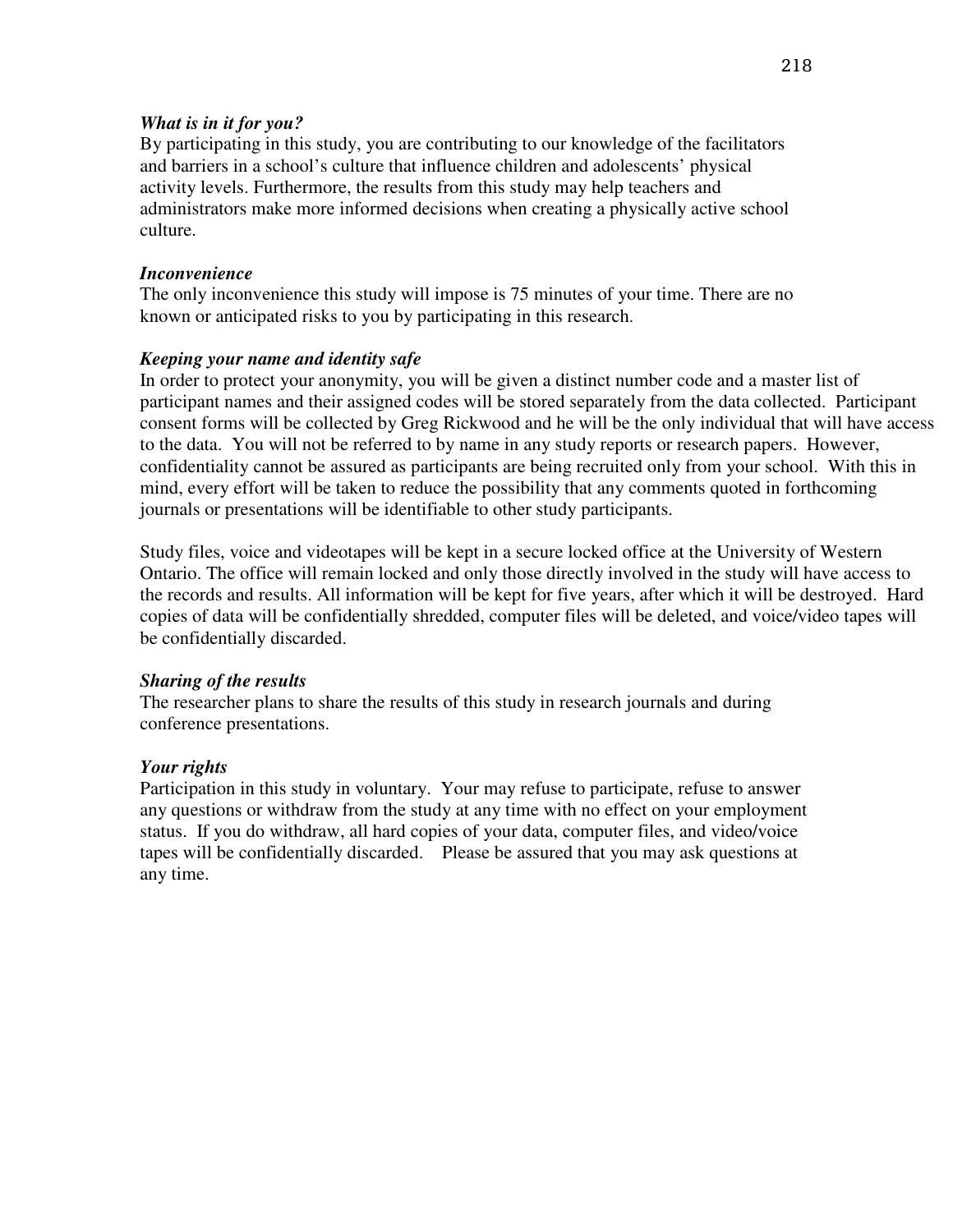Tear away

# **The Perceived Influence of Teacher and Administrator Beliefs on Physical Activity Opportunities in an Ontario Secondary School**

------------------------------------------------------------------------------------------------------------

I have read the Letter of Information, have had the nature of the study explained to me and I agree to participate. All questions have been answered to my satisfaction.

Name of Participant:

 $Signature:$ Date:

Name of person obtaining informed consent: \_\_\_\_\_\_\_\_\_\_\_\_\_\_\_\_\_\_\_\_\_\_\_\_\_\_\_\_\_\_\_\_\_ Signature of person obtaining informed consent: \_\_\_\_\_\_\_\_\_\_\_\_\_\_\_\_\_\_\_\_\_\_\_\_\_\_\_\_\_\_\_\_ Date: